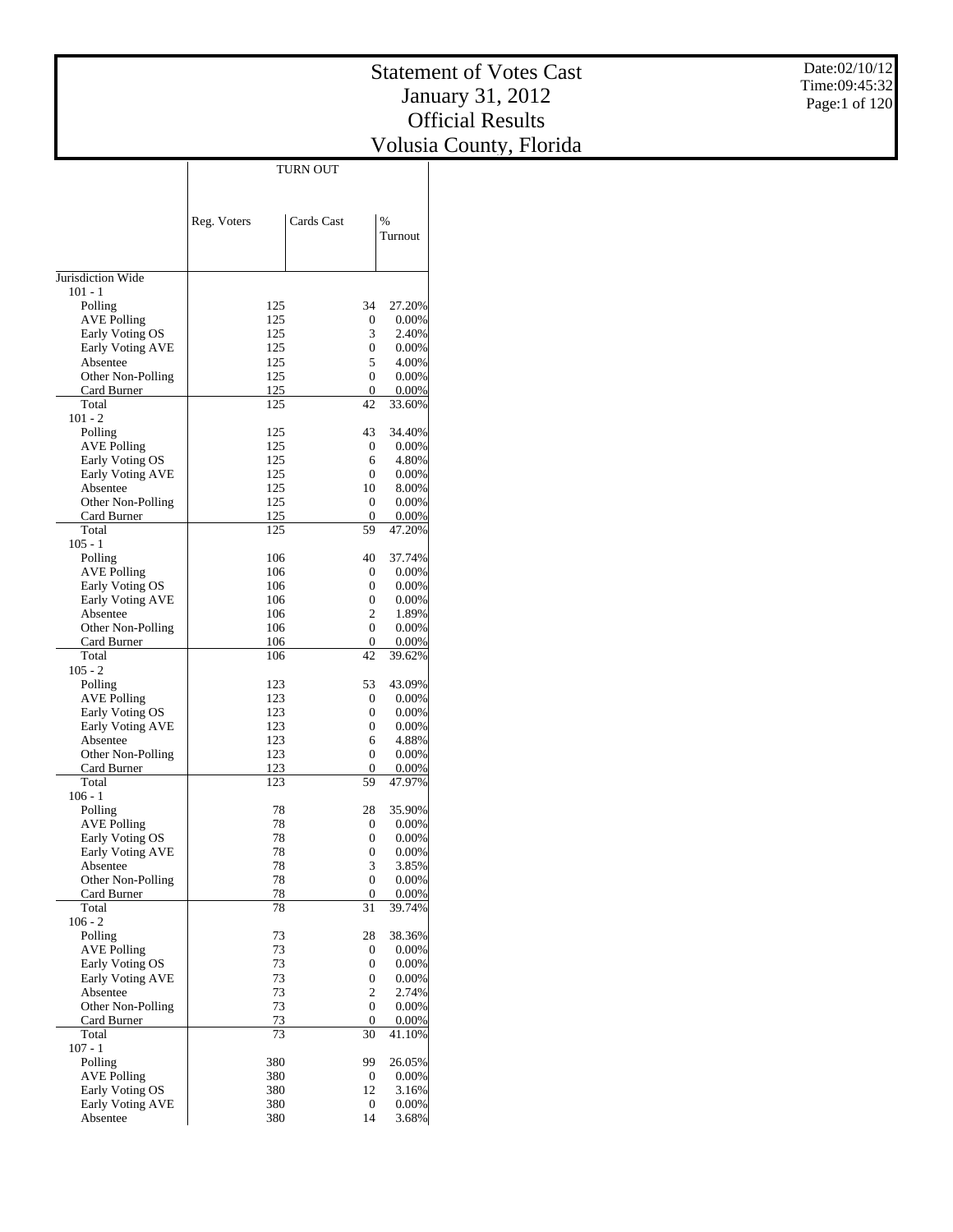|                                     |                | <b>TURN OUT</b>  |                     |
|-------------------------------------|----------------|------------------|---------------------|
|                                     |                |                  |                     |
|                                     |                |                  |                     |
|                                     | Reg. Voters    | Cards Cast       | $\frac{0}{0}$       |
|                                     |                |                  | Turnout             |
|                                     |                |                  |                     |
|                                     |                |                  |                     |
| Other Non-Polling                   | 380            | 0                | 0.00%               |
| Card Burner                         | 380            | 0                | 0.00%               |
| Total                               | 380            | 125              | 32.89%              |
| $107 - 2$                           | 48             |                  |                     |
| Polling<br><b>AVE Polling</b>       | 48             | 60<br>0          | 125.00%<br>$0.00\%$ |
| Early Voting OS                     | 48             | 4                | 8.33%               |
| <b>Early Voting AVE</b>             | 48             | $\mathbf{0}$     | 0.00%               |
| Absentee                            | 48             | 1                | 2.08%               |
| Other Non-Polling                   | 48             | $\mathbf{0}$     | 0.00%               |
| Card Burner                         | 48             | 0                | 0.00%               |
| Total                               | 48             | 65               | 135.42%             |
| 109                                 |                |                  |                     |
| Polling                             | 527            | 132              | 25.05%              |
| <b>AVE Polling</b>                  | 527            | 0                | 0.00%               |
| Early Voting OS<br>Early Voting AVE | 527<br>527     | 20<br>0          | 3.80%<br>0.00%      |
| Absentee                            | 527            | 32               | 6.07%               |
| Other Non-Polling                   | 527            | 0                | 0.00%               |
| Card Burner                         | 527            | 0                | 0.00%               |
| Total                               | 527            | 184              | 34.91%              |
| $201 - 1$                           |                |                  |                     |
| Polling                             | 546            | 165              | 30.22%              |
| <b>AVE Polling</b>                  | 546            | 0                | $0.00\%$            |
| Early Voting OS                     | 546            | 14               | 2.56%               |
| Early Voting AVE                    | 546            | 0                | 0.00%               |
| Absentee                            | 546            | 19               | 3.48%               |
| Other Non-Polling                   | 546            | 0                | 0.00%               |
| Card Burner<br>Total                | 546<br>546     | 0<br>198         | 0.00%<br>36.26%     |
| $201 - 2$                           |                |                  |                     |
| Polling                             | 4              | 1                | 25.00%              |
| <b>AVE Polling</b>                  | $\overline{4}$ | $\overline{0}$   | 0.00%               |
| Early Voting OS                     | 4              | 0                | 0.00%               |
| Early Voting AVE                    | 4              | 0                | 0.00%               |
| Absentee                            | 4              | 1                | 25.00%              |
| Other Non-Polling                   | $\overline{4}$ | $\boldsymbol{0}$ | 0.00%               |
| Card Burner                         | 4              | 0                | 0.00%               |
| Total                               | $\overline{4}$ | 2                | 50.00%              |
| 202                                 |                |                  |                     |
| Polling<br><b>AVE Polling</b>       | 421<br>421     | 118<br>0         | 28.03%<br>0.00%     |
| Early Voting OS                     | 421            | 18               | 4.28%               |
| <b>Early Voting AVE</b>             | 421            | 0                | 0.00%               |
| Absentee                            | 421            | 24               | 5.70%               |
| Other Non-Polling                   | 421            | 0                | 0.00%               |
| Card Burner                         | 421            | $\overline{0}$   | 0.00%               |
| Total                               | 421            | 160              | 38.00%              |
| 203                                 |                |                  |                     |
| Polling                             | 976            | 342              | 35.04%              |
| <b>AVE Polling</b>                  | 976            | 0                | 0.00%               |
| Early Voting OS                     | 976            | 55               | 5.64%               |
| Early Voting AVE<br>Absentee        | 976            | 0<br>42          | 0.00%               |
|                                     | 976<br>976     |                  | 4.30%               |
| Other Non-Polling<br>Card Burner    | 976            | 0<br>0           | 0.00%<br>0.00%      |
| Total                               | 976            | 439              | 44.98%              |
| 204                                 |                |                  |                     |
| Polling                             | 852            | 232              | 27.23%              |
| <b>AVE Polling</b>                  | 852            | 0                | $0.00\%$            |
| Early Voting OS                     | 852            | 61               | 7.16%               |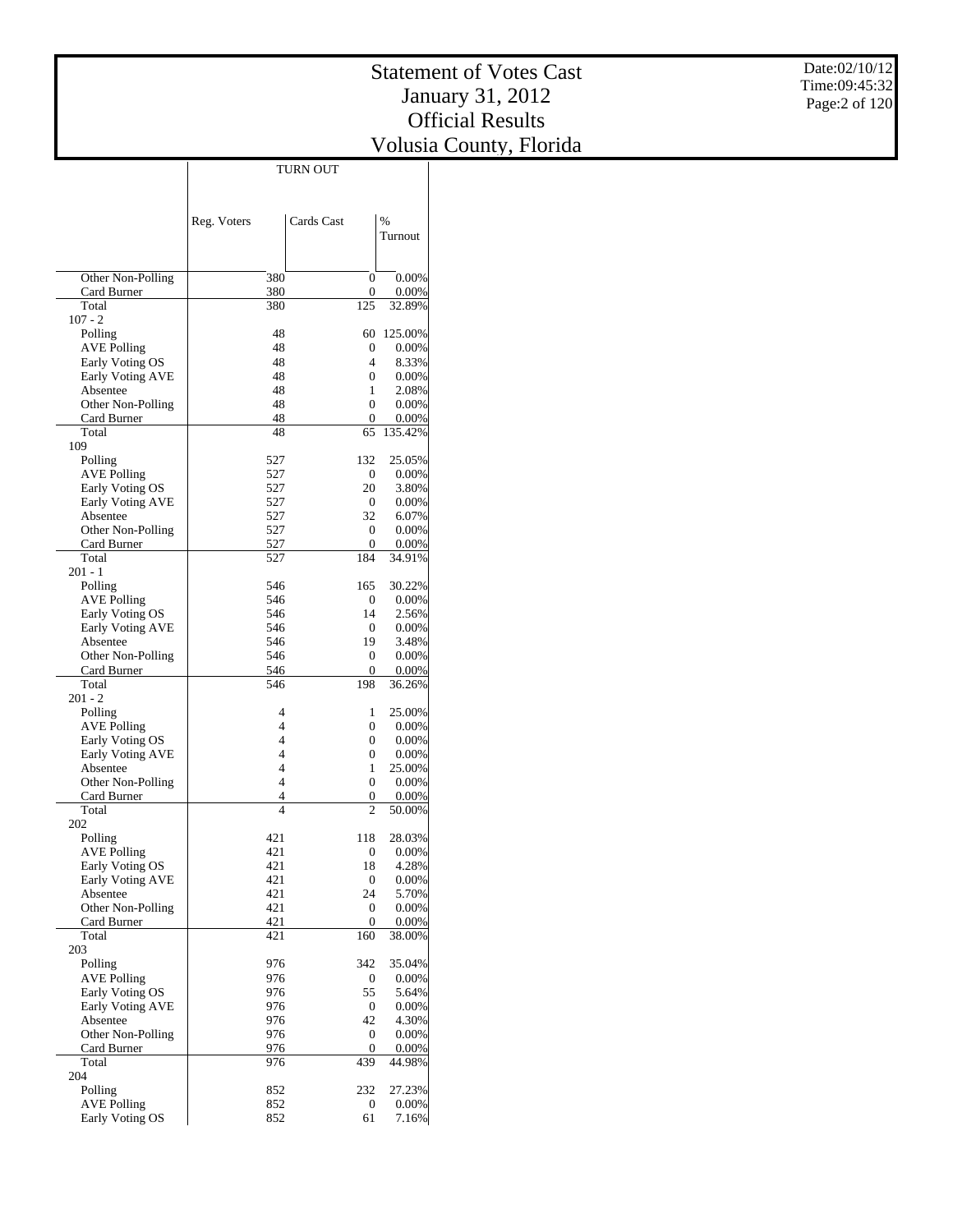|                                     |             | <b>TURN OUT</b>  |                 |
|-------------------------------------|-------------|------------------|-----------------|
|                                     |             |                  |                 |
|                                     |             |                  |                 |
|                                     | Reg. Voters | Cards Cast       | $\frac{0}{0}$   |
|                                     |             |                  | Turnout         |
|                                     |             |                  |                 |
|                                     |             |                  |                 |
| Early Voting AVE                    | 852         | 0                | 0.00%           |
| Absentee                            | 852         | 38               | 4.46%           |
| Other Non-Polling                   | 852         | 0                | 0.00%           |
| Card Burner                         | 852         | 0                | 0.00%           |
| Total                               | 852         | 331              | 38.85%          |
| 205<br>Polling                      | 765         | 203              | 26.54%          |
| <b>AVE Polling</b>                  | 765         | 0                | $0.00\%$        |
| Early Voting OS                     | 765         | 45               | 5.88%           |
| Early Voting AVE                    | 765         | 0                | 0.00%           |
| Absentee                            | 765         | 31               | 4.05%           |
| Other Non-Polling                   | 765         | 0                | 0.00%           |
| Card Burner                         | 765         | 0                | 0.00%           |
| Total                               | 765         | 279              | 36.47%          |
| 206                                 |             |                  |                 |
| Polling                             | 965         | 269              | 27.88%          |
| <b>AVE Polling</b>                  | 965         | 0                | 0.00%           |
| Early Voting OS<br>Early Voting AVE | 965<br>965  | 60<br>0          | 6.22%<br>0.00%  |
| Absentee                            | 965         | 41               | 4.25%           |
| Other Non-Polling                   | 965         | 2                | 0.21%           |
| Card Burner                         | 965         | 0                | 0.00%           |
| Total                               | 965         | 372              | 38.55%          |
| 207                                 |             |                  |                 |
| Polling                             | 664         | 223              | 33.58%          |
| <b>AVE Polling</b>                  | 664         | 0                | $0.00\%$        |
| Early Voting OS                     | 664         | 52               | 7.83%           |
| Early Voting AVE                    | 664         | 0                | 0.00%           |
| Absentee                            | 664         | 47               | 7.08%           |
| Other Non-Polling                   | 664         | 0                | 0.00%           |
| Card Burner<br>Total                | 664<br>664  | 0<br>322         | 0.00%<br>48.49% |
| 208                                 |             |                  |                 |
| Polling                             | 694         | 222              | 31.99%          |
| AVE Polling                         | 694         | 0                | 0.00%           |
| Early Voting OS                     | 694         | 44               | 6.34%           |
| <b>Early Voting AVE</b>             | 694         | 0                | 0.00%           |
| Absentee                            | 694         | 43               | 6.20%           |
| Other Non-Polling                   | 694         | 0                | 0.00%           |
| Card Burner                         | 694         | 0                | 0.00%           |
| Total                               | 694         | 309              | 44.52%          |
| 209                                 |             |                  |                 |
| Polling<br><b>AVE Polling</b>       | 963<br>963  | 248<br>0         | 25.75%<br>0.00% |
| Early Voting OS                     | 963         | 57               | 5.92%           |
| Early Voting AVE                    | 963         | 0                | 0.00%           |
| Absentee                            | 963         | 47               | 4.88%           |
| Other Non-Polling                   | 963         | 0                | 0.00%           |
| Card Burner                         | 963         | $\boldsymbol{0}$ | 0.00%           |
| Total                               | 963         | 352              | 36.55%          |
| 212                                 |             |                  |                 |
| Polling                             | 630         | 107              | 16.98%          |
| <b>AVE Polling</b>                  | 630         | 0                | 0.00%           |
| Early Voting OS                     | 630         | 33               | 5.24%           |
| <b>Early Voting AVE</b>             | 630         | 0                | 0.00%           |
| Absentee                            | 630         | 53               | 8.41%           |
| Other Non-Polling<br>Card Burner    | 630<br>630  | 0<br>0           | 0.00%<br>0.00%  |
| Total                               | 630         | 193              | 30.63%          |
| 213                                 |             |                  |                 |
| Polling                             | 520         | 134              | 25.77%          |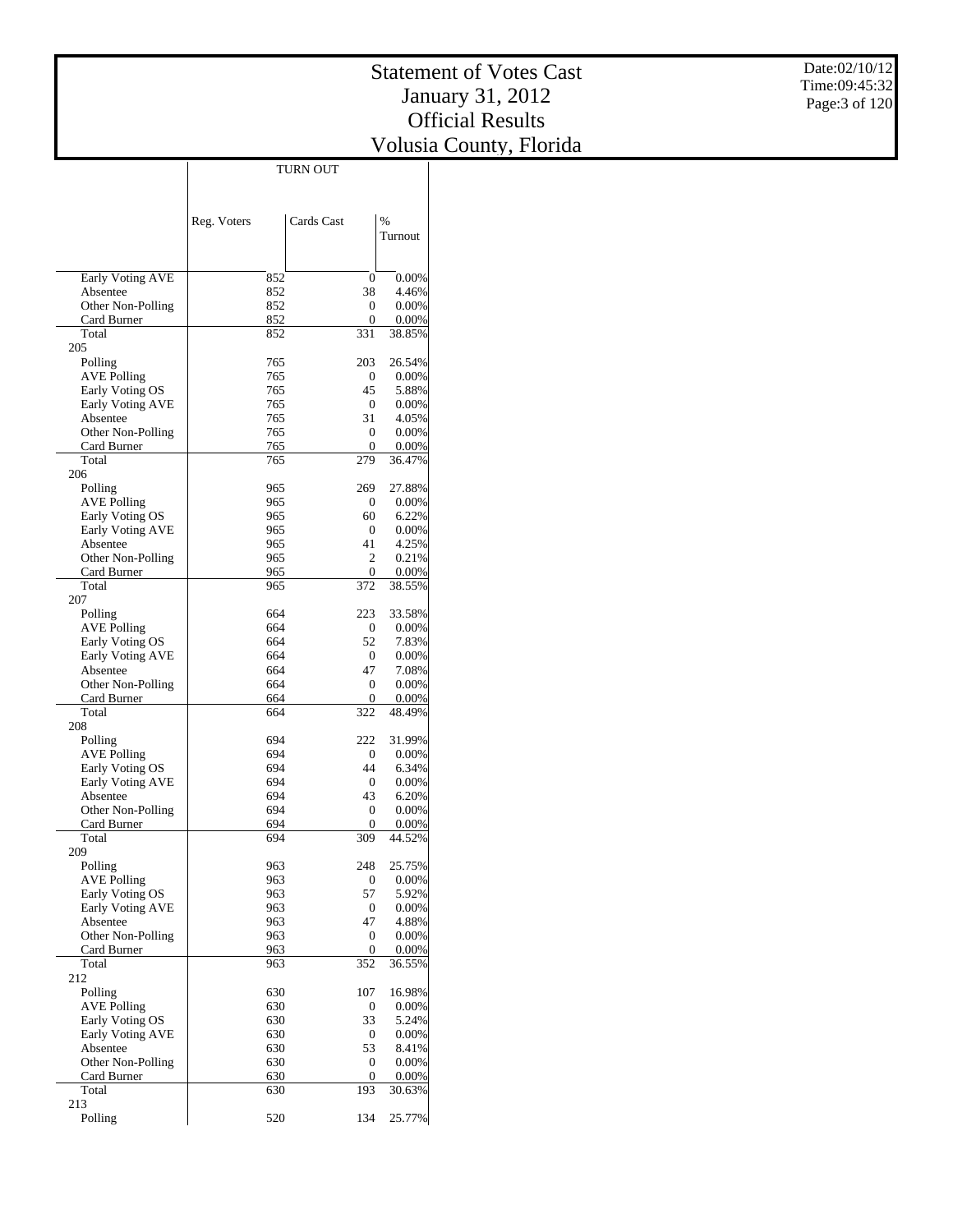|                                       | TURN OUT     |                    |                   |
|---------------------------------------|--------------|--------------------|-------------------|
|                                       |              |                    |                   |
|                                       |              |                    |                   |
|                                       | Reg. Voters  | Cards Cast         | %                 |
|                                       |              |                    | Turnout           |
|                                       |              |                    |                   |
|                                       |              |                    |                   |
| <b>AVE Polling</b>                    | 520          | $\overline{0}$     | 0.00%             |
| Early Voting OS                       | 520          | 21                 | 4.04%             |
| Early Voting AVE                      | 520          | $\overline{0}$     | 0.00%             |
| Absentee<br>Other Non-Polling         | 520<br>520   | 25<br>$\mathbf{0}$ | 4.81%<br>0.00%    |
| Card Burner                           | 520          | 0                  | 0.00%             |
| Total                                 | 520          | 180                | 34.62%            |
| 214                                   |              |                    |                   |
| Polling                               | 1034         | 297                | 28.72%            |
| <b>AVE Polling</b>                    | 1034         | 0                  | 0.00%             |
| Early Voting OS                       | 1034         | 61                 | 5.90%             |
| Early Voting AVE                      | 1034         | 0                  | 0.00%             |
| Absentee                              | 1034         | 38                 | 3.68%             |
| Other Non-Polling                     | 1034         | 0                  | 0.00%             |
| Card Burner<br>Total                  | 1034<br>1034 | 0<br>396           | 0.00%<br>38.30%   |
| 215                                   |              |                    |                   |
| Polling                               | 1832         | 468                | 25.55%            |
| <b>AVE Polling</b>                    | 1832         | $\overline{0}$     | 0.00%             |
| Early Voting OS                       | 1832         | 245                | 13.37%            |
| Early Voting AVE                      | 1832         | 0                  | 0.00%             |
| Absentee                              | 1832         | 130                | 7.10%             |
| Other Non-Polling                     | 1832         | 1                  | 0.05%             |
| Card Burner                           | 1832         | 0                  | 0.00%             |
| Total                                 | 1832         | 844                | 46.07%            |
| 216                                   |              |                    |                   |
| Polling                               | 174          | 40                 | 22.99%            |
| <b>AVE Polling</b><br>Early Voting OS | 174<br>174   | 0<br>8             | 0.00%<br>4.60%    |
| Early Voting AVE                      | 174          | 0                  | 0.00%             |
| Absentee                              | 174          | 3                  | 1.72%             |
| Other Non-Polling                     | 174          | 0                  | 0.00%             |
| Card Burner                           | 174          | $\boldsymbol{0}$   | 0.00%             |
| Total                                 | 174          | 51                 | 29.31%            |
| 217                                   |              |                    |                   |
| Polling                               | 233          | 27                 | 11.59%            |
| <b>AVE Polling</b>                    | 233          | $\mathbf{0}$       | 0.00%             |
| Early Voting OS                       | 233          | 13                 | 5.58%             |
| Early Voting AVE                      | 233          | $\mathbf{0}$       | 0.00%             |
| Absentee                              | 233          | 43<br>0            | 18.45%            |
| Other Non-Polling<br>Card Burner      | 233<br>233   | 0                  | 0.00%<br>$0.00\%$ |
| Total                                 | 233          | 83                 | 35.62%            |
| 218 - 1                               |              |                    |                   |
| Polling                               | 299          | 62                 | 20.74%            |
| <b>AVE Polling</b>                    | 299          | 0                  | 0.00%             |
| Early Voting OS                       | 299          | 19                 | 6.35%             |
| <b>Early Voting AVE</b>               | 299          | $\mathbf{0}$       | 0.00%             |
| Absentee                              | 299          | 39                 | 13.04%            |
| Other Non-Polling                     | 299          | 0                  | 0.00%             |
| Card Burner                           | 299          | $\boldsymbol{0}$   | 0.00%             |
| Total                                 | 299          | 120                | 40.13%            |
| $218 - 2$                             |              |                    |                   |
| Polling<br><b>AVE Polling</b>         | 89<br>89     | 0<br>0             | 0.00%<br>0.00%    |
| Early Voting OS                       | 89           | 0                  | 0.00%             |
| Early Voting AVE                      | 89           | 0                  | 0.00%             |
| Absentee                              | 89           | 0                  | 0.00%             |
| Other Non-Polling                     | 89           | 0                  | $0.00\%$          |
| Card Burner                           | 89           | 0                  | 0.00%             |
| Total                                 | 89           | 0                  | 0.00%             |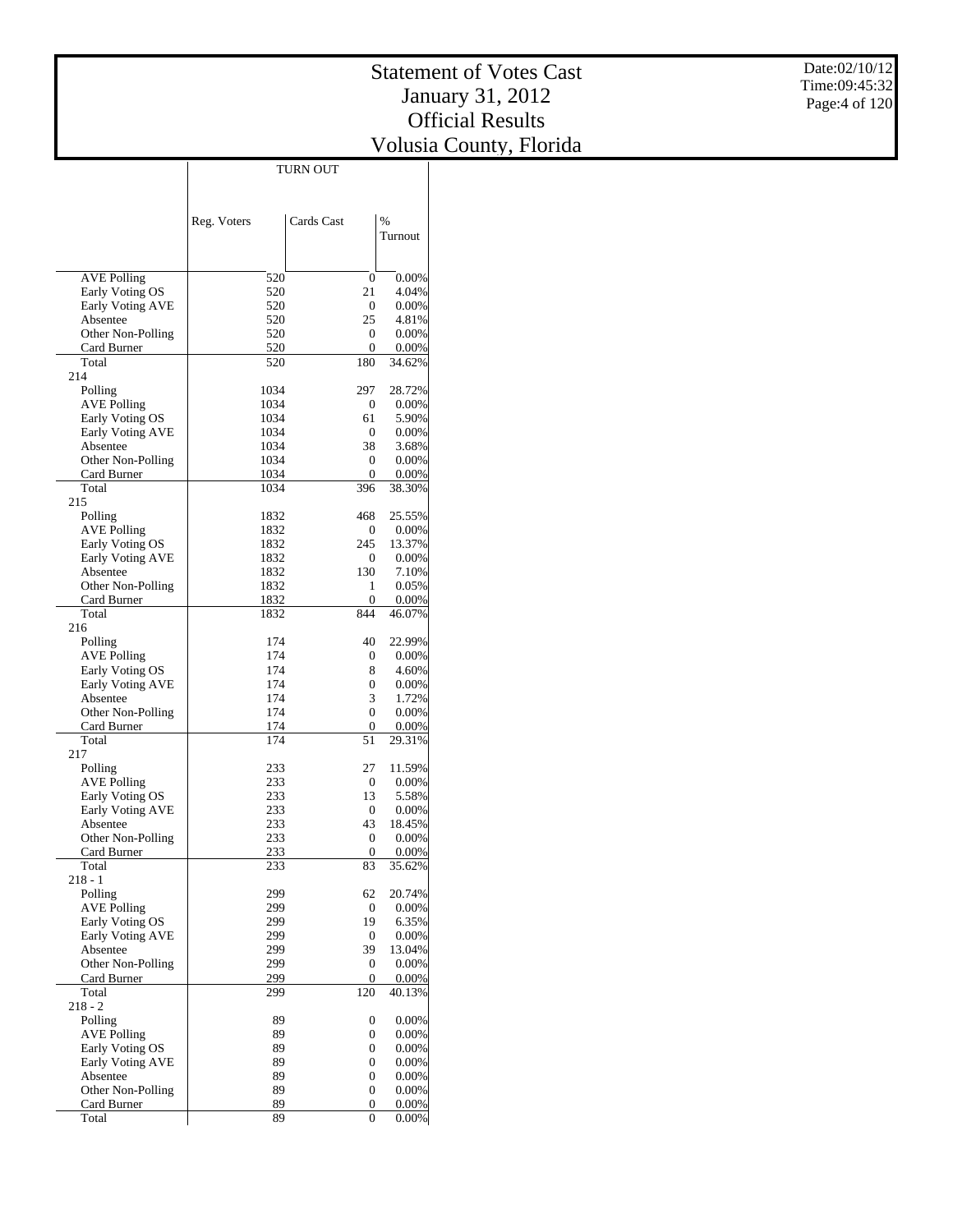|                              |             | TURN OUT                         |                    |
|------------------------------|-------------|----------------------------------|--------------------|
|                              |             |                                  |                    |
|                              |             |                                  |                    |
|                              |             |                                  |                    |
|                              | Reg. Voters | Cards Cast                       | $\%$               |
|                              |             |                                  | Turnout            |
|                              |             |                                  |                    |
| 219                          |             |                                  |                    |
| Polling                      | 704         | 173                              | 24.57%             |
| <b>AVE Polling</b>           | 704         | 0                                | $0.00\%$           |
| Early Voting OS              | 704         | 38                               | 5.40%              |
| Early Voting AVE             | 704         | 0                                | $0.00\%$           |
| Absentee                     | 704         | 30                               | 4.26%              |
| Other Non-Polling            | 704         | 0                                | $0.00\%$           |
| Card Burner                  | 704         | 0                                | $0.00\%$           |
| Total                        | 704         | 241                              | 34.23%             |
| 220                          |             |                                  |                    |
| Polling                      | 768         | 227                              | 29.56%             |
| <b>AVE Polling</b>           | 768         | 0                                | $0.00\%$           |
| Early Voting OS              | 768         | 68                               | 8.85%              |
| Early Voting AVE             | 768         | 0                                | $0.00\%$           |
| Absentee                     | 768         | 34                               | 4.43%              |
| Other Non-Polling            | 768         | 0                                | $0.00\%$           |
| Card Burner                  | 768         | $\mathbf{0}$                     | 0.00%              |
| Total                        | 768         | 329                              | 42.84%             |
| 221 - 1                      |             |                                  |                    |
| Polling                      | 31          | 5                                | 16.13%             |
| <b>AVE Polling</b>           | 31          | 0                                | $0.00\%$           |
| Early Voting OS              | 31          | 0                                | $0.00\%$           |
| Early Voting AVE             | 31          | 0                                | $0.00\%$           |
| Absentee                     | 31          | 0                                | $0.00\%$           |
| Other Non-Polling            | 31          | 0                                | $0.00\%$           |
| Card Burner                  | 31          | 0                                | $0.00\%$           |
| Total                        | 31          | 5                                | 16.13%             |
| 221 - 2                      |             |                                  |                    |
| Polling                      | 10          | 1                                | 10.00%             |
| <b>AVE Polling</b>           | 10          | 0                                | $0.00\%$           |
| Early Voting OS              | 10          | 0<br>0                           | $0.00\%$           |
| Early Voting AVE<br>Absentee | 10<br>10    | 2                                | $0.00\%$<br>20.00% |
| Other Non-Polling            | 10          | 0                                | $0.00\%$           |
| Card Burner                  | 10          | 0                                | $0.00\%$           |
| Total                        | 10          | 3                                | 30.00%             |
| 222                          |             |                                  |                    |
| Polling                      | 618         | 225                              | 36.41%             |
| <b>AVE Polling</b>           | 618         | 0                                | $0.00\%$           |
| Early Voting OS              | 618         | 10                               | 1.62%              |
| Early Voting AVE             | 618         | 0                                | $0.00\%$           |
| Absentee                     | 618         | 12                               | 1.94%              |
| Other Non-Polling            | 618         | 0                                | $0.00\%$           |
| Card Burner                  | 618         | 0                                | $0.00\%$           |
| Total                        | 618         | 247                              | 39.97%             |
| 223 - 1                      |             |                                  |                    |
| Polling                      | 53          | 13                               | 24.53%             |
| <b>AVE Polling</b>           | 53          | 0                                | $0.00\%$           |
| Early Voting OS              | 53          | 1                                | 1.89%              |
| Early Voting AVE             | 53          | 0                                | $0.00\%$           |
| Absentee                     | 53          | 2                                | 3.77%              |
| Other Non-Polling            | 53          | $\overline{0}$                   | $0.00\%$           |
| Card Burner                  | 53          | $\overline{0}$                   | $0.00\%$           |
| Total                        | 53          | 16                               | 30.19%             |
| $223 - 2$                    |             |                                  |                    |
| Polling                      | 261         | 97                               | 37.16%             |
| <b>AVE Polling</b>           | 261         | 0                                | $0.00\%$           |
| Early Voting OS              | 261         | 11                               | 4.21%              |
| Early Voting AVE             | 261         | 0                                | $0.00\%$           |
| Absentee                     | 261         | $\overline{c}$<br>$\overline{0}$ | 0.77%              |
| Other Non-Polling            | 261         |                                  | $0.00\%$           |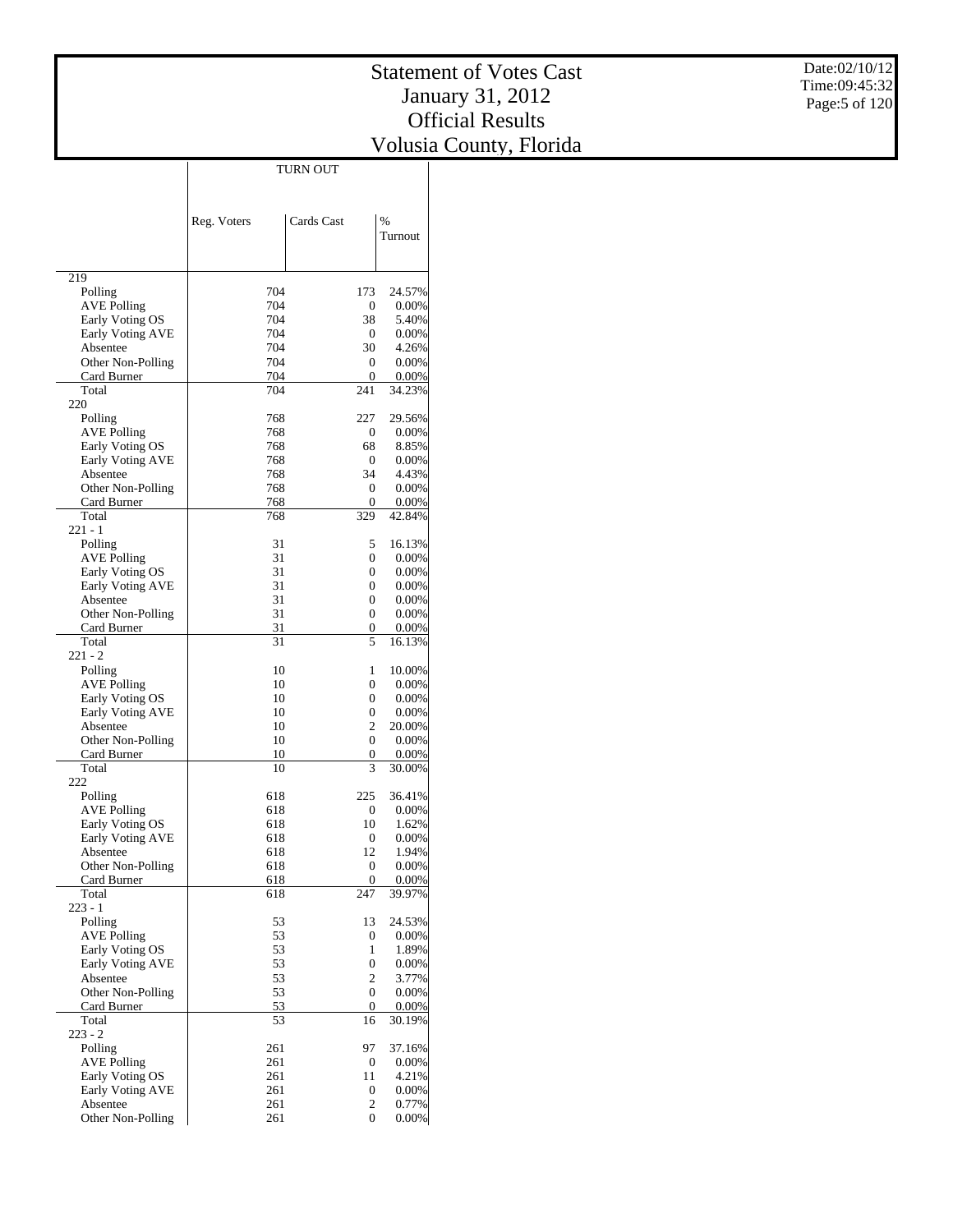|                                       |              | TURN OUT                |                 |
|---------------------------------------|--------------|-------------------------|-----------------|
|                                       |              |                         |                 |
|                                       |              |                         |                 |
|                                       | Reg. Voters  | Cards Cast              | %               |
|                                       |              |                         | Turnout         |
|                                       |              |                         |                 |
| Card Burner                           | 261          | 0                       | 0.00%           |
| Total                                 | 261          | 110                     | 42.15%          |
| 224                                   |              |                         |                 |
| Polling<br><b>AVE Polling</b>         | 425<br>425   | 83<br>$\mathbf{0}$      | 19.53%<br>0.00% |
| Early Voting OS                       | 425          | 44                      | 10.35%          |
| Early Voting AVE                      | 425          | $\mathbf{0}$            | 0.00%           |
| Absentee                              | 425          | 29                      | 6.82%           |
| Other Non-Polling                     | 425          | $\overline{0}$          | 0.00%           |
| Card Burner<br>Total                  | 425<br>425   | $\boldsymbol{0}$<br>156 | 0.00%<br>36.71% |
| 301                                   |              |                         |                 |
| Polling                               | 374          | 109                     | 29.14%          |
| <b>AVE Polling</b>                    | 374          | 0                       | 0.00%           |
| Early Voting OS                       | 374          | 20                      | 5.35%           |
| Early Voting AVE<br>Absentee          | 374<br>374   | 0<br>3                  | 0.00%<br>0.80%  |
| Other Non-Polling                     | 374          | $\mathbf{0}$            | 0.00%           |
| Card Burner                           | 374          | $\mathbf{0}$            | 0.00%           |
| Total                                 | 374          | 132                     | 35.29%          |
| 302                                   |              |                         |                 |
| Polling                               | 975          | 245                     | 25.13%          |
| <b>AVE Polling</b><br>Early Voting OS | 975<br>975   | 0<br>16                 | 0.00%<br>1.64%  |
| Early Voting AVE                      | 975          | $\overline{0}$          | 0.00%           |
| Absentee                              | 975          | 41                      | 4.21%           |
| Other Non-Polling                     | 975          | 1                       | 0.10%           |
| Card Burner                           | 975          | 0                       | 0.00%           |
| Total                                 | 975          | 303                     | 31.08%          |
| 303<br>Polling                        | 1183         | 411                     | 34.74%          |
| <b>AVE Polling</b>                    | 1183         | 0                       | 0.00%           |
| Early Voting OS                       | 1183         | 27                      | 2.28%           |
| Early Voting AVE                      | 1183         | $\boldsymbol{0}$        | 0.00%           |
| Absentee                              | 1183         | 81                      | 6.85%           |
| Other Non-Polling<br>Card Burner      | 1183<br>1183 | 7<br>$\boldsymbol{0}$   | 0.59%<br>0.00%  |
| Total                                 | 1183         | 526                     | 44.46%          |
| 304                                   |              |                         |                 |
| Polling                               | 1476         | 494                     | 33.47%          |
| <b>AVE Polling</b>                    | 1476         | $\boldsymbol{0}$        | 0.00%           |
| Early Voting OS<br>Early Voting AVE   | 1476         | 56                      | 3.79%           |
| Absentee                              | 1476<br>1476 | 0<br>64                 | 0.00%<br>4.34%  |
| Other Non-Polling                     | 1476         | 0                       | 0.00%           |
| Card Burner                           | 1476         | $\boldsymbol{0}$        | 0.00%           |
| Total                                 | 1476         | 614                     | 41.60%          |
| 305                                   | 978          |                         | 33.44%          |
| Polling<br><b>AVE Polling</b>         | 978          | 327<br>0                | 0.00%           |
| Early Voting OS                       | 978          | 18                      | 1.84%           |
| Early Voting AVE                      | 978          | 0                       | 0.00%           |
| Absentee                              | 978          | 27                      | 2.76%           |
| Other Non-Polling                     | 978          | $\boldsymbol{0}$        | 0.00%           |
| Card Burner<br>Total                  | 978<br>978   | $\boldsymbol{0}$<br>372 | 0.00%<br>38.04% |
| 306                                   |              |                         |                 |
| Polling                               | 746          | 230                     | 30.83%          |
| <b>AVE Polling</b>                    | 746          | 0                       | 0.00%           |
| Early Voting OS                       | 746          | 20                      | 2.68%           |
| Early Voting AVE                      | 746          | 0                       | 0.00%           |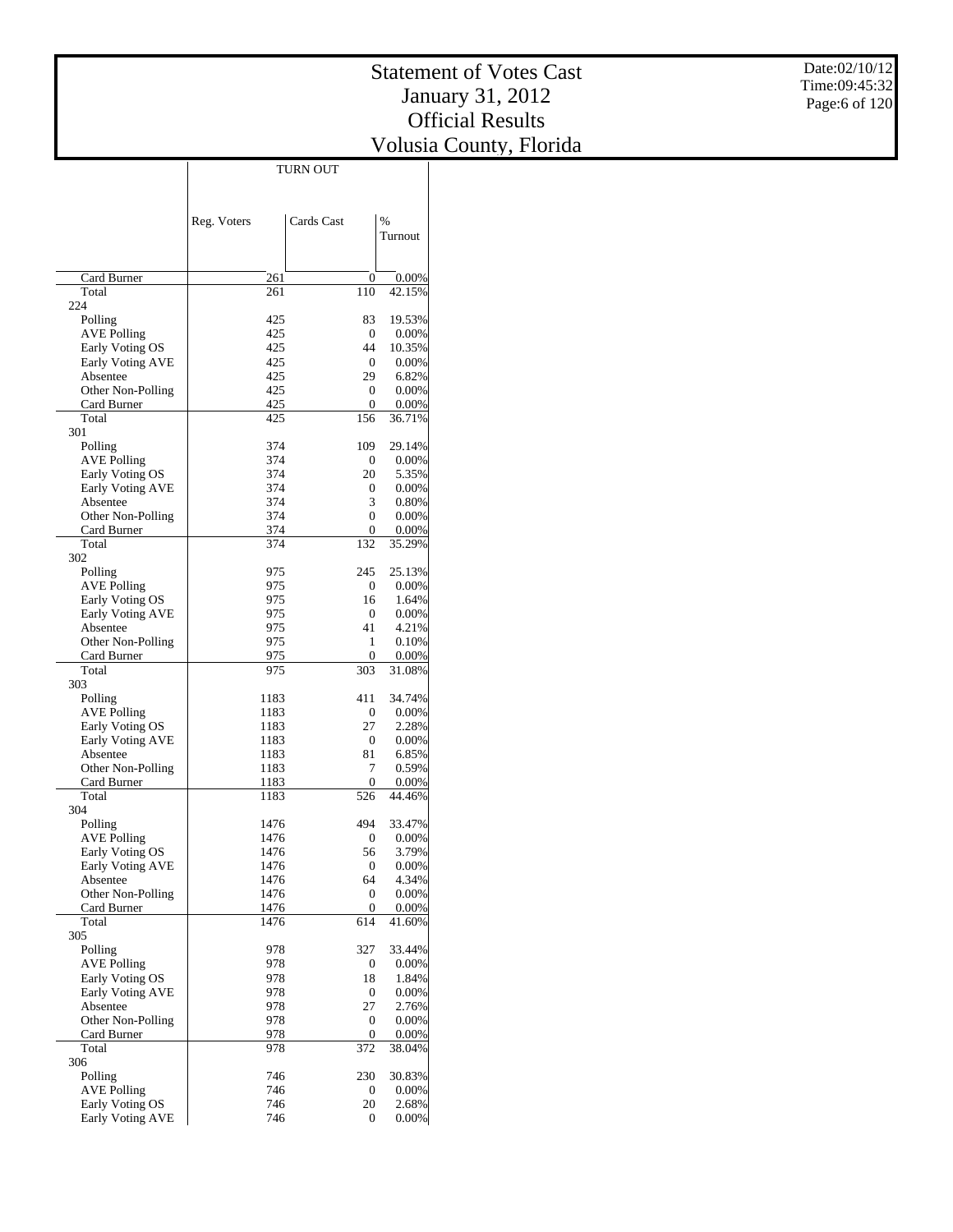|                                     |              | <b>TURN OUT</b>        |                   |
|-------------------------------------|--------------|------------------------|-------------------|
|                                     |              |                        |                   |
|                                     |              |                        |                   |
|                                     | Reg. Voters  | Cards Cast             | $\frac{0}{0}$     |
|                                     |              |                        | Turnout           |
|                                     |              |                        |                   |
|                                     |              |                        |                   |
| Absentee                            | 746          | 43                     | 5.76%             |
| Other Non-Polling                   | 746          | 0                      | 0.00%             |
| Card Burner                         | 746          | 0                      | 0.00%             |
| Total                               | 746          | 293                    | 39.28%            |
| 307                                 |              |                        |                   |
| Polling                             | 697          | 223                    | 31.99%            |
| <b>AVE Polling</b>                  | 697<br>697   | 0<br>9                 | $0.00\%$<br>1.29% |
| Early Voting OS<br>Early Voting AVE | 697          | 0                      | $0.00\%$          |
| Absentee                            | 697          | 14                     | 2.01%             |
| Other Non-Polling                   | 697          | 0                      | 0.00%             |
| Card Burner                         | 697          | 0                      | 0.00%             |
| Total                               | 697          | 246                    | 35.29%            |
| $308 - 1$                           |              |                        |                   |
| Polling                             | 1054         | 257                    | 24.38%            |
| <b>AVE Polling</b>                  | 1054         | 0                      | $0.00\%$          |
| Early Voting OS                     | 1054         | 26                     | 2.47%             |
| Early Voting AVE                    | 1054         | 0                      | $0.00\%$          |
| Absentee                            | 1054<br>1054 | 23<br>0                | 2.18%<br>$0.00\%$ |
| Other Non-Polling<br>Card Burner    | 1054         | 0                      | 0.00%             |
| Total                               | 1054         | 306                    | 29.03%            |
| $308 - 2$                           |              |                        |                   |
| Polling                             | 17           | 5                      | 29.41%            |
| AVE Polling                         | 17           | 0                      | $0.00\%$          |
| Early Voting OS                     | 17           | 0                      | 0.00%             |
| Early Voting AVE                    | 17           | 0                      | 0.00%             |
| Absentee                            | 17           | $\mathbf{0}$           | $0.00\%$          |
| Other Non-Polling                   | 17           | $\mathbf{0}$           | 0.00%             |
| Card Burner                         | 17           | 0                      | 0.00%             |
| Total<br>309                        | 17           | 5                      | 29.41%            |
| Polling                             | 1024         | 241                    | 23.54%            |
| <b>AVE Polling</b>                  | 1024         | 0                      | $0.00\%$          |
| Early Voting OS                     | 1024         | 24                     | 2.34%             |
| Early Voting AVE                    | 1024         | 0                      | $0.00\%$          |
| Absentee                            | 1024         | 64                     | 6.25%             |
| Other Non-Polling                   | 1024         | 0                      | 0.00%             |
| Card Burner                         | 1024         | 0                      | 0.00%             |
| Total                               | 1024         | 329                    | 32.13%            |
| 310                                 |              |                        |                   |
| Polling                             | 589          | 174                    | 29.54%            |
| <b>AVE Polling</b>                  | 589          | 0                      | 0.00%             |
| Early Voting OS<br>Early Voting AVE | 589<br>589   | 11<br>$\boldsymbol{0}$ | 1.87%<br>0.00%    |
| Absentee                            | 589          | 12                     | 2.04%             |
| Other Non-Polling                   | 589          | 0                      | 0.00%             |
| Card Burner                         | 589          | 0                      | 0.00%             |
| Total                               | 589          | 197                    | 33.45%            |
| 311                                 |              |                        |                   |
| Polling                             | 1341         | 575                    | 42.88%            |
| <b>AVE Polling</b>                  | 1341         | 0                      | 0.00%             |
| Early Voting OS                     | 1341         | 28                     | 2.09%             |
| Early Voting AVE                    | 1341         | 0                      | 0.00%             |
| Absentee                            | 1341         | 59                     | 4.40%             |
| Other Non-Polling                   | 1341         | 0                      | 0.00%             |
| Card Burner<br>Total                | 1341         | $\boldsymbol{0}$       | 0.00%             |
| 401                                 | 1341         | 662                    | 49.37%            |
| Polling                             | 782          | 198                    | 25.32%            |
| <b>AVE Polling</b>                  | 782          | 0                      | 0.00%             |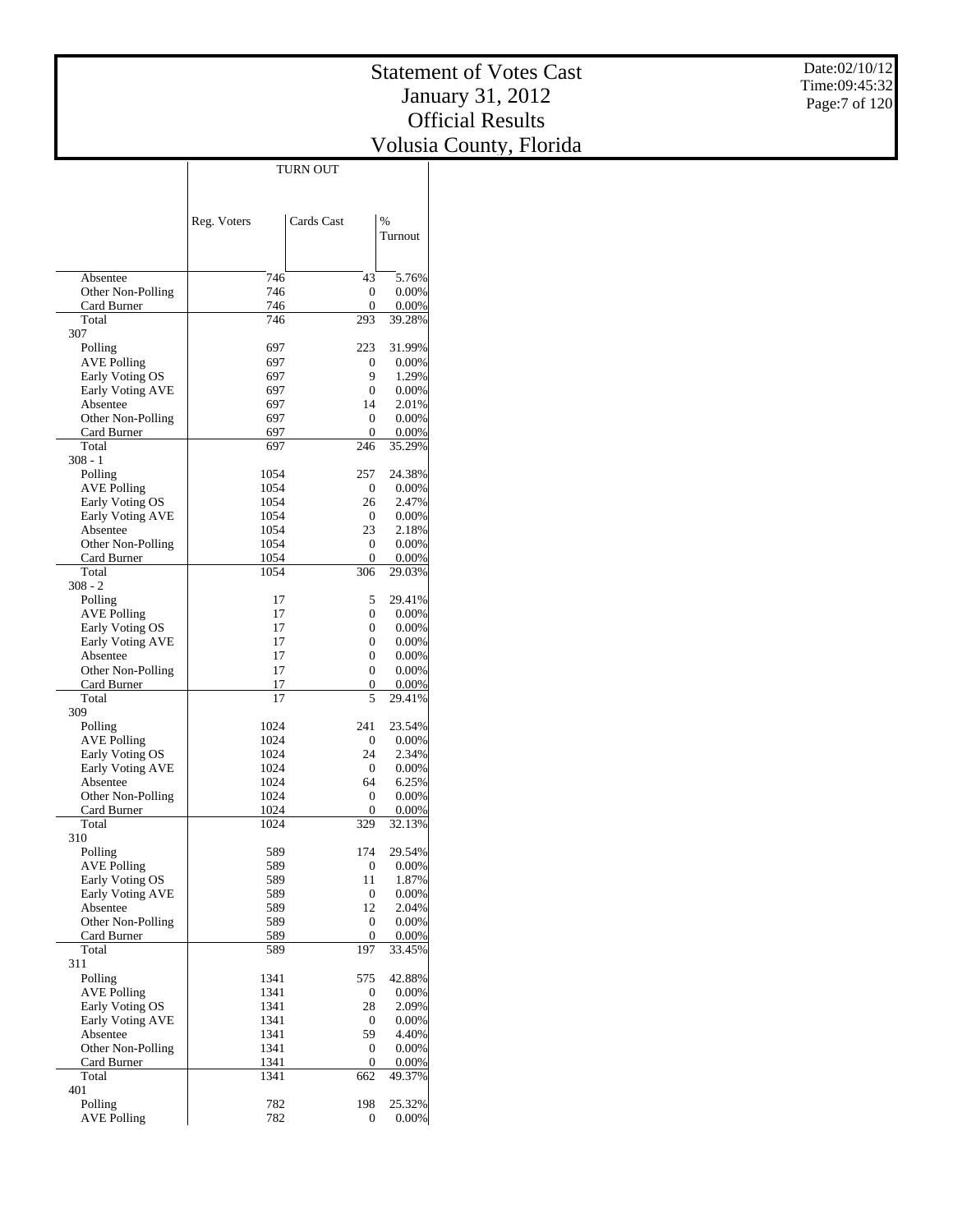|                                  |             | TURN OUT           |                 |
|----------------------------------|-------------|--------------------|-----------------|
|                                  |             |                    |                 |
|                                  |             |                    |                 |
|                                  | Reg. Voters | Cards Cast         | %               |
|                                  |             |                    | Turnout         |
|                                  |             |                    |                 |
|                                  |             |                    |                 |
| Early Voting OS                  | 782         | 8                  | 1.02%           |
| Early Voting AVE                 | 782         | 0                  | 0.00%           |
| Absentee                         | 782         | 29                 | 3.71%           |
| Other Non-Polling                | 782         | 0                  | 0.00%           |
| Card Burner                      | 782         | 0                  | 0.00%           |
| Total                            | 782         | 235                | 30.05%          |
| 402                              |             |                    |                 |
| Polling                          | 742         | 230                | 31.00%          |
| <b>AVE Polling</b>               | 742         | $\mathbf{0}$       | 0.00%           |
| Early Voting OS                  | 742<br>742  | 24<br>$\mathbf{0}$ | 3.23%           |
| Early Voting AVE<br>Absentee     | 742         | 25                 | 0.00%<br>3.37%  |
| Other Non-Polling                | 742         | 1                  | 0.13%           |
| Card Burner                      | 742         | 0                  | 0.00%           |
| Total                            | 742         | 280                | 37.74%          |
| 403                              |             |                    |                 |
| Polling                          | 829         | 183                | 22.07%          |
| <b>AVE Polling</b>               | 829         | 0                  | 0.00%           |
| Early Voting OS                  | 829         | 10                 | 1.21%           |
| Early Voting AVE                 | 829         | 0                  | 0.00%           |
| Absentee                         | 829         | 9                  | 1.09%           |
| Other Non-Polling                | 829         | 0                  | 0.00%           |
| Card Burner                      | 829         | 0                  | 0.00%           |
| Total                            | 829         | 202                | 24.37%          |
| 404                              |             |                    |                 |
| Polling                          | 284         | 120                | 42.25%          |
| <b>AVE Polling</b>               | 284         | 0                  | 0.00%           |
| Early Voting OS                  | 284         | 5                  | 1.76%           |
| Early Voting AVE                 | 284         | 0                  | 0.00%           |
| Absentee                         | 284<br>284  | 9<br>1             | 3.17%           |
| Other Non-Polling<br>Card Burner | 284         | 0                  | 0.35%<br>0.00%  |
| Total                            | 284         | 135                | 47.54%          |
| 405                              |             |                    |                 |
| Polling                          | 714         | 142                | 19.89%          |
| <b>AVE Polling</b>               | 714         | 0                  | 0.00%           |
| Early Voting OS                  | 714         | 10                 | 1.40%           |
| Early Voting AVE                 | 714         | 0                  | 0.00%           |
| Absentee                         | 714         | 14                 | 1.96%           |
| Other Non-Polling                | 714         | 0                  | 0.00%           |
| Card Burner                      | 714         | $\boldsymbol{0}$   | 0.00%           |
| Total                            | 714         | 166                | 23.25%          |
| 406                              |             |                    |                 |
| Polling                          | 841         | 254                | 30.20%          |
| <b>AVE Polling</b>               | 841         | 0                  | 0.00%           |
| Early Voting OS                  | 841         | 31                 | 3.69%           |
| Early Voting AVE                 | 841         | $\overline{0}$     | 0.00%           |
| Absentee                         | 841         | 28                 | 3.33%           |
| Other Non-Polling                | 841<br>841  | 0<br>0             | 0.00%           |
| Card Burner<br>Total             | 841         | 313                | 0.00%<br>37.22% |
| 407                              |             |                    |                 |
| Polling                          | 584         | 114                | 19.52%          |
| <b>AVE Polling</b>               | 584         | 0                  | 0.00%           |
| Early Voting OS                  | 584         | 10                 | 1.71%           |
| Early Voting AVE                 | 584         | 0                  | 0.00%           |
| Absentee                         | 584         | 15                 | 2.57%           |
| Other Non-Polling                | 584         | $\mathbf{0}$       | 0.00%           |
| Card Burner                      | 584         | $\boldsymbol{0}$   | 0.00%           |
| Total                            | 584         | 139                | 23.80%          |
| 408                              |             |                    |                 |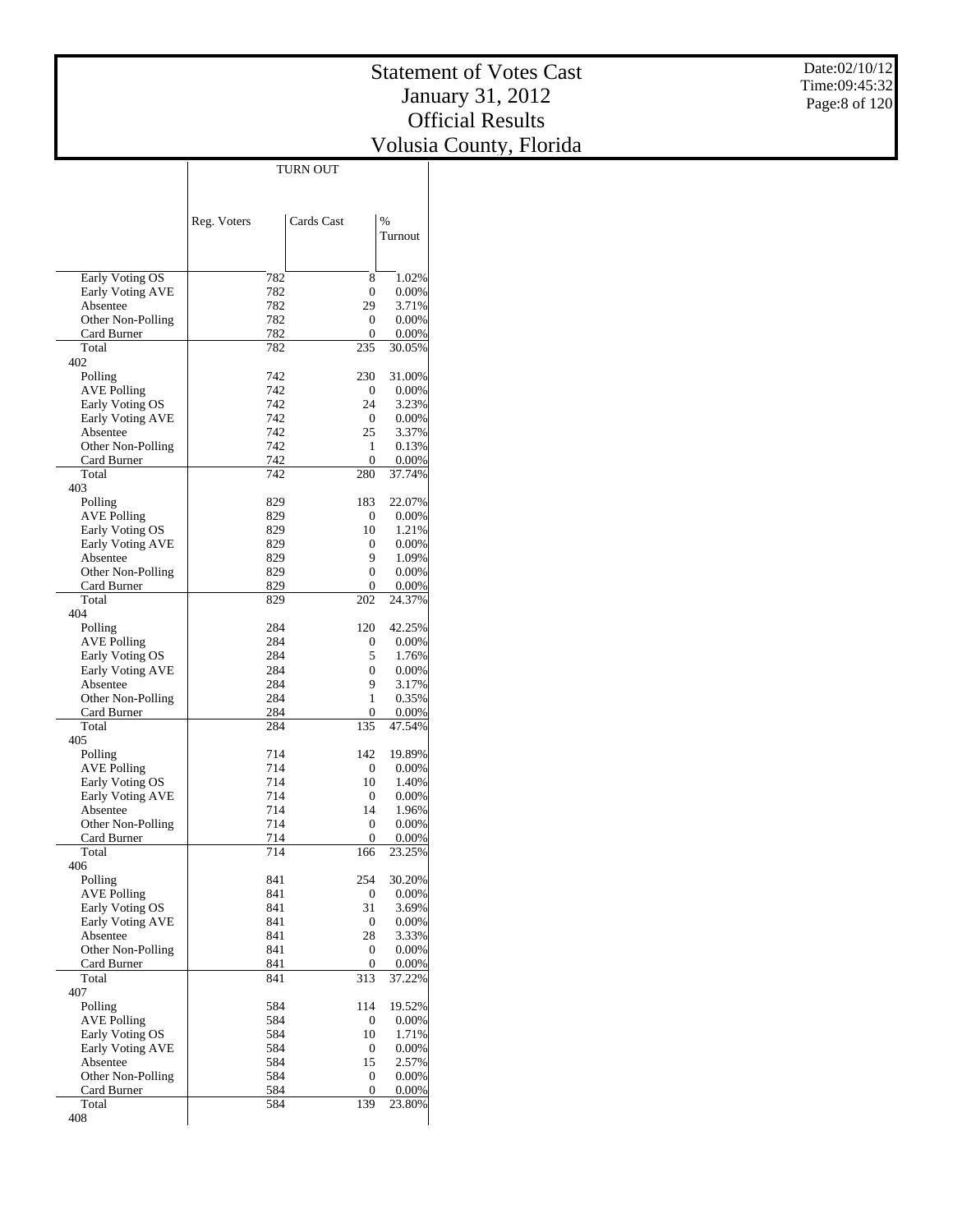|                                     |             | <b>TURN OUT</b>       |                  |
|-------------------------------------|-------------|-----------------------|------------------|
|                                     |             |                       |                  |
|                                     |             |                       |                  |
|                                     | Reg. Voters | Cards Cast            | $\frac{0}{0}$    |
|                                     |             |                       | Turnout          |
|                                     |             |                       |                  |
|                                     |             |                       |                  |
| Polling                             | 407         | 114                   | 28.01%           |
| <b>AVE Polling</b>                  | 407         | 0                     | 0.00%            |
| Early Voting OS                     | 407         | 5                     | 1.23%            |
| Early Voting AVE                    | 407         | $\mathbf{0}$          | 0.00%            |
| Absentee                            | 407         | 16                    | 3.93%            |
| Other Non-Polling                   | 407         | 0                     | 0.00%            |
| Card Burner                         | 407         | 0                     | 0.00%            |
| Total                               | 407         | 135                   | 33.17%           |
| 409                                 |             |                       |                  |
| Polling                             | 642<br>642  | 157<br>0              | 24.45%<br>0.00%  |
| AVE Polling<br>Early Voting OS      | 642         | 16                    | 2.49%            |
| Early Voting AVE                    | 642         | 0                     | $0.00\%$         |
| Absentee                            | 642         | 7                     | 1.09%            |
| Other Non-Polling                   | 642         | $\mathbf{0}$          | 0.00%            |
| Card Burner                         | 642         | 0                     | 0.00%            |
| Total                               | 642         | 180                   | 28.04%           |
| 410                                 |             |                       |                  |
| Polling                             | 827         | 195                   | 23.58%           |
| <b>AVE Polling</b>                  | 827         | 0                     | $0.00\%$         |
| Early Voting OS                     | 827         | 7                     | 0.85%            |
| Early Voting AVE                    | 827         | $\mathbf{0}$          | 0.00%            |
| Absentee                            | 827         | 16                    | 1.93%            |
| Other Non-Polling                   | 827         | 0                     | 0.00%            |
| Card Burner<br>Total                | 827<br>827  | 0<br>218              | 0.00%<br>26.36%  |
| 411                                 |             |                       |                  |
| Polling                             | 849         | 206                   | 24.26%           |
| AVE Polling                         | 849         | 0                     | $0.00\%$         |
| Early Voting OS                     | 849         | 9                     | 1.06%            |
| Early Voting AVE                    | 849         | 0                     | 0.00%            |
| Absentee                            | 849         | 23                    | 2.71%            |
| Other Non-Polling                   | 849         | 0                     | 0.00%            |
| Card Burner                         | 849         | 0                     | 0.00%            |
| Total                               | 849         | 238                   | 28.03%           |
| $412 - 1$                           |             |                       |                  |
| Polling                             | 620         | 195                   | 31.45%           |
| <b>AVE Polling</b>                  | 620<br>620  | 0<br>2                | 0.00%<br>0.32%   |
| Early Voting OS<br>Early Voting AVE | 620         | 0                     | 0.00%            |
| Absentee                            | 620         | 17                    | 2.74%            |
| Other Non-Polling                   | 620         | 0                     | 0.00%            |
| Card Burner                         | 620         | 0                     | 0.00%            |
| Total                               | 620         | 214                   | 34.52%           |
| $412 - 2$                           |             |                       |                  |
| Polling                             | 39          | 53                    | 135.90%          |
| <b>AVE Polling</b>                  | 39          | 0                     | 0.00%            |
| Early Voting OS                     | 39          | 1                     | 2.56%            |
| Early Voting AVE                    | 39          | $\boldsymbol{0}$      | 0.00%            |
| Absentee                            | 39          | 13                    | 33.33%           |
| Other Non-Polling                   | 39          | $\boldsymbol{0}$<br>0 | 0.00%            |
| Card Burner<br>Total                | 39<br>39    | 67                    | 0.00%<br>171.79% |
| 413                                 |             |                       |                  |
| Polling                             | 762         | 151                   | 19.82%           |
| <b>AVE Polling</b>                  | 762         | 0                     | 0.00%            |
| Early Voting OS                     | 762         | 10                    | 1.31%            |
| <b>Early Voting AVE</b>             | 762         | 0                     | 0.00%            |
| Absentee                            | 762         | 26                    | 3.41%            |
| Other Non-Polling                   | 762         | 0                     | $0.00\%$         |
| Card Burner                         | 762         | $\mathbf{0}$          | 0.00%            |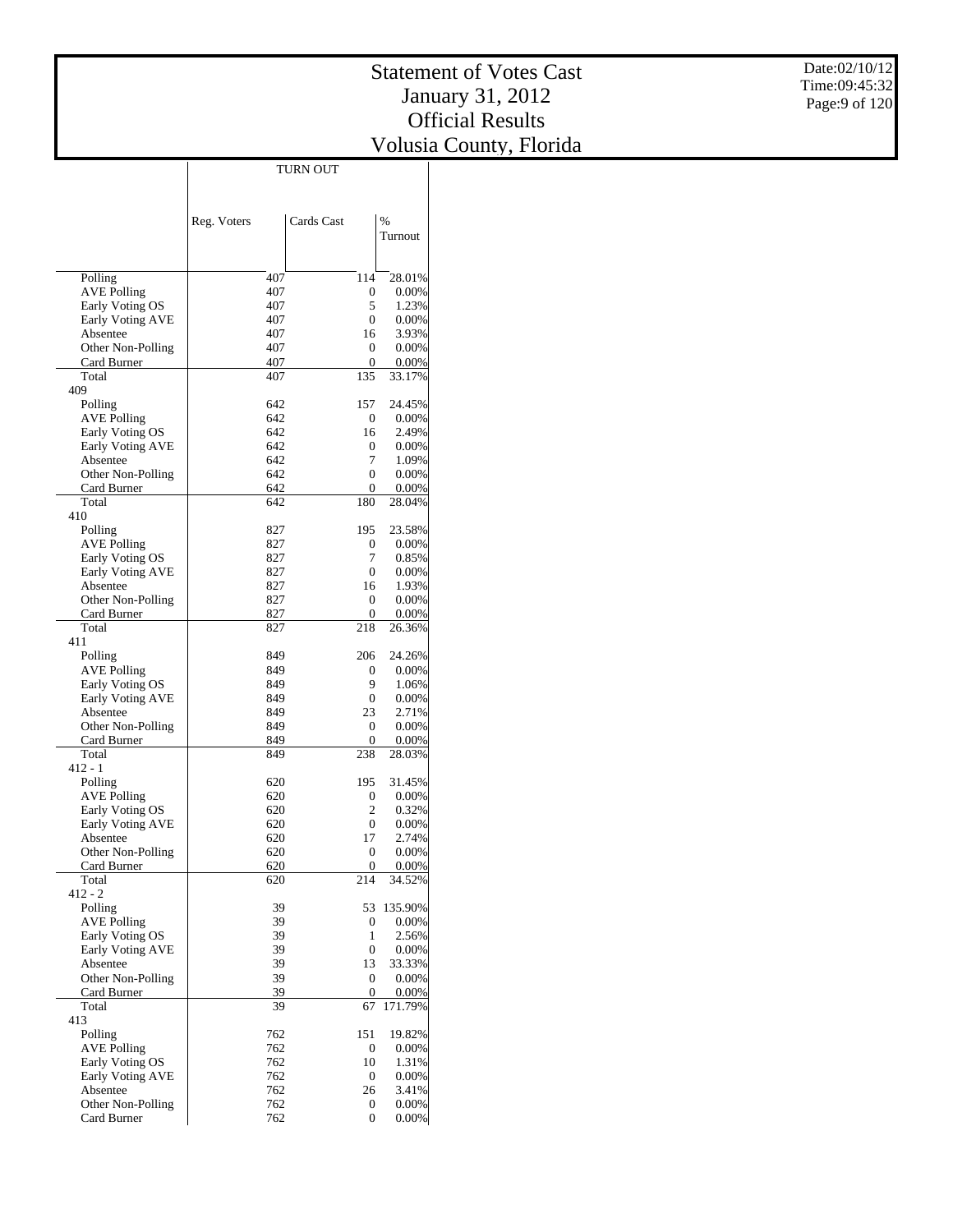|                                     | Reg. Voters | Cards Cast        | %                 |
|-------------------------------------|-------------|-------------------|-------------------|
|                                     |             |                   | Turnout           |
|                                     |             |                   |                   |
| Total<br>414                        | 762         | 187               | 24.54%            |
| Polling                             | 784         | 204               | 26.02%            |
| <b>AVE Polling</b>                  | 784         | 0                 | $0.00\%$          |
| Early Voting OS                     | 784         | 10                | 1.28%             |
| Early Voting AVE<br>Absentee        | 784<br>784  | 0<br>14           | $0.00\%$<br>1.79% |
| Other Non-Polling                   | 784         | 1                 | 0.13%             |
| Card Burner                         | 784         | 0                 | $0.00\%$          |
| Total                               | 784         | 229               | 29.21%            |
| 415<br>Polling                      | 236         | 73                | 30.93%            |
| <b>AVE Polling</b>                  | 236         | 0                 | $0.00\%$          |
| Early Voting OS                     | 236         | 5                 | 2.12%             |
| Early Voting AVE                    | 236         | 0                 | $0.00\%$          |
| Absentee                            | 236         | 6                 | 2.54%             |
| Other Non-Polling                   | 236<br>236  | $\mathbf{0}$<br>0 | 0.00%<br>0.00%    |
| Card Burner<br>Total                | 236         | 84                | 35.59%            |
| 416                                 |             |                   |                   |
| Polling                             | 527         | 121               | 22.96%            |
| AVE Polling                         | 527         | 0                 | $0.00\%$          |
| Early Voting OS                     | 527<br>527  | 6<br>0            | 1.14%             |
| <b>Early Voting AVE</b><br>Absentee | 527         | 14                | $0.00\%$<br>2.66% |
| Other Non-Polling                   | 527         | $\mathbf{0}$      | 0.00%             |
| Card Burner                         | 527         | 0                 | $0.00\%$          |
| Total                               | 527         | 141               | 26.76%            |
| 417<br>Polling                      | 597         | 132               | 22.11%            |
| <b>AVE Polling</b>                  | 597         | 0                 | $0.00\%$          |
| Early Voting OS                     | 597         | 14                | 2.35%             |
| Early Voting AVE                    | 597         | 0                 | $0.00\%$          |
| Absentee                            | 597         | 10                | 1.68%             |
| Other Non-Polling<br>Card Burner    | 597<br>597  | 0<br>0            | 0.00%<br>0.00%    |
| Total                               | 597         | 156               | 26.13%            |
| $418 - 1$                           |             |                   |                   |
| Polling                             | 484         | 105               | 21.69%            |
| <b>AVE Polling</b>                  | 484         | 0                 | $0.00\%$          |
| Early Voting OS<br>Early Voting AVE | 484<br>484  | 11<br>0           | 2.27%<br>$0.00\%$ |
| Absentee                            | 484         | 14                | 2.89%             |
| Other Non-Polling                   | 484         | $\boldsymbol{0}$  | 0.00%             |
| Card Burner                         | 484         | 0                 | 0.00%             |
| Total                               | 484         | 130               | 26.86%            |
| $418 - 2$<br>Polling                | 15          | 45                | 300.00%           |
| <b>AVE Polling</b>                  | 15          | 0                 | 0.00%             |
| Early Voting OS                     | 15          | 4                 | 26.67%            |
| Early Voting AVE                    | 15          | 0                 | $0.00\%$          |
| Absentee                            | 15          | 10                | 66.67%            |
| Other Non-Polling<br>Card Burner    | 15<br>15    | 0<br>0            | 0.00%<br>0.00%    |
| Total                               | 15          | 59                | 393.33%           |
| 419                                 |             |                   |                   |
| Polling                             | 361         | 94                | 26.04%            |
| <b>AVE Polling</b>                  | 361         | 0                 | 0.00%             |
| Early Voting OS<br>Early Voting AVE | 361<br>361  | 3<br>0            | 0.83%<br>0.00%    |
| Absentee                            | 361         | 9                 | 2.49%             |
|                                     |             |                   |                   |

TURN OUT

 $\overline{\phantom{a}}$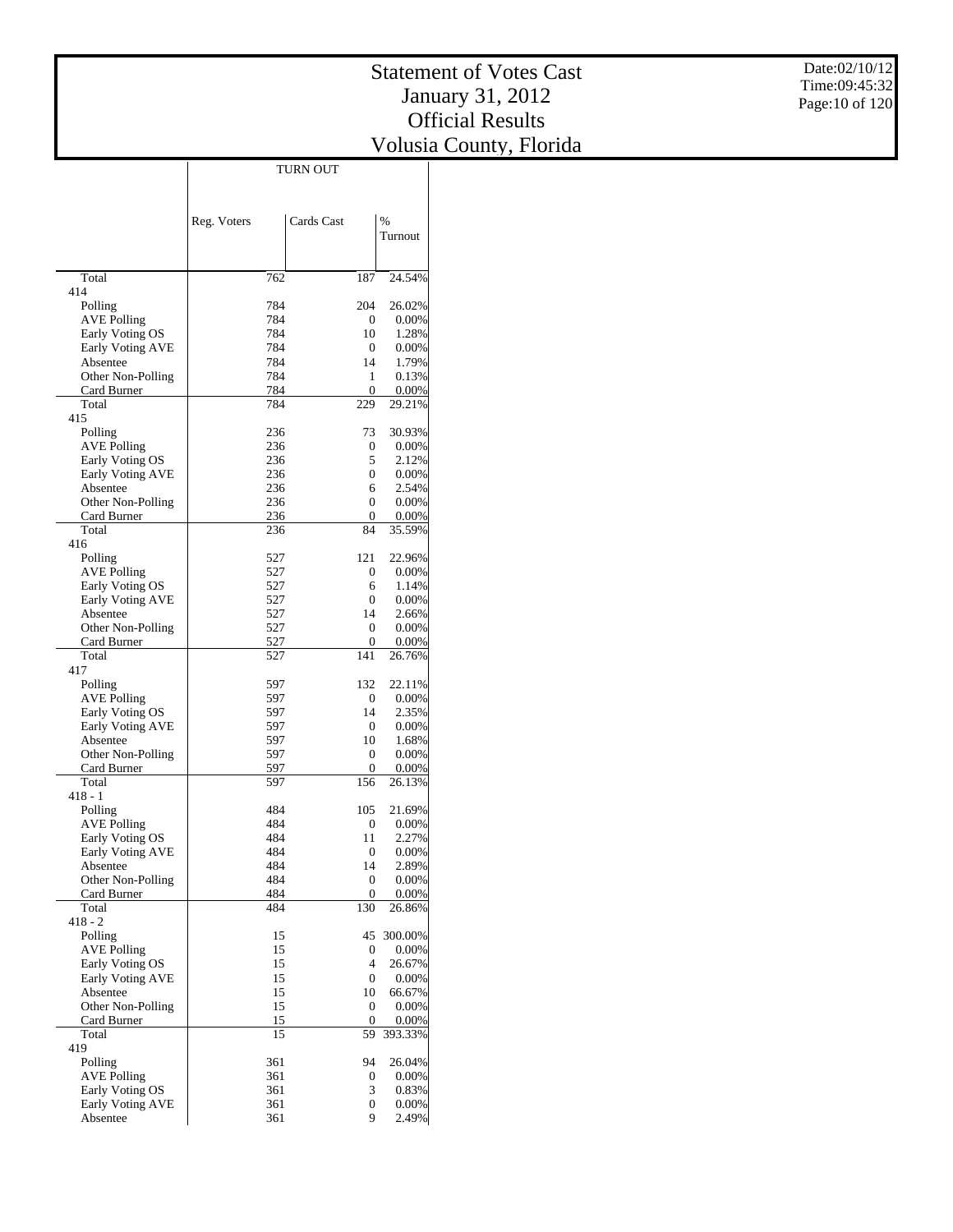$\overline{\phantom{a}}$ 

Date:02/10/12 Time:09:45:32 Page:11 of 120

|                                       | Reg. Voters    | Cards Cast                           | $\frac{0}{0}$     |
|---------------------------------------|----------------|--------------------------------------|-------------------|
|                                       |                |                                      | Turnout           |
|                                       |                |                                      |                   |
| Other Non-Polling                     | 361            | $\boldsymbol{0}$                     | 0.00%             |
| Card Burner                           | 361            | $\boldsymbol{0}$                     | 0.00%             |
| Total<br>$420 - 1$                    | 361            | 106                                  | 29.36%            |
| Polling                               | 793            | 165                                  | 20.81%            |
| <b>AVE Polling</b>                    | 793            | 0                                    | 0.00%             |
| Early Voting OS                       | 793            | 11                                   | 1.39%             |
| Early Voting AVE                      | 793            | $\boldsymbol{0}$                     | 0.00%             |
| Absentee                              | 793            | 15                                   | 1.89%             |
| Other Non-Polling                     | 793<br>793     | 0<br>0                               | 0.00%             |
| Card Burner<br>Total                  | 793            | 191                                  | 0.00%<br>24.09%   |
| $420 - 2$                             |                |                                      |                   |
| Polling                               | 0              | 38                                   |                   |
| <b>AVE Polling</b>                    | 0              | 0                                    |                   |
| Early Voting OS                       | 0              | 7                                    |                   |
| Early Voting AVE                      | 0              | $\boldsymbol{0}$                     |                   |
| Absentee                              | 0<br>0         | $\overline{c}$<br>$\boldsymbol{0}$   |                   |
| Other Non-Polling<br>Card Burner      | 0              | $\boldsymbol{0}$                     |                   |
| Total                                 | $\overline{0}$ | 47                                   |                   |
| 421 - 1                               |                |                                      |                   |
| Polling                               | 641            | 240                                  | 37.44%            |
| <b>AVE Polling</b>                    | 641            | 0                                    | 0.00%             |
| Early Voting OS                       | 641            | 18                                   | 2.81%             |
| Early Voting AVE                      | 641            | 0<br>20                              | 0.00%             |
| Absentee<br>Other Non-Polling         | 641<br>641     | 0                                    | 3.12%<br>0.00%    |
| Card Burner                           | 641            | 0                                    | 0.00%             |
| Total                                 | 641            | 278                                  | 43.37%            |
| $421 - 2$                             |                |                                      |                   |
| Polling                               | 0              | 0                                    |                   |
| <b>AVE Polling</b>                    | 0              | 0                                    |                   |
| Early Voting OS                       | 0<br>0         | $\boldsymbol{0}$<br>$\boldsymbol{0}$ |                   |
| Early Voting AVE<br>Absentee          | 0              | $\boldsymbol{0}$                     |                   |
| Other Non-Polling                     | 0              | $\boldsymbol{0}$                     |                   |
| Card Burner                           | 0              | 0                                    |                   |
| Total                                 | 0              | 0                                    |                   |
| 422                                   |                |                                      |                   |
| Polling                               | 182            | 57                                   | 31.32%            |
| <b>AVE Polling</b>                    | 182            | 0                                    | 0.00%             |
| Early Voting OS<br>Early Voting AVE   | 182<br>182     | 6<br>0                               | 3.30%<br>$0.00\%$ |
| Absentee                              | 182            | 8                                    | 4.40%             |
| Other Non-Polling                     | 182            | 0                                    | 0.00%             |
| Card Burner                           | 182            | 0                                    | 0.00%             |
| Total                                 | 182            | 71                                   | 39.01%            |
| 423                                   |                |                                      |                   |
| Polling                               | 809            | 211                                  | 26.08%            |
| <b>AVE Polling</b><br>Early Voting OS | 809<br>809     | 0<br>15                              | $0.00\%$<br>1.85% |
| <b>Early Voting AVE</b>               | 809            | 0                                    | 0.00%             |
| Absentee                              | 809            | 32                                   | 3.96%             |
| Other Non-Polling                     | 809            | 0                                    | 0.00%             |
| Card Burner                           | 809            | 0                                    | 0.00%             |
| Total                                 | 809            | 258                                  | 31.89%            |
| 424                                   |                |                                      |                   |
| Polling<br><b>AVE Polling</b>         | 541<br>541     | 120<br>0                             | 22.18%<br>0.00%   |
| Early Voting OS                       | 541            | 5                                    | 0.92%             |

TURN OUT

 $\overline{\phantom{a}}$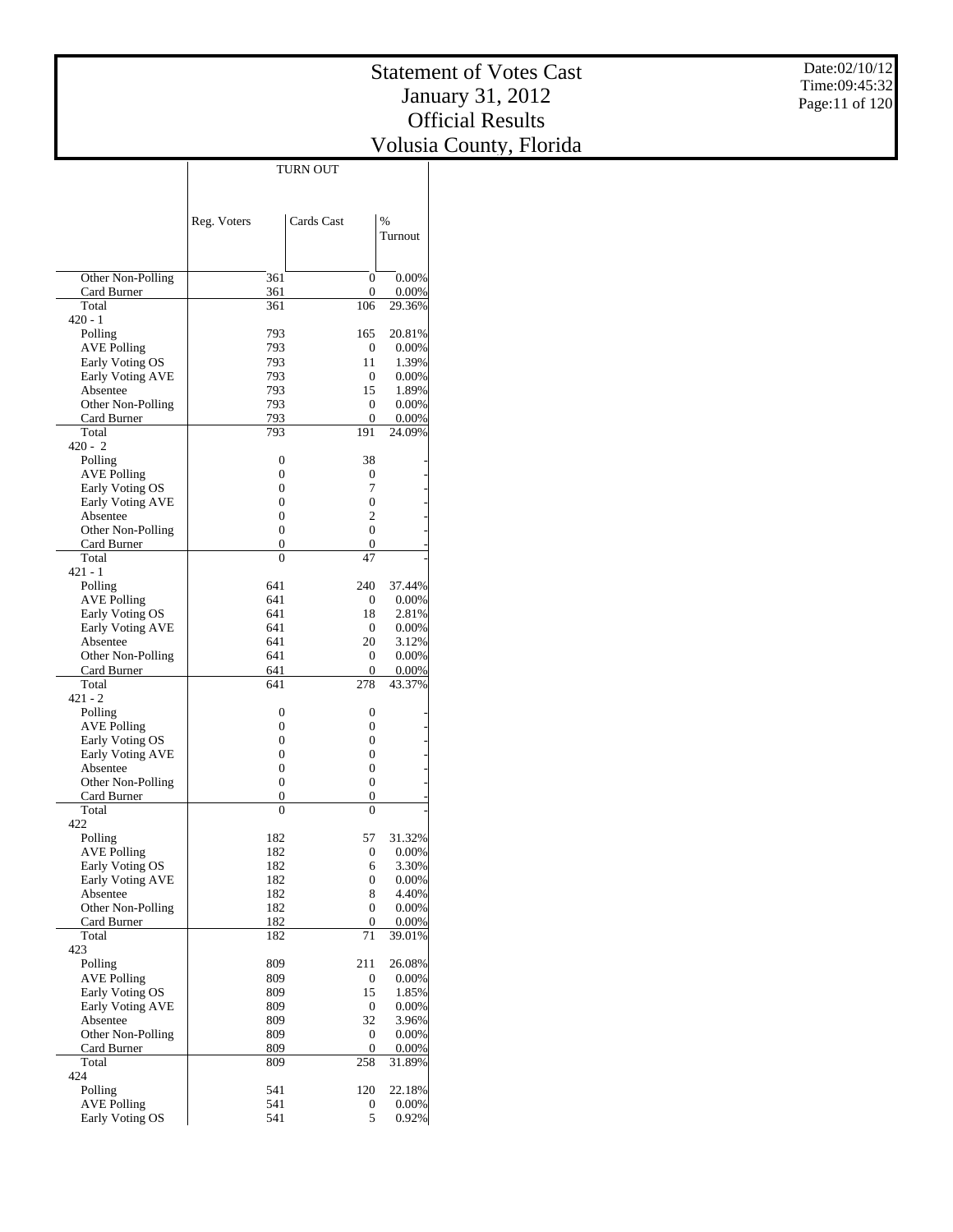|                                     | <b>TURN OUT</b> |                         |                 |
|-------------------------------------|-----------------|-------------------------|-----------------|
|                                     |                 |                         |                 |
|                                     |                 |                         |                 |
|                                     | Reg. Voters     | Cards Cast              | $\frac{0}{0}$   |
|                                     |                 |                         | Turnout         |
|                                     |                 |                         |                 |
|                                     |                 |                         |                 |
| Early Voting AVE                    | 541             | 0                       | 0.00%           |
| Absentee                            | 541             | 15                      | 2.77%           |
| Other Non-Polling                   | 541             | 0                       | 0.00%           |
| Card Burner<br>Total                | 541<br>541      | 0<br>140                | 0.00%           |
| 425                                 |                 |                         | 25.88%          |
| Polling                             | 187             | 74                      | 39.57%          |
| <b>AVE Polling</b>                  | 187             | 0                       | 0.00%           |
| Early Voting OS                     | 187             | 0                       | 0.00%           |
| Early Voting AVE                    | 187             | 0                       | 0.00%           |
| Absentee                            | 187             | 4                       | 2.14%           |
| Other Non-Polling                   | 187             | $\mathbf{0}$            | $0.00\%$        |
| Card Burner                         | 187             | 0                       | $0.00\%$        |
| Total                               | 187             | 78                      | 41.71%          |
| 426                                 |                 |                         |                 |
| Polling                             | 674             | 153                     | 22.70%          |
| AVE Polling                         | 674             | 0                       | 0.00%           |
| Early Voting OS                     | 674             | 28                      | 4.15%           |
| Early Voting AVE<br>Absentee        | 674<br>674      | 0<br>9                  | 0.00%<br>1.34%  |
| Other Non-Polling                   | 674             | $\mathbf{0}$            | 0.00%           |
| Card Burner                         | 674             | 0                       | 0.00%           |
| Total                               | 674             | 190                     | 28.19%          |
| 427                                 |                 |                         |                 |
| Polling                             | 497             | 99                      | 19.92%          |
| <b>AVE Polling</b>                  | 497             | 0                       | $0.00\%$        |
| Early Voting OS                     | 497             | 19                      | 3.82%           |
| Early Voting AVE                    | 497             | 0                       | 0.00%           |
| Absentee                            | 497             | 12                      | 2.41%           |
| Other Non-Polling                   | 497             | 0                       | 0.00%           |
| Card Burner                         | 497             | 0                       | 0.00%           |
| Total                               | 497             | 130                     | 26.16%          |
| 428                                 |                 |                         |                 |
| Polling                             | 531             | 78                      | 14.69%          |
| AVE Polling                         | 531<br>531      | 0<br>6                  | 0.00%<br>1.13%  |
| Early Voting OS<br>Early Voting AVE | 531             | 0                       | 0.00%           |
| Absentee                            | 531             | 16                      | 3.01%           |
| Other Non-Polling                   | 531             | 1                       | 0.19%           |
| Card Burner                         | 531             | 0                       | 0.00%           |
| Total                               | 531             | 101                     | 19.02%          |
| 429                                 |                 |                         |                 |
| Polling                             | 503             | 130                     | 25.84%          |
| <b>AVE Polling</b>                  | 503             | 0                       | 0.00%           |
| Early Voting OS                     | 503             | 6                       | 1.19%           |
| Early Voting AVE                    | 503             | $\boldsymbol{0}$        | 0.00%           |
| Absentee                            | 503             | 12                      | 2.39%           |
| Other Non-Polling                   | 503             | 0                       | 0.00%           |
| Card Burner<br>Total                | 503             | $\boldsymbol{0}$<br>148 | 0.00%<br>29.42% |
| 501                                 | 503             |                         |                 |
| Polling                             | 1261            | 499                     | 39.57%          |
| <b>AVE Polling</b>                  | 1261            | 0                       | 0.00%           |
| Early Voting OS                     | 1261            | 11                      | 0.87%           |
| <b>Early Voting AVE</b>             | 1261            | $\boldsymbol{0}$        | 0.00%           |
| Absentee                            | 1261            | 82                      | 6.50%           |
| Other Non-Polling                   | 1261            | 0                       | 0.00%           |
| Card Burner                         | 1261            | 0                       | 0.00%           |
| Total                               | 1261            | 592                     | 46.95%          |
| 502                                 |                 |                         |                 |
| Polling                             | 894             | 343                     | 38.37%          |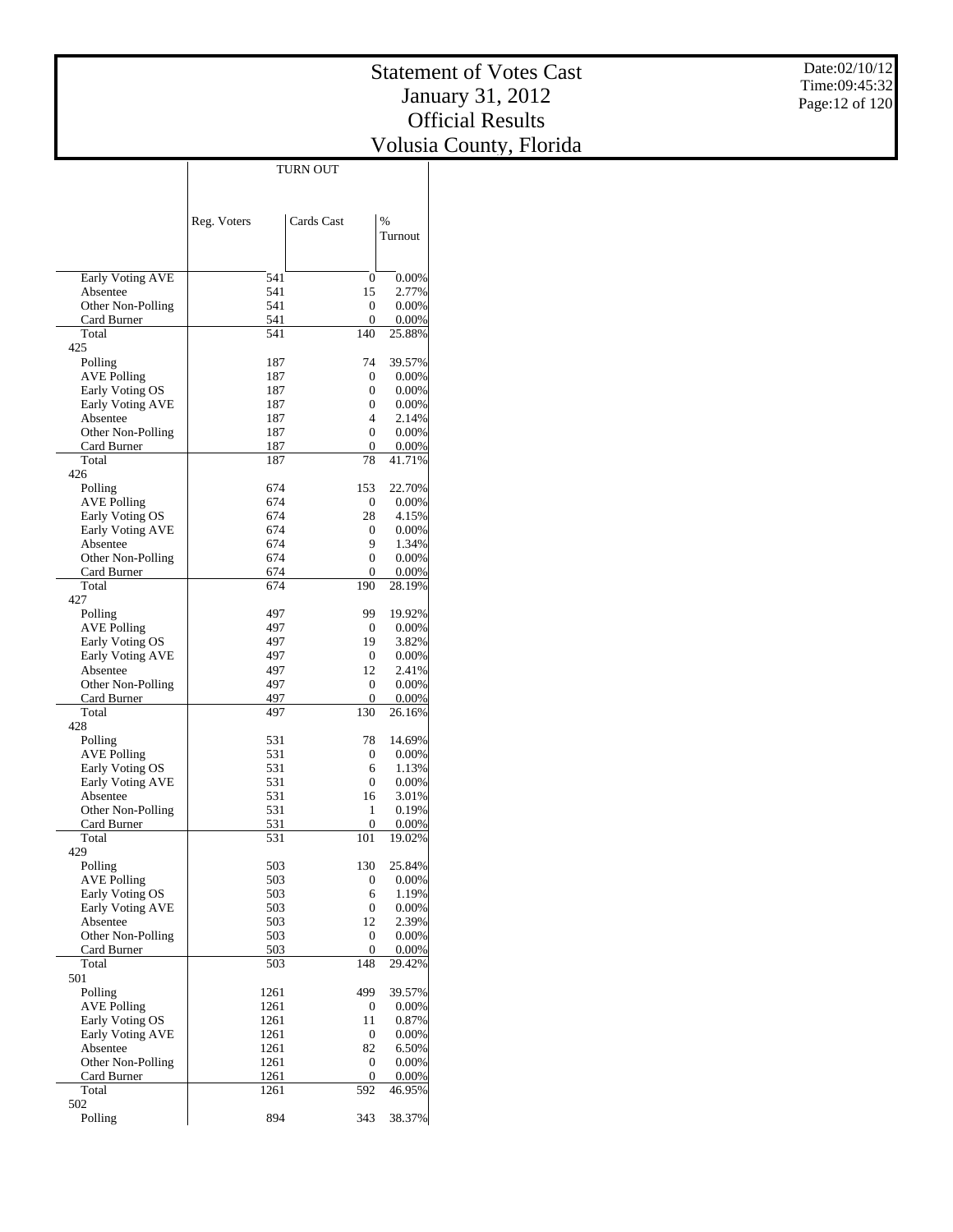| $\frac{9}{6}$<br>Cards Cast<br>Reg. Voters<br>Turnout<br>894<br>0.00%<br>AVE Polling<br>0<br>894<br>11<br>Early Voting OS<br>1.23%<br>Early Voting AVE<br>894<br>0<br>$0.00\%$<br>894<br>47<br>Absentee<br>5.26%<br>894<br>Other Non-Polling<br>0<br>0.00%<br>894<br>Card Burner<br>0<br>0.00%<br>401<br>Total<br>894<br>44.85%<br>503<br>244<br>42.00%<br>Polling<br>581<br>581<br><b>AVE Polling</b><br>0<br>$0.00\%$<br>581<br>Early Voting OS<br>1<br>0.17%<br>581<br>$\mathbf{0}$<br>Early Voting AVE<br>$0.00\%$<br>581<br>30<br>Absentee<br>5.16%<br>581<br>Other Non-Polling<br>0<br>0.00%<br>581<br>Card Burner<br>0<br>0.00%<br>Total<br>581<br>275<br>47.33%<br>504<br>32.28%<br>Polling<br>474<br>153<br>474<br>AVE Polling<br>0<br>0.00%<br>474<br>Early Voting OS<br>6<br>1.27%<br>474<br><b>Early Voting AVE</b><br>0<br>$0.00\%$<br>474<br>24<br>Absentee<br>5.06%<br>474<br>Other Non-Polling<br>0<br>0.00%<br>474<br>0<br>0.00%<br>Card Burner<br>474<br>183<br>Total<br>38.61%<br>505<br>Polling<br>497<br>182<br>36.62%<br>497<br><b>AVE Polling</b><br>0<br>$0.00\%$<br>Early Voting OS<br>2<br>497<br>0.40%<br>497<br>Early Voting AVE<br>0<br>$0.00\%$<br>497<br>Absentee<br>14<br>2.82%<br>497<br>Other Non-Polling<br>0<br>0.00%<br>497<br>Card Burner<br>0<br>0.00%<br>Total<br>497<br>198<br>39.84%<br>506<br>300<br>Polling<br>719<br>41.72%<br>AVE Polling<br>719<br>0<br>0.00%<br>5<br>Early Voting OS<br>719<br>0.70%<br>Early Voting AVE<br>$\boldsymbol{0}$<br>719<br>0.00%<br>31<br>Absentee<br>719<br>4.31%<br>Other Non-Polling<br>719<br>0<br>0.00%<br>0<br>719<br>0.00%<br>Card Burner<br>Total<br>719<br>336<br>46.73%<br>508<br>Polling<br>150<br>28.41%<br>528<br><b>AVE Polling</b><br>528<br>1<br>0.19%<br>528<br>5<br>Early Voting OS<br>0.95%<br>Early Voting AVE<br>528<br>0<br>0.00%<br>Absentee<br>528<br>53<br>10.04%<br>Other Non-Polling<br>528<br>0.19%<br>1<br>528<br>Card Burner<br>$\boldsymbol{0}$<br>0.00%<br>Total<br>528<br>210<br>39.77%<br>509<br>Polling<br>905<br>325<br>35.91%<br><b>AVE Polling</b><br>905<br>0<br>0.00%<br>$\overline{4}$<br>Early Voting OS<br>905<br>0.44%<br>Early Voting AVE<br>905<br>0<br>0.00%<br>Absentee<br>905<br>51<br>5.64%<br>Other Non-Polling<br>905<br>1<br>0.11%<br>905<br>$0.00\%$<br>Card Burner<br>0<br>381<br>905<br>42.10%<br>Total |  | <b>TURN OUT</b> |  |
|---------------------------------------------------------------------------------------------------------------------------------------------------------------------------------------------------------------------------------------------------------------------------------------------------------------------------------------------------------------------------------------------------------------------------------------------------------------------------------------------------------------------------------------------------------------------------------------------------------------------------------------------------------------------------------------------------------------------------------------------------------------------------------------------------------------------------------------------------------------------------------------------------------------------------------------------------------------------------------------------------------------------------------------------------------------------------------------------------------------------------------------------------------------------------------------------------------------------------------------------------------------------------------------------------------------------------------------------------------------------------------------------------------------------------------------------------------------------------------------------------------------------------------------------------------------------------------------------------------------------------------------------------------------------------------------------------------------------------------------------------------------------------------------------------------------------------------------------------------------------------------------------------------------------------------------------------------------------------------------------------------------------------------------------------------------------------------------------------------------------------------------------------------------------------------------------------------------------------------------------------------------------------------------------------------------------------------------------|--|-----------------|--|
|                                                                                                                                                                                                                                                                                                                                                                                                                                                                                                                                                                                                                                                                                                                                                                                                                                                                                                                                                                                                                                                                                                                                                                                                                                                                                                                                                                                                                                                                                                                                                                                                                                                                                                                                                                                                                                                                                                                                                                                                                                                                                                                                                                                                                                                                                                                                             |  |                 |  |
|                                                                                                                                                                                                                                                                                                                                                                                                                                                                                                                                                                                                                                                                                                                                                                                                                                                                                                                                                                                                                                                                                                                                                                                                                                                                                                                                                                                                                                                                                                                                                                                                                                                                                                                                                                                                                                                                                                                                                                                                                                                                                                                                                                                                                                                                                                                                             |  |                 |  |
|                                                                                                                                                                                                                                                                                                                                                                                                                                                                                                                                                                                                                                                                                                                                                                                                                                                                                                                                                                                                                                                                                                                                                                                                                                                                                                                                                                                                                                                                                                                                                                                                                                                                                                                                                                                                                                                                                                                                                                                                                                                                                                                                                                                                                                                                                                                                             |  |                 |  |
|                                                                                                                                                                                                                                                                                                                                                                                                                                                                                                                                                                                                                                                                                                                                                                                                                                                                                                                                                                                                                                                                                                                                                                                                                                                                                                                                                                                                                                                                                                                                                                                                                                                                                                                                                                                                                                                                                                                                                                                                                                                                                                                                                                                                                                                                                                                                             |  |                 |  |
|                                                                                                                                                                                                                                                                                                                                                                                                                                                                                                                                                                                                                                                                                                                                                                                                                                                                                                                                                                                                                                                                                                                                                                                                                                                                                                                                                                                                                                                                                                                                                                                                                                                                                                                                                                                                                                                                                                                                                                                                                                                                                                                                                                                                                                                                                                                                             |  |                 |  |
|                                                                                                                                                                                                                                                                                                                                                                                                                                                                                                                                                                                                                                                                                                                                                                                                                                                                                                                                                                                                                                                                                                                                                                                                                                                                                                                                                                                                                                                                                                                                                                                                                                                                                                                                                                                                                                                                                                                                                                                                                                                                                                                                                                                                                                                                                                                                             |  |                 |  |
|                                                                                                                                                                                                                                                                                                                                                                                                                                                                                                                                                                                                                                                                                                                                                                                                                                                                                                                                                                                                                                                                                                                                                                                                                                                                                                                                                                                                                                                                                                                                                                                                                                                                                                                                                                                                                                                                                                                                                                                                                                                                                                                                                                                                                                                                                                                                             |  |                 |  |
|                                                                                                                                                                                                                                                                                                                                                                                                                                                                                                                                                                                                                                                                                                                                                                                                                                                                                                                                                                                                                                                                                                                                                                                                                                                                                                                                                                                                                                                                                                                                                                                                                                                                                                                                                                                                                                                                                                                                                                                                                                                                                                                                                                                                                                                                                                                                             |  |                 |  |
|                                                                                                                                                                                                                                                                                                                                                                                                                                                                                                                                                                                                                                                                                                                                                                                                                                                                                                                                                                                                                                                                                                                                                                                                                                                                                                                                                                                                                                                                                                                                                                                                                                                                                                                                                                                                                                                                                                                                                                                                                                                                                                                                                                                                                                                                                                                                             |  |                 |  |
|                                                                                                                                                                                                                                                                                                                                                                                                                                                                                                                                                                                                                                                                                                                                                                                                                                                                                                                                                                                                                                                                                                                                                                                                                                                                                                                                                                                                                                                                                                                                                                                                                                                                                                                                                                                                                                                                                                                                                                                                                                                                                                                                                                                                                                                                                                                                             |  |                 |  |
|                                                                                                                                                                                                                                                                                                                                                                                                                                                                                                                                                                                                                                                                                                                                                                                                                                                                                                                                                                                                                                                                                                                                                                                                                                                                                                                                                                                                                                                                                                                                                                                                                                                                                                                                                                                                                                                                                                                                                                                                                                                                                                                                                                                                                                                                                                                                             |  |                 |  |
|                                                                                                                                                                                                                                                                                                                                                                                                                                                                                                                                                                                                                                                                                                                                                                                                                                                                                                                                                                                                                                                                                                                                                                                                                                                                                                                                                                                                                                                                                                                                                                                                                                                                                                                                                                                                                                                                                                                                                                                                                                                                                                                                                                                                                                                                                                                                             |  |                 |  |
|                                                                                                                                                                                                                                                                                                                                                                                                                                                                                                                                                                                                                                                                                                                                                                                                                                                                                                                                                                                                                                                                                                                                                                                                                                                                                                                                                                                                                                                                                                                                                                                                                                                                                                                                                                                                                                                                                                                                                                                                                                                                                                                                                                                                                                                                                                                                             |  |                 |  |
|                                                                                                                                                                                                                                                                                                                                                                                                                                                                                                                                                                                                                                                                                                                                                                                                                                                                                                                                                                                                                                                                                                                                                                                                                                                                                                                                                                                                                                                                                                                                                                                                                                                                                                                                                                                                                                                                                                                                                                                                                                                                                                                                                                                                                                                                                                                                             |  |                 |  |
|                                                                                                                                                                                                                                                                                                                                                                                                                                                                                                                                                                                                                                                                                                                                                                                                                                                                                                                                                                                                                                                                                                                                                                                                                                                                                                                                                                                                                                                                                                                                                                                                                                                                                                                                                                                                                                                                                                                                                                                                                                                                                                                                                                                                                                                                                                                                             |  |                 |  |
|                                                                                                                                                                                                                                                                                                                                                                                                                                                                                                                                                                                                                                                                                                                                                                                                                                                                                                                                                                                                                                                                                                                                                                                                                                                                                                                                                                                                                                                                                                                                                                                                                                                                                                                                                                                                                                                                                                                                                                                                                                                                                                                                                                                                                                                                                                                                             |  |                 |  |
|                                                                                                                                                                                                                                                                                                                                                                                                                                                                                                                                                                                                                                                                                                                                                                                                                                                                                                                                                                                                                                                                                                                                                                                                                                                                                                                                                                                                                                                                                                                                                                                                                                                                                                                                                                                                                                                                                                                                                                                                                                                                                                                                                                                                                                                                                                                                             |  |                 |  |
|                                                                                                                                                                                                                                                                                                                                                                                                                                                                                                                                                                                                                                                                                                                                                                                                                                                                                                                                                                                                                                                                                                                                                                                                                                                                                                                                                                                                                                                                                                                                                                                                                                                                                                                                                                                                                                                                                                                                                                                                                                                                                                                                                                                                                                                                                                                                             |  |                 |  |
|                                                                                                                                                                                                                                                                                                                                                                                                                                                                                                                                                                                                                                                                                                                                                                                                                                                                                                                                                                                                                                                                                                                                                                                                                                                                                                                                                                                                                                                                                                                                                                                                                                                                                                                                                                                                                                                                                                                                                                                                                                                                                                                                                                                                                                                                                                                                             |  |                 |  |
|                                                                                                                                                                                                                                                                                                                                                                                                                                                                                                                                                                                                                                                                                                                                                                                                                                                                                                                                                                                                                                                                                                                                                                                                                                                                                                                                                                                                                                                                                                                                                                                                                                                                                                                                                                                                                                                                                                                                                                                                                                                                                                                                                                                                                                                                                                                                             |  |                 |  |
|                                                                                                                                                                                                                                                                                                                                                                                                                                                                                                                                                                                                                                                                                                                                                                                                                                                                                                                                                                                                                                                                                                                                                                                                                                                                                                                                                                                                                                                                                                                                                                                                                                                                                                                                                                                                                                                                                                                                                                                                                                                                                                                                                                                                                                                                                                                                             |  |                 |  |
|                                                                                                                                                                                                                                                                                                                                                                                                                                                                                                                                                                                                                                                                                                                                                                                                                                                                                                                                                                                                                                                                                                                                                                                                                                                                                                                                                                                                                                                                                                                                                                                                                                                                                                                                                                                                                                                                                                                                                                                                                                                                                                                                                                                                                                                                                                                                             |  |                 |  |
|                                                                                                                                                                                                                                                                                                                                                                                                                                                                                                                                                                                                                                                                                                                                                                                                                                                                                                                                                                                                                                                                                                                                                                                                                                                                                                                                                                                                                                                                                                                                                                                                                                                                                                                                                                                                                                                                                                                                                                                                                                                                                                                                                                                                                                                                                                                                             |  |                 |  |
|                                                                                                                                                                                                                                                                                                                                                                                                                                                                                                                                                                                                                                                                                                                                                                                                                                                                                                                                                                                                                                                                                                                                                                                                                                                                                                                                                                                                                                                                                                                                                                                                                                                                                                                                                                                                                                                                                                                                                                                                                                                                                                                                                                                                                                                                                                                                             |  |                 |  |
|                                                                                                                                                                                                                                                                                                                                                                                                                                                                                                                                                                                                                                                                                                                                                                                                                                                                                                                                                                                                                                                                                                                                                                                                                                                                                                                                                                                                                                                                                                                                                                                                                                                                                                                                                                                                                                                                                                                                                                                                                                                                                                                                                                                                                                                                                                                                             |  |                 |  |
|                                                                                                                                                                                                                                                                                                                                                                                                                                                                                                                                                                                                                                                                                                                                                                                                                                                                                                                                                                                                                                                                                                                                                                                                                                                                                                                                                                                                                                                                                                                                                                                                                                                                                                                                                                                                                                                                                                                                                                                                                                                                                                                                                                                                                                                                                                                                             |  |                 |  |
|                                                                                                                                                                                                                                                                                                                                                                                                                                                                                                                                                                                                                                                                                                                                                                                                                                                                                                                                                                                                                                                                                                                                                                                                                                                                                                                                                                                                                                                                                                                                                                                                                                                                                                                                                                                                                                                                                                                                                                                                                                                                                                                                                                                                                                                                                                                                             |  |                 |  |
|                                                                                                                                                                                                                                                                                                                                                                                                                                                                                                                                                                                                                                                                                                                                                                                                                                                                                                                                                                                                                                                                                                                                                                                                                                                                                                                                                                                                                                                                                                                                                                                                                                                                                                                                                                                                                                                                                                                                                                                                                                                                                                                                                                                                                                                                                                                                             |  |                 |  |
|                                                                                                                                                                                                                                                                                                                                                                                                                                                                                                                                                                                                                                                                                                                                                                                                                                                                                                                                                                                                                                                                                                                                                                                                                                                                                                                                                                                                                                                                                                                                                                                                                                                                                                                                                                                                                                                                                                                                                                                                                                                                                                                                                                                                                                                                                                                                             |  |                 |  |
|                                                                                                                                                                                                                                                                                                                                                                                                                                                                                                                                                                                                                                                                                                                                                                                                                                                                                                                                                                                                                                                                                                                                                                                                                                                                                                                                                                                                                                                                                                                                                                                                                                                                                                                                                                                                                                                                                                                                                                                                                                                                                                                                                                                                                                                                                                                                             |  |                 |  |
|                                                                                                                                                                                                                                                                                                                                                                                                                                                                                                                                                                                                                                                                                                                                                                                                                                                                                                                                                                                                                                                                                                                                                                                                                                                                                                                                                                                                                                                                                                                                                                                                                                                                                                                                                                                                                                                                                                                                                                                                                                                                                                                                                                                                                                                                                                                                             |  |                 |  |
|                                                                                                                                                                                                                                                                                                                                                                                                                                                                                                                                                                                                                                                                                                                                                                                                                                                                                                                                                                                                                                                                                                                                                                                                                                                                                                                                                                                                                                                                                                                                                                                                                                                                                                                                                                                                                                                                                                                                                                                                                                                                                                                                                                                                                                                                                                                                             |  |                 |  |
|                                                                                                                                                                                                                                                                                                                                                                                                                                                                                                                                                                                                                                                                                                                                                                                                                                                                                                                                                                                                                                                                                                                                                                                                                                                                                                                                                                                                                                                                                                                                                                                                                                                                                                                                                                                                                                                                                                                                                                                                                                                                                                                                                                                                                                                                                                                                             |  |                 |  |
|                                                                                                                                                                                                                                                                                                                                                                                                                                                                                                                                                                                                                                                                                                                                                                                                                                                                                                                                                                                                                                                                                                                                                                                                                                                                                                                                                                                                                                                                                                                                                                                                                                                                                                                                                                                                                                                                                                                                                                                                                                                                                                                                                                                                                                                                                                                                             |  |                 |  |
|                                                                                                                                                                                                                                                                                                                                                                                                                                                                                                                                                                                                                                                                                                                                                                                                                                                                                                                                                                                                                                                                                                                                                                                                                                                                                                                                                                                                                                                                                                                                                                                                                                                                                                                                                                                                                                                                                                                                                                                                                                                                                                                                                                                                                                                                                                                                             |  |                 |  |
|                                                                                                                                                                                                                                                                                                                                                                                                                                                                                                                                                                                                                                                                                                                                                                                                                                                                                                                                                                                                                                                                                                                                                                                                                                                                                                                                                                                                                                                                                                                                                                                                                                                                                                                                                                                                                                                                                                                                                                                                                                                                                                                                                                                                                                                                                                                                             |  |                 |  |
|                                                                                                                                                                                                                                                                                                                                                                                                                                                                                                                                                                                                                                                                                                                                                                                                                                                                                                                                                                                                                                                                                                                                                                                                                                                                                                                                                                                                                                                                                                                                                                                                                                                                                                                                                                                                                                                                                                                                                                                                                                                                                                                                                                                                                                                                                                                                             |  |                 |  |
|                                                                                                                                                                                                                                                                                                                                                                                                                                                                                                                                                                                                                                                                                                                                                                                                                                                                                                                                                                                                                                                                                                                                                                                                                                                                                                                                                                                                                                                                                                                                                                                                                                                                                                                                                                                                                                                                                                                                                                                                                                                                                                                                                                                                                                                                                                                                             |  |                 |  |
|                                                                                                                                                                                                                                                                                                                                                                                                                                                                                                                                                                                                                                                                                                                                                                                                                                                                                                                                                                                                                                                                                                                                                                                                                                                                                                                                                                                                                                                                                                                                                                                                                                                                                                                                                                                                                                                                                                                                                                                                                                                                                                                                                                                                                                                                                                                                             |  |                 |  |
|                                                                                                                                                                                                                                                                                                                                                                                                                                                                                                                                                                                                                                                                                                                                                                                                                                                                                                                                                                                                                                                                                                                                                                                                                                                                                                                                                                                                                                                                                                                                                                                                                                                                                                                                                                                                                                                                                                                                                                                                                                                                                                                                                                                                                                                                                                                                             |  |                 |  |
|                                                                                                                                                                                                                                                                                                                                                                                                                                                                                                                                                                                                                                                                                                                                                                                                                                                                                                                                                                                                                                                                                                                                                                                                                                                                                                                                                                                                                                                                                                                                                                                                                                                                                                                                                                                                                                                                                                                                                                                                                                                                                                                                                                                                                                                                                                                                             |  |                 |  |
|                                                                                                                                                                                                                                                                                                                                                                                                                                                                                                                                                                                                                                                                                                                                                                                                                                                                                                                                                                                                                                                                                                                                                                                                                                                                                                                                                                                                                                                                                                                                                                                                                                                                                                                                                                                                                                                                                                                                                                                                                                                                                                                                                                                                                                                                                                                                             |  |                 |  |
|                                                                                                                                                                                                                                                                                                                                                                                                                                                                                                                                                                                                                                                                                                                                                                                                                                                                                                                                                                                                                                                                                                                                                                                                                                                                                                                                                                                                                                                                                                                                                                                                                                                                                                                                                                                                                                                                                                                                                                                                                                                                                                                                                                                                                                                                                                                                             |  |                 |  |
|                                                                                                                                                                                                                                                                                                                                                                                                                                                                                                                                                                                                                                                                                                                                                                                                                                                                                                                                                                                                                                                                                                                                                                                                                                                                                                                                                                                                                                                                                                                                                                                                                                                                                                                                                                                                                                                                                                                                                                                                                                                                                                                                                                                                                                                                                                                                             |  |                 |  |
|                                                                                                                                                                                                                                                                                                                                                                                                                                                                                                                                                                                                                                                                                                                                                                                                                                                                                                                                                                                                                                                                                                                                                                                                                                                                                                                                                                                                                                                                                                                                                                                                                                                                                                                                                                                                                                                                                                                                                                                                                                                                                                                                                                                                                                                                                                                                             |  |                 |  |
|                                                                                                                                                                                                                                                                                                                                                                                                                                                                                                                                                                                                                                                                                                                                                                                                                                                                                                                                                                                                                                                                                                                                                                                                                                                                                                                                                                                                                                                                                                                                                                                                                                                                                                                                                                                                                                                                                                                                                                                                                                                                                                                                                                                                                                                                                                                                             |  |                 |  |
|                                                                                                                                                                                                                                                                                                                                                                                                                                                                                                                                                                                                                                                                                                                                                                                                                                                                                                                                                                                                                                                                                                                                                                                                                                                                                                                                                                                                                                                                                                                                                                                                                                                                                                                                                                                                                                                                                                                                                                                                                                                                                                                                                                                                                                                                                                                                             |  |                 |  |
|                                                                                                                                                                                                                                                                                                                                                                                                                                                                                                                                                                                                                                                                                                                                                                                                                                                                                                                                                                                                                                                                                                                                                                                                                                                                                                                                                                                                                                                                                                                                                                                                                                                                                                                                                                                                                                                                                                                                                                                                                                                                                                                                                                                                                                                                                                                                             |  |                 |  |
|                                                                                                                                                                                                                                                                                                                                                                                                                                                                                                                                                                                                                                                                                                                                                                                                                                                                                                                                                                                                                                                                                                                                                                                                                                                                                                                                                                                                                                                                                                                                                                                                                                                                                                                                                                                                                                                                                                                                                                                                                                                                                                                                                                                                                                                                                                                                             |  |                 |  |
|                                                                                                                                                                                                                                                                                                                                                                                                                                                                                                                                                                                                                                                                                                                                                                                                                                                                                                                                                                                                                                                                                                                                                                                                                                                                                                                                                                                                                                                                                                                                                                                                                                                                                                                                                                                                                                                                                                                                                                                                                                                                                                                                                                                                                                                                                                                                             |  |                 |  |
|                                                                                                                                                                                                                                                                                                                                                                                                                                                                                                                                                                                                                                                                                                                                                                                                                                                                                                                                                                                                                                                                                                                                                                                                                                                                                                                                                                                                                                                                                                                                                                                                                                                                                                                                                                                                                                                                                                                                                                                                                                                                                                                                                                                                                                                                                                                                             |  |                 |  |
|                                                                                                                                                                                                                                                                                                                                                                                                                                                                                                                                                                                                                                                                                                                                                                                                                                                                                                                                                                                                                                                                                                                                                                                                                                                                                                                                                                                                                                                                                                                                                                                                                                                                                                                                                                                                                                                                                                                                                                                                                                                                                                                                                                                                                                                                                                                                             |  |                 |  |
|                                                                                                                                                                                                                                                                                                                                                                                                                                                                                                                                                                                                                                                                                                                                                                                                                                                                                                                                                                                                                                                                                                                                                                                                                                                                                                                                                                                                                                                                                                                                                                                                                                                                                                                                                                                                                                                                                                                                                                                                                                                                                                                                                                                                                                                                                                                                             |  |                 |  |
|                                                                                                                                                                                                                                                                                                                                                                                                                                                                                                                                                                                                                                                                                                                                                                                                                                                                                                                                                                                                                                                                                                                                                                                                                                                                                                                                                                                                                                                                                                                                                                                                                                                                                                                                                                                                                                                                                                                                                                                                                                                                                                                                                                                                                                                                                                                                             |  |                 |  |
|                                                                                                                                                                                                                                                                                                                                                                                                                                                                                                                                                                                                                                                                                                                                                                                                                                                                                                                                                                                                                                                                                                                                                                                                                                                                                                                                                                                                                                                                                                                                                                                                                                                                                                                                                                                                                                                                                                                                                                                                                                                                                                                                                                                                                                                                                                                                             |  |                 |  |
|                                                                                                                                                                                                                                                                                                                                                                                                                                                                                                                                                                                                                                                                                                                                                                                                                                                                                                                                                                                                                                                                                                                                                                                                                                                                                                                                                                                                                                                                                                                                                                                                                                                                                                                                                                                                                                                                                                                                                                                                                                                                                                                                                                                                                                                                                                                                             |  |                 |  |
|                                                                                                                                                                                                                                                                                                                                                                                                                                                                                                                                                                                                                                                                                                                                                                                                                                                                                                                                                                                                                                                                                                                                                                                                                                                                                                                                                                                                                                                                                                                                                                                                                                                                                                                                                                                                                                                                                                                                                                                                                                                                                                                                                                                                                                                                                                                                             |  |                 |  |
|                                                                                                                                                                                                                                                                                                                                                                                                                                                                                                                                                                                                                                                                                                                                                                                                                                                                                                                                                                                                                                                                                                                                                                                                                                                                                                                                                                                                                                                                                                                                                                                                                                                                                                                                                                                                                                                                                                                                                                                                                                                                                                                                                                                                                                                                                                                                             |  |                 |  |
|                                                                                                                                                                                                                                                                                                                                                                                                                                                                                                                                                                                                                                                                                                                                                                                                                                                                                                                                                                                                                                                                                                                                                                                                                                                                                                                                                                                                                                                                                                                                                                                                                                                                                                                                                                                                                                                                                                                                                                                                                                                                                                                                                                                                                                                                                                                                             |  |                 |  |
|                                                                                                                                                                                                                                                                                                                                                                                                                                                                                                                                                                                                                                                                                                                                                                                                                                                                                                                                                                                                                                                                                                                                                                                                                                                                                                                                                                                                                                                                                                                                                                                                                                                                                                                                                                                                                                                                                                                                                                                                                                                                                                                                                                                                                                                                                                                                             |  |                 |  |
|                                                                                                                                                                                                                                                                                                                                                                                                                                                                                                                                                                                                                                                                                                                                                                                                                                                                                                                                                                                                                                                                                                                                                                                                                                                                                                                                                                                                                                                                                                                                                                                                                                                                                                                                                                                                                                                                                                                                                                                                                                                                                                                                                                                                                                                                                                                                             |  |                 |  |
|                                                                                                                                                                                                                                                                                                                                                                                                                                                                                                                                                                                                                                                                                                                                                                                                                                                                                                                                                                                                                                                                                                                                                                                                                                                                                                                                                                                                                                                                                                                                                                                                                                                                                                                                                                                                                                                                                                                                                                                                                                                                                                                                                                                                                                                                                                                                             |  |                 |  |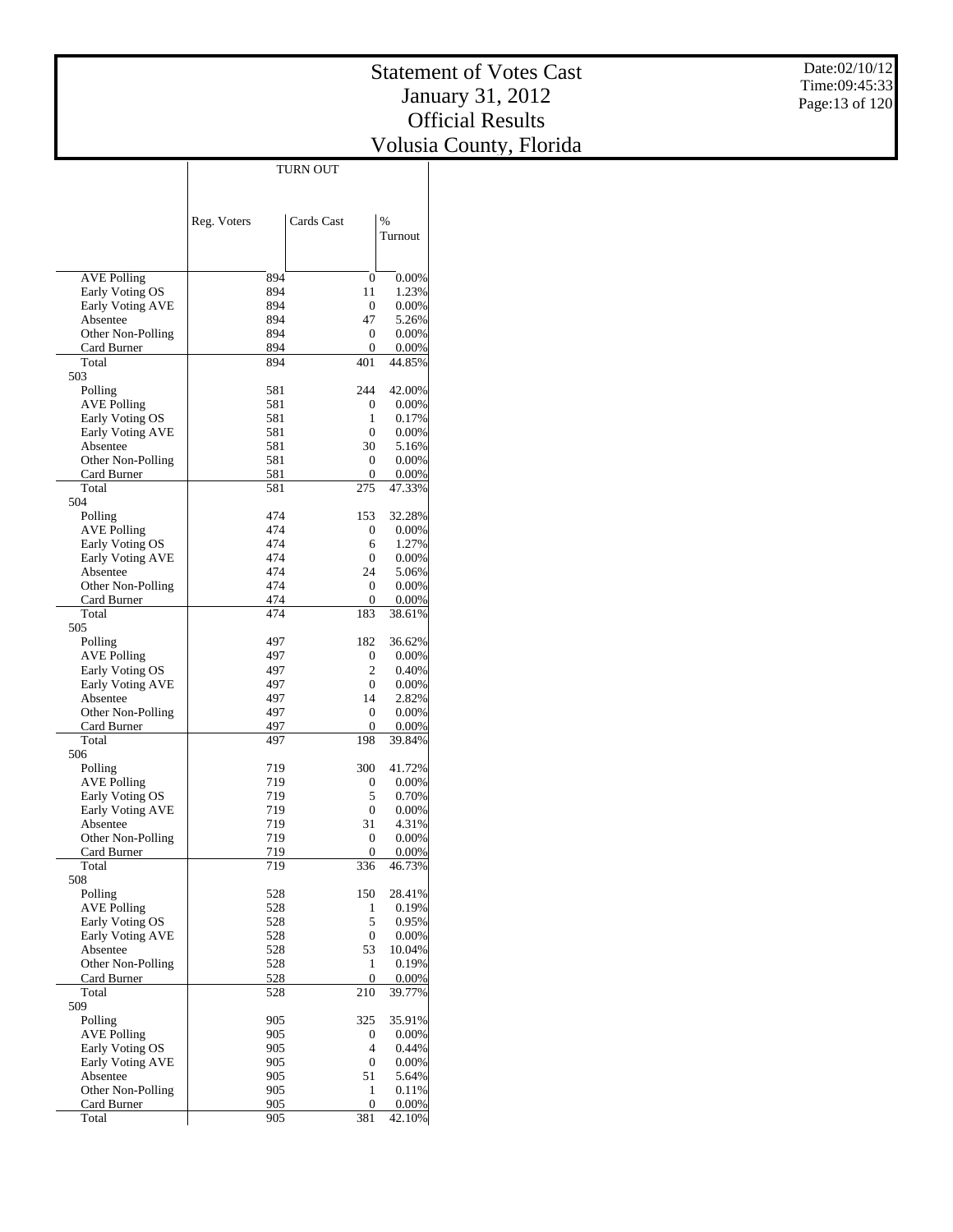|                               |                | TURN OUT         |                |
|-------------------------------|----------------|------------------|----------------|
|                               |                |                  |                |
|                               |                |                  |                |
|                               |                |                  | %              |
|                               | Reg. Voters    | Cards Cast       | Turnout        |
|                               |                |                  |                |
|                               |                |                  |                |
| 510                           |                |                  |                |
| Polling                       | 1458           | 564              | 38.68%         |
| <b>AVE Polling</b>            | 1458           | 0                | 0.00%          |
| Early Voting OS               | 1458           | 16               | 1.10%          |
| Early Voting AVE              | 1458           | $\mathbf{0}$     | 0.00%          |
| Absentee                      | 1458           | 132              | 9.05%          |
| Other Non-Polling             | 1458           | 0                | 0.00%          |
| Card Burner                   | 1458           | 0                | 0.00%          |
| Total                         | 1458           | 712              | 48.83%         |
| 511 - 1                       |                |                  |                |
| Polling                       | 391            | 115              | 29.41%         |
| <b>AVE Polling</b>            | 391            | 0                | $0.00\%$       |
| Early Voting OS               | 391            | 3                | 0.77%          |
| Early Voting AVE              | 391            | $\mathbf{0}$     | $0.00\%$       |
| Absentee                      | 391            | 12               | 3.07%          |
| Other Non-Polling             | 391            | $\mathbf{0}$     | 0.00%          |
| Card Burner                   | 391<br>391     | 0                | 0.00%          |
| Total<br>$511 - 2$            |                | 130              | 33.25%         |
| Polling                       | 2              | 1                | 50.00%         |
| <b>AVE Polling</b>            | $\overline{c}$ | 0                | 0.00%          |
| Early Voting OS               | $\overline{c}$ | 0                | 0.00%          |
| Early Voting AVE              | $\overline{c}$ | 0                | 0.00%          |
| Absentee                      | $\overline{c}$ | 0                | 0.00%          |
| Other Non-Polling             | $\overline{c}$ | 0                | 0.00%          |
| Card Burner                   | $\overline{2}$ | 0                | 0.00%          |
| Total                         | $\overline{c}$ | 1                | 50.00%         |
| 512                           |                |                  |                |
| Polling                       | 589            | 178              | 30.22%         |
| <b>AVE Polling</b>            | 589            | 0                | 0.00%          |
| Early Voting OS               | 589            | 4                | 0.68%          |
| Early Voting AVE              | 589            | 0                | $0.00\%$       |
| Absentee                      | 589            | 71               | 12.05%         |
| Other Non-Polling             | 589            | 0                | 0.00%          |
| Card Burner                   | 589            | 0                | 0.00%          |
| Total                         | 589            | 253              | 42.95%         |
| 513                           |                |                  |                |
| Polling                       | 873            | 351              | 40.21%         |
| AVE Polling                   | 873            | 0                | 0.00%          |
| Early Voting OS               | 873            | 8                | 0.92%          |
| Early Voting AVE              | 873<br>873     | 0                | 0.00%          |
| Absentee<br>Other Non-Polling | 873            | 58<br>0          | 6.64%<br>0.00% |
| Card Burner                   | 873            | 0                | 0.00%          |
| Total                         | 873            | 417              | 47.77%         |
| 514                           |                |                  |                |
| Polling                       | 519            | 137              | 26.40%         |
| <b>AVE Polling</b>            | 519            | 1                | 0.19%          |
| Early Voting OS               | 519            | 1                | 0.19%          |
| Early Voting AVE              | 519            | 0                | 0.00%          |
| Absentee                      | 519            | 21               | 4.05%          |
| Other Non-Polling             | 519            | 0                | 0.00%          |
| Card Burner                   | 519            | 0                | 0.00%          |
| Total                         | 519            | 160              | 30.83%         |
| 515                           |                |                  |                |
| Polling                       | 800            | 253              | 31.63%         |
| <b>AVE Polling</b>            | 800            | $\boldsymbol{0}$ | 0.00%          |
| Early Voting OS               | 800            | 1                | 0.13%          |
| Early Voting AVE              | 800            | $\mathbf{0}$     | 0.00%          |
| Absentee                      | 800            | 47               | 5.88%          |
| Other Non-Polling             | 800            | 1                | 0.13%          |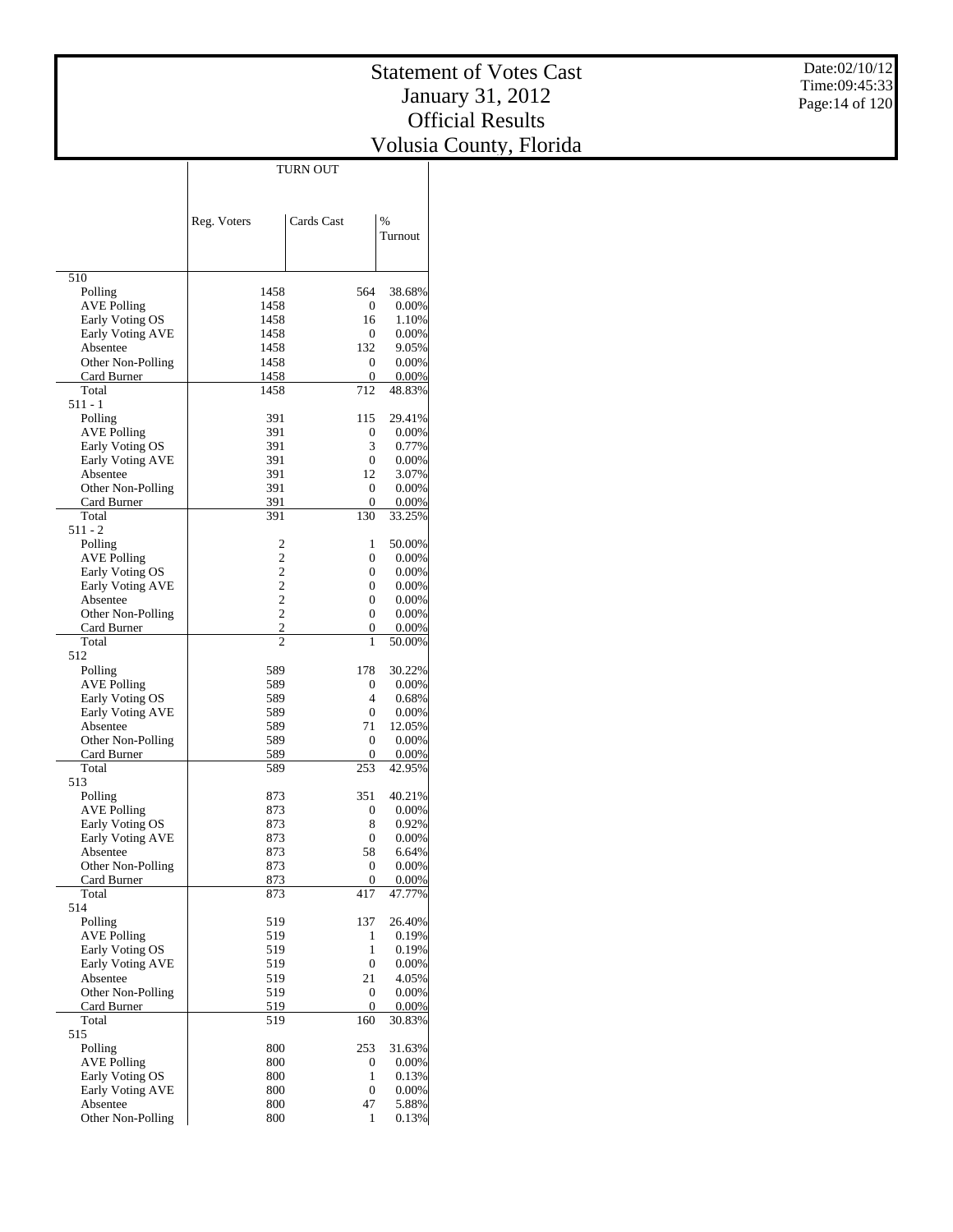|                                       |              | <b>TURN OUT</b>         |                 |
|---------------------------------------|--------------|-------------------------|-----------------|
|                                       |              |                         |                 |
|                                       |              |                         |                 |
|                                       | Reg. Voters  | Cards Cast              | $\frac{0}{0}$   |
|                                       |              |                         | Turnout         |
|                                       |              |                         |                 |
|                                       |              |                         |                 |
| Card Burner                           | 800          | 0                       | 0.00%           |
| Total                                 | 800          | 302                     | 37.75%          |
| 516                                   |              |                         |                 |
| Polling                               | 1039         | 459                     | 44.18%          |
| <b>AVE Polling</b>                    | 1039         | 0                       | 0.00%           |
| Early Voting OS                       | 1039         | 6                       | 0.58%           |
| Early Voting AVE                      | 1039         | 0                       | 0.00%           |
| Absentee                              | 1039         | 51                      | 4.91%           |
| Other Non-Polling                     | 1039         | 0                       | 0.00%           |
| Card Burner<br>Total                  | 1039<br>1039 | 0<br>516                | 0.00%<br>49.66% |
| 517                                   |              |                         |                 |
| Polling                               | 805          | 294                     | 36.52%          |
| <b>AVE Polling</b>                    | 805          | 0                       | $0.00\%$        |
| Early Voting OS                       | 805          | 4                       | 0.50%           |
| Early Voting AVE                      | 805          | 0                       | 0.00%           |
| Absentee                              | 805          | 35                      | 4.35%           |
| Other Non-Polling                     | 805          | 1                       | 0.12%           |
| Card Burner                           | 805          | 0                       | 0.00%           |
| Total                                 | 805          | 334                     | 41.49%          |
| 519                                   |              |                         |                 |
| Polling                               | 466          | 169                     | 36.27%          |
| AVE Polling                           | 466          | 0                       | $0.00\%$        |
| Early Voting OS                       | 466          | 8                       | 1.72%           |
| Early Voting AVE                      | 466          | 0                       | $0.00\%$        |
| Absentee                              | 466          | 18                      | 3.86%           |
| Other Non-Polling                     | 466          | 0                       | 0.00%           |
| Card Burner<br>Total                  | 466<br>466   | 0<br>195                | 0.00%<br>41.85% |
| 521                                   |              |                         |                 |
| Polling                               | 635          | 204                     | 32.13%          |
| <b>AVE Polling</b>                    | 635          | 0                       | $0.00\%$        |
| Early Voting OS                       | 635          | 4                       | 0.63%           |
| Early Voting AVE                      | 635          | 0                       | 0.00%           |
| Absentee                              | 635          | 41                      | 6.46%           |
| Other Non-Polling                     | 635          | 0                       | 0.00%           |
| Card Burner                           | 635          | 0                       | 0.00%           |
| Total                                 | 635          | 249                     | 39.21%          |
| 522                                   |              |                         |                 |
| Polling                               | 873          | 298                     | 34.14%          |
| <b>AVE Polling</b>                    | 873          | 0                       | 0.00%           |
| Early Voting OS<br>Early Voting AVE   | 873          | 9                       | 1.03%           |
| Absentee                              | 873<br>873   | $\boldsymbol{0}$<br>108 | 0.00%<br>12.37% |
| Other Non-Polling                     | 873          | 0                       | 0.00%           |
| Card Burner                           | 873          | 0                       | 0.00%           |
| Total                                 | 873          | 415                     | 47.54%          |
| 523                                   |              |                         |                 |
| Polling                               | 634          | 150                     | 23.66%          |
| <b>AVE Polling</b>                    | 634          | 0                       | 0.00%           |
| Early Voting OS                       | 634          | 1                       | 0.16%           |
| Early Voting AVE                      | 634          | 0                       | 0.00%           |
| Absentee                              | 634          | 29                      | 4.57%           |
| Other Non-Polling                     | 634          | 0                       | 0.00%           |
| Card Burner                           | 634          | $\boldsymbol{0}$        | 0.00%           |
| Total                                 | 634          | 180                     | 28.39%          |
| 525                                   |              |                         |                 |
| Polling                               | 566          | 183                     | 32.33%          |
| <b>AVE Polling</b><br>Early Voting OS | 566<br>566   | 0<br>3                  | 0.00%<br>0.53%  |
| <b>Early Voting AVE</b>               | 566          | 0                       | 0.00%           |
|                                       |              |                         |                 |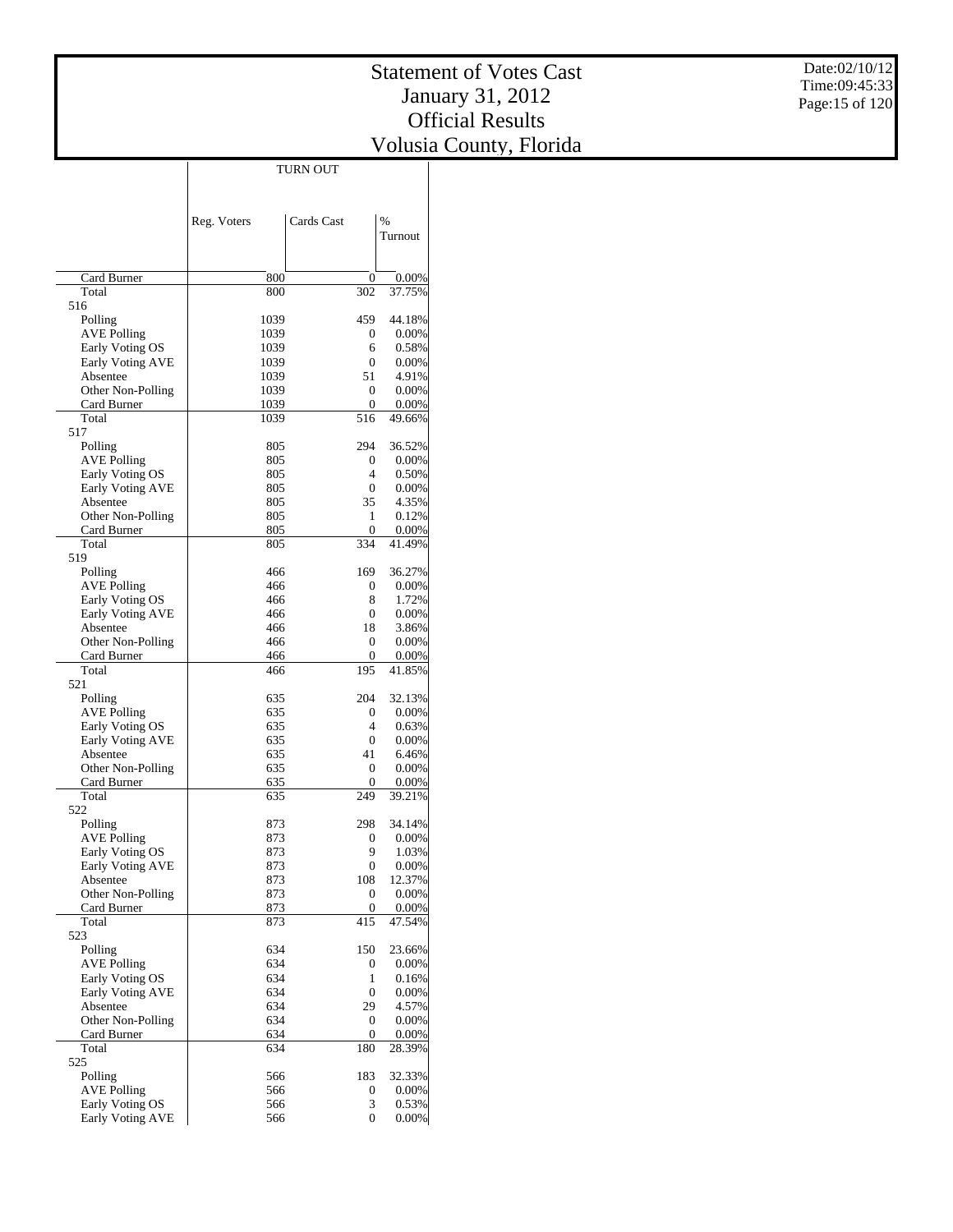|                                  |              | TURN OUT         |                 |
|----------------------------------|--------------|------------------|-----------------|
|                                  |              |                  |                 |
|                                  |              |                  |                 |
|                                  | Reg. Voters  | Cards Cast       | %               |
|                                  |              |                  | Turnout         |
|                                  |              |                  |                 |
|                                  |              |                  |                 |
| Absentee                         | 566          | 12               | 2.12%           |
| Other Non-Polling                | 566          | 0                | 0.00%           |
| Card Burner                      | 566          | 0                | 0.00%           |
| Total<br>526                     | 566          | 198              | 34.98%          |
| Polling                          | 327          | 78               | 23.85%          |
| <b>AVE Polling</b>               | 327          | 0                | 0.00%           |
| Early Voting OS                  | 327          | 3                | 0.92%           |
| Early Voting AVE                 | 327          | $\mathbf{0}$     | 0.00%           |
| Absentee                         | 327          | 11               | 3.36%           |
| Other Non-Polling                | 327          | $\mathbf{0}$     | 0.00%           |
| Card Burner                      | 327          | $\boldsymbol{0}$ | 0.00%           |
| Total                            | 327          | 92               | 28.13%          |
| 527                              |              |                  |                 |
| Polling<br><b>AVE Polling</b>    | 502<br>502   | 127<br>0         | 25.30%<br>0.00% |
| Early Voting OS                  | 502          | 0                | 0.00%           |
| Early Voting AVE                 | 502          | 0                | 0.00%           |
| Absentee                         | 502          | 17               | 3.39%           |
| Other Non-Polling                | 502          | 1                | 0.20%           |
| Card Burner                      | 502          | $\mathbf{0}$     | 0.00%           |
| Total                            | 502          | 145              | 28.88%          |
| 528                              |              |                  |                 |
| Polling                          | 409          | 90               | 22.00%          |
| <b>AVE Polling</b>               | 409          | 0                | 0.00%           |
| Early Voting OS                  | 409          | 1                | 0.24%           |
| Early Voting AVE<br>Absentee     | 409<br>409   | 0<br>8           | 0.00%<br>1.96%  |
| Other Non-Polling                | 409          | 0                | 0.00%           |
| Card Burner                      | 409          | 0                | 0.00%           |
| Total                            | 409          | 99               | 24.21%          |
| 529                              |              |                  |                 |
| Polling                          | 375          | 100              | 26.67%          |
| <b>AVE Polling</b>               | 375          | 0                | 0.00%           |
| Early Voting OS                  | 375          | 2                | 0.53%           |
| Early Voting AVE                 | 375          | 0                | 0.00%           |
| Absentee                         | 375          | 4                | 1.07%           |
| Other Non-Polling<br>Card Burner | 375<br>375   | 0<br>0           | 0.00%<br>0.00%  |
| Total                            | 375          | 106              | 28.27%          |
| 530                              |              |                  |                 |
| Polling                          | 424          | 115              | 27.12%          |
| <b>AVE Polling</b>               | 424          | 1                | 0.24%           |
| Early Voting OS                  | 424          | 1                | 0.24%           |
| Early Voting AVE                 | 424          | 0                | 0.00%           |
| Absentee                         | 424          | 15               | 3.54%           |
| Other Non-Polling                | 424          | $\mathbf{0}$     | 0.00%           |
| Card Burner                      | 424<br>424   | 0<br>132         | 0.00%           |
| Total<br>531                     |              |                  | 31.13%          |
| Polling                          | 81           | 16               | 19.75%          |
| <b>AVE Polling</b>               | 81           | 0                | 0.00%           |
| Early Voting OS                  | 81           | 0                | 0.00%           |
| <b>Early Voting AVE</b>          | 81           | 0                | 0.00%           |
| Absentee                         | 81           | 0                | 0.00%           |
| Other Non-Polling                | 81           | 0                | 0.00%           |
| Card Burner                      | 81           | 0                | 0.00%           |
| Total                            | 81           | 16               | 19.75%          |
| 532                              |              |                  |                 |
| Polling<br><b>AVE Polling</b>    | 1306<br>1306 | 627<br>0         | 48.01%<br>0.00% |
|                                  |              |                  |                 |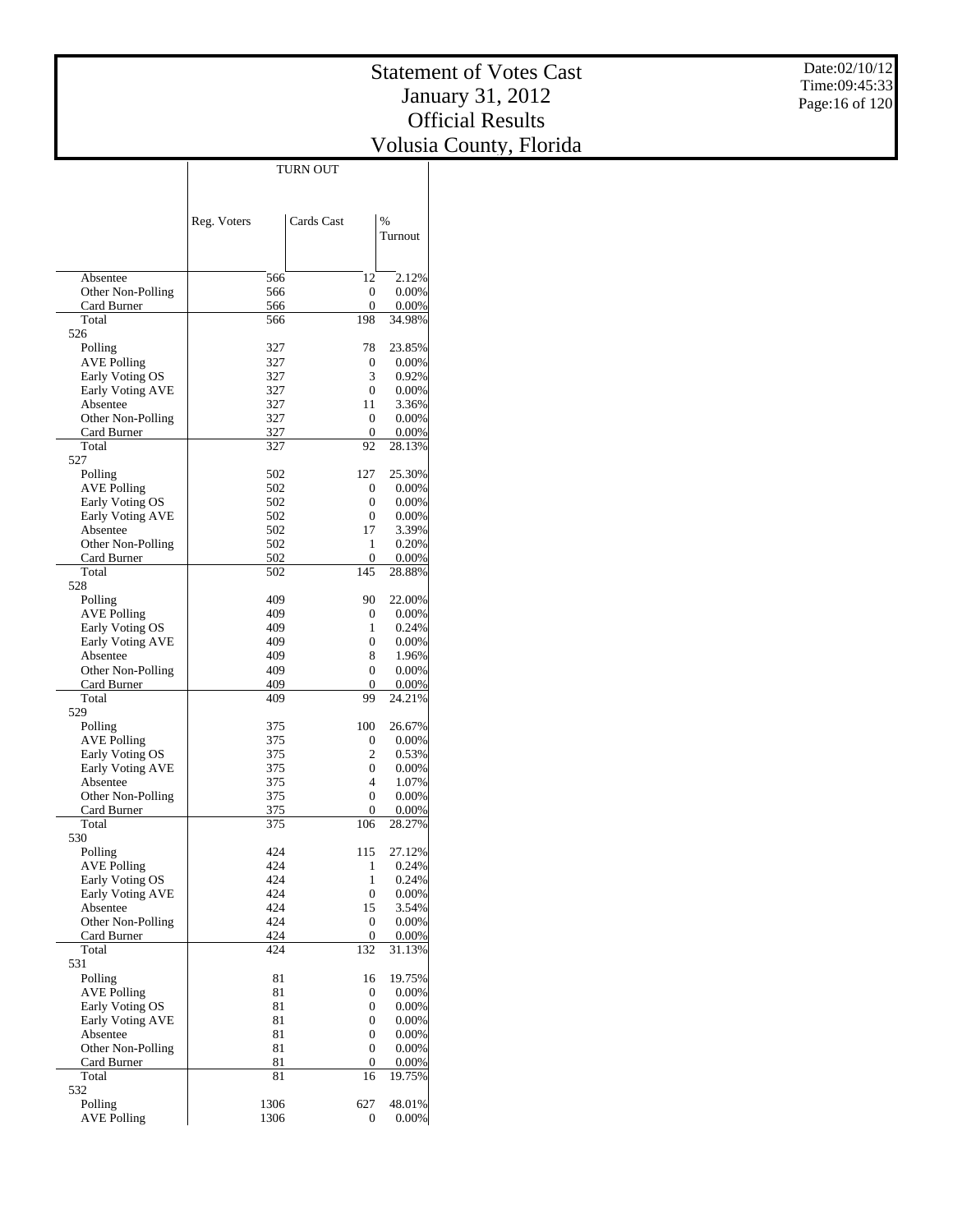Date:02/10/12 Time:09:45:33 Page:17 of 120

|                                |             | <b>TURN OUT</b>       |                    |
|--------------------------------|-------------|-----------------------|--------------------|
|                                |             |                       |                    |
|                                |             |                       |                    |
|                                | Reg. Voters | Cards Cast            | $\frac{0}{0}$      |
|                                |             |                       | Turnout            |
|                                |             |                       |                    |
|                                |             |                       |                    |
| Early Voting OS                | 1306        | 24                    | 1.84%              |
| Early Voting AVE               | 1306        | 0                     | $0.00\%$           |
| Absentee                       | 1306        | 130                   | 9.95%              |
| Other Non-Polling              | 1306        | 2                     | 0.15%              |
| Card Burner                    | 1306        | 0                     | 0.00%              |
| Total                          | 1306        | 783                   | 59.95%             |
| 533                            |             | 130                   |                    |
| Polling                        | 408<br>408  | 0                     | 31.86%<br>$0.00\%$ |
| AVE Polling<br>Early Voting OS | 408         | 0                     | $0.00\%$           |
| Early Voting AVE               | 408         | 0                     | $0.00\%$           |
| Absentee                       | 408         | 41                    | 10.05%             |
| Other Non-Polling              | 408         | 0                     | $0.00\%$           |
| Card Burner                    | 408         | 0                     | 0.00%              |
| Total                          | 408         | 171                   | 41.91%             |
| 534                            |             |                       |                    |
| Polling                        | 248         | 81                    | 32.66%             |
| <b>AVE Polling</b>             | 248         | 0                     | $0.00\%$           |
| Early Voting OS                | 248         | 2                     | 0.81%              |
| Early Voting AVE               | 248         | $\mathbf{0}$          | $0.00\%$           |
| Absentee                       | 248         | 8                     | 3.23%              |
| Other Non-Polling              | 248         | $\mathbf{0}$          | 0.00%              |
| Card Burner                    | 248         | 0                     | 0.00%              |
| Total                          | 248         | 91                    | 36.69%             |
| $602 - 1$<br>Polling           | 371         | 61                    | 16.44%             |
| AVE Polling                    | 371         | 0                     | $0.00\%$           |
| Early Voting OS                | 371         | 1                     | 0.27%              |
| Early Voting AVE               | 371         | $\overline{0}$        | $0.00\%$           |
| Absentee                       | 371         | 7                     | 1.89%              |
| Other Non-Polling              | 371         | 1                     | 0.27%              |
| Card Burner                    | 371         | 0                     | 0.00%              |
| Total                          | 371         | 70                    | 18.87%             |
| $602 - 2$                      |             |                       |                    |
| Polling                        | 449         | 206                   | 45.88%             |
| <b>AVE Polling</b>             | 449         | 0                     | 0.00%              |
| Early Voting OS                | 449         | 7                     | 1.56%              |
| Early Voting AVE               | 449         | 0                     | 0.00%              |
| Absentee                       | 449         | 27                    | 6.01%              |
| Other Non-Polling              | 449<br>449  | 0<br>0                | 0.00%              |
| Card Burner<br>Total           | 449         | 240                   | 0.00%<br>53.45%    |
| 603                            |             |                       |                    |
| Polling                        | 304         | 60                    | 19.74%             |
| <b>AVE Polling</b>             | 304         | 0                     | 0.00%              |
| Early Voting OS                | 304         | $\overline{4}$        | 1.32%              |
| <b>Early Voting AVE</b>        | 304         | $\mathbf{0}$          | 0.00%              |
| Absentee                       | 304         | 13                    | 4.28%              |
| Other Non-Polling              | 304         | $\boldsymbol{0}$      | 0.00%              |
| Card Burner                    | 304         | 0                     | 0.00%              |
| Total                          | 304         | 77                    | 25.33%             |
| 605                            |             |                       |                    |
| Polling                        | 126         | 20                    | 15.87%             |
| <b>AVE Polling</b>             | 126         | 0                     | 0.00%              |
| Early Voting OS                | 126<br>126  | 0<br>$\boldsymbol{0}$ | 0.00%              |
| Early Voting AVE<br>Absentee   | 126         | 9                     | 0.00%<br>7.14%     |
| Other Non-Polling              | 126         | $\boldsymbol{0}$      | 0.00%              |
| Card Burner                    | 126         | $\mathbf{0}$          | 0.00%              |
| Total                          | 126         | 29                    | 23.02%             |
| 607                            |             |                       |                    |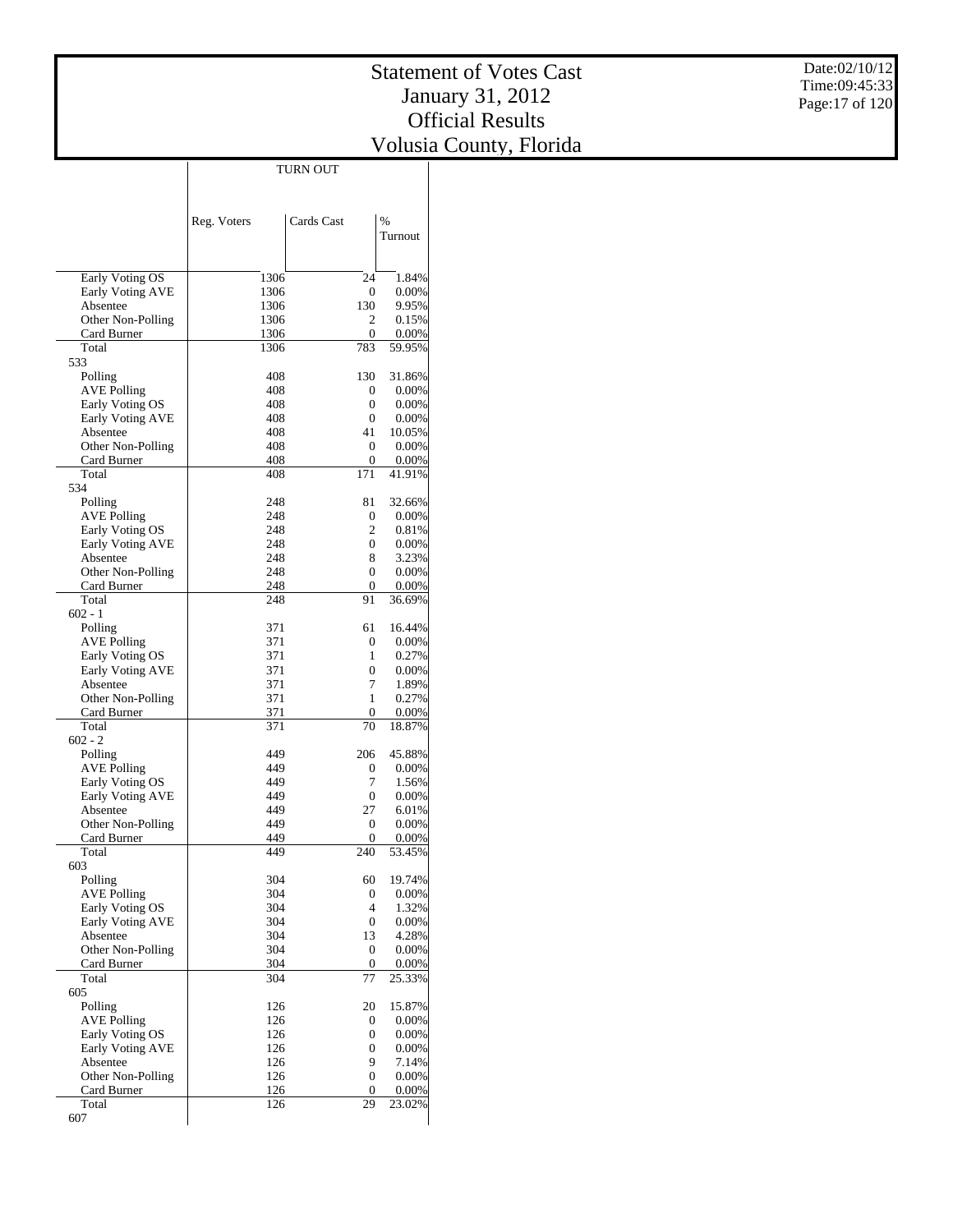|                                     | <b>TURN OUT</b> |                        |                   |
|-------------------------------------|-----------------|------------------------|-------------------|
|                                     |                 |                        |                   |
|                                     |                 |                        |                   |
|                                     | Reg. Voters     | Cards Cast             | $\frac{0}{0}$     |
|                                     |                 |                        | Turnout           |
|                                     |                 |                        |                   |
|                                     |                 |                        |                   |
| Polling                             | 606             | 221                    | 36.47%            |
| <b>AVE Polling</b>                  | 606             | 0                      | $0.00\%$          |
| Early Voting OS                     | 606             | 4                      | 0.66%             |
| Early Voting AVE                    | 606             | $\mathbf{0}$           | $0.00\%$          |
| Absentee                            | 606             | 31                     | 5.12%             |
| Other Non-Polling                   | 606             | 0                      | 0.00%             |
| Card Burner                         | 606             | 0                      | 0.00%             |
| Total                               | 606             | 256                    | 42.24%            |
| 608                                 |                 |                        |                   |
| Polling                             | 427<br>427      | 160                    | 37.47%            |
| AVE Polling<br>Early Voting OS      | 427             | 0<br>2                 | $0.00\%$<br>0.47% |
| Early Voting AVE                    | 427             | $\mathbf{0}$           | $0.00\%$          |
| Absentee                            | 427             | 15                     | 3.51%             |
| Other Non-Polling                   | 427             | 1                      | 0.23%             |
| Card Burner                         | 427             | 0                      | 0.00%             |
| Total                               | 427             | 178                    | 41.69%            |
| 609                                 |                 |                        |                   |
| Polling                             | 288             | 83                     | 28.82%            |
| <b>AVE Polling</b>                  | 288             | 0                      | $0.00\%$          |
| Early Voting OS                     | 288             | 2                      | 0.69%             |
| Early Voting AVE                    | 288             | $\boldsymbol{0}$       | $0.00\%$          |
| Absentee                            | 288             | 9                      | 3.13%             |
| Other Non-Polling                   | 288             | $\boldsymbol{0}$       | 0.00%             |
| Card Burner<br>Total                | 288<br>288      | 0<br>94                | 0.00%<br>32.64%   |
| 614                                 |                 |                        |                   |
| Polling                             | 259             | 58                     | 22.39%            |
| AVE Polling                         | 259             | 0                      | $0.00\%$          |
| Early Voting OS                     | 259             | 1                      | 0.39%             |
| Early Voting AVE                    | 259             | $\boldsymbol{0}$       | 0.00%             |
| Absentee                            | 259             | 4                      | 1.54%             |
| Other Non-Polling                   | 259             | $\boldsymbol{0}$       | 0.00%             |
| Card Burner                         | 259             | 0                      | 0.00%             |
| Total                               | 259             | 63                     | 24.32%            |
| 615 - 1                             |                 |                        |                   |
| Polling                             | 409             | 105                    | 25.67%            |
| <b>AVE Polling</b>                  | 409<br>409      | 0<br>7                 | 0.00%<br>1.71%    |
| Early Voting OS<br>Early Voting AVE | 409             | $\mathbf{0}$           | 0.00%             |
| Absentee                            | 409             | 38                     | 9.29%             |
| Other Non-Polling                   | 409             | 0                      | 0.00%             |
| Card Burner                         | 409             | 0                      | 0.00%             |
| Total                               | 409             | 150                    | 36.67%            |
| $615 - 2$                           |                 |                        |                   |
| Polling                             | 40              | 8                      | 20.00%            |
| <b>AVE Polling</b>                  | 40              | $\boldsymbol{0}$       | 0.00%             |
| Early Voting OS                     | 40              | $\boldsymbol{0}$       | 0.00%             |
| Early Voting AVE                    | 40              | $\boldsymbol{0}$       | 0.00%             |
| Absentee                            | 40              | 5                      | 12.50%            |
| Other Non-Polling                   | 40<br>40        | $\boldsymbol{0}$       | 0.00%             |
| Card Burner<br>Total                | 40              | $\boldsymbol{0}$<br>13 | 0.00%<br>32.50%   |
| 617                                 |                 |                        |                   |
| Polling                             | 72              | 12                     | 16.67%            |
| <b>AVE Polling</b>                  | 72              | 0                      | 0.00%             |
| Early Voting OS                     | 72              | $\boldsymbol{0}$       | 0.00%             |
| Early Voting AVE                    | 72              | $\boldsymbol{0}$       | 0.00%             |
| Absentee                            | 72              | 1                      | 1.39%             |
| Other Non-Polling                   | 72              | $\boldsymbol{0}$       | $0.00\%$          |
| Card Burner                         | 72              | 0                      | 0.00%             |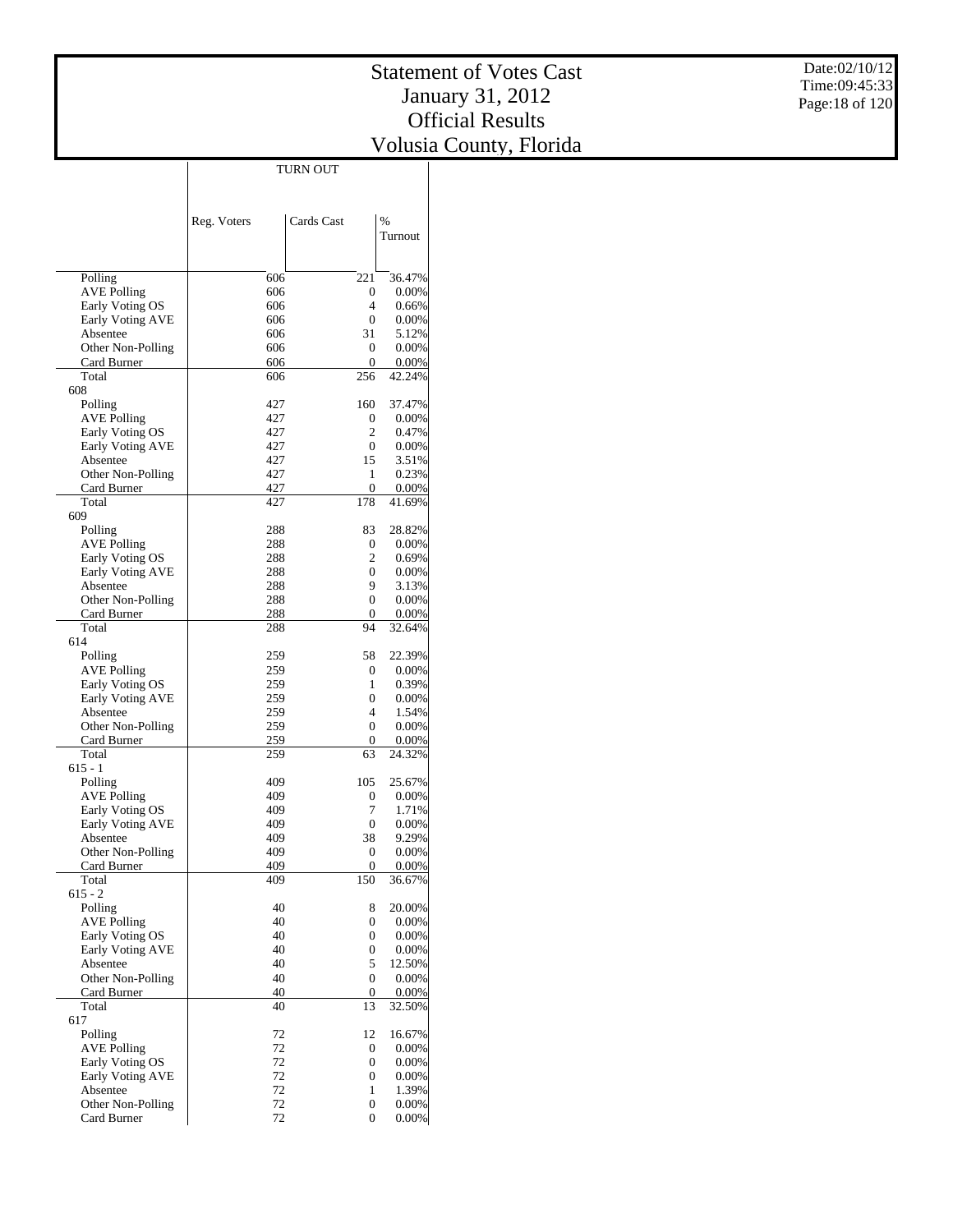|                                       |             | TURN OUT          |                   |
|---------------------------------------|-------------|-------------------|-------------------|
|                                       |             |                   |                   |
|                                       |             |                   |                   |
|                                       | Reg. Voters | Cards Cast        | %                 |
|                                       |             |                   | Turnout           |
|                                       |             |                   |                   |
|                                       |             |                   |                   |
| Total                                 | 72          | 13                | 18.06%            |
| 618                                   |             |                   |                   |
| Polling                               | 120         | 25                | 20.83%            |
| <b>AVE Polling</b>                    | 120         | 0                 | 0.00%             |
| Early Voting OS                       | 120         | $\mathbf{0}$      | 0.00%             |
| Early Voting AVE<br>Absentee          | 120<br>120  | $\mathbf{0}$<br>5 | 0.00%<br>4.17%    |
| Other Non-Polling                     | 120         | $\mathbf{0}$      | 0.00%             |
| Card Burner                           | 120         | $\mathbf{0}$      | 0.00%             |
| Total                                 | 120         | 30                | 25.00%            |
| 619                                   |             |                   |                   |
| Polling                               | 101         | 10                | 9.90%             |
| <b>AVE Polling</b>                    | 101         | $\mathbf{0}$      | 0.00%             |
| Early Voting OS                       | 101         | $\mathbf{0}$      | 0.00%             |
| Early Voting AVE                      | 101         | $\mathbf{0}$      | 0.00%             |
| Absentee                              | 101         | 4<br>$\mathbf{0}$ | 3.96%<br>0.00%    |
| Other Non-Polling<br>Card Burner      | 101<br>101  | 0                 | 0.00%             |
| Total                                 | 101         | 14                | 13.86%            |
| 620                                   |             |                   |                   |
| Polling                               | 37          | $\boldsymbol{0}$  | 0.00%             |
| <b>AVE Polling</b>                    | 37          | $\mathbf{0}$      | 0.00%             |
| Early Voting OS                       | 37          | $\mathbf{0}$      | 0.00%             |
| Early Voting AVE                      | 37          | $\mathbf{0}$      | 0.00%             |
| Absentee                              | 37          | $\mathbf{0}$      | 0.00%             |
| Other Non-Polling                     | 37          | $\mathbf{0}$      | 0.00%             |
| Card Burner                           | 37          | 0                 | 0.00%             |
| Total<br>621                          | 37          | 0                 | 0.00%             |
| Polling                               | 24          | 3                 | 12.50%            |
| AVE Polling                           | 24          | $\mathbf{0}$      | 0.00%             |
| Early Voting OS                       | 24          | $\mathbf{0}$      | 0.00%             |
| Early Voting AVE                      | 24          | $\mathbf{0}$      | 0.00%             |
| Absentee                              | 24          | $\mathbf{1}$      | 4.17%             |
| Other Non-Polling                     | 24          | $\mathbf{0}$      | 0.00%             |
| Card Burner                           | 24          | 0                 | 0.00%             |
| Total                                 | 24          | 4                 | 16.67%            |
| 622                                   | 140         | 33                | 23.57%            |
| Polling<br><b>AVE Polling</b>         | 140         | $\boldsymbol{0}$  | 0.00%             |
| Early Voting OS                       | 140         | 1                 | 0.71%             |
| Early Voting AVE                      | 140         | $\overline{0}$    | 0.00%             |
| Absentee                              | 140         | 4                 | 2.86%             |
| Other Non-Polling                     | 140         | $\boldsymbol{0}$  | 0.00%             |
| Card Burner                           | 140         | $\boldsymbol{0}$  | 0.00%             |
| Total                                 | 140         | 38                | 27.14%            |
| 623                                   |             |                   |                   |
| Polling                               | 206         | 47                | 22.82%<br>0.00%   |
| <b>AVE Polling</b><br>Early Voting OS | 206<br>206  | 0<br>3            | 1.46%             |
| Early Voting AVE                      | 206         | $\overline{0}$    | 0.00%             |
| Absentee                              | 206         | 7                 | 3.40%             |
| Other Non-Polling                     | 206         | $\overline{0}$    | 0.00%             |
| Card Burner                           | 206         | 0                 | 0.00%             |
| Total                                 | 206         | 57                | 27.67%            |
| $624 - 1$                             |             |                   |                   |
| Polling                               | 209         | 62                | 29.67%            |
| <b>AVE Polling</b>                    | 209         | 0                 | 0.00%             |
| Early Voting OS                       | 209         | 3                 | 1.44%             |
| Early Voting AVE<br>Absentee          | 209<br>209  | 0<br>5            | $0.00\%$<br>2.39% |
|                                       |             |                   |                   |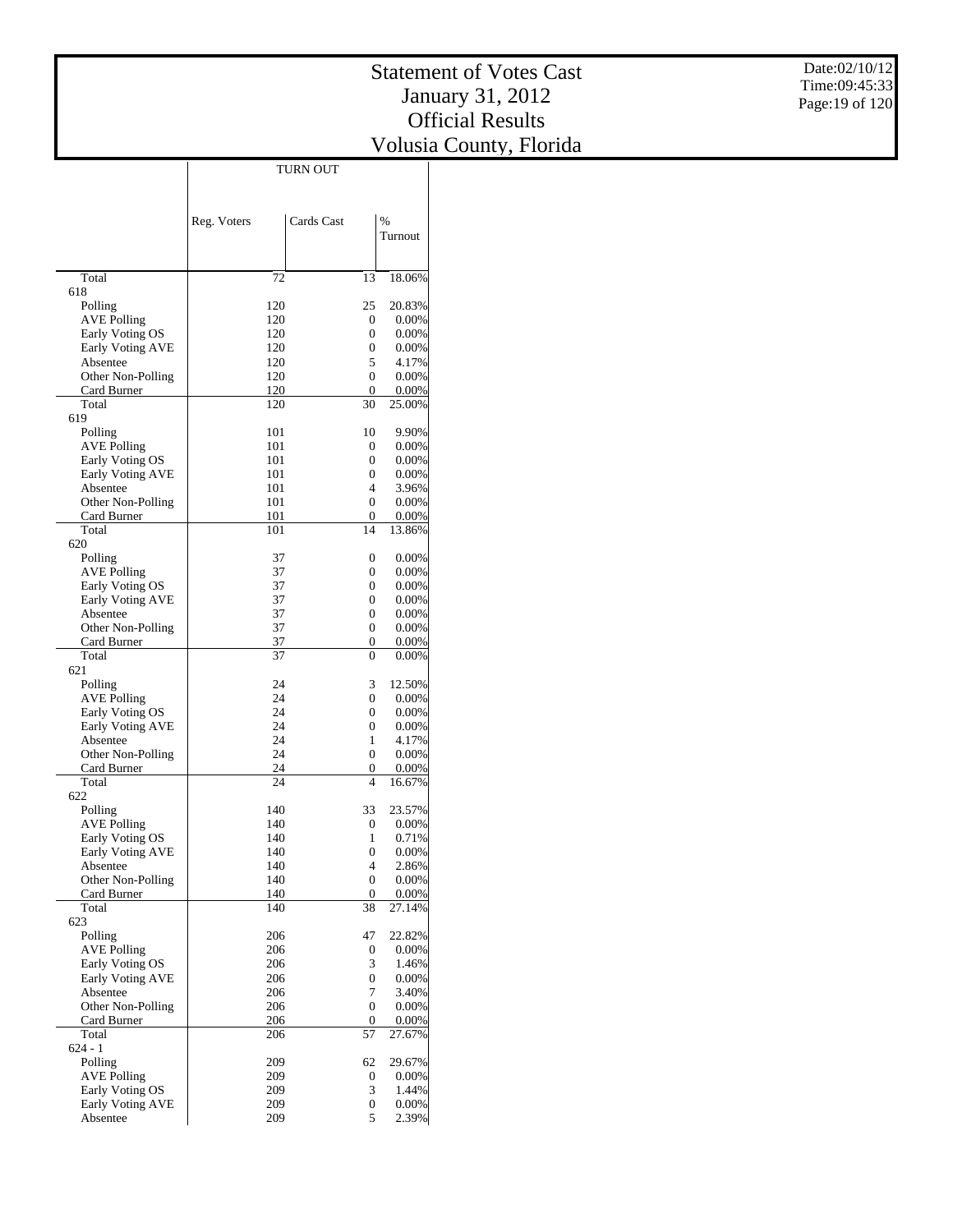|                                     | <b>TURN OUT</b> |                       |                   |
|-------------------------------------|-----------------|-----------------------|-------------------|
|                                     |                 |                       |                   |
|                                     |                 |                       |                   |
|                                     | Reg. Voters     | Cards Cast            | $\frac{0}{0}$     |
|                                     |                 |                       | Turnout           |
|                                     |                 |                       |                   |
|                                     |                 |                       |                   |
| Other Non-Polling<br>Card Burner    | 209<br>209      | 0<br>$\mathbf{0}$     | 0.00%<br>0.00%    |
| Total                               | 209             | 70                    | 33.49%            |
| $624 - 2$                           |                 |                       |                   |
| Polling                             | 96              | 33                    | 34.38%            |
| AVE Polling                         | 96              | 0                     | $0.00\%$          |
| Early Voting OS                     | 96              | 1                     | 1.04%             |
| Early Voting AVE                    | 96              | 0                     | $0.00\%$          |
| Absentee                            | 96              | 6                     | 6.25%             |
| Other Non-Polling                   | 96              | 0                     | $0.00\%$          |
| Card Burner<br>Total                | 96<br>96        | 0<br>40               | 0.00%<br>41.67%   |
| 625                                 |                 |                       |                   |
| Polling                             | 621             | 223                   | 35.91%            |
| AVE Polling                         | 621             | 0                     | 0.00%             |
| Early Voting OS                     | 621             | $\overline{2}$        | 0.32%             |
| Early Voting AVE                    | 621             | 0                     | 0.00%             |
| Absentee                            | 621             | 23                    | 3.70%             |
| Other Non-Polling                   | 621             | 1                     | 0.16%             |
| Card Burner                         | 621             | 0                     | 0.00%             |
| Total                               | 621             | 249                   | 40.10%            |
| 626<br>Polling                      | 354             | 116                   | 32.77%            |
| <b>AVE Polling</b>                  | 354             | 1                     | 0.28%             |
| Early Voting OS                     | 354             | 4                     | 1.13%             |
| Early Voting AVE                    | 354             | 0                     | $0.00\%$          |
| Absentee                            | 354             | 8                     | 2.26%             |
| Other Non-Polling                   | 354             | 0                     | $0.00\%$          |
| Card Burner                         | 354             | 0                     | 0.00%             |
| Total                               | 354             | 129                   | 36.44%            |
| 628                                 |                 |                       |                   |
| Polling                             | 60              | 6                     | 10.00%            |
| AVE Polling<br>Early Voting OS      | 60<br>60        | 0<br>1                | $0.00\%$<br>1.67% |
| Early Voting AVE                    | 60              | 0                     | $0.00\%$          |
| Absentee                            | 60              | 2                     | 3.33%             |
| Other Non-Polling                   | 60              | 0                     | $0.00\%$          |
| Card Burner                         | 60              | 0                     | 0.00%             |
| Total                               | 60              | 9                     | 15.00%            |
| 629                                 |                 |                       |                   |
| Polling                             | 261             | 63                    | 24.14%            |
| AVE Polling                         | 261             | 0                     | 0.00%             |
| Early Voting OS<br>Early Voting AVE | 261             | 3<br>0                | 1.15%             |
| Absentee                            | 261<br>261      | 10                    | 0.00%<br>3.83%    |
| Other Non-Polling                   | 261             | 0                     | 0.00%             |
| Card Burner                         | 261             | $\overline{0}$        | 0.00%             |
| Total                               | 261             | 76                    | 29.12%            |
| 632                                 |                 |                       |                   |
| Polling                             | 171             | 25                    | 14.62%            |
| <b>AVE Polling</b>                  | 171             | 0                     | 0.00%             |
| Early Voting OS                     | 171             | $\overline{4}$        | 2.34%             |
| <b>Early Voting AVE</b>             | 171             | $\boldsymbol{0}$      | 0.00%             |
| Absentee<br>Other Non-Polling       | 171<br>171      | 6<br>$\boldsymbol{0}$ | 3.51%<br>0.00%    |
| Card Burner                         | 171             | 0                     | 0.00%             |
| Total                               | 171             | 35                    | 20.47%            |
| 633                                 |                 |                       |                   |
| Polling                             | 160             | 33                    | 20.63%            |
| <b>AVE Polling</b>                  | 160             | 0                     | $0.00\%$          |
| Early Voting OS                     | 160             | 0                     | $0.00\%$          |

TURN OUT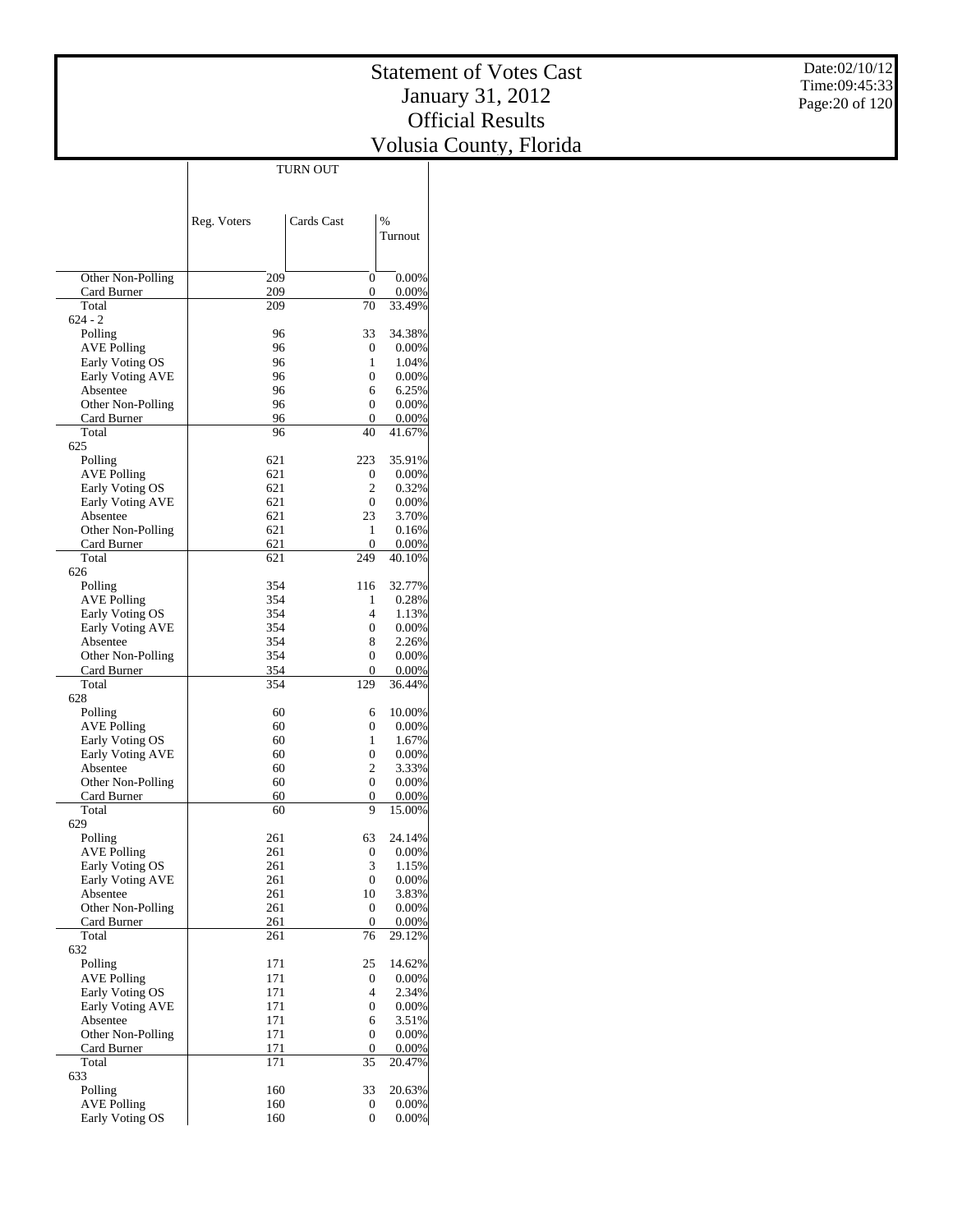|                                       | TURN OUT       |                        |                 |
|---------------------------------------|----------------|------------------------|-----------------|
|                                       |                |                        |                 |
|                                       |                |                        |                 |
|                                       | Reg. Voters    | Cards Cast             | %               |
|                                       |                |                        | Turnout         |
|                                       |                |                        |                 |
|                                       |                |                        |                 |
| Early Voting AVE<br>Absentee          | 160<br>160     | 0<br>9                 | 0.00%<br>5.63%  |
| Other Non-Polling                     | 160            | 0                      | 0.00%           |
| Card Burner                           | 160            | 0                      | 0.00%           |
| Total                                 | 160            | 42                     | 26.25%          |
| 636                                   |                |                        |                 |
| Polling                               | 184            | 39                     | 21.20%          |
| <b>AVE Polling</b><br>Early Voting OS | 184<br>184     | 0<br>0                 | 0.00%<br>0.00%  |
| Early Voting AVE                      | 184            | 0                      | 0.00%           |
| Absentee                              | 184            | 7                      | 3.80%           |
| Other Non-Polling                     | 184            | 0                      | 0.00%           |
| Card Burner                           | 184            | $\mathbf{0}$           | 0.00%           |
| Total                                 | 184            | 46                     | 25.00%          |
| 637<br>Polling                        | 306            | 101                    | 33.01%          |
| <b>AVE Polling</b>                    | 306            | 0                      | 0.00%           |
| Early Voting OS                       | 306            | 2                      | 0.65%           |
| Early Voting AVE                      | 306            | $\mathbf{0}$           | 0.00%           |
| Absentee                              | 306            | 10                     | 3.27%           |
| Other Non-Polling                     | 306            | 0                      | 0.00%           |
| Card Burner                           | 306            | 0                      | 0.00%           |
| Total<br>$638 - 1$                    | 306            | 113                    | 36.93%          |
| Polling                               | 270            | 129                    | 47.78%          |
| <b>AVE Polling</b>                    | 270            | 0                      | 0.00%           |
| Early Voting OS                       | 270            | 0                      | 0.00%           |
| Early Voting AVE                      | 270            | 0                      | 0.00%           |
| Absentee                              | 270            | 9                      | 3.33%           |
| Other Non-Polling                     | 270            | 0                      | 0.00%           |
| Card Burner<br>Total                  | 270<br>270     | 0<br>138               | 0.00%<br>51.11% |
| $638 - 2$                             |                |                        |                 |
| Polling                               | 0              | 0                      |                 |
| <b>AVE Polling</b>                    | 0              | 0                      |                 |
| Early Voting OS                       | $\overline{0}$ | 0                      |                 |
| Early Voting AVE                      | $\overline{0}$ | 0                      |                 |
| Absentee                              | $\overline{0}$ | 0                      |                 |
| Other Non-Polling<br>Card Burner      | 0<br>0         | 0<br>0                 |                 |
| Total                                 | 0              | 0                      |                 |
| $639 - 1$                             |                |                        |                 |
| Polling                               | 238            | 88                     | 36.97%          |
| <b>AVE Polling</b>                    | 238            | 0                      | 0.00%           |
| Early Voting OS                       | 238            | 0                      | 0.00%           |
| <b>Early Voting AVE</b>               | 238            | 0                      | 0.00%           |
| Absentee<br>Other Non-Polling         | 238<br>238     | 12<br>$\boldsymbol{0}$ | 5.04%<br>0.00%  |
| Card Burner                           | 238            | $\boldsymbol{0}$       | 0.00%           |
| Total                                 | 238            | 100                    | 42.02%          |
| $639 - 2$                             |                |                        |                 |
| Polling                               | 97             | 23                     | 23.71%          |
| <b>AVE Polling</b>                    | 97             | 0                      | 0.00%           |
| Early Voting OS                       | 97             | 0                      | 0.00%           |
| Early Voting AVE<br>Absentee          | 97<br>97       | 0<br>5                 | 0.00%<br>5.15%  |
| Other Non-Polling                     | 97             | 0                      | 0.00%           |
| Card Burner                           | 97             | 0                      | 0.00%           |
| Total                                 | 97             | 28                     | 28.87%          |
| 640                                   |                |                        |                 |
| Polling                               | 566            | 152                    | 26.86%          |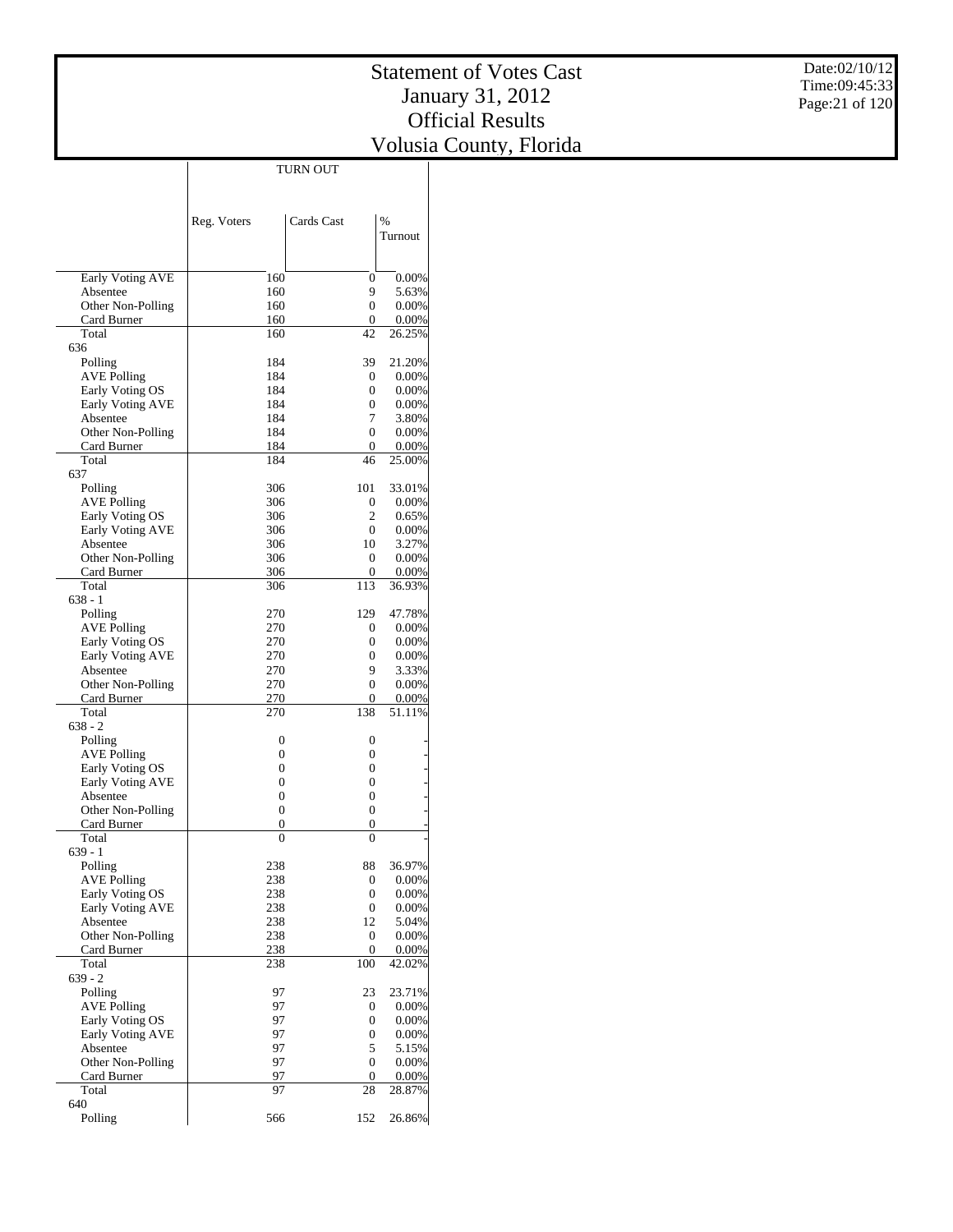|                               | <b>TURN OUT</b> |                        |                   |
|-------------------------------|-----------------|------------------------|-------------------|
|                               |                 |                        |                   |
|                               |                 |                        |                   |
|                               | Reg. Voters     | Cards Cast             | $\frac{0}{0}$     |
|                               |                 |                        | Turnout           |
|                               |                 |                        |                   |
|                               |                 |                        |                   |
| AVE Polling                   | 566             | 0                      | 0.00%             |
| Early Voting OS               | 566             | 5                      | 0.88%             |
| <b>Early Voting AVE</b>       | 566             | $\overline{0}$         | $0.00\%$          |
| Absentee                      | 566             | 31                     | 5.48%             |
| Other Non-Polling             | 566             | 0<br>0                 | $0.00\%$          |
| Card Burner<br>Total          | 566<br>566      | 188                    | 0.00%<br>33.22%   |
| 641                           |                 |                        |                   |
| Polling                       | 1092            | 392                    | 35.90%            |
| <b>AVE Polling</b>            | 1092            | 0                      | $0.00\%$          |
| Early Voting OS               | 1092            | 15                     | 1.37%             |
| Early Voting AVE              | 1092            | 0                      | 0.00%             |
| Absentee                      | 1092            | 85                     | 7.78%             |
| Other Non-Polling             | 1092            | 0                      | 0.00%             |
| Card Burner                   | 1092            | 0                      | 0.00%             |
| Total                         | 1092            | 492                    | 45.05%            |
| 701                           |                 | 139                    |                   |
| Polling<br>AVE Polling        | 489<br>489      | 0                      | 28.43%<br>0.00%   |
| Early Voting OS               | 489             | 1                      | 0.20%             |
| Early Voting AVE              | 489             | $\overline{0}$         | $0.00\%$          |
| Absentee                      | 489             | 13                     | 2.66%             |
| Other Non-Polling             | 489             | $\boldsymbol{0}$       | 0.00%             |
| Card Burner                   | 489             | 0                      | 0.00%             |
| Total                         | 489             | 153                    | 31.29%            |
| 702                           |                 |                        |                   |
| Polling                       | 904             | 339                    | 37.50%            |
| <b>AVE Polling</b>            | 904             | 0                      | $0.00\%$          |
| Early Voting OS               | 904             | 4                      | 0.44%             |
| Early Voting AVE              | 904             | 0<br>34                | $0.00\%$          |
| Absentee<br>Other Non-Polling | 904<br>904      | 0                      | 3.76%<br>$0.00\%$ |
| Card Burner                   | 904             | 0                      | 0.00%             |
| Total                         | 904             | 377                    | 41.70%            |
| 703                           |                 |                        |                   |
| Polling                       | 714             | 214                    | 29.97%            |
| AVE Polling                   | 714             | 0                      | 0.00%             |
| Early Voting OS               | 714             | 7                      | 0.98%             |
| Early Voting AVE              | 714             | $\boldsymbol{0}$       | 0.00%             |
| Absentee                      | 714             | 28                     | 3.92%             |
| Other Non-Polling             | 714             | 0                      | 0.00%             |
| Card Burner                   | 714             | 0                      | 0.00%             |
| Total<br>704                  | 714             | 249                    | 34.87%            |
| Polling                       | 165             | 52                     | 31.52%            |
| <b>AVE Polling</b>            | 165             | 0                      | 0.00%             |
| Early Voting OS               | 165             | 2                      | 1.21%             |
| <b>Early Voting AVE</b>       | 165             | 0                      | 0.00%             |
| Absentee                      | 165             | $\overline{4}$         | 2.42%             |
| Other Non-Polling             | 165             | $\boldsymbol{0}$       | 0.00%             |
| Card Burner                   | 165             | $\mathbf{0}$           | 0.00%             |
| Total                         | 165             | 58                     | 35.15%            |
| 705                           |                 |                        |                   |
| Polling                       | 500             | 185                    | 37.00%            |
| <b>AVE Polling</b>            | 500             | 0                      | 0.00%             |
| Early Voting OS               | 500             | 8                      | 1.60%             |
| Early Voting AVE<br>Absentee  | 500<br>500      | $\boldsymbol{0}$<br>11 | 0.00%<br>2.20%    |
| Other Non-Polling             | 500             | $\boldsymbol{0}$       | 0.00%             |
| Card Burner                   | 500             | 0                      | $0.00\%$          |
| Total                         | 500             | 204                    | 40.80%            |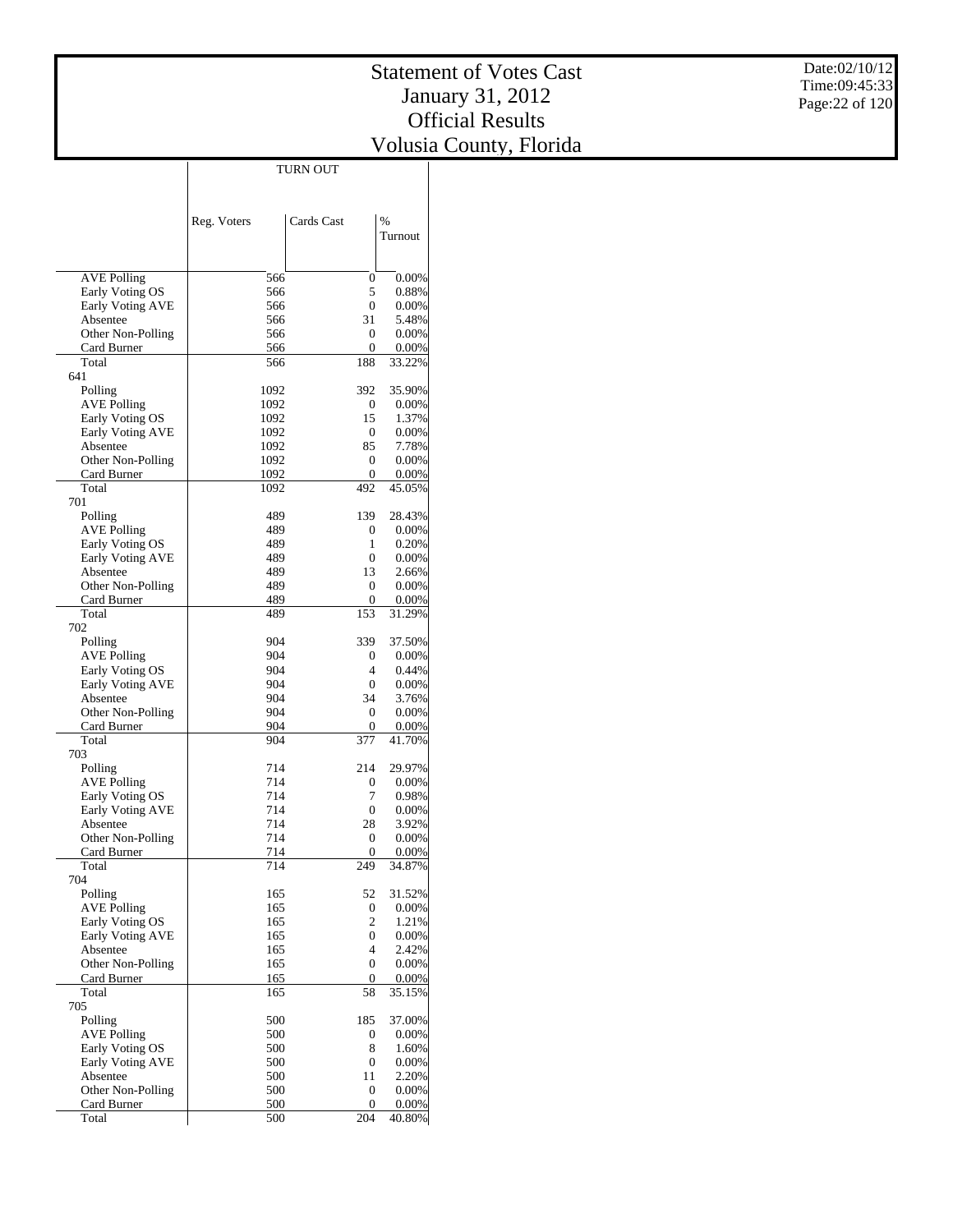Date:02/10/12

|                         | TURN OUT    |              |              |
|-------------------------|-------------|--------------|--------------|
|                         |             |              |              |
|                         |             |              |              |
|                         |             |              |              |
|                         | Reg. Voters | Cards Cast   | %<br>Turnout |
|                         |             |              |              |
|                         |             |              |              |
| 706                     |             |              |              |
| Polling                 | 827         | 296          | 35.79%       |
| <b>AVE Polling</b>      | 827         | 0            | 0.00%        |
| Early Voting OS         | 827         | 10           | 1.21%        |
| Early Voting AVE        | 827         | $\mathbf{0}$ | 0.00%        |
| Absentee                | 827         | 63           | 7.62%        |
| Other Non-Polling       | 827         | 0            | 0.00%        |
| Card Burner             | 827         | 0            | 0.00%        |
| Total                   | 827         | 369          | 44.62%       |
| 709                     |             |              |              |
| Polling                 | 649         | 183          | 28.20%       |
| <b>AVE Polling</b>      | 649         | 0            | $0.00\%$     |
| Early Voting OS         | 649         | 2            | 0.31%        |
| Early Voting AVE        | 649         | $\mathbf{0}$ | 0.00%        |
| Absentee                | 649         | 19           | 2.93%        |
| Other Non-Polling       | 649         | 0            | 0.00%        |
| Card Burner             | 649         | 0            | 0.00%        |
| Total                   | 649         | 204          | 31.43%       |
| 711                     |             |              |              |
| Polling                 | 783         | 211          | 26.95%       |
| <b>AVE Polling</b>      | 783         | $\mathbf{0}$ | 0.00%        |
| Early Voting OS         | 783         | 4            | 0.51%        |
| Early Voting AVE        | 783         | 0            | 0.00%        |
| Absentee                | 783         | 21           | 2.68%        |
| Other Non-Polling       | 783         | 0            | 0.00%        |
| Card Burner             | 783         | 0            | 0.00%        |
| Total                   | 783         | 236          | 30.14%       |
| 712                     |             |              |              |
| Polling                 | 668         | 188          | 28.14%       |
| <b>AVE Polling</b>      | 668         | 0            | 0.00%        |
| Early Voting OS         | 668         | 5            | 0.75%        |
| Early Voting AVE        | 668         | 0            | $0.00\%$     |
| Absentee                | 668         | 20           | 2.99%        |
| Other Non-Polling       | 668         | 1            | 0.15%        |
| Card Burner             | 668         | $\mathbf{0}$ | 0.00%        |
| Total                   | 668         | 214          | 32.04%       |
| 714                     |             |              |              |
| Polling                 | 954         | 282          | 29.56%       |
| AVE Polling             | 954         | 0            | 0.00%        |
| Early Voting OS         | 954         | 10           | 1.05%        |
| Early Voting AVE        | 954         | 0            | 0.00%        |
| Absentee                | 954         | 40           | 4.19%        |
| Other Non-Polling       | 954         | 0            | 0.00%        |
| Card Burner             | 954         | 0            | 0.00%        |
| Total                   | 954         | 332          | 34.80%       |
| 716                     |             |              |              |
| Polling                 | 1384        | 602          | 43.50%       |
| <b>AVE Polling</b>      | 1384        | 0            | 0.00%        |
| Early Voting OS         | 1384        | 42           | 3.03%        |
| <b>Early Voting AVE</b> | 1384        | 0            | 0.00%        |
| Absentee                | 1384        | 82           | 5.92%        |
| Other Non-Polling       | 1384        | 1            | 0.07%        |
| Card Burner             | 1384        | $\mathbf{0}$ | 0.00%        |
| Total                   | 1384        | 727          | 52.53%       |
| 717                     |             |              |              |
| Polling                 | 903         | 240          | 26.58%       |
| <b>AVE Polling</b>      | 903         | 0            | 0.00%        |
| Early Voting OS         | 903         | 5            | 0.55%        |
| Early Voting AVE        | 903         | 0            | 0.00%        |
| Absentee                | 903         | 13           | 1.44%        |
| Other Non-Polling       | 903         | $\mathbf{0}$ | 0.00%        |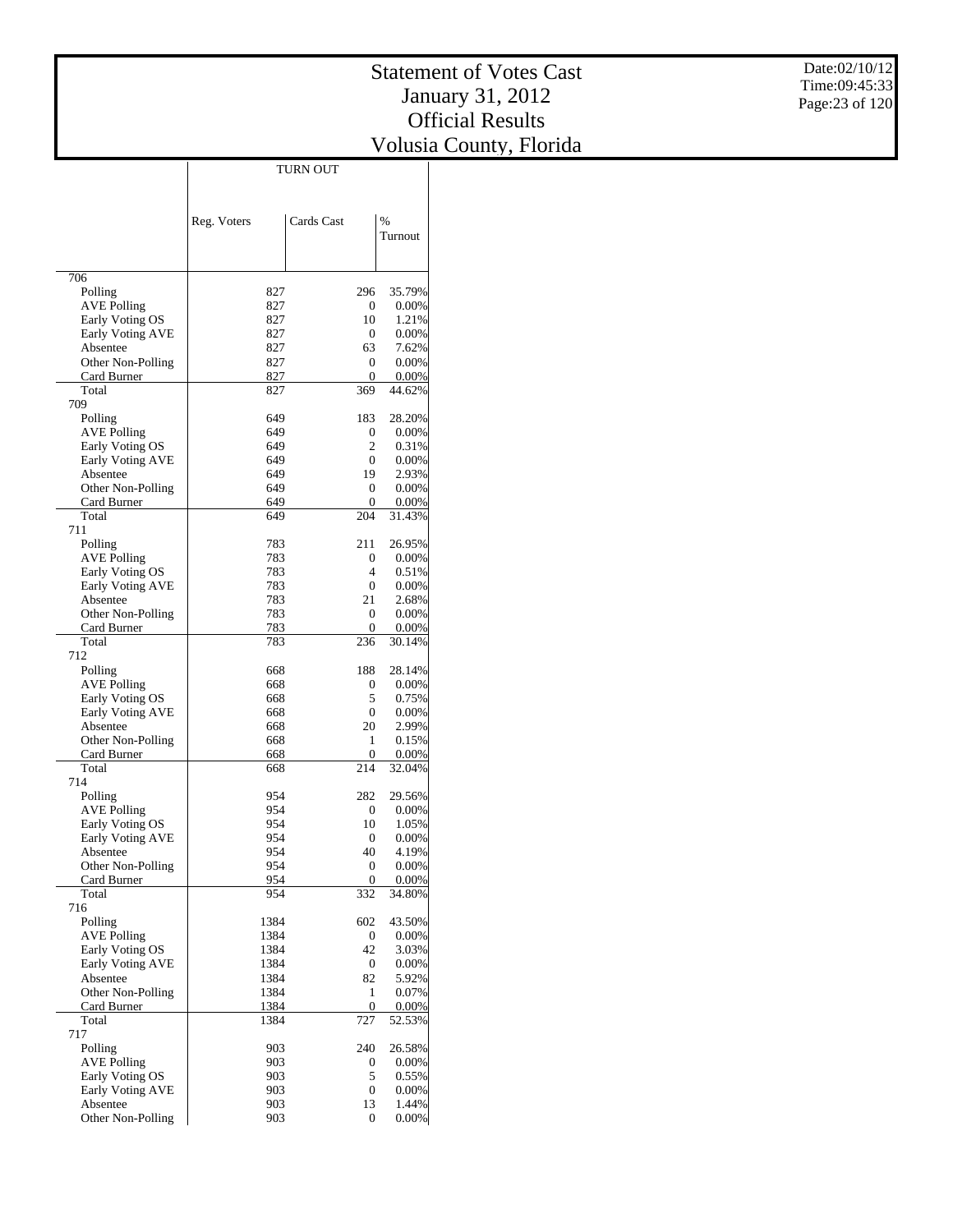$\mathbb{R}$ 

|                                       |             | <b>TURN OUT</b> |                      |
|---------------------------------------|-------------|-----------------|----------------------|
|                                       |             |                 |                      |
|                                       |             |                 |                      |
|                                       | Reg. Voters | Cards Cast      | $\frac{0}{0}$        |
|                                       |             |                 | Turnout              |
|                                       |             |                 |                      |
|                                       |             |                 |                      |
| Card Burner                           | 903         | 0               | 0.00%                |
| Total<br>718                          | 903         | 258             | 28.57%               |
| Polling                               | 644         | 239             | 37.11%               |
| <b>AVE Polling</b>                    | 644         | 0               | $0.00\%$             |
| Early Voting OS                       | 644         | 1               | 0.16%                |
| Early Voting AVE                      | 644         | 0               | $0.00\%$             |
| Absentee                              | 644         | 31              | 4.81%                |
| Other Non-Polling                     | 644         | 0               | $0.00\%$             |
| Card Burner                           | 644         | 0               | 0.00%                |
| Total                                 | 644         | 271             | 42.08%               |
| 719                                   |             |                 |                      |
| Polling                               | 267         | 85              | 31.84%               |
| <b>AVE Polling</b><br>Early Voting OS | 267<br>267  | 0<br>0          | $0.00\%$<br>$0.00\%$ |
| Early Voting AVE                      | 267         | 0               | 0.00%                |
| Absentee                              | 267         | 17              | 6.37%                |
| Other Non-Polling                     | 267         | 0               | $0.00\%$             |
| Card Burner                           | 267         | 0               | $0.00\%$             |
| Total                                 | 267         | 102             | 38.20%               |
| 720                                   |             |                 |                      |
| Polling                               | 614         | 165             | 26.87%               |
| <b>AVE Polling</b>                    | 614         | 0               | $0.00\%$             |
| Early Voting OS                       | 614         | 1               | 0.16%                |
| Early Voting AVE                      | 614         | 0               | $0.00\%$             |
| Absentee                              | 614         | 29              | 4.72%                |
| Other Non-Polling                     | 614         | 0<br>0          | $0.00\%$             |
| Card Burner<br>Total                  | 614<br>614  | 195             | 0.00%<br>31.76%      |
| 722                                   |             |                 |                      |
| Polling                               | 574         | 155             | 27.00%               |
| <b>AVE Polling</b>                    | 574         | 0               | $0.00\%$             |
| Early Voting OS                       | 574         | 3               | 0.52%                |
| Early Voting AVE                      | 574         | 0               | $0.00\%$             |
| Absentee                              | 574         | 10              | 1.74%                |
| Other Non-Polling                     | 574         | 0               | 0.00%                |
| Card Burner                           | 574         | 0               | 0.00%                |
| Total                                 | 574         | 168             | 29.27%               |
| 723                                   |             |                 |                      |
| Polling                               | 541         | 169             | 31.24%<br>$0.00\%$   |
| AVE Polling<br>Early Voting OS        | 541<br>541  | 0<br>1          | 0.18%                |
| Early Voting AVE                      | 541         | 0               | $0.00\%$             |
| Absentee                              | 541         | 15              | 2.77%                |
| Other Non-Polling                     | 541         | 0               | 0.00%                |
| Card Burner                           | 541         | 0               | 0.00%                |
| Total                                 | 541         | 185             | 34.20%               |
| 724                                   |             |                 |                      |
| Polling                               | 742         | 229             | 30.86%               |
| <b>AVE Polling</b>                    | 742         | 0               | 0.00%                |
| Early Voting OS                       | 742         | 3               | 0.40%                |
| Early Voting AVE                      | 742         | 0               | 0.00%                |
| Absentee                              | 742         | 38              | 5.12%                |
| Other Non-Polling                     | 742         | 0               | 0.00%                |
| Card Burner<br>Total                  | 742<br>742  | 0<br>270        | 0.00%<br>36.39%      |
| 725                                   |             |                 |                      |
| Polling                               | 780         | 307             | 39.36%               |
| <b>AVE Polling</b>                    | 780         | 0               | $0.00\%$             |
| Early Voting OS                       | 780         | 7               | $0.90\%$             |
| Early Voting AVE                      | 780         | $\overline{0}$  | $0.00\%$             |

TURN OUT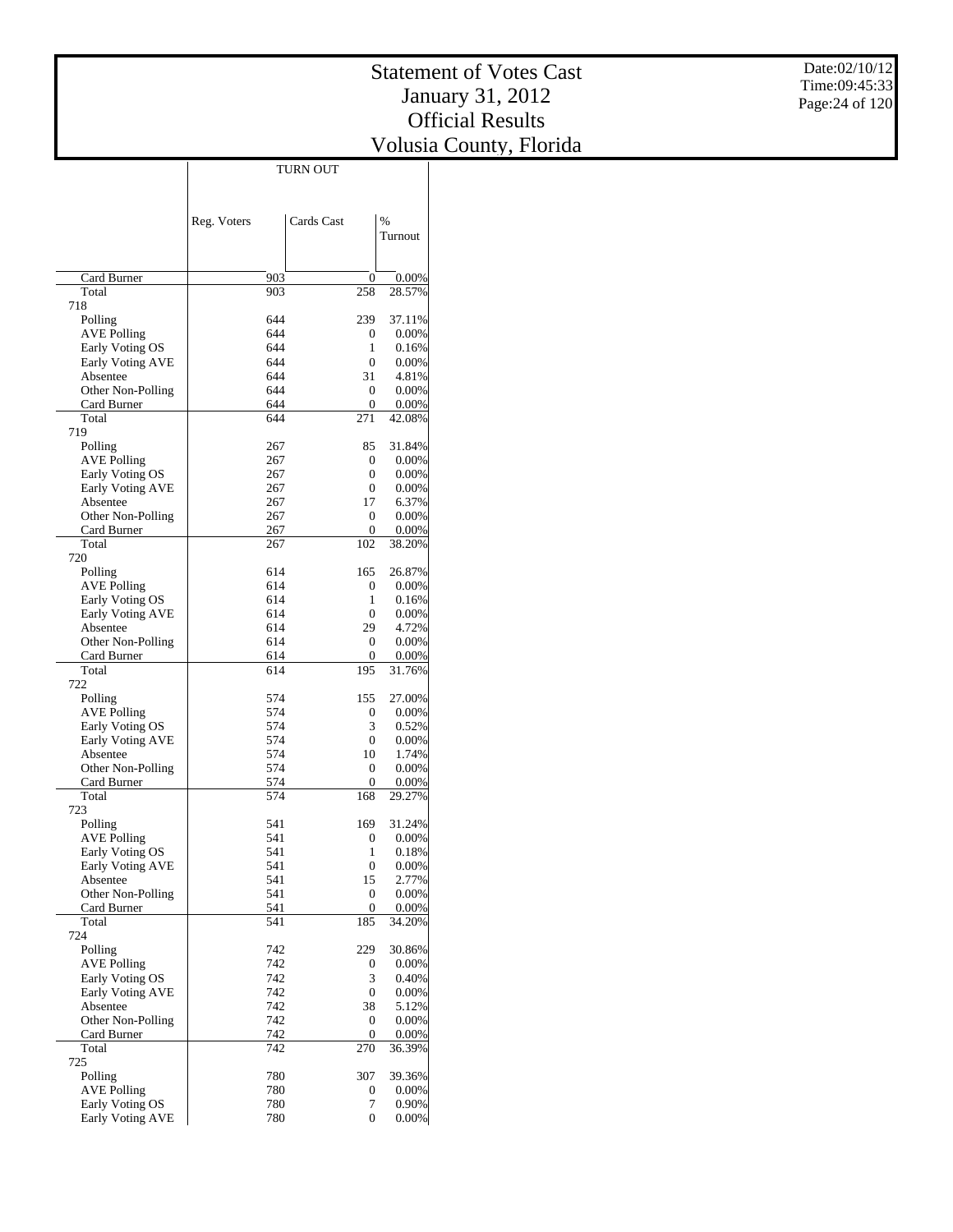|                         |              | <b>TURN OUT</b>  |                 |
|-------------------------|--------------|------------------|-----------------|
|                         |              |                  |                 |
|                         |              |                  |                 |
|                         | Reg. Voters  | Cards Cast       | $\frac{0}{0}$   |
|                         |              |                  | Turnout         |
|                         |              |                  |                 |
|                         |              |                  |                 |
| Absentee                | 780          | 35               | 4.49%           |
| Other Non-Polling       | 780          | 0                | $0.00\%$        |
| Card Burner             | 780          | 0                | 0.00%           |
| Total                   | 780          | 349              | 44.74%          |
| 726                     |              |                  |                 |
| Polling                 | 1353         | 678              | 50.11%          |
| <b>AVE Polling</b>      | 1353         | 0                | $0.00\%$        |
| Early Voting OS         | 1353         | 15               | 1.11%           |
| Early Voting AVE        | 1353         | 0                | $0.00\%$        |
| Absentee                | 1353         | 82               | 6.06%           |
| Other Non-Polling       | 1353         | 0<br>0           | 0.00%           |
| Card Burner<br>Total    | 1353<br>1353 | 775              | 0.00%<br>57.28% |
| 727                     |              |                  |                 |
| Polling                 | 739          | 265              | 35.86%          |
| <b>AVE Polling</b>      | 739          | 0                | $0.00\%$        |
| Early Voting OS         | 739          | 5                | 0.68%           |
| Early Voting AVE        | 739          | 0                | $0.00\%$        |
| Absentee                | 739          | 37               | 5.01%           |
| Other Non-Polling       | 739          | 0                | $0.00\%$        |
| Card Burner             | 739          | 0                | 0.00%           |
| Total                   | 739          | 307              | 41.54%          |
| 728                     |              |                  |                 |
| Polling                 | 829          | 355              | 42.82%          |
| AVE Polling             | 829          | 0                | $0.00\%$        |
| Early Voting OS         | 829          | 8                | 0.97%           |
| <b>Early Voting AVE</b> | 829          | 0                | $0.00\%$        |
| Absentee                | 829          | 31               | 3.74%           |
| Other Non-Polling       | 829          | 0                | $0.00\%$        |
| Card Burner             | 829          | 0                | 0.00%           |
| Total<br>729            | 829          | 394              | 47.53%          |
| Polling                 | 1709         | 663              | 38.79%          |
| <b>AVE Polling</b>      | 1709         | 0                | $0.00\%$        |
| Early Voting OS         | 1709         | 24               | 1.40%           |
| <b>Early Voting AVE</b> | 1709         | 0                | $0.00\%$        |
| Absentee                | 1709         | 53               | 3.10%           |
| Other Non-Polling       | 1709         | 1                | 0.06%           |
| Card Burner             | 1709         | 0                | 0.00%           |
| Total                   | 1709         | 741              | 43.36%          |
| 730                     |              |                  |                 |
| Polling                 | 733          | 326              | 44.47%          |
| <b>AVE Polling</b>      | 733          | $\boldsymbol{0}$ | 0.00%           |
| Early Voting OS         | 733          | 10               | 1.36%           |
| Early Voting AVE        | 733          | 0                | 0.00%           |
| Absentee                | 733          | 47               | 6.41%           |
| Other Non-Polling       | 733          | 1                | 0.14%           |
| Card Burner<br>Total    | 733          | 0<br>384         | 0.00%           |
| 731                     | 733          |                  | 52.39%          |
| Polling                 | 499          | 160              | 32.06%          |
| <b>AVE Polling</b>      | 499          | 0                | 0.00%           |
| Early Voting OS         | 499          | 0                | 0.00%           |
| <b>Early Voting AVE</b> | 499          | $\boldsymbol{0}$ | 0.00%           |
| Absentee                | 499          | 10               | 2.00%           |
| Other Non-Polling       | 499          | 0                | 0.00%           |
| Card Burner             | 499          | 0                | 0.00%           |
| Total                   | 499          | 170              | 34.07%          |
| 732                     |              |                  |                 |
| Polling                 | 1296         | 517              | 39.89%          |
| <b>AVE Polling</b>      | 1296         | 0                | 0.00%           |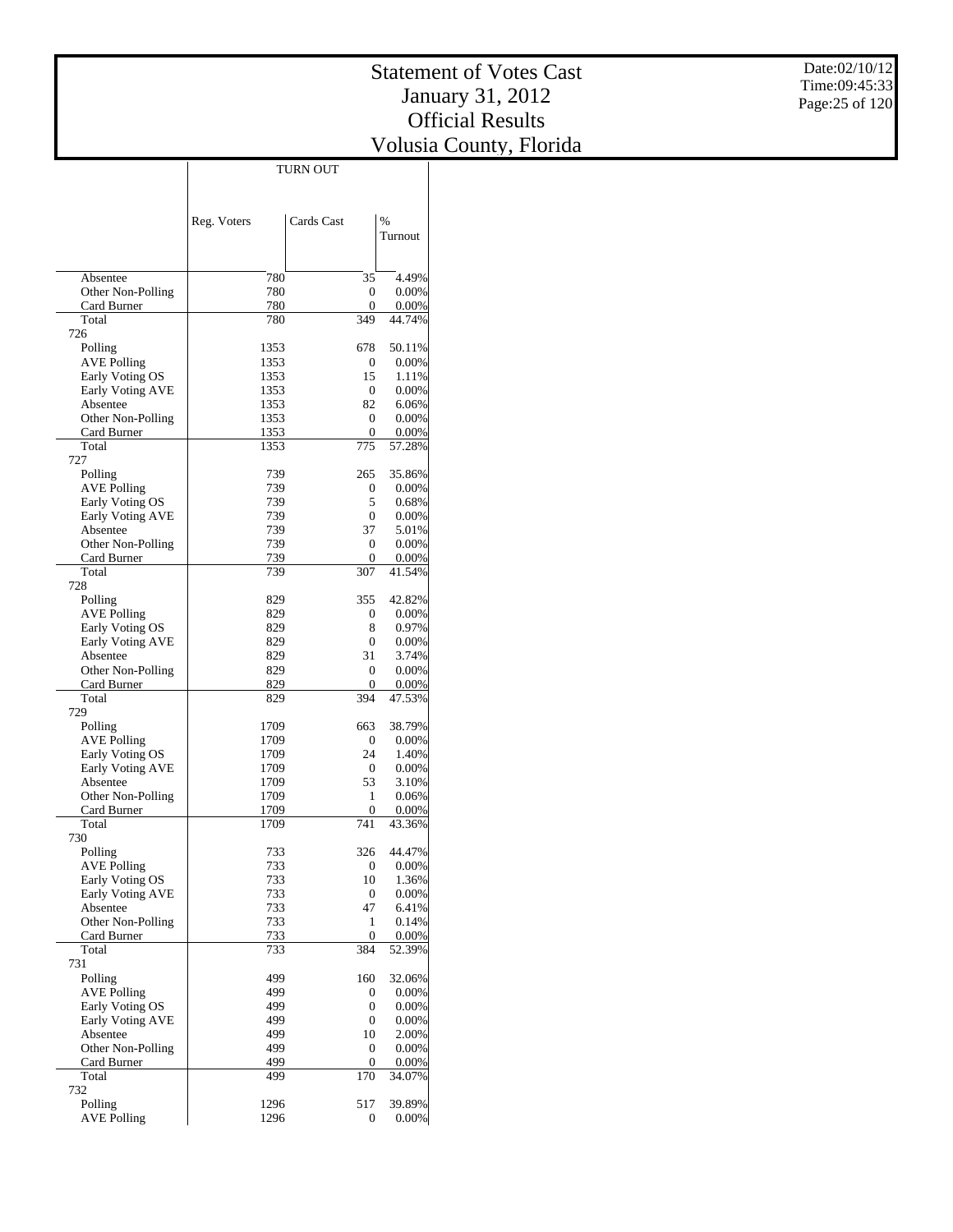|                              |             | TURN OUT         |                 |
|------------------------------|-------------|------------------|-----------------|
|                              |             |                  |                 |
|                              |             |                  |                 |
|                              | Reg. Voters | Cards Cast       | %               |
|                              |             |                  | Turnout         |
|                              |             |                  |                 |
|                              |             |                  |                 |
| Early Voting OS              | 1296        | 14               | 1.08%           |
| Early Voting AVE             | 1296        | 0                | 0.00%           |
| Absentee                     | 1296        | 48               | 3.70%           |
| Other Non-Polling            | 1296        | 0                | 0.00%           |
| Card Burner                  | 1296        | 0                | 0.00%           |
| Total                        | 1296        | 579              | 44.68%          |
| 733                          |             |                  |                 |
| Polling                      | 568         | 183              | 32.22%          |
| <b>AVE Polling</b>           | 568         | 0                | 0.00%           |
| Early Voting OS              | 568         | 0                | $0.00\%$        |
| Early Voting AVE<br>Absentee | 568<br>568  | 0<br>22          | 0.00%<br>3.87%  |
| Other Non-Polling            | 568         | 0                | 0.00%           |
| Card Burner                  | 568         | 0                | 0.00%           |
| Total                        | 568         | 205              | 36.09%          |
| 801                          |             |                  |                 |
| Polling                      | 295         | 95               | 32.20%          |
| <b>AVE Polling</b>           | 295         | 0                | 0.00%           |
| Early Voting OS              | 295         | 0                | 0.00%           |
| Early Voting AVE             | 295         | 0                | $0.00\%$        |
| Absentee                     | 295         | 14               | 4.75%           |
| Other Non-Polling            | 295         | 0                | 0.00%           |
| Card Burner                  | 295         | 0                | 0.00%           |
| Total                        | 295         | 109              | 36.95%          |
| 803                          |             |                  |                 |
| Polling                      | 935         | 429              | 45.88%          |
| <b>AVE Polling</b>           | 935         | 0                | 0.00%           |
| Early Voting OS              | 935         | 13               | 1.39%           |
| Early Voting AVE             | 935         | $\mathbf{0}$     | 0.00%           |
| Absentee                     | 935         | 22               | 2.35%           |
| Other Non-Polling            | 935         | 2<br>0           | 0.21%           |
| Card Burner<br>Total         | 935<br>935  | 466              | 0.00%<br>49.84% |
| 804                          |             |                  |                 |
| Polling                      | 701         | 287              | 40.94%          |
| <b>AVE Polling</b>           | 701         | 0                | $0.00\%$        |
| Early Voting OS              | 701         | 6                | 0.86%           |
| <b>Early Voting AVE</b>      | 701         | 0                | 0.00%           |
| Absentee                     | 701         | 30               | 4.28%           |
| Other Non-Polling            | 701         | 1                | 0.14%           |
| Card Burner                  | 701         | $\boldsymbol{0}$ | 0.00%           |
| Total                        | 701         | 324              | 46.22%          |
| 805                          |             |                  |                 |
| Polling                      | 977         | 403              | 41.25%          |
| <b>AVE Polling</b>           | 977         | 0                | 0.00%           |
| Early Voting OS              | 977         | 16               | 1.64%           |
| <b>Early Voting AVE</b>      | 977         | 0                | 0.00%           |
| Absentee                     | 977         | 54               | 5.53%           |
| Other Non-Polling            | 977         | 0                | 0.00%           |
| Card Burner<br>Total         | 977         | 0                | 0.00%           |
| 806                          | 977         | 473              | 48.41%          |
| Polling                      | 745         | 308              | 41.34%          |
| <b>AVE Polling</b>           | 745         | 0                | 0.00%           |
| Early Voting OS              | 745         | 8                | 1.07%           |
| <b>Early Voting AVE</b>      | 745         | 0                | 0.00%           |
| Absentee                     | 745         | 37               | 4.97%           |
| Other Non-Polling            | 745         | 0                | 0.00%           |
| Card Burner                  | 745         | 0                | 0.00%           |
| Total                        | 745         | 353              | 47.38%          |
| 807                          |             |                  |                 |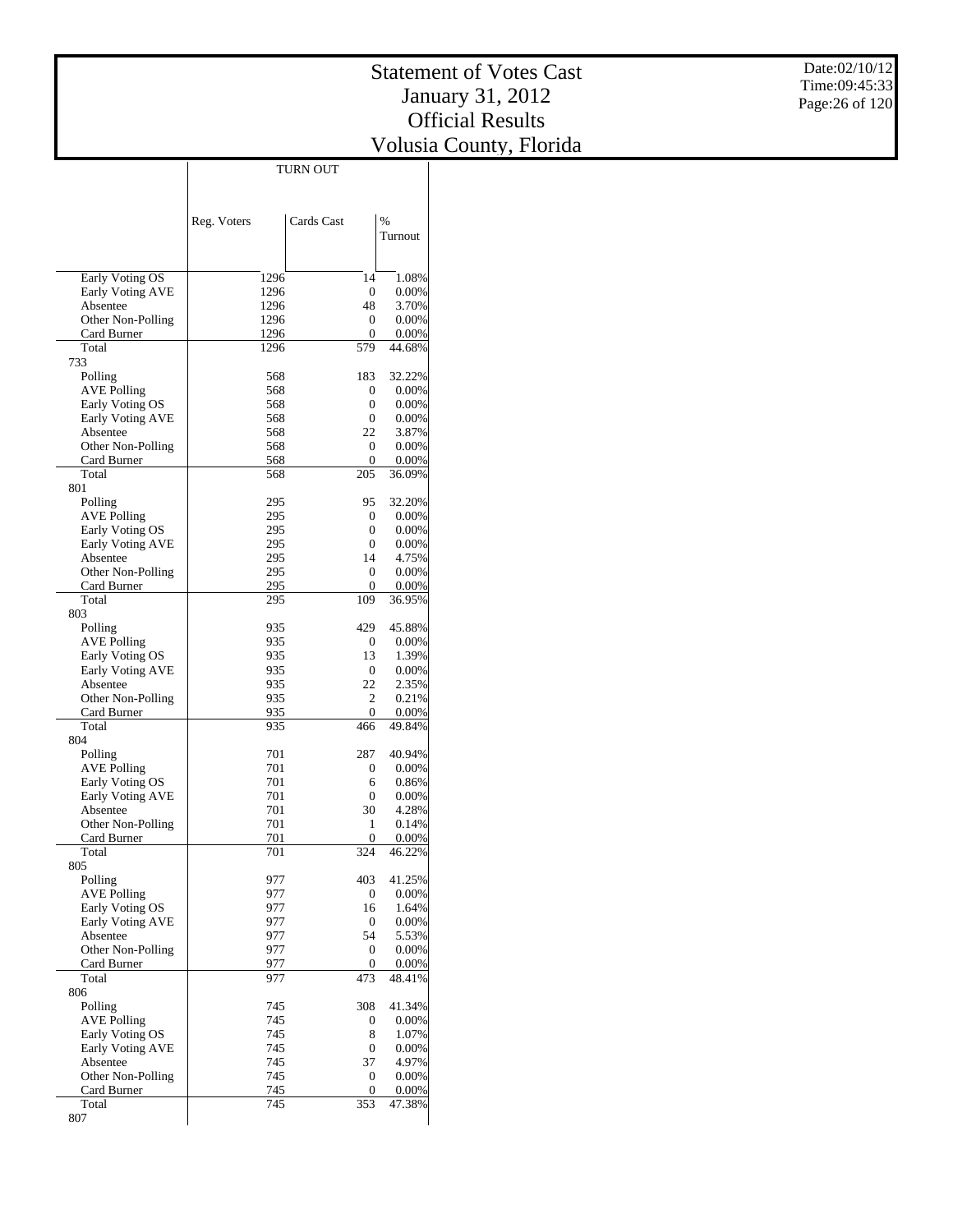|                                     |             | <b>TURN OUT</b>        |                 |
|-------------------------------------|-------------|------------------------|-----------------|
|                                     |             |                        |                 |
|                                     |             |                        |                 |
|                                     | Reg. Voters | Cards Cast             | $\frac{0}{0}$   |
|                                     |             |                        | Turnout         |
|                                     |             |                        |                 |
|                                     |             |                        |                 |
| Polling                             | 328         | 101                    | 30.79%          |
| <b>AVE Polling</b>                  | 328         | 0                      | 0.00%           |
| Early Voting OS                     | 328         | 1                      | 0.30%           |
| <b>Early Voting AVE</b>             | 328         | $\mathbf{0}$           | 0.00%           |
| Absentee                            | 328         | 12                     | 3.66%           |
| Other Non-Polling<br>Card Burner    | 328<br>328  | 0<br>0                 | 0.00%<br>0.00%  |
| Total                               | 328         | 114                    | 34.76%          |
| 808                                 |             |                        |                 |
| Polling                             | 969         | 295                    | 30.44%          |
| AVE Polling                         | 969         | 0                      | 0.00%           |
| Early Voting OS                     | 969         | 36                     | 3.72%           |
| Early Voting AVE                    | 969         | 0                      | 0.00%           |
| Absentee                            | 969         | 44                     | 4.54%           |
| Other Non-Polling                   | 969         | 0                      | 0.00%           |
| Card Burner                         | 969         | 0                      | 0.00%           |
| Total                               | 969         | 375                    | 38.70%          |
| 809                                 |             | 148                    |                 |
| Polling<br><b>AVE Polling</b>       | 449<br>449  | 0                      | 32.96%<br>0.00% |
| Early Voting OS                     | 449         | 6                      | 1.34%           |
| Early Voting AVE                    | 449         | 0                      | 0.00%           |
| Absentee                            | 449         | 19                     | 4.23%           |
| Other Non-Polling                   | 449         | 0                      | 0.00%           |
| Card Burner                         | 449         | 0                      | 0.00%           |
| Total                               | 449         | 173                    | 38.53%          |
| 810                                 |             |                        |                 |
| Polling                             | 310         | 121                    | 39.03%          |
| AVE Polling                         | 310         | 0                      | 0.00%           |
| Early Voting OS                     | 310         | 5                      | 1.61%           |
| Early Voting AVE                    | 310         | $\mathbf{0}$           | 0.00%           |
| Absentee                            | 310<br>310  | 12<br>$\boldsymbol{0}$ | 3.87%<br>0.00%  |
| Other Non-Polling<br>Card Burner    | 310         | 0                      | 0.00%           |
| Total                               | 310         | 138                    | 44.52%          |
| 811                                 |             |                        |                 |
| Polling                             | 718         | 294                    | 40.95%          |
| <b>AVE Polling</b>                  | 718         | 0                      | 0.00%           |
| Early Voting OS                     | 718         | 5                      | 0.70%           |
| Early Voting AVE                    | 718         | 0                      | 0.00%           |
| Absentee                            | 718         | 39                     | 5.43%           |
| Other Non-Polling                   | 718         | 2                      | 0.28%           |
| Card Burner                         | 718         | 0                      | 0.00%           |
| Total<br>812                        | 718         | 340                    | 47.35%          |
| Polling                             | 393         | 155                    | 39.44%          |
| <b>AVE Polling</b>                  | 393         | 0                      | 0.00%           |
| Early Voting OS                     | 393         | 3                      | 0.76%           |
| Early Voting AVE                    | 393         | $\boldsymbol{0}$       | 0.00%           |
| Absentee                            | 393         | 16                     | 4.07%           |
| Other Non-Polling                   | 393         | 0                      | 0.00%           |
| Card Burner                         | 393         | 0                      | 0.00%           |
| Total                               | 393         | 174                    | 44.27%          |
| 813                                 |             |                        |                 |
| Polling                             | 773         | 353                    | 45.67%          |
| <b>AVE Polling</b>                  | 773         | 0                      | 0.00%           |
| Early Voting OS                     | 773<br>773  | 13                     | 1.68%           |
| <b>Early Voting AVE</b><br>Absentee | 773         | 0<br>41                | 0.00%<br>5.30%  |
| Other Non-Polling                   | 773         | 0                      | $0.00\%$        |
| Card Burner                         | 773         | $\mathbf{0}$           | 0.00%           |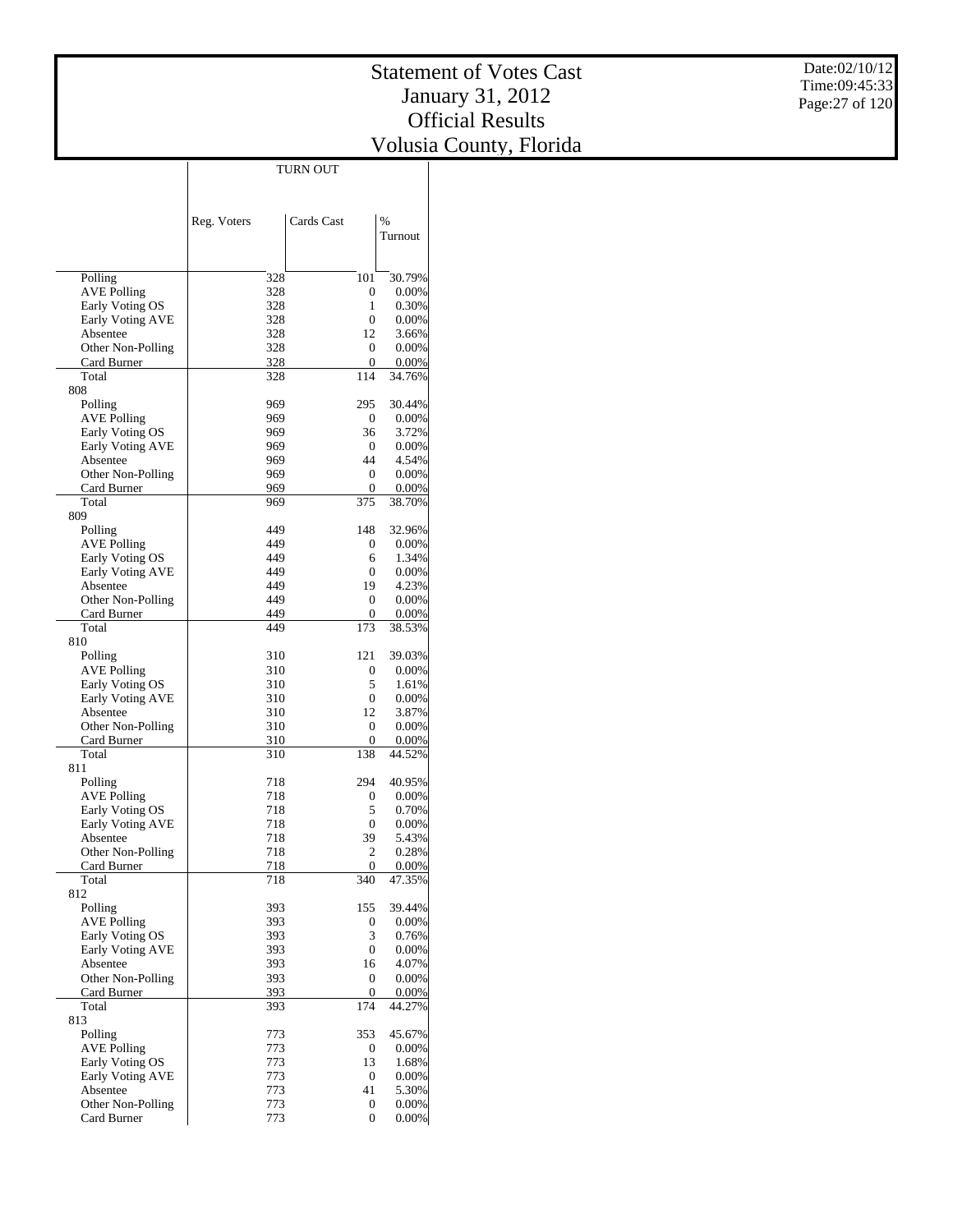|                                            |             | <b>TURN OUT</b>  |                    |
|--------------------------------------------|-------------|------------------|--------------------|
|                                            |             |                  |                    |
|                                            |             |                  |                    |
|                                            | Reg. Voters | Cards Cast       | $\frac{0}{0}$      |
|                                            |             |                  | Turnout            |
|                                            |             |                  |                    |
|                                            |             |                  |                    |
| Total                                      | 773         | 407              | 52.65%             |
| 814                                        |             |                  |                    |
| Polling<br><b>AVE Polling</b>              | 770<br>770  | 211<br>0         | 27.40%<br>$0.00\%$ |
| Early Voting OS                            | 770         | 6                | 0.78%              |
| <b>Early Voting AVE</b>                    | 770         | 0                | 0.00%              |
| Absentee                                   | 770         | 30               | 3.90%              |
| Other Non-Polling                          | 770         | 0                | 0.00%              |
| Card Burner                                | 770         | 0                | 0.00%              |
| Total                                      | 770         | 247              | 32.08%             |
| 815                                        |             |                  |                    |
| Polling                                    | 531         | 220              | 41.43%             |
| AVE Polling                                | 531<br>531  | 0<br>8           | $0.00\%$           |
| Early Voting OS<br><b>Early Voting AVE</b> | 531         | 0                | 1.51%<br>0.00%     |
| Absentee                                   | 531         | 25               | 4.71%              |
| Other Non-Polling                          | 531         | 0                | 0.00%              |
| Card Burner                                | 531         | 0                | 0.00%              |
| Total                                      | 531         | 253              | 47.65%             |
| 816                                        |             |                  |                    |
| Polling                                    | 604         | 190              | 31.46%             |
| <b>AVE Polling</b>                         | 604         | 0                | $0.00\%$           |
| Early Voting OS                            | 604         | 7                | 1.16%              |
| <b>Early Voting AVE</b>                    | 604         | $\mathbf{0}$     | $0.00\%$           |
| Absentee                                   | 604<br>604  | 24<br>0          | 3.97%              |
| Other Non-Polling<br>Card Burner           | 604         | 0                | 0.00%<br>0.00%     |
| Total                                      | 604         | 221              | 36.59%             |
| 901                                        |             |                  |                    |
| Polling                                    | 584         | 191              | 32.71%             |
| AVE Polling                                | 584         | 0                | 0.00%              |
| Early Voting OS                            | 584         | 3                | 0.51%              |
| Early Voting AVE                           | 584         | 0                | 0.00%              |
| Absentee                                   | 584         | 24               | 4.11%              |
| Other Non-Polling                          | 584         | 0                | 0.00%              |
| Card Burner<br>Total                       | 584<br>584  | 0<br>218         | 0.00%<br>37.33%    |
| 902                                        |             |                  |                    |
| Polling                                    | 843         | 234              | 27.76%             |
| <b>AVE Polling</b>                         | 843         | 0                | 0.00%              |
| Early Voting OS                            | 843         | 5                | 0.59%              |
| Early Voting AVE                           | 843         | $\overline{0}$   | 0.00%              |
| Absentee                                   | 843         | 17               | 2.02%              |
| Other Non-Polling                          | 843         | 2                | 0.24%              |
| Card Burner                                | 843         | $\boldsymbol{0}$ | 0.00%              |
| Total                                      | 843         | 258              | 30.60%             |
| 903<br>Polling                             | 712         | 220              | 30.90%             |
| <b>AVE Polling</b>                         | 712         | 0                | 0.00%              |
| Early Voting OS                            | 712         | 3                | 0.42%              |
| <b>Early Voting AVE</b>                    | 712         | $\boldsymbol{0}$ | 0.00%              |
| Absentee                                   | 712         | 13               | 1.83%              |
| Other Non-Polling                          | 712         | $\boldsymbol{0}$ | 0.00%              |
| Card Burner                                | 712         | 0                | 0.00%              |
| Total                                      | 712         | 236              | 33.15%             |
| 904                                        |             |                  |                    |
| Polling                                    | 492         | 136              | 27.64%             |
| <b>AVE Polling</b><br>Early Voting OS      | 492<br>492  | 0<br>0           | 0.00%<br>0.00%     |
| <b>Early Voting AVE</b>                    | 492         | 0                | $0.00\%$           |
| Absentee                                   | 492         | 16               | 3.25%              |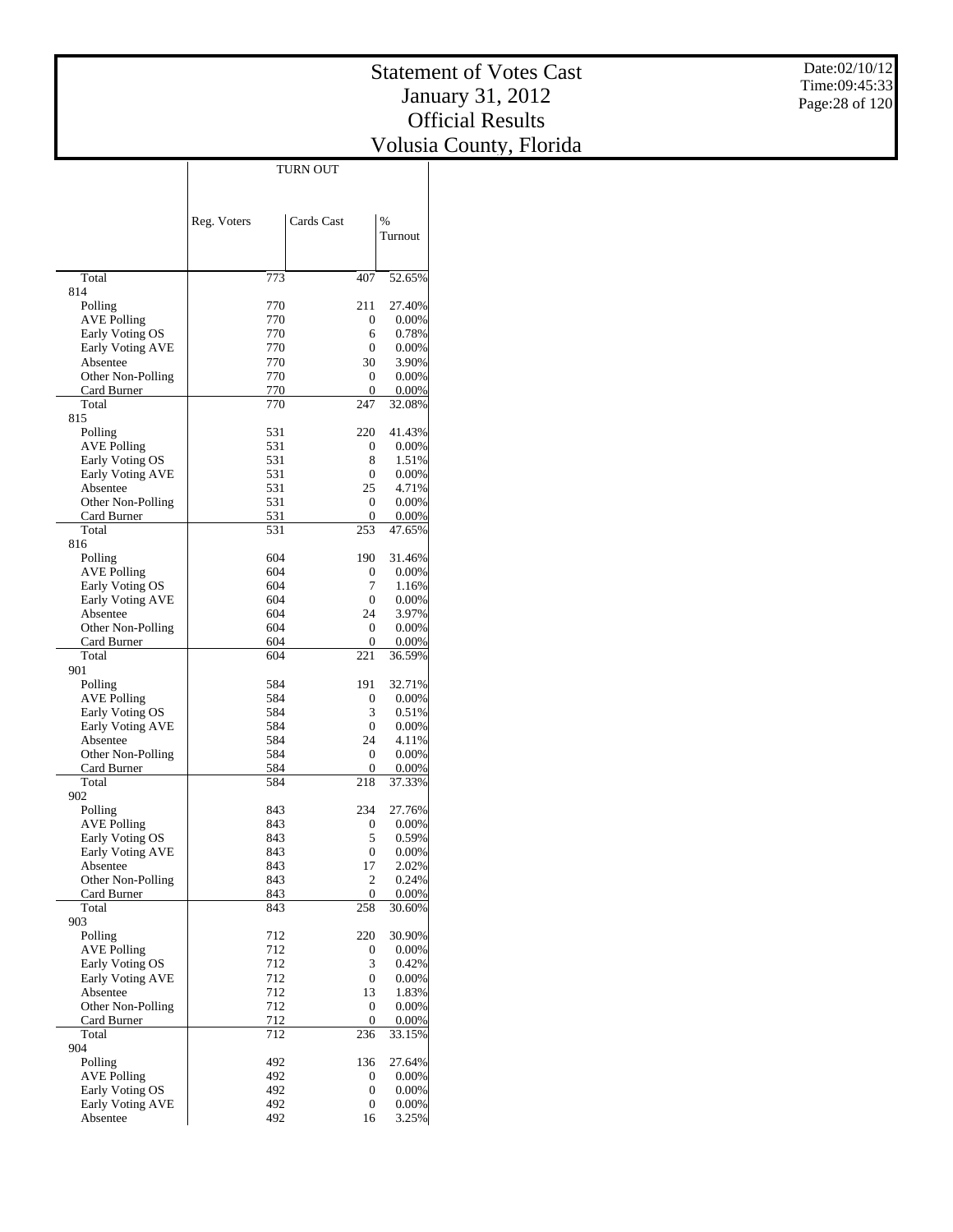|                                  |             | <b>TURN OUT</b>     |                 |
|----------------------------------|-------------|---------------------|-----------------|
|                                  |             |                     |                 |
|                                  |             |                     |                 |
|                                  | Reg. Voters | Cards Cast          | $\frac{0}{0}$   |
|                                  |             |                     | Turnout         |
|                                  |             |                     |                 |
|                                  |             |                     |                 |
| Other Non-Polling                | 492         | 1                   | 0.20%           |
| Card Burner                      | 492         | 0                   | 0.00%           |
| Total                            | 492         | 153                 | 31.10%          |
| 905                              |             |                     |                 |
| Polling                          | 352         | 113                 | 32.10%          |
| <b>AVE Polling</b>               | 352         | 0                   | 0.00%           |
| Early Voting OS                  | 352         | 1                   | 0.28%           |
| <b>Early Voting AVE</b>          | 352         | 0                   | $0.00\%$        |
| Absentee                         | 352         | 3<br>$\overline{0}$ | 0.85%           |
| Other Non-Polling<br>Card Burner | 352<br>352  | 0                   | 0.00%<br>0.00%  |
| Total                            | 352         | 117                 | 33.24%          |
| 906                              |             |                     |                 |
| Polling                          | 240         | 70                  | 29.17%          |
| AVE Polling                      | 240         | 0                   | 0.00%           |
| Early Voting OS                  | 240         | 2                   | 0.83%           |
| Early Voting AVE                 | 240         | 0                   | $0.00\%$        |
| Absentee                         | 240         | 6                   | 2.50%           |
| Other Non-Polling                | 240         | 0                   | 0.00%           |
| Card Burner                      | 240         | 0                   | 0.00%           |
| Total                            | 240         | 78                  | 32.50%          |
| 907                              |             |                     |                 |
| Polling                          | 238         | 89                  | 37.39%          |
| <b>AVE Polling</b>               | 238         | 0                   | $0.00\%$        |
| Early Voting OS                  | 238         | 3                   | 1.26%           |
| Early Voting AVE                 | 238         | $\boldsymbol{0}$    | $0.00\%$        |
| Absentee                         | 238         | 3                   | 1.26%           |
| Other Non-Polling                | 238<br>238  | $\overline{0}$<br>0 | 0.00%           |
| Card Burner<br>Total             | 238         | 95                  | 0.00%<br>39.92% |
| 908                              |             |                     |                 |
| Polling                          | 852         | 298                 | 34.98%          |
| <b>AVE Polling</b>               | 852         | 0                   | 0.00%           |
| Early Voting OS                  | 852         | 6                   | 0.70%           |
| Early Voting AVE                 | 852         | 0                   | 0.00%           |
| Absentee                         | 852         | 50                  | 5.87%           |
| Other Non-Polling                | 852         | 0                   | 0.00%           |
| Card Burner                      | 852         | 0                   | 0.00%           |
| Total                            | 852         | 354                 | 41.55%          |
| 909                              |             |                     |                 |
| Polling                          | 434         | 159                 | 36.64%          |
| <b>AVE Polling</b>               | 434         | 0                   | 0.00%           |
| Early Voting OS                  | 434         | $\boldsymbol{0}$    | 0.00%           |
| Early Voting AVE<br>Absentee     | 434<br>434  | 0<br>12             | 0.00%<br>2.76%  |
| Other Non-Polling                | 434         | 0                   | $0.00\%$        |
| Card Burner                      | 434         | $\boldsymbol{0}$    | 0.00%           |
| Total                            | 434         | 171                 | 39.40%          |
| 910                              |             |                     |                 |
| Polling                          | 353         | 92                  | 26.06%          |
| <b>AVE Polling</b>               | 353         | 0                   | 0.00%           |
| Early Voting OS                  | 353         | 1                   | 0.28%           |
| Early Voting AVE                 | 353         | 0                   | 0.00%           |
| Absentee                         | 353         | 8                   | 2.27%           |
| Other Non-Polling                | 353         | 0                   | 0.00%           |
| Card Burner                      | 353         | 0                   | 0.00%           |
| Total                            | 353         | 101                 | 28.61%          |
| 912                              |             |                     |                 |
| Polling                          | 444         | 159                 | 35.81%          |
| <b>AVE Polling</b>               | 444<br>444  | 0<br>$\overline{4}$ | $0.00\%$        |
| Early Voting OS                  |             |                     | 0.90%           |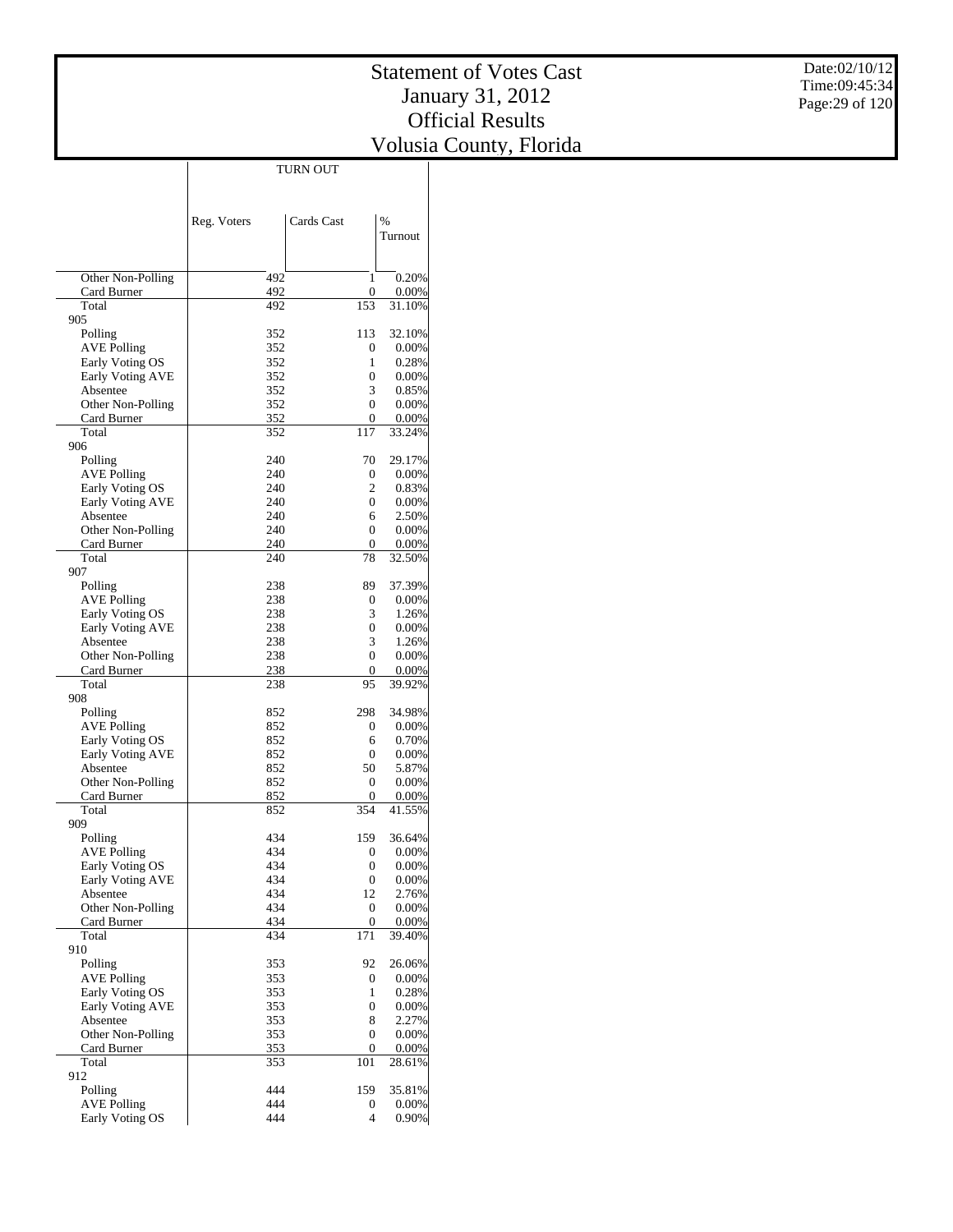|                    |             | <b>TURN OUT</b> |                 |
|--------------------|-------------|-----------------|-----------------|
|                    | Reg. Voters | Cards Cast      | $\%$<br>Turnout |
| Early Voting AVE   | 444         | $\Omega$        | 0.00%           |
| Absentee           | 444         | 11              | 2.48%           |
| Other Non-Polling  | 444         | 1               | 0.23%           |
| Card Burner        | 444         | $\Omega$        | 0.00%           |
| Total              | 444         | 175             | 39.41%          |
| 913                |             |                 |                 |
| Polling            | 717         | 295             | 41.14%          |
| <b>AVE Polling</b> | 717         | $\Omega$        | 0.00%           |
| Early Voting OS    | 717         | 5               | 0.70%           |
| Early Voting AVE   | 717         | $\Omega$        | 0.00%           |
| Absentee           | 717         | 18              | 2.51%           |
| Other Non-Polling  | 717         | $\Omega$        | 0.00%           |
| Card Burner        | 717         | $\Omega$        | 0.00%           |
| Total              | 717         | 318             | 44.35%          |
| Total              |             |                 |                 |
| Polling            | 108694      | 34847           | 32.06%          |
| <b>AVE Polling</b> | 108694      | $\overline{4}$  | 0.00%           |
| Early Voting OS    | 108694      | 2176            | 2.00%           |
| Early Voting AVE   | 108694      | $\Omega$        | 0.00%           |
| Card Burner        | 108694      | $\Omega$        | 0.00%           |
| Absentee           | 108694      | 4812            | 4.43%           |
| Other Non-Polling  | 108694      | 38              | 0.03%           |
| Total              | 108694      | 41877           | 38.53%          |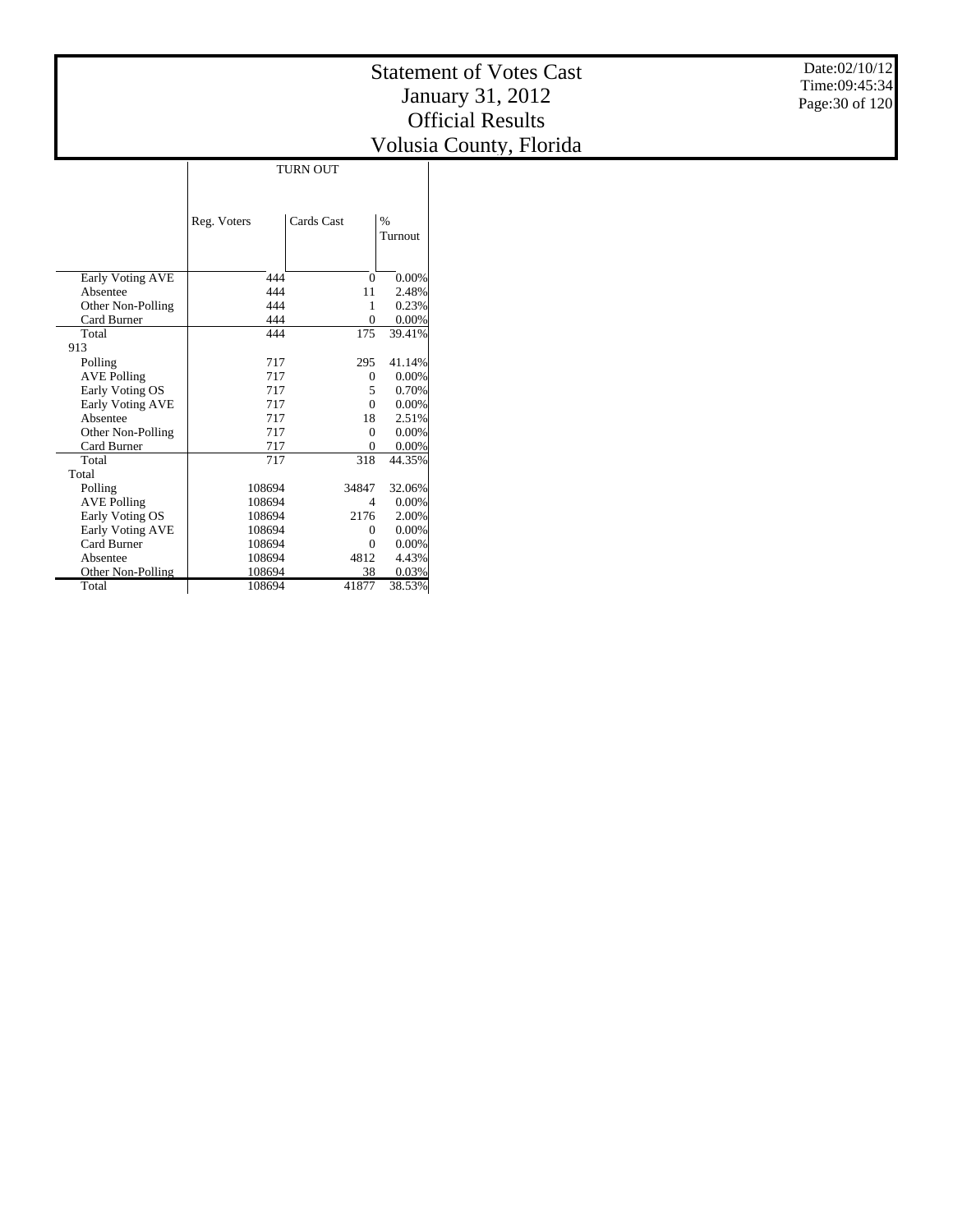Date:02/10/12 Time:09:45:34 Page:31 of 120

|                                     |             | President                            |                                      |                                    |                                      |                                      |                |                                      |                |                                  |                |
|-------------------------------------|-------------|--------------------------------------|--------------------------------------|------------------------------------|--------------------------------------|--------------------------------------|----------------|--------------------------------------|----------------|----------------------------------|----------------|
|                                     | Reg. Voters | <b>Times Counted</b>                 | Times<br><b>Blank</b><br>Voted       | Times<br>Over<br>Voted             |                                      | Michele Bachmann                     |                | Herman Cain                          |                | Newt Gingrich                    |                |
| Jurisdiction Wide                   |             |                                      |                                      |                                    |                                      |                                      |                |                                      |                |                                  |                |
| $101 - 1$<br>Polling                | 125         | 34                                   | $\mathbf{0}$                         |                                    | $\boldsymbol{0}$                     | 0                                    | 0.00%          | $\boldsymbol{0}$                     | 0.00%          | 16                               | 47.06%         |
| <b>AVE Polling</b>                  | 125         | $\mathbf{0}$                         | $\mathbf{0}$                         |                                    | $\boldsymbol{0}$                     | $\boldsymbol{0}$                     |                | $\boldsymbol{0}$                     |                | $\mathbf{0}$                     |                |
| Early Voting OS                     | 125         | 3                                    |                                      | $\boldsymbol{0}$                   | $\overline{0}$                       | $\boldsymbol{0}$                     | 0.00%          | $\boldsymbol{0}$                     | 0.00%          | 3                                | 100.00%        |
| Early Voting AVE                    | 125         | $\boldsymbol{0}$                     | $\mathbf{0}$                         |                                    | $\boldsymbol{0}$                     | $\boldsymbol{0}$                     |                | $\boldsymbol{0}$                     |                | $\overline{0}$                   |                |
| Absentee                            | 125         | 5                                    | $\mathbf{0}$                         |                                    | $\overline{0}$                       | $\boldsymbol{0}$                     | 0.00%          | $\boldsymbol{0}$                     | 0.00%          | 4                                | 80.00%         |
| Other Non-Polling                   | 125         | $\mathbf{0}$                         |                                      | $\boldsymbol{0}$                   | $\boldsymbol{0}$                     | $\boldsymbol{0}$                     |                | $\boldsymbol{0}$                     |                | $\overline{0}$                   |                |
| Card Burner<br>Total                | 125<br>125  | $\mathbf{0}$<br>42                   |                                      | $\boldsymbol{0}$<br>$\overline{0}$ | $\boldsymbol{0}$<br>$\overline{0}$   | $\boldsymbol{0}$<br>$\overline{0}$   | 0.00%          | $\boldsymbol{0}$<br>$\overline{0}$   | 0.00%          | $\mathbf{0}$<br>23               | 54.76%         |
| $101 - 2$                           |             |                                      |                                      |                                    |                                      |                                      |                |                                      |                |                                  |                |
| Polling                             | 125         | 43                                   |                                      | $\boldsymbol{0}$                   | $\mathbf{0}$                         | $\boldsymbol{0}$                     | 0.00%          | $\boldsymbol{0}$                     | 0.00%          | 20                               | 46.51%         |
| <b>AVE Polling</b>                  | 125         | $\mathbf{0}$                         | $\boldsymbol{0}$                     |                                    | $\boldsymbol{0}$                     | $\boldsymbol{0}$                     |                | $\boldsymbol{0}$                     |                | $\theta$                         |                |
| Early Voting OS                     | 125         | 6                                    | $\mathbf{0}$                         |                                    | $\boldsymbol{0}$                     | $\boldsymbol{0}$                     | 0.00%          | $\boldsymbol{0}$                     | 0.00%          | 6                                | 100.00%        |
| Early Voting AVE                    | 125         | $\boldsymbol{0}$                     |                                      | $\overline{0}$                     | $\overline{0}$                       | $\boldsymbol{0}$                     |                | $\boldsymbol{0}$                     |                | $\mathbf{0}$                     |                |
| Absentee                            | 125         | 10<br>$\mathbf{0}$                   | $\overline{0}$<br>$\boldsymbol{0}$   |                                    | $\overline{0}$<br>$\boldsymbol{0}$   | $\boldsymbol{0}$<br>$\boldsymbol{0}$ | 0.00%          | $\boldsymbol{0}$<br>$\boldsymbol{0}$ | 0.00%          | 1                                | 10.00%         |
| Other Non-Polling<br>Card Burner    | 125<br>125  | $\mathbf{0}$                         |                                      | $\boldsymbol{0}$                   | $\boldsymbol{0}$                     | $\boldsymbol{0}$                     |                | $\boldsymbol{0}$                     |                | $\mathbf{0}$<br>$\overline{0}$   |                |
| Total                               | 125         | 59                                   |                                      | $\overline{0}$                     | $\overline{0}$                       | $\overline{0}$                       | 0.00%          | $\boldsymbol{0}$                     | 0.00%          | 27                               | 45.76%         |
| $105 - 1$                           |             |                                      |                                      |                                    |                                      |                                      |                |                                      |                |                                  |                |
| Polling                             | 106         | 40                                   | $\mathbf{0}$                         |                                    | $\boldsymbol{0}$                     | $\boldsymbol{0}$                     | 0.00%          | $\boldsymbol{0}$                     | 0.00%          | 27                               | 67.50%         |
| <b>AVE Polling</b>                  | 106         | $\mathbf{0}$                         |                                      | $\boldsymbol{0}$                   | $\boldsymbol{0}$                     | $\boldsymbol{0}$                     |                | $\boldsymbol{0}$                     |                | $\mathbf{0}$                     |                |
| Early Voting OS                     | 106         | $\overline{0}$                       |                                      | $\boldsymbol{0}$                   | $\overline{0}$                       | $\boldsymbol{0}$                     | $\overline{a}$ | $\boldsymbol{0}$                     |                | $\overline{0}$                   |                |
| Early Voting AVE                    | 106         | $\boldsymbol{0}$                     | $\overline{0}$<br>$\mathbf{0}$       |                                    | $\boldsymbol{0}$<br>$\overline{0}$   | $\boldsymbol{0}$<br>$\boldsymbol{0}$ |                | $\boldsymbol{0}$<br>$\boldsymbol{0}$ |                | $\theta$                         |                |
| Absentee<br>Other Non-Polling       | 106<br>106  | $\mathfrak{2}$<br>$\boldsymbol{0}$   | $\boldsymbol{0}$                     |                                    | $\boldsymbol{0}$                     | $\boldsymbol{0}$                     | 0.00%          | $\boldsymbol{0}$                     | 0.00%          | 2<br>$\overline{0}$              | 100.00%        |
| Card Burner                         | 106         | $\mathbf{0}$                         |                                      | $\boldsymbol{0}$                   | $\boldsymbol{0}$                     | $\boldsymbol{0}$                     |                | $\boldsymbol{0}$                     |                | $\overline{0}$                   |                |
| Total                               | 106         | 42                                   |                                      | $\overline{0}$                     | $\overline{0}$                       | $\overline{0}$                       | 0.00%          | $\overline{0}$                       | 0.00%          | 29                               | 69.05%         |
| $105 - 2$                           |             |                                      |                                      |                                    |                                      |                                      |                |                                      |                |                                  |                |
| Polling                             | 123         | 53                                   | $\boldsymbol{0}$                     |                                    | $\boldsymbol{0}$                     | $\mathbf{1}$                         | 1.89%          | $\boldsymbol{0}$                     | 0.00%          | 27                               | 50.94%         |
| <b>AVE Polling</b>                  | 123         | $\boldsymbol{0}$                     |                                      | $\boldsymbol{0}$                   | $\boldsymbol{0}$                     | $\boldsymbol{0}$                     |                | $\boldsymbol{0}$                     |                | $\mathbf{0}$                     |                |
| Early Voting OS                     | 123         | $\overline{0}$                       | $\mathbf{0}$<br>$\boldsymbol{0}$     |                                    | $\boldsymbol{0}$<br>$\overline{0}$   | $\boldsymbol{0}$                     |                | $\boldsymbol{0}$<br>$\boldsymbol{0}$ |                | $\theta$                         |                |
| Early Voting AVE<br>Absentee        | 123<br>123  | $\mathbf{0}$<br>6                    | $\mathbf{0}$                         |                                    | $\boldsymbol{0}$                     | $\boldsymbol{0}$<br>$\boldsymbol{0}$ | 0.00%          | $\boldsymbol{0}$                     | 0.00%          | $\overline{0}$<br>$\overline{4}$ | 66.67%         |
| Other Non-Polling                   | 123         | $\boldsymbol{0}$                     | $\boldsymbol{0}$                     |                                    | $\boldsymbol{0}$                     | $\boldsymbol{0}$                     |                | $\boldsymbol{0}$                     |                | $\mathbf{0}$                     |                |
| Card Burner                         | 123         | $\mathbf{0}$                         |                                      | $\boldsymbol{0}$                   | $\boldsymbol{0}$                     | $\boldsymbol{0}$                     |                | $\boldsymbol{0}$                     |                | $\overline{0}$                   |                |
| Total                               | 123         | 59                                   |                                      | $\overline{0}$                     | $\mathbf{0}$                         | $\mathbf{1}$                         | 1.69%          | $\mathbf{0}$                         | 0.00%          | 31                               | 52.54%         |
| $106 - 1$                           |             |                                      |                                      |                                    |                                      |                                      |                |                                      |                |                                  |                |
| Polling                             | 78          | 28                                   |                                      | $\boldsymbol{0}$                   | $\boldsymbol{0}$                     | $\boldsymbol{0}$                     | 0.00%          | $\boldsymbol{0}$                     | 0.00%          | 10                               | 35.71%         |
| <b>AVE Polling</b>                  | 78<br>78    | $\boldsymbol{0}$                     | $\boldsymbol{0}$<br>$\boldsymbol{0}$ |                                    | $\mathbf{0}$<br>$\overline{0}$       | $\boldsymbol{0}$<br>$\boldsymbol{0}$ |                | $\boldsymbol{0}$<br>$\boldsymbol{0}$ |                | $\mathbf{0}$                     |                |
| Early Voting OS<br>Early Voting AVE | 78          | $\boldsymbol{0}$<br>$\boldsymbol{0}$ | $\boldsymbol{0}$                     |                                    | $\boldsymbol{0}$                     | $\boldsymbol{0}$                     |                | $\boldsymbol{0}$                     | $\overline{a}$ | $\mathbf{0}$<br>$\mathbf{0}$     | $\overline{a}$ |
| Absentee                            | 78          | 3                                    | $\boldsymbol{0}$                     |                                    | $\boldsymbol{0}$                     | $\boldsymbol{0}$                     | 0.00%          | $\boldsymbol{0}$                     | 0.00%          | $\boldsymbol{0}$                 | $0.00\%$       |
| Other Non-Polling                   | $78\,$      | $\boldsymbol{0}$                     | $\boldsymbol{0}$                     |                                    | $\boldsymbol{0}$                     | $\boldsymbol{0}$                     |                | $\boldsymbol{0}$                     |                | $\mathbf{0}$                     |                |
| Card Burner                         | 78          | $\boldsymbol{0}$                     |                                      | $\boldsymbol{0}$                   | $\boldsymbol{0}$                     | $\boldsymbol{0}$                     |                | $\boldsymbol{0}$                     |                | $\mathbf{0}$                     |                |
| Total                               | 78          | 31                                   |                                      | $\boldsymbol{0}$                   | $\overline{0}$                       | $\overline{0}$                       | 0.00%          | $\boldsymbol{0}$                     | 0.00%          | 10                               | 32.26%         |
| $106 - 2$                           |             |                                      |                                      |                                    |                                      |                                      |                |                                      |                |                                  |                |
| Polling<br><b>AVE Polling</b>       | 73<br>73    | 28<br>$\boldsymbol{0}$               | $\boldsymbol{0}$                     | $\boldsymbol{0}$                   | $\boldsymbol{0}$<br>$\boldsymbol{0}$ | $\boldsymbol{0}$<br>$\boldsymbol{0}$ | 0.00%          | $\boldsymbol{0}$<br>$\boldsymbol{0}$ | 0.00%          | 15<br>$\boldsymbol{0}$           | 53.57%         |
| Early Voting OS                     | 73          | $\boldsymbol{0}$                     |                                      | $\boldsymbol{0}$                   | $\boldsymbol{0}$                     | $\boldsymbol{0}$                     |                | $\boldsymbol{0}$                     |                | $\overline{0}$                   | $\sim$         |
| Early Voting AVE                    | 73          | $\boldsymbol{0}$                     |                                      | $\boldsymbol{0}$                   | $\boldsymbol{0}$                     | 0                                    |                | $\boldsymbol{0}$                     |                | $\mathbf{0}$                     |                |
| Absentee                            | 73          | $\boldsymbol{2}$                     |                                      | $\boldsymbol{0}$                   | $\boldsymbol{0}$                     | $\boldsymbol{0}$                     | 0.00%          | $\boldsymbol{0}$                     | 0.00%          | 2                                | 100.00%        |
| Other Non-Polling                   | 73          | $\boldsymbol{0}$                     |                                      | $\boldsymbol{0}$                   | $\boldsymbol{0}$                     | $\boldsymbol{0}$                     |                | $\boldsymbol{0}$                     |                | $\mathbf{0}$                     |                |
| Card Burner                         | 73          | $\boldsymbol{0}$                     |                                      | $\boldsymbol{0}$                   | $\boldsymbol{0}$                     | $\boldsymbol{0}$                     |                | $\boldsymbol{0}$                     |                | $\mathbf{0}$                     |                |
| Total                               | 73          | 30                                   |                                      | $\boldsymbol{0}$                   | $\overline{0}$                       | $\boldsymbol{0}$                     | 0.00%          | $\boldsymbol{0}$                     | 0.00%          | 17                               | 56.67%         |
| $107 - 1$<br>Polling                | 380         | 99                                   | $\boldsymbol{0}$                     |                                    | $\boldsymbol{0}$                     | $\boldsymbol{0}$                     | 0.00%          | $\boldsymbol{0}$                     | 0.00%          | 45                               | 45.45%         |
| <b>AVE Polling</b>                  | 380         | $\boldsymbol{0}$                     |                                      | $\boldsymbol{0}$                   | $\boldsymbol{0}$                     | $\boldsymbol{0}$                     |                | $\boldsymbol{0}$                     |                | $\mathbf{0}$                     |                |
| Early Voting OS                     | 380         | 12                                   |                                      | $\boldsymbol{0}$                   | $\boldsymbol{0}$                     | $\boldsymbol{0}$                     | 0.00%          | $\boldsymbol{0}$                     | 0.00%          | 6                                | 50.00%         |
| Early Voting AVE                    | 380         | $\boldsymbol{0}$                     |                                      | $\boldsymbol{0}$                   | $\boldsymbol{0}$                     | $\boldsymbol{0}$                     |                | $\boldsymbol{0}$                     |                | $\boldsymbol{0}$                 |                |
| Absentee                            | 380         | 14                                   | $\boldsymbol{0}$                     |                                    | $\boldsymbol{0}$                     | $\boldsymbol{0}$                     | 0.00%          | $\boldsymbol{0}$                     | 0.00%          | 9                                | 64.29%         |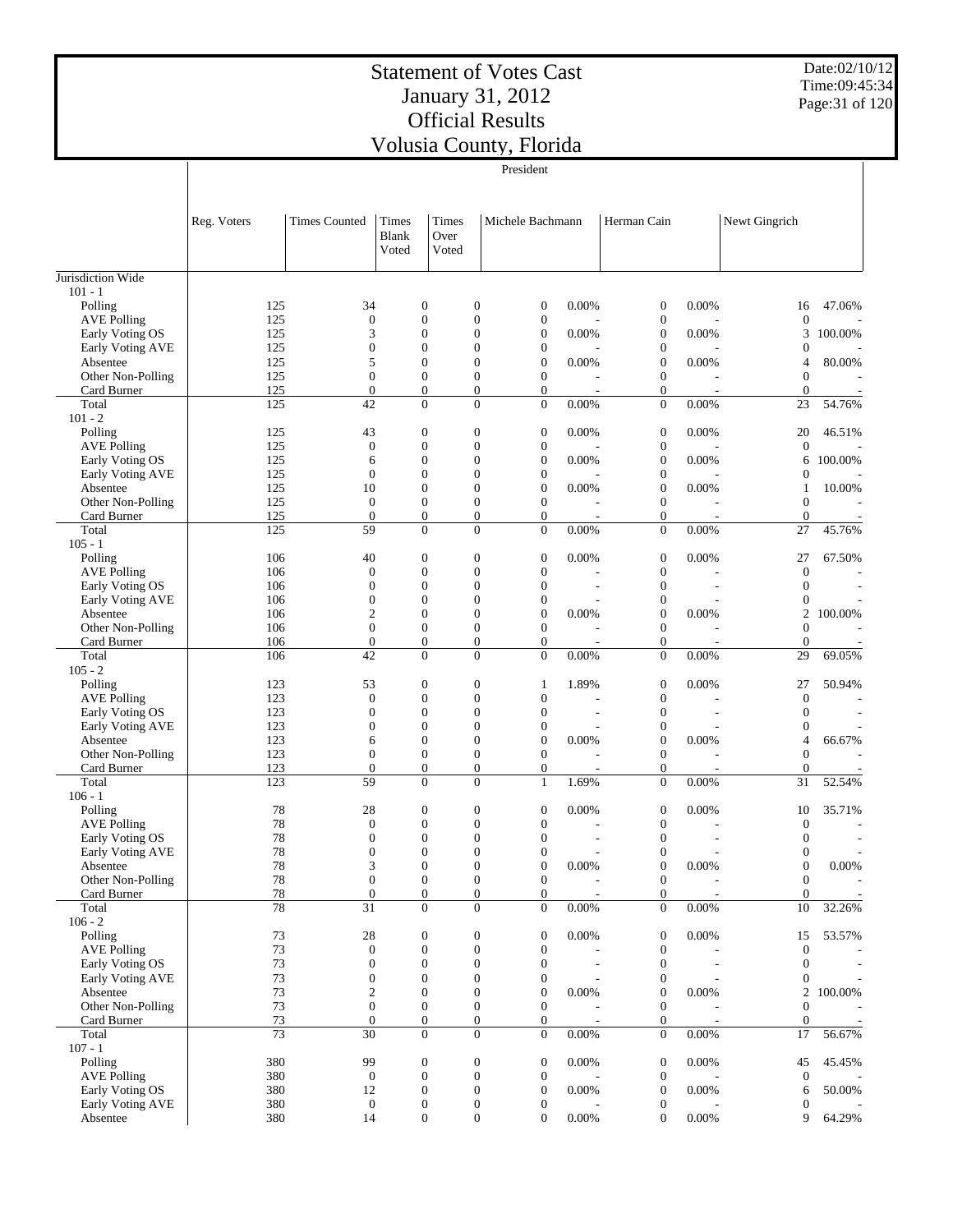# Statement of Votes Cast January 31, 2012 Official Results

 Early Voting OS Early Voting AVE Absentee Other Non-Polling Card Burner Total 204 Polling AVE Polling Early Voting OS

Date:02/10/12 Time:09:45:34 Page:32 of 120

Volusia County, Florida

|                                            | President           |                                      |                                      |                                      |                                      |                |                                      |                          |                                      |         |
|--------------------------------------------|---------------------|--------------------------------------|--------------------------------------|--------------------------------------|--------------------------------------|----------------|--------------------------------------|--------------------------|--------------------------------------|---------|
|                                            | Reg. Voters         | <b>Times Counted</b>                 | Times<br><b>Blank</b><br>Voted       | Times<br>Over<br>Voted               | Michele Bachmann                     |                | Herman Cain                          |                          | Newt Gingrich                        |         |
| Other Non-Polling                          | 380                 | $\theta$                             | $\mathbf{0}$                         | $\boldsymbol{0}$                     | $\overline{0}$                       | $\overline{a}$ | $\boldsymbol{0}$                     |                          | $\boldsymbol{0}$                     |         |
| Card Burner                                | 380                 | $\mathbf{0}$                         | $\mathbf{0}$                         | $\boldsymbol{0}$                     | $\mathbf{0}$                         |                | $\boldsymbol{0}$                     |                          | $\boldsymbol{0}$                     |         |
| Total                                      | 380                 | 125                                  | $\overline{0}$                       | $\Omega$                             | $\overline{0}$                       | $0.00\%$       | $\boldsymbol{0}$                     | $0.00\%$                 | 60                                   | 48.00%  |
| $107 - 2$                                  |                     |                                      |                                      |                                      |                                      |                |                                      |                          |                                      |         |
| Polling                                    | 48                  | 60                                   | $\mathbf{0}$                         | $\boldsymbol{0}$                     | $\boldsymbol{0}$                     | 0.00%          | $\boldsymbol{0}$                     | 0.00%                    | 39                                   | 65.00%  |
| <b>AVE Polling</b>                         | 48<br>48            | $\boldsymbol{0}$<br>$\overline{4}$   | $\boldsymbol{0}$<br>$\boldsymbol{0}$ | $\boldsymbol{0}$<br>$\boldsymbol{0}$ | $\boldsymbol{0}$<br>$\boldsymbol{0}$ |                | $\boldsymbol{0}$<br>$\boldsymbol{0}$ |                          | $\boldsymbol{0}$<br>4                |         |
| Early Voting OS<br><b>Early Voting AVE</b> | 48                  | $\boldsymbol{0}$                     | $\mathbf{0}$                         | $\boldsymbol{0}$                     | $\mathbf{0}$                         | 0.00%          | $\boldsymbol{0}$                     | 0.00%                    | $\boldsymbol{0}$                     | 100.00% |
| Absentee                                   | 48                  | $\mathbf{1}$                         | $\boldsymbol{0}$                     | $\overline{0}$                       | $\boldsymbol{0}$                     | 0.00%          | $\boldsymbol{0}$                     | $0.00\%$                 | $\boldsymbol{0}$                     | 0.00%   |
| Other Non-Polling                          | 48                  | $\boldsymbol{0}$                     | $\boldsymbol{0}$                     | $\boldsymbol{0}$                     | $\mathbf{0}$                         |                | $\boldsymbol{0}$                     |                          | $\boldsymbol{0}$                     |         |
| Card Burner                                | 48                  | $\boldsymbol{0}$                     | $\boldsymbol{0}$                     | $\boldsymbol{0}$                     | $\mathbf{0}$                         | $\sim$         | $\boldsymbol{0}$                     |                          | $\boldsymbol{0}$                     |         |
| Total                                      | 48                  | 65                                   | $\overline{0}$                       | $\overline{0}$                       | $\overline{0}$                       | 0.00%          | $\boldsymbol{0}$                     | 0.00%                    | 43                                   | 66.15%  |
| 109                                        |                     |                                      |                                      |                                      |                                      |                |                                      |                          |                                      |         |
| Polling                                    | 527                 | 132                                  | $\mathbf{0}$                         | $\boldsymbol{0}$                     | $\boldsymbol{0}$                     | 0.00%          | $\boldsymbol{0}$                     | 0.00%                    | 71                                   | 53.79%  |
| <b>AVE Polling</b>                         | 527                 | $\boldsymbol{0}$                     | $\boldsymbol{0}$                     | $\boldsymbol{0}$                     | $\boldsymbol{0}$                     |                | $\boldsymbol{0}$                     |                          | $\mathbf{0}$                         |         |
| Early Voting OS                            | 527                 | 20                                   | $\mathbf{0}$                         | $\boldsymbol{0}$                     | $\theta$                             | 0.00%          | $\boldsymbol{0}$                     | 0.00%                    | 8                                    | 40.00%  |
| <b>Early Voting AVE</b>                    | 527                 | $\boldsymbol{0}$                     | $\boldsymbol{0}$                     | $\boldsymbol{0}$                     | $\mathbf{0}$                         |                | $\boldsymbol{0}$                     |                          | $\theta$                             |         |
| Absentee                                   | 527                 | 32                                   | $\mathbf{0}$                         | $\boldsymbol{0}$                     | $\theta$                             | 0.00%          | $\boldsymbol{0}$                     | 0.00%                    | 16                                   | 50.00%  |
| Other Non-Polling                          | 527                 | $\mathbf{0}$                         | $\mathbf{0}$                         | $\boldsymbol{0}$                     | $\overline{0}$                       |                | $\boldsymbol{0}$                     |                          | $\mathbf{0}$                         |         |
| Card Burner                                | 527                 | $\theta$                             | $\boldsymbol{0}$                     | $\boldsymbol{0}$                     | $\mathbf{0}$                         | $\sim$         | $\boldsymbol{0}$                     | $\overline{\phantom{a}}$ | $\boldsymbol{0}$                     |         |
| Total                                      | 527                 | 184                                  | $\boldsymbol{0}$                     | $\overline{0}$                       | $\overline{0}$                       | 0.00%          | $\boldsymbol{0}$                     | $0.00\%$                 | 95                                   | 51.63%  |
| $201 - 1$                                  |                     |                                      |                                      |                                      |                                      |                |                                      |                          |                                      |         |
| Polling                                    | 546                 | 165                                  | $\mathbf{0}$                         | $\boldsymbol{0}$                     | $\boldsymbol{0}$                     | 0.00%          | $\boldsymbol{2}$                     | 1.21%                    | 81                                   | 49.09%  |
| <b>AVE Polling</b>                         | 546                 | $\boldsymbol{0}$                     | $\mathbf{0}$                         | $\boldsymbol{0}$                     | $\boldsymbol{0}$                     |                | $\boldsymbol{0}$                     |                          | $\boldsymbol{0}$                     |         |
| Early Voting OS                            | 546                 | 14                                   | $\boldsymbol{0}$                     | $\boldsymbol{0}$                     | $\boldsymbol{0}$                     | 0.00%          | $\boldsymbol{0}$                     | 0.00%                    | 7                                    | 50.00%  |
| Early Voting AVE                           | 546                 | $\boldsymbol{0}$                     | $\mathbf{0}$                         | $\boldsymbol{0}$                     | $\boldsymbol{0}$                     |                | $\boldsymbol{0}$                     |                          | $\theta$                             |         |
| Absentee                                   | 546                 | 19                                   | $\boldsymbol{0}$                     | $\boldsymbol{0}$                     | $\boldsymbol{0}$                     | 0.00%          | $\boldsymbol{0}$                     | $0.00\%$                 | 10                                   | 52.63%  |
| Other Non-Polling                          | 546                 | $\boldsymbol{0}$                     | $\boldsymbol{0}$                     | $\boldsymbol{0}$                     | $\mathbf{0}$                         |                | $\boldsymbol{0}$                     |                          | $\mathbf{0}$                         |         |
| Card Burner                                | 546                 | $\mathbf{0}$                         | $\boldsymbol{0}$                     | $\boldsymbol{0}$                     | $\mathbf{0}$                         | $\sim$         | $\boldsymbol{0}$                     |                          | $\theta$                             |         |
| Total                                      | 546                 | 198                                  | $\mathbf{0}$                         | $\overline{0}$                       | $\mathbf{0}$                         | 0.00%          | $\overline{c}$                       | 1.01%                    | 98                                   | 49.49%  |
| $201 - 2$                                  |                     |                                      |                                      |                                      |                                      |                |                                      |                          |                                      |         |
| Polling                                    | 4                   | $\mathbf{1}$                         | $\boldsymbol{0}$                     | $\boldsymbol{0}$                     | $\boldsymbol{0}$                     | 0.00%          | $\boldsymbol{0}$                     | 0.00%                    | $\boldsymbol{0}$                     | 0.00%   |
| <b>AVE Polling</b>                         | 4                   | $\boldsymbol{0}$                     | $\boldsymbol{0}$                     | $\boldsymbol{0}$                     | $\mathbf{0}$                         |                | $\boldsymbol{0}$                     |                          | $\boldsymbol{0}$                     |         |
| Early Voting OS                            | 4                   | $\boldsymbol{0}$                     | $\mathbf{0}$                         | $\boldsymbol{0}$                     | $\mathbf{0}$                         |                | $\boldsymbol{0}$                     |                          | $\boldsymbol{0}$                     |         |
| <b>Early Voting AVE</b>                    | 4                   | $\boldsymbol{0}$                     | $\boldsymbol{0}$                     | $\boldsymbol{0}$                     | $\boldsymbol{0}$                     |                | $\boldsymbol{0}$                     |                          | $\boldsymbol{0}$                     |         |
| Absentee                                   | 4                   | $\mathbf{1}$                         | $\mathbf{0}$                         | $\boldsymbol{0}$                     | $\boldsymbol{0}$                     | 0.00%          | $\boldsymbol{0}$                     | 0.00%                    | $\boldsymbol{0}$                     | 0.00%   |
| Other Non-Polling                          | 4<br>$\overline{4}$ | $\boldsymbol{0}$<br>$\boldsymbol{0}$ | $\mathbf{0}$<br>$\boldsymbol{0}$     | $\boldsymbol{0}$<br>$\boldsymbol{0}$ | $\overline{0}$<br>$\mathbf{0}$       |                | $\boldsymbol{0}$<br>$\mathbf{0}$     |                          | $\boldsymbol{0}$<br>$\boldsymbol{0}$ |         |
| Card Burner<br>Total                       | $\overline{4}$      | $\overline{c}$                       | $\mathbf{0}$                         | $\Omega$                             | $\overline{0}$                       | 0.00%          | $\boldsymbol{0}$                     | $0.00\%$                 | $\overline{0}$                       | 0.00%   |
| 202                                        |                     |                                      |                                      |                                      |                                      |                |                                      |                          |                                      |         |
| Polling                                    | 421                 | 118                                  | $\mathbf{0}$                         | $\boldsymbol{0}$                     | $\boldsymbol{0}$                     | 0.00%          | $\boldsymbol{0}$                     | 0.00%                    | 41                                   | 34.75%  |
| <b>AVE Polling</b>                         | 421                 | $\boldsymbol{0}$                     | $\boldsymbol{0}$                     | $\boldsymbol{0}$                     | $\overline{0}$                       |                | $\boldsymbol{0}$                     |                          | $\boldsymbol{0}$                     |         |
| Early Voting OS                            | 421                 | 18                                   | $\boldsymbol{0}$                     | $\boldsymbol{0}$                     | $\boldsymbol{0}$                     | 0.00%          | 0                                    | 0.00%                    | 8                                    | 44.44%  |
| Early Voting AVE                           | 421                 | $\boldsymbol{0}$                     | $\boldsymbol{0}$                     | $\boldsymbol{0}$                     | $\boldsymbol{0}$                     |                | $\boldsymbol{0}$                     |                          | $\boldsymbol{0}$                     |         |
| Absentee                                   | 421                 | 24                                   | $\boldsymbol{0}$                     | $\boldsymbol{0}$                     | $\boldsymbol{0}$                     | 0.00%          | $\boldsymbol{0}$                     | $0.00\%$                 | 10                                   | 41.67%  |
| Other Non-Polling                          | 421                 | $\boldsymbol{0}$                     | $\boldsymbol{0}$                     | $\boldsymbol{0}$                     | $\mathbf{0}$                         |                | $\boldsymbol{0}$                     |                          | $\boldsymbol{0}$                     |         |
| Card Burner                                | 421                 | $\boldsymbol{0}$                     | $\boldsymbol{0}$                     | $\mathbf{0}$                         | $\mathbf{0}$                         |                | $\boldsymbol{0}$                     |                          | $\mathbf{0}$                         |         |
| Total                                      | 421                 | 160                                  | $\boldsymbol{0}$                     | $\overline{0}$                       | $\mathbf{0}$                         | $0.00\%$       | $\boldsymbol{0}$                     | $0.00\%$                 | 59                                   | 36.88%  |
| 203                                        |                     |                                      |                                      |                                      |                                      |                |                                      |                          |                                      |         |
| Polling                                    | 976                 | 342                                  | $\boldsymbol{0}$                     | $\boldsymbol{0}$                     | $\boldsymbol{0}$                     | 0.00%          | $\boldsymbol{0}$                     | 0.00%                    | 151                                  | 44.15%  |
| <b>AVE Polling</b>                         | 976                 | $\boldsymbol{0}$                     | $\boldsymbol{0}$                     | $\overline{0}$                       | $\overline{0}$                       |                | $\boldsymbol{0}$                     |                          | $\boldsymbol{0}$                     |         |

976 55 0 0 0 0.00% 0 0.00% 16 29.09% 976 0 0 0 0 - 0 - 0 -976 42 0 0 0 0.00% 0 0.00% 13 30.95% 976 0 0 0 0 - 0 - 0 -976 0 0 0 0 - 0 - 0 - 0 -976 439 0 0 0 0.00% 0 0.00% 180 41.00% 852 232 1 0 0 0.00% 0 0.00% 89 38.53% 852 0 0 0 0 0 - 0 - 0 -852 61 0 0 0 0.00% 0 0.00% 22 36.07%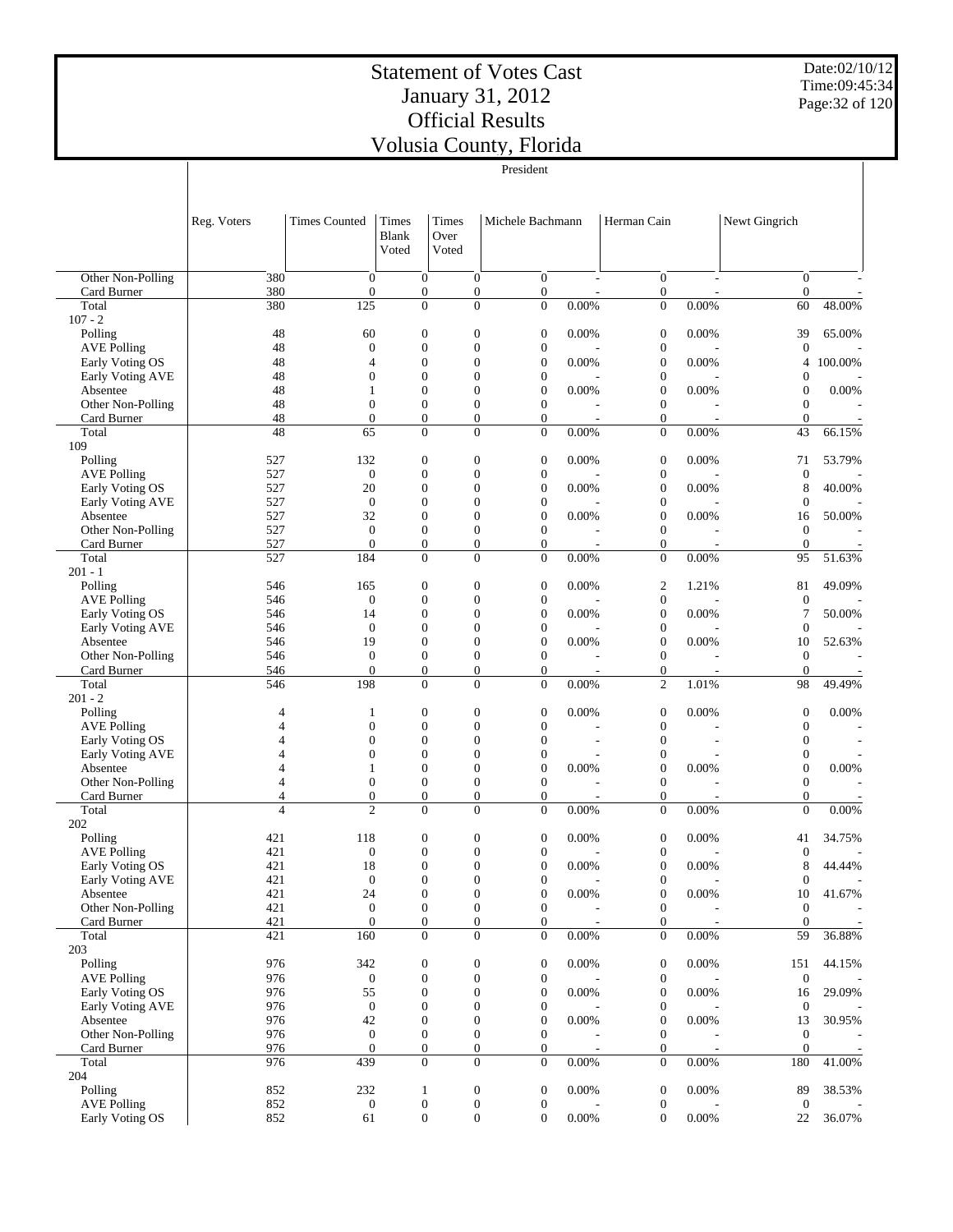Date:02/10/12 Time:09:45:34 Page:33 of 120

|                                  | President   |                                  |                                    |                                  |                                    |                |                                      |                |                                      |        |
|----------------------------------|-------------|----------------------------------|------------------------------------|----------------------------------|------------------------------------|----------------|--------------------------------------|----------------|--------------------------------------|--------|
|                                  |             |                                  |                                    |                                  |                                    |                |                                      |                |                                      |        |
|                                  |             |                                  |                                    |                                  |                                    |                |                                      |                |                                      |        |
|                                  | Reg. Voters | <b>Times Counted</b>             | Times                              | Times                            | Michele Bachmann                   |                | Herman Cain                          |                | Newt Gingrich                        |        |
|                                  |             |                                  | <b>Blank</b>                       | Over                             |                                    |                |                                      |                |                                      |        |
|                                  |             |                                  | Voted                              | Voted                            |                                    |                |                                      |                |                                      |        |
|                                  |             |                                  |                                    |                                  |                                    |                |                                      |                |                                      |        |
| Early Voting AVE<br>Absentee     | 852<br>852  | $\overline{0}$<br>38             | $\mathbf{0}$<br>$\mathbf{0}$       | $\boldsymbol{0}$<br>$\mathbf{0}$ | $\mathbf{0}$<br>$\boldsymbol{0}$   | 0.00%          | $\boldsymbol{0}$<br>$\boldsymbol{0}$ | 0.00%          | $\mathbf{0}$<br>11                   | 28.95% |
| Other Non-Polling                | 852         | $\overline{0}$                   | $\overline{0}$                     | $\mathbf{0}$                     | $\mathbf{0}$                       |                | $\overline{0}$                       |                | $\mathbf{0}$                         |        |
| Card Burner                      | 852         | $\overline{0}$                   | $\boldsymbol{0}$                   | $\mathbf{0}$                     | $\boldsymbol{0}$                   |                | $\boldsymbol{0}$                     |                | $\mathbf{0}$                         |        |
| Total                            | 852         | 331                              | $\mathbf{1}$                       | $\mathbf{0}$                     | $\overline{0}$                     | 0.00%          | $\mathbf{0}$                         | 0.00%          | 122                                  | 36.97% |
| 205                              |             |                                  |                                    |                                  |                                    |                |                                      |                |                                      |        |
| Polling                          | 765         | 203                              | $\mathbf{0}$                       | $\boldsymbol{0}$                 | $\mathbf{1}$                       | 0.49%          | $\boldsymbol{0}$                     | 0.00%          | 82                                   | 40.39% |
| <b>AVE Polling</b>               | 765         | $\overline{0}$                   | $\overline{0}$                     | $\mathbf{0}$                     | $\boldsymbol{0}$                   |                | $\boldsymbol{0}$                     |                | $\boldsymbol{0}$                     |        |
| Early Voting OS                  | 765         | 45                               | $\overline{0}$                     | $\mathbf{0}$                     | $\overline{0}$                     | 0.00%          | $\boldsymbol{0}$                     | 0.00%          | 19                                   | 42.22% |
| Early Voting AVE                 | 765<br>765  | $\overline{0}$<br>31             | $\overline{0}$<br>$\overline{0}$   | $\mathbf{0}$<br>$\mathbf{0}$     | $\mathbf{0}$<br>$\overline{0}$     | 0.00%          | $\boldsymbol{0}$<br>$\boldsymbol{0}$ | 0.00%          | $\mathbf{0}$<br>9                    | 29.03% |
| Absentee<br>Other Non-Polling    | 765         | $\overline{0}$                   | $\mathbf{0}$                       | $\mathbf{0}$                     | $\mathbf{0}$                       |                | $\boldsymbol{0}$                     |                | $\theta$                             |        |
| Card Burner                      | 765         | $\overline{0}$                   | $\boldsymbol{0}$                   | $\mathbf{0}$                     | $\boldsymbol{0}$                   |                | $\boldsymbol{0}$                     |                | $\mathbf{0}$                         |        |
| Total                            | 765         | 279                              | $\overline{0}$                     | $\overline{0}$                   | $\mathbf{1}$                       | 0.36%          | $\boldsymbol{0}$                     | 0.00%          | 110                                  | 39.43% |
| 206                              |             |                                  |                                    |                                  |                                    |                |                                      |                |                                      |        |
| Polling                          | 965         | 269                              | $\boldsymbol{0}$                   | $\boldsymbol{0}$                 | $\boldsymbol{0}$                   | 0.00%          | $\mathbf{1}$                         | 0.37%          | 79                                   | 29.37% |
| <b>AVE Polling</b>               | 965         | $\boldsymbol{0}$                 | $\overline{0}$                     | $\mathbf{0}$                     | $\mathbf{0}$                       |                | $\boldsymbol{0}$                     |                | $\theta$                             |        |
| Early Voting OS                  | 965         | 60                               | $\overline{0}$                     | $\mathbf{0}$                     | $\boldsymbol{0}$                   | 0.00%          | $\boldsymbol{0}$                     | 0.00%          | 13                                   | 21.67% |
| Early Voting AVE                 | 965         | $\overline{0}$                   | $\overline{0}$                     | $\mathbf{0}$                     | $\mathbf{0}$                       |                | $\boldsymbol{0}$                     |                | $\theta$                             |        |
| Absentee<br>Other Non-Polling    | 965<br>965  | 41<br>$\mathbf{2}$               | $\overline{0}$<br>$\overline{0}$   | $\mathbf{0}$<br>$\mathbf{0}$     | $\mathbf{0}$<br>$\mathbf{0}$       | 0.00%<br>0.00% | $\boldsymbol{0}$<br>$\mathbf{0}$     | 0.00%<br>0.00% | 11                                   | 26.83% |
| Card Burner                      | 965         | $\overline{0}$                   | $\boldsymbol{0}$                   | $\mathbf{0}$                     | $\overline{0}$                     |                | $\boldsymbol{0}$                     |                | $\mathbf{1}$<br>$\mathbf{0}$         | 50.00% |
| Total                            | 965         | 372                              | $\mathbf{0}$                       | $\mathbf{0}$                     | $\overline{0}$                     | 0.00%          | $\mathbf{1}$                         | 0.27%          | 104                                  | 27.96% |
| 207                              |             |                                  |                                    |                                  |                                    |                |                                      |                |                                      |        |
| Polling                          | 664         | 223                              | 1                                  | $\boldsymbol{0}$                 | $\overline{0}$                     | 0.00%          | $\mathbf{1}$                         | 0.45%          | 100                                  | 45.05% |
| <b>AVE Polling</b>               | 664         | $\boldsymbol{0}$                 | $\overline{0}$                     | $\mathbf{0}$                     | $\boldsymbol{0}$                   |                | $\boldsymbol{0}$                     |                | $\mathbf{0}$                         |        |
| Early Voting OS                  | 664         | 52                               | $\overline{0}$                     | $\mathbf{0}$                     | $\overline{0}$                     | 0.00%          | $\boldsymbol{0}$                     | 0.00%          | 17                                   | 32.69% |
| Early Voting AVE                 | 664         | $\mathbf{0}$                     | $\overline{0}$                     | $\mathbf{0}$                     | $\boldsymbol{0}$                   |                | $\boldsymbol{0}$                     |                | $\boldsymbol{0}$                     |        |
| Absentee                         | 664         | 47                               | $\overline{0}$                     | $\mathbf{0}$                     | $\overline{0}$                     | 0.00%          | $\boldsymbol{0}$                     | 0.00%          | 29                                   | 61.70% |
| Other Non-Polling<br>Card Burner | 664<br>664  | $\overline{0}$<br>$\overline{0}$ | $\overline{0}$<br>$\boldsymbol{0}$ | $\mathbf{0}$<br>$\mathbf{0}$     | $\mathbf{0}$<br>$\boldsymbol{0}$   |                | $\boldsymbol{0}$<br>$\boldsymbol{0}$ |                | $\boldsymbol{0}$<br>$\boldsymbol{0}$ |        |
| Total                            | 664         | 322                              | $\mathbf{1}$                       | $\Omega$                         | $\Omega$                           | 0.00%          | $\mathbf{1}$                         | 0.31%          | 146                                  | 45.48% |
| 208                              |             |                                  |                                    |                                  |                                    |                |                                      |                |                                      |        |
| Polling                          | 694         | 222                              | $\mathbf{0}$                       | $\boldsymbol{0}$                 | $\boldsymbol{0}$                   | 0.00%          | $\boldsymbol{2}$                     | 0.90%          | 89                                   | 40.09% |
| <b>AVE Polling</b>               | 694         | $\overline{0}$                   | $\overline{0}$                     | $\mathbf{0}$                     | $\mathbf{0}$                       |                | $\boldsymbol{0}$                     |                | $\boldsymbol{0}$                     |        |
| Early Voting OS                  | 694         | 44                               | $\overline{0}$                     | $\mathbf{0}$                     | $\overline{0}$                     | 0.00%          | $\boldsymbol{0}$                     | 0.00%          | 19                                   | 43.18% |
| Early Voting AVE                 | 694         | $\boldsymbol{0}$                 | $\overline{0}$                     | $\mathbf{0}$                     | $\mathbf{0}$                       |                | $\boldsymbol{0}$                     |                | $\mathbf{0}$                         |        |
| Absentee                         | 694         | 43                               | $\overline{0}$                     | $\mathbf{0}$                     | $\mathbf{0}$                       | 0.00%          | $\boldsymbol{0}$                     | 0.00%          | 18                                   | 41.86% |
| Other Non-Polling                | 694         | $\overline{0}$                   | $\mathbf{0}$                       | $\mathbf{0}$                     | $\mathbf{0}$                       |                | $\mathbf{0}$                         |                | $\theta$                             |        |
| Card Burner<br>Total             | 694<br>694  | $\overline{0}$<br>309            | $\boldsymbol{0}$<br>$\theta$       | $\overline{0}$<br>$\Omega$       | $\boldsymbol{0}$<br>$\theta$       | 0.00%          | $\boldsymbol{0}$<br>$\overline{2}$   | 0.65%          | $\mathbf{0}$<br>126                  | 40.78% |
| 209                              |             |                                  |                                    |                                  |                                    |                |                                      |                |                                      |        |
| Polling                          | 963         | 248                              | $\boldsymbol{0}$                   | $\boldsymbol{0}$                 | $\mathbf{1}$                       | 0.40%          | $\boldsymbol{0}$                     | 0.00%          | 76                                   | 30.65% |
| <b>AVE Polling</b>               | 963         | $\boldsymbol{0}$                 | $\mathbf{0}$                       | $\boldsymbol{0}$                 | $\boldsymbol{0}$                   |                | $\boldsymbol{0}$                     |                | $\boldsymbol{0}$                     |        |
| Early Voting OS                  | 963         | 57                               | $\mathbf{0}$                       | $\mathbf{0}$                     | $\boldsymbol{0}$                   | 0.00%          | $\mathbf{0}$                         | 0.00%          | 27                                   | 47.37% |
| Early Voting AVE                 | 963         | $\boldsymbol{0}$                 | $\boldsymbol{0}$                   | $\mathbf{0}$                     | $\boldsymbol{0}$                   |                | $\boldsymbol{0}$                     |                | $\mathbf{0}$                         |        |
| Absentee                         | 963         | 47                               | $\boldsymbol{0}$                   | $\mathbf{0}$                     | 1                                  | 2.13%          | $\mathbf{1}$                         | 2.13%          | 16                                   | 34.04% |
| Other Non-Polling                | 963         | $\boldsymbol{0}$                 | $\boldsymbol{0}$                   | $\mathbf{0}$                     | $\boldsymbol{0}$                   |                | $\boldsymbol{0}$                     |                | $\boldsymbol{0}$                     |        |
| Card Burner                      | 963         | $\boldsymbol{0}$                 | $\boldsymbol{0}$<br>$\overline{0}$ | $\mathbf{0}$<br>$\overline{0}$   | $\boldsymbol{0}$<br>$\mathfrak{2}$ |                | $\boldsymbol{0}$                     |                | $\mathbf{0}$                         | 33.81% |
| Total<br>212                     | 963         | 352                              |                                    |                                  |                                    | 0.57%          | $\mathbf{1}$                         | 0.28%          | 119                                  |        |
| Polling                          | 630         | 107                              | $\boldsymbol{0}$                   | $\boldsymbol{0}$                 | $\mathbf{1}$                       | 0.93%          | $\boldsymbol{0}$                     | 0.00%          | 32                                   | 29.91% |
| <b>AVE Polling</b>               | 630         | $\boldsymbol{0}$                 | $\boldsymbol{0}$                   | $\boldsymbol{0}$                 | $\boldsymbol{0}$                   |                | $\boldsymbol{0}$                     |                | $\mathbf{0}$                         |        |
| Early Voting OS                  | 630         | 33                               | $\boldsymbol{0}$                   | $\boldsymbol{0}$                 | $\boldsymbol{0}$                   | 0.00%          | $\boldsymbol{0}$                     | 0.00%          | 12                                   | 36.36% |
| Early Voting AVE                 | 630         | $\boldsymbol{0}$                 | $\mathbf{0}$                       | $\mathbf{0}$                     | $\boldsymbol{0}$                   |                | $\boldsymbol{0}$                     |                | $\overline{0}$                       |        |
| Absentee                         | 630         | 53                               | $\boldsymbol{0}$                   | $\theta$                         | $\boldsymbol{0}$                   | 0.00%          | $\boldsymbol{0}$                     | 0.00%          | 13                                   | 24.53% |
| Other Non-Polling                | 630         | $\mathbf{0}$                     | $\boldsymbol{0}$                   | $\boldsymbol{0}$                 | $\mathbf{0}$                       |                | $\boldsymbol{0}$                     |                | $\boldsymbol{0}$                     |        |
| Card Burner                      | 630         | $\boldsymbol{0}$                 | $\boldsymbol{0}$                   | $\mathbf{0}$                     | 0                                  |                | $\boldsymbol{0}$                     |                | $\boldsymbol{0}$                     |        |
| Total<br>213                     | 630         | 193                              | $\mathbf{0}$                       | $\mathbf{0}$                     | $\mathbf{1}$                       | 0.52%          | $\mathbf{0}$                         | 0.00%          | 57                                   | 29.53% |
| Polling                          | 520         | 134                              | $\boldsymbol{0}$                   | $\boldsymbol{0}$                 | $\mathbf{0}$                       | 0.00%          | $\mathbf{1}$                         | 0.75%          | 54                                   | 40.30% |
|                                  |             |                                  |                                    |                                  |                                    |                |                                      |                |                                      |        |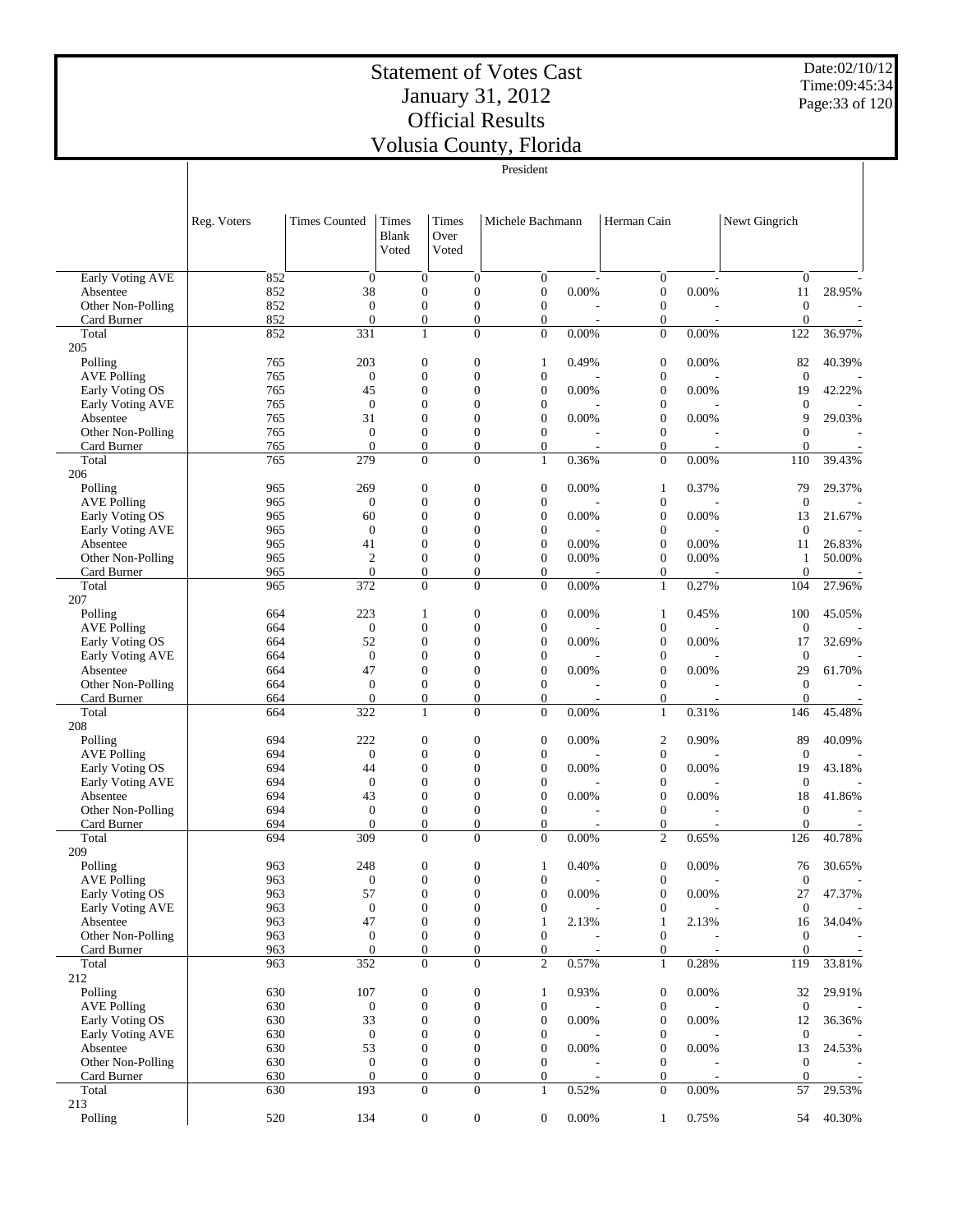Date:02/10/12 Time:09:45:34 Page:34 of 120

| President |  |
|-----------|--|

|                                     | Reg. Voters | <b>Times Counted</b>             | Times<br><b>Blank</b><br>Voted       | Times<br>Over<br>Voted               | Michele Bachmann                     |       | Herman Cain                          |          | Newt Gingrich                  |         |
|-------------------------------------|-------------|----------------------------------|--------------------------------------|--------------------------------------|--------------------------------------|-------|--------------------------------------|----------|--------------------------------|---------|
| <b>AVE Polling</b>                  | 520         | $\boldsymbol{0}$                 | $\mathbf{0}$                         | $\boldsymbol{0}$                     | 0                                    |       | $\boldsymbol{0}$                     |          | $\overline{0}$                 |         |
| Early Voting OS                     | 520         | 21                               | $\boldsymbol{0}$                     | $\boldsymbol{0}$                     | $\boldsymbol{0}$                     | 0.00% | $\boldsymbol{0}$                     | 0.00%    | 11                             | 52.38%  |
| Early Voting AVE                    | 520         | $\boldsymbol{0}$                 | $\overline{0}$                       | $\boldsymbol{0}$                     | $\boldsymbol{0}$                     |       | $\boldsymbol{0}$                     |          | $\overline{0}$                 |         |
| Absentee                            | 520<br>520  | 25<br>$\boldsymbol{0}$           | $\overline{0}$<br>$\mathbf{0}$       | $\boldsymbol{0}$<br>$\boldsymbol{0}$ | $\boldsymbol{0}$<br>$\boldsymbol{0}$ | 0.00% | $\boldsymbol{0}$<br>$\boldsymbol{0}$ | 0.00%    | 10<br>$\mathbf{0}$             | 40.00%  |
| Other Non-Polling<br>Card Burner    | 520         | $\mathbf{0}$                     | $\boldsymbol{0}$                     | $\overline{0}$                       | $\boldsymbol{0}$                     |       | $\boldsymbol{0}$                     |          | $\boldsymbol{0}$               |         |
| Total                               | 520         | 180                              | $\overline{0}$                       | $\overline{0}$                       | $\overline{0}$                       | 0.00% | $\mathbf{1}$                         | 0.56%    | 75                             | 41.67%  |
| 214                                 |             |                                  |                                      |                                      |                                      |       |                                      |          |                                |         |
| Polling                             | 1034        | 297                              | $\boldsymbol{0}$                     | $\boldsymbol{0}$                     | $\boldsymbol{0}$                     | 0.00% | $\mathbf{1}$                         | 0.34%    | 103                            | 34.68%  |
| <b>AVE Polling</b>                  | 1034        | $\boldsymbol{0}$                 | $\mathbf{0}$                         | $\boldsymbol{0}$                     | $\boldsymbol{0}$                     |       | $\boldsymbol{0}$                     |          | $\boldsymbol{0}$               |         |
| Early Voting OS                     | 1034        | 61                               | $\mathbf{0}$                         | $\boldsymbol{0}$                     | $\boldsymbol{0}$                     | 0.00% | $\boldsymbol{0}$                     | 0.00%    | 35                             | 57.38%  |
| Early Voting AVE                    | 1034        | $\overline{0}$                   | $\mathbf{0}$                         | $\boldsymbol{0}$                     | $\boldsymbol{0}$                     |       | $\boldsymbol{0}$                     |          | $\boldsymbol{0}$               |         |
| Absentee                            | 1034        | 38                               | $\mathbf{0}$                         | $\boldsymbol{0}$                     | $\boldsymbol{0}$                     | 0.00% | $\boldsymbol{0}$                     | 0.00%    | 12                             | 31.58%  |
| Other Non-Polling                   | 1034        | $\boldsymbol{0}$                 | $\mathbf{0}$                         | 0                                    | $\boldsymbol{0}$                     |       | $\boldsymbol{0}$                     |          | $\boldsymbol{0}$               |         |
| Card Burner                         | 1034        | $\mathbf{0}$                     | $\boldsymbol{0}$                     | $\boldsymbol{0}$                     | $\boldsymbol{0}$                     |       | $\boldsymbol{0}$                     |          | $\boldsymbol{0}$               |         |
| Total<br>215                        | 1034        | 396                              | $\overline{0}$                       | $\overline{0}$                       | $\overline{0}$                       | 0.00% | $\mathbf{1}$                         | 0.25%    | 150                            | 37.88%  |
| Polling                             | 1832        | 468                              | $\boldsymbol{0}$                     | 0                                    | 0                                    | 0.00% | $\boldsymbol{0}$                     | 0.00%    | 148                            | 31.62%  |
| <b>AVE Polling</b>                  | 1832        | $\boldsymbol{0}$                 | $\mathbf{0}$                         | $\boldsymbol{0}$                     | $\boldsymbol{0}$                     |       | $\boldsymbol{0}$                     |          | $\mathbf{0}$                   |         |
| Early Voting OS                     | 1832        | 245                              | $\boldsymbol{0}$                     | $\boldsymbol{0}$                     | $\boldsymbol{0}$                     | 0.00% | 1                                    | 0.41%    | 65                             | 26.53%  |
| Early Voting AVE                    | 1832        | $\boldsymbol{0}$                 | $\overline{0}$                       | $\boldsymbol{0}$                     | $\boldsymbol{0}$                     |       | $\boldsymbol{0}$                     |          | $\mathbf{0}$                   |         |
| Absentee                            | 1832        | 130                              | $\mathbf{0}$                         | $\overline{0}$                       | $\boldsymbol{0}$                     | 0.00% | $\boldsymbol{0}$                     | 0.00%    | 47                             | 36.15%  |
| Other Non-Polling                   | 1832        | 1                                | $\boldsymbol{0}$                     | $\boldsymbol{0}$                     | $\boldsymbol{0}$                     | 0.00% | $\boldsymbol{0}$                     | 0.00%    | 1                              | 100.00% |
| Card Burner                         | 1832        | $\overline{0}$                   | $\mathbf{0}$                         | $\overline{0}$                       | $\boldsymbol{0}$                     |       | $\boldsymbol{0}$                     |          | $\boldsymbol{0}$               |         |
| Total                               | 1832        | 844                              | $\overline{0}$                       | $\overline{0}$                       | $\overline{0}$                       | 0.00% | $\mathbf{1}$                         | 0.12%    | 261                            | 30.92%  |
| 216                                 |             |                                  |                                      |                                      |                                      |       |                                      |          |                                |         |
| Polling                             | 174         | 40                               | $\boldsymbol{0}$                     | 0                                    | $\boldsymbol{0}$                     | 0.00% | $\boldsymbol{0}$                     | 0.00%    | 14                             | 35.00%  |
| <b>AVE Polling</b>                  | 174         | $\mathbf{0}$                     | $\mathbf{0}$                         | $\boldsymbol{0}$                     | $\boldsymbol{0}$                     |       | $\boldsymbol{0}$                     |          | $\mathbf{0}$                   |         |
| Early Voting OS                     | 174         | 8                                | $\boldsymbol{0}$                     | $\boldsymbol{0}$                     | $\boldsymbol{0}$                     | 0.00% | $\boldsymbol{0}$                     | 0.00%    | 3                              | 37.50%  |
| Early Voting AVE                    | 174         | $\theta$                         | $\mathbf{0}$                         | $\boldsymbol{0}$                     | $\boldsymbol{0}$                     |       | $\boldsymbol{0}$                     |          | $\boldsymbol{0}$               |         |
| Absentee                            | 174         | 3                                | $\mathbf{0}$                         | $\overline{0}$                       | $\boldsymbol{0}$                     | 0.00% | $\boldsymbol{0}$                     | 0.00%    | $\mathbf{0}$                   | 0.00%   |
| Other Non-Polling                   | 174<br>174  | $\mathbf{0}$<br>$\boldsymbol{0}$ | $\boldsymbol{0}$<br>$\boldsymbol{0}$ | 0<br>$\overline{0}$                  | $\boldsymbol{0}$<br>$\boldsymbol{0}$ |       | $\boldsymbol{0}$<br>$\boldsymbol{0}$ |          | $\overline{0}$<br>$\mathbf{0}$ |         |
| Card Burner<br>Total                | 174         | 51                               | $\overline{0}$                       | $\overline{0}$                       | $\overline{0}$                       | 0.00% | $\boldsymbol{0}$                     | 0.00%    | 17                             | 33.33%  |
| 217                                 |             |                                  |                                      |                                      |                                      |       |                                      |          |                                |         |
| Polling                             | 233         | 27                               | $\boldsymbol{0}$                     | 0                                    | 0                                    | 0.00% | $\boldsymbol{0}$                     | 0.00%    | 15                             | 55.56%  |
| <b>AVE Polling</b>                  | 233         | $\boldsymbol{0}$                 | $\mathbf{0}$                         | $\boldsymbol{0}$                     | $\boldsymbol{0}$                     |       | $\boldsymbol{0}$                     |          | $\mathbf{0}$                   |         |
| Early Voting OS                     | 233         | 13                               | $\boldsymbol{0}$                     | $\boldsymbol{0}$                     | $\boldsymbol{0}$                     | 0.00% | $\boldsymbol{0}$                     | 0.00%    | $\overline{2}$                 | 15.38%  |
| Early Voting AVE                    | 233         | $\overline{0}$                   | $\overline{0}$                       | $\boldsymbol{0}$                     | $\boldsymbol{0}$                     |       | $\boldsymbol{0}$                     |          | $\mathbf{0}$                   |         |
| Absentee                            | 233         | 43                               | $\mathbf{0}$                         | $\overline{0}$                       | $\boldsymbol{0}$                     | 0.00% | $\boldsymbol{0}$                     | 0.00%    | 26                             | 60.47%  |
| Other Non-Polling                   | 233         | $\boldsymbol{0}$                 | $\boldsymbol{0}$                     | $\boldsymbol{0}$                     | $\overline{0}$                       |       | $\boldsymbol{0}$                     |          | $\mathbf{0}$                   |         |
| Card Burner                         | 233         | $\overline{0}$                   | $\overline{0}$                       | $\overline{0}$                       | $\overline{0}$                       |       | $\boldsymbol{0}$                     |          | $\theta$                       |         |
| Total                               | 233         | 83                               | $\overline{0}$                       | $\overline{0}$                       | $\overline{0}$                       | 0.00% | $\overline{0}$                       | 0.00%    | 43                             | 51.81%  |
| $218 - 1$                           |             |                                  |                                      |                                      |                                      |       |                                      |          |                                |         |
| Polling                             | 299         | 62                               | $\overline{0}$                       | $\boldsymbol{0}$                     | 0                                    | 0.00% | $\boldsymbol{0}$                     | 0.00%    | 17                             | 27.42%  |
| <b>AVE Polling</b>                  | 299         | $\boldsymbol{0}$                 | $\boldsymbol{0}$                     | $\boldsymbol{0}$                     | 0                                    |       | $\boldsymbol{0}$                     |          | $\overline{0}$                 |         |
| Early Voting OS<br>Early Voting AVE | 299<br>299  | 19<br>$\boldsymbol{0}$           | $\boldsymbol{0}$<br>$\boldsymbol{0}$ | 0                                    | $\boldsymbol{0}$                     | 0.00% | $\boldsymbol{0}$<br>$\boldsymbol{0}$ | 0.00%    | 6                              | 31.58%  |
| Absentee                            | 299         | 39                               | $\boldsymbol{0}$                     | 0<br>0                               | 0<br>$\mathbf{1}$                    | 2.56% | $\boldsymbol{0}$                     | 0.00%    | $\boldsymbol{0}$<br>16         | 41.03%  |
| Other Non-Polling                   | 299         | $\boldsymbol{0}$                 | $\boldsymbol{0}$                     | 0                                    | 0                                    |       | $\boldsymbol{0}$                     |          | $\overline{0}$                 |         |
| Card Burner                         | 299         | $\boldsymbol{0}$                 | $\boldsymbol{0}$                     | 0                                    | $\boldsymbol{0}$                     |       | $\boldsymbol{0}$                     |          | $\overline{0}$                 |         |
| Total                               | 299         | 120                              | $\boldsymbol{0}$                     | $\boldsymbol{0}$                     | $\mathbf{1}$                         | 0.83% | $\boldsymbol{0}$                     | $0.00\%$ | 39                             | 32.50%  |
| $218 - 2$                           |             |                                  |                                      |                                      |                                      |       |                                      |          |                                |         |
| Polling                             | 89          | $\boldsymbol{0}$                 | $\boldsymbol{0}$                     | 0                                    | 0                                    |       | $\boldsymbol{0}$                     |          | $\boldsymbol{0}$               |         |
| <b>AVE Polling</b>                  | 89          | $\boldsymbol{0}$                 | $\boldsymbol{0}$                     | $\boldsymbol{0}$                     | 0                                    |       | $\boldsymbol{0}$                     |          | 0                              |         |
| Early Voting OS                     | 89          | $\boldsymbol{0}$                 | $\boldsymbol{0}$                     | 0                                    | $\boldsymbol{0}$                     |       | $\overline{0}$                       |          | $\boldsymbol{0}$               |         |
| Early Voting AVE                    | 89          | $\boldsymbol{0}$                 | $\boldsymbol{0}$                     | 0                                    | $\mathbf{0}$                         |       | $\overline{0}$                       |          | 0                              |         |
| Absentee                            | 89          | $\theta$                         | $\boldsymbol{0}$                     | 0                                    | $\overline{0}$                       |       | $\overline{0}$                       |          | $\theta$                       |         |
| Other Non-Polling                   | 89          | $\boldsymbol{0}$                 | $\boldsymbol{0}$                     | 0                                    | $\boldsymbol{0}$                     |       | $\boldsymbol{0}$                     |          | $\boldsymbol{0}$               |         |
| Card Burner                         | 89          | $\theta$                         | $\boldsymbol{0}$                     | 0                                    | 0                                    |       | $\boldsymbol{0}$                     |          | $\theta$                       |         |
| Total                               | 89          | $\theta$                         | $\boldsymbol{0}$                     | $\boldsymbol{0}$                     | $\boldsymbol{0}$                     |       | $\boldsymbol{0}$                     |          | $\mathbf{0}$                   |         |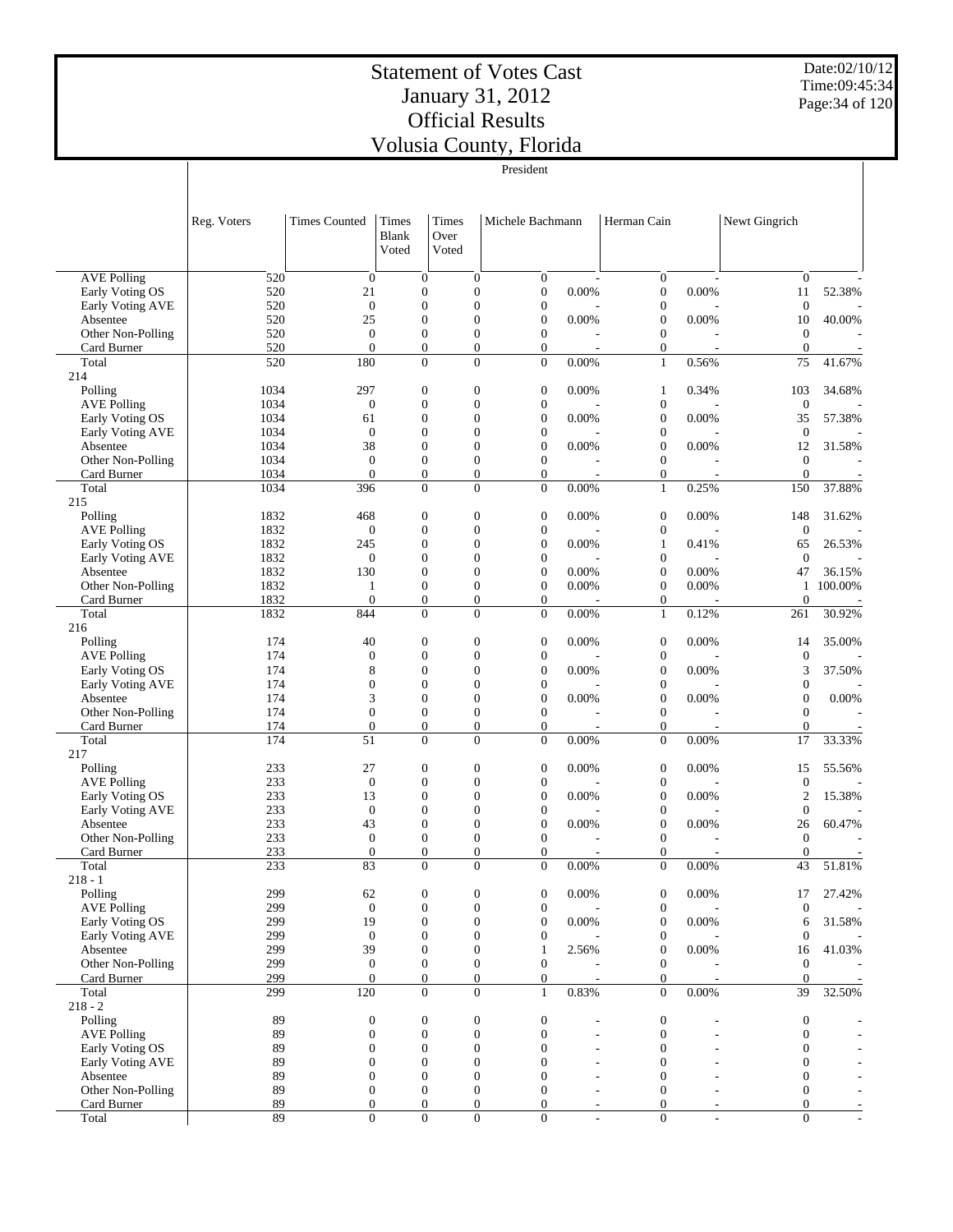Date:02/10/12 Time:09:45:34 Page:35 of 120

|                                       | President   |                                  |                                      |                                      |                                                                      |                            |                                      |                          |                                      |                          |
|---------------------------------------|-------------|----------------------------------|--------------------------------------|--------------------------------------|----------------------------------------------------------------------|----------------------------|--------------------------------------|--------------------------|--------------------------------------|--------------------------|
|                                       |             |                                  |                                      |                                      |                                                                      |                            |                                      |                          |                                      |                          |
|                                       |             |                                  |                                      |                                      |                                                                      |                            |                                      |                          |                                      |                          |
|                                       | Reg. Voters | <b>Times Counted</b>             | Times                                | Times                                | Michele Bachmann                                                     |                            | Herman Cain                          |                          | Newt Gingrich                        |                          |
|                                       |             |                                  | <b>Blank</b>                         | Over                                 |                                                                      |                            |                                      |                          |                                      |                          |
|                                       |             |                                  | Voted                                | Voted                                |                                                                      |                            |                                      |                          |                                      |                          |
|                                       |             |                                  |                                      |                                      |                                                                      |                            |                                      |                          |                                      |                          |
| 219<br>Polling                        | 704         | 173                              | $\boldsymbol{0}$                     | $\overline{0}$                       | $\boldsymbol{0}$                                                     | 0.00%                      | $\mathbf{0}$                         | 0.00%                    | 73                                   | 42.20%                   |
| <b>AVE Polling</b>                    | 704         | $\mathbf{0}$                     | $\mathbf{0}$                         | $\overline{0}$                       | $\boldsymbol{0}$                                                     |                            | $\mathbf{0}$                         |                          | $\mathbf{0}$                         |                          |
| Early Voting OS                       | 704         | 38                               | $\mathbf{0}$                         | $\theta$                             | $\boldsymbol{0}$                                                     | 0.00%                      | $\mathbf{0}$                         | 0.00%                    | 19                                   | 50.00%                   |
| Early Voting AVE                      | 704         | $\mathbf{0}$                     | $\mathbf{0}$                         | $\overline{0}$                       | $\boldsymbol{0}$                                                     |                            | $\mathbf{0}$                         |                          | $\boldsymbol{0}$                     |                          |
| Absentee                              | 704         | 30                               | $\mathbf{0}$                         | $\theta$                             | $\boldsymbol{0}$                                                     | 0.00%                      | $\boldsymbol{0}$                     | 0.00%                    | 6                                    | 20.00%                   |
| Other Non-Polling<br>Card Burner      | 704<br>704  | $\mathbf{0}$<br>$\overline{0}$   | $\mathbf{0}$<br>$\boldsymbol{0}$     | $\overline{0}$<br>$\overline{0}$     | $\overline{0}$<br>$\boldsymbol{0}$                                   |                            | $\theta$<br>$\boldsymbol{0}$         |                          | $\overline{0}$<br>$\boldsymbol{0}$   |                          |
| Total                                 | 704         | 241                              | $\theta$                             |                                      | $\Omega$<br>$\Omega$                                                 | 0.00%                      | $\mathbf{0}$                         | 0.00%                    | 98                                   | 40.66%                   |
| 220                                   |             |                                  |                                      |                                      |                                                                      |                            |                                      |                          |                                      |                          |
| Polling                               | 768         | 227                              | $\boldsymbol{0}$                     | $\overline{0}$                       | $\boldsymbol{0}$                                                     | 0.00%                      | $\mathbf{1}$                         | 0.44%                    | 74                                   | 32.60%                   |
| <b>AVE Polling</b>                    | 768         | $\overline{0}$                   | $\mathbf{0}$                         | $\overline{0}$                       | $\boldsymbol{0}$                                                     |                            | $\mathbf{0}$                         |                          | $\mathbf{0}$                         |                          |
| Early Voting OS                       | 768         | 68                               | $\boldsymbol{0}$                     | $\overline{0}$                       | $\boldsymbol{0}$                                                     | 0.00%                      | $\mathbf{0}$                         | 0.00%                    | 18                                   | 26.47%                   |
| Early Voting AVE<br>Absentee          | 768<br>768  | $\overline{0}$<br>34             | $\mathbf{0}$<br>$\mathbf{0}$         | $\theta$<br>$\overline{0}$           | $\boldsymbol{0}$<br>$\boldsymbol{0}$                                 | 0.00%                      | $\boldsymbol{0}$<br>$\boldsymbol{0}$ | 0.00%                    | $\boldsymbol{0}$<br>12               | 35.29%                   |
| Other Non-Polling                     | 768         | $\mathbf{0}$                     | $\mathbf{0}$                         | $\overline{0}$                       | $\mathbf{0}$                                                         |                            | $\mathbf{0}$                         |                          | $\boldsymbol{0}$                     |                          |
| Card Burner                           | 768         | $\boldsymbol{0}$                 | $\boldsymbol{0}$                     |                                      | $\boldsymbol{0}$<br>$\boldsymbol{0}$                                 |                            | $\mathbf{0}$                         |                          | $\boldsymbol{0}$                     |                          |
| Total                                 | 768         | 329                              | $\overline{0}$                       |                                      | $\Omega$<br>$\overline{0}$                                           | 0.00%                      | $\mathbf{1}$                         | 0.30%                    | 104                                  | 31.61%                   |
| $221 - 1$                             |             |                                  |                                      |                                      |                                                                      |                            |                                      |                          |                                      |                          |
| Polling                               | 31<br>31    | 5<br>$\overline{0}$              | $\boldsymbol{0}$<br>$\mathbf{0}$     | $\boldsymbol{0}$<br>$\overline{0}$   | $\boldsymbol{0}$<br>$\overline{0}$                                   | 0.00%                      | $\mathbf{0}$<br>$\mathbf{0}$         | 0.00%                    | $\boldsymbol{0}$<br>$\boldsymbol{0}$ | 0.00%                    |
| <b>AVE Polling</b><br>Early Voting OS | 31          | $\overline{0}$                   | $\mathbf{0}$                         | $\theta$                             | $\overline{0}$                                                       | L,                         | $\mathbf{0}$                         | L,                       | $\mathbf{0}$                         |                          |
| Early Voting AVE                      | 31          | $\overline{0}$                   | $\mathbf{0}$                         | $\overline{0}$                       | $\overline{0}$                                                       |                            | $\mathbf{0}$                         |                          | $\boldsymbol{0}$                     |                          |
| Absentee                              | 31          | $\theta$                         | $\mathbf{0}$                         | $\theta$                             | $\overline{0}$                                                       |                            | $\mathbf{0}$                         | $\overline{a}$           | $\overline{0}$                       | $\overline{\phantom{a}}$ |
| Other Non-Polling                     | 31          | $\overline{0}$                   | $\mathbf{0}$                         | $\overline{0}$                       | $\Omega$                                                             |                            | $\mathbf{0}$                         |                          | $\mathbf{0}$                         |                          |
| Card Burner                           | 31          | $\overline{0}$                   | $\boldsymbol{0}$                     | $\overline{0}$                       | $\boldsymbol{0}$                                                     | L,                         | $\mathbf{0}$                         | L,                       | $\overline{0}$                       |                          |
| Total<br>$221 - 2$                    | 31          | 5                                | $\overline{0}$                       |                                      | $\Omega$<br>$\overline{0}$                                           | 0.00%                      | $\mathbf{0}$                         | 0.00%                    | $\overline{0}$                       | 0.00%                    |
| Polling                               | 10          | $\mathbf{1}$                     | $\boldsymbol{0}$                     | $\boldsymbol{0}$                     | $\boldsymbol{0}$                                                     | 0.00%                      | $\mathbf{0}$                         | 0.00%                    | $\boldsymbol{0}$                     | 0.00%                    |
| <b>AVE Polling</b>                    | 10          | $\overline{0}$                   | $\mathbf{0}$                         | $\overline{0}$                       | $\boldsymbol{0}$                                                     |                            | $\mathbf{0}$                         |                          | $\boldsymbol{0}$                     |                          |
| Early Voting OS                       | 10          | $\overline{0}$                   | $\mathbf{0}$                         | $\overline{0}$                       | $\overline{0}$                                                       |                            | $\theta$                             |                          | $\boldsymbol{0}$                     |                          |
| Early Voting AVE                      | 10          | $\overline{0}$                   | $\mathbf{0}$                         | $\overline{0}$                       | $\boldsymbol{0}$                                                     |                            | $\boldsymbol{0}$                     |                          | $\boldsymbol{0}$                     |                          |
| Absentee                              | 10<br>10    | 2<br>$\Omega$                    | $\overline{0}$<br>$\mathbf{0}$       | $\overline{0}$<br>$\overline{0}$     | $\boldsymbol{0}$<br>$\mathbf{0}$                                     | 0.00%                      | $\mathbf{0}$<br>$\mathbf{0}$         | 0.00%                    | $\overline{c}$<br>$\overline{0}$     | 100.00%                  |
| Other Non-Polling<br>Card Burner      | 10          | $\boldsymbol{0}$                 | $\boldsymbol{0}$                     |                                      | $\boldsymbol{0}$<br>$\boldsymbol{0}$                                 |                            | $\mathbf{0}$                         |                          | $\boldsymbol{0}$                     |                          |
| Total                                 | 10          | 3                                | $\theta$                             |                                      | $\Omega$<br>$\overline{0}$                                           | 0.00%                      | $\overline{0}$                       | 0.00%                    | $\overline{c}$                       | 66.67%                   |
| 222                                   |             |                                  |                                      |                                      |                                                                      |                            |                                      |                          |                                      |                          |
| Polling                               | 618         | 225                              | $\boldsymbol{0}$                     | $\boldsymbol{0}$                     | $\boldsymbol{0}$                                                     | 0.00%                      | $\mathbf{0}$                         | 0.00%                    | 77                                   | 34.22%                   |
| <b>AVE Polling</b>                    | 618         | $\mathbf{0}$                     | $\mathbf{0}$                         | $\overline{0}$                       | $\boldsymbol{0}$                                                     |                            | $\mathbf{0}$                         |                          | $\boldsymbol{0}$                     |                          |
| Early Voting OS<br>Early Voting AVE   | 618<br>618  | 10<br>$\mathbf{0}$               | $\overline{0}$<br>$\overline{0}$     | $\overline{0}$<br>$\overline{0}$     | $\boldsymbol{0}$<br>$\overline{0}$                                   | 0.00%                      | $\boldsymbol{0}$<br>$\mathbf{0}$     | 0.00%                    | 4<br>$\boldsymbol{0}$                | 40.00%                   |
| Absentee                              | 618         | 12                               | $\Omega$                             | $\theta$                             | $\Omega$                                                             | 0.00%                      | $\Omega$                             | 0.00%                    | 3                                    | 25.00%                   |
| Other Non-Polling                     | 618         | $\boldsymbol{0}$                 | $\boldsymbol{0}$                     |                                      | $\boldsymbol{0}$<br>$\boldsymbol{0}$                                 | L,                         | $\boldsymbol{0}$                     | $\overline{\phantom{a}}$ | $\boldsymbol{0}$                     |                          |
| Card Burner                           | 618         | $\boldsymbol{0}$                 | $\boldsymbol{0}$                     |                                      | $\mathbf{0}$<br>$\boldsymbol{0}$                                     |                            | $\mathbf{0}$                         |                          | $\boldsymbol{0}$                     |                          |
| Total                                 | 618         | 247                              | $\boldsymbol{0}$                     |                                      | $\overline{0}$<br>$\overline{0}$                                     | 0.00%                      | $\mathbf{0}$                         | 0.00%                    | 84                                   | 34.01%                   |
| $223 - 1$                             | 53          | 13                               | $\boldsymbol{0}$                     | $\boldsymbol{0}$                     | $\boldsymbol{0}$                                                     | 0.00%                      | $\mathbf{1}$                         | 7.69%                    | 7                                    | 53.85%                   |
| Polling<br><b>AVE Polling</b>         | 53          | $\boldsymbol{0}$                 | $\boldsymbol{0}$                     | $\boldsymbol{0}$                     | $\boldsymbol{0}$                                                     |                            | $\mathbf{0}$                         |                          | $\boldsymbol{0}$                     |                          |
| Early Voting OS                       | 53          | $\mathbf{1}$                     | $\boldsymbol{0}$                     | $\boldsymbol{0}$                     | $\boldsymbol{0}$                                                     | 0.00%                      | $\boldsymbol{0}$                     | 0.00%                    | $\mathbf{1}$                         | 100.00%                  |
| Early Voting AVE                      | 53          | $\boldsymbol{0}$                 | $\boldsymbol{0}$                     | $\overline{0}$                       | $\boldsymbol{0}$                                                     |                            | $\boldsymbol{0}$                     |                          | $\boldsymbol{0}$                     |                          |
| Absentee                              | 53          | $\boldsymbol{2}$                 | $\boldsymbol{0}$                     | $\boldsymbol{0}$                     | $\boldsymbol{0}$                                                     | 0.00%                      | $\boldsymbol{0}$                     | 0.00%                    | $\overline{2}$                       | 100.00%                  |
| Other Non-Polling                     | 53          | $\boldsymbol{0}$                 | $\boldsymbol{0}$                     | $\boldsymbol{0}$                     | $\boldsymbol{0}$                                                     |                            | $\mathbf{0}$                         |                          | $\boldsymbol{0}$                     |                          |
| Card Burner<br>Total                  | 53<br>53    | $\mathbf{0}$<br>16               | $\boldsymbol{0}$<br>$\boldsymbol{0}$ |                                      | $\mathbf{0}$<br>$\boldsymbol{0}$<br>$\overline{0}$<br>$\overline{0}$ | 0.00%                      | $\mathbf{0}$<br>$\mathbf{1}$         | 6.25%                    | $\boldsymbol{0}$<br>10               | 62.50%                   |
| $223 - 2$                             |             |                                  |                                      |                                      |                                                                      |                            |                                      |                          |                                      |                          |
| Polling                               | 261         | 97                               | $\boldsymbol{0}$                     | $\boldsymbol{0}$                     | $\boldsymbol{0}$                                                     | 0.00%                      | $\boldsymbol{0}$                     | 0.00%                    | 35                                   | 36.08%                   |
| <b>AVE Polling</b>                    | 261         | $\mathbf{0}$                     | $\boldsymbol{0}$                     | $\boldsymbol{0}$                     | $\boldsymbol{0}$                                                     |                            | $\boldsymbol{0}$                     |                          | $\boldsymbol{0}$                     |                          |
| Early Voting OS                       | 261         | 11                               | $\boldsymbol{0}$                     | $\boldsymbol{0}$                     | $\boldsymbol{0}$                                                     | 0.00%                      | $\mathbf{0}$                         | 0.00%                    | 3                                    | 27.27%                   |
| Early Voting AVE<br>Absentee          | 261<br>261  | $\boldsymbol{0}$                 | $\boldsymbol{0}$                     | $\boldsymbol{0}$<br>$\boldsymbol{0}$ | $\boldsymbol{0}$                                                     |                            | $\boldsymbol{0}$                     |                          | $\boldsymbol{0}$                     |                          |
| Other Non-Polling                     | 261         | $\boldsymbol{2}$<br>$\mathbf{0}$ | $\boldsymbol{0}$<br>$\boldsymbol{0}$ |                                      | $\boldsymbol{0}$<br>$\mathbf{0}$<br>$\boldsymbol{0}$                 | $0.00\%$<br>$\overline{a}$ | $\boldsymbol{0}$<br>$\boldsymbol{0}$ | $0.00\%$                 | 1<br>$\boldsymbol{0}$                | 50.00%                   |
|                                       |             |                                  |                                      |                                      |                                                                      |                            |                                      |                          |                                      |                          |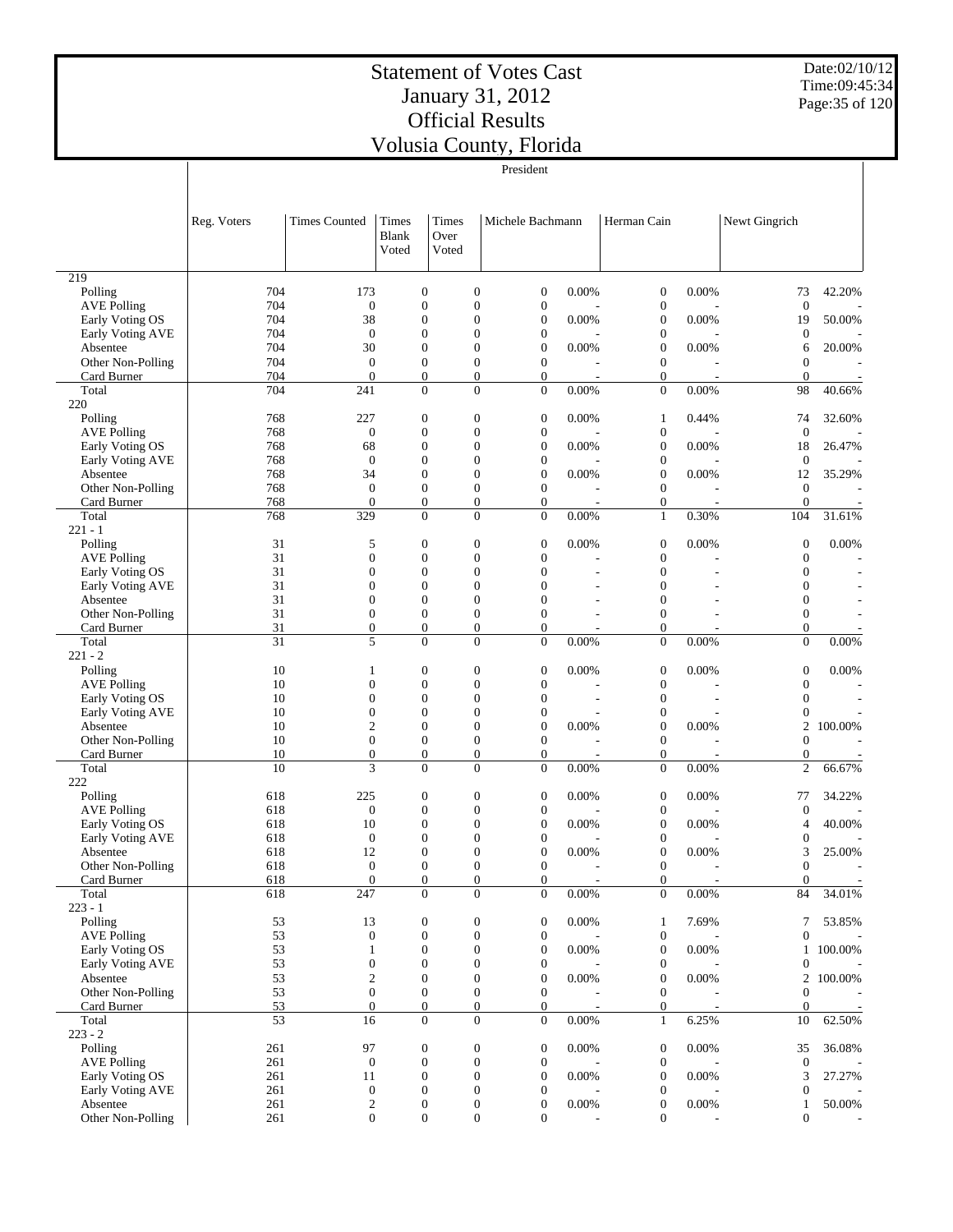#### Statement of Votes Cast January 31, 2012 Official Results Volu

Date:02/10/12 Time:09:45:34 Page:36 of 120

| usia County, Florida |  |
|----------------------|--|
|                      |  |

|                               | President    |                        |                                      |                                    |                                    |                          |                                      |                          |                        |                  |
|-------------------------------|--------------|------------------------|--------------------------------------|------------------------------------|------------------------------------|--------------------------|--------------------------------------|--------------------------|------------------------|------------------|
|                               | Reg. Voters  | <b>Times Counted</b>   | Times<br>Blank<br>Voted              | Times<br>Over<br>Voted             | Michele Bachmann                   |                          | Herman Cain                          |                          | Newt Gingrich          |                  |
| Card Burner                   | 261          | $\boldsymbol{0}$       | 0                                    | $\boldsymbol{0}$                   | $\overline{0}$                     | $\overline{\phantom{a}}$ | $\boldsymbol{0}$                     | $\overline{\phantom{a}}$ | $\boldsymbol{0}$       |                  |
| Total                         | 261          | 110                    | $\boldsymbol{0}$                     | $\overline{0}$                     | $\overline{0}$                     | 0.00%                    | $\boldsymbol{0}$                     | 0.00%                    | 39                     | 35.45%           |
| 224                           |              |                        |                                      |                                    |                                    |                          |                                      |                          |                        |                  |
| Polling                       | 425          | 83                     | $\boldsymbol{0}$                     | $\boldsymbol{0}$                   | $\boldsymbol{0}$                   | 0.00%                    | $\boldsymbol{0}$                     | 0.00%                    | 35                     | 42.17%           |
| <b>AVE Polling</b>            | 425          | $\boldsymbol{0}$       | $\boldsymbol{0}$                     | $\overline{0}$                     | $\boldsymbol{0}$                   |                          | $\boldsymbol{0}$                     |                          | $\boldsymbol{0}$       |                  |
| Early Voting OS               | 425          | 44                     | $\boldsymbol{0}$                     | $\overline{0}$                     | $\boldsymbol{0}$                   | 0.00%                    | $\boldsymbol{0}$                     | 0.00%                    | 14                     | 31.82%           |
| Early Voting AVE              | 425          | $\boldsymbol{0}$<br>29 | $\mathbf{0}$<br>$\boldsymbol{0}$     | $\overline{0}$<br>$\overline{0}$   | $\mathbf{0}$<br>$\boldsymbol{0}$   |                          | $\boldsymbol{0}$<br>$\boldsymbol{0}$ |                          | $\mathbf 0$            | 34.48%           |
| Absentee<br>Other Non-Polling | 425<br>425   | $\boldsymbol{0}$       | $\boldsymbol{0}$                     | $\overline{0}$                     | $\mathbf{0}$                       | 0.00%                    | $\boldsymbol{0}$                     | 0.00%                    | 10<br>$\boldsymbol{0}$ |                  |
| Card Burner                   | 425          | $\mathbf{0}$           | $\boldsymbol{0}$                     | $\boldsymbol{0}$                   | $\mathbf{0}$                       |                          | $\boldsymbol{0}$                     |                          | $\overline{0}$         |                  |
| Total                         | 425          | 156                    | $\overline{0}$                       | $\overline{0}$                     | $\mathbf{0}$                       | 0.00%                    | $\boldsymbol{0}$                     | 0.00%                    | 59                     | 37.82%           |
| 301                           |              |                        |                                      |                                    |                                    |                          |                                      |                          |                        |                  |
| Polling                       | 374          | 109                    | $\boldsymbol{0}$                     | $\boldsymbol{0}$                   | $\boldsymbol{0}$                   | 0.00%                    | $\boldsymbol{0}$                     | 0.00%                    | 61                     | 55.96%           |
| <b>AVE Polling</b>            | 374          | $\boldsymbol{0}$       | $\boldsymbol{0}$                     | $\boldsymbol{0}$                   | $\boldsymbol{0}$                   |                          | $\boldsymbol{0}$                     |                          | $\boldsymbol{0}$       |                  |
| Early Voting OS               | 374          | 20                     | $\boldsymbol{0}$                     | $\overline{0}$                     | $\boldsymbol{0}$                   | 0.00%                    | $\boldsymbol{0}$                     | 0.00%                    | 10                     | 50.00%           |
| Early Voting AVE              | 374          | $\boldsymbol{0}$       | $\boldsymbol{0}$                     | $\overline{0}$                     | $\mathbf{0}$                       |                          | $\boldsymbol{0}$                     |                          | $\boldsymbol{0}$       |                  |
| Absentee                      | 374          | 3                      | $\boldsymbol{0}$                     | $\overline{0}$                     | $\boldsymbol{0}$                   | 0.00%                    | $\boldsymbol{0}$                     | 0.00%                    | $\boldsymbol{2}$       | 66.67%           |
| Other Non-Polling             | 374          | $\boldsymbol{0}$       | $\boldsymbol{0}$                     | $\boldsymbol{0}$                   | $\mathbf{0}$                       |                          | $\boldsymbol{0}$                     |                          | $\boldsymbol{0}$       |                  |
| Card Burner                   | 374          | $\theta$               | $\mathbf{0}$                         | $\overline{0}$                     | $\overline{0}$                     |                          | $\boldsymbol{0}$                     |                          | $\overline{0}$         |                  |
| Total                         | 374          | 132                    | $\boldsymbol{0}$                     | $\overline{0}$                     | $\overline{0}$                     | 0.00%                    | $\boldsymbol{0}$                     | 0.00%                    | 73                     | 55.30%           |
| 302<br>Polling                | 975          | 245                    | $\boldsymbol{0}$                     | $\boldsymbol{0}$                   | $\boldsymbol{0}$                   | 0.00%                    | $\boldsymbol{2}$                     | 0.82%                    | 99                     | 40.41%           |
| <b>AVE Polling</b>            | 975          | $\boldsymbol{0}$       | $\boldsymbol{0}$                     | $\overline{0}$                     | $\boldsymbol{0}$                   |                          | $\boldsymbol{0}$                     |                          | 0                      |                  |
| Early Voting OS               | 975          | 16                     | $\boldsymbol{0}$                     | $\overline{0}$                     | $\boldsymbol{0}$                   | 0.00%                    | $\boldsymbol{0}$                     | 0.00%                    | 5                      | 31.25%           |
| <b>Early Voting AVE</b>       | 975          | $\boldsymbol{0}$       | $\boldsymbol{0}$                     | $\overline{0}$                     | $\boldsymbol{0}$                   |                          | $\boldsymbol{0}$                     |                          | 0                      |                  |
| Absentee                      | 975          | 41                     | $\boldsymbol{0}$                     | $\overline{0}$                     | $\boldsymbol{0}$                   | 0.00%                    | $\boldsymbol{2}$                     | 4.88%                    | 9                      | 21.95%           |
| Other Non-Polling             | 975          | 1                      | $\boldsymbol{0}$                     | $\overline{0}$                     | $\boldsymbol{0}$                   | 0.00%                    | $\boldsymbol{0}$                     | 0.00%                    | $\boldsymbol{0}$       | 0.00%            |
| Card Burner                   | 975          | $\mathbf{0}$           | $\boldsymbol{0}$                     | $\boldsymbol{0}$                   | $\boldsymbol{0}$                   |                          | $\boldsymbol{0}$                     |                          | $\mathbf{0}$           |                  |
| Total                         | 975          | 303                    | $\overline{0}$                       | $\overline{0}$                     | $\mathbf{0}$                       | 0.00%                    | 4                                    | 1.32%                    | 113                    | 37.29%           |
| 303                           |              |                        |                                      |                                    |                                    |                          |                                      |                          |                        |                  |
| Polling                       | 1183         | 411                    | $\boldsymbol{0}$                     | $\boldsymbol{0}$                   | $\boldsymbol{0}$                   | 0.00%                    | 1                                    | 0.24%                    | 132                    | 32.12%           |
| <b>AVE Polling</b>            | 1183         | $\boldsymbol{0}$       | $\boldsymbol{0}$                     | $\boldsymbol{0}$                   | $\boldsymbol{0}$                   |                          | $\boldsymbol{0}$                     |                          | $\boldsymbol{0}$       |                  |
| Early Voting OS               | 1183         | 27                     | $\boldsymbol{0}$                     | $\overline{0}$                     | $\boldsymbol{0}$                   | 0.00%                    | $\boldsymbol{0}$                     | 0.00%                    | 13                     | 48.15%           |
| Early Voting AVE              | 1183         | $\boldsymbol{0}$<br>81 | $\boldsymbol{0}$<br>$\mathbf{0}$     | $\overline{0}$<br>$\overline{0}$   | $\boldsymbol{0}$<br>$\mathbf{0}$   |                          | $\boldsymbol{0}$<br>$\mathbf{0}$     |                          | $\boldsymbol{0}$       |                  |
| Absentee<br>Other Non-Polling | 1183<br>1183 | $\overline{7}$         | $\boldsymbol{0}$                     | $\boldsymbol{0}$                   | $\mathbf{0}$                       | 0.00%<br>0.00%           | $\boldsymbol{0}$                     | 0.00%<br>0.00%           | 24<br>$\overline{c}$   | 29.63%<br>28.57% |
| Card Burner                   | 1183         | $\theta$               | $\boldsymbol{0}$                     | $\overline{0}$                     | $\boldsymbol{0}$                   |                          | $\boldsymbol{0}$                     |                          | $\theta$               |                  |
| Total                         | 1183         | 526                    | $\boldsymbol{0}$                     | $\overline{0}$                     | $\theta$                           | 0.00%                    | $\mathbf{1}$                         | 0.19%                    | 171                    | 32.51%           |
| 304                           |              |                        |                                      |                                    |                                    |                          |                                      |                          |                        |                  |
| Polling                       | 1476         | 494                    | $\boldsymbol{0}$                     | $\boldsymbol{0}$                   | $\boldsymbol{0}$                   | 0.00%                    | $\boldsymbol{0}$                     | 0.00%                    | 173                    | 35.02%           |
| <b>AVE Polling</b>            | 1476         | $\boldsymbol{0}$       | $\boldsymbol{0}$                     | $\overline{0}$                     | $\boldsymbol{0}$                   |                          | $\boldsymbol{0}$                     |                          | $\mathbf{0}$           |                  |
| Early Voting OS               | 1476         | 56                     | $\boldsymbol{0}$                     | $\mathbf{0}$                       | $\overline{0}$                     | 0.00%                    | $\boldsymbol{0}$                     | 0.00%                    | 34                     | 60.71%           |
| Early Voting AVE              | 1476         | $\boldsymbol{0}$       | $\boldsymbol{0}$                     | $\mathbf{0}$                       | $\mathbf{0}$                       |                          | 0                                    |                          | $\boldsymbol{0}$       |                  |
| Absentee                      | 1476         | 64                     | $\boldsymbol{0}$                     | $\boldsymbol{0}$                   | $\boldsymbol{0}$                   | 0.00%                    | $\boldsymbol{0}$                     | 0.00%                    | 19                     | 29.69%           |
| Other Non-Polling             | 1476         | $\boldsymbol{0}$       | $\boldsymbol{0}$                     | $\boldsymbol{0}$                   | $\mathbf{0}$                       |                          | $\boldsymbol{0}$                     |                          | $\mathbf{0}$           |                  |
| Card Burner                   | 1476         | $\boldsymbol{0}$       | $\boldsymbol{0}$<br>$\boldsymbol{0}$ | $\boldsymbol{0}$<br>$\overline{0}$ | $\overline{0}$<br>$\overline{0}$   |                          | $\boldsymbol{0}$                     |                          | $\boldsymbol{0}$       |                  |
| Total<br>305                  | 1476         | 614                    |                                      |                                    |                                    | 0.00%                    | $\boldsymbol{0}$                     | 0.00%                    | 226                    | 36.81%           |
| Polling                       | 978          | 327                    | $\boldsymbol{0}$                     | $\boldsymbol{0}$                   | $\overline{0}$                     | 0.00%                    | $\boldsymbol{2}$                     | 0.61%                    | 129                    | 39.45%           |
| <b>AVE Polling</b>            | 978          | $\boldsymbol{0}$       | $\boldsymbol{0}$                     | $\boldsymbol{0}$                   | $\overline{0}$                     |                          | $\boldsymbol{0}$                     |                          | $\boldsymbol{0}$       |                  |
| Early Voting OS               | 978          | 18                     | $\boldsymbol{0}$                     | $\boldsymbol{0}$                   | $\boldsymbol{0}$                   | 0.00%                    | $\boldsymbol{0}$                     | 0.00%                    | 10                     | 55.56%           |
| Early Voting AVE              | 978          | $\boldsymbol{0}$       | $\boldsymbol{0}$                     | $\boldsymbol{0}$                   | $\boldsymbol{0}$                   |                          | $\boldsymbol{0}$                     |                          | $\theta$               |                  |
| Absentee                      | 978          | 27                     | $\boldsymbol{0}$                     | $\overline{0}$                     | 1                                  | 3.70%                    | $\mathbf{1}$                         | 3.70%                    | 8                      | 29.63%           |
| Other Non-Polling             | 978          | $\boldsymbol{0}$       | $\boldsymbol{0}$                     | $\boldsymbol{0}$                   | $\mathbf{0}$                       |                          | $\boldsymbol{0}$                     |                          | 0                      |                  |
| Card Burner                   | 978          | $\theta$               | $\boldsymbol{0}$                     | $\boldsymbol{0}$                   | $\overline{0}$                     |                          | $\boldsymbol{0}$                     | $\overline{\phantom{a}}$ | 0                      |                  |
| Total                         | 978          | 372                    | $\boldsymbol{0}$                     | $\boldsymbol{0}$                   | $\mathbf{1}$                       | 0.27%                    | 3                                    | $0.81\%$                 | 147                    | 39.52%           |
| 306                           |              |                        |                                      |                                    |                                    |                          |                                      |                          |                        |                  |
| Polling                       | 746          | 230                    | $\boldsymbol{0}$                     | $\boldsymbol{0}$                   | $\boldsymbol{0}$                   | 0.00%                    | $\mathbf{1}$                         | 0.43%                    | 95                     | 41.30%           |
| <b>AVE Polling</b>            | 746          | $\boldsymbol{0}$       | $\boldsymbol{0}$                     | $\boldsymbol{0}$                   | $\boldsymbol{0}$                   |                          | $\boldsymbol{0}$                     |                          | 0                      |                  |
| Early Voting OS               | 746          | $20\,$                 | $\boldsymbol{0}$<br>$\boldsymbol{0}$ | $\boldsymbol{0}$<br>$\overline{0}$ | $\boldsymbol{0}$<br>$\overline{0}$ | 0.00%                    | $\boldsymbol{0}$<br>$\boldsymbol{0}$ | 0.00%                    | 4                      | 20.00%           |
| Early Voting AVE              | 746          | $\mathbf{0}$           |                                      |                                    |                                    |                          |                                      |                          | $\mathbf{0}$           |                  |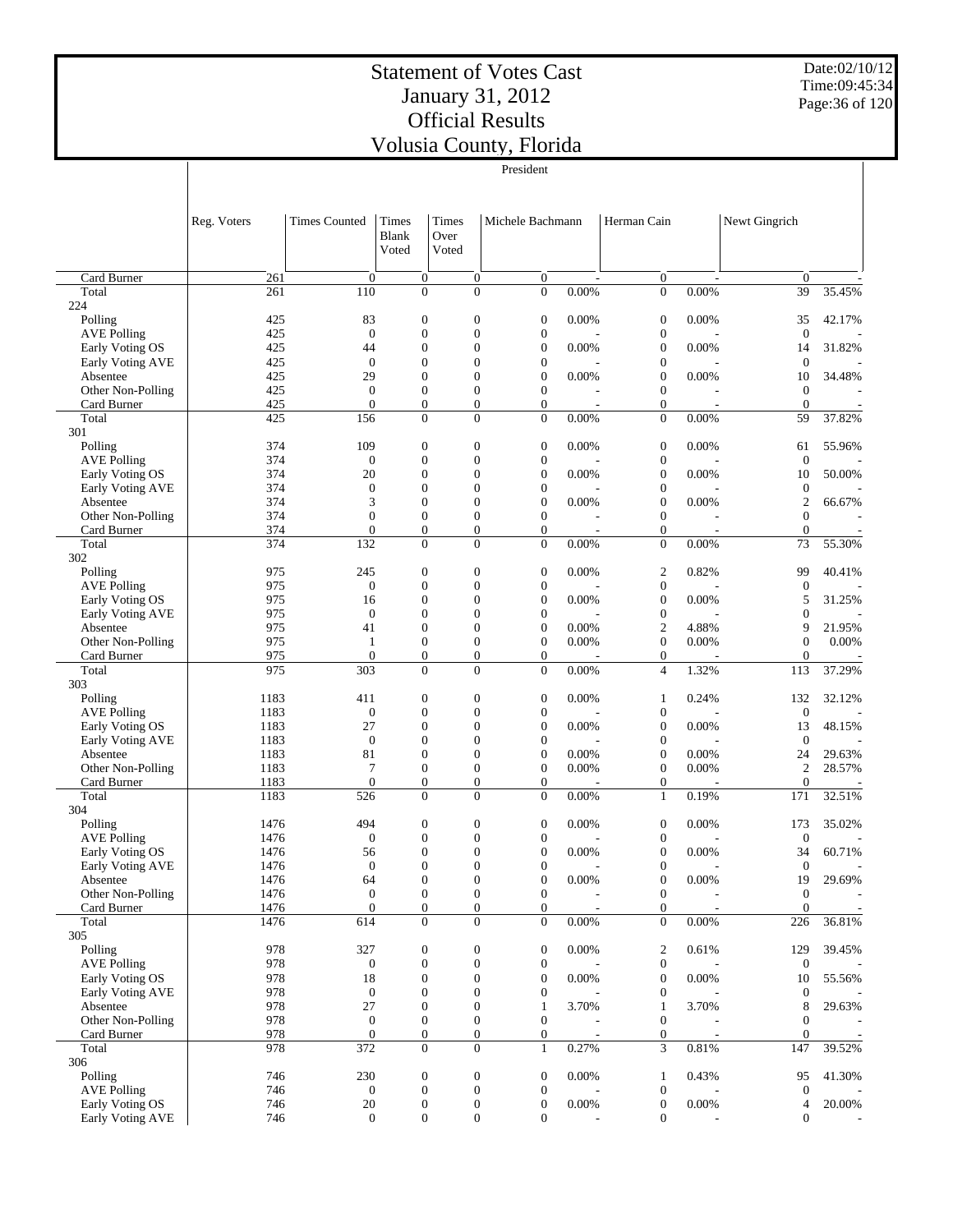Date:02/10/12 Time:09:45:34 Page:37 of 120

|                                     |              |                                  |                                  |                        |                                      | v orušia County, i romaa<br>President |                          |                                      |          |                              |                          |
|-------------------------------------|--------------|----------------------------------|----------------------------------|------------------------|--------------------------------------|---------------------------------------|--------------------------|--------------------------------------|----------|------------------------------|--------------------------|
|                                     |              |                                  |                                  |                        |                                      |                                       |                          |                                      |          |                              |                          |
|                                     | Reg. Voters  | <b>Times Counted</b>             | Times<br><b>Blank</b><br>Voted   | Times<br>Over<br>Voted |                                      | Michele Bachmann                      |                          | Herman Cain                          |          | Newt Gingrich                |                          |
| Absentee                            | 746          | 43                               | $\mathbf{0}$                     |                        | $\overline{0}$                       | $\overline{0}$                        | 0.00%                    | $\mathbf{0}$                         | 0.00%    | 13                           | 30.23%                   |
| Other Non-Polling<br>Card Burner    | 746<br>746   | $\mathbf{0}$<br>$\boldsymbol{0}$ | $\mathbf{0}$<br>$\mathbf{0}$     |                        | $\overline{0}$<br>$\mathbf{0}$       | $\mathbf{0}$<br>$\mathbf{0}$          |                          | $\boldsymbol{0}$<br>$\mathbf{0}$     |          | $\mathbf{0}$<br>$\mathbf{0}$ |                          |
| Total                               | 746          | 293                              | $\overline{0}$                   |                        | $\Omega$                             | $\overline{0}$                        | 0.00%                    | $\mathbf{1}$                         | 0.34%    | 112                          | 38.23%                   |
| 307                                 |              |                                  |                                  |                        |                                      |                                       |                          |                                      |          |                              |                          |
| Polling<br><b>AVE Polling</b>       | 697<br>697   | 223<br>$\boldsymbol{0}$          | $\mathbf{0}$<br>$\mathbf{0}$     |                        | $\overline{0}$<br>$\overline{0}$     | $\mathbf{1}$<br>$\overline{0}$        | 0.45%                    | $\boldsymbol{0}$<br>$\mathbf{0}$     | 0.00%    | 90<br>$\mathbf{0}$           | 40.36%                   |
| Early Voting OS                     | 697          | 9                                | $\mathbf{0}$                     |                        | $\mathbf{0}$                         | $\mathbf{0}$                          | 0.00%                    | $\mathbf{0}$                         | 0.00%    | 3                            | 33.33%                   |
| Early Voting AVE                    | 697          | $\mathbf{0}$                     | $\mathbf{0}$                     |                        | $\overline{0}$                       | $\overline{0}$                        |                          | $\mathbf{0}$                         |          | $\overline{0}$               |                          |
| Absentee                            | 697          | 14                               | $\overline{0}$                   |                        | $\Omega$                             | $\mathbf{0}$                          | 0.00%                    | $\mathbf{1}$                         | 7.14%    | 3                            | 21.43%                   |
| Other Non-Polling<br>Card Burner    | 697<br>697   | $\theta$<br>$\Omega$             | $\mathbf{0}$<br>$\mathbf{0}$     |                        | $\overline{0}$<br>$\overline{0}$     | $\overline{0}$<br>$\overline{0}$      | $\overline{\phantom{a}}$ | $\mathbf{0}$<br>$\mathbf{0}$         |          | $\Omega$<br>$\mathbf{0}$     |                          |
| Total                               | 697          | 246                              | $\mathbf{0}$                     |                        | $\Omega$                             | $\mathbf{1}$                          | 0.41%                    | $\mathbf{1}$                         | 0.41%    | 96                           | 39.02%                   |
| $308 - 1$                           |              |                                  |                                  |                        |                                      |                                       |                          |                                      |          |                              |                          |
| Polling                             | 1054         | 257                              | $\boldsymbol{0}$                 |                        | $\overline{0}$                       | $\mathbf{0}$                          | 0.00%                    | $\mathbf{1}$                         | 0.39%    | 108                          | 42.02%                   |
| <b>AVE Polling</b>                  | 1054<br>1054 | $\boldsymbol{0}$<br>26           | $\mathbf{0}$<br>$\mathbf{0}$     |                        | $\overline{0}$<br>$\mathbf{0}$       | $\overline{0}$<br>$\overline{0}$      | 0.00%                    | $\boldsymbol{0}$<br>$\mathbf{0}$     | 0.00%    | $\overline{0}$<br>12         | 46.15%                   |
| Early Voting OS<br>Early Voting AVE | 1054         | $\theta$                         | $\mathbf{0}$                     |                        | $\Omega$                             | $\overline{0}$                        |                          | $\mathbf{0}$                         |          | $\theta$                     |                          |
| Absentee                            | 1054         | 23                               | $\mathbf{0}$                     |                        | $\overline{0}$                       | $\mathbf{0}$                          | 0.00%                    | $\boldsymbol{0}$                     | 0.00%    | 9                            | 39.13%                   |
| Other Non-Polling                   | 1054         | $\theta$                         | $\mathbf{0}$                     |                        | $\overline{0}$                       | $\overline{0}$                        |                          | $\mathbf{0}$                         |          | $\mathbf{0}$                 |                          |
| Card Burner                         | 1054         | $\theta$                         | $\mathbf{0}$<br>$\Omega$         |                        | $\overline{0}$<br>$\Omega$           | $\mathbf{0}$                          |                          | $\boldsymbol{0}$                     |          | $\boldsymbol{0}$             |                          |
| Total<br>$308 - 2$                  | 1054         | 306                              |                                  |                        |                                      | $\Omega$                              | 0.00%                    | $\mathbf{1}$                         | 0.33%    | 129                          | 42.16%                   |
| Polling                             | 17           | 5                                | $\boldsymbol{0}$                 |                        | $\boldsymbol{0}$                     | $\boldsymbol{0}$                      | 0.00%                    | $\boldsymbol{0}$                     | 0.00%    | 4                            | 80.00%                   |
| <b>AVE Polling</b>                  | 17           | $\overline{0}$                   | $\mathbf{0}$                     |                        | $\overline{0}$                       | $\overline{0}$                        |                          | $\mathbf{0}$                         |          | $\overline{0}$               | $\overline{\phantom{a}}$ |
| Early Voting OS                     | 17           | $\overline{0}$                   | $\mathbf{0}$                     |                        | $\mathbf{0}$                         | $\Omega$                              |                          | $\mathbf{0}$                         | L,       | $\overline{0}$               |                          |
| Early Voting AVE                    | 17<br>17     | $\overline{0}$<br>$\overline{0}$ | $\mathbf{0}$<br>$\overline{0}$   |                        | $\mathbf{0}$<br>$\Omega$             | $\Omega$<br>$\Omega$                  |                          | $\mathbf{0}$<br>$\mathbf{0}$         |          | $\overline{0}$<br>$\Omega$   |                          |
| Absentee<br>Other Non-Polling       | 17           | $\overline{0}$                   | $\mathbf{0}$                     |                        | $\overline{0}$                       | $\overline{0}$                        |                          | $\mathbf{0}$                         |          | $\overline{0}$               |                          |
| Card Burner                         | 17           | $\overline{0}$                   | $\mathbf{0}$                     |                        | $\boldsymbol{0}$                     | $\overline{0}$                        |                          | $\mathbf{0}$                         |          | $\boldsymbol{0}$             |                          |
| Total                               | 17           | 5                                | $\Omega$                         |                        | $\Omega$                             | $\Omega$                              | 0.00%                    | $\Omega$                             | 0.00%    | $\overline{4}$               | 80.00%                   |
| 309                                 |              |                                  |                                  |                        |                                      |                                       |                          |                                      |          |                              |                          |
| Polling<br><b>AVE Polling</b>       | 1024<br>1024 | 241<br>$\theta$                  | $\mathbf{0}$<br>$\mathbf{0}$     |                        | $\mathbf{0}$<br>$\overline{0}$       | $\mathbf{0}$<br>$\overline{0}$        | 0.00%                    | $\mathbf{0}$<br>$\boldsymbol{0}$     | 0.00%    | 87<br>$\mathbf{0}$           | 36.10%                   |
| Early Voting OS                     | 1024         | 24                               | $\mathbf{0}$                     |                        | $\mathbf{0}$                         | $\mathbf{0}$                          | 0.00%                    | $\mathbf{0}$                         | 0.00%    | 11                           | 45.83%                   |
| Early Voting AVE                    | 1024         | $\theta$                         | $\overline{0}$                   |                        | $\Omega$                             | $\overline{0}$                        |                          | $\mathbf{0}$                         |          | $\mathbf{0}$                 |                          |
| Absentee                            | 1024         | 64                               | $\mathbf{0}$                     |                        | $\Omega$                             | $\overline{0}$                        | 0.00%                    | $\boldsymbol{0}$                     | 0.00%    | 17                           | 26.56%                   |
| Other Non-Polling<br>Card Burner    | 1024<br>1024 | $\theta$<br>$\theta$             | $\mathbf{0}$<br>$\boldsymbol{0}$ |                        | $\overline{0}$<br>$\boldsymbol{0}$   | $\overline{0}$<br>$\boldsymbol{0}$    |                          | $\mathbf{0}$<br>$\boldsymbol{0}$     |          | $\theta$<br>$\mathbf{0}$     |                          |
| Total                               | 1024         | 329                              | $\Omega$                         |                        | $\Omega$                             | $\theta$                              | 0.00%                    | $\mathbf{0}$                         | 0.00%    | 115                          | 34.95%                   |
| 310                                 |              |                                  |                                  |                        |                                      |                                       |                          |                                      |          |                              |                          |
| Polling                             | 589          | 174                              | $\boldsymbol{0}$                 |                        | $\boldsymbol{0}$                     | $\boldsymbol{0}$                      | $0.00\%$                 | $\boldsymbol{2}$                     | 1.15%    | 70                           | 40.23%                   |
| <b>AVE Polling</b>                  | 589          | $\boldsymbol{0}$                 | $\boldsymbol{0}$<br>$\mathbf{0}$ |                        | $\boldsymbol{0}$<br>$\mathbf{0}$     | $\boldsymbol{0}$<br>$\mathbf{0}$      |                          | $\boldsymbol{0}$<br>$\boldsymbol{0}$ |          | $\boldsymbol{0}$             | 27.27%                   |
| Early Voting OS<br>Early Voting AVE | 589<br>589   | 11<br>$\boldsymbol{0}$           | $\boldsymbol{0}$                 |                        | $\boldsymbol{0}$                     | $\mathbf{0}$                          | 0.00%                    | $\boldsymbol{0}$                     | $0.00\%$ | 3<br>0                       |                          |
| Absentee                            | 589          | 12                               | $\boldsymbol{0}$                 |                        | $\mathbf{0}$                         | $\boldsymbol{0}$                      | 0.00%                    | $\boldsymbol{0}$                     | 0.00%    | 5                            | 41.67%                   |
| Other Non-Polling                   | 589          | $\boldsymbol{0}$                 | $\mathbf{0}$                     |                        | $\mathbf{0}$                         | $\mathbf{0}$                          |                          | $\boldsymbol{0}$                     |          | $\overline{0}$               |                          |
| Card Burner                         | 589          | $\boldsymbol{0}$                 | $\mathbf{0}$                     |                        | $\mathbf{0}$                         | $\mathbf{0}$                          | $\overline{\phantom{a}}$ | $\mathbf{0}$                         |          | $\mathbf{0}$                 | $\overline{\phantom{a}}$ |
| Total<br>311                        | 589          | 197                              | $\overline{0}$                   |                        | $\Omega$                             | $\overline{0}$                        | 0.00%                    | $\overline{c}$                       | 1.02%    | 78                           | 39.59%                   |
| Polling                             | 1341         | 575                              | $\boldsymbol{0}$                 |                        | $\mathbf{0}$                         | $\mathbf{0}$                          | 0.00%                    | $\boldsymbol{0}$                     | 0.00%    | 202                          | 35.13%                   |
| <b>AVE Polling</b>                  | 1341         | $\boldsymbol{0}$                 | $\mathbf{0}$                     |                        | $\overline{0}$                       | $\mathbf{0}$                          |                          | $\mathbf{0}$                         |          | $\mathbf{0}$                 |                          |
| Early Voting OS                     | 1341         | 28                               | $\boldsymbol{0}$                 |                        | $\mathbf{0}$                         | $\mathbf{0}$                          | 0.00%                    | $\boldsymbol{0}$                     | 0.00%    | 10                           | 35.71%                   |
| Early Voting AVE                    | 1341         | $\boldsymbol{0}$                 | $\mathbf{0}$                     |                        | $\mathbf{0}$                         | $\mathbf{0}$                          |                          | $\mathbf{0}$                         |          | $\mathbf{0}$                 |                          |
| Absentee<br>Other Non-Polling       | 1341<br>1341 | 59<br>$\boldsymbol{0}$           | $\boldsymbol{0}$<br>$\mathbf{0}$ |                        | $\overline{0}$<br>$\overline{0}$     | $\boldsymbol{0}$<br>$\mathbf{0}$      | 0.00%                    | $\boldsymbol{0}$<br>$\mathbf{0}$     | 0.00%    | 29<br>$\mathbf{0}$           | 49.15%                   |
| Card Burner                         | 1341         | $\boldsymbol{0}$                 | $\boldsymbol{0}$                 |                        | $\mathbf{0}$                         | $\mathbf{0}$                          |                          | $\mathbf{0}$                         |          | $\mathbf{0}$                 |                          |
| Total                               | 1341         | 662                              | $\boldsymbol{0}$                 |                        | $\overline{0}$                       | $\overline{0}$                        | 0.00%                    | $\boldsymbol{0}$                     | $0.00\%$ | 241                          | 36.40%                   |
| 401                                 |              |                                  |                                  |                        |                                      |                                       |                          |                                      |          |                              |                          |
| Polling<br><b>AVE Polling</b>       | 782<br>782   | 198<br>$\mathbf{0}$              | $\boldsymbol{0}$<br>$\mathbf{0}$ |                        | $\boldsymbol{0}$<br>$\boldsymbol{0}$ | $\mathbf{0}$<br>$\mathbf{0}$          | 0.00%                    | $\boldsymbol{0}$<br>$\mathbf{0}$     | 0.00%    | 80<br>$\overline{0}$         | 40.40%                   |
|                                     |              |                                  |                                  |                        |                                      |                                       |                          |                                      |          |                              |                          |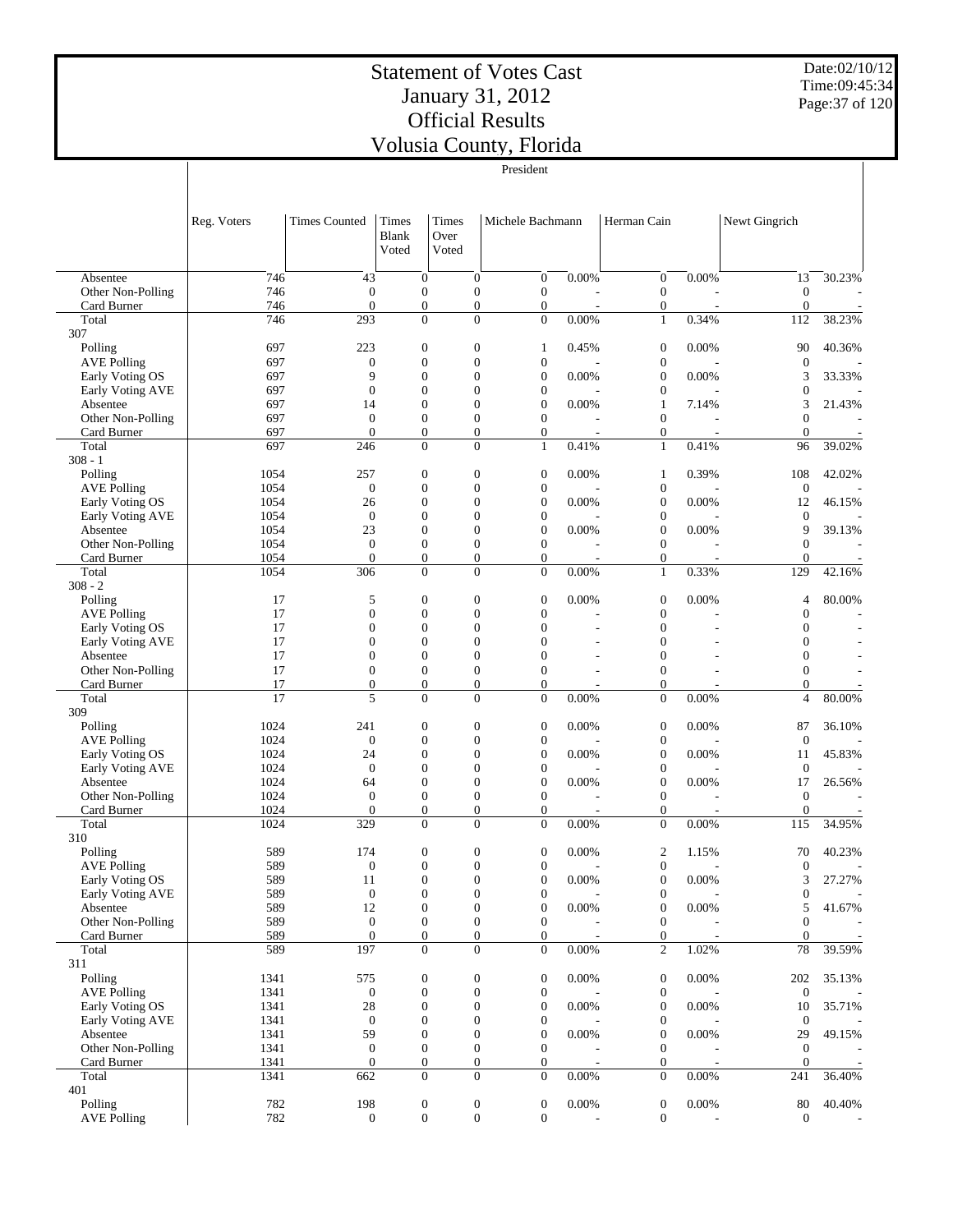Date:02/10/12 Time:09:45:35 Page:38 of 120

|                                     |             |                                  |                                  |                        |                                      | President                            |       |                                      |                |                                  |                          |
|-------------------------------------|-------------|----------------------------------|----------------------------------|------------------------|--------------------------------------|--------------------------------------|-------|--------------------------------------|----------------|----------------------------------|--------------------------|
|                                     | Reg. Voters | <b>Times Counted</b>             | Times<br>Blank<br>Voted          | Times<br>Over<br>Voted |                                      | Michele Bachmann                     |       | Herman Cain                          |                | Newt Gingrich                    |                          |
| <b>Early Voting OS</b>              | 782         | 8                                | $\overline{0}$                   |                        | $\mathbf{0}$                         | $\boldsymbol{0}$                     | 0.00% | $\boldsymbol{0}$                     | 0.00%          | 3                                | 37.50%                   |
| Early Voting AVE                    | 782         | $\mathbf{0}$                     | $\mathbf{0}$<br>$\mathbf{0}$     |                        | $\boldsymbol{0}$<br>$\overline{0}$   | $\boldsymbol{0}$<br>$\overline{0}$   |       | $\boldsymbol{0}$                     |                | $\theta$                         |                          |
| Absentee<br>Other Non-Polling       | 782<br>782  | 29<br>$\boldsymbol{0}$           | $\mathbf{0}$                     |                        | $\boldsymbol{0}$                     | $\boldsymbol{0}$                     | 0.00% | $\boldsymbol{0}$<br>$\boldsymbol{0}$ | 0.00%          | 10<br>$\overline{0}$             | 34.48%                   |
| Card Burner                         | 782         | $\mathbf{0}$                     | $\mathbf{0}$                     |                        | $\boldsymbol{0}$                     | $\overline{0}$                       |       | $\boldsymbol{0}$                     | $\overline{a}$ | $\overline{0}$                   | $\overline{\phantom{a}}$ |
| Total                               | 782         | 235                              | $\mathbf{0}$                     |                        | $\overline{0}$                       | $\theta$                             | 0.00% | $\boldsymbol{0}$                     | 0.00%          | 93                               | 39.57%                   |
| 402                                 |             |                                  |                                  |                        |                                      |                                      |       |                                      |                |                                  |                          |
| Polling<br><b>AVE Polling</b>       | 742<br>742  | 230<br>$\theta$                  | $\mathbf{0}$<br>$\mathbf{0}$     |                        | $\boldsymbol{0}$<br>$\mathbf{0}$     | $\mathfrak{2}$<br>$\theta$           | 0.87% | $\boldsymbol{0}$<br>$\boldsymbol{0}$ | 0.00%          | 94<br>$\theta$                   | 40.87%                   |
| Early Voting OS                     | 742         | 24                               | $\boldsymbol{0}$                 |                        | $\boldsymbol{0}$                     | $\mathbf{0}$                         | 0.00% | $\boldsymbol{0}$                     | 0.00%          | $\overline{4}$                   | 16.67%                   |
| Early Voting AVE                    | 742         | $\boldsymbol{0}$                 | $\mathbf{0}$                     |                        | $\overline{0}$                       | $\overline{0}$                       |       | $\boldsymbol{0}$                     |                | $\overline{0}$                   |                          |
| Absentee                            | 742         | 25                               | $\boldsymbol{0}$                 |                        | $\mathbf{0}$                         | $\mathbf{0}$                         | 0.00% | $\boldsymbol{0}$                     | 0.00%          | 8                                | 32.00%                   |
| Other Non-Polling                   | 742         | $\mathbf{1}$                     | $\boldsymbol{0}$                 |                        | $\boldsymbol{0}$                     | $\overline{0}$                       | 0.00% | $\boldsymbol{0}$                     | 0.00%          | $\mathbf{0}$                     | 0.00%                    |
| Card Burner                         | 742         | $\theta$                         | $\mathbf{0}$                     |                        | $\boldsymbol{0}$                     | $\mathbf{0}$                         |       | $\boldsymbol{0}$                     |                | $\overline{0}$                   |                          |
| Total<br>403                        | 742         | 280                              | $\mathbf{0}$                     |                        | $\overline{0}$                       | $\overline{2}$                       | 0.71% | $\boldsymbol{0}$                     | $0.00\%$       | 106                              | 37.86%                   |
| Polling                             | 829         | 183                              | $\mathbf{0}$                     |                        | $\boldsymbol{0}$                     | $\boldsymbol{0}$                     | 0.00% | $\boldsymbol{0}$                     | 0.00%          | 77                               | 42.08%                   |
| <b>AVE Polling</b>                  | 829         | $\theta$                         | $\mathbf{0}$                     |                        | $\boldsymbol{0}$                     | $\boldsymbol{0}$                     |       | $\boldsymbol{0}$                     |                | $\theta$                         |                          |
| Early Voting OS                     | 829         | 10                               | $\mathbf{0}$                     |                        | $\overline{0}$                       | $\overline{0}$                       | 0.00% | $\boldsymbol{0}$                     | 0.00%          | $\overline{4}$                   | 40.00%                   |
| Early Voting AVE                    | 829         | $\boldsymbol{0}$                 | $\mathbf{0}$                     |                        | $\mathbf{0}$                         | $\mathbf{0}$                         |       | $\boldsymbol{0}$                     |                | $\theta$                         |                          |
| Absentee                            | 829         | 9                                | $\mathbf{0}$                     |                        | $\overline{0}$                       | $\overline{0}$                       | 0.00% | $\boldsymbol{0}$                     | 0.00%          | 6                                | 66.67%                   |
| Other Non-Polling<br>Card Burner    | 829<br>829  | $\mathbf{0}$<br>$\mathbf{0}$     | $\mathbf{0}$<br>$\mathbf{0}$     |                        | $\boldsymbol{0}$<br>$\boldsymbol{0}$ | $\theta$<br>$\theta$                 | ٠     | $\boldsymbol{0}$<br>$\boldsymbol{0}$ | ÷,             | $\overline{0}$<br>$\overline{0}$ |                          |
| Total                               | 829         | 202                              | $\mathbf{0}$                     |                        | $\overline{0}$                       | $\theta$                             | 0.00% | $\boldsymbol{0}$                     | 0.00%          | 87                               | 43.07%                   |
| 404                                 |             |                                  |                                  |                        |                                      |                                      |       |                                      |                |                                  |                          |
| Polling                             | 284         | 120                              | $\mathbf{0}$                     |                        | $\boldsymbol{0}$                     | $\mathbf{0}$                         | 0.00% | $\boldsymbol{0}$                     | 0.00%          | 61                               | 50.83%                   |
| <b>AVE Polling</b>                  | 284         | $\mathbf{0}$                     | $\mathbf{0}$                     |                        | $\mathbf{0}$                         | $\overline{0}$                       |       | $\boldsymbol{0}$                     |                | $\mathbf{0}$                     |                          |
| Early Voting OS<br>Early Voting AVE | 284<br>284  | 5<br>$\mathbf{0}$                | $\boldsymbol{0}$<br>$\mathbf{0}$ |                        | $\boldsymbol{0}$<br>$\overline{0}$   | $\mathbf{0}$<br>$\overline{0}$       | 0.00% | $\boldsymbol{0}$<br>$\boldsymbol{0}$ | 0.00%          | $\overline{2}$<br>$\overline{0}$ | 40.00%                   |
| Absentee                            | 284         | 9                                | $\boldsymbol{0}$                 |                        | $\boldsymbol{0}$                     | $\boldsymbol{0}$                     | 0.00% | $\mathbf{0}$                         | 0.00%          | $\mathbf{1}$                     | 11.11%                   |
| Other Non-Polling                   | 284         | 1                                | $\boldsymbol{0}$                 |                        | $\boldsymbol{0}$                     | $\overline{0}$                       | 0.00% | $\mathbf{0}$                         | 0.00%          | $\overline{0}$                   | 0.00%                    |
| Card Burner                         | 284         | $\mathbf{0}$                     | $\mathbf{0}$                     |                        | $\boldsymbol{0}$                     | $\overline{0}$                       |       | $\mathbf{0}$                         |                | $\overline{0}$                   |                          |
| Total<br>405                        | 284         | 135                              | $\mathbf{0}$                     |                        | $\overline{0}$                       | $\overline{0}$                       | 0.00% | $\mathbf{0}$                         | 0.00%          | 64                               | 47.41%                   |
| Polling                             | 714         | 142                              | $\mathbf{0}$                     |                        | $\boldsymbol{0}$                     | $\mathbf{0}$                         | 0.00% | $\mathbf{0}$                         | 0.00%          | 58                               | 40.85%                   |
| <b>AVE Polling</b>                  | 714         | $\boldsymbol{0}$                 | $\boldsymbol{0}$                 |                        | $\boldsymbol{0}$                     | $\mathbf{0}$                         |       | $\mathbf{0}$                         |                | $\theta$                         |                          |
| Early Voting OS                     | 714         | 10                               | $\mathbf{0}$                     |                        | $\overline{0}$                       | $\overline{0}$                       | 0.00% | $\boldsymbol{0}$                     | 0.00%          | $\overline{4}$                   | 40.00%                   |
| Early Voting AVE                    | 714         | $\boldsymbol{0}$                 | $\mathbf{0}$                     |                        | $\mathbf{0}$                         | $\mathbf{0}$                         |       | $\mathbf{0}$                         |                | $\theta$                         |                          |
| Absentee                            | 714         | 14                               | $\mathbf{0}$                     |                        | $\overline{0}$                       | $\overline{0}$                       | 0.00% | $\boldsymbol{0}$                     | 0.00%          | 3                                | 21.43%                   |
| Other Non-Polling<br>Card Burner    | 714<br>714  | $\boldsymbol{0}$<br>$\mathbf{0}$ | $\boldsymbol{0}$<br>$\mathbf{0}$ |                        | $\boldsymbol{0}$<br>$\mathbf{0}$     | $\theta$<br>$\overline{0}$           |       | $\boldsymbol{0}$<br>$\mathbf{0}$     |                | $\overline{0}$<br>$\overline{0}$ |                          |
| Total                               | 714         | 166                              | $\boldsymbol{0}$                 |                        | $\boldsymbol{0}$                     | $\mathbf{0}$                         | 0.00% | $\boldsymbol{0}$                     | 0.00%          | 65                               | 39.16%                   |
| 406                                 |             |                                  |                                  |                        |                                      |                                      |       |                                      |                |                                  |                          |
| Polling                             | 841         | 254                              | $\boldsymbol{0}$                 |                        | $\boldsymbol{0}$                     | $\mathbf{0}$                         | 0.00% | $\boldsymbol{2}$                     | 0.79%          | 97                               | 38.19%                   |
| <b>AVE Polling</b>                  | 841         | $\boldsymbol{0}$                 | $\mathbf{0}$                     |                        | $\boldsymbol{0}$                     | $\boldsymbol{0}$                     |       | $\boldsymbol{0}$                     |                | $\boldsymbol{0}$                 |                          |
| Early Voting OS                     | 841         | 31                               | $\mathbf{0}$                     |                        | $\boldsymbol{0}$                     | $\boldsymbol{0}$                     | 0.00% | $\boldsymbol{0}$                     | 0.00%          | 12                               | 38.71%                   |
| Early Voting AVE<br>Absentee        | 841<br>841  | $\boldsymbol{0}$<br>28           | $\boldsymbol{0}$<br>$\mathbf{0}$ |                        | $\boldsymbol{0}$<br>$\boldsymbol{0}$ | $\boldsymbol{0}$<br>$\boldsymbol{0}$ | 0.00% | $\boldsymbol{0}$<br>$\boldsymbol{0}$ | 0.00%          | $\mathbf{0}$<br>8                | 28.57%                   |
| Other Non-Polling                   | 841         | $\boldsymbol{0}$                 | $\boldsymbol{0}$                 |                        | $\boldsymbol{0}$                     | $\boldsymbol{0}$                     |       | $\boldsymbol{0}$                     |                | $\mathbf{0}$                     |                          |
| Card Burner                         | 841         | $\boldsymbol{0}$                 | $\mathbf{0}$                     |                        | $\boldsymbol{0}$                     | $\mathbf{0}$                         |       | $\boldsymbol{0}$                     |                | $\mathbf{0}$                     |                          |
| Total                               | 841         | 313                              | $\mathbf{0}$                     |                        | $\overline{0}$                       | $\theta$                             | 0.00% | $\overline{2}$                       | 0.64%          | 117                              | 37.38%                   |
| 407                                 |             |                                  |                                  |                        |                                      |                                      |       |                                      |                |                                  |                          |
| Polling<br><b>AVE Polling</b>       | 584<br>584  | 114<br>$\boldsymbol{0}$          | $\boldsymbol{0}$<br>$\mathbf{0}$ |                        | $\boldsymbol{0}$<br>$\boldsymbol{0}$ | $\mathbf{1}$<br>$\boldsymbol{0}$     | 0.88% | $\boldsymbol{0}$<br>$\boldsymbol{0}$ | 0.00%          | 48<br>$\mathbf{0}$               | 42.11%                   |
| Early Voting OS                     | 584         | 10                               | $\mathbf{0}$                     |                        | $\boldsymbol{0}$                     | $\mathbf{0}$                         | 0.00% | $\boldsymbol{0}$                     | 0.00%          | $\overline{4}$                   | 40.00%                   |
| Early Voting AVE                    | 584         | $\boldsymbol{0}$                 | $\mathbf{0}$                     |                        | $\boldsymbol{0}$                     | $\boldsymbol{0}$                     |       | $\boldsymbol{0}$                     |                | $\mathbf{0}$                     |                          |
| Absentee                            | 584         | 15                               | $\boldsymbol{0}$                 |                        | $\boldsymbol{0}$                     | $\mathbf{0}$                         | 0.00% | $\boldsymbol{0}$                     | 0.00%          | $\mathbf{1}$                     | 6.67%                    |
| Other Non-Polling                   | 584         | $\boldsymbol{0}$                 | $\mathbf{0}$                     |                        | $\boldsymbol{0}$                     | $\mathbf{0}$                         |       | $\boldsymbol{0}$                     |                | $\overline{0}$                   |                          |
| Card Burner                         | 584         | $\mathbf{0}$                     | $\mathbf{0}$                     |                        | $\boldsymbol{0}$                     | $\mathbf{0}$                         |       | $\boldsymbol{0}$                     |                | $\overline{0}$                   |                          |
| Total<br>408                        | 584         | 139                              | $\boldsymbol{0}$                 |                        | $\overline{0}$                       | $\mathbf{1}$                         | 0.72% | $\boldsymbol{0}$                     | 0.00%          | 53                               | 38.13%                   |
|                                     |             |                                  |                                  |                        |                                      |                                      |       |                                      |                |                                  |                          |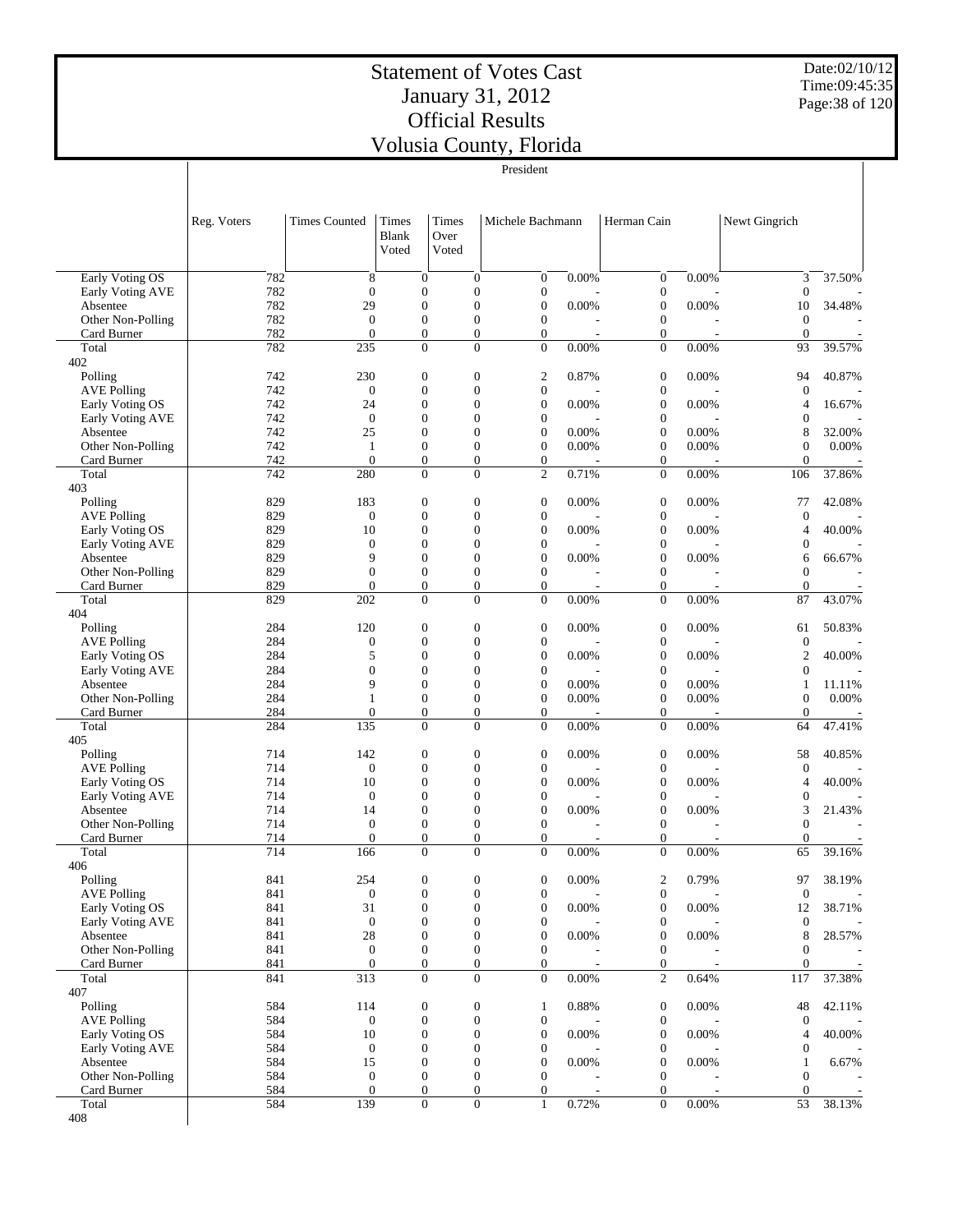Date:02/10/12 Time:09:45:35 Page:39 of 120

|                                       |             |                                    |                                      |                        |                                  | President                            |                |                                      |                          |                        |                          |
|---------------------------------------|-------------|------------------------------------|--------------------------------------|------------------------|----------------------------------|--------------------------------------|----------------|--------------------------------------|--------------------------|------------------------|--------------------------|
|                                       | Reg. Voters | <b>Times Counted</b>               | Times<br>Blank<br>Voted              | Times<br>Over<br>Voted |                                  | Michele Bachmann                     |                | Herman Cain                          |                          | Newt Gingrich          |                          |
| Polling                               | 407         | 114                                | $\mathbf{0}$                         |                        | $\overline{0}$                   | $\mathbf{1}$                         | 0.88%          | $\boldsymbol{0}$                     | 0.00%                    | 38                     | 33.33%                   |
| <b>AVE Polling</b>                    | 407<br>407  | $\boldsymbol{0}$<br>5              | $\boldsymbol{0}$<br>$\mathbf{0}$     |                        | $\mathbf{0}$<br>$\overline{0}$   | $\boldsymbol{0}$<br>$\boldsymbol{0}$ | 0.00%          | $\boldsymbol{0}$<br>$\boldsymbol{0}$ | 0.00%                    | $\boldsymbol{0}$       | 20.00%                   |
| Early Voting OS<br>Early Voting AVE   | 407         | $\overline{0}$                     | $\boldsymbol{0}$                     |                        | $\overline{0}$                   | $\boldsymbol{0}$                     |                | $\boldsymbol{0}$                     |                          | 1<br>$\mathbf{0}$      |                          |
| Absentee                              | 407         | 16                                 | $\mathbf{0}$                         |                        | $\Omega$                         | $\boldsymbol{0}$                     | 0.00%          | $\boldsymbol{0}$                     | 0.00%                    | 4                      | 25.00%                   |
| Other Non-Polling                     | 407         | $\overline{0}$                     | $\boldsymbol{0}$                     |                        | $\mathbf{0}$                     | $\overline{0}$                       |                | $\boldsymbol{0}$                     |                          | $\overline{0}$         |                          |
| Card Burner                           | 407<br>407  | $\overline{0}$<br>135              | $\boldsymbol{0}$                     |                        | $\boldsymbol{0}$<br>$\Omega$     | $\mathbf{0}$                         | 0.74%          | $\boldsymbol{0}$                     | 0.00%                    | $\overline{0}$         |                          |
| Total<br>409                          |             |                                    | $\boldsymbol{0}$                     |                        |                                  | $\mathbf{1}$                         |                | $\boldsymbol{0}$                     |                          | 43                     | 31.85%                   |
| Polling                               | 642         | 157                                | $\boldsymbol{0}$                     |                        | $\mathbf{0}$                     | $\boldsymbol{0}$                     | 0.00%          | $\boldsymbol{0}$                     | 0.00%                    | 57                     | 36.31%                   |
| <b>AVE Polling</b>                    | 642         | $\overline{0}$                     | $\boldsymbol{0}$                     |                        | $\mathbf{0}$                     | $\boldsymbol{0}$                     |                | $\boldsymbol{0}$                     |                          | $\boldsymbol{0}$       |                          |
| Early Voting OS                       | 642         | 16                                 | $\boldsymbol{0}$                     |                        | $\mathbf{0}$                     | $\boldsymbol{0}$                     | 0.00%          | $\boldsymbol{0}$                     | 0.00%                    | 3                      | 18.75%                   |
| Early Voting AVE                      | 642         | $\overline{0}$                     | $\mathbf{0}$                         |                        | $\overline{0}$<br>$\overline{0}$ | $\boldsymbol{0}$                     |                | $\boldsymbol{0}$                     |                          | $\mathbf{0}$           |                          |
| Absentee<br>Other Non-Polling         | 642<br>642  | 7<br>$\overline{0}$                | $\boldsymbol{0}$<br>$\boldsymbol{0}$ |                        | $\mathbf{0}$                     | $\boldsymbol{0}$<br>$\boldsymbol{0}$ | 0.00%          | $\boldsymbol{0}$<br>$\boldsymbol{0}$ | 0.00%                    | 4<br>$\overline{0}$    | 57.14%                   |
| Card Burner                           | 642         | $\overline{0}$                     | $\boldsymbol{0}$                     |                        | $\mathbf{0}$                     | $\boldsymbol{0}$                     |                | $\boldsymbol{0}$                     |                          | $\overline{0}$         |                          |
| Total                                 | 642         | 180                                | $\mathbf{0}$                         |                        | $\Omega$                         | $\overline{0}$                       | 0.00%          | $\overline{0}$                       | 0.00%                    | 64                     | 35.56%                   |
| 410                                   |             |                                    |                                      |                        |                                  |                                      |                |                                      |                          |                        |                          |
| Polling<br><b>AVE Polling</b>         | 827<br>827  | 195<br>$\boldsymbol{0}$            | $\boldsymbol{0}$<br>$\boldsymbol{0}$ |                        | $\boldsymbol{0}$<br>$\mathbf{0}$ | $\boldsymbol{0}$<br>$\boldsymbol{0}$ | 0.00%          | $\boldsymbol{2}$<br>$\boldsymbol{0}$ | 1.03%                    | 77<br>$\boldsymbol{0}$ | 39.49%                   |
| Early Voting OS                       | 827         | 7                                  | $\mathbf{0}$                         |                        | $\overline{0}$                   | $\boldsymbol{0}$                     | 0.00%          | $\boldsymbol{0}$                     | 0.00%                    | 3                      | 42.86%                   |
| Early Voting AVE                      | 827         | $\overline{0}$                     | $\boldsymbol{0}$                     |                        | $\mathbf{0}$                     | $\boldsymbol{0}$                     |                | $\boldsymbol{0}$                     |                          | $\overline{0}$         |                          |
| Absentee                              | 827         | 16                                 | $\mathbf{0}$                         |                        | $\overline{0}$                   | $\boldsymbol{0}$                     | 0.00%          | $\boldsymbol{0}$                     | 0.00%                    | 4                      | 25.00%                   |
| Other Non-Polling                     | 827         | $\overline{0}$                     | $\boldsymbol{0}$                     |                        | $\mathbf{0}$                     | $\overline{0}$                       |                | $\boldsymbol{0}$                     |                          | $\overline{0}$         |                          |
| Card Burner                           | 827         | $\overline{0}$                     | $\boldsymbol{0}$                     |                        | $\boldsymbol{0}$                 | $\overline{0}$                       |                | $\boldsymbol{0}$                     |                          | $\boldsymbol{0}$       |                          |
| Total<br>411                          | 827         | 218                                | $\mathbf{0}$                         |                        | $\Omega$                         | $\Omega$                             | 0.00%          | $\overline{c}$                       | 0.92%                    | 84                     | 38.53%                   |
| Polling                               | 849         | 206                                | $\boldsymbol{0}$                     |                        | $\mathbf{0}$                     | 1                                    | 0.49%          | $\boldsymbol{0}$                     | 0.00%                    | 83                     | 40.29%                   |
| <b>AVE Polling</b>                    | 849         | $\overline{0}$                     | $\boldsymbol{0}$                     |                        | $\mathbf{0}$                     | $\boldsymbol{0}$                     |                | $\boldsymbol{0}$                     |                          | $\mathbf{0}$           |                          |
| Early Voting OS                       | 849         | 9                                  | $\boldsymbol{0}$                     |                        | $\mathbf{0}$                     | $\boldsymbol{0}$                     | 0.00%          | $\boldsymbol{0}$                     | 0.00%                    | 5                      | 55.56%                   |
| Early Voting AVE                      | 849         | $\overline{0}$                     | $\mathbf{0}$                         |                        | $\overline{0}$                   | $\boldsymbol{0}$                     |                | $\boldsymbol{0}$                     |                          | $\mathbf{0}$           |                          |
| Absentee<br>Other Non-Polling         | 849<br>849  | 23<br>$\overline{0}$               | $\boldsymbol{0}$<br>$\boldsymbol{0}$ |                        | $\overline{0}$<br>$\mathbf{0}$   | $\boldsymbol{0}$<br>$\overline{0}$   | 0.00%          | $\boldsymbol{0}$<br>$\boldsymbol{0}$ | 0.00%                    | 4<br>$\overline{0}$    | 17.39%                   |
| Card Burner                           | 849         | $\boldsymbol{0}$                   | $\boldsymbol{0}$                     |                        | $\mathbf{0}$                     | $\boldsymbol{0}$                     |                | $\boldsymbol{0}$                     |                          | $\mathbf{0}$           |                          |
| Total                                 | 849         | 238                                | $\mathbf{0}$                         |                        | $\Omega$                         | $\mathbf{1}$                         | 0.42%          | $\boldsymbol{0}$                     | 0.00%                    | 92                     | 38.66%                   |
| $412 - 1$                             |             |                                    |                                      |                        |                                  |                                      |                |                                      |                          |                        |                          |
| Polling                               | 620         | 195                                | $\boldsymbol{0}$                     |                        | $\boldsymbol{0}$                 | $\boldsymbol{0}$                     | 0.00%          | $\boldsymbol{0}$                     | 0.00%                    | 85                     | 43.59%                   |
| <b>AVE Polling</b><br>Early Voting OS | 620<br>620  | $\boldsymbol{0}$<br>$\overline{c}$ | $\boldsymbol{0}$<br>$\mathbf{0}$     |                        | $\mathbf{0}$<br>$\overline{0}$   | $\boldsymbol{0}$<br>$\boldsymbol{0}$ | 0.00%          | $\boldsymbol{0}$<br>$\boldsymbol{0}$ | 0.00%                    | $\boldsymbol{0}$<br>1  | 50.00%                   |
| Early Voting AVE                      | 620         | $\boldsymbol{0}$                   | $\boldsymbol{0}$                     |                        | $\overline{0}$                   | $\boldsymbol{0}$                     |                | $\boldsymbol{0}$                     |                          | $\overline{0}$         |                          |
| Absentee                              | 620         | 17                                 | $\mathbf{0}$                         |                        | $\overline{0}$                   | $\overline{0}$                       | 0.00%          | $\mathbf{0}$                         | 0.00%                    | 5                      | 29.41%                   |
| Other Non-Polling                     | 620         | $\boldsymbol{0}$                   | $\boldsymbol{0}$                     |                        | $\boldsymbol{0}$                 | $\boldsymbol{0}$                     |                | $\boldsymbol{0}$                     |                          | $\boldsymbol{0}$       |                          |
| Card Burner                           | 620         | $\boldsymbol{0}$                   | $\mathbf{0}$                         |                        | $\mathbf{0}$                     | $\boldsymbol{0}$                     | $0.00\%$       | $\boldsymbol{0}$                     |                          | $\mathbf{0}$           | $\overline{a}$           |
| Total<br>$412 - 2$                    | 620         | 214                                | $\Omega$                             |                        | $\Omega$                         | $\Omega$                             |                | $\overline{0}$                       | 0.00%                    | 91                     | 42.52%                   |
| Polling                               | 39          | 53                                 | $\boldsymbol{0}$                     |                        | $\boldsymbol{0}$                 | $\mathbf{1}$                         | 1.89%          | $\boldsymbol{0}$                     | 0.00%                    | 16                     | 30.19%                   |
| <b>AVE Polling</b>                    | 39          | $\mathbf{0}$                       | $\mathbf{0}$                         |                        | $\overline{0}$                   | $\boldsymbol{0}$                     |                | $\boldsymbol{0}$                     |                          | $\overline{0}$         |                          |
| Early Voting OS                       | 39          | 1                                  | $\boldsymbol{0}$                     |                        | $\overline{0}$                   | $\boldsymbol{0}$                     | 0.00%          | $\boldsymbol{0}$                     | 0.00%                    | $\overline{0}$         | 0.00%                    |
| Early Voting AVE                      | 39          | $\overline{0}$                     | $\mathbf{0}$                         |                        | $\mathbf{0}$                     | $\boldsymbol{0}$                     |                | $\boldsymbol{0}$                     |                          | $\Omega$               |                          |
| Absentee<br>Other Non-Polling         | 39<br>39    | 13<br>$\boldsymbol{0}$             | $\boldsymbol{0}$<br>$\boldsymbol{0}$ |                        | $\mathbf{0}$<br>$\overline{0}$   | $\boldsymbol{0}$<br>$\theta$         | 0.00%          | $\boldsymbol{0}$<br>$\boldsymbol{0}$ | 0.00%                    | 5<br>$\Omega$          | 38.46%                   |
| Card Burner                           | 39          | $\boldsymbol{0}$                   | $\boldsymbol{0}$                     |                        | $\mathbf{0}$                     | $\boldsymbol{0}$                     |                | $\boldsymbol{0}$                     |                          | $\theta$               | $\overline{\phantom{a}}$ |
| Total                                 | 39          | 67                                 | $\boldsymbol{0}$                     |                        | $\overline{0}$                   | $\mathbf{1}$                         | 1.49%          | $\boldsymbol{0}$                     | 0.00%                    | 21                     | 31.34%                   |
| 413                                   |             |                                    |                                      |                        |                                  |                                      |                |                                      |                          |                        |                          |
| Polling                               | 762         | 151                                | $\boldsymbol{0}$                     |                        | $\mathbf{0}$                     | $\boldsymbol{0}$                     | 0.00%          | $\boldsymbol{0}$                     | 0.00%                    | 63                     | 41.72%                   |
| <b>AVE Polling</b>                    | 762<br>762  | $\mathbf{0}$<br>10                 | $\mathbf{0}$<br>$\boldsymbol{0}$     |                        | $\mathbf{0}$<br>$\mathbf{0}$     | $\boldsymbol{0}$<br>$\boldsymbol{0}$ | 0.00%          | $\boldsymbol{0}$<br>$\boldsymbol{0}$ | 0.00%                    | $\boldsymbol{0}$<br>5  | 50.00%                   |
| Early Voting OS<br>Early Voting AVE   | 762         | $\boldsymbol{0}$                   | $\boldsymbol{0}$                     |                        | $\mathbf{0}$                     | $\boldsymbol{0}$                     |                | $\boldsymbol{0}$                     |                          | $\theta$               |                          |
| Absentee                              | 762         | 26                                 | $\boldsymbol{0}$                     |                        | $\theta$                         | $\overline{0}$                       | 0.00%          | $\boldsymbol{0}$                     | 0.00%                    | 10                     | 38.46%                   |
| Other Non-Polling                     | 762         | $\boldsymbol{0}$                   | $\boldsymbol{0}$                     |                        | $\mathbf{0}$                     | $\boldsymbol{0}$                     |                | $\boldsymbol{0}$                     |                          | $\boldsymbol{0}$       |                          |
| Card Burner                           | 762         | $\boldsymbol{0}$                   | $\mathbf{0}$                         |                        | $\mathbf{0}$                     | $\boldsymbol{0}$                     | $\blacksquare$ | $\boldsymbol{0}$                     | $\overline{\phantom{a}}$ | $\mathbf{0}$           |                          |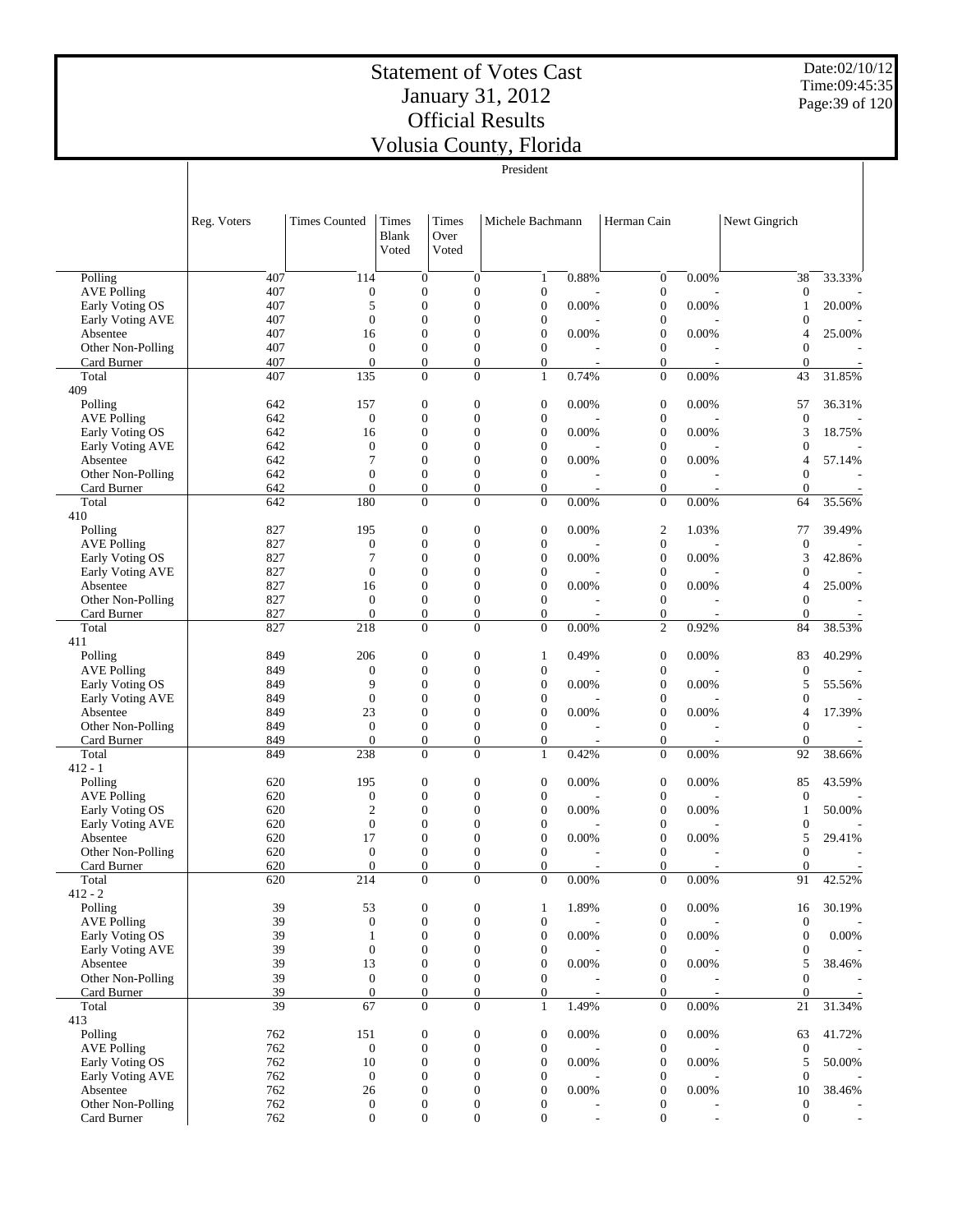Date:02/10/12 Time:09:45:35 Page:40 of 120

|                                       |                       |                                     |                                    |                        |                                      | President                            |                          |                                      |                          |                              |                          |
|---------------------------------------|-----------------------|-------------------------------------|------------------------------------|------------------------|--------------------------------------|--------------------------------------|--------------------------|--------------------------------------|--------------------------|------------------------------|--------------------------|
|                                       | Reg. Voters           | <b>Times Counted</b>                | Times<br><b>Blank</b><br>Voted     | Times<br>Over<br>Voted |                                      | Michele Bachmann                     |                          | Herman Cain                          |                          | Newt Gingrich                |                          |
| Total                                 | 762                   | 187                                 | $\mathbf{0}$                       |                        | $\overline{0}$                       | $\overline{0}$                       | 0.00%                    | $\boldsymbol{0}$                     | 0.00%                    | 78                           | 41.71%                   |
| 414                                   |                       |                                     |                                    |                        |                                      |                                      |                          |                                      |                          |                              |                          |
| Polling                               | 784                   | 204                                 | $\boldsymbol{0}$                   |                        | $\boldsymbol{0}$                     | 1                                    | 0.49%                    | $\boldsymbol{0}$                     | 0.00%                    | 98                           | 48.04%                   |
| <b>AVE Polling</b>                    | 784                   | $\boldsymbol{0}$                    | $\boldsymbol{0}$                   |                        | $\boldsymbol{0}$                     | $\boldsymbol{0}$                     |                          | $\boldsymbol{0}$                     |                          | $\mathbf{0}$                 |                          |
| Early Voting OS<br>Early Voting AVE   | 784<br>784            | 10<br>$\boldsymbol{0}$              | $\theta$<br>$\boldsymbol{0}$       |                        | $\overline{0}$<br>$\overline{0}$     | $\overline{0}$<br>$\overline{0}$     | 0.00%                    | $\boldsymbol{0}$<br>$\boldsymbol{0}$ | 0.00%                    | 3<br>$\mathbf{0}$            | 30.00%                   |
| Absentee                              | 784                   | 14                                  | $\theta$                           |                        | $\overline{0}$                       | $\boldsymbol{0}$                     | 0.00%                    | $\boldsymbol{0}$                     | 0.00%                    | 5                            | 35.71%                   |
| Other Non-Polling                     | 784                   | $\mathbf{1}$                        | $\boldsymbol{0}$                   |                        | $\boldsymbol{0}$                     | $\boldsymbol{0}$                     | 0.00%                    | $\boldsymbol{0}$                     | 0.00%                    | $\mathbf{0}$                 | 0.00%                    |
| Card Burner                           | 784                   | $\theta$                            | $\mathbf{0}$                       |                        | $\boldsymbol{0}$                     | $\mathbf{0}$                         |                          | $\boldsymbol{0}$                     |                          | $\boldsymbol{0}$             |                          |
| Total                                 | 784                   | 229                                 | $\mathbf{0}$                       |                        | $\overline{0}$                       | 1                                    | 0.44%                    | $\boldsymbol{0}$                     | 0.00%                    | 106                          | 46.29%                   |
| 415                                   | 236                   | 73                                  | $\boldsymbol{0}$                   |                        | $\boldsymbol{0}$                     | $\boldsymbol{0}$                     |                          | $\mathbf{0}$                         |                          | 26                           | 35.62%                   |
| Polling<br><b>AVE Polling</b>         | 236                   | $\boldsymbol{0}$                    | $\mathbf{0}$                       |                        | $\overline{0}$                       | $\theta$                             | 0.00%                    | $\boldsymbol{0}$                     | 0.00%                    | $\mathbf{0}$                 |                          |
| Early Voting OS                       | 236                   | 5                                   | $\boldsymbol{0}$                   |                        | $\boldsymbol{0}$                     | $\boldsymbol{0}$                     | 0.00%                    | $\boldsymbol{0}$                     | 0.00%                    | $\overline{4}$               | 80.00%                   |
| Early Voting AVE                      | 236                   | $\boldsymbol{0}$                    | $\overline{0}$                     |                        | $\overline{0}$                       | $\overline{0}$                       |                          | $\boldsymbol{0}$                     |                          | $\theta$                     |                          |
| Absentee                              | 236                   | 6                                   | $\boldsymbol{0}$                   |                        | $\boldsymbol{0}$                     | $\boldsymbol{0}$                     | 0.00%                    | $\boldsymbol{0}$                     | 0.00%                    | 1                            | 16.67%                   |
| Other Non-Polling                     | 236                   | $\boldsymbol{0}$                    | $\boldsymbol{0}$                   |                        | $\boldsymbol{0}$                     | $\mathbf{0}$                         |                          | $\boldsymbol{0}$                     |                          | $\overline{0}$               |                          |
| Card Burner                           | 236                   | $\mathbf{0}$<br>$\overline{84}$     | $\boldsymbol{0}$<br>$\mathbf{0}$   |                        | $\boldsymbol{0}$<br>$\overline{0}$   | $\boldsymbol{0}$<br>$\overline{0}$   | 0.00%                    | $\boldsymbol{0}$<br>$\boldsymbol{0}$ | 0.00%                    | $\theta$<br>31               |                          |
| Total<br>416                          | 236                   |                                     |                                    |                        |                                      |                                      |                          |                                      |                          |                              | 36.90%                   |
| Polling                               | 527                   | 121                                 | $\boldsymbol{0}$                   |                        | $\boldsymbol{0}$                     | $\boldsymbol{0}$                     | 0.00%                    | $\boldsymbol{0}$                     | 0.00%                    | 54                           | 44.63%                   |
| <b>AVE Polling</b>                    | 527                   | $\boldsymbol{0}$                    | $\boldsymbol{0}$                   |                        | $\boldsymbol{0}$                     | $\boldsymbol{0}$                     |                          | $\boldsymbol{0}$                     |                          | $\theta$                     |                          |
| Early Voting OS                       | 527                   | 6                                   | $\overline{0}$                     |                        | $\overline{0}$                       | $\overline{0}$                       | 0.00%                    | $\boldsymbol{0}$                     | 0.00%                    | 1                            | 16.67%                   |
| Early Voting AVE                      | 527                   | $\boldsymbol{0}$                    | $\boldsymbol{0}$                   |                        | $\overline{0}$                       | $\boldsymbol{0}$                     |                          | $\boldsymbol{0}$                     |                          | $\theta$                     |                          |
| Absentee                              | 527                   | 14                                  | $\overline{0}$                     |                        | $\overline{0}$                       | $\overline{0}$                       | 0.00%                    | $\boldsymbol{0}$                     | 0.00%                    | 4                            | 28.57%                   |
| Other Non-Polling                     | 527<br>527            | $\boldsymbol{0}$<br>$\theta$        | $\mathbf{0}$<br>$\mathbf{0}$       |                        | $\boldsymbol{0}$<br>$\boldsymbol{0}$ | $\theta$<br>$\theta$                 | ٠                        | $\boldsymbol{0}$<br>$\boldsymbol{0}$ | ÷                        | $\theta$<br>$\boldsymbol{0}$ |                          |
| Card Burner<br>Total                  | 527                   | 141                                 | $\boldsymbol{0}$                   |                        | $\boldsymbol{0}$                     | $\overline{0}$                       | 0.00%                    | $\boldsymbol{0}$                     | 0.00%                    | 59                           | 41.84%                   |
| 417                                   |                       |                                     |                                    |                        |                                      |                                      |                          |                                      |                          |                              |                          |
| Polling                               | 597                   | 132                                 | $\boldsymbol{0}$                   |                        | $\boldsymbol{0}$                     | 1                                    | 0.76%                    | 1                                    | 0.76%                    | 63                           | 47.73%                   |
| <b>AVE Polling</b>                    | 597                   | $\boldsymbol{0}$                    | $\mathbf{0}$                       |                        | $\boldsymbol{0}$                     | $\boldsymbol{0}$                     |                          | $\mathbf{0}$                         |                          | $\theta$                     |                          |
| Early Voting OS                       | 597                   | 14                                  | $\boldsymbol{0}$                   |                        | $\boldsymbol{0}$                     | $\boldsymbol{0}$                     | 0.00%                    | $\boldsymbol{0}$                     | 0.00%                    | 10                           | 71.43%                   |
| Early Voting AVE<br>Absentee          | 597<br>597            | $\theta$<br>10                      | $\overline{0}$<br>$\boldsymbol{0}$ |                        | $\overline{0}$<br>$\boldsymbol{0}$   | $\boldsymbol{0}$<br>$\boldsymbol{0}$ | 0.00%                    | $\boldsymbol{0}$<br>$\boldsymbol{0}$ | 0.00%                    | $\mathbf{0}$<br>3            | 30.00%                   |
| Other Non-Polling                     | 597                   | $\boldsymbol{0}$                    | $\boldsymbol{0}$                   |                        | $\boldsymbol{0}$                     | $\mathbf{0}$                         |                          | $\boldsymbol{0}$                     |                          | $\theta$                     |                          |
| Card Burner                           | 597                   | $\boldsymbol{0}$                    | $\mathbf{0}$                       |                        | $\boldsymbol{0}$                     | $\mathbf{0}$                         | ٠                        | $\boldsymbol{0}$                     |                          | $\theta$                     |                          |
| Total                                 | 597                   | 156                                 | $\overline{0}$                     |                        | $\overline{0}$                       | $\mathbf{1}$                         | 0.64%                    | $\mathbf{1}$                         | 0.64%                    | 76                           | 48.72%                   |
| $418 - 1$                             |                       |                                     |                                    |                        |                                      |                                      |                          |                                      |                          |                              |                          |
| Polling                               | 484                   | 105                                 | $\boldsymbol{0}$                   |                        | $\boldsymbol{0}$                     | $\boldsymbol{0}$                     | 0.00%                    | 1                                    | 0.95%                    | 41                           | 39.05%                   |
| <b>AVE Polling</b><br>Early Voting OS | 484<br>484            | $\boldsymbol{0}$<br>11              | $\boldsymbol{0}$<br>$\mathbf{0}$   |                        | $\boldsymbol{0}$<br>$\mathbf{0}$     | $\boldsymbol{0}$<br>$\overline{0}$   | 0.00%                    | $\mathbf{0}$<br>$\boldsymbol{0}$     | 0.00%                    | $\mathbf 0$<br>5             | 45.45%                   |
| Early Voting AVE                      | 484                   | $\boldsymbol{0}$                    | $\boldsymbol{0}$                   |                        | $\boldsymbol{0}$                     | $\boldsymbol{0}$                     |                          | $\boldsymbol{0}$                     |                          | 0                            |                          |
| Absentee                              | 484                   | 14                                  | $\boldsymbol{0}$                   |                        | $\boldsymbol{0}$                     | $\boldsymbol{0}$                     | 0.00%                    | $\boldsymbol{0}$                     | 0.00%                    | 4                            | 28.57%                   |
| Other Non-Polling                     | 484                   | $\mathbf{0}$                        | $\mathbf{0}$                       |                        | $\boldsymbol{0}$                     | $\mathbf{0}$                         |                          | $\boldsymbol{0}$                     |                          | $\overline{0}$               |                          |
| Card Burner                           | 484                   | $\boldsymbol{0}$                    | $\mathbf{0}$                       |                        | $\boldsymbol{0}$                     | $\overline{0}$                       | $\overline{\phantom{a}}$ | $\boldsymbol{0}$                     | $\overline{\phantom{a}}$ | $\overline{0}$               | $\overline{\phantom{a}}$ |
| Total                                 | 484                   | 130                                 | $\boldsymbol{0}$                   |                        | $\boldsymbol{0}$                     | $\overline{0}$                       | $0.00\%$                 | $\mathbf{1}$                         | 0.77%                    | 50                           | 38.46%                   |
| $418 - 2$<br>Polling                  | 15                    | 45                                  | $\boldsymbol{0}$                   |                        | $\boldsymbol{0}$                     | $\mathbf{0}$                         | $0.00\%$                 | $\boldsymbol{0}$                     | 0.00%                    | 21                           | 46.67%                   |
| <b>AVE Polling</b>                    | 15                    | $\boldsymbol{0}$                    | $\mathbf{0}$                       |                        | $\boldsymbol{0}$                     | $\mathbf{0}$                         |                          | $\mathbf{0}$                         |                          | $\boldsymbol{0}$             |                          |
| Early Voting OS                       | 15                    | $\overline{4}$                      | $\mathbf{0}$                       |                        | $\boldsymbol{0}$                     | $\mathbf{0}$                         | 0.00%                    | $\boldsymbol{0}$                     | 0.00%                    | $\boldsymbol{0}$             | $0.00\%$                 |
| Early Voting AVE                      | 15                    | $\boldsymbol{0}$                    | $\boldsymbol{0}$                   |                        | $\boldsymbol{0}$                     | $\boldsymbol{0}$                     |                          | $\mathbf{0}$                         |                          | $\boldsymbol{0}$             |                          |
| Absentee                              | 15                    | 10                                  | $\boldsymbol{0}$                   |                        | $\mathbf{0}$                         | $\mathbf{0}$                         | 0.00%                    | $\boldsymbol{0}$                     | 0.00%                    | $\overline{4}$               | 40.00%                   |
| Other Non-Polling                     | 15                    | $\boldsymbol{0}$                    | $\mathbf{0}$                       |                        | $\mathbf{0}$                         | $\mathbf{0}$                         |                          | $\mathbf{0}$                         |                          | $\overline{0}$               |                          |
| Card Burner<br>Total                  | 15<br>$\overline{15}$ | $\boldsymbol{0}$<br>$\overline{59}$ | $\mathbf{0}$<br>$\boldsymbol{0}$   |                        | $\boldsymbol{0}$<br>$\overline{0}$   | $\mathbf{0}$<br>$\overline{0}$       | 0.00%                    | $\mathbf{0}$<br>$\boldsymbol{0}$     | $0.00\%$                 | $\boldsymbol{0}$<br>25       | 42.37%                   |
| 419                                   |                       |                                     |                                    |                        |                                      |                                      |                          |                                      |                          |                              |                          |
| Polling                               | 361                   | 94                                  | $\mathbf{0}$                       |                        | $\boldsymbol{0}$                     | $\mathbf{0}$                         | 0.00%                    | $\boldsymbol{0}$                     | 0.00%                    | 37                           | 39.36%                   |
| <b>AVE Polling</b>                    | 361                   | $\boldsymbol{0}$                    | $\mathbf{0}$                       |                        | $\boldsymbol{0}$                     | $\mathbf{0}$                         |                          | $\boldsymbol{0}$                     |                          | $\boldsymbol{0}$             |                          |
| Early Voting OS                       | 361                   | 3                                   | $\mathbf{0}$                       |                        | $\mathbf{0}$                         | $\boldsymbol{0}$                     | 0.00%                    | $\boldsymbol{0}$                     | 0.00%                    | 1                            | 33.33%                   |
| Early Voting AVE                      | 361                   | $\boldsymbol{0}$                    | $\boldsymbol{0}$                   |                        | $\boldsymbol{0}$                     | $\mathbf{0}$                         |                          | $\boldsymbol{0}$                     |                          | $\boldsymbol{0}$             |                          |
| Absentee                              | 361                   | 9                                   | $\boldsymbol{0}$                   |                        | $\boldsymbol{0}$                     | $\overline{0}$                       | 0.00%                    | $\boldsymbol{0}$                     | $0.00\%$                 | 3                            | 33.33%                   |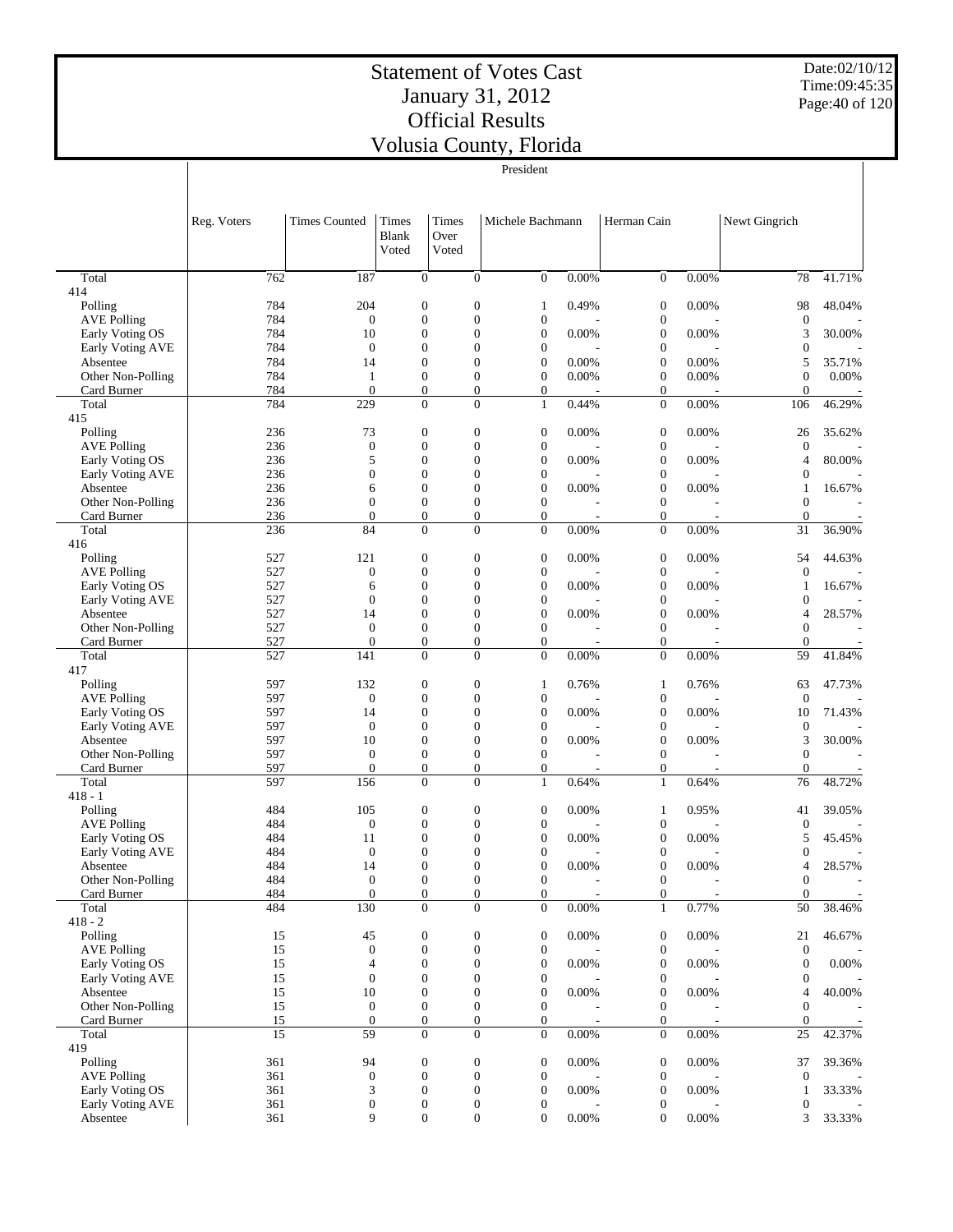Date:02/10/12 Time:09:45:35 Page:41 of 120

|                                       |                                      |                                      |                                      |                                      | President                            |       |                                      |          |                                    |                          |
|---------------------------------------|--------------------------------------|--------------------------------------|--------------------------------------|--------------------------------------|--------------------------------------|-------|--------------------------------------|----------|------------------------------------|--------------------------|
|                                       |                                      |                                      |                                      |                                      |                                      |       |                                      |          |                                    |                          |
|                                       |                                      |                                      |                                      |                                      |                                      |       |                                      |          |                                    |                          |
|                                       | Reg. Voters                          | <b>Times Counted</b>                 | Times<br><b>Blank</b>                | Times<br>Over                        | Michele Bachmann                     |       | Herman Cain                          |          | Newt Gingrich                      |                          |
|                                       |                                      |                                      | Voted                                | Voted                                |                                      |       |                                      |          |                                    |                          |
| Other Non-Polling                     | 361                                  | $\mathbf{0}$                         | $\overline{0}$                       | $\theta$                             | $\overline{0}$                       |       | $\boldsymbol{0}$                     | ÷        | $\overline{0}$                     |                          |
| Card Burner                           | 361                                  | $\boldsymbol{0}$                     | $\boldsymbol{0}$                     | $\boldsymbol{0}$                     | $\boldsymbol{0}$                     |       | $\boldsymbol{0}$                     | L,       | $\mathbf{0}$                       |                          |
| Total                                 | 361                                  | 106                                  | $\overline{0}$                       | $\overline{0}$                       | $\overline{0}$                       | 0.00% | $\boldsymbol{0}$                     | 0.00%    | 41                                 | 38.68%                   |
| $420 - 1$<br>Polling                  | 793                                  | 165                                  | $\boldsymbol{0}$                     | $\boldsymbol{0}$                     | 0                                    | 0.00% | $\boldsymbol{0}$                     | 0.00%    | 69                                 | 41.82%                   |
| <b>AVE Polling</b>                    | 793                                  | $\boldsymbol{0}$                     | $\mathbf{0}$                         | $\boldsymbol{0}$                     | $\boldsymbol{0}$                     |       | $\boldsymbol{0}$                     |          | $\theta$                           |                          |
| Early Voting OS<br>Early Voting AVE   | 793<br>793                           | 11<br>$\theta$                       | $\mathbf{0}$<br>$\mathbf{0}$         | $\boldsymbol{0}$<br>$\overline{0}$   | $\boldsymbol{0}$<br>$\boldsymbol{0}$ | 0.00% | $\boldsymbol{0}$<br>$\boldsymbol{0}$ | 0.00%    | 6<br>$\overline{0}$                | 54.55%                   |
| Absentee                              | 793                                  | 15                                   | $\mathbf{0}$                         | $\overline{0}$                       | $\boldsymbol{0}$                     | 0.00% | $\boldsymbol{0}$                     | 0.00%    | 4                                  | 26.67%                   |
| Other Non-Polling                     | 793<br>793                           | $\theta$                             | $\mathbf{0}$                         | $\boldsymbol{0}$                     | $\overline{0}$                       |       | $\boldsymbol{0}$                     |          | $\overline{0}$                     |                          |
| Card Burner<br>Total                  | 793                                  | $\theta$<br>191                      | $\boldsymbol{0}$<br>$\overline{0}$   | $\overline{0}$<br>$\overline{0}$     | $\boldsymbol{0}$<br>$\overline{0}$   | 0.00% | $\boldsymbol{0}$<br>$\boldsymbol{0}$ | 0.00%    | $\overline{0}$<br>79               | 41.36%                   |
| $420 - 2$                             |                                      |                                      |                                      |                                      |                                      |       |                                      |          |                                    |                          |
| Polling<br><b>AVE Polling</b>         | $\boldsymbol{0}$<br>$\boldsymbol{0}$ | 38<br>$\boldsymbol{0}$               | $\boldsymbol{0}$<br>$\mathbf{0}$     | $\boldsymbol{0}$<br>$\boldsymbol{0}$ | $\boldsymbol{0}$<br>$\boldsymbol{0}$ | 0.00% | $\boldsymbol{0}$<br>$\boldsymbol{0}$ | 0.00%    | 13<br>$\boldsymbol{0}$             | 34.21%                   |
| Early Voting OS                       | $\mathbf{0}$                         | 7                                    | $\mathbf{0}$                         | $\boldsymbol{0}$                     | $\overline{0}$                       | 0.00% | $\boldsymbol{0}$                     | 0.00%    | $\overline{0}$                     | 0.00%                    |
| Early Voting AVE                      | $\mathbf{0}$                         | $\overline{0}$                       | $\mathbf{0}$                         | $\boldsymbol{0}$                     | $\boldsymbol{0}$                     |       | $\boldsymbol{0}$                     |          | $\theta$                           |                          |
| Absentee<br>Other Non-Polling         | $\boldsymbol{0}$<br>$\boldsymbol{0}$ | $\overline{2}$<br>$\mathbf{0}$       | $\mathbf{0}$<br>$\mathbf{0}$         | $\overline{0}$<br>$\boldsymbol{0}$   | $\boldsymbol{0}$<br>$\overline{0}$   | 0.00% | $\boldsymbol{0}$<br>$\boldsymbol{0}$ | 0.00%    | $\mathbf{0}$<br>$\overline{0}$     | 0.00%                    |
| Card Burner                           | $\mathbf{0}$                         | $\boldsymbol{0}$                     | $\boldsymbol{0}$                     | $\boldsymbol{0}$                     | $\boldsymbol{0}$                     |       | $\boldsymbol{0}$                     |          | $\boldsymbol{0}$                   | $\overline{\phantom{a}}$ |
| Total<br>$421 - 1$                    | $\theta$                             | 47                                   | $\overline{0}$                       | $\overline{0}$                       | $\overline{0}$                       | 0.00% | $\mathbf{0}$                         | 0.00%    | 13                                 | 27.66%                   |
| Polling                               | 641                                  | 240                                  | $\boldsymbol{0}$                     | $\boldsymbol{0}$                     | 0                                    | 0.00% | $\boldsymbol{0}$                     | 0.00%    | 95                                 | 39.58%                   |
| <b>AVE Polling</b>                    | 641                                  | $\theta$                             | $\mathbf{0}$                         | $\boldsymbol{0}$                     | $\boldsymbol{0}$                     |       | $\boldsymbol{0}$                     |          | $\boldsymbol{0}$                   |                          |
| Early Voting OS<br>Early Voting AVE   | 641<br>641                           | 18<br>$\theta$                       | $\mathbf{0}$<br>$\mathbf{0}$         | $\boldsymbol{0}$<br>$\overline{0}$   | $\boldsymbol{0}$<br>$\boldsymbol{0}$ | 0.00% | $\boldsymbol{0}$<br>$\boldsymbol{0}$ | 0.00%    | 9<br>$\mathbf{0}$                  | 50.00%                   |
| Absentee                              | 641                                  | 20                                   | $\mathbf{0}$                         | $\overline{0}$                       | $\mathbf{1}$                         | 5.00% | $\boldsymbol{0}$                     | 0.00%    | 6                                  | 30.00%                   |
| Other Non-Polling<br>Card Burner      | 641<br>641                           | $\theta$<br>$\boldsymbol{0}$         | $\mathbf{0}$<br>$\boldsymbol{0}$     | $\boldsymbol{0}$<br>$\boldsymbol{0}$ | $\overline{0}$<br>$\boldsymbol{0}$   |       | $\boldsymbol{0}$<br>$\boldsymbol{0}$ |          | $\overline{0}$<br>$\boldsymbol{0}$ | ÷,                       |
| Total                                 | 641                                  | 278                                  | $\theta$                             | $\overline{0}$                       | $\mathbf{1}$                         | 0.36% | $\mathbf{0}$                         | 0.00%    | 110                                | 39.57%                   |
| $421 - 2$                             |                                      |                                      |                                      |                                      |                                      |       |                                      |          |                                    |                          |
| Polling<br><b>AVE Polling</b>         | $\boldsymbol{0}$<br>$\boldsymbol{0}$ | $\boldsymbol{0}$<br>$\theta$         | $\boldsymbol{0}$<br>$\mathbf{0}$     | $\boldsymbol{0}$<br>$\boldsymbol{0}$ | $\boldsymbol{0}$<br>$\overline{0}$   |       | $\boldsymbol{0}$<br>$\overline{0}$   |          | $\boldsymbol{0}$<br>$\mathbf{0}$   |                          |
| Early Voting OS                       | $\boldsymbol{0}$                     | $\overline{0}$                       | $\mathbf{0}$                         | $\boldsymbol{0}$                     | $\overline{0}$                       |       | $\overline{0}$                       |          | $\overline{0}$                     |                          |
| Early Voting AVE                      | $\boldsymbol{0}$<br>$\mathbf{0}$     | $\theta$<br>$\overline{0}$           | $\mathbf{0}$<br>$\mathbf{0}$         | $\overline{0}$<br>$\overline{0}$     | $\overline{0}$<br>$\theta$           |       | $\overline{0}$<br>$\overline{0}$     |          | $\overline{0}$<br>$\overline{0}$   |                          |
| Absentee<br>Other Non-Polling         | $\boldsymbol{0}$                     | $\mathbf{0}$                         | $\mathbf{0}$                         | $\overline{0}$                       | $\overline{0}$                       |       | $\mathbf{0}$                         |          | $\mathbf{0}$                       |                          |
| Card Burner                           | $\mathbf{0}$                         | $\mathbf{0}$                         | $\boldsymbol{0}$                     | $\overline{0}$                       | $\boldsymbol{0}$                     | ÷,    | $\boldsymbol{0}$                     | ÷,       | $\boldsymbol{0}$                   |                          |
| Total<br>422                          | $\theta$                             | $\Omega$                             | $\overline{0}$                       | $\overline{0}$                       | $\Omega$                             |       | $\mathbf{0}$                         |          | $\Omega$                           |                          |
| Polling                               | 182                                  | 57                                   | $\boldsymbol{0}$                     | $\boldsymbol{0}$                     | 0                                    | 0.00% | $\boldsymbol{0}$                     | 0.00%    | 20                                 | 35.09%                   |
| AVE Polling                           | 182                                  | $\boldsymbol{0}$                     | $\boldsymbol{0}$                     | $\boldsymbol{0}$                     | $\boldsymbol{0}$                     |       | $\boldsymbol{0}$                     |          | $\overline{0}$                     |                          |
| Early Voting OS<br>Early Voting AVE   | 182<br>182                           | 6<br>$\mathbf{0}$                    | $\boldsymbol{0}$<br>$\boldsymbol{0}$ | $\boldsymbol{0}$<br>$\boldsymbol{0}$ | $\boldsymbol{0}$<br>$\boldsymbol{0}$ | 0.00% | $\boldsymbol{0}$<br>$\boldsymbol{0}$ | 0.00%    | $\mathbf{1}$<br>$\boldsymbol{0}$   | 16.67%                   |
| Absentee                              | 182                                  | $\,$ 8 $\,$                          | $\boldsymbol{0}$                     | $\boldsymbol{0}$                     | $\boldsymbol{0}$                     | 0.00% | $\boldsymbol{0}$                     | 0.00%    | $\boldsymbol{2}$                   | 25.00%                   |
| Other Non-Polling<br>Card Burner      | 182<br>182                           | $\boldsymbol{0}$<br>$\boldsymbol{0}$ | $\boldsymbol{0}$<br>$\boldsymbol{0}$ | $\boldsymbol{0}$<br>$\boldsymbol{0}$ | $\boldsymbol{0}$<br>$\boldsymbol{0}$ |       | $\boldsymbol{0}$<br>$\boldsymbol{0}$ |          | $\mathbf{0}$<br>$\boldsymbol{0}$   |                          |
| Total                                 | 182                                  | 71                                   | $\boldsymbol{0}$                     | $\boldsymbol{0}$                     | $\boldsymbol{0}$                     | 0.00% | $\boldsymbol{0}$                     | $0.00\%$ | 23                                 | 32.39%                   |
| 423                                   |                                      |                                      |                                      |                                      |                                      |       |                                      |          |                                    |                          |
| Polling<br><b>AVE Polling</b>         | 809<br>809                           | 211<br>$\boldsymbol{0}$              | $\boldsymbol{0}$<br>$\boldsymbol{0}$ | $\boldsymbol{0}$<br>$\boldsymbol{0}$ | $\boldsymbol{0}$<br>$\boldsymbol{0}$ | 0.00% | $\boldsymbol{2}$<br>$\boldsymbol{0}$ | 0.95%    | 93<br>$\boldsymbol{0}$             | 44.08%                   |
| Early Voting OS                       | 809                                  | 15                                   | $\boldsymbol{0}$                     | $\boldsymbol{0}$                     | $\boldsymbol{0}$                     | 0.00% | $\boldsymbol{0}$                     | 0.00%    | $\overline{4}$                     | 26.67%                   |
| Early Voting AVE<br>Absentee          | 809<br>809                           | $\boldsymbol{0}$<br>32               | $\boldsymbol{0}$<br>$\boldsymbol{0}$ | $\boldsymbol{0}$<br>$\boldsymbol{0}$ | $\boldsymbol{0}$<br>$\boldsymbol{0}$ | 0.00% | $\boldsymbol{0}$<br>$\boldsymbol{0}$ | 0.00%    | $\boldsymbol{0}$<br>13             | 40.63%                   |
| Other Non-Polling                     | 809                                  | $\boldsymbol{0}$                     | $\boldsymbol{0}$                     | $\boldsymbol{0}$                     | $\boldsymbol{0}$                     |       | $\boldsymbol{0}$                     |          | $\mathbf{0}$                       |                          |
| Card Burner                           | 809                                  | $\boldsymbol{0}$                     | $\boldsymbol{0}$                     | 0                                    | $\boldsymbol{0}$                     |       | $\boldsymbol{0}$                     |          | $\mathbf{0}$                       | $\overline{\phantom{a}}$ |
| Total<br>424                          | 809                                  | 258                                  | $\boldsymbol{0}$                     | $\boldsymbol{0}$                     | $\boldsymbol{0}$                     | 0.00% | $\mathfrak{2}$                       | 0.78%    | 110                                | 42.64%                   |
| Polling                               | 541                                  | 120                                  | $\boldsymbol{0}$                     | $\boldsymbol{0}$                     | 1                                    | 0.83% | $\boldsymbol{0}$                     | 0.00%    | 49                                 | 40.83%                   |
| <b>AVE Polling</b><br>Early Voting OS | 541<br>541                           | $\boldsymbol{0}$<br>5                | $\boldsymbol{0}$<br>$\boldsymbol{0}$ | $\boldsymbol{0}$<br>$\boldsymbol{0}$ | $\boldsymbol{0}$<br>$\boldsymbol{0}$ | 0.00% | $\boldsymbol{0}$<br>$\boldsymbol{0}$ | 0.00%    | $\mathbf{0}$<br>3                  | 60.00%                   |
|                                       |                                      |                                      |                                      |                                      |                                      |       |                                      |          |                                    |                          |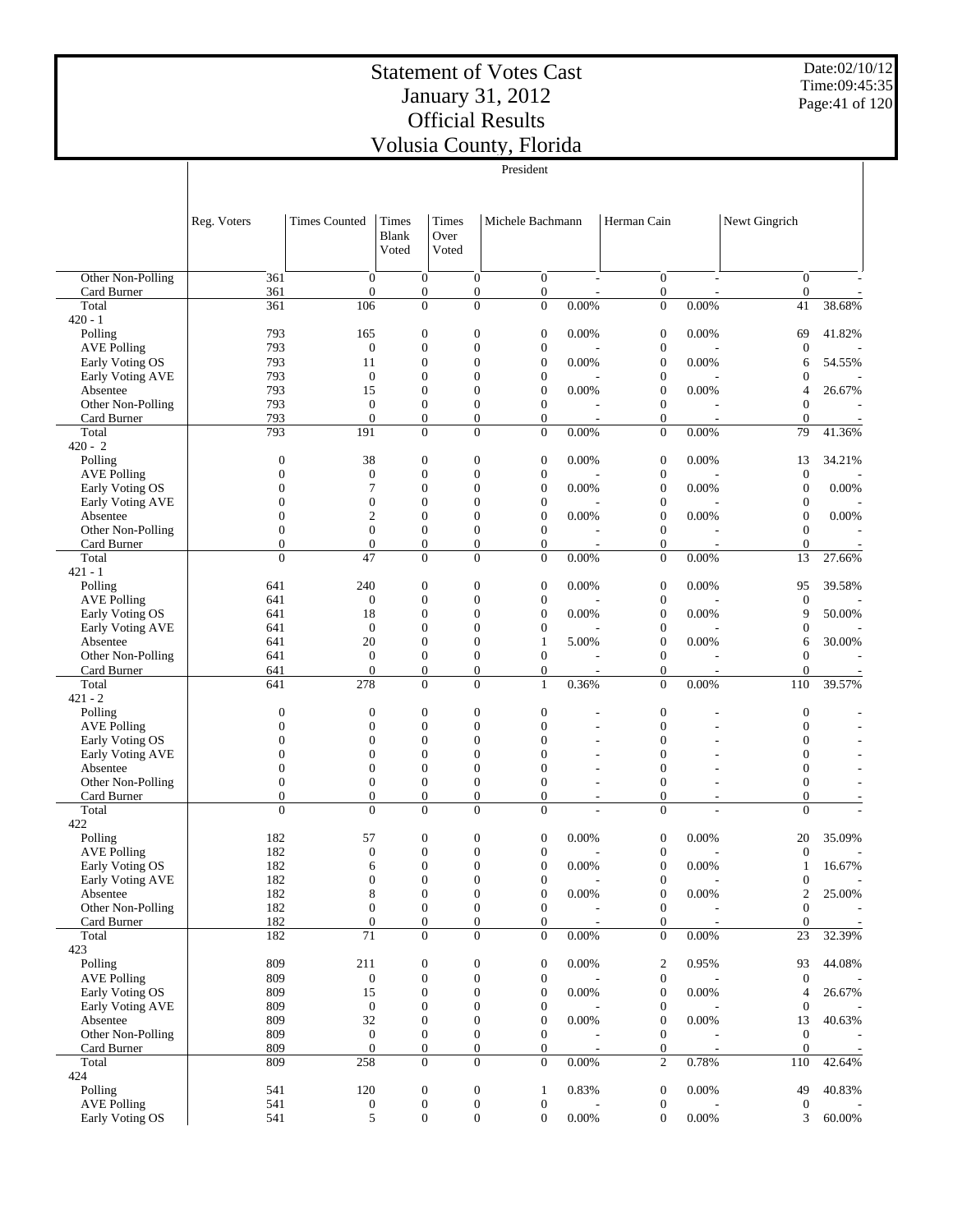Date:02/10/12 Time:09:45:35 Page:42 of 120

|                                       |              |                                  |                                      |                              | President                          |       |                                      |       |                                |                          |
|---------------------------------------|--------------|----------------------------------|--------------------------------------|------------------------------|------------------------------------|-------|--------------------------------------|-------|--------------------------------|--------------------------|
|                                       |              |                                  |                                      |                              |                                    |       |                                      |       |                                |                          |
|                                       | Reg. Voters  | <b>Times Counted</b>             | Times<br><b>Blank</b>                | <b>Times</b><br>Over         | Michele Bachmann                   |       | Herman Cain                          |       | Newt Gingrich                  |                          |
|                                       |              |                                  | Voted                                | Voted                        |                                    |       |                                      |       |                                |                          |
| Early Voting AVE                      | 541          | $\boldsymbol{0}$                 | $\mathbf{0}$                         | $\mathbf{0}$                 | $\mathbf{0}$                       |       | $\mathbf{0}$                         |       | $\overline{0}$                 |                          |
| Absentee                              | 541<br>541   | 15<br>$\mathbf{0}$               | $\mathbf{0}$<br>$\mathbf{0}$         | $\boldsymbol{0}$<br>$\theta$ | $\mathbf{0}$<br>$\boldsymbol{0}$   | 0.00% | $\boldsymbol{0}$<br>$\boldsymbol{0}$ | 0.00% | $\mathbf{1}$<br>$\overline{0}$ | 6.67%                    |
| Other Non-Polling<br>Card Burner      | 541          | $\overline{0}$                   | $\mathbf{0}$                         | $\overline{0}$               | $\boldsymbol{0}$                   |       | $\boldsymbol{0}$                     |       | $\mathbf{0}$                   |                          |
| Total                                 | 541          | 140                              | $\overline{0}$                       | $\overline{0}$               | $\mathbf{1}$                       | 0.71% | $\theta$                             | 0.00% | 53                             | 37.86%                   |
| 425<br>Polling                        | 187          | 74                               | $\mathbf{0}$                         | $\boldsymbol{0}$             | $\mathbf{0}$                       | 0.00% | $\boldsymbol{2}$                     | 2.70% | 27                             | 36.49%                   |
| <b>AVE Polling</b>                    | 187          | $\overline{0}$                   | $\mathbf{0}$                         | $\mathbf{0}$                 | $\overline{0}$                     |       | $\mathbf{0}$                         |       | $\overline{0}$                 |                          |
| Early Voting OS                       | 187          | $\overline{0}$                   | $\overline{0}$                       | $\theta$                     | $\overline{0}$                     | ÷,    | $\overline{0}$                       |       | $\overline{0}$                 | $\overline{\phantom{a}}$ |
| Early Voting AVE                      | 187          | $\overline{0}$                   | $\mathbf{0}$                         | $\theta$                     | $\mathbf{0}$                       |       | $\boldsymbol{0}$                     |       | $\theta$                       | Ĭ.                       |
| Absentee                              | 187          | 4                                | $\overline{0}$                       | $\theta$                     | $\mathbf{0}$                       | 0.00% | $\boldsymbol{0}$                     | 0.00% | $\overline{0}$                 | 0.00%                    |
| Other Non-Polling<br>Card Burner      | 187<br>187   | $\overline{0}$<br>$\overline{0}$ | $\overline{0}$<br>$\overline{0}$     | $\theta$<br>0                | $\overline{0}$<br>$\boldsymbol{0}$ |       | $\mathbf{0}$<br>0                    |       | $\theta$<br>$\mathbf{0}$       |                          |
| Total                                 | 187          | 78                               | $\overline{0}$                       | $\Omega$                     | $\overline{0}$                     | 0.00% | $\overline{c}$                       | 2.56% | 27                             | 34.62%                   |
| 426                                   |              |                                  |                                      |                              |                                    |       |                                      |       |                                |                          |
| Polling                               | 674          | 153                              | $\overline{0}$                       | $\boldsymbol{0}$             | $\mathbf{0}$                       | 0.00% | $\boldsymbol{0}$                     | 0.00% | 60                             | 39.22%                   |
| <b>AVE Polling</b>                    | 674          | $\boldsymbol{0}$                 | $\overline{0}$                       | $\mathbf{0}$                 | $\mathbf{0}$                       |       | $\boldsymbol{0}$                     |       | $\overline{0}$                 |                          |
| Early Voting OS                       | 674          | 28                               | $\overline{0}$                       | $\theta$                     | $\mathbf{0}$                       | 0.00% | $\boldsymbol{0}$                     | 0.00% | 13                             | 46.43%                   |
| Early Voting AVE<br>Absentee          | 674<br>674   | $\overline{0}$<br>9              | $\overline{0}$<br>$\overline{0}$     | $\theta$<br>$\theta$         | $\mathbf{0}$<br>$\mathbf{0}$       | 0.00% | $\boldsymbol{0}$<br>$\boldsymbol{0}$ | 0.00% | $\theta$<br>$\overline{2}$     | 22.22%                   |
| Other Non-Polling                     | 674          | $\overline{0}$                   | $\overline{0}$                       | $\theta$                     | $\overline{0}$                     |       | $\boldsymbol{0}$                     |       | $\theta$                       |                          |
| Card Burner                           | 674          | $\overline{0}$                   | $\overline{0}$                       | $\overline{0}$               | $\boldsymbol{0}$                   |       | $\boldsymbol{0}$                     |       | $\overline{0}$                 |                          |
| Total                                 | 674          | 190                              | $\mathbf{0}$                         | $\overline{0}$               | $\overline{0}$                     | 0.00% | $\mathbf{0}$                         | 0.00% | 75                             | 39.47%                   |
| 427                                   |              |                                  |                                      |                              |                                    |       |                                      |       |                                |                          |
| Polling                               | 497          | 99                               | $\overline{0}$                       | $\mathbf{0}$                 | $\mathbf{0}$                       | 0.00% | $\boldsymbol{0}$                     | 0.00% | 36                             | 36.36%                   |
| <b>AVE Polling</b><br>Early Voting OS | 497<br>497   | $\boldsymbol{0}$<br>19           | $\overline{0}$<br>$\overline{0}$     | $\mathbf{0}$<br>$\theta$     | $\mathbf{0}$<br>$\mathbf{0}$       | 0.00% | $\boldsymbol{0}$<br>$\boldsymbol{0}$ | 0.00% | $\theta$<br>5                  | 26.32%                   |
| Early Voting AVE                      | 497          | $\theta$                         | $\overline{0}$                       | $\theta$                     | $\mathbf{0}$                       |       | $\boldsymbol{0}$                     |       | $\theta$                       |                          |
| Absentee                              | 497          | 12                               | $\overline{0}$                       | $\theta$                     | $\mathbf{0}$                       | 0.00% | $\boldsymbol{0}$                     | 0.00% | $\overline{4}$                 | 33.33%                   |
| Other Non-Polling                     | 497          | $\theta$                         | $\overline{0}$                       | $\theta$                     | $\overline{0}$                     |       | $\boldsymbol{0}$                     |       | $\overline{0}$                 |                          |
| Card Burner                           | 497          | $\overline{0}$                   | $\overline{0}$                       | $\overline{0}$               | $\boldsymbol{0}$                   |       | $\boldsymbol{0}$                     |       | $\overline{0}$                 |                          |
| Total                                 | 497          | 130                              | $\overline{0}$                       | $\mathbf{0}$                 | $\overline{0}$                     | 0.00% | $\overline{0}$                       | 0.00% | 45                             | 34.62%                   |
| 428<br>Polling                        | 531          | 78                               | $\boldsymbol{0}$                     | $\mathbf{0}$                 | $\mathbf{0}$                       | 0.00% | $\mathbf{1}$                         | 1.28% | 36                             | 46.15%                   |
| <b>AVE Polling</b>                    | 531          | $\boldsymbol{0}$                 | $\overline{0}$                       | $\theta$                     | $\mathbf{0}$                       |       | $\boldsymbol{0}$                     |       | $\theta$                       |                          |
| Early Voting OS                       | 531          | 6                                | $\overline{0}$                       | $\theta$                     | $\mathbf{0}$                       | 0.00% | $\boldsymbol{0}$                     | 0.00% | $\overline{2}$                 | 33.33%                   |
| Early Voting AVE                      | 531          | $\overline{0}$                   | $\overline{0}$                       | $\theta$                     | $\mathbf{0}$                       |       | $\boldsymbol{0}$                     |       | $\overline{0}$                 |                          |
| Absentee                              | 531          | 16                               | $\overline{0}$                       | $\theta$                     | $\mathbf{0}$                       | 0.00% | $\boldsymbol{0}$                     | 0.00% | $\overline{4}$                 | 25.00%                   |
| Other Non-Polling                     | 531          | 1                                | $\overline{0}$                       | $\theta$                     | $\boldsymbol{0}$                   | 0.00% | $\boldsymbol{0}$                     | 0.00% | 1                              | 100.00%                  |
| Card Burner<br>Total                  | 531<br>531   | $\overline{0}$<br>101            | $\overline{0}$<br>$\overline{0}$     | $\overline{0}$<br>$\Omega$   | $\overline{0}$<br>$\overline{0}$   | 0.00% | 0<br>$\mathbf{1}$                    | 0.99% | $\theta$<br>43                 | 42.57%                   |
| 429                                   |              |                                  |                                      |                              |                                    |       |                                      |       |                                |                          |
| Polling                               | 503          | 130                              | $\boldsymbol{0}$                     | $\boldsymbol{0}$             | $\boldsymbol{0}$                   | 0.00% | 0                                    | 0.00% | 64                             | 49.23%                   |
| <b>AVE Polling</b>                    | 503          | $\boldsymbol{0}$                 | $\boldsymbol{0}$                     | $\boldsymbol{0}$             | $\mathbf{0}$                       |       | $\boldsymbol{0}$                     |       | $\mathbf{0}$                   |                          |
| Early Voting OS                       | 503          | 6                                | $\boldsymbol{0}$                     | $\theta$                     | $\boldsymbol{0}$                   | 0.00% | $\boldsymbol{0}$                     | 0.00% | $\mathbf{0}$                   | 0.00%                    |
| Early Voting AVE                      | 503          | $\boldsymbol{0}$                 | $\boldsymbol{0}$                     | $\mathbf{0}$                 | $\boldsymbol{0}$                   |       | $\boldsymbol{0}$                     |       | $\mathbf{0}$                   |                          |
| Absentee<br>Other Non-Polling         | 503<br>503   | 12<br>$\boldsymbol{0}$           | $\boldsymbol{0}$<br>$\boldsymbol{0}$ | $\mathbf{0}$<br>$\mathbf{0}$ | $\mathbf{0}$<br>$\boldsymbol{0}$   | 0.00% | $\boldsymbol{0}$<br>$\boldsymbol{0}$ | 0.00% | 4<br>$\overline{0}$            | 33.33%                   |
| Card Burner                           | 503          | $\boldsymbol{0}$                 | $\boldsymbol{0}$                     | $\mathbf{0}$                 | 0                                  |       | 0                                    |       | $\overline{0}$                 |                          |
| Total                                 | 503          | 148                              | $\boldsymbol{0}$                     | $\overline{0}$               | $\overline{0}$                     | 0.00% | $\boldsymbol{0}$                     | 0.00% | 68                             | 45.95%                   |
| 501                                   |              |                                  |                                      |                              |                                    |       |                                      |       |                                |                          |
| Polling                               | 1261         | 499                              | $\boldsymbol{0}$                     | $\boldsymbol{0}$             | $\boldsymbol{0}$                   | 0.00% | 4                                    | 0.80% | 155                            | 31.06%                   |
| <b>AVE Polling</b>                    | 1261         | $\boldsymbol{0}$                 | $\boldsymbol{0}$                     | $\boldsymbol{0}$             | $\boldsymbol{0}$                   |       | $\boldsymbol{0}$                     |       | $\boldsymbol{0}$               | 27.27%                   |
| Early Voting OS<br>Early Voting AVE   | 1261<br>1261 | 11<br>$\boldsymbol{0}$           | $\boldsymbol{0}$<br>$\boldsymbol{0}$ | $\boldsymbol{0}$<br>$\theta$ | $\mathbf{0}$<br>$\boldsymbol{0}$   | 0.00% | $\boldsymbol{0}$<br>$\boldsymbol{0}$ | 0.00% | 3<br>$\boldsymbol{0}$          |                          |
| Absentee                              | 1261         | 82                               | $\boldsymbol{0}$                     | $\mathbf{0}$                 | $\mathbf{0}$                       | 0.00% | $\boldsymbol{0}$                     | 0.00% | 21                             | 25.61%                   |
| Other Non-Polling                     | 1261         | $\boldsymbol{0}$                 | $\boldsymbol{0}$                     | $\mathbf{0}$                 | $\mathbf{0}$                       |       | $\boldsymbol{0}$                     |       | $\mathbf{0}$                   |                          |
| Card Burner                           | 1261         | $\boldsymbol{0}$                 | $\boldsymbol{0}$                     | $\mathbf{0}$                 | $\mathbf{0}$                       |       | 0                                    |       | $\mathbf{0}$                   |                          |
| Total                                 | 1261         | 592                              | $\mathbf{0}$                         | $\overline{0}$               | $\overline{0}$                     | 0.00% | 4                                    | 0.68% | 179                            | 30.24%                   |
| 502                                   | 894          | 343                              |                                      |                              |                                    | 0.29% |                                      | 0.29% |                                | 39.65%                   |
| Polling                               |              |                                  | $\boldsymbol{0}$                     | $\boldsymbol{0}$             | $\mathbf{1}$                       |       | 1                                    |       | 136                            |                          |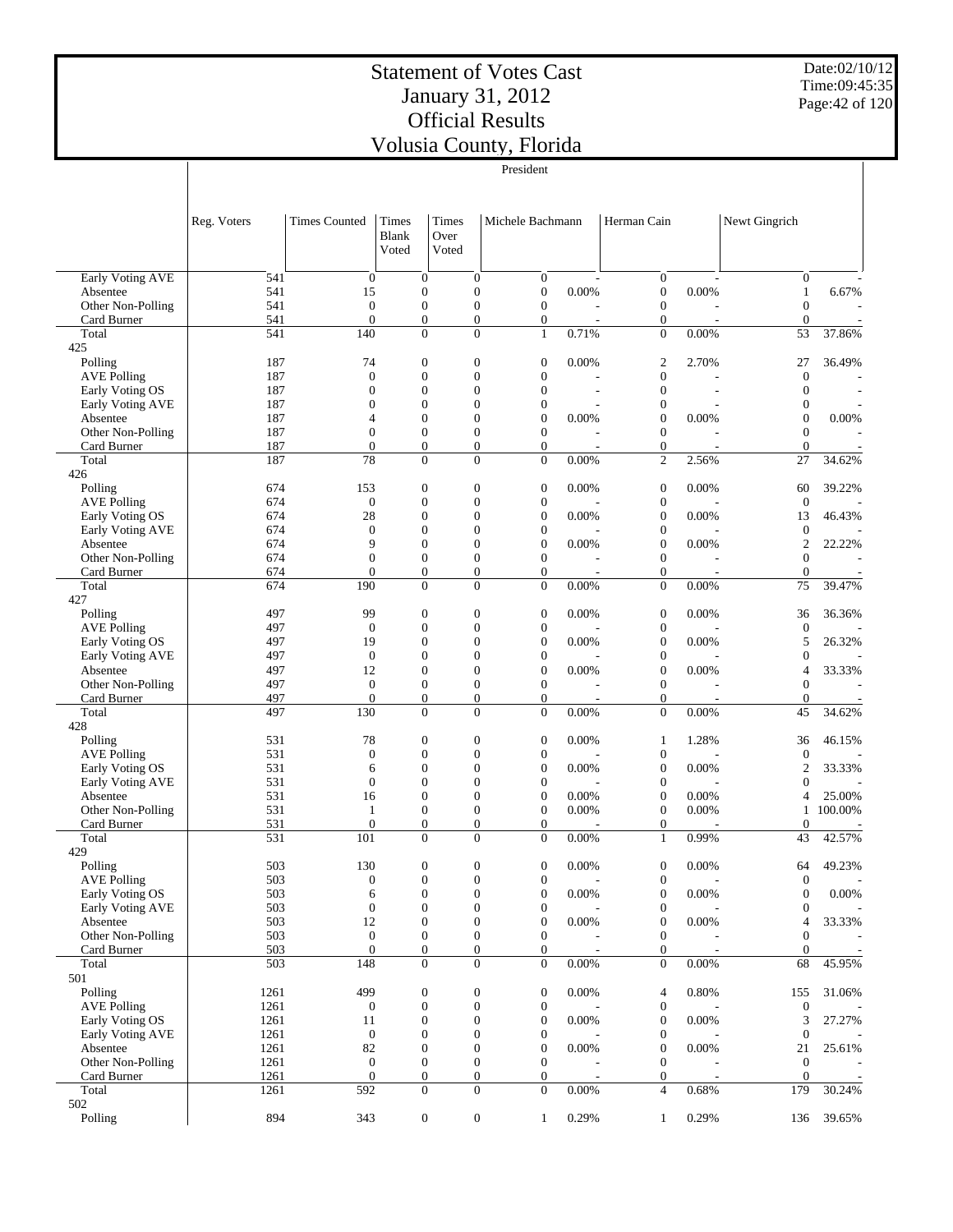President

Date:02/10/12 Time:09:45:35 Page:43 of 120

|                                  | Reg. Voters | <b>Times Counted</b> | Times<br>Blank<br>Voted          | Times<br>Over<br>Voted               | Michele Bachmann                     |                          | Herman Cain                          | Newt Gingrich                      |         |
|----------------------------------|-------------|----------------------|----------------------------------|--------------------------------------|--------------------------------------|--------------------------|--------------------------------------|------------------------------------|---------|
|                                  |             |                      |                                  |                                      |                                      |                          |                                      |                                    |         |
| <b>AVE Polling</b>               | 894         | $\overline{0}$       | $\overline{0}$                   | $\theta$                             | $\boldsymbol{0}$                     |                          | $\mathbf{0}$                         | $\theta$                           |         |
| Early Voting OS                  | 894         | 11                   | $\mathbf{0}$                     | $\boldsymbol{0}$                     | $\boldsymbol{0}$                     | 0.00%                    | $\boldsymbol{0}$                     | 0.00%<br>$\overline{4}$            | 36.36%  |
| Early Voting AVE                 | 894         | $\overline{0}$       | $\mathbf{0}$                     | $\mathbf{0}$                         | $\boldsymbol{0}$                     |                          | $\boldsymbol{0}$                     | $\boldsymbol{0}$                   |         |
| Absentee                         | 894<br>894  | 47<br>$\overline{0}$ | $\mathbf{0}$<br>$\mathbf{0}$     | $\overline{0}$<br>$\mathbf{0}$       | $\boldsymbol{0}$<br>$\boldsymbol{0}$ | 0.00%                    | $\mathbf{0}$<br>$\boldsymbol{0}$     | 0.00%<br>14<br>$\mathbf{0}$        | 29.79%  |
| Other Non-Polling<br>Card Burner | 894         | $\overline{0}$       | $\mathbf{0}$                     | $\boldsymbol{0}$                     | $\boldsymbol{0}$                     | $\overline{\phantom{a}}$ | $\mathbf{0}$                         | $\overline{0}$<br>$\sim$           |         |
| Total                            | 894         | 401                  | $\mathbf{0}$                     | $\mathbf{0}$                         | $\mathbf{1}$                         | 0.25%                    | $\mathbf{1}$                         | 0.25%<br>154                       | 38.40%  |
| 503                              |             |                      |                                  |                                      |                                      |                          |                                      |                                    |         |
| Polling                          | 581         | 244                  | $\mathbf{0}$                     | $\boldsymbol{0}$                     | $\boldsymbol{0}$                     | 0.00%                    | $\boldsymbol{0}$                     | 0.00%<br>87                        | 35.66%  |
| <b>AVE Polling</b>               | 581         | $\overline{0}$       | $\mathbf{0}$                     | $\overline{0}$                       | $\boldsymbol{0}$                     |                          | $\boldsymbol{0}$                     | $\boldsymbol{0}$                   |         |
| Early Voting OS                  | 581         | $\mathbf{1}$         | $\mathbf{0}$                     | $\mathbf{0}$                         | $\boldsymbol{0}$                     | 0.00%                    | $\boldsymbol{0}$                     | 0.00%<br>$\boldsymbol{0}$          | 0.00%   |
| Early Voting AVE<br>Absentee     | 581<br>581  | $\overline{0}$<br>30 | $\mathbf{0}$<br>$\mathbf{0}$     | $\overline{0}$<br>$\mathbf{0}$       | $\boldsymbol{0}$<br>$\boldsymbol{0}$ | 0.00%                    | $\boldsymbol{0}$<br>$\boldsymbol{0}$ | $\boldsymbol{0}$<br>0.00%<br>8     | 26.67%  |
| Other Non-Polling                | 581         | $\overline{0}$       | $\mathbf{0}$                     | $\overline{0}$                       | $\boldsymbol{0}$                     |                          | $\boldsymbol{0}$                     | $\boldsymbol{0}$                   |         |
| Card Burner                      | 581         | $\theta$             | $\mathbf{0}$                     | $\boldsymbol{0}$                     | $\boldsymbol{0}$                     | $\overline{\phantom{a}}$ | $\mathbf{0}$                         | $\theta$<br>$\sim$                 |         |
| Total                            | 581         | 275                  | $\overline{0}$                   | $\overline{0}$                       | $\overline{0}$                       | 0.00%                    | $\mathbf{0}$                         | 0.00%<br>95                        | 34.55%  |
| 504                              |             |                      |                                  |                                      |                                      |                          |                                      |                                    |         |
| Polling                          | 474         | 153                  | $\mathbf{0}$                     | $\boldsymbol{0}$                     | $\mathbf{1}$                         | 0.65%                    | $\boldsymbol{0}$                     | 0.00%<br>58                        | 37.91%  |
| <b>AVE Polling</b>               | 474         | $\mathbf{0}$         | $\mathbf{0}$                     | $\boldsymbol{0}$                     | $\boldsymbol{0}$                     |                          | $\boldsymbol{0}$                     | $\boldsymbol{0}$                   |         |
| Early Voting OS                  | 474         | 6                    | $\mathbf{0}$                     | $\overline{0}$                       | $\boldsymbol{0}$                     | 0.00%                    | $\mathbf{0}$                         | 0.00%<br>$\mathbf{0}$              | 0.00%   |
| Early Voting AVE<br>Absentee     | 474<br>474  | $\overline{0}$<br>24 | $\mathbf{0}$<br>$\mathbf{0}$     | $\mathbf{0}$<br>$\overline{0}$       | $\boldsymbol{0}$<br>$\boldsymbol{0}$ | 0.00%                    | $\boldsymbol{0}$<br>$\mathbf{1}$     | $\boldsymbol{0}$<br>4.17%<br>3     | 12.50%  |
| Other Non-Polling                | 474         | $\overline{0}$       | $\mathbf{0}$                     | $\mathbf{0}$                         | $\boldsymbol{0}$                     |                          | $\boldsymbol{0}$                     | $\mathbf{0}$                       |         |
| Card Burner                      | 474         | $\overline{0}$       | $\mathbf{0}$                     | $\boldsymbol{0}$                     | $\boldsymbol{0}$                     |                          | $\boldsymbol{0}$                     | $\boldsymbol{0}$                   |         |
| Total                            | 474         | 183                  | $\mathbf{0}$                     | $\mathbf{0}$                         | $\mathbf{1}$                         | 0.55%                    | $\mathbf{1}$                         | 0.55%<br>61                        | 33.33%  |
| 505                              |             |                      |                                  |                                      |                                      |                          |                                      |                                    |         |
| Polling                          | 497         | 182                  | $\mathbf{0}$                     | $\boldsymbol{0}$                     | $\boldsymbol{0}$                     | 0.00%                    | $\boldsymbol{0}$                     | 0.00%<br>69                        | 37.91%  |
| <b>AVE Polling</b>               | 497         | $\mathbf{0}$         | $\mathbf{0}$                     | $\overline{0}$                       | $\boldsymbol{0}$                     |                          | $\boldsymbol{0}$                     | $\boldsymbol{0}$                   |         |
| Early Voting OS                  | 497         | $\mathbf{2}$         | $\mathbf{0}$                     | $\theta$                             | $\boldsymbol{0}$                     | 0.00%                    | $\boldsymbol{0}$                     | 0.00%<br>$\boldsymbol{0}$          | 0.00%   |
| Early Voting AVE                 | 497         | $\overline{0}$<br>14 | $\mathbf{0}$<br>$\mathbf{0}$     | $\overline{0}$<br>$\theta$           | $\boldsymbol{0}$                     |                          | $\boldsymbol{0}$                     | $\boldsymbol{0}$                   |         |
| Absentee<br>Other Non-Polling    | 497<br>497  | $\overline{0}$       | $\mathbf{0}$                     | $\theta$                             | $\boldsymbol{0}$<br>$\overline{0}$   | 0.00%                    | $\boldsymbol{0}$<br>$\boldsymbol{0}$ | 0.00%<br>4<br>$\boldsymbol{0}$     | 28.57%  |
| Card Burner                      | 497         | $\mathbf{0}$         | $\mathbf{0}$                     | $\boldsymbol{0}$                     | $\boldsymbol{0}$                     | $\overline{\phantom{a}}$ | $\boldsymbol{0}$                     | $\boldsymbol{0}$<br>$\overline{a}$ |         |
| Total                            | 497         | 198                  | $\mathbf{0}$                     | $\overline{0}$                       | $\overline{0}$                       | 0.00%                    | $\mathbf{0}$                         | 0.00%<br>73                        | 36.87%  |
| 506                              |             |                      |                                  |                                      |                                      |                          |                                      |                                    |         |
| Polling                          | 719         | 300                  | $\mathbf{0}$                     | $\boldsymbol{0}$                     | $\boldsymbol{0}$                     | 0.00%                    | $\boldsymbol{0}$                     | 0.00%<br>92                        | 30.67%  |
| <b>AVE Polling</b>               | 719         | $\mathbf{0}$         | $\boldsymbol{0}$                 | $\boldsymbol{0}$                     | $\boldsymbol{0}$                     |                          | $\boldsymbol{0}$                     | $\boldsymbol{0}$                   |         |
| Early Voting OS                  | 719         | 5                    | $\mathbf{0}$                     | $\overline{0}$                       | $\boldsymbol{0}$                     | 0.00%                    | $\boldsymbol{0}$                     | 0.00%<br>$\boldsymbol{0}$          | 0.00%   |
| Early Voting AVE<br>Absentee     | 719<br>719  | $\overline{0}$<br>31 | $\mathbf{0}$<br>$\mathbf{0}$     | $\theta$<br>$\overline{0}$           | $\boldsymbol{0}$<br>$\boldsymbol{0}$ | 0.00%                    | $\boldsymbol{0}$<br>$\boldsymbol{0}$ | $\boldsymbol{0}$<br>0.00%<br>12    | 38.71%  |
| Other Non-Polling                | 719         | $\overline{0}$       | $\mathbf{0}$                     | $\theta$                             | $\mathbf{0}$                         |                          | $\boldsymbol{0}$                     | $\mathbf{0}$                       |         |
| Card Burner                      | 719         | $\overline{0}$       | $\boldsymbol{0}$                 | $\boldsymbol{0}$                     | $\boldsymbol{0}$                     | ÷,                       | $\boldsymbol{0}$                     | $\overline{0}$<br>$\sim$           |         |
| Total                            | 719         | 336                  | $\mathbf{0}$                     | $\mathbf{0}$                         | $\overline{0}$                       | 0.00%                    | $\mathbf{0}$                         | 0.00%<br>104                       | 30.95%  |
| 508                              |             |                      |                                  |                                      |                                      |                          |                                      |                                    |         |
| Polling                          | 528         | 150                  | $\boldsymbol{0}$                 | $\boldsymbol{0}$                     | $\boldsymbol{0}$                     | $0.00\%$                 | $\boldsymbol{0}$                     | 0.00%<br>51                        | 34.00%  |
| <b>AVE Polling</b>               | 528         | $\mathbf{1}$         | $\boldsymbol{0}$                 | $\boldsymbol{0}$                     | $\boldsymbol{0}$                     | 0.00%                    | $\boldsymbol{0}$                     | 0.00%<br>$\mathbf{1}$              | 100.00% |
| Early Voting OS                  | 528         | 5                    | $\mathbf{0}$                     | $\boldsymbol{0}$                     | $\boldsymbol{0}$                     | 0.00%                    | $\boldsymbol{0}$                     | 0.00%<br>$\boldsymbol{0}$          | 0.00%   |
| Early Voting AVE<br>Absentee     | 528<br>528  | $\mathbf{0}$<br>53   | $\boldsymbol{0}$<br>$\mathbf{0}$ | $\boldsymbol{0}$<br>$\boldsymbol{0}$ | $\boldsymbol{0}$<br>$\boldsymbol{0}$ | 0.00%                    | $\boldsymbol{0}$<br>$\mathbf{1}$     | $\boldsymbol{0}$<br>1.89%<br>21    | 39.62%  |
| Other Non-Polling                | 528         | $\mathbf{1}$         | $\boldsymbol{0}$                 | $\boldsymbol{0}$                     | $\boldsymbol{0}$                     | 0.00%                    | $\boldsymbol{0}$                     | 0.00%<br>1                         | 100.00% |
| Card Burner                      | 528         | $\mathbf{0}$         | $\boldsymbol{0}$                 | $\boldsymbol{0}$                     | $\boldsymbol{0}$                     |                          | $\boldsymbol{0}$                     | $\boldsymbol{0}$                   |         |
| Total                            | 528         | 210                  | $\boldsymbol{0}$                 | $\mathbf{0}$                         | $\overline{0}$                       | $0.00\%$                 | $\mathbf{1}$                         | 0.48%<br>74                        | 35.24%  |
| 509                              |             |                      |                                  |                                      |                                      |                          |                                      |                                    |         |
| Polling                          | 905         | 325                  | $\boldsymbol{0}$                 | $\boldsymbol{0}$                     | $\mathbf{1}$                         | 0.31%                    | $\boldsymbol{0}$                     | 0.00%<br>115                       | 35.38%  |
| <b>AVE Polling</b>               | 905         | $\mathbf{0}$         | $\boldsymbol{0}$                 | $\boldsymbol{0}$                     | $\boldsymbol{0}$                     |                          | $\boldsymbol{0}$                     | $\boldsymbol{0}$                   |         |
| Early Voting OS                  | 905         | $\overline{4}$       | $\mathbf{0}$                     | $\boldsymbol{0}$                     | $\boldsymbol{0}$                     | 0.00%                    | $\boldsymbol{0}$                     | 0.00%<br>1                         | 25.00%  |
| Early Voting AVE<br>Absentee     | 905<br>905  | $\mathbf{0}$<br>51   | $\mathbf{0}$<br>$\mathbf{0}$     | $\boldsymbol{0}$<br>$\boldsymbol{0}$ | $\boldsymbol{0}$<br>$\boldsymbol{0}$ | 0.00%                    | $\boldsymbol{0}$<br>$\boldsymbol{0}$ | $\boldsymbol{0}$<br>0.00%<br>18    | 35.29%  |
| Other Non-Polling                | 905         | $\mathbf{1}$         | $\mathbf{0}$                     | $\boldsymbol{0}$                     | $\boldsymbol{0}$                     | 0.00%                    | $\boldsymbol{0}$                     | 0.00%<br>$\boldsymbol{0}$          | 0.00%   |
| Card Burner                      | 905         | $\mathbf{0}$         | $\boldsymbol{0}$                 | $\boldsymbol{0}$                     | $\boldsymbol{0}$                     |                          | $\boldsymbol{0}$                     | $\theta$                           |         |
| Total                            | 905         | 381                  | $\boldsymbol{0}$                 | $\boldsymbol{0}$                     | $\mathbf{1}$                         | 0.26%                    | $\mathbf{0}$                         | 0.00%<br>134                       | 35.17%  |
|                                  |             |                      |                                  |                                      |                                      |                          |                                      |                                    |         |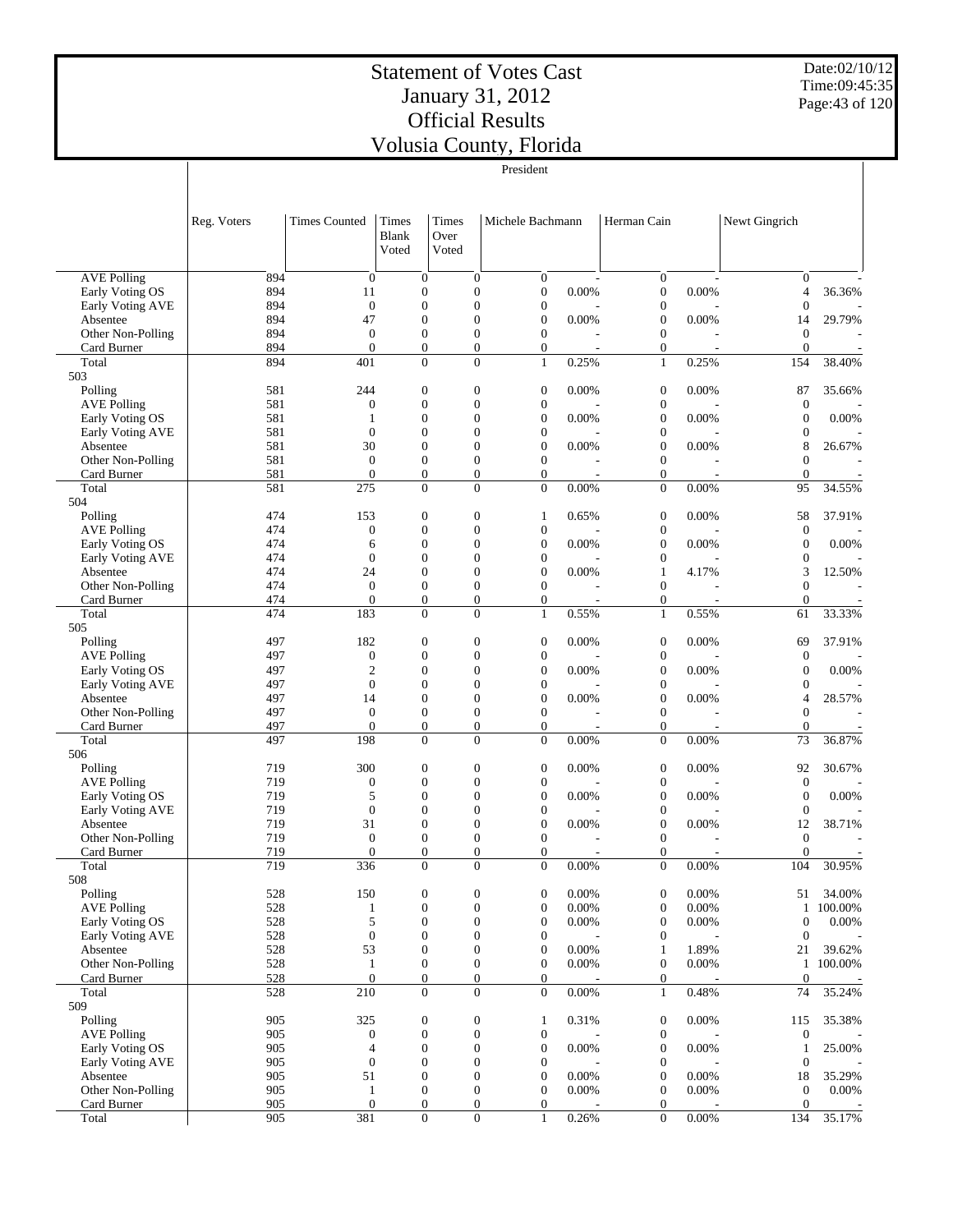Date:02/10/12 Time:09:45:35 Page:44 of 120

|                                       |                                |                                  |                                      |                                      | President                                            |                |                              |                |                                  |                  |
|---------------------------------------|--------------------------------|----------------------------------|--------------------------------------|--------------------------------------|------------------------------------------------------|----------------|------------------------------|----------------|----------------------------------|------------------|
|                                       |                                |                                  |                                      |                                      |                                                      |                |                              |                |                                  |                  |
|                                       |                                |                                  |                                      |                                      |                                                      |                |                              |                |                                  |                  |
|                                       | Reg. Voters                    | <b>Times Counted</b>             | Times                                | Times                                | Michele Bachmann                                     |                | Herman Cain                  |                | Newt Gingrich                    |                  |
|                                       |                                |                                  | Blank                                | Over                                 |                                                      |                |                              |                |                                  |                  |
|                                       |                                |                                  | Voted                                | Voted                                |                                                      |                |                              |                |                                  |                  |
| 510                                   |                                |                                  |                                      |                                      |                                                      |                |                              |                |                                  |                  |
| Polling                               | 1458                           | 564                              | $\boldsymbol{0}$                     | $\boldsymbol{0}$                     | $\boldsymbol{0}$                                     | 0.00%          | $\mathbf{1}$                 | 0.18%          | 187                              | 33.16%           |
| <b>AVE Polling</b>                    | 1458                           | $\theta$                         | $\mathbf{0}$                         | $\overline{0}$                       | $\boldsymbol{0}$                                     |                | $\mathbf{0}$                 |                | $\boldsymbol{0}$                 |                  |
| Early Voting OS                       | 1458                           | 16                               | $\mathbf{0}$                         |                                      | $\overline{0}$<br>1                                  | 6.25%          | $\mathbf{0}$                 | 0.00%          | 8                                | 50.00%           |
| Early Voting AVE                      | 1458                           | $\theta$                         | $\mathbf{0}$                         |                                      | $\overline{0}$<br>$\overline{0}$                     |                | $\mathbf{0}$                 |                | $\boldsymbol{0}$                 |                  |
| Absentee<br>Other Non-Polling         | 1458<br>1458                   | 132<br>$\mathbf{0}$              | $\mathbf{0}$<br>$\mathbf{0}$         | $\overline{0}$                       | $\overline{0}$<br>$\boldsymbol{0}$<br>$\mathbf{0}$   | 0.00%          | $\boldsymbol{0}$<br>$\theta$ | 0.00%          | 35<br>$\mathbf{0}$               | 26.52%           |
| Card Burner                           | 1458                           | $\overline{0}$                   | $\boldsymbol{0}$                     |                                      | $\boldsymbol{0}$<br>$\mathbf{0}$                     |                | $\boldsymbol{0}$             |                | $\overline{0}$                   |                  |
| Total                                 | 1458                           | 712                              | $\mathbf{0}$                         |                                      | $\Omega$<br>$\mathbf{1}$                             | 0.14%          | $\mathbf{1}$                 | 0.14%          | 230                              | 32.30%           |
| $511 - 1$                             |                                |                                  |                                      |                                      |                                                      |                |                              |                |                                  |                  |
| Polling                               | 391                            | 115                              | $\boldsymbol{0}$                     | $\boldsymbol{0}$                     | $\boldsymbol{0}$                                     | 0.00%          | $\theta$                     | 0.00%          | 49                               | 42.61%           |
| <b>AVE Polling</b><br>Early Voting OS | 391<br>391                     | $\overline{0}$<br>3              | $\mathbf{0}$<br>$\mathbf{0}$         | $\overline{0}$                       | $\boldsymbol{0}$<br>$\overline{0}$<br>$\overline{0}$ | 0.00%          | $\mathbf{0}$<br>$\mathbf{0}$ | 0.00%          | $\mathbf{0}$<br>$\mathbf{0}$     | 0.00%            |
| Early Voting AVE                      | 391                            | $\overline{0}$                   | $\mathbf{0}$                         |                                      | $\overline{0}$<br>$\boldsymbol{0}$                   |                | $\mathbf{0}$                 |                | $\mathbf{0}$                     |                  |
| Absentee                              | 391                            | 12                               | $\mathbf{0}$                         |                                      | $\overline{0}$<br>$\boldsymbol{0}$                   | 0.00%          | $\mathbf{0}$                 | 0.00%          | $\overline{0}$                   | 0.00%            |
| Other Non-Polling                     | 391                            | $\theta$                         | $\mathbf{0}$                         | $\overline{0}$                       | $\mathbf{0}$                                         |                | $\mathbf{0}$                 |                | $\theta$                         |                  |
| Card Burner                           | 391                            | $\mathbf{0}$                     | $\boldsymbol{0}$                     |                                      | $\mathbf{0}$<br>$\boldsymbol{0}$                     |                | $\mathbf{0}$                 |                | $\overline{0}$                   |                  |
| Total<br>$511 - 2$                    | 391                            | 130                              | $\overline{0}$                       |                                      | $\overline{0}$<br>$\mathbf{0}$                       | 0.00%          | $\mathbf{0}$                 | 0.00%          | 49                               | 37.69%           |
| Polling                               | $\boldsymbol{2}$               | 1                                | $\boldsymbol{0}$                     | $\boldsymbol{0}$                     | $\boldsymbol{0}$                                     | 0.00%          | $\mathbf{0}$                 | 0.00%          | $\boldsymbol{0}$                 | 0.00%            |
| <b>AVE Polling</b>                    | $\mathfrak{2}$                 | $\overline{0}$                   | $\mathbf{0}$                         | $\overline{0}$                       | $\overline{0}$                                       |                | $\theta$                     |                | $\mathbf{0}$                     |                  |
| Early Voting OS                       | $\mathfrak{2}$                 | $\overline{0}$                   | $\mathbf{0}$                         | $\overline{0}$                       | $\overline{0}$                                       |                | $\mathbf{0}$                 |                | $\mathbf{0}$                     |                  |
| Early Voting AVE                      | $\mathfrak{2}$                 | $\mathbf{0}$                     | $\overline{0}$                       |                                      | $\overline{0}$<br>$\overline{0}$                     |                | $\mathbf{0}$                 |                | $\boldsymbol{0}$                 |                  |
| Absentee                              | $\mathfrak{2}$                 | $\overline{0}$                   | $\mathbf{0}$                         |                                      | $\overline{0}$<br>$\overline{0}$                     |                | $\mathbf{0}$                 |                | $\boldsymbol{0}$                 |                  |
| Other Non-Polling<br>Card Burner      | $\mathbf{2}$<br>$\mathfrak{2}$ | $\overline{0}$<br>$\overline{0}$ | $\mathbf{0}$<br>$\mathbf{0}$         | $\overline{0}$                       | $\mathbf{0}$<br>$\overline{0}$<br>$\mathbf{0}$       |                | $\mathbf{0}$<br>$\mathbf{0}$ |                | $\overline{0}$<br>$\overline{0}$ |                  |
| Total                                 | $\overline{c}$                 | 1                                | $\mathbf{0}$                         | $\overline{0}$                       | $\mathbf{0}$                                         | 0.00%          | $\mathbf{0}$                 | 0.00%          | $\overline{0}$                   | 0.00%            |
| 512                                   |                                |                                  |                                      |                                      |                                                      |                |                              |                |                                  |                  |
| Polling                               | 589                            | 178                              | $\boldsymbol{0}$                     | $\boldsymbol{0}$                     | $\boldsymbol{0}$                                     | 0.00%          | $\mathbf{0}$                 | 0.00%          | 61                               | 34.27%           |
| <b>AVE Polling</b>                    | 589                            | $\mathbf{0}$<br>4                | $\boldsymbol{0}$<br>$\mathbf{0}$     | $\overline{0}$<br>$\overline{0}$     | $\boldsymbol{0}$<br>$\overline{0}$                   |                | $\mathbf{0}$<br>$\mathbf{0}$ |                | $\boldsymbol{0}$                 | 25.00%           |
| Early Voting OS<br>Early Voting AVE   | 589<br>589                     | $\overline{0}$                   | $\mathbf{0}$                         | $\overline{0}$                       | $\boldsymbol{0}$                                     | 0.00%          | $\mathbf{0}$                 | 0.00%          | $\mathbf{1}$<br>$\boldsymbol{0}$ |                  |
| Absentee                              | 589                            | 71                               | $\mathbf{0}$                         |                                      | $\overline{0}$<br>$\boldsymbol{0}$                   | 0.00%          | $\mathbf{0}$                 | 0.00%          | 25                               | 35.21%           |
| Other Non-Polling                     | 589                            | $\overline{0}$                   | $\mathbf{0}$                         | $\overline{0}$                       | $\boldsymbol{0}$                                     |                | $\mathbf{0}$                 |                | $\boldsymbol{0}$                 |                  |
| Card Burner                           | 589                            | $\mathbf{0}$                     | $\boldsymbol{0}$                     |                                      | $\mathbf{0}$<br>$\boldsymbol{0}$                     |                | $\mathbf{0}$                 |                | $\boldsymbol{0}$                 |                  |
| Total<br>513                          | 589                            | 253                              | $\mathbf{0}$                         |                                      | $\Omega$<br>$\mathbf{0}$                             | 0.00%          | $\mathbf{0}$                 | 0.00%          | 87                               | 34.39%           |
| Polling                               | 873                            | 351                              | $\boldsymbol{0}$                     | $\boldsymbol{0}$                     | $\boldsymbol{0}$                                     | 0.00%          | $\mathbf{0}$                 | 0.00%          | 102                              | 29.06%           |
| <b>AVE Polling</b>                    | 873                            | $\overline{0}$                   | $\mathbf{0}$                         | $\overline{0}$                       | $\boldsymbol{0}$                                     |                | $\mathbf{0}$                 |                | $\boldsymbol{0}$                 |                  |
| Early Voting OS                       | 873                            | 8                                | $\boldsymbol{0}$                     | $\overline{0}$                       | $\boldsymbol{0}$                                     | 0.00%          | $\boldsymbol{0}$             | 0.00%          | $\boldsymbol{2}$                 | 25.00%           |
| Early Voting AVE                      | 873                            | $\mathbf{0}$                     | $\overline{0}$                       | $\overline{0}$                       | $\overline{0}$                                       |                | $\mathbf{0}$                 |                | $\boldsymbol{0}$                 |                  |
| Absentee<br>Other Non-Polling         | 873<br>873                     | 58<br>$\boldsymbol{0}$           | $\Omega$                             | $\Omega$                             | $\Omega$<br>$\boldsymbol{0}$<br>$\mathbf{0}$         | 0.00%          | $\Omega$<br>$\boldsymbol{0}$ | 0.00%          | 15<br>$\boldsymbol{0}$           | 25.86%           |
| Card Burner                           | 873                            | $\boldsymbol{0}$                 | $\boldsymbol{0}$<br>$\boldsymbol{0}$ |                                      | $\mathbf{0}$<br>$\boldsymbol{0}$                     |                | $\boldsymbol{0}$             | ÷,             | $\mathbf{0}$                     |                  |
| Total                                 | 873                            | 417                              | $\boldsymbol{0}$                     | $\overline{0}$                       | $\overline{0}$                                       | 0.00%          | $\mathbf{0}$                 | 0.00%          | 119                              | 28.54%           |
| 514                                   |                                |                                  |                                      |                                      |                                                      |                |                              |                |                                  |                  |
| Polling                               | 519                            | 137                              | $\boldsymbol{0}$                     | $\boldsymbol{0}$                     | $\boldsymbol{0}$                                     | 0.00%          | $\mathbf{0}$                 | 0.00%          | 54                               | 39.42%           |
| <b>AVE Polling</b>                    | 519<br>519                     | $\mathbf{1}$                     | $\boldsymbol{0}$<br>$\boldsymbol{0}$ | $\boldsymbol{0}$<br>$\boldsymbol{0}$ | $\boldsymbol{0}$<br>$\boldsymbol{0}$                 | 0.00%<br>0.00% | $\mathbf{0}$<br>$\mathbf{0}$ | 0.00%<br>0.00% | $\mathbf{1}$<br>$\boldsymbol{0}$ | 100.00%<br>0.00% |
| Early Voting OS<br>Early Voting AVE   | 519                            | $\mathbf{1}$<br>$\boldsymbol{0}$ | $\boldsymbol{0}$                     | $\boldsymbol{0}$                     | $\boldsymbol{0}$                                     |                | $\boldsymbol{0}$             |                | $\boldsymbol{0}$                 |                  |
| Absentee                              | 519                            | 21                               | $\boldsymbol{0}$                     | $\boldsymbol{0}$                     | $\boldsymbol{0}$                                     | 0.00%          | $\mathbf{1}$                 | 4.76%          | 6                                | 28.57%           |
| Other Non-Polling                     | 519                            | $\mathbf{0}$                     | $\boldsymbol{0}$                     | $\boldsymbol{0}$                     | $\boldsymbol{0}$                                     |                | $\boldsymbol{0}$             |                | $\boldsymbol{0}$                 |                  |
| Card Burner                           | 519                            | $\boldsymbol{0}$                 | $\boldsymbol{0}$                     |                                      | $\mathbf{0}$<br>$\boldsymbol{0}$                     |                | $\boldsymbol{0}$             |                | $\boldsymbol{0}$                 |                  |
| Total<br>515                          | 519                            | 160                              | $\overline{0}$                       |                                      | $\overline{0}$<br>$\mathbf{0}$                       | 0.00%          | $\mathbf{1}$                 | 0.63%          | 61                               | 38.13%           |
| Polling                               | 800                            | 253                              | $\boldsymbol{0}$                     | $\boldsymbol{0}$                     | $\boldsymbol{0}$                                     | 0.00%          | $\mathbf{1}$                 | 0.40%          | 98                               | 38.74%           |
| <b>AVE Polling</b>                    | 800                            | $\boldsymbol{0}$                 | $\boldsymbol{0}$                     | $\boldsymbol{0}$                     | $\boldsymbol{0}$                                     |                | $\boldsymbol{0}$             |                | $\boldsymbol{0}$                 |                  |
| Early Voting OS                       | 800                            | $\mathbf{1}$                     | $\boldsymbol{0}$                     | $\boldsymbol{0}$                     | $\boldsymbol{0}$                                     | 0.00%          | $\mathbf{0}$                 | 0.00%          | $\boldsymbol{0}$                 | 0.00%            |
| Early Voting AVE                      | 800                            | $\boldsymbol{0}$                 | $\boldsymbol{0}$                     | $\boldsymbol{0}$                     | $\boldsymbol{0}$                                     |                | $\mathbf{0}$                 |                | $\boldsymbol{0}$                 |                  |
| Absentee<br>Other Non-Polling         | $800\,$<br>800                 | 47<br>$\mathbf{1}$               | $\boldsymbol{0}$<br>$\boldsymbol{0}$ | $\boldsymbol{0}$                     | $\boldsymbol{0}$<br>$\mathbf{0}$<br>$\boldsymbol{0}$ | 0.00%<br>0.00% | $\mathbf{0}$<br>$\mathbf{0}$ | 0.00%<br>0.00% | 17<br>$\boldsymbol{0}$           | 36.17%<br>0.00%  |
|                                       |                                |                                  |                                      |                                      |                                                      |                |                              |                |                                  |                  |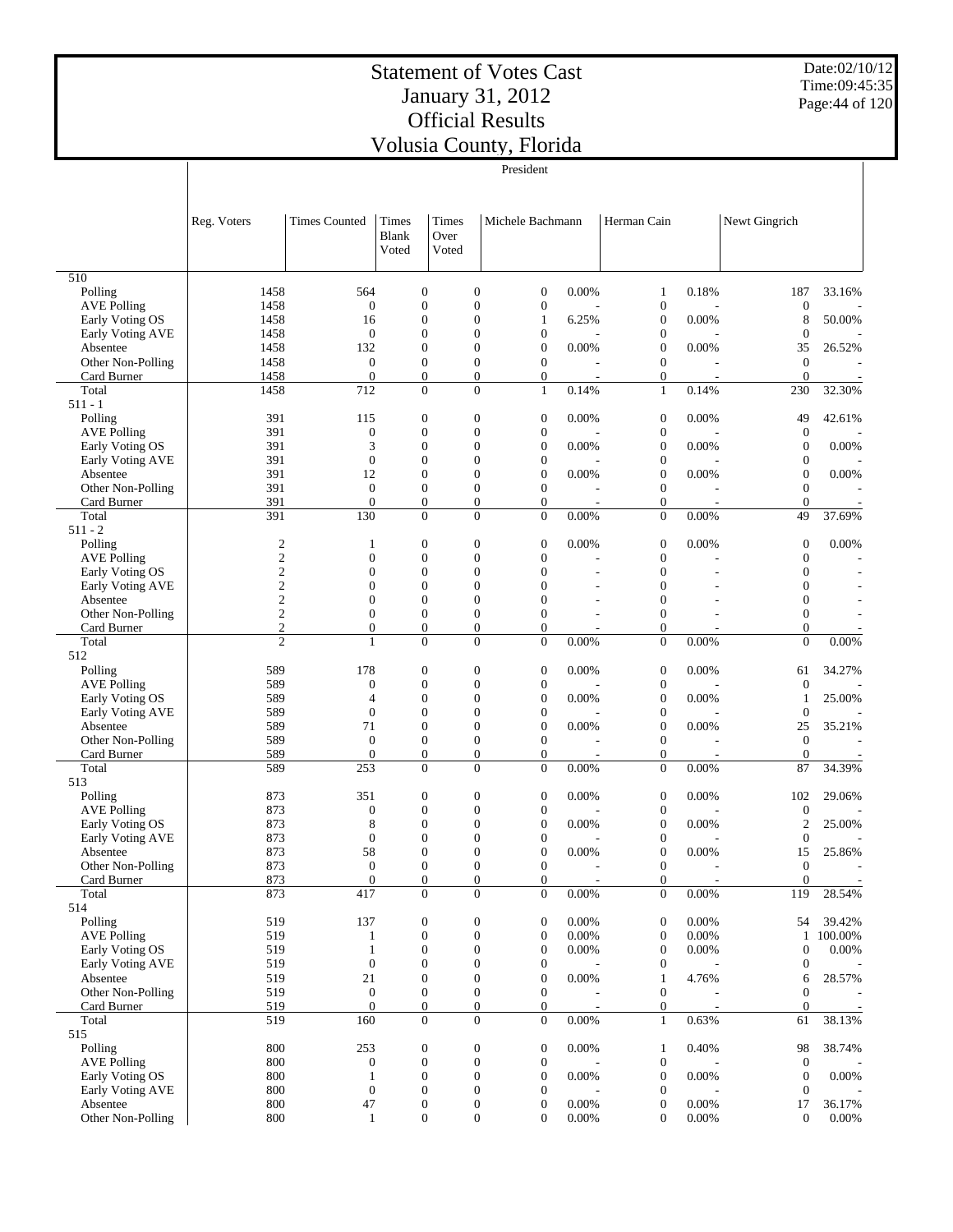Date:02/10/12 Time:09:45:35 Page:45 of 120

|                                       | v onisia County, i noriua<br>President |                                      |                                      |       |                                                                        |          |                                      |                            |                          |                                    |
|---------------------------------------|----------------------------------------|--------------------------------------|--------------------------------------|-------|------------------------------------------------------------------------|----------|--------------------------------------|----------------------------|--------------------------|------------------------------------|
|                                       |                                        |                                      |                                      |       |                                                                        |          |                                      |                            |                          |                                    |
|                                       |                                        |                                      |                                      |       |                                                                        |          |                                      |                            |                          |                                    |
|                                       | Reg. Voters                            | <b>Times Counted</b>                 | Times                                | Times | Michele Bachmann                                                       |          | Herman Cain                          |                            | Newt Gingrich            |                                    |
|                                       |                                        |                                      | <b>Blank</b>                         | Over  |                                                                        |          |                                      |                            |                          |                                    |
|                                       |                                        |                                      | Voted                                | Voted |                                                                        |          |                                      |                            |                          |                                    |
| Card Burner                           | 800                                    | $\boldsymbol{0}$                     | $\boldsymbol{0}$                     |       | $\boldsymbol{0}$<br>$\mathbf{0}$                                       |          | $\boldsymbol{0}$                     | $\overline{\phantom{a}}$   | $\mathbf{0}$             |                                    |
| Total                                 | 800                                    | 302                                  | $\mathbf{0}$                         |       | $\Omega$<br>$\mathbf{0}$                                               | $0.00\%$ | $\mathbf{1}$                         | 0.33%                      | 115                      | 38.08%                             |
| 516                                   |                                        |                                      |                                      |       |                                                                        |          |                                      |                            |                          |                                    |
| Polling                               | 1039                                   | 459                                  | $\mathbf{0}$                         |       | $\boldsymbol{0}$<br>$\mathbf{0}$                                       | 0.00%    | $\boldsymbol{2}$                     | 0.44%                      | 139                      | 30.28%                             |
| <b>AVE Polling</b><br>Early Voting OS | 1039                                   | $\boldsymbol{0}$                     | $\mathbf{0}$<br>$\overline{0}$       |       | $\overline{0}$<br>$\mathbf{0}$<br>$\overline{0}$<br>$\mathbf{0}$       | 0.00%    | $\boldsymbol{0}$<br>$\boldsymbol{0}$ | 0.00%                      | $\boldsymbol{0}$         | 16.67%                             |
| Early Voting AVE                      | 1039<br>1039                           | 6<br>$\boldsymbol{0}$                | $\mathbf{0}$                         |       | $\overline{0}$<br>$\mathbf{0}$                                         |          | $\boldsymbol{0}$                     |                            | 1<br>$\theta$            |                                    |
| Absentee                              | 1039                                   | 51                                   | $\overline{0}$                       |       | $\overline{0}$<br>$\boldsymbol{0}$                                     | 0.00%    | $\boldsymbol{0}$                     | 0.00%                      | 7                        | 13.73%                             |
| Other Non-Polling                     | 1039                                   | $\boldsymbol{0}$                     | $\boldsymbol{0}$                     |       | $\boldsymbol{0}$<br>$\mathbf{0}$                                       |          | $\boldsymbol{0}$                     |                            | $\theta$                 |                                    |
| Card Burner<br>Total                  | 1039<br>1039                           | $\overline{0}$<br>516                | $\mathbf{0}$<br>$\mathbf{0}$         |       | $\overline{0}$<br>$\overline{0}$<br>$\overline{0}$<br>$\mathbf{0}$     | 0.00%    | $\boldsymbol{0}$<br>$\mathfrak{2}$   | 0.39%                      | $\theta$<br>147          | 28.49%                             |
| 517                                   |                                        |                                      |                                      |       |                                                                        |          |                                      |                            |                          |                                    |
| Polling                               | 805                                    | 294                                  | $\mathbf{0}$                         |       | $\boldsymbol{0}$<br>$\mathbf{1}$                                       | 0.34%    | $\boldsymbol{0}$                     | 0.00%                      | 74                       | 25.17%                             |
| <b>AVE Polling</b>                    | 805                                    | $\boldsymbol{0}$                     | $\mathbf{0}$                         |       | $\overline{0}$<br>$\mathbf{0}$                                         |          | $\boldsymbol{0}$                     |                            | $\mathbf{0}$             |                                    |
| Early Voting OS                       | 805                                    | 4                                    | $\mathbf{0}$                         |       | $\overline{0}$<br>$\mathbf{0}$                                         | 0.00%    | $\boldsymbol{0}$                     | 0.00%                      | $\overline{2}$           | 50.00%                             |
| Early Voting AVE<br>Absentee          | 805<br>805                             | $\boldsymbol{0}$<br>35               | $\overline{0}$<br>$\mathbf{0}$       |       | $\overline{0}$<br>$\overline{0}$<br>$\overline{0}$<br>$\mathbf{0}$     | 0.00%    | $\boldsymbol{0}$<br>$\boldsymbol{0}$ | 0.00%                      | $\theta$<br>9            | 25.71%                             |
| Other Non-Polling                     | 805                                    | 1                                    | $\mathbf{0}$                         |       | $\overline{0}$<br>$\mathbf{1}$                                         | 100.00%  | $\boldsymbol{0}$                     | 0.00%                      | $\boldsymbol{0}$         | 0.00%                              |
| Card Burner                           | 805                                    | $\boldsymbol{0}$                     | $\boldsymbol{0}$                     |       | $\boldsymbol{0}$<br>$\mathbf{0}$                                       |          | $\boldsymbol{0}$                     |                            | $\theta$                 |                                    |
| Total                                 | 805                                    | 334                                  | $\mathbf{0}$                         |       | $\overline{0}$<br>$\mathbf{2}$                                         | 0.60%    | $\boldsymbol{0}$                     | $0.00\%$                   | 85                       | 25.45%                             |
| 519<br>Polling                        | 466                                    | 169                                  | $\mathbf{0}$                         |       | $\boldsymbol{0}$<br>$\boldsymbol{2}$                                   | 1.18%    | 1                                    | 0.59%                      | 56                       | 33.14%                             |
| <b>AVE Polling</b>                    | 466                                    | $\boldsymbol{0}$                     | $\mathbf{0}$                         |       | $\boldsymbol{0}$<br>$\mathbf{0}$                                       |          | $\boldsymbol{0}$                     |                            | $\mathbf{0}$             |                                    |
| Early Voting OS                       | 466                                    | $\,$ 8 $\,$                          | $\overline{0}$                       |       | $\overline{0}$<br>$\boldsymbol{0}$                                     | 0.00%    | $\boldsymbol{0}$                     | 0.00%                      | 5                        | 62.50%                             |
| Early Voting AVE                      | 466                                    | $\boldsymbol{0}$                     | $\mathbf{0}$                         |       | $\overline{0}$<br>$\boldsymbol{0}$                                     |          | $\boldsymbol{0}$                     |                            | $\mathbf{0}$             |                                    |
| Absentee<br>Other Non-Polling         | 466<br>466                             | 18<br>$\boldsymbol{0}$               | $\overline{0}$<br>$\mathbf{0}$       |       | $\overline{0}$<br>$\mathbf{0}$<br>$\boldsymbol{0}$<br>$\mathbf{0}$     | 0.00%    | $\boldsymbol{0}$<br>$\boldsymbol{0}$ | 0.00%                      | 3<br>$\theta$            | 16.67%                             |
| Card Burner                           | 466                                    | $\overline{0}$                       | $\mathbf{0}$                         |       | $\overline{0}$<br>$\mathbf{0}$                                         |          | $\boldsymbol{0}$                     |                            | $\theta$                 |                                    |
| Total                                 | 466                                    | 195                                  | $\boldsymbol{0}$                     |       | $\boldsymbol{0}$<br>$\mathbf{2}$                                       | 1.03%    | $\mathbf{1}$                         | 0.51%                      | 64                       | 32.82%                             |
| 521                                   |                                        |                                      |                                      |       |                                                                        |          |                                      |                            |                          |                                    |
| Polling<br><b>AVE Polling</b>         | 635<br>635                             | 204<br>$\boldsymbol{0}$              | $\mathbf{0}$<br>$\overline{0}$       |       | $\boldsymbol{0}$<br>$\boldsymbol{0}$<br>$\overline{0}$<br>$\mathbf{0}$ | 0.00%    | $\boldsymbol{0}$<br>$\boldsymbol{0}$ | 0.00%                      | 70<br>$\mathbf{0}$       | 34.31%                             |
| Early Voting OS                       | 635                                    | 4                                    | $\mathbf{0}$                         |       | $\overline{0}$<br>$\mathbf{0}$                                         | 0.00%    | $\boldsymbol{0}$                     | 0.00%                      | $\overline{c}$           | 50.00%                             |
| Early Voting AVE                      | 635                                    | $\boldsymbol{0}$                     | $\overline{0}$                       |       | $\overline{0}$<br>$\boldsymbol{0}$                                     |          | $\boldsymbol{0}$                     |                            | $\boldsymbol{0}$         |                                    |
| Absentee                              | 635                                    | 41                                   | $\mathbf{0}$                         |       | $\overline{0}$<br>$\mathbf{0}$                                         | 0.00%    | $\boldsymbol{0}$                     | 0.00%                      | $\tau$                   | 17.07%                             |
| Other Non-Polling<br>Card Burner      | 635<br>635                             | $\boldsymbol{0}$<br>$\boldsymbol{0}$ | $\boldsymbol{0}$<br>$\boldsymbol{0}$ |       | $\overline{0}$<br>$\mathbf{0}$<br>$\boldsymbol{0}$<br>$\overline{0}$   |          | $\boldsymbol{0}$<br>$\boldsymbol{0}$ |                            | $\mathbf{0}$<br>$\theta$ |                                    |
| Total                                 | 635                                    | 249                                  | $\overline{0}$                       |       | $\overline{0}$<br>$\overline{0}$                                       | 0.00%    | $\overline{0}$                       | 0.00%                      | 79                       | 31.73%                             |
| 522                                   |                                        |                                      |                                      |       |                                                                        |          |                                      |                            |                          |                                    |
| Polling                               | 873                                    | 298                                  | $\boldsymbol{0}$                     |       | $\boldsymbol{0}$<br>$\boldsymbol{0}$                                   | 0.00%    | $\boldsymbol{0}$                     | 0.00%                      | 101                      | 33.89%                             |
| <b>AVE Polling</b><br>Early Voting OS | 873<br>873                             | $\boldsymbol{0}$<br>9                | $\overline{0}$<br>$\mathbf{0}$       |       | $\overline{0}$<br>$\mathbf{0}$<br>0<br>$\boldsymbol{0}$                | $0.00\%$ | $\boldsymbol{0}$<br>$\boldsymbol{0}$ | $\overline{a}$<br>$0.00\%$ | $\boldsymbol{0}$<br>6    | $\overline{\phantom{a}}$<br>66.67% |
| Early Voting AVE                      | 873                                    | $\boldsymbol{0}$                     | $\boldsymbol{0}$                     |       | $\boldsymbol{0}$<br>$\mathbf{0}$                                       |          | $\boldsymbol{0}$                     |                            | $\boldsymbol{0}$         |                                    |
| Absentee                              | 873                                    | 108                                  | $\boldsymbol{0}$                     |       | $\boldsymbol{0}$<br>$\mathbf{0}$                                       | $0.00\%$ | $\boldsymbol{0}$                     | $0.00\%$                   | 22                       | 20.37%                             |
| Other Non-Polling                     | 873                                    | $\boldsymbol{0}$                     | $\boldsymbol{0}$                     |       | $\boldsymbol{0}$<br>$\mathbf{0}$                                       |          | $\boldsymbol{0}$                     |                            | $\mathbf{0}$             |                                    |
| Card Burner<br>Total                  | 873<br>873                             | $\boldsymbol{0}$<br>415              | $\boldsymbol{0}$<br>$\boldsymbol{0}$ |       | $\boldsymbol{0}$<br>$\mathbf{0}$<br>$\boldsymbol{0}$<br>$\mathbf{0}$   | $0.00\%$ | $\boldsymbol{0}$<br>$\boldsymbol{0}$ | $\overline{a}$<br>0.00%    | $\mathbf{0}$<br>129      | 31.08%                             |
| 523                                   |                                        |                                      |                                      |       |                                                                        |          |                                      |                            |                          |                                    |
| Polling                               | 634                                    | 150                                  | $\boldsymbol{0}$                     |       | $\boldsymbol{0}$<br>$\mathbf{0}$                                       | 0.00%    | $\boldsymbol{0}$                     | 0.00%                      | 59                       | 39.33%                             |
| <b>AVE Polling</b>                    | 634                                    | $\boldsymbol{0}$                     | $\boldsymbol{0}$                     |       | $\boldsymbol{0}$<br>$\mathbf{0}$                                       |          | $\boldsymbol{0}$                     |                            | $\mathbf{0}$             |                                    |
| Early Voting OS<br>Early Voting AVE   | 634<br>634                             | $\mathbf{1}$<br>$\boldsymbol{0}$     | $\boldsymbol{0}$<br>$\mathbf{0}$     |       | $\boldsymbol{0}$<br>$\mathbf{0}$<br>$\overline{0}$<br>$\mathbf{0}$     | 0.00%    | $\boldsymbol{0}$<br>$\boldsymbol{0}$ | 0.00%                      | 1<br>$\boldsymbol{0}$    | 100.00%                            |
| Absentee                              | 634                                    | 29                                   | $\boldsymbol{0}$                     |       | $\boldsymbol{0}$<br>$\mathbf{1}$                                       | 3.45%    | $\boldsymbol{0}$                     | 0.00%                      | 8                        | 27.59%                             |
| Other Non-Polling                     | 634                                    | $\boldsymbol{0}$                     | $\boldsymbol{0}$                     |       | $\boldsymbol{0}$<br>$\mathbf{0}$                                       |          | $\boldsymbol{0}$                     |                            | $\boldsymbol{0}$         |                                    |
| Card Burner                           | 634                                    | $\boldsymbol{0}$                     | $\mathbf{0}$                         |       | $\boldsymbol{0}$<br>$\mathbf{0}$                                       |          | $\mathbf{0}$                         |                            | $\mathbf{0}$             |                                    |
| Total<br>525                          | 634                                    | 180                                  | $\boldsymbol{0}$                     |       | $\overline{0}$<br>$\mathbf{1}$                                         | 0.56%    | $\boldsymbol{0}$                     | $0.00\%$                   | 68                       | 37.78%                             |
| Polling                               | 566                                    | 183                                  | $\boldsymbol{0}$                     |       | $\boldsymbol{0}$<br>$\mathbf{0}$                                       | 0.00%    | $\mathbf{1}$                         | 0.55%                      | 58                       | 31.69%                             |
| <b>AVE Polling</b>                    | 566                                    | $\boldsymbol{0}$                     | $\mathbf{0}$                         |       | $\boldsymbol{0}$<br>$\mathbf{0}$                                       |          | $\boldsymbol{0}$                     |                            | $\boldsymbol{0}$         |                                    |
| Early Voting OS                       | 566                                    | $\ensuremath{\mathfrak{Z}}$          | $\boldsymbol{0}$                     |       | $\boldsymbol{0}$<br>$\mathbf{0}$                                       | 0.00%    | $\boldsymbol{0}$                     | 0.00%                      | $\boldsymbol{0}$         | $0.00\%$                           |
| Early Voting AVE                      | 566                                    | $\overline{0}$                       | $\boldsymbol{0}$                     |       | $\boldsymbol{0}$<br>$\overline{0}$                                     |          | $\boldsymbol{0}$                     |                            | $\mathbf{0}$             |                                    |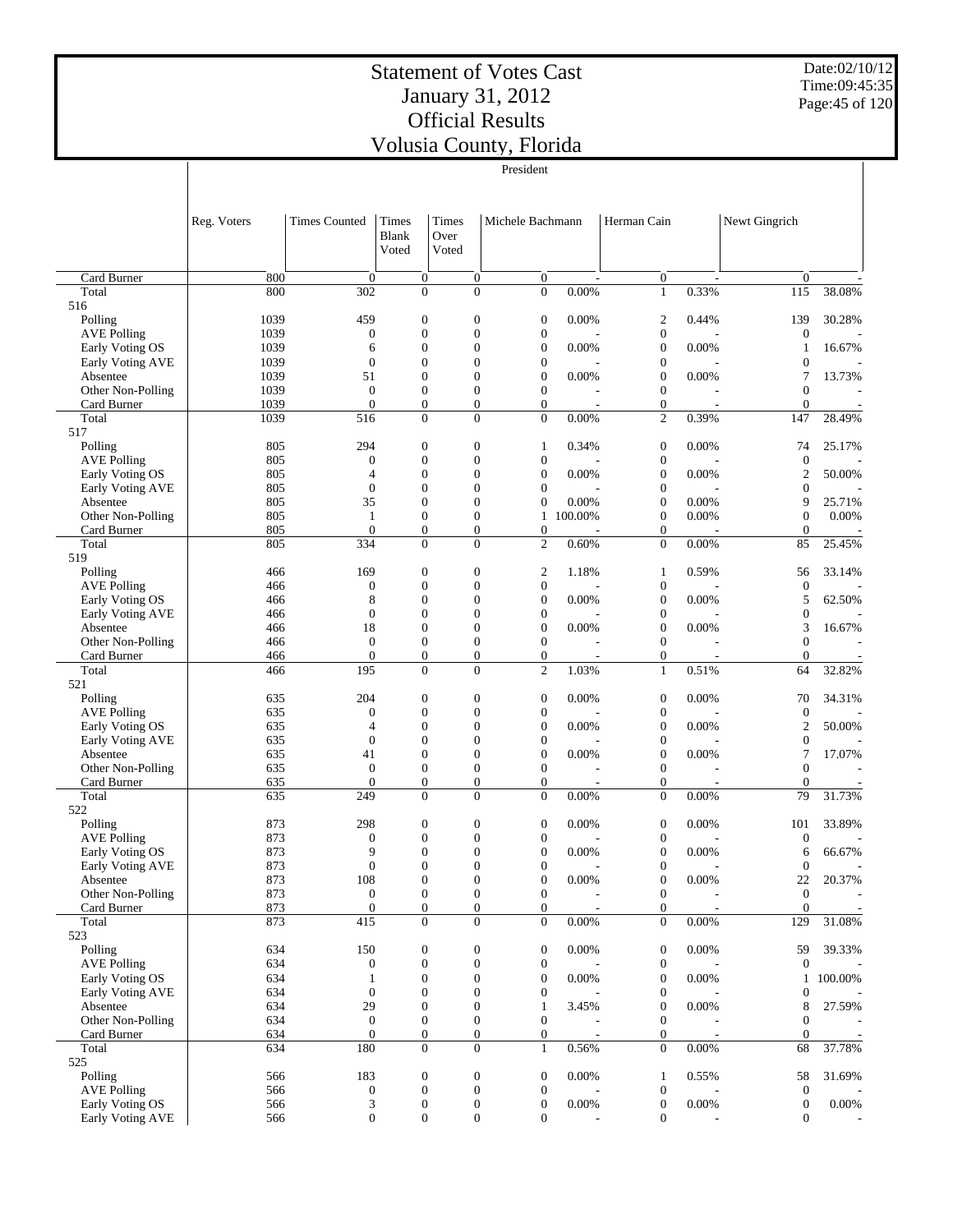Date:02/10/12 Time:09:45:36 Page:46 of 120

|                                                |             |                                      |                                      |                                      | President                            |                |                                                        |                                      |                          |
|------------------------------------------------|-------------|--------------------------------------|--------------------------------------|--------------------------------------|--------------------------------------|----------------|--------------------------------------------------------|--------------------------------------|--------------------------|
|                                                |             |                                      |                                      |                                      |                                      |                |                                                        |                                      |                          |
|                                                | Reg. Voters | <b>Times Counted</b>                 | Times<br><b>Blank</b><br>Voted       | <b>Times</b><br>Over<br>Voted        | Michele Bachmann                     |                | Herman Cain                                            | Newt Gingrich                        |                          |
|                                                |             |                                      |                                      |                                      |                                      |                |                                                        |                                      |                          |
| Absentee<br>Other Non-Polling                  | 566<br>566  | 12<br>$\mathbf{0}$                   | $\mathbf{0}$<br>$\boldsymbol{0}$     | $\overline{0}$<br>$\mathbf{0}$       | 1<br>$\boldsymbol{0}$                | 8.33%          | 0.00%<br>$\boldsymbol{0}$<br>$\boldsymbol{0}$          | 7<br>$\boldsymbol{0}$                | 58.33%                   |
| Card Burner                                    | 566         | $\theta$                             | $\boldsymbol{0}$                     | $\boldsymbol{0}$                     | $\boldsymbol{0}$                     | L,             | $\boldsymbol{0}$                                       | $\boldsymbol{0}$                     |                          |
| Total<br>526                                   | 566         | 198                                  | $\mathbf{0}$                         | $\theta$                             | $\mathbf{1}$                         | 0.51%          | $\mathbf{1}$<br>0.51%                                  | 65                                   | 32.83%                   |
| Polling                                        | 327         | 78                                   | $\mathbf{0}$                         | $\boldsymbol{0}$                     | $\boldsymbol{0}$                     | 0.00%          | $\boldsymbol{0}$<br>0.00%                              | 34                                   | 43.59%                   |
| <b>AVE Polling</b>                             | 327         | $\boldsymbol{0}$                     | $\mathbf{0}$                         | $\overline{0}$                       | $\boldsymbol{0}$                     |                | $\boldsymbol{0}$                                       | $\boldsymbol{0}$                     |                          |
| Early Voting OS                                | 327         | 3                                    | $\mathbf{0}$                         | $\overline{0}$                       | $\boldsymbol{0}$                     | 0.00%          | $\boldsymbol{0}$<br>0.00%                              | $\overline{0}$                       | 0.00%                    |
| Early Voting AVE                               | 327         | $\overline{0}$                       | $\mathbf{0}$                         | $\overline{0}$<br>$\overline{0}$     | $\boldsymbol{0}$                     |                | $\boldsymbol{0}$<br>$\boldsymbol{0}$                   | $\overline{0}$                       |                          |
| Absentee<br>Other Non-Polling                  | 327<br>327  | 11<br>$\mathbf{0}$                   | $\mathbf{0}$<br>$\mathbf{0}$         | $\mathbf{0}$                         | $\boldsymbol{0}$<br>$\boldsymbol{0}$ | 0.00%          | 0.00%<br>$\mathbf{0}$                                  | 3<br>$\theta$                        | 27.27%                   |
| Card Burner                                    | 327         | $\mathbf{0}$                         | $\mathbf{0}$                         | $\boldsymbol{0}$                     | $\boldsymbol{0}$                     | L.             | $\boldsymbol{0}$                                       | $\boldsymbol{0}$<br>÷,               | $\overline{\phantom{a}}$ |
| Total                                          | 327         | 92                                   | $\mathbf{0}$                         | $\Omega$                             | $\overline{0}$                       | 0.00%          | $\boldsymbol{0}$<br>0.00%                              | 37                                   | 40.22%                   |
| 527                                            |             |                                      |                                      |                                      |                                      |                |                                                        |                                      |                          |
| Polling                                        | 502         | 127                                  | $\mathbf{0}$                         | $\boldsymbol{0}$                     | $\overline{2}$                       | 1.57%          | $\boldsymbol{0}$<br>0.00%                              | 44                                   | 34.65%                   |
| <b>AVE Polling</b><br>Early Voting OS          | 502<br>502  | $\overline{0}$<br>$\overline{0}$     | $\mathbf{0}$<br>$\mathbf{0}$         | $\overline{0}$<br>$\overline{0}$     | $\boldsymbol{0}$<br>$\boldsymbol{0}$ |                | $\boldsymbol{0}$<br>$\boldsymbol{0}$                   | $\theta$<br>$\overline{0}$           |                          |
| Early Voting AVE                               | 502         | $\overline{0}$                       | $\mathbf{0}$                         | $\overline{0}$                       | $\boldsymbol{0}$                     |                | $\boldsymbol{0}$                                       | $\theta$                             |                          |
| Absentee                                       | 502         | 17                                   | $\mathbf{0}$                         | $\overline{0}$                       | $\boldsymbol{0}$                     | 0.00%          | $\boldsymbol{0}$<br>0.00%                              | 3                                    | 17.65%                   |
| Other Non-Polling                              | 502         | 1                                    | $\mathbf{0}$                         | $\overline{0}$                       | $\boldsymbol{0}$                     | 0.00%          | $\boldsymbol{0}$<br>0.00%                              | $\mathbf{1}$                         | 100.00%                  |
| Card Burner                                    | 502         | $\mathbf{0}$                         | $\boldsymbol{0}$                     | $\boldsymbol{0}$                     | $\boldsymbol{0}$                     |                | $\boldsymbol{0}$                                       | $\boldsymbol{0}$                     |                          |
| Total                                          | 502         | 145                                  | $\mathbf{0}$                         | $\theta$                             | $\overline{2}$                       | 1.38%          | $\boldsymbol{0}$<br>0.00%                              | 48                                   | 33.10%                   |
| 528<br>Polling                                 | 409         | 90                                   | $\mathbf{0}$                         | $\boldsymbol{0}$                     | $\boldsymbol{0}$                     | 0.00%          | $\boldsymbol{0}$<br>0.00%                              | 29                                   | 32.22%                   |
| <b>AVE Polling</b>                             | 409         | $\boldsymbol{0}$                     | $\mathbf{0}$                         | $\overline{0}$                       | $\boldsymbol{0}$                     |                | $\boldsymbol{0}$                                       | $\mathbf{0}$                         |                          |
| Early Voting OS                                | 409         | 1                                    | $\mathbf{0}$                         | $\overline{0}$                       | $\boldsymbol{0}$                     | 0.00%          | $\boldsymbol{0}$<br>0.00%                              | 1                                    | 100.00%                  |
| Early Voting AVE                               | 409         | $\overline{0}$                       | $\mathbf{0}$                         | $\overline{0}$                       | $\boldsymbol{0}$                     |                | $\boldsymbol{0}$                                       | $\boldsymbol{0}$                     |                          |
| Absentee                                       | 409         | 8                                    | $\mathbf{0}$                         | $\overline{0}$                       | $\boldsymbol{0}$                     | 0.00%          | $\boldsymbol{0}$<br>0.00%                              | 5                                    | 62.50%                   |
| Other Non-Polling                              | 409<br>409  | $\overline{0}$<br>$\overline{0}$     | $\boldsymbol{0}$<br>$\mathbf{0}$     | $\mathbf{0}$<br>$\boldsymbol{0}$     | $\boldsymbol{0}$<br>$\boldsymbol{0}$ |                | $\boldsymbol{0}$<br>$\boldsymbol{0}$                   | $\theta$<br>$\boldsymbol{0}$<br>÷,   |                          |
| Card Burner<br>Total                           | 409         | 99                                   | $\mathbf{0}$                         | $\overline{0}$                       | $\overline{0}$                       | 0.00%          | $\boldsymbol{0}$<br>0.00%                              | 35                                   | 35.35%                   |
| 529                                            |             |                                      |                                      |                                      |                                      |                |                                                        |                                      |                          |
| Polling                                        | 375         | 100                                  | $\boldsymbol{0}$                     | $\boldsymbol{0}$                     | $\boldsymbol{0}$                     | 0.00%          | $\boldsymbol{0}$<br>0.00%                              | 49                                   | 49.00%                   |
| <b>AVE Polling</b>                             | 375         | 0                                    | $\mathbf{0}$                         | $\overline{0}$                       | $\boldsymbol{0}$                     |                | $\boldsymbol{0}$                                       | $\boldsymbol{0}$                     |                          |
| Early Voting OS                                | 375<br>375  | 2<br>$\overline{0}$                  | $\mathbf{0}$<br>$\mathbf{0}$         | $\overline{0}$<br>$\overline{0}$     | $\boldsymbol{0}$<br>$\boldsymbol{0}$ | 0.00%          | $\boldsymbol{0}$<br>0.00%<br>$\boldsymbol{0}$          | $\boldsymbol{0}$<br>$\boldsymbol{0}$ | 0.00%                    |
| Early Voting AVE<br>Absentee                   | 375         | 4                                    | $\mathbf{0}$                         | $\overline{0}$                       | $\boldsymbol{0}$                     | 0.00%          | $\boldsymbol{0}$<br>0.00%                              | 4                                    | 100.00%                  |
| Other Non-Polling                              | 375         | $\overline{0}$                       | $\mathbf{0}$                         | $\overline{0}$                       | $\boldsymbol{0}$                     |                | $\boldsymbol{0}$                                       | $\overline{0}$                       |                          |
| Card Burner                                    | 375         | $\Omega$                             | $\boldsymbol{0}$                     | $\overline{0}$                       | $\boldsymbol{0}$                     |                | $\boldsymbol{0}$                                       | $\mathbf{0}$                         |                          |
| Total                                          | 375         | 106                                  | $\overline{0}$                       | $\theta$                             | $\overline{0}$                       | 0.00%          | $\boldsymbol{0}$<br>0.00%                              | 53                                   | 50.00%                   |
| 530                                            |             |                                      |                                      |                                      |                                      |                |                                                        |                                      |                          |
| $\operatorname{Polling}$<br><b>AVE Polling</b> | 424<br>424  | 115<br>1                             | $\mathbf{0}$<br>$\boldsymbol{0}$     | $\overline{0}$<br>$\boldsymbol{0}$   | 0<br>$\boldsymbol{0}$                | 0.00%<br>0.00% | $\boldsymbol{0}$<br>0.00%<br>$\boldsymbol{0}$<br>0.00% | 46<br>$\boldsymbol{0}$               | 40.00%<br>$0.00\%$       |
| Early Voting OS                                | 424         | 1                                    | $\boldsymbol{0}$                     | $\boldsymbol{0}$                     | $\boldsymbol{0}$                     | 0.00%          | $\boldsymbol{0}$<br>0.00%                              | $\boldsymbol{0}$                     | $0.00\%$                 |
| Early Voting AVE                               | 424         | $\boldsymbol{0}$                     | $\mathbf{0}$                         | $\boldsymbol{0}$                     | $\boldsymbol{0}$                     |                | $\boldsymbol{0}$                                       | $\boldsymbol{0}$                     |                          |
| Absentee                                       | 424         | 15                                   | $\mathbf{0}$                         | $\boldsymbol{0}$                     | $\boldsymbol{0}$                     | 0.00%          | $\boldsymbol{0}$<br>0.00%                              | 5                                    | 33.33%                   |
| Other Non-Polling                              | 424         | $\mathbf{0}$                         | $\mathbf{0}$                         | $\boldsymbol{0}$                     | $\boldsymbol{0}$                     |                | $\boldsymbol{0}$                                       | $\boldsymbol{0}$                     |                          |
| Card Burner<br>Total                           | 424<br>424  | $\mathbf{0}$<br>132                  | $\boldsymbol{0}$<br>$\boldsymbol{0}$ | $\boldsymbol{0}$<br>$\overline{0}$   | $\boldsymbol{0}$<br>$\boldsymbol{0}$ | J.<br>$0.00\%$ | $\boldsymbol{0}$<br>$\boldsymbol{0}$<br>$0.00\%$       | $\boldsymbol{0}$<br>L,<br>51         | $\sim$<br>38.64%         |
| 531                                            |             |                                      |                                      |                                      |                                      |                |                                                        |                                      |                          |
| Polling                                        | 81          | 16                                   | $\boldsymbol{0}$                     | $\boldsymbol{0}$                     | $\boldsymbol{0}$                     | 0.00%          | $\boldsymbol{0}$<br>0.00%                              | 9                                    | 56.25%                   |
| <b>AVE Polling</b>                             | 81          | $\mathbf{0}$                         | $\boldsymbol{0}$                     | $\boldsymbol{0}$                     | $\boldsymbol{0}$                     |                | $\boldsymbol{0}$                                       | $\boldsymbol{0}$                     |                          |
| Early Voting OS                                | 81          | $\boldsymbol{0}$                     | $\mathbf{0}$                         | $\boldsymbol{0}$                     | $\boldsymbol{0}$                     |                | $\boldsymbol{0}$                                       | $\boldsymbol{0}$                     |                          |
| Early Voting AVE                               | 81          | $\overline{0}$                       | $\mathbf{0}$                         | $\boldsymbol{0}$                     | $\overline{0}$                       |                | $\boldsymbol{0}$                                       | $\mathbf{0}$                         |                          |
| Absentee<br>Other Non-Polling                  | 81<br>81    | $\boldsymbol{0}$<br>$\boldsymbol{0}$ | $\mathbf{0}$<br>$\boldsymbol{0}$     | $\boldsymbol{0}$<br>$\boldsymbol{0}$ | $\boldsymbol{0}$<br>$\boldsymbol{0}$ |                | $\boldsymbol{0}$<br>$\boldsymbol{0}$                   | $\mathbf{0}$<br>$\boldsymbol{0}$     |                          |
| Card Burner                                    | 81          | $\theta$                             | $\boldsymbol{0}$                     | $\boldsymbol{0}$                     | $\boldsymbol{0}$                     |                | $\boldsymbol{0}$                                       | $\boldsymbol{0}$                     |                          |
| Total                                          | 81          | 16                                   | $\boldsymbol{0}$                     | $\overline{0}$                       | $\overline{0}$                       | $0.00\%$       | $\boldsymbol{0}$<br>0.00%                              | 9                                    | 56.25%                   |
| 532                                            |             |                                      |                                      |                                      |                                      |                |                                                        |                                      |                          |
| Polling                                        | 1306        | 627                                  | $\boldsymbol{0}$                     | $\boldsymbol{0}$                     | $\mathbf{1}$                         | 0.16%          | $\mathbf{1}$<br>0.16%                                  | 184                                  | 29.35%                   |
| <b>AVE Polling</b>                             | 1306        | $\boldsymbol{0}$                     | $\boldsymbol{0}$                     | $\overline{0}$                       | $\boldsymbol{0}$                     | J.             | $\boldsymbol{0}$                                       | $\mathbf{0}$                         |                          |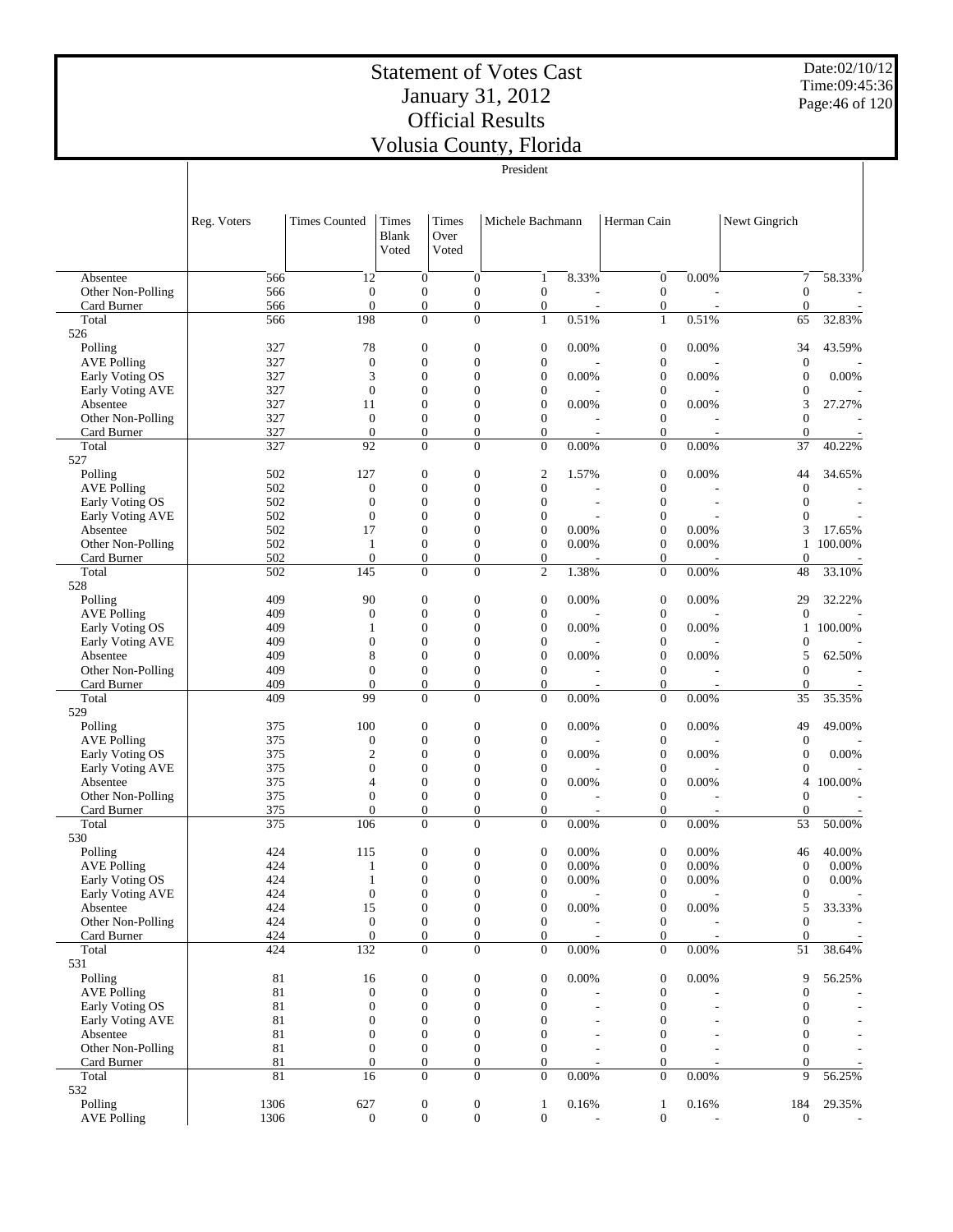Date:02/10/12 Time:09:45:36 Page:47 of 120

|                                       |              |                                  |                                |                                      |                                      | President                          |                          |                                  |                          |                                    |                          |
|---------------------------------------|--------------|----------------------------------|--------------------------------|--------------------------------------|--------------------------------------|------------------------------------|--------------------------|----------------------------------|--------------------------|------------------------------------|--------------------------|
|                                       | Reg. Voters  | <b>Times Counted</b>             | Times<br><b>Blank</b><br>Voted | Times<br>Over<br>Voted               |                                      | Michele Bachmann                   |                          | Herman Cain                      |                          | Newt Gingrich                      |                          |
| <b>Early Voting OS</b>                | 1306         | 24                               |                                | $\boldsymbol{0}$                     | $\overline{0}$                       | $\overline{0}$                     | 0.00%                    | $\boldsymbol{0}$                 | 0.00%                    | 12                                 | 50.00%                   |
| Early Voting AVE                      | 1306         | $\boldsymbol{0}$                 |                                | $\boldsymbol{0}$                     | $\mathbf{0}$                         | $\mathbf{0}$                       |                          | $\boldsymbol{0}$                 |                          | $\boldsymbol{0}$                   |                          |
| Absentee<br>Other Non-Polling         | 1306<br>1306 | 130<br>$\mathfrak{2}$            |                                | $\boldsymbol{0}$<br>$\boldsymbol{0}$ | $\Omega$<br>$\overline{0}$           | $\mathbf{0}$<br>$\mathbf{0}$       | 0.00%<br>$0.00\%$        | $\boldsymbol{0}$<br>$\mathbf{0}$ | 0.00%<br>0.00%           | 31<br>$\boldsymbol{0}$             | 23.85%<br>0.00%          |
| Card Burner                           | 1306         | $\overline{0}$                   |                                | $\boldsymbol{0}$                     | $\overline{0}$                       | $\overline{0}$                     |                          | $\boldsymbol{0}$                 |                          | $\mathbf{0}$                       |                          |
| Total                                 | 1306         | 783                              |                                | $\overline{0}$                       | $\Omega$                             | $\mathbf{1}$                       | 0.13%                    | $\mathbf{1}$                     | 0.13%                    | 227                                | 28.99%                   |
| 533                                   |              |                                  |                                |                                      |                                      |                                    |                          |                                  |                          |                                    |                          |
| Polling                               | 408          | 130                              |                                | $\boldsymbol{0}$                     | $\overline{0}$                       | $\boldsymbol{0}$                   | 0.00%                    | $\boldsymbol{0}$                 | 0.00%                    | 48                                 | 36.92%                   |
| <b>AVE Polling</b>                    | 408          | $\overline{0}$                   |                                | $\boldsymbol{0}$                     | $\Omega$                             | $\overline{0}$                     |                          | $\boldsymbol{0}$                 |                          | $\mathbf{0}$                       |                          |
| Early Voting OS                       | 408          | $\mathbf{0}$                     |                                | $\boldsymbol{0}$<br>$\overline{0}$   | $\mathbf{0}$<br>$\Omega$             | $\mathbf{0}$                       | ٠                        | $\mathbf{0}$                     | ÷,                       | $\theta$                           |                          |
| Early Voting AVE<br>Absentee          | 408<br>408   | $\overline{0}$<br>41             |                                | $\boldsymbol{0}$                     | $\overline{0}$                       | $\overline{0}$<br>$\mathbf{0}$     | 0.00%                    | $\mathbf{0}$<br>$\boldsymbol{0}$ | 0.00%                    | $\overline{0}$<br>13               | 31.71%                   |
| Other Non-Polling                     | 408          | $\theta$                         |                                | $\boldsymbol{0}$                     | $\overline{0}$                       | $\overline{0}$                     |                          | $\boldsymbol{0}$                 |                          | $\boldsymbol{0}$                   |                          |
| Card Burner                           | 408          | $\boldsymbol{0}$                 |                                | $\boldsymbol{0}$                     | $\boldsymbol{0}$                     | $\overline{0}$                     | $\overline{a}$           | $\mathbf{0}$                     |                          | $\overline{0}$                     |                          |
| Total                                 | 408          | 171                              |                                | $\boldsymbol{0}$                     | $\Omega$                             | $\overline{0}$                     | 0.00%                    | $\overline{0}$                   | 0.00%                    | 61                                 | 35.67%                   |
| 534                                   |              |                                  |                                |                                      |                                      |                                    |                          |                                  |                          |                                    |                          |
| Polling                               | 248          | 81                               |                                | $\boldsymbol{0}$                     | $\overline{0}$                       | $\boldsymbol{0}$                   | 0.00%                    | $\mathbf{0}$                     | 0.00%                    | 40                                 | 49.38%                   |
| <b>AVE Polling</b>                    | 248          | $\boldsymbol{0}$                 |                                | $\boldsymbol{0}$                     | $\overline{0}$                       | $\mathbf{0}$                       |                          | $\boldsymbol{0}$                 |                          | $\overline{0}$                     |                          |
| Early Voting OS                       | 248<br>248   | $\mathbf{2}$<br>$\boldsymbol{0}$ |                                | $\mathbf{0}$<br>$\boldsymbol{0}$     | $\Omega$<br>$\Omega$                 | $\overline{0}$<br>$\mathbf{0}$     | 0.00%                    | $\boldsymbol{0}$<br>$\mathbf{0}$ | 0.00%                    | 2<br>$\theta$                      | 100.00%                  |
| Early Voting AVE<br>Absentee          | 248          | 8                                |                                | $\mathbf{0}$                         | $\Omega$                             | $\overline{0}$                     | 0.00%                    | $\boldsymbol{0}$                 | 0.00%                    | 4                                  | 50.00%                   |
| Other Non-Polling                     | 248          | $\boldsymbol{0}$                 |                                | $\boldsymbol{0}$                     | $\mathbf{0}$                         | $\overline{0}$                     |                          | $\mathbf{0}$                     |                          | $\Omega$                           |                          |
| Card Burner                           | 248          | $\overline{0}$                   |                                | $\boldsymbol{0}$                     | $\overline{0}$                       | $\overline{0}$                     | $\overline{\phantom{a}}$ | $\overline{0}$                   |                          | $\overline{0}$                     |                          |
| Total                                 | 248          | 91                               |                                | $\boldsymbol{0}$                     | $\overline{0}$                       | $\overline{0}$                     | 0.00%                    | $\boldsymbol{0}$                 | 0.00%                    | 46                                 | 50.55%                   |
| $602 - 1$                             |              |                                  |                                |                                      |                                      |                                    |                          |                                  |                          |                                    |                          |
| Polling                               | 371          | 61                               |                                | $\boldsymbol{0}$                     | $\overline{0}$                       | $\boldsymbol{0}$                   | 0.00%                    | $\boldsymbol{0}$                 | 0.00%                    | 21                                 | 34.43%                   |
| <b>AVE Polling</b>                    | 371          | $\mathbf{0}$                     |                                | $\mathbf{0}$                         | $\Omega$                             | $\overline{0}$                     |                          | $\boldsymbol{0}$                 |                          | $\overline{0}$                     |                          |
| Early Voting OS<br>Early Voting AVE   | 371<br>371   | 1<br>$\boldsymbol{0}$            |                                | $\boldsymbol{0}$<br>$\mathbf{0}$     | $\overline{0}$<br>$\Omega$           | $\boldsymbol{0}$<br>$\overline{0}$ | 0.00%                    | $\boldsymbol{0}$<br>$\mathbf{0}$ | 0.00%                    | 1<br>$\Omega$                      | 100.00%                  |
| Absentee                              | 371          | 7                                |                                | $\boldsymbol{0}$                     | $\overline{0}$                       | $\mathbf{0}$                       | 0.00%                    | $\mathbf{1}$                     | 14.29%                   | 4                                  | 57.14%                   |
| Other Non-Polling                     | 371          | 1                                |                                | $\boldsymbol{0}$                     | $\mathbf{0}$                         | $\mathbf{0}$                       | 0.00%                    | $\theta$                         | 0.00%                    | 1                                  | 100.00%                  |
| Card Burner                           | 371          | $\overline{0}$                   |                                | $\boldsymbol{0}$                     | $\boldsymbol{0}$                     | $\overline{0}$                     |                          | $\boldsymbol{0}$                 |                          | $\overline{0}$                     |                          |
| Total                                 | 371          | 70                               |                                | $\overline{0}$                       | $\Omega$                             | $\Omega$                           | 0.00%                    | $1\,$                            | 1.43%                    | 27                                 | 38.57%                   |
| $602 - 2$                             |              |                                  |                                |                                      |                                      |                                    |                          |                                  |                          |                                    |                          |
| Polling                               | 449          | 206                              |                                | $\boldsymbol{0}$                     | $\overline{0}$<br>$\overline{0}$     | $\mathbf{1}$                       | 0.49%                    | $\mathbf{1}$                     | 0.49%                    | 61                                 | 29.61%                   |
| <b>AVE Polling</b><br>Early Voting OS | 449<br>449   | $\boldsymbol{0}$<br>7            |                                | $\boldsymbol{0}$<br>$\boldsymbol{0}$ | $\Omega$                             | $\mathbf{0}$<br>$\mathbf{0}$       | 0.00%                    | $\mathbf{0}$<br>$\boldsymbol{0}$ | 0.00%                    | $\boldsymbol{0}$<br>$\overline{0}$ | 0.00%                    |
| Early Voting AVE                      | 449          | $\boldsymbol{0}$                 |                                | $\boldsymbol{0}$                     | $\mathbf{0}$                         | $\boldsymbol{0}$                   |                          | $\boldsymbol{0}$                 |                          | $\theta$                           |                          |
| Absentee                              | 449          | 27                               |                                | $\boldsymbol{0}$                     | $\Omega$                             | $\overline{0}$                     | 0.00%                    | $\boldsymbol{0}$                 | 0.00%                    | 12                                 | 44.44%                   |
| Other Non-Polling                     | 449          | $\mathbf{0}$                     |                                | $\boldsymbol{0}$                     | $\mathbf{0}$                         | $\mathbf{0}$                       |                          | $\boldsymbol{0}$                 |                          | $\boldsymbol{0}$                   |                          |
| Card Burner                           | 449          | $\overline{0}$                   |                                | $\overline{0}$                       | $\Omega$                             | $\Omega$                           | $\overline{\phantom{a}}$ | $\mathbf{0}$                     | $\overline{\phantom{a}}$ | $\overline{0}$                     |                          |
| Total                                 | 449          | 240                              |                                | $\boldsymbol{0}$                     | $\boldsymbol{0}$                     | $\mathbf{1}$                       | 0.42%                    | $\,1$                            | 0.42%                    | 73                                 | 30.42%                   |
| 603<br>Polling                        |              |                                  |                                |                                      |                                      |                                    |                          |                                  |                          |                                    |                          |
| <b>AVE Polling</b>                    | 304<br>304   | 60<br>$\boldsymbol{0}$           |                                | $\boldsymbol{0}$<br>$\boldsymbol{0}$ | $\boldsymbol{0}$<br>$\boldsymbol{0}$ | $\boldsymbol{0}$<br>$\mathbf{0}$   | 0.00%                    | $\mathbf{1}$<br>$\mathbf{0}$     | 1.67%                    | 18<br>$\overline{0}$               | 30.00%                   |
| Early Voting OS                       | 304          | 4                                |                                | $\boldsymbol{0}$                     | $\boldsymbol{0}$                     | $\mathbf{0}$                       | 0.00%                    | $\boldsymbol{0}$                 | 0.00%                    | $\boldsymbol{2}$                   | 50.00%                   |
| Early Voting AVE                      | 304          | $\boldsymbol{0}$                 |                                | $\boldsymbol{0}$                     | $\mathbf{0}$                         | $\mathbf{0}$                       |                          | $\mathbf{0}$                     |                          | $\boldsymbol{0}$                   |                          |
| Absentee                              | 304          | 13                               |                                | $\boldsymbol{0}$                     | $\boldsymbol{0}$                     | $\mathbf{0}$                       | 0.00%                    | $\boldsymbol{0}$                 | 0.00%                    | $\mathbf{1}$                       | 7.69%                    |
| Other Non-Polling                     | 304          | $\boldsymbol{0}$                 |                                | $\boldsymbol{0}$                     | $\boldsymbol{0}$                     | $\mathbf{0}$                       |                          | $\mathbf{0}$                     |                          | $\boldsymbol{0}$                   |                          |
| Card Burner                           | 304          | $\boldsymbol{0}$                 |                                | $\boldsymbol{0}$                     | $\mathbf{0}$                         | $\mathbf{0}$                       |                          | $\mathbf{0}$                     |                          | $\mathbf{0}$                       |                          |
| Total                                 | 304          | 77                               |                                | $\boldsymbol{0}$                     | $\Omega$                             | $\overline{0}$                     | 0.00%                    | $\mathbf{1}$                     | 1.30%                    | $21\,$                             | 27.27%                   |
| 605<br>Polling                        | 126          | $20\,$                           |                                | $\boldsymbol{0}$                     | $\boldsymbol{0}$                     | $\mathbf{0}$                       | 0.00%                    | $\boldsymbol{0}$                 | 0.00%                    | 11                                 | 55.00%                   |
| <b>AVE Polling</b>                    | 126          | $\boldsymbol{0}$                 |                                | $\boldsymbol{0}$                     | $\mathbf{0}$                         | $\mathbf{0}$                       |                          | $\mathbf{0}$                     |                          | $\boldsymbol{0}$                   |                          |
| Early Voting OS                       | 126          | $\boldsymbol{0}$                 |                                | $\boldsymbol{0}$                     | $\mathbf{0}$                         | $\overline{0}$                     | $\tilde{\phantom{a}}$    | $\mathbf{0}$                     | $\overline{a}$           | $\mathbf{0}$                       | $\overline{\phantom{a}}$ |
| Early Voting AVE                      | 126          | $\boldsymbol{0}$                 |                                | $\boldsymbol{0}$                     | $\boldsymbol{0}$                     | $\mathbf{0}$                       |                          | $\mathbf{0}$                     |                          | $\theta$                           |                          |
| Absentee                              | 126          | 9                                |                                | $\boldsymbol{0}$                     | $\mathbf{0}$                         | $\overline{0}$                     | 0.00%                    | $\boldsymbol{0}$                 | 0.00%                    | $\boldsymbol{2}$                   | 22.22%                   |
| Other Non-Polling                     | 126          | $\boldsymbol{0}$                 |                                | $\boldsymbol{0}$                     | $\mathbf{0}$                         | $\mathbf{0}$                       |                          | $\mathbf{0}$                     |                          | $\theta$                           |                          |
| Card Burner                           | 126          | $\boldsymbol{0}$                 |                                | $\boldsymbol{0}$                     | $\mathbf{0}$                         | $\overline{0}$                     |                          | $\mathbf{0}$                     |                          | $\mathbf{0}$                       |                          |
| Total                                 | 126          | 29                               |                                | $\boldsymbol{0}$                     | $\overline{0}$                       | $\overline{0}$                     | $0.00\%$                 | $\overline{0}$                   | $0.00\%$                 | 13                                 | 44.83%                   |
| 607                                   |              |                                  |                                |                                      |                                      |                                    |                          |                                  |                          |                                    |                          |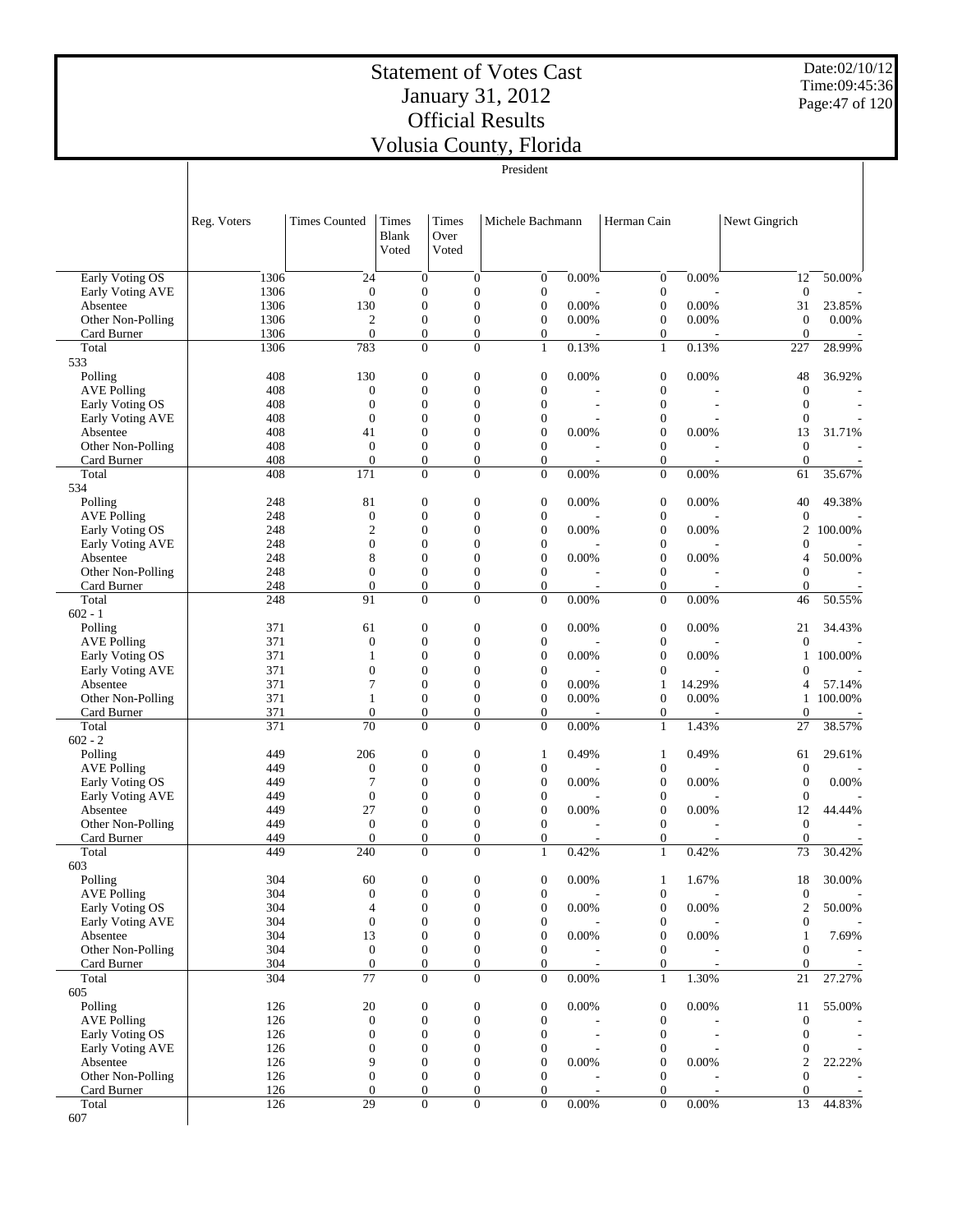Date:02/10/12 Time:09:45:36 Page:48 of 120

|                                     |             |                                  |                                  |                               |                      | President                            |                          |                              |                          |                                  |                          |
|-------------------------------------|-------------|----------------------------------|----------------------------------|-------------------------------|----------------------|--------------------------------------|--------------------------|------------------------------|--------------------------|----------------------------------|--------------------------|
|                                     | Reg. Voters | <b>Times Counted</b>             | Times<br><b>Blank</b><br>Voted   | <b>Times</b><br>Over<br>Voted |                      | Michele Bachmann                     |                          | Herman Cain                  |                          | Newt Gingrich                    |                          |
| Polling                             | 606         | 221                              | $\mathbf{0}$                     |                               | $\overline{0}$       | $\boldsymbol{2}$                     | 0.90%                    | $\boldsymbol{0}$             | 0.00%                    | 90                               | 40.72%                   |
| <b>AVE Polling</b>                  | 606         | $\overline{0}$                   | $\boldsymbol{0}$                 |                               | $\overline{0}$       | $\boldsymbol{0}$                     |                          | $\boldsymbol{0}$             |                          | $\mathbf{0}$                     |                          |
| Early Voting OS<br>Early Voting AVE | 606<br>606  | $\overline{4}$<br>$\overline{0}$ | $\overline{0}$<br>$\overline{0}$ |                               | $\theta$<br>$\theta$ | $\boldsymbol{0}$<br>$\boldsymbol{0}$ | 0.00%                    | $\mathbf{0}$<br>$\mathbf{0}$ | 0.00%                    | $\mathfrak{2}$<br>$\overline{0}$ | 50.00%                   |
| Absentee                            | 606         | 31                               | $\overline{0}$                   |                               | $\theta$             | $\overline{0}$                       | 0.00%                    | $\mathbf{0}$                 | 0.00%                    | 8                                | 25.81%                   |
| Other Non-Polling                   | 606         | $\overline{0}$                   | $\overline{0}$                   |                               | $\overline{0}$       | $\overline{0}$                       |                          | $\mathbf{0}$                 |                          | $\theta$                         |                          |
| Card Burner                         | 606         | $\Omega$                         | $\boldsymbol{0}$                 |                               | $\overline{0}$       | $\boldsymbol{0}$                     |                          | $\boldsymbol{0}$             |                          | $\boldsymbol{0}$                 |                          |
| Total                               | 606         | 256                              | $\overline{0}$                   |                               | $\Omega$             | $\overline{2}$                       | 0.78%                    | $\overline{0}$               | 0.00%                    | 100                              | 39.06%                   |
| 608                                 | 427         | 160                              | $\boldsymbol{0}$                 |                               | $\overline{0}$       | $\boldsymbol{0}$                     | 0.00%                    | $\mathbf{0}$                 | 0.00%                    | 49                               | 30.63%                   |
| Polling<br><b>AVE Polling</b>       | 427         | $\overline{0}$                   | $\overline{0}$                   |                               | $\Omega$             | $\boldsymbol{0}$                     |                          | $\mathbf{0}$                 |                          | $\overline{0}$                   |                          |
| Early Voting OS                     | 427         | $\overline{2}$                   | $\overline{0}$                   |                               | $\Omega$             | $\boldsymbol{0}$                     | $0.00\%$                 | $\mathbf{0}$                 | 0.00%                    | 1                                | 50.00%                   |
| Early Voting AVE                    | 427         | $\Omega$                         | $\overline{0}$                   |                               | $\theta$             | $\boldsymbol{0}$                     |                          | $\mathbf{0}$                 |                          | $\theta$                         |                          |
| Absentee                            | 427         | 15                               | $\overline{0}$                   |                               | $\theta$             | $\boldsymbol{0}$                     | 0.00%                    | $\mathbf{0}$                 | 0.00%                    | $\overline{4}$                   | 26.67%                   |
| Other Non-Polling                   | 427         | $\mathbf{1}$                     | $\overline{0}$                   |                               | $\overline{0}$       | $\boldsymbol{0}$                     | 0.00%                    | $\mathbf{0}$                 | 0.00%                    | $\mathbf{0}$                     | 0.00%                    |
| Card Burner                         | 427         | $\overline{0}$                   | $\boldsymbol{0}$                 |                               | $\boldsymbol{0}$     | $\boldsymbol{0}$                     |                          | $\boldsymbol{0}$             |                          | $\mathbf{0}$                     |                          |
| Total                               | 427         | 178                              | $\overline{0}$                   |                               | $\theta$             | $\overline{0}$                       | 0.00%                    | $\overline{0}$               | 0.00%                    | 54                               | 30.34%                   |
| 609<br>Polling                      | 288         | 83                               | $\mathbf{0}$                     |                               | $\overline{0}$       | $\boldsymbol{0}$                     | 0.00%                    | $\mathbf{1}$                 | 1.20%                    | 39                               | 46.99%                   |
| <b>AVE Polling</b>                  | 288         | $\overline{0}$                   | $\overline{0}$                   |                               | $\Omega$             | $\boldsymbol{0}$                     |                          | $\boldsymbol{0}$             |                          | $\theta$                         |                          |
| Early Voting OS                     | 288         | $\overline{2}$                   | $\overline{0}$                   |                               | $\theta$             | $\overline{0}$                       | 0.00%                    | $\mathbf{0}$                 | 0.00%                    | $\overline{0}$                   | 0.00%                    |
| Early Voting AVE                    | 288         | $\overline{0}$                   | $\overline{0}$                   |                               | $\theta$             | $\boldsymbol{0}$                     |                          | $\mathbf{0}$                 |                          | $\mathbf{0}$                     |                          |
| Absentee                            | 288         | 9                                | $\overline{0}$                   |                               | $\theta$             | $\boldsymbol{0}$                     | 0.00%                    | $\mathbf{0}$                 | 0.00%                    | $\mathbf{1}$                     | 11.11%                   |
| Other Non-Polling                   | 288         | $\overline{0}$                   | $\overline{0}$                   |                               | $\overline{0}$       | $\overline{0}$                       |                          | $\mathbf{0}$                 |                          | $\theta$                         |                          |
| Card Burner                         | 288         | $\Omega$                         | $\boldsymbol{0}$                 |                               | $\boldsymbol{0}$     | $\boldsymbol{0}$                     |                          | $\boldsymbol{0}$             |                          | $\boldsymbol{0}$                 |                          |
| Total                               | 288         | 94                               | $\overline{0}$                   |                               | $\Omega$             | $\overline{0}$                       | 0.00%                    | $\mathbf{1}$                 | 1.06%                    | 40                               | 42.55%                   |
| 614<br>Polling                      | 259         | 58                               | $\boldsymbol{0}$                 |                               | $\overline{0}$       | $\boldsymbol{0}$                     | 0.00%                    | $\mathbf{0}$                 | 0.00%                    | 25                               | 43.10%                   |
| <b>AVE Polling</b>                  | 259         | $\overline{0}$                   | $\overline{0}$                   |                               | $\Omega$             | $\boldsymbol{0}$                     |                          | $\mathbf{0}$                 |                          | $\boldsymbol{0}$                 |                          |
| Early Voting OS                     | 259         | 1                                | $\overline{0}$                   |                               | $\theta$             | $\boldsymbol{0}$                     | 0.00%                    | $\mathbf{0}$                 | 0.00%                    | $\boldsymbol{0}$                 | 0.00%                    |
| Early Voting AVE                    | 259         | $\overline{0}$                   | $\overline{0}$                   |                               | $\theta$             | $\boldsymbol{0}$                     |                          | $\mathbf{0}$                 |                          | $\mathbf{0}$                     |                          |
| Absentee                            | 259         | 4                                | $\overline{0}$                   |                               | $\theta$             | $\boldsymbol{0}$                     | 0.00%                    | $\mathbf{0}$                 | 0.00%                    | 4                                | 100.00%                  |
| Other Non-Polling                   | 259         | $\Omega$                         | $\overline{0}$                   |                               | $\overline{0}$       | $\overline{0}$                       |                          | $\boldsymbol{0}$             |                          | $\mathbf{0}$                     |                          |
| Card Burner                         | 259         | $\overline{0}$                   | $\boldsymbol{0}$                 |                               | $\boldsymbol{0}$     | $\boldsymbol{0}$                     |                          | $\boldsymbol{0}$             |                          | $\boldsymbol{0}$                 |                          |
| Total                               | 259         | 63                               | $\overline{0}$                   |                               | $\theta$             | $\overline{0}$                       | 0.00%                    | $\boldsymbol{0}$             | 0.00%                    | 29                               | 46.03%                   |
| $615 - 1$<br>Polling                | 409         | 105                              | $\boldsymbol{0}$                 |                               | $\overline{0}$       | $\boldsymbol{0}$                     | 0.00%                    | $\boldsymbol{0}$             | 0.00%                    | 33                               | 31.43%                   |
| <b>AVE Polling</b>                  | 409         | $\mathbf{0}$                     | $\overline{0}$                   |                               | $\overline{0}$       | $\boldsymbol{0}$                     |                          | $\mathbf{0}$                 |                          | $\mathbf{0}$                     |                          |
| Early Voting OS                     | 409         | 7                                | $\overline{0}$                   |                               | $\theta$             | $\overline{0}$                       | 0.00%                    | $\mathbf{0}$                 | 0.00%                    | 3                                | 42.86%                   |
| Early Voting AVE                    | 409         | $\overline{0}$                   | $\overline{0}$                   |                               | $\theta$             | $\boldsymbol{0}$                     |                          | $\mathbf{0}$                 |                          | $\overline{0}$                   |                          |
| Absentee                            | 409         | 38                               | $\overline{0}$                   |                               | $\theta$             | $\mathbf{1}$                         | 2.63%                    | $\overline{0}$               | 0.00%                    | 14                               | 36.84%                   |
| Other Non-Polling                   | 409         | $\boldsymbol{0}$                 | $\boldsymbol{0}$                 |                               | $\boldsymbol{0}$     | $\boldsymbol{0}$                     |                          | $\boldsymbol{0}$             |                          | $\boldsymbol{0}$                 |                          |
| Card Burner                         | 409         | $\boldsymbol{0}$                 | $\boldsymbol{0}$                 |                               | $\boldsymbol{0}$     | $\boldsymbol{0}$                     | $\overline{\phantom{a}}$ | $\boldsymbol{0}$             | $\overline{\phantom{a}}$ | $\mathbf{0}$                     |                          |
| Total<br>$615 - 2$                  | 409         | 150                              | $\Omega$                         |                               | $\Omega$             | $\mathbf{1}$                         | 0.67%                    | $\overline{0}$               | 0.00%                    | 50                               | 33.33%                   |
| Polling                             | 40          | 8                                | $\boldsymbol{0}$                 |                               | $\boldsymbol{0}$     | $\boldsymbol{0}$                     | 0.00%                    | $\boldsymbol{0}$             | 0.00%                    | 1                                | 12.50%                   |
| <b>AVE Polling</b>                  | 40          | $\mathbf{0}$                     | $\mathbf{0}$                     |                               | $\overline{0}$       | $\boldsymbol{0}$                     |                          | $\boldsymbol{0}$             |                          | $\boldsymbol{0}$                 |                          |
| Early Voting OS                     | 40          | $\boldsymbol{0}$                 | $\boldsymbol{0}$                 |                               | $\overline{0}$       | $\boldsymbol{0}$                     |                          | $\boldsymbol{0}$             |                          | $\overline{0}$                   | $\overline{\phantom{a}}$ |
| Early Voting AVE                    | 40          | $\mathbf{0}$                     | $\overline{0}$                   |                               | $\Omega$             | $\boldsymbol{0}$                     |                          | $\boldsymbol{0}$             |                          | 0                                |                          |
| Absentee                            | 40          | 5                                | $\boldsymbol{0}$                 |                               | $\overline{0}$       | $\boldsymbol{0}$                     | 0.00%                    | $\mathbf{0}$                 | $0.00\%$                 | $\mathbf{1}$                     | 20.00%                   |
| Other Non-Polling                   | 40          | $\mathbf{0}$                     | $\mathbf{0}$                     |                               | $\overline{0}$       | $\mathbf{0}$                         |                          | $\boldsymbol{0}$             |                          | $\mathbf{0}$                     |                          |
| Card Burner                         | 40          | $\boldsymbol{0}$                 | $\boldsymbol{0}$                 |                               | $\boldsymbol{0}$     | $\boldsymbol{0}$                     |                          | $\mathbf{0}$                 |                          | $\overline{0}$                   |                          |
| Total<br>617                        | 40          | 13                               | $\overline{0}$                   |                               | $\overline{0}$       | $\mathbf{0}$                         | 0.00%                    | $\boldsymbol{0}$             | $0.00\%$                 | $\overline{c}$                   | 15.38%                   |
| Polling                             | 72          | 12                               | $\mathbf{0}$                     |                               | $\boldsymbol{0}$     | $\boldsymbol{0}$                     | 0.00%                    | $\boldsymbol{0}$             | 0.00%                    | 4                                | 33.33%                   |
| <b>AVE Polling</b>                  | $72\,$      | $\boldsymbol{0}$                 | $\boldsymbol{0}$                 |                               | $\overline{0}$       | $\boldsymbol{0}$                     |                          | $\boldsymbol{0}$             |                          | $\overline{0}$                   |                          |
| Early Voting OS                     | $72\,$      | $\overline{0}$                   | $\overline{0}$                   |                               | $\overline{0}$       | $\boldsymbol{0}$                     |                          | $\boldsymbol{0}$             |                          | $\theta$                         | $\overline{\phantom{a}}$ |
| Early Voting AVE                    | $72\,$      | $\boldsymbol{0}$                 | $\overline{0}$                   |                               | $\overline{0}$       | $\boldsymbol{0}$                     |                          | $\boldsymbol{0}$             |                          | $\theta$                         |                          |
| Absentee                            | $72\,$      | 1                                | $\overline{0}$                   |                               | $\overline{0}$       | $\boldsymbol{0}$                     | 0.00%                    | $\mathbf{0}$                 | $0.00\%$                 | $\overline{0}$                   | $0.00\%$                 |
| Other Non-Polling                   | $72\,$      | $\boldsymbol{0}$                 | $\boldsymbol{0}$                 |                               | 0                    | $\boldsymbol{0}$                     |                          | $\boldsymbol{0}$             |                          | $\mathbf{0}$                     |                          |
| Card Burner                         | 72          | $\boldsymbol{0}$                 | $\boldsymbol{0}$                 |                               | $\boldsymbol{0}$     | $\boldsymbol{0}$                     | $\overline{a}$           | $\mathbf{0}$                 | $\overline{\phantom{a}}$ | $\mathbf{0}$                     | $\blacksquare$           |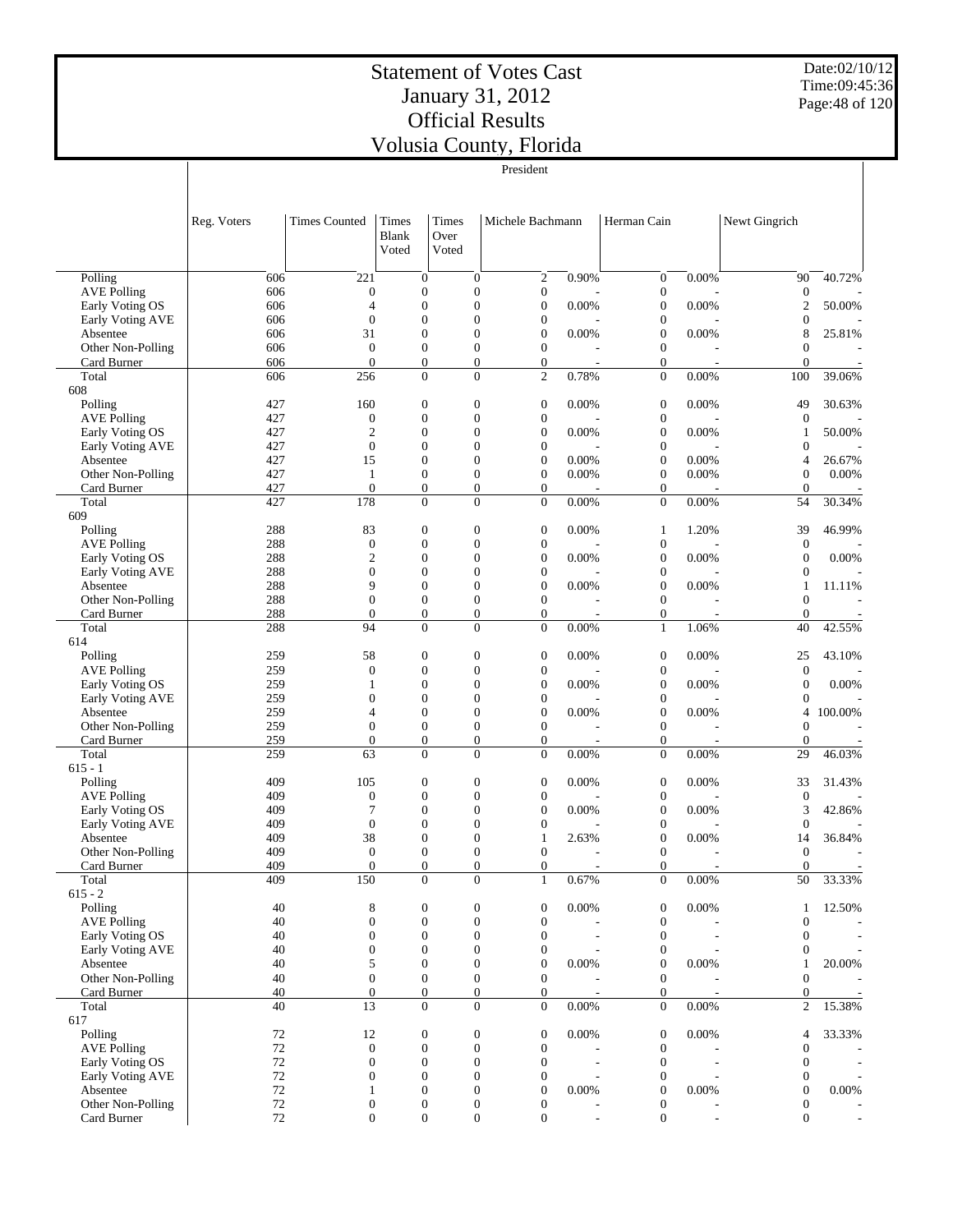Date:02/10/12 Time:09:45:36 Page:49 of 120

|                                     |                 |                                    |                                    |                        |                                      | President                            |                |                                      |                |                                  |                          |
|-------------------------------------|-----------------|------------------------------------|------------------------------------|------------------------|--------------------------------------|--------------------------------------|----------------|--------------------------------------|----------------|----------------------------------|--------------------------|
|                                     | Reg. Voters     | <b>Times Counted</b>               | Times<br><b>Blank</b><br>Voted     | Times<br>Over<br>Voted |                                      | Michele Bachmann                     |                | Herman Cain                          |                | Newt Gingrich                    |                          |
| Total                               | 72              | 13                                 | $\mathbf{0}$                       |                        | $\overline{0}$                       | $\mathbf{0}$                         | 0.00%          | $\mathbf{0}$                         | 0.00%          | $\overline{4}$                   | 30.77%                   |
| 618                                 |                 |                                    |                                    |                        |                                      |                                      |                |                                      |                |                                  |                          |
| Polling<br><b>AVE Polling</b>       | 120<br>120      | 25<br>$\mathbf{0}$                 | $\mathbf{0}$<br>$\overline{0}$     |                        | $\boldsymbol{0}$<br>$\boldsymbol{0}$ | $\boldsymbol{0}$<br>$\boldsymbol{0}$ | 0.00%          | $\boldsymbol{0}$<br>$\boldsymbol{0}$ | 0.00%          | 10<br>$\boldsymbol{0}$           | 40.00%                   |
| Early Voting OS                     | 120             | $\overline{0}$                     | $\overline{0}$                     |                        | $\mathbf{0}$                         | $\boldsymbol{0}$                     |                | $\boldsymbol{0}$                     | $\overline{a}$ | $\theta$                         | $\overline{\phantom{a}}$ |
| Early Voting AVE                    | 120             | $\mathbf{0}$                       | $\overline{0}$                     |                        | $\mathbf{0}$                         | $\boldsymbol{0}$                     |                | $\boldsymbol{0}$                     |                | $\overline{0}$                   |                          |
| Absentee                            | 120             | 5                                  | $\overline{0}$                     |                        | $\mathbf{0}$                         | $\boldsymbol{0}$                     | 0.00%          | $\boldsymbol{0}$                     | 0.00%          | 1                                | 20.00%                   |
| Other Non-Polling                   | 120             | $\overline{0}$                     | $\boldsymbol{0}$                   |                        | $\boldsymbol{0}$                     | $\mathbf{0}$                         |                | $\boldsymbol{0}$                     |                | $\overline{0}$                   |                          |
| Card Burner<br>Total                | 120<br>120      | $\overline{0}$<br>30               | $\boldsymbol{0}$<br>$\overline{0}$ |                        | $\boldsymbol{0}$<br>$\overline{0}$   | $\boldsymbol{0}$<br>$\overline{0}$   | 0.00%          | 0<br>$\overline{0}$                  | 0.00%          | $\mathbf{0}$<br>11               | 36.67%                   |
| 619                                 |                 |                                    |                                    |                        |                                      |                                      |                |                                      |                |                                  |                          |
| Polling                             | 101             | 10                                 | $\mathbf{0}$                       |                        | $\boldsymbol{0}$                     | $\boldsymbol{0}$                     | 0.00%          | $\boldsymbol{0}$                     | 0.00%          | 4                                | 40.00%                   |
| <b>AVE Polling</b>                  | 101             | $\overline{0}$                     | $\overline{0}$                     |                        | $\boldsymbol{0}$                     | $\boldsymbol{0}$                     |                | $\boldsymbol{0}$                     |                | $\boldsymbol{0}$                 |                          |
| Early Voting OS                     | 101             | $\mathbf{0}$                       | $\overline{0}$                     |                        | $\mathbf{0}$                         | $\boldsymbol{0}$                     |                | $\boldsymbol{0}$                     |                | $\overline{0}$                   |                          |
| Early Voting AVE                    | 101             | $\theta$                           | $\overline{0}$                     |                        | $\mathbf{0}$                         | $\boldsymbol{0}$                     |                | $\boldsymbol{0}$                     |                | 0                                |                          |
| Absentee<br>Other Non-Polling       | 101<br>101      | $\overline{4}$<br>$\overline{0}$   | $\overline{0}$<br>$\overline{0}$   |                        | $\overline{0}$<br>$\boldsymbol{0}$   | $\boldsymbol{0}$<br>$\boldsymbol{0}$ | 0.00%          | $\boldsymbol{0}$<br>$\boldsymbol{0}$ | 0.00%          | $\overline{c}$<br>$\overline{0}$ | 50.00%                   |
| Card Burner                         | 101             | $\overline{0}$                     | $\boldsymbol{0}$                   |                        | $\boldsymbol{0}$                     | $\boldsymbol{0}$                     |                | $\mathbf{0}$                         |                | $\mathbf{0}$                     |                          |
| Total                               | 101             | 14                                 | $\overline{0}$                     |                        | $\mathbf{0}$                         | $\overline{0}$                       | 0.00%          | $\overline{0}$                       | 0.00%          | 6                                | 42.86%                   |
| 620                                 |                 |                                    |                                    |                        |                                      |                                      |                |                                      |                |                                  |                          |
| Polling                             | 37              | $\mathbf{0}$                       | $\mathbf{0}$                       |                        | $\boldsymbol{0}$                     | $\boldsymbol{0}$                     |                | $\boldsymbol{0}$                     |                | $\boldsymbol{0}$                 |                          |
| <b>AVE Polling</b>                  | 37              | $\mathbf{0}$                       | $\overline{0}$                     |                        | $\boldsymbol{0}$                     | $\boldsymbol{0}$                     |                | $\mathbf{0}$                         |                | $\theta$                         |                          |
| Early Voting OS<br>Early Voting AVE | 37<br>37        | $\overline{0}$<br>$\theta$         | $\overline{0}$<br>$\overline{0}$   |                        | $\mathbf{0}$<br>$\overline{0}$       | $\mathbf{0}$<br>$\mathbf{0}$         |                | $\overline{0}$<br>$\mathbf{0}$       |                | $\overline{0}$<br>$\overline{0}$ |                          |
| Absentee                            | 37              | $\theta$                           | $\overline{0}$                     |                        | $\mathbf{0}$                         | $\mathbf{0}$                         |                | $\mathbf{0}$                         |                | $\theta$                         |                          |
| Other Non-Polling                   | 37              | $\overline{0}$                     | $\boldsymbol{0}$                   |                        | $\boldsymbol{0}$                     | $\boldsymbol{0}$                     |                | $\boldsymbol{0}$                     |                | $\boldsymbol{0}$                 |                          |
| Card Burner                         | 37              | $\overline{0}$                     | $\overline{0}$                     |                        | $\boldsymbol{0}$                     | $\overline{0}$                       | $\overline{a}$ | $\mathbf{0}$                         |                | $\mathbf{0}$                     |                          |
| Total                               | $\overline{37}$ | $\theta$                           | $\overline{0}$                     |                        | $\overline{0}$                       | $\overline{0}$                       |                | $\mathbf{0}$                         |                | $\overline{0}$                   |                          |
| 621                                 |                 |                                    |                                    |                        |                                      |                                      |                |                                      |                |                                  |                          |
| Polling<br><b>AVE Polling</b>       | 24<br>24        | 3<br>$\overline{0}$                | $\mathbf{0}$<br>$\overline{0}$     |                        | $\boldsymbol{0}$<br>$\overline{0}$   | $\boldsymbol{0}$<br>$\boldsymbol{0}$ | 0.00%          | $\boldsymbol{0}$<br>$\boldsymbol{0}$ | 0.00%          | $\boldsymbol{0}$<br>$\mathbf{0}$ | 0.00%                    |
| Early Voting OS                     | 24              | $\overline{0}$                     | $\mathbf{0}$                       |                        | $\mathbf{0}$                         | $\boldsymbol{0}$                     |                | $\boldsymbol{0}$                     |                | $\overline{0}$                   |                          |
| Early Voting AVE                    | 24              | $\theta$                           | $\mathbf{0}$                       |                        | $\mathbf{0}$                         | $\boldsymbol{0}$                     |                | $\boldsymbol{0}$                     |                | $\overline{0}$                   |                          |
| Absentee                            | 24              | 1                                  | $\mathbf{0}$                       |                        | $\mathbf{0}$                         | $\boldsymbol{0}$                     | 0.00%          | $\boldsymbol{0}$                     | 0.00%          | $\mathbf{0}$                     | 0.00%                    |
| Other Non-Polling                   | 24              | $\theta$                           | $\overline{0}$                     |                        | $\boldsymbol{0}$                     | $\boldsymbol{0}$                     |                | $\mathbf{0}$                         |                | $\mathbf{0}$                     |                          |
| Card Burner<br>Total                | 24<br>24        | $\boldsymbol{0}$<br>$\overline{4}$ | $\mathbf{0}$<br>$\overline{0}$     |                        | $\boldsymbol{0}$<br>$\overline{0}$   | $\boldsymbol{0}$<br>$\overline{0}$   | 0.00%          | 0<br>$\boldsymbol{0}$                | 0.00%          | $\overline{0}$<br>$\mathbf{0}$   | 0.00%                    |
| 622                                 |                 |                                    |                                    |                        |                                      |                                      |                |                                      |                |                                  |                          |
| Polling                             | 140             | 33                                 | $\mathbf{0}$                       |                        | $\boldsymbol{0}$                     | $\boldsymbol{0}$                     | 0.00%          | $\boldsymbol{0}$                     | 0.00%          | 13                               | 39.39%                   |
| <b>AVE Polling</b>                  | 140             | $\mathbf{0}$                       | $\boldsymbol{0}$                   |                        | $\boldsymbol{0}$                     | $\boldsymbol{0}$                     |                | $\boldsymbol{0}$                     |                | $\mathbf{0}$                     |                          |
| Early Voting OS                     | 140             | $\mathbf{1}$                       | $\mathbf{0}$                       |                        | $\overline{0}$                       | $\boldsymbol{0}$                     | 0.00%          | $\boldsymbol{0}$                     | 0.00%          | $\mathbf{0}$                     | 0.00%                    |
| Early Voting AVE                    | 140             | $\boldsymbol{0}$                   |                                    | 0                      | $\boldsymbol{0}$                     | $\boldsymbol{0}$                     |                | $\boldsymbol{0}$                     |                | $\boldsymbol{0}$                 |                          |
| Absentee<br>Other Non-Polling       | 140<br>140      | $\overline{4}$<br>$\boldsymbol{0}$ | $\boldsymbol{0}$<br>$\mathbf{0}$   |                        | $\boldsymbol{0}$<br>$\mathbf{0}$     | $\mathbf{1}$<br>$\boldsymbol{0}$     | 25.00%         | $\boldsymbol{0}$<br>$\boldsymbol{0}$ | 0.00%          | $\boldsymbol{0}$<br>$\mathbf{0}$ | $0.00\%$                 |
| Card Burner                         | 140             | $\boldsymbol{0}$                   | $\mathbf{0}$                       |                        | $\mathbf{0}$                         | $\boldsymbol{0}$                     |                | $\boldsymbol{0}$                     |                | $\mathbf{0}$                     |                          |
| Total                               | 140             | 38                                 | $\theta$                           |                        | $\overline{0}$                       | 1                                    | 2.63%          | $\boldsymbol{0}$                     | 0.00%          | 13                               | 34.21%                   |
| 623                                 |                 |                                    |                                    |                        |                                      |                                      |                |                                      |                |                                  |                          |
| Polling                             | 206             | 47                                 | $\boldsymbol{0}$                   |                        | $\boldsymbol{0}$                     | $\mathbf{1}$                         | 2.13%          | $\boldsymbol{0}$                     | 0.00%          | 16                               | 34.04%                   |
| <b>AVE Polling</b>                  | 206             | $\boldsymbol{0}$                   | $\mathbf{0}$                       |                        | $\boldsymbol{0}$                     | $\boldsymbol{0}$                     |                | $\boldsymbol{0}$                     |                | $\mathbf{0}$                     |                          |
| Early Voting OS<br>Early Voting AVE | 206<br>206      | 3<br>$\boldsymbol{0}$              | $\boldsymbol{0}$<br>$\mathbf{0}$   |                        | 0<br>$\overline{0}$                  | $\boldsymbol{0}$<br>$\boldsymbol{0}$ | 0.00%          | $\boldsymbol{0}$<br>$\boldsymbol{0}$ | 0.00%          | 1<br>$\boldsymbol{0}$            | 33.33%                   |
| Absentee                            | 206             | $\tau$                             | $\boldsymbol{0}$                   |                        | $\boldsymbol{0}$                     | $\boldsymbol{0}$                     | 0.00%          | $\boldsymbol{0}$                     | 0.00%          | $\boldsymbol{2}$                 | 28.57%                   |
| Other Non-Polling                   | 206             | $\boldsymbol{0}$                   | $\mathbf{0}$                       |                        | $\boldsymbol{0}$                     | $\boldsymbol{0}$                     |                | $\boldsymbol{0}$                     |                | $\mathbf{0}$                     |                          |
| Card Burner                         | 206             | $\boldsymbol{0}$                   | $\boldsymbol{0}$                   |                        | 0                                    | $\boldsymbol{0}$                     |                | $\boldsymbol{0}$                     |                | $\mathbf{0}$                     |                          |
| Total                               | 206             | 57                                 | $\theta$                           |                        | $\overline{0}$                       | $\mathbf{1}$                         | 1.75%          | $\mathbf{0}$                         | 0.00%          | 19                               | 33.33%                   |
| $624 - 1$                           |                 |                                    |                                    |                        |                                      |                                      |                |                                      |                |                                  |                          |
| Polling<br><b>AVE Polling</b>       | 209<br>209      | 62<br>$\boldsymbol{0}$             | $\boldsymbol{0}$<br>$\mathbf{0}$   |                        | $\boldsymbol{0}$<br>$\boldsymbol{0}$ | $\boldsymbol{0}$<br>$\boldsymbol{0}$ | 0.00%          | $\boldsymbol{0}$<br>$\boldsymbol{0}$ | 0.00%          | 18<br>$\mathbf{0}$               | 29.03%                   |
| Early Voting OS                     | 209             | 3                                  | $\mathbf{0}$                       |                        | $\boldsymbol{0}$                     | $\boldsymbol{0}$                     | 0.00%          | $\boldsymbol{0}$                     | $0.00\%$       | $\mathbf{0}$                     | 0.00%                    |
| Early Voting AVE                    | 209             | $\boldsymbol{0}$                   | $\boldsymbol{0}$                   |                        | $\boldsymbol{0}$                     | $\boldsymbol{0}$                     |                | $\boldsymbol{0}$                     |                | $\boldsymbol{0}$                 |                          |
| Absentee                            | 209             | 5                                  | $\boldsymbol{0}$                   |                        | $\boldsymbol{0}$                     | $\boldsymbol{0}$                     | 0.00%          | $\boldsymbol{0}$                     | 0.00%          | 1                                | 20.00%                   |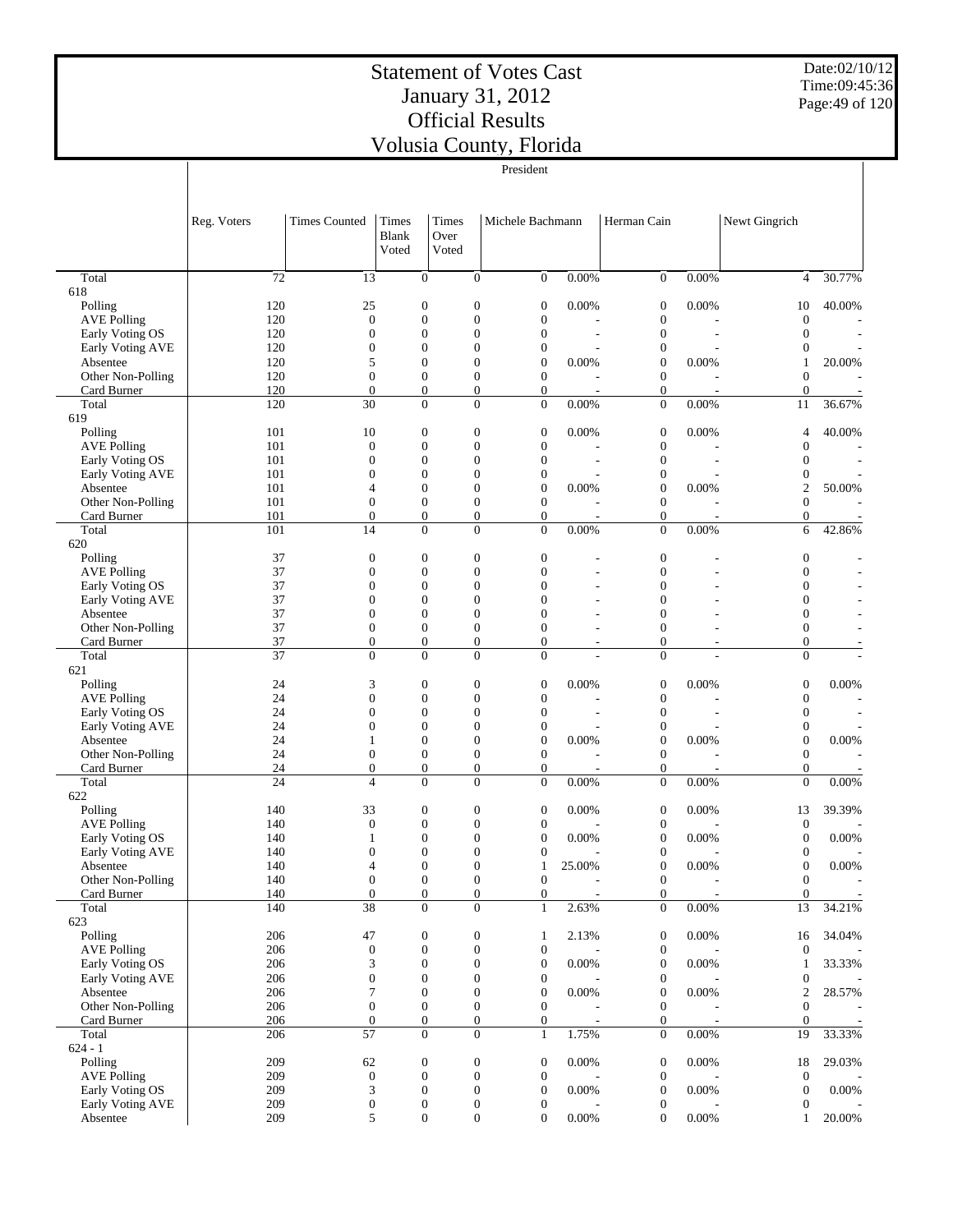Date:02/10/12 Time:09:45:36 Page:50 of 120

|                                     |             |                                      |                                      |                                      | President                            |          |                                      |          |                                      |                                |  |
|-------------------------------------|-------------|--------------------------------------|--------------------------------------|--------------------------------------|--------------------------------------|----------|--------------------------------------|----------|--------------------------------------|--------------------------------|--|
|                                     |             |                                      |                                      |                                      |                                      |          |                                      |          |                                      |                                |  |
|                                     |             |                                      |                                      |                                      |                                      |          |                                      |          |                                      |                                |  |
|                                     | Reg. Voters | <b>Times Counted</b>                 | Times                                | Times                                | Michele Bachmann                     |          | Herman Cain                          |          | Newt Gingrich                        |                                |  |
|                                     |             |                                      | <b>Blank</b>                         | Over                                 |                                      |          |                                      |          |                                      |                                |  |
|                                     |             |                                      | Voted                                | Voted                                |                                      |          |                                      |          |                                      |                                |  |
|                                     |             |                                      |                                      |                                      |                                      |          |                                      |          |                                      |                                |  |
| Other Non-Polling<br>Card Burner    | 209<br>209  | $\theta$<br>$\boldsymbol{0}$         | $\overline{0}$<br>$\boldsymbol{0}$   | $\overline{0}$<br>$\boldsymbol{0}$   | $\overline{0}$<br>$\boldsymbol{0}$   | ÷        | $\boldsymbol{0}$<br>$\boldsymbol{0}$ | ÷        | $\overline{0}$<br>$\overline{0}$     |                                |  |
| Total                               | 209         | 70                                   | $\boldsymbol{0}$                     | $\overline{0}$                       | $\boldsymbol{0}$                     | 0.00%    | $\boldsymbol{0}$                     | 0.00%    | 19                                   | 27.14%                         |  |
| $624 - 2$                           |             |                                      |                                      |                                      |                                      |          |                                      |          |                                      |                                |  |
| Polling                             | 96          | 33                                   | $\boldsymbol{0}$                     | $\boldsymbol{0}$                     | 0                                    | 0.00%    | $\boldsymbol{0}$                     | 0.00%    | 13                                   | 39.39%                         |  |
| <b>AVE Polling</b>                  | 96          | $\mathbf{0}$                         | $\boldsymbol{0}$                     | $\boldsymbol{0}$                     | $\boldsymbol{0}$                     |          | $\boldsymbol{0}$                     |          | $\boldsymbol{0}$                     |                                |  |
| Early Voting OS<br>Early Voting AVE | 96<br>96    | 1<br>0                               | $\boldsymbol{0}$<br>$\mathbf{0}$     | $\mathbf{0}$<br>$\overline{0}$       | $\boldsymbol{0}$<br>$\boldsymbol{0}$ | 0.00%    | $\boldsymbol{0}$<br>$\boldsymbol{0}$ | 0.00%    | $\boldsymbol{0}$<br>$\boldsymbol{0}$ | 0.00%                          |  |
| Absentee                            | 96          | 6                                    | $\boldsymbol{0}$                     | $\overline{0}$                       | $\boldsymbol{0}$                     | 0.00%    | $\boldsymbol{0}$                     | 0.00%    | 4                                    | 66.67%                         |  |
| Other Non-Polling                   | 96          | $\overline{0}$                       | $\boldsymbol{0}$                     | $\mathbf{0}$                         | $\boldsymbol{0}$                     |          | $\boldsymbol{0}$                     |          | $\mathbf{0}$                         |                                |  |
| Card Burner                         | 96          | $\mathbf{0}$                         | $\boldsymbol{0}$                     | $\boldsymbol{0}$                     | $\boldsymbol{0}$                     |          | $\boldsymbol{0}$                     |          | $\mathbf{0}$                         |                                |  |
| Total                               | 96          | 40                                   | $\mathbf{0}$                         | $\overline{0}$                       | $\overline{0}$                       | 0.00%    | $\boldsymbol{0}$                     | 0.00%    | 17                                   | 42.50%                         |  |
| 625                                 |             |                                      |                                      |                                      |                                      |          |                                      |          |                                      |                                |  |
| Polling<br><b>AVE Polling</b>       | 621<br>621  | 223<br>$\mathbf{0}$                  | $\boldsymbol{0}$<br>$\boldsymbol{0}$ | $\boldsymbol{0}$<br>$\boldsymbol{0}$ | $\boldsymbol{0}$<br>$\boldsymbol{0}$ | 0.00%    | $\boldsymbol{0}$<br>$\boldsymbol{0}$ | 0.00%    | 76<br>$\theta$                       | 34.08%                         |  |
| Early Voting OS                     | 621         | $\overline{2}$                       | $\mathbf{0}$                         | $\overline{0}$                       | $\boldsymbol{0}$                     | 0.00%    | $\boldsymbol{0}$                     | 0.00%    | 1                                    | 50.00%                         |  |
| Early Voting AVE                    | 621         | $\mathbf{0}$                         | $\boldsymbol{0}$                     | $\overline{0}$                       | $\boldsymbol{0}$                     |          | $\boldsymbol{0}$                     |          | $\theta$                             |                                |  |
| Absentee                            | 621         | 23                                   | $\mathbf{0}$                         | $\overline{0}$                       | $\boldsymbol{0}$                     | 0.00%    | $\boldsymbol{0}$                     | 0.00%    | 11                                   | 47.83%                         |  |
| Other Non-Polling                   | 621         | $\mathbf{1}$                         | $\boldsymbol{0}$                     | $\mathbf{0}$                         | $\boldsymbol{0}$                     | 0.00%    | $\boldsymbol{0}$                     | 0.00%    | $\theta$                             | 0.00%                          |  |
| Card Burner                         | 621         | $\theta$                             | $\boldsymbol{0}$                     | $\boldsymbol{0}$                     | $\boldsymbol{0}$                     |          | $\boldsymbol{0}$                     |          | $\overline{0}$                       |                                |  |
| Total<br>626                        | 621         | 249                                  | $\overline{0}$                       | $\overline{0}$                       | $\mathbf{0}$                         | 0.00%    | $\boldsymbol{0}$                     | 0.00%    | 88                                   | 35.34%                         |  |
| Polling                             | 354         | 116                                  | $\boldsymbol{0}$                     | $\boldsymbol{0}$                     | 0                                    | 0.00%    | 2                                    | 1.72%    | 48                                   | 41.38%                         |  |
| <b>AVE Polling</b>                  | 354         | 1                                    | $\boldsymbol{0}$                     | $\overline{0}$                       | $\boldsymbol{0}$                     | 0.00%    | $\boldsymbol{0}$                     | 0.00%    | $\mathbf{1}$                         | 100.00%                        |  |
| Early Voting OS                     | 354         | 4                                    | $\boldsymbol{0}$                     | $\boldsymbol{0}$                     | $\boldsymbol{0}$                     | 0.00%    | $\boldsymbol{0}$                     | $0.00\%$ | 2                                    | 50.00%                         |  |
| Early Voting AVE                    | 354         | $\overline{0}$                       | $\boldsymbol{0}$                     | $\overline{0}$                       | $\boldsymbol{0}$                     |          | $\boldsymbol{0}$                     |          | $\theta$                             | $\sim$                         |  |
| Absentee                            | 354         | 8                                    | $\boldsymbol{0}$                     | $\mathbf{0}$                         | $\boldsymbol{0}$                     | 0.00%    | $\boldsymbol{0}$                     | 0.00%    | $\mathfrak{2}$                       | 25.00%                         |  |
| Other Non-Polling<br>Card Burner    | 354<br>354  | $\overline{0}$<br>$\boldsymbol{0}$   | $\boldsymbol{0}$<br>$\boldsymbol{0}$ | $\mathbf{0}$<br>$\boldsymbol{0}$     | $\boldsymbol{0}$<br>$\boldsymbol{0}$ |          | $\boldsymbol{0}$<br>$\boldsymbol{0}$ |          | $\theta$<br>$\mathbf{0}$             | Ĭ.<br>$\overline{\phantom{a}}$ |  |
| Total                               | 354         | 129                                  | $\mathbf{0}$                         | $\mathbf{0}$                         | $\overline{0}$                       | 0.00%    | $\overline{c}$                       | 1.55%    | 53                                   | 41.09%                         |  |
| 628                                 |             |                                      |                                      |                                      |                                      |          |                                      |          |                                      |                                |  |
| Polling                             | 60          | 6                                    | $\boldsymbol{0}$                     | $\boldsymbol{0}$                     | $\boldsymbol{0}$                     | 0.00%    | $\boldsymbol{0}$                     | 0.00%    | 2                                    | 33.33%                         |  |
| <b>AVE Polling</b>                  | 60          | $\boldsymbol{0}$                     | $\boldsymbol{0}$                     | $\boldsymbol{0}$                     | $\boldsymbol{0}$                     |          | $\boldsymbol{0}$                     |          | $\mathbf{0}$                         |                                |  |
| Early Voting OS                     | 60          | 1                                    | $\boldsymbol{0}$                     | $\overline{0}$                       | $\boldsymbol{0}$                     | 0.00%    | $\boldsymbol{0}$                     | 0.00%    | $\theta$                             | 0.00%                          |  |
| Early Voting AVE<br>Absentee        | 60<br>60    | $\boldsymbol{0}$<br>$\overline{2}$   | $\mathbf{0}$<br>$\overline{0}$       | $\overline{0}$<br>$\overline{0}$     | $\boldsymbol{0}$<br>$\boldsymbol{0}$ | 0.00%    | $\boldsymbol{0}$<br>$\mathbf{1}$     | 50.00%   | $\overline{0}$<br>$\theta$           | 0.00%                          |  |
| Other Non-Polling                   | 60          | $\boldsymbol{0}$                     | $\boldsymbol{0}$                     | $\boldsymbol{0}$                     | $\boldsymbol{0}$                     |          | $\mathbf{0}$                         |          | $\overline{0}$                       |                                |  |
| Card Burner                         | 60          | $\theta$                             | $\boldsymbol{0}$                     | $\boldsymbol{0}$                     | $\boldsymbol{0}$                     |          | 0                                    | ÷,       | $\mathbf{0}$                         |                                |  |
| Total                               | 60          | 9                                    | $\mathbf{0}$                         | $\overline{0}$                       | $\mathbf{0}$                         | 0.00%    | $\mathbf{1}$                         | 11.11%   | $\overline{c}$                       | 22.22%                         |  |
| 629                                 |             |                                      |                                      |                                      |                                      |          |                                      |          |                                      |                                |  |
| Polling<br><b>AVE Polling</b>       | 261<br>261  | 63<br>$\boldsymbol{0}$               | $\boldsymbol{0}$<br>$\Omega$         | $\boldsymbol{0}$<br>$\Omega$         | 0<br>$\mathbf{0}$                    | 0.00%    | 1<br>$\Omega$                        | 1.59%    | 23<br>$\overline{0}$                 | 36.51%                         |  |
| Early Voting OS                     | 261         | $\ensuremath{\mathfrak{Z}}$          | $\boldsymbol{0}$                     | $\boldsymbol{0}$                     | $\boldsymbol{0}$                     | $0.00\%$ | $\boldsymbol{0}$                     | $0.00\%$ | $\mathbf{1}$                         | 33.33%                         |  |
| Early Voting AVE                    | 261         | $\mathbf{0}$                         | $\boldsymbol{0}$                     | $\boldsymbol{0}$                     | $\boldsymbol{0}$                     |          | $\boldsymbol{0}$                     |          | $\boldsymbol{0}$                     |                                |  |
| Absentee                            | 261         | 10                                   | $\boldsymbol{0}$                     | $\boldsymbol{0}$                     | $\boldsymbol{0}$                     | 0.00%    | $\boldsymbol{0}$                     | 0.00%    | 6                                    | 60.00%                         |  |
| Other Non-Polling                   | 261         | $\boldsymbol{0}$                     | $\boldsymbol{0}$                     | $\boldsymbol{0}$                     | $\boldsymbol{0}$                     |          | $\boldsymbol{0}$                     |          | $\theta$                             |                                |  |
| Card Burner                         | 261         | $\mathbf{0}$                         | $\boldsymbol{0}$                     | $\boldsymbol{0}$                     | $\boldsymbol{0}$                     |          | $\boldsymbol{0}$                     |          | $\overline{0}$                       |                                |  |
| Total<br>632                        | 261         | 76                                   | $\boldsymbol{0}$                     | $\boldsymbol{0}$                     | $\boldsymbol{0}$                     | 0.00%    | $\mathbf{1}$                         | 1.32%    | 30                                   | 39.47%                         |  |
| Polling                             | 171         | 25                                   | $\boldsymbol{0}$                     | $\boldsymbol{0}$                     | $\boldsymbol{0}$                     | 0.00%    | $\mathbf{1}$                         | 4.00%    | 12                                   | 48.00%                         |  |
| <b>AVE Polling</b>                  | 171         | $\boldsymbol{0}$                     | $\boldsymbol{0}$                     | $\boldsymbol{0}$                     | $\boldsymbol{0}$                     |          | $\boldsymbol{0}$                     |          | $\boldsymbol{0}$                     |                                |  |
| Early Voting OS                     | 171         | 4                                    | $\boldsymbol{0}$                     | $\boldsymbol{0}$                     | $\boldsymbol{0}$                     | 0.00%    | $\mathbf{1}$                         | 25.00%   | $\boldsymbol{0}$                     | $0.00\%$                       |  |
| Early Voting AVE                    | 171         | $\boldsymbol{0}$                     | $\boldsymbol{0}$                     | $\boldsymbol{0}$                     | $\boldsymbol{0}$                     |          | $\boldsymbol{0}$                     |          | $\boldsymbol{0}$                     |                                |  |
| Absentee                            | 171         | 6                                    | $\boldsymbol{0}$                     | $\boldsymbol{0}$                     | $\boldsymbol{0}$                     | 0.00%    | $\boldsymbol{0}$                     | 0.00%    | $\overline{2}$                       | 33.33%                         |  |
| Other Non-Polling<br>Card Burner    | 171<br>171  | $\boldsymbol{0}$<br>$\boldsymbol{0}$ | $\boldsymbol{0}$<br>$\boldsymbol{0}$ | $\boldsymbol{0}$<br>$\boldsymbol{0}$ | $\boldsymbol{0}$<br>$\boldsymbol{0}$ | L,       | $\boldsymbol{0}$<br>$\boldsymbol{0}$ | ÷,       | $\mathbf{0}$<br>$\overline{0}$       |                                |  |
| Total                               | 171         | 35                                   | $\boldsymbol{0}$                     | $\boldsymbol{0}$                     | $\mathbf{0}$                         | 0.00%    | 2                                    | 5.71%    | 14                                   | 40.00%                         |  |
| 633                                 |             |                                      |                                      |                                      |                                      |          |                                      |          |                                      |                                |  |
| Polling                             | 160         | 33                                   | $\boldsymbol{0}$                     | $\boldsymbol{0}$                     | $\boldsymbol{0}$                     | 0.00%    | $\mathbf{1}$                         | 3.03%    | 9                                    | 27.27%                         |  |
| <b>AVE Polling</b>                  | 160         | $\mathbf{0}$                         | $\boldsymbol{0}$                     | $\boldsymbol{0}$                     | $\boldsymbol{0}$                     |          | $\boldsymbol{0}$                     |          | $\boldsymbol{0}$                     |                                |  |
| Early Voting OS                     | 160         | $\boldsymbol{0}$                     | $\boldsymbol{0}$                     | $\boldsymbol{0}$                     | $\boldsymbol{0}$                     | ÷,       | $\boldsymbol{0}$                     | ÷,       | $\overline{0}$                       |                                |  |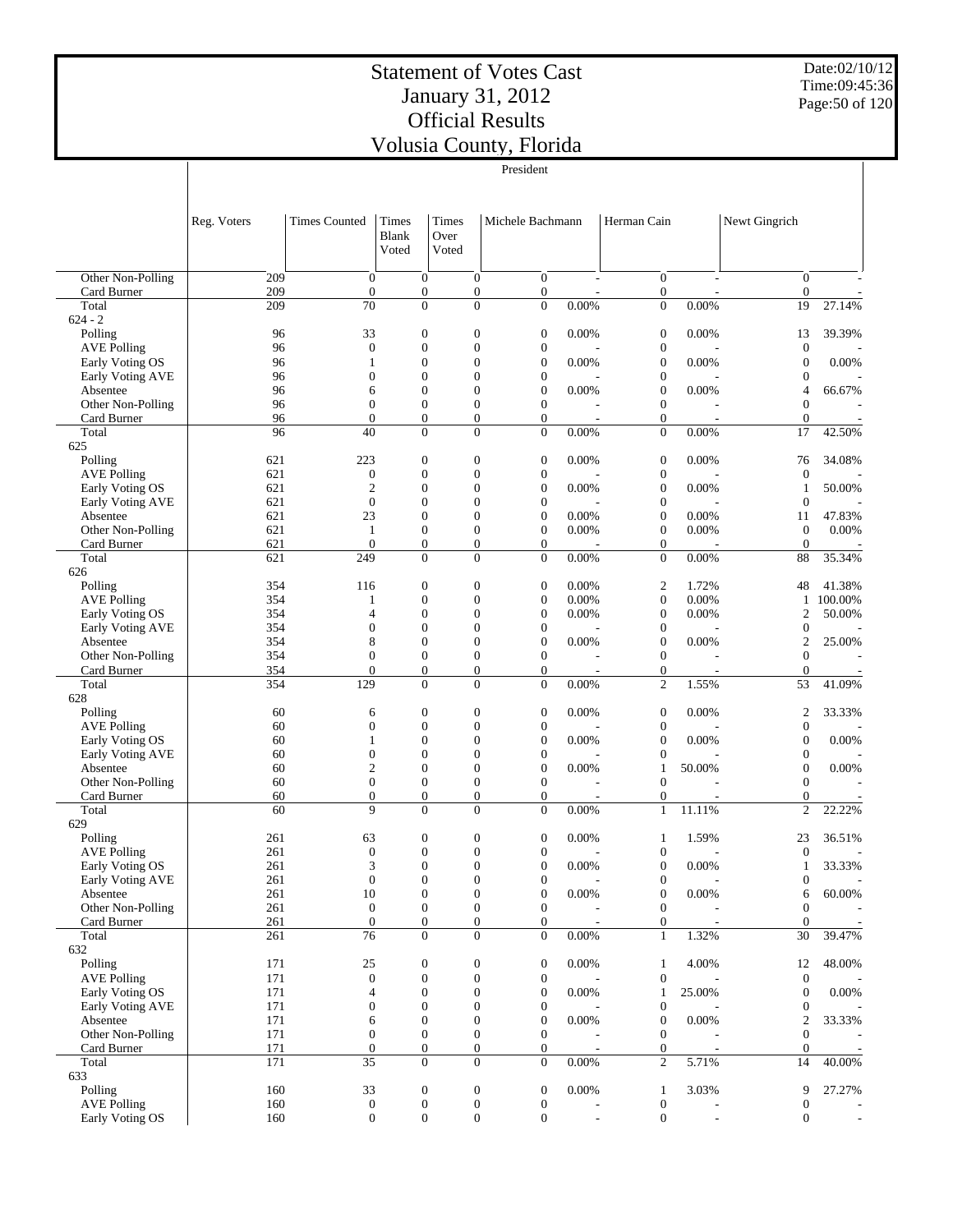Date:02/10/12 Time:09:45:36 Page:51 of 120

|                                       |                      |                                      |                                      |                                      | President                        |                                   |                                      |                          |                                  |                                    |
|---------------------------------------|----------------------|--------------------------------------|--------------------------------------|--------------------------------------|----------------------------------|-----------------------------------|--------------------------------------|--------------------------|----------------------------------|------------------------------------|
|                                       |                      |                                      |                                      |                                      |                                  |                                   |                                      |                          |                                  |                                    |
|                                       |                      |                                      |                                      |                                      |                                  |                                   |                                      |                          |                                  |                                    |
|                                       | Reg. Voters          | <b>Times Counted</b>                 | Times                                | <b>Times</b>                         | Michele Bachmann                 |                                   | Herman Cain                          |                          | Newt Gingrich                    |                                    |
|                                       |                      |                                      | Blank                                | Over<br>Voted                        |                                  |                                   |                                      |                          |                                  |                                    |
|                                       |                      |                                      | Voted                                |                                      |                                  |                                   |                                      |                          |                                  |                                    |
| Early Voting AVE                      | 160                  | $\boldsymbol{0}$                     | $\boldsymbol{0}$                     | $\boldsymbol{0}$                     | $\boldsymbol{0}$                 |                                   | $\boldsymbol{0}$                     |                          | $\mathbf{0}$                     |                                    |
| Absentee                              | 160                  | 9                                    | $\boldsymbol{0}$                     | $\boldsymbol{0}$                     | $\mathbf{0}$                     | 0.00%                             | $\boldsymbol{0}$                     | $0.00\%$                 | 3                                | 33.33%                             |
| Other Non-Polling                     | 160                  | $\boldsymbol{0}$                     | $\overline{0}$                       | $\overline{0}$                       | $\boldsymbol{0}$                 |                                   | $\boldsymbol{0}$                     |                          | $\theta$                         |                                    |
| Card Burner<br>Total                  | 160<br>160           | $\overline{0}$<br>42                 | $\overline{0}$<br>$\overline{0}$     | $\overline{0}$<br>$\overline{0}$     | 0<br>$\mathbf{0}$                | $\overline{\phantom{a}}$<br>0.00% | $\boldsymbol{0}$<br>$\mathbf{1}$     | $\overline{a}$<br>2.38%  | $\boldsymbol{0}$<br>12           | $\overline{\phantom{a}}$<br>28.57% |
| 636                                   |                      |                                      |                                      |                                      |                                  |                                   |                                      |                          |                                  |                                    |
| Polling                               | 184                  | 39                                   | $\boldsymbol{0}$                     | $\boldsymbol{0}$                     | $\mathbf{0}$                     | 0.00%                             | $\boldsymbol{0}$                     | 0.00%                    | 15                               | 38.46%                             |
| <b>AVE Polling</b>                    | 184                  | $\boldsymbol{0}$                     | $\mathbf{0}$                         | $\overline{0}$                       | $\mathbf{0}$                     |                                   | $\boldsymbol{0}$                     |                          | $\mathbf{0}$                     |                                    |
| Early Voting OS<br>Early Voting AVE   | 184<br>184           | $\boldsymbol{0}$<br>$\overline{0}$   | $\mathbf{0}$<br>$\mathbf{0}$         | $\overline{0}$<br>$\overline{0}$     | $\mathbf{0}$<br>$\mathbf{0}$     |                                   | $\boldsymbol{0}$<br>$\boldsymbol{0}$ |                          | $\overline{0}$<br>$\mathbf{0}$   | $\overline{\phantom{a}}$           |
| Absentee                              | 184                  | 7                                    | $\mathbf{0}$                         | $\overline{0}$                       | $\mathbf{0}$                     | 0.00%                             | $\boldsymbol{0}$                     | 0.00%                    | $\mathbf{1}$                     | 14.29%                             |
| Other Non-Polling                     | 184                  | $\overline{0}$                       | $\mathbf{0}$                         | $\overline{0}$                       | $\overline{0}$                   |                                   | $\boldsymbol{0}$                     |                          | $\mathbf{0}$                     |                                    |
| Card Burner                           | 184                  | $\overline{0}$                       | $\overline{0}$                       | $\boldsymbol{0}$                     | $\boldsymbol{0}$                 |                                   | $\boldsymbol{0}$                     |                          | $\theta$                         | $\overline{\phantom{a}}$           |
| Total<br>637                          | 184                  | 46                                   | $\overline{0}$                       | $\overline{0}$                       | $\overline{0}$                   | 0.00%                             | $\boldsymbol{0}$                     | 0.00%                    | 16                               | 34.78%                             |
| Polling                               | 306                  | 101                                  | $\boldsymbol{0}$                     | $\boldsymbol{0}$                     | $\mathbf{0}$                     | 0.00%                             | $\boldsymbol{0}$                     | 0.00%                    | 34                               | 33.66%                             |
| <b>AVE Polling</b>                    | 306                  | $\boldsymbol{0}$                     | $\boldsymbol{0}$                     | $\boldsymbol{0}$                     | $\mathbf{0}$                     |                                   | $\boldsymbol{0}$                     |                          | $\mathbf{0}$                     |                                    |
| Early Voting OS                       | 306                  | $\overline{c}$                       | $\mathbf{0}$                         | $\overline{0}$                       | $\mathbf{0}$                     | 0.00%                             | $\boldsymbol{0}$                     | 0.00%                    | 2                                | 100.00%                            |
| Early Voting AVE                      | 306                  | $\boldsymbol{0}$                     | $\overline{0}$                       | $\overline{0}$                       | $\mathbf{0}$                     |                                   | $\boldsymbol{0}$                     |                          | $\boldsymbol{0}$                 |                                    |
| Absentee<br>Other Non-Polling         | 306<br>306           | 10<br>$\mathbf{0}$                   | $\mathbf{0}$<br>$\mathbf{0}$         | $\overline{0}$<br>$\overline{0}$     | $\mathbf{0}$<br>$\boldsymbol{0}$ | 0.00%                             | $\boldsymbol{0}$<br>$\boldsymbol{0}$ | 0.00%                    | $\overline{0}$<br>$\theta$       | 0.00%                              |
| Card Burner                           | 306                  | $\overline{0}$                       | $\overline{0}$                       | $\overline{0}$                       | $\boldsymbol{0}$                 | $\overline{\phantom{a}}$          | $\boldsymbol{0}$                     | $\overline{a}$           | $\theta$                         |                                    |
| Total                                 | 306                  | 113                                  | $\overline{0}$                       | $\overline{0}$                       | $\mathbf{0}$                     | 0.00%                             | $\boldsymbol{0}$                     | 0.00%                    | 36                               | 31.86%                             |
| $638 - 1$                             |                      |                                      |                                      |                                      |                                  |                                   |                                      |                          |                                  |                                    |
| Polling                               | 270<br>270           | 129<br>$\boldsymbol{0}$              | $\boldsymbol{0}$<br>$\mathbf{0}$     | $\boldsymbol{0}$<br>$\overline{0}$   | $\mathbf{1}$<br>$\mathbf{0}$     | 0.78%                             | $\boldsymbol{0}$<br>$\boldsymbol{0}$ | 0.00%                    | 43<br>$\mathbf{0}$               | 33.33%                             |
| <b>AVE Polling</b><br>Early Voting OS | 270                  | $\boldsymbol{0}$                     | $\overline{0}$                       | $\overline{0}$                       | $\mathbf{0}$                     |                                   | $\boldsymbol{0}$                     |                          | $\theta$                         | $\overline{\phantom{a}}$           |
| Early Voting AVE                      | 270                  | $\overline{0}$                       | $\mathbf{0}$                         | $\overline{0}$                       | $\mathbf{0}$                     |                                   | $\boldsymbol{0}$                     |                          | $\mathbf{0}$                     |                                    |
| Absentee                              | 270                  | 9                                    | $\overline{0}$                       | $\overline{0}$                       | $\mathbf{0}$                     | 0.00%                             | $\boldsymbol{0}$                     | 0.00%                    | 5                                | 55.56%                             |
| Other Non-Polling                     | 270                  | $\overline{0}$                       | $\mathbf{0}$                         | $\overline{0}$                       | $\boldsymbol{0}$                 |                                   | $\boldsymbol{0}$                     |                          | $\overline{0}$                   |                                    |
| Card Burner<br>Total                  | 270<br>270           | $\overline{0}$<br>138                | $\overline{0}$<br>$\Omega$           | $\boldsymbol{0}$<br>$\theta$         | $\boldsymbol{0}$<br>$\mathbf{1}$ | 0.72%                             | $\boldsymbol{0}$<br>$\overline{0}$   | 0.00%                    | $\theta$<br>48                   | 34.78%                             |
| $638 - 2$                             |                      |                                      |                                      |                                      |                                  |                                   |                                      |                          |                                  |                                    |
| Polling                               | $\mathbf{0}$         | $\boldsymbol{0}$                     | $\boldsymbol{0}$                     | $\boldsymbol{0}$                     | $\mathbf{0}$                     |                                   | $\boldsymbol{0}$                     |                          | $\mathbf{0}$                     |                                    |
| <b>AVE Polling</b>                    | $\mathbf{0}$         | $\mathbf{0}$                         | $\boldsymbol{0}$                     | $\boldsymbol{0}$                     | $\overline{0}$                   |                                   | $\overline{0}$                       |                          | $\overline{0}$                   |                                    |
| Early Voting OS<br>Early Voting AVE   | $\Omega$<br>$\Omega$ | $\overline{0}$<br>$\overline{0}$     | $\mathbf{0}$<br>$\mathbf{0}$         | $\overline{0}$<br>$\overline{0}$     | $\overline{0}$<br>$\overline{0}$ |                                   | $\overline{0}$<br>$\overline{0}$     |                          | $\overline{0}$<br>$\overline{0}$ |                                    |
| Absentee                              | $\Omega$             | $\overline{0}$                       | $\mathbf{0}$                         | $\overline{0}$                       | $\overline{0}$                   |                                   | $\overline{0}$                       |                          | $\overline{0}$                   |                                    |
| Other Non-Polling                     | $\mathbf{0}$         | $\boldsymbol{0}$                     | $\overline{0}$                       | $\overline{0}$                       | $\overline{0}$                   |                                   | $\mathbf{0}$                         |                          | $\boldsymbol{0}$                 |                                    |
| Card Burner                           | $\overline{0}$       | $\overline{0}$                       | $\overline{0}$                       | $\overline{0}$                       | $\overline{0}$                   | ٠                                 | $\mathbf{0}$                         | ٠                        | $\overline{0}$                   | $\overline{\phantom{a}}$           |
| Total                                 | $\Omega$             | $\Omega$                             | $\theta$                             | $\Omega$                             | $\overline{0}$                   |                                   | $\Omega$                             |                          | $\overline{0}$                   |                                    |
| $639 - 1$<br>Polling                  | 238                  | 88                                   | $\boldsymbol{0}$                     | $\boldsymbol{0}$                     | $\boldsymbol{0}$                 | 0.00%                             | $\boldsymbol{2}$                     | 2.27%                    | 35                               | 39.77%                             |
| <b>AVE Polling</b>                    | 238                  | $\boldsymbol{0}$                     | $\boldsymbol{0}$                     | $\boldsymbol{0}$                     | $\mathbf{0}$                     |                                   | $\boldsymbol{0}$                     |                          | $\boldsymbol{0}$                 |                                    |
| Early Voting OS                       | 238                  | $\boldsymbol{0}$                     | $\boldsymbol{0}$                     | $\boldsymbol{0}$                     | $\mathbf{0}$                     |                                   | $\boldsymbol{0}$                     |                          | $\theta$                         |                                    |
| Early Voting AVE                      | 238                  | $\boldsymbol{0}$                     | $\boldsymbol{0}$                     | $\boldsymbol{0}$                     | $\mathbf{0}$                     |                                   | $\boldsymbol{0}$                     |                          | $\mathbf{0}$                     |                                    |
| Absentee<br>Other Non-Polling         | 238<br>238           | 12<br>$\boldsymbol{0}$               | $\boldsymbol{0}$<br>$\boldsymbol{0}$ | $\boldsymbol{0}$<br>$\boldsymbol{0}$ | $\mathbf{0}$<br>$\mathbf{0}$     | 0.00%                             | $\boldsymbol{0}$<br>$\boldsymbol{0}$ | $0.00\%$                 | 3<br>$\mathbf{0}$                | 25.00%                             |
| Card Burner                           | 238                  | $\boldsymbol{0}$                     | $\boldsymbol{0}$                     | $\boldsymbol{0}$                     | $\mathbf{0}$                     |                                   | $\boldsymbol{0}$                     |                          | $\mathbf{0}$                     |                                    |
| Total                                 | 238                  | 100                                  | $\overline{0}$                       | $\overline{0}$                       | $\boldsymbol{0}$                 | $0.00\%$                          | $\overline{c}$                       | 2.00%                    | 38                               | 38.00%                             |
| $639 - 2$                             |                      |                                      |                                      |                                      |                                  |                                   |                                      |                          |                                  |                                    |
| Polling                               | 97                   | 23                                   | $\boldsymbol{0}$                     | $\boldsymbol{0}$                     | $\mathbf{0}$                     | 0.00%                             | $\boldsymbol{0}$                     | 0.00%                    | 6                                | 26.09%                             |
| <b>AVE Polling</b><br>Early Voting OS | 97<br>97             | $\boldsymbol{0}$<br>$\boldsymbol{0}$ | $\boldsymbol{0}$<br>$\boldsymbol{0}$ | $\boldsymbol{0}$<br>$\boldsymbol{0}$ | $\boldsymbol{0}$<br>$\mathbf{0}$ | $\overline{\phantom{a}}$          | $\boldsymbol{0}$<br>$\boldsymbol{0}$ | $\overline{\phantom{a}}$ | $\boldsymbol{0}$<br>$\theta$     | $\overline{\phantom{a}}$           |
| Early Voting AVE                      | 97                   | $\boldsymbol{0}$                     | $\boldsymbol{0}$                     | $\boldsymbol{0}$                     | $\mathbf{0}$                     |                                   | $\boldsymbol{0}$                     |                          | $\boldsymbol{0}$                 | $\overline{\phantom{a}}$           |
| Absentee                              | 97                   | 5                                    | $\boldsymbol{0}$                     | $\overline{0}$                       | $\mathbf{0}$                     | 0.00%                             | $\boldsymbol{0}$                     | 0.00%                    | 1                                | 20.00%                             |
| Other Non-Polling                     | 97                   | $\boldsymbol{0}$                     | $\boldsymbol{0}$                     | $\boldsymbol{0}$                     | $\boldsymbol{0}$                 |                                   | $\boldsymbol{0}$                     |                          | $\boldsymbol{0}$                 |                                    |
| Card Burner<br>Total                  | 97<br>97             | $\mathbf{0}$<br>28                   | $\boldsymbol{0}$<br>$\boldsymbol{0}$ | $\boldsymbol{0}$<br>$\boldsymbol{0}$ | $\mathbf{0}$<br>$\boldsymbol{0}$ | $0.00\%$                          | $\boldsymbol{0}$<br>$\boldsymbol{0}$ | $0.00\%$                 | $\mathbf{0}$<br>7                | 25.00%                             |
| 640                                   |                      |                                      |                                      |                                      |                                  |                                   |                                      |                          |                                  |                                    |
| Polling                               | 566                  | 152                                  | $\boldsymbol{0}$                     | $\boldsymbol{0}$                     | $\mathbf{0}$                     | 0.00%                             | 0                                    | $0.00\%$                 | 52                               | 34.21%                             |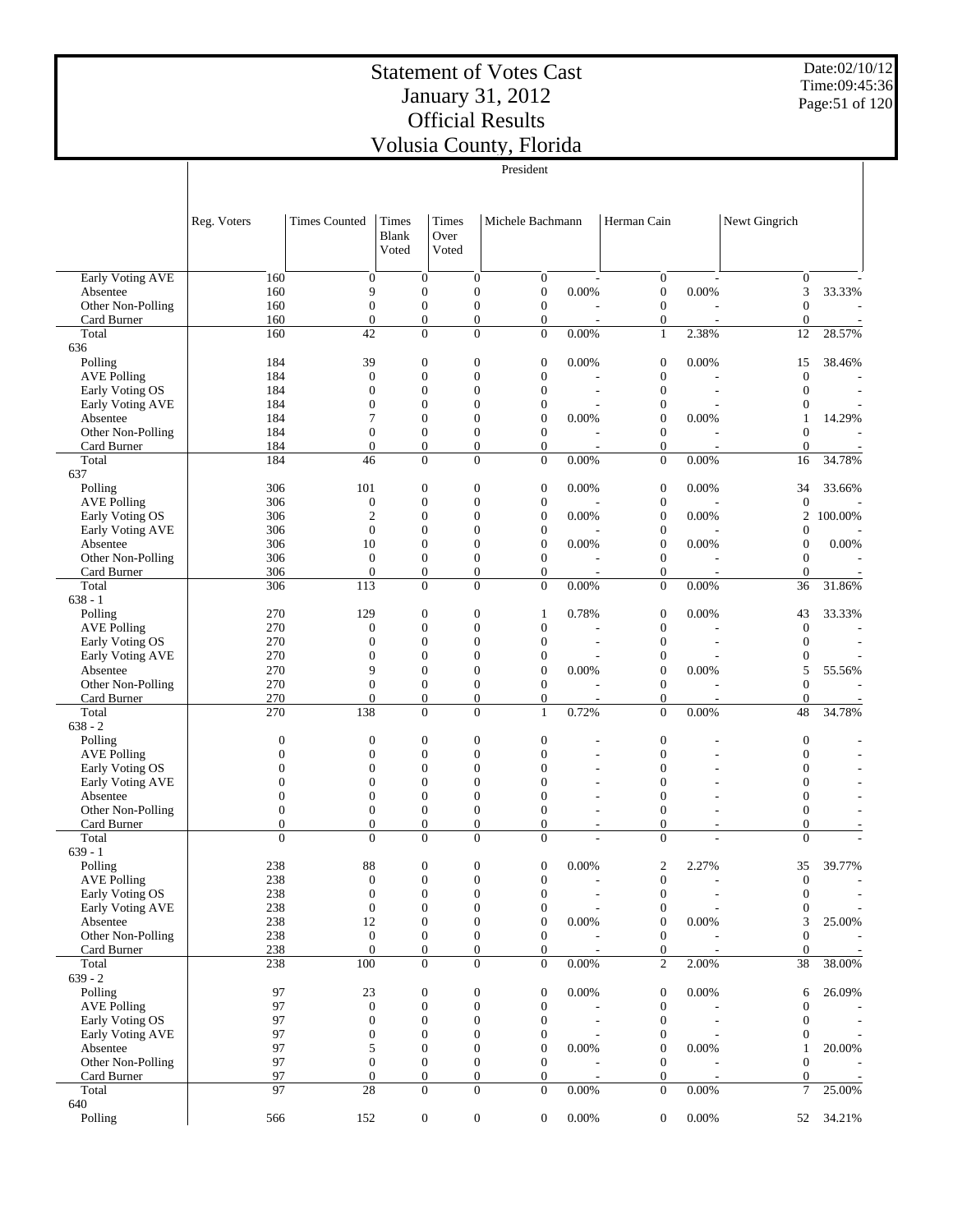Date:02/10/12 Time:09:45:36 Page:52 of 120

| ia County, Florida |  |
|--------------------|--|
|                    |  |

|                                       |              |                                      |                                      |                        | President                                                                  |                          |                                      |                          |                                    |         |
|---------------------------------------|--------------|--------------------------------------|--------------------------------------|------------------------|----------------------------------------------------------------------------|--------------------------|--------------------------------------|--------------------------|------------------------------------|---------|
|                                       |              |                                      |                                      |                        |                                                                            |                          |                                      |                          |                                    |         |
|                                       | Reg. Voters  | <b>Times Counted</b>                 | Times<br><b>Blank</b><br>Voted       | Times<br>Over<br>Voted | Michele Bachmann                                                           |                          | Herman Cain                          |                          | Newt Gingrich                      |         |
| <b>AVE Polling</b>                    | 566          | $\boldsymbol{0}$                     | $\boldsymbol{0}$                     |                        | $\boldsymbol{0}$<br>$\mathbf{0}$                                           | $\overline{\phantom{a}}$ | $\boldsymbol{0}$                     |                          | $\mathbf{0}$                       |         |
| Early Voting OS                       | 566          | 5                                    | $\boldsymbol{0}$                     |                        | $\boldsymbol{0}$<br>$\boldsymbol{0}$                                       | 0.00%                    | $\boldsymbol{0}$                     | 0.00%                    | 3                                  | 60.00%  |
| Early Voting AVE                      | 566          | $\theta$                             | $\boldsymbol{0}$                     |                        | $\overline{0}$<br>$\boldsymbol{0}$                                         |                          | $\boldsymbol{0}$                     |                          | $\boldsymbol{0}$                   |         |
| Absentee                              | 566          | 31                                   | $\boldsymbol{0}$                     |                        | $\overline{0}$<br>$\boldsymbol{0}$                                         | 0.00%                    | $\boldsymbol{0}$                     | 0.00%                    | 14                                 | 45.16%  |
| Other Non-Polling<br>Card Burner      | 566<br>566   | $\boldsymbol{0}$<br>$\boldsymbol{0}$ | $\boldsymbol{0}$<br>$\boldsymbol{0}$ |                        | $\overline{0}$<br>$\mathbf{0}$<br>$\boldsymbol{0}$<br>$\mathbf{0}$         |                          | $\boldsymbol{0}$<br>$\boldsymbol{0}$ |                          | $\boldsymbol{0}$<br>$\overline{0}$ |         |
| Total                                 | 566          | 188                                  | $\overline{0}$                       |                        | $\overline{0}$<br>$\mathbf{0}$                                             | 0.00%                    | $\boldsymbol{0}$                     | 0.00%                    | 69                                 | 36.70%  |
| 641                                   |              |                                      |                                      |                        |                                                                            |                          |                                      |                          |                                    |         |
| Polling                               | 1092         | 392                                  | $\boldsymbol{0}$                     |                        | $\boldsymbol{0}$<br>$\boldsymbol{0}$                                       | 0.00%                    | $\mathbf{1}$                         | 0.26%                    | 132                                | 33.67%  |
| <b>AVE Polling</b>                    | 1092         | $\boldsymbol{0}$                     | $\boldsymbol{0}$                     |                        | $\boldsymbol{0}$<br>$\boldsymbol{0}$                                       |                          | $\boldsymbol{0}$                     |                          | $\boldsymbol{0}$                   |         |
| Early Voting OS                       | 1092         | 15                                   | $\boldsymbol{0}$                     |                        | $\overline{0}$<br>$\boldsymbol{0}$<br>$\overline{0}$                       | 0.00%                    | $\boldsymbol{0}$                     | 0.00%                    | 3                                  | 20.00%  |
| Early Voting AVE<br>Absentee          | 1092<br>1092 | $\boldsymbol{0}$<br>85               | $\boldsymbol{0}$<br>$\overline{0}$   |                        | $\boldsymbol{0}$<br>$\overline{0}$<br>$\boldsymbol{0}$                     | 0.00%                    | $\boldsymbol{0}$<br>$\boldsymbol{0}$ | 0.00%                    | $\overline{0}$<br>18               | 21.18%  |
| Other Non-Polling                     | 1092         | $\boldsymbol{0}$                     | $\boldsymbol{0}$                     |                        | $\overline{0}$<br>$\mathbf{0}$                                             |                          | $\boldsymbol{0}$                     |                          | $\boldsymbol{0}$                   |         |
| Card Burner                           | 1092         | $\theta$                             | $\mathbf{0}$                         |                        | $\overline{0}$<br>$\boldsymbol{0}$                                         |                          | $\boldsymbol{0}$                     |                          | $\overline{0}$                     |         |
| Total                                 | 1092         | 492                                  | $\overline{0}$                       |                        | $\overline{0}$<br>$\overline{0}$                                           | 0.00%                    | $\mathbf{1}$                         | 0.20%                    | 153                                | 31.10%  |
| 701                                   |              |                                      |                                      |                        |                                                                            |                          |                                      |                          |                                    |         |
| Polling                               | 489          | 139                                  | $\boldsymbol{0}$                     |                        | $\boldsymbol{0}$<br>$\boldsymbol{0}$<br>$\overline{0}$                     | 0.00%                    | $\boldsymbol{0}$                     | 0.00%                    | 56                                 | 40.29%  |
| <b>AVE Polling</b><br>Early Voting OS | 489<br>489   | $\boldsymbol{0}$<br>$\mathbf{1}$     | $\boldsymbol{0}$<br>$\boldsymbol{0}$ |                        | $\boldsymbol{0}$<br>$\overline{0}$<br>$\boldsymbol{0}$                     | 0.00%                    | $\boldsymbol{0}$<br>$\boldsymbol{0}$ | 0.00%                    | $\boldsymbol{0}$<br>1              | 100.00% |
| <b>Early Voting AVE</b>               | 489          | $\boldsymbol{0}$                     | $\boldsymbol{0}$                     |                        | $\overline{0}$<br>$\boldsymbol{0}$                                         |                          | $\boldsymbol{0}$                     |                          | $\mathbf{0}$                       |         |
| Absentee                              | 489          | 13                                   | $\boldsymbol{0}$                     |                        | $\overline{0}$<br>$\boldsymbol{0}$                                         | 0.00%                    | $\boldsymbol{0}$                     | 0.00%                    | 3                                  | 23.08%  |
| Other Non-Polling                     | 489          | $\boldsymbol{0}$                     | $\boldsymbol{0}$                     |                        | $\overline{0}$<br>$\mathbf{0}$                                             |                          | $\boldsymbol{0}$                     |                          | $\mathbf{0}$                       |         |
| Card Burner                           | 489          | $\theta$                             | $\boldsymbol{0}$                     |                        | $\boldsymbol{0}$<br>$\mathbf{0}$                                           | $\overline{\phantom{a}}$ | $\boldsymbol{0}$                     |                          | $\overline{0}$                     |         |
| Total                                 | 489          | 153                                  | $\overline{0}$                       |                        | $\overline{0}$<br>$\theta$                                                 | 0.00%                    | $\boldsymbol{0}$                     | 0.00%                    | 60                                 | 39.22%  |
| 702<br>Polling                        | 904          | 339                                  | $\boldsymbol{0}$                     |                        | $\boldsymbol{0}$<br>3                                                      | 0.88%                    | $\boldsymbol{2}$                     | 0.59%                    |                                    |         |
| <b>AVE Polling</b>                    | 904          | $\boldsymbol{0}$                     | $\boldsymbol{0}$                     |                        | $\boldsymbol{0}$<br>$\boldsymbol{0}$                                       |                          | $\boldsymbol{0}$                     |                          | 116<br>$\boldsymbol{0}$            | 34.22%  |
| Early Voting OS                       | 904          | $\overline{4}$                       | $\boldsymbol{0}$                     |                        | $\overline{0}$<br>$\boldsymbol{0}$                                         | 0.00%                    | $\boldsymbol{0}$                     | 0.00%                    | $\overline{2}$                     | 50.00%  |
| Early Voting AVE                      | 904          | $\boldsymbol{0}$                     | $\boldsymbol{0}$                     |                        | $\overline{0}$<br>$\boldsymbol{0}$                                         |                          | $\boldsymbol{0}$                     |                          | $\mathbf{0}$                       |         |
| Absentee                              | 904          | 34                                   | $\mathbf{0}$                         |                        | $\overline{0}$<br>$\boldsymbol{0}$                                         | 0.00%                    | $\boldsymbol{0}$                     | 0.00%                    | 12                                 | 35.29%  |
| Other Non-Polling                     | 904          | $\boldsymbol{0}$                     | $\boldsymbol{0}$                     |                        | $\boldsymbol{0}$<br>$\mathbf{0}$                                           |                          | $\boldsymbol{0}$                     |                          | $\boldsymbol{0}$                   |         |
| Card Burner                           | 904          | $\theta$                             | $\boldsymbol{0}$                     |                        | $\overline{0}$<br>$\overline{0}$<br>$\overline{0}$                         | $\overline{\phantom{a}}$ | $\boldsymbol{0}$                     | $\overline{\phantom{a}}$ | $\overline{0}$                     |         |
| Total<br>703                          | 904          | 377                                  | $\boldsymbol{0}$                     |                        | 3                                                                          | 0.80%                    | 2                                    | 0.53%                    | 130                                | 34.48%  |
| Polling                               | 714          | 214                                  | $\boldsymbol{0}$                     |                        | $\boldsymbol{0}$<br>$\boldsymbol{0}$                                       | 0.00%                    | $\boldsymbol{0}$                     | 0.00%                    | 87                                 | 40.65%  |
| <b>AVE Polling</b>                    | 714          | $\boldsymbol{0}$                     | $\boldsymbol{0}$                     |                        | $\overline{0}$<br>$\boldsymbol{0}$                                         |                          | $\boldsymbol{0}$                     |                          | $\mathbf{0}$                       |         |
| Early Voting OS                       | 714          | $\tau$                               | $\boldsymbol{0}$                     |                        | $\overline{0}$<br>$\boldsymbol{0}$                                         | 0.00%                    | $\boldsymbol{0}$                     | 0.00%                    | 5                                  | 71.43%  |
| Early Voting AVE                      | 714          | $\boldsymbol{0}$                     | $\overline{0}$                       |                        | $\overline{0}$<br>$\mathbf{0}$                                             |                          | $\mathbf{0}$                         |                          | $\mathbf{0}$                       |         |
| Absentee                              | 714          | 28                                   | $\boldsymbol{0}$                     |                        | $\overline{0}$<br>$\boldsymbol{0}$                                         | 0.00%                    | $\boldsymbol{0}$                     | 0.00%                    | 10                                 | 35.71%  |
| Other Non-Polling<br>Card Burner      | 714<br>714   | $\boldsymbol{0}$<br>$\theta$         | $\boldsymbol{0}$<br>$\overline{0}$   |                        | $\overline{0}$<br>$\boldsymbol{0}$<br>$\overline{0}$<br>$\overline{0}$     | $\overline{\phantom{a}}$ | $\boldsymbol{0}$<br>$\boldsymbol{0}$ | $\overline{\phantom{a}}$ | $\mathbf{0}$<br>$\boldsymbol{0}$   |         |
| Total                                 | 714          | $\overline{249}$                     | $\boldsymbol{0}$                     |                        | $\boldsymbol{0}$<br>0                                                      | 0.00%                    | $\boldsymbol{0}$                     | 0.00%                    | 102                                | 40.96%  |
| 704                                   |              |                                      |                                      |                        |                                                                            |                          |                                      |                          |                                    |         |
| Polling                               | 165          | 52                                   | $\boldsymbol{0}$                     |                        | $\boldsymbol{0}$<br>$\boldsymbol{0}$                                       | 0.00%                    | $\boldsymbol{0}$                     | 0.00%                    | 24                                 | 46.15%  |
| <b>AVE Polling</b>                    | 165          | $\boldsymbol{0}$                     | $\mathbf{0}$                         |                        | $\boldsymbol{0}$<br>$\overline{0}$                                         |                          | $\boldsymbol{0}$                     |                          | $\theta$                           |         |
| Early Voting OS                       | 165          | $\sqrt{2}$                           | $\boldsymbol{0}$                     |                        | $\boldsymbol{0}$<br>$\boldsymbol{0}$                                       | 0.00%                    | $\boldsymbol{0}$                     | 0.00%                    | 1                                  | 50.00%  |
| Early Voting AVE                      | 165          | $\boldsymbol{0}$                     | $\boldsymbol{0}$                     |                        | $\boldsymbol{0}$<br>$\boldsymbol{0}$<br>$\overline{0}$                     |                          | $\boldsymbol{0}$                     |                          | $\theta$                           |         |
| Absentee<br>Other Non-Polling         | 165<br>165   | $\overline{4}$<br>$\boldsymbol{0}$   | $\boldsymbol{0}$<br>$\boldsymbol{0}$ |                        | $\boldsymbol{0}$<br>$\boldsymbol{0}$<br>$\overline{0}$                     | 0.00%                    | $\boldsymbol{0}$<br>$\boldsymbol{0}$ | 0.00%                    | 1<br>$\boldsymbol{0}$              | 25.00%  |
| Card Burner                           | 165          | $\theta$                             | $\boldsymbol{0}$                     |                        | $\boldsymbol{0}$<br>$\overline{0}$                                         | $\overline{\phantom{a}}$ | $\boldsymbol{0}$                     | $\overline{\phantom{a}}$ | $\boldsymbol{0}$                   |         |
| Total                                 | 165          | 58                                   | $\boldsymbol{0}$                     |                        | $\overline{0}$<br>$\overline{0}$                                           | $0.00\%$                 | $\boldsymbol{0}$                     | $0.00\%$                 | 26                                 | 44.83%  |
| 705                                   |              |                                      |                                      |                        |                                                                            |                          |                                      |                          |                                    |         |
| Polling                               | 500          | 185                                  | $\boldsymbol{0}$                     |                        | $\boldsymbol{0}$<br>$\boldsymbol{0}$                                       | 0.00%                    | $\boldsymbol{0}$                     | 0.00%                    | 72                                 | 38.92%  |
| <b>AVE Polling</b>                    | 500          | $\boldsymbol{0}$                     | $\boldsymbol{0}$                     |                        | $\boldsymbol{0}$<br>$\overline{0}$                                         |                          | $\boldsymbol{0}$                     |                          | 0                                  |         |
| Early Voting OS<br>Early Voting AVE   | 500<br>500   | 8<br>$\boldsymbol{0}$                | $\boldsymbol{0}$<br>$\boldsymbol{0}$ |                        | $\boldsymbol{0}$<br>$\boldsymbol{0}$<br>$\overline{0}$<br>$\boldsymbol{0}$ | 0.00%                    | $\boldsymbol{0}$<br>$\boldsymbol{0}$ | 0.00%                    | 4<br>0                             | 50.00%  |
| Absentee                              | 500          | 11                                   | $\boldsymbol{0}$                     |                        | $\boldsymbol{0}$<br>$\boldsymbol{0}$                                       | 0.00%                    | $\boldsymbol{0}$                     | 0.00%                    | 4                                  | 36.36%  |
| Other Non-Polling                     | 500          | $\boldsymbol{0}$                     | $\boldsymbol{0}$                     |                        | $\boldsymbol{0}$<br>$\overline{0}$                                         |                          | $\boldsymbol{0}$                     |                          | $\boldsymbol{0}$                   |         |
| Card Burner                           | 500          | $\mathbf{0}$                         | $\boldsymbol{0}$                     |                        | $\overline{0}$<br>$\overline{0}$                                           | $\sim$                   | $\boldsymbol{0}$                     |                          | $\overline{0}$                     |         |

500 204 0 0 0 0.00% 0 0.00% 80 39.22%

 $\top$ 

Total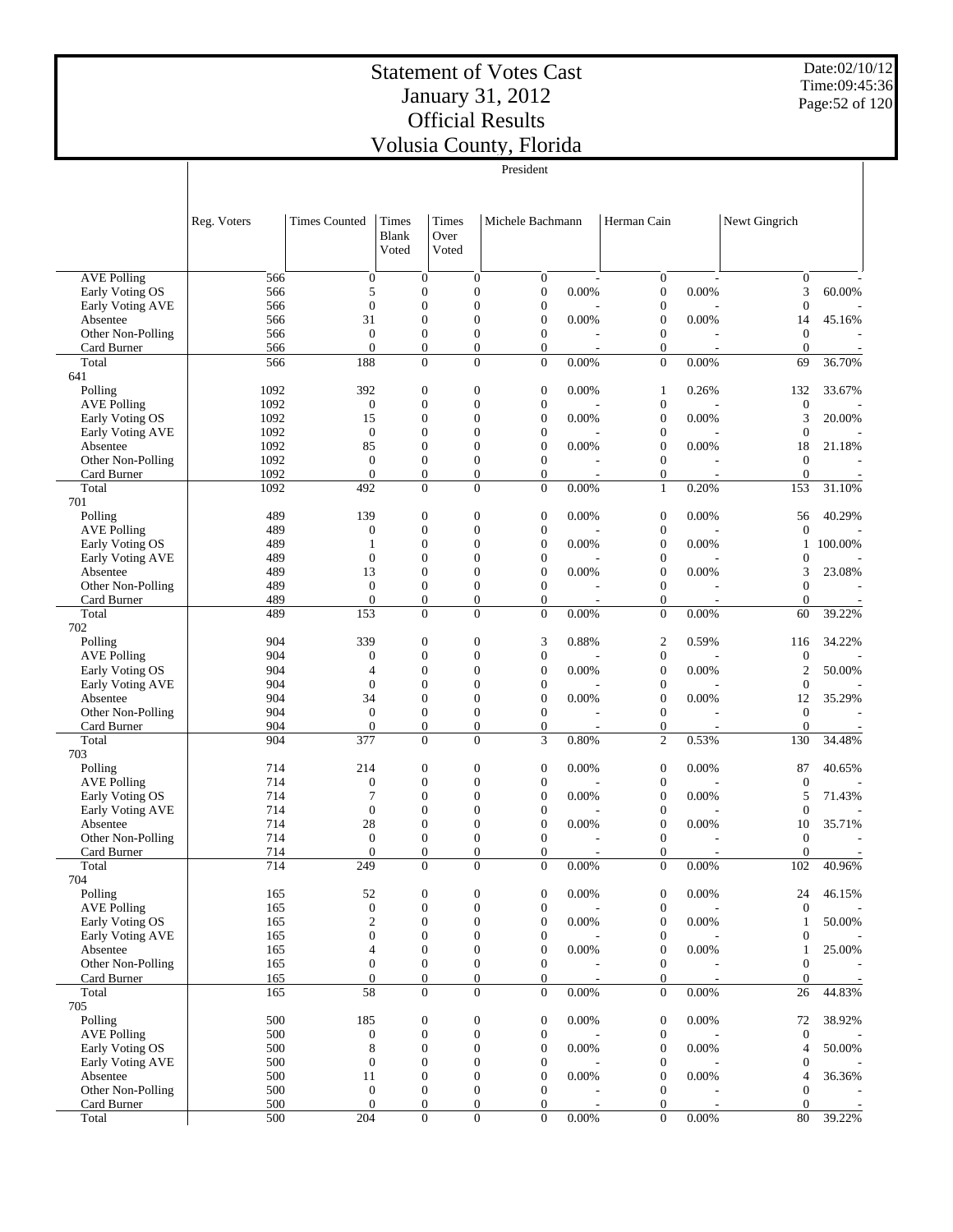Date:02/10/12 Time:09:45:36 Page:53 of 120

|                                  |             |                                      |                                      |                                      | President                            |                                   |                                      |                                   |                                  |           |
|----------------------------------|-------------|--------------------------------------|--------------------------------------|--------------------------------------|--------------------------------------|-----------------------------------|--------------------------------------|-----------------------------------|----------------------------------|-----------|
|                                  |             |                                      |                                      |                                      |                                      |                                   |                                      |                                   |                                  |           |
|                                  |             |                                      |                                      |                                      |                                      |                                   |                                      |                                   |                                  |           |
|                                  | Reg. Voters | <b>Times Counted</b>                 | Times                                | <b>Times</b>                         | Michele Bachmann                     |                                   | Herman Cain                          |                                   | Newt Gingrich                    |           |
|                                  |             |                                      | <b>Blank</b>                         | Over                                 |                                      |                                   |                                      |                                   |                                  |           |
|                                  |             |                                      | Voted                                | Voted                                |                                      |                                   |                                      |                                   |                                  |           |
|                                  |             |                                      |                                      |                                      |                                      |                                   |                                      |                                   |                                  |           |
| 706                              |             |                                      |                                      |                                      |                                      |                                   |                                      |                                   |                                  |           |
| Polling                          | 827         | 296                                  | $\boldsymbol{0}$                     | $\boldsymbol{0}$                     | $\boldsymbol{0}$                     | 0.00%                             | 1                                    | 0.34%                             | 98                               | 33.11%    |
| <b>AVE Polling</b>               | 827         | $\boldsymbol{0}$                     | $\mathbf{0}$                         | $\boldsymbol{0}$                     | $\boldsymbol{0}$                     |                                   | $\boldsymbol{0}$                     |                                   | $\boldsymbol{0}$                 |           |
| Early Voting OS                  | 827         | 10                                   | $\overline{0}$                       | $\boldsymbol{0}$                     | $\boldsymbol{0}$                     | 0.00%                             | $\boldsymbol{0}$                     | 0.00%                             | 5                                | 50.00%    |
| Early Voting AVE                 | 827         | $\boldsymbol{0}$                     | $\overline{0}$<br>$\overline{0}$     | $\boldsymbol{0}$                     | $\boldsymbol{0}$                     |                                   | $\boldsymbol{0}$                     |                                   | $\boldsymbol{0}$                 |           |
| Absentee<br>Other Non-Polling    | 827<br>827  | 63<br>$\boldsymbol{0}$               | $\mathbf{0}$                         | $\boldsymbol{0}$<br>$\boldsymbol{0}$ | $\boldsymbol{0}$<br>$\boldsymbol{0}$ | 0.00%                             | $\boldsymbol{0}$<br>$\boldsymbol{0}$ | 0.00%                             | 23<br>$\boldsymbol{0}$           | 36.51%    |
| Card Burner                      | 827         | $\overline{0}$                       | $\mathbf{0}$                         | $\boldsymbol{0}$                     | $\boldsymbol{0}$                     |                                   | $\boldsymbol{0}$                     |                                   | $\boldsymbol{0}$                 |           |
| Total                            | 827         | 369                                  | $\overline{0}$                       | $\overline{0}$                       | $\overline{0}$                       | 0.00%                             | $\mathbf{1}$                         | 0.27%                             | 126                              | 34.15%    |
| 709                              |             |                                      |                                      |                                      |                                      |                                   |                                      |                                   |                                  |           |
| Polling                          | 649         | 183                                  | $\boldsymbol{0}$                     | $\boldsymbol{0}$                     | $\boldsymbol{0}$                     | 0.00%                             | $\mathbf{0}$                         | 0.00%                             | 65                               | 35.52%    |
| <b>AVE Polling</b>               | 649         | $\boldsymbol{0}$                     | $\overline{0}$                       | $\boldsymbol{0}$                     | $\boldsymbol{0}$                     |                                   | $\boldsymbol{0}$                     |                                   | $\mathbf{0}$                     |           |
| Early Voting OS                  | 649         | $\sqrt{2}$                           | $\boldsymbol{0}$                     | $\boldsymbol{0}$                     | $\boldsymbol{0}$                     | 0.00%                             | $\boldsymbol{0}$                     | 0.00%                             | $\boldsymbol{0}$                 | 0.00%     |
| Early Voting AVE                 | 649         | $\overline{0}$                       | $\overline{0}$                       | $\boldsymbol{0}$                     | $\boldsymbol{0}$                     |                                   | $\boldsymbol{0}$                     |                                   | $\boldsymbol{0}$                 |           |
| Absentee                         | 649         | 19                                   | $\mathbf{0}$                         | $\boldsymbol{0}$                     | $\boldsymbol{0}$                     | 0.00%                             | $\boldsymbol{0}$                     | 0.00%                             | 12                               | 63.16%    |
| Other Non-Polling<br>Card Burner | 649<br>649  | $\boldsymbol{0}$<br>$\boldsymbol{0}$ | $\boldsymbol{0}$<br>$\boldsymbol{0}$ | $\boldsymbol{0}$<br>$\boldsymbol{0}$ | $\boldsymbol{0}$<br>$\boldsymbol{0}$ |                                   | $\boldsymbol{0}$<br>$\boldsymbol{0}$ | $\overline{a}$                    | $\boldsymbol{0}$<br>$\mathbf{0}$ |           |
| Total                            | 649         | 204                                  | $\overline{0}$                       | $\overline{0}$                       | $\overline{0}$                       | 0.00%                             | $\boldsymbol{0}$                     | 0.00%                             | 77                               | 37.75%    |
| 711                              |             |                                      |                                      |                                      |                                      |                                   |                                      |                                   |                                  |           |
| Polling                          | 783         | 211                                  | $\boldsymbol{0}$                     | $\boldsymbol{0}$                     | 2                                    | 0.95%                             | $\boldsymbol{0}$                     | 0.00%                             | 87                               | 41.23%    |
| <b>AVE Polling</b>               | 783         | $\boldsymbol{0}$                     | $\boldsymbol{0}$                     | $\boldsymbol{0}$                     | $\boldsymbol{0}$                     |                                   | $\boldsymbol{0}$                     |                                   | $\mathbf{0}$                     |           |
| Early Voting OS                  | 783         | 4                                    | $\overline{0}$                       | $\boldsymbol{0}$                     | $\boldsymbol{0}$                     | 0.00%                             | $\boldsymbol{0}$                     | 0.00%                             | 2                                | 50.00%    |
| Early Voting AVE                 | 783         | $\boldsymbol{0}$                     | $\overline{0}$                       | $\boldsymbol{0}$                     | $\boldsymbol{0}$                     |                                   | $\boldsymbol{0}$                     |                                   | 0                                |           |
| Absentee                         | 783         | 21                                   | $\overline{0}$                       | $\boldsymbol{0}$                     | $\boldsymbol{0}$                     | 0.00%                             | $\boldsymbol{0}$                     | 0.00%                             | 6                                | 28.57%    |
| Other Non-Polling                | 783         | $\boldsymbol{0}$                     | $\boldsymbol{0}$                     | $\boldsymbol{0}$                     | $\boldsymbol{0}$                     |                                   | $\boldsymbol{0}$                     |                                   | $\overline{0}$                   |           |
| Card Burner<br>Total             | 783<br>783  | $\overline{0}$<br>236                | $\overline{0}$<br>$\boldsymbol{0}$   | $\boldsymbol{0}$<br>$\boldsymbol{0}$ | $\boldsymbol{0}$<br>$\overline{c}$   | $\overline{\phantom{a}}$<br>0.85% | $\boldsymbol{0}$<br>$\boldsymbol{0}$ | $\overline{\phantom{a}}$<br>0.00% | $\boldsymbol{0}$<br>95           | 40.25%    |
| 712                              |             |                                      |                                      |                                      |                                      |                                   |                                      |                                   |                                  |           |
| Polling                          | 668         | 188                                  | $\boldsymbol{0}$                     | $\boldsymbol{0}$                     | $\boldsymbol{0}$                     | 0.00%                             | $\boldsymbol{0}$                     | 0.00%                             | 72                               | 38.30%    |
| <b>AVE Polling</b>               | 668         | $\boldsymbol{0}$                     | $\overline{0}$                       | $\boldsymbol{0}$                     | $\boldsymbol{0}$                     |                                   | $\boldsymbol{0}$                     |                                   | $\boldsymbol{0}$                 |           |
| Early Voting OS                  | 668         | 5                                    | $\boldsymbol{0}$                     | $\boldsymbol{0}$                     | $\boldsymbol{0}$                     | 0.00%                             | $\boldsymbol{0}$                     | 0.00%                             | 3                                | 60.00%    |
| Early Voting AVE                 | 668         | $\mathbf{0}$                         | $\overline{0}$                       | $\boldsymbol{0}$                     | $\boldsymbol{0}$                     |                                   | $\boldsymbol{0}$                     |                                   | 0                                |           |
| Absentee                         | 668         | 20                                   | $\overline{0}$                       | $\boldsymbol{0}$                     | $\boldsymbol{0}$                     | 0.00%                             | $\boldsymbol{0}$                     | 0.00%                             | 7                                | 35.00%    |
| Other Non-Polling                | 668         | $\mathbf{1}$                         | $\mathbf{0}$                         | $\boldsymbol{0}$                     | $\boldsymbol{0}$                     | 0.00%                             | $\boldsymbol{0}$                     | 0.00%                             | $\boldsymbol{0}$                 | 0.00%     |
| Card Burner                      | 668         | $\theta$                             | $\boldsymbol{0}$                     | $\boldsymbol{0}$                     | $\boldsymbol{0}$                     |                                   | $\boldsymbol{0}$                     |                                   | $\theta$                         |           |
| Total<br>714                     | 668         | 214                                  | $\overline{0}$                       | $\overline{0}$                       | $\overline{0}$                       | 0.00%                             | $\boldsymbol{0}$                     | 0.00%                             | 82                               | 38.32%    |
| Polling                          | 954         | 282                                  | $\boldsymbol{0}$                     | $\boldsymbol{0}$                     | $\boldsymbol{0}$                     | 0.00%                             | $\boldsymbol{0}$                     | 0.00%                             | 117                              | 41.49%    |
| <b>AVE Polling</b>               | 954         | $\boldsymbol{0}$                     | $\overline{0}$                       | $\boldsymbol{0}$                     | $\boldsymbol{0}$                     |                                   | $\boldsymbol{0}$                     |                                   | 0                                |           |
| Early Voting OS                  | 954         | 10                                   | $\overline{0}$                       | $\boldsymbol{0}$                     | $\boldsymbol{0}$                     | 0.00%                             | $\boldsymbol{0}$                     | 0.00%                             | 4                                | 40.00%    |
| Early Voting AVE                 | 954         | $\boldsymbol{0}$                     | $\overline{0}$                       | $\boldsymbol{0}$                     | $\boldsymbol{0}$                     |                                   | $\boldsymbol{0}$                     |                                   | $\boldsymbol{0}$                 |           |
| Absentee                         | 954         | 40                                   | $\Omega$                             | $\Omega$                             |                                      | 2.50%                             | $\boldsymbol{0}$                     | 0.00%                             | 15                               | 37.50%    |
| Other Non-Polling                | 954         | $\boldsymbol{0}$                     | $\boldsymbol{0}$                     | $\boldsymbol{0}$                     | $\boldsymbol{0}$                     |                                   | $\boldsymbol{0}$                     | ÷,                                | $\boldsymbol{0}$                 |           |
| Card Burner                      | 954         | $\boldsymbol{0}$                     | $\boldsymbol{0}$                     | $\boldsymbol{0}$                     | $\boldsymbol{0}$                     |                                   | $\boldsymbol{0}$                     |                                   | $\overline{0}$                   |           |
| Total                            | 954         | 332                                  | $\boldsymbol{0}$                     | $\boldsymbol{0}$                     | $\mathbf{1}$                         | 0.30%                             | $\boldsymbol{0}$                     | 0.00%                             | 136                              | 40.96%    |
| 716<br>Polling                   | 1384        | 602                                  | $\boldsymbol{0}$                     | $\boldsymbol{0}$                     | $\boldsymbol{0}$                     | 0.00%                             | $\boldsymbol{2}$                     | 0.33%                             | 234                              | 38.87%    |
| <b>AVE Polling</b>               | 1384        | $\boldsymbol{0}$                     | $\boldsymbol{0}$                     | $\boldsymbol{0}$                     | $\boldsymbol{0}$                     |                                   | $\boldsymbol{0}$                     |                                   | $\boldsymbol{0}$                 |           |
| Early Voting OS                  | 1384        | 42                                   | $\boldsymbol{0}$                     | $\boldsymbol{0}$                     | $\boldsymbol{0}$                     | 0.00%                             | $\boldsymbol{0}$                     | 0.00%                             | 18                               | 42.86%    |
| Early Voting AVE                 | 1384        | $\boldsymbol{0}$                     | $\boldsymbol{0}$                     | $\boldsymbol{0}$                     | $\boldsymbol{0}$                     |                                   | $\boldsymbol{0}$                     |                                   | $\boldsymbol{0}$                 |           |
| Absentee                         | 1384        | 82                                   | $\boldsymbol{0}$                     | $\boldsymbol{0}$                     | $\boldsymbol{0}$                     | 0.00%                             | $\boldsymbol{0}$                     | 0.00%                             | 28                               | 34.15%    |
| Other Non-Polling                | 1384        | $\mathbf{1}$                         | $\boldsymbol{0}$                     | $\boldsymbol{0}$                     | $\boldsymbol{0}$                     | 0.00%                             | $\boldsymbol{0}$                     | 0.00%                             | $\boldsymbol{0}$                 | 0.00%     |
| Card Burner                      | 1384        | $\boldsymbol{0}$                     | $\boldsymbol{0}$                     | $\boldsymbol{0}$                     | $\boldsymbol{0}$                     |                                   | $\boldsymbol{0}$                     |                                   | $\boldsymbol{0}$                 |           |
| Total                            | 1384        | 727                                  | $\boldsymbol{0}$                     | $\overline{0}$                       | $\boldsymbol{0}$                     | 0.00%                             | $\mathfrak{2}$                       | 0.28%                             | 280                              | 38.51%    |
| 717                              |             |                                      |                                      |                                      |                                      |                                   |                                      |                                   |                                  |           |
| Polling<br><b>AVE Polling</b>    | 903<br>903  | 240<br>$\boldsymbol{0}$              | $\boldsymbol{0}$<br>$\boldsymbol{0}$ | $\boldsymbol{0}$<br>$\boldsymbol{0}$ | $\boldsymbol{0}$<br>$\boldsymbol{0}$ | 0.00%                             | $\overline{c}$<br>$\boldsymbol{0}$   | 0.83%                             | 98<br>$\mathbf{0}$               | 40.83%    |
| Early Voting OS                  | 903         | 5                                    | $\boldsymbol{0}$                     | $\boldsymbol{0}$                     | $\boldsymbol{0}$                     | 0.00%                             | $\boldsymbol{0}$                     | $0.00\%$                          | 3                                | $60.00\%$ |
| Early Voting AVE                 | 903         | $\boldsymbol{0}$                     | $\boldsymbol{0}$                     | $\boldsymbol{0}$                     | $\boldsymbol{0}$                     |                                   | $\boldsymbol{0}$                     |                                   | 0                                |           |
| Absentee                         | 903         | 13                                   | $\boldsymbol{0}$                     | $\boldsymbol{0}$                     | $\boldsymbol{0}$                     | 0.00%                             | $\boldsymbol{0}$                     | $0.00\%$                          | 5                                | 38.46%    |
| Other Non-Polling                | 903         | $\boldsymbol{0}$                     | $\boldsymbol{0}$                     | $\boldsymbol{0}$                     | $\boldsymbol{0}$                     | $\overline{a}$                    | $\boldsymbol{0}$                     |                                   | $\boldsymbol{0}$                 |           |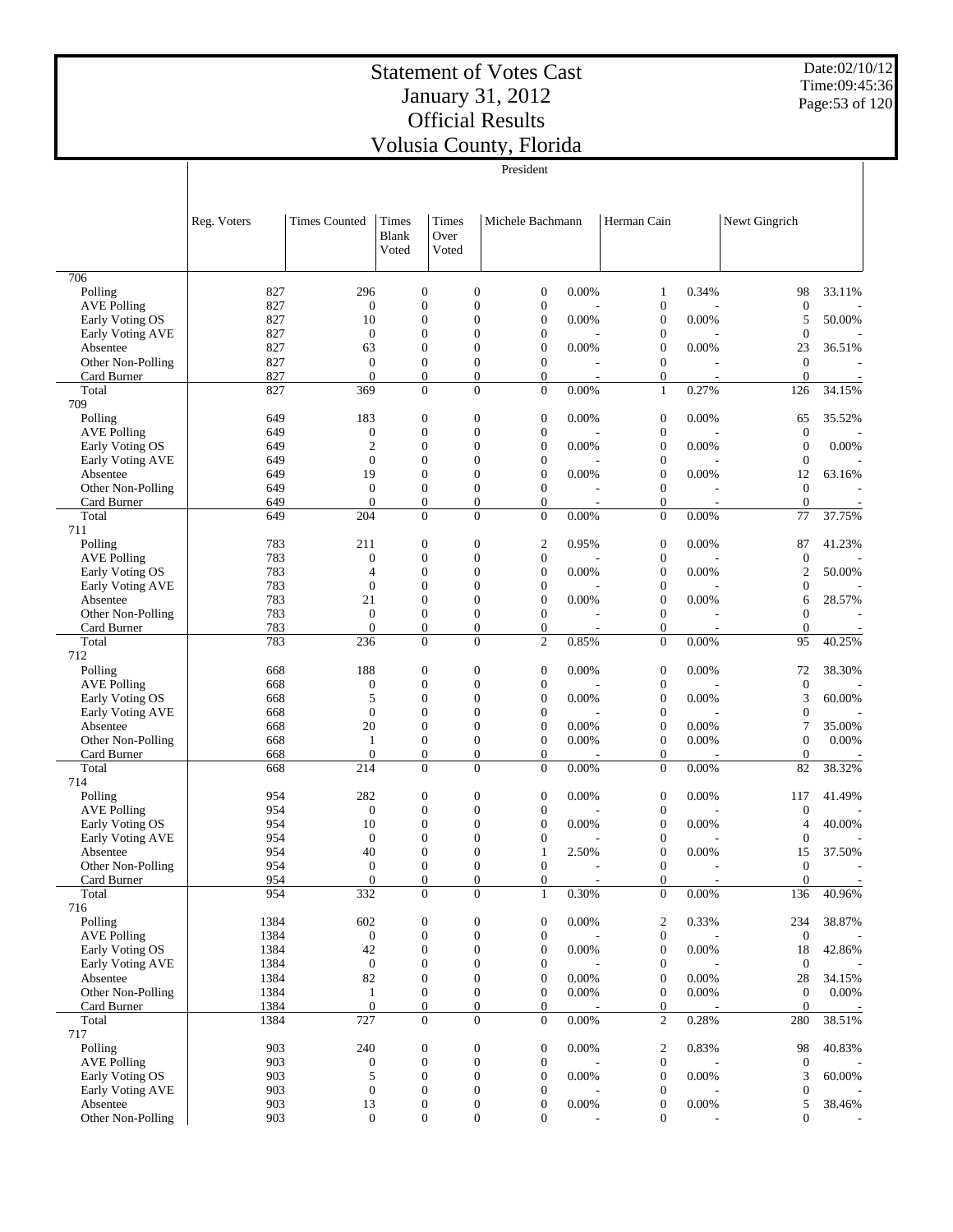Date:02/10/12 Time:09:45:37 Page:54 of 120

|                               |             |                         |                                      |               |                                      | VOIUSIA COUIITY, FIOHUA          |                          |                                      |                          |                         |                          |
|-------------------------------|-------------|-------------------------|--------------------------------------|---------------|--------------------------------------|----------------------------------|--------------------------|--------------------------------------|--------------------------|-------------------------|--------------------------|
|                               |             |                         |                                      |               |                                      | President                        |                          |                                      |                          |                         |                          |
|                               | Reg. Voters | <b>Times Counted</b>    | Times                                | Times         |                                      | Michele Bachmann                 |                          | Herman Cain                          |                          | Newt Gingrich           |                          |
|                               |             |                         | <b>Blank</b><br>Voted                | Over<br>Voted |                                      |                                  |                          |                                      |                          |                         |                          |
| Card Burner                   | 903         | $\mathbf{0}$            | $\overline{0}$                       |               | 0                                    | $\overline{0}$                   | $\overline{\phantom{a}}$ | $\mathbf{0}$                         | $\overline{\phantom{a}}$ | $\overline{0}$          |                          |
| Total<br>718                  | 903         | 258                     | $\mathbf{0}$                         |               | $\overline{0}$                       | $\mathbf{0}$                     | 0.00%                    | $\mathbf{2}$                         | 0.78%                    | 106                     | 41.09%                   |
| Polling                       | 644         | 239                     | $\mathbf{0}$                         |               | $\boldsymbol{0}$                     | $\mathbf{0}$                     | 0.00%                    | $\boldsymbol{0}$                     | 0.00%                    | 81                      | 33.89%                   |
| <b>AVE Polling</b>            | 644         | $\boldsymbol{0}$        | $\mathbf{0}$                         |               | $\boldsymbol{0}$                     | $\mathbf{0}$                     |                          | $\boldsymbol{0}$                     |                          | $\mathbf{0}$            |                          |
| Early Voting OS               | 644         | 1                       | $\mathbf{0}$                         |               | $\overline{0}$                       | $\overline{0}$                   | 0.00%                    | $\boldsymbol{0}$                     | 0.00%                    | $\overline{0}$          | 0.00%                    |
| Early Voting AVE              | 644         | $\boldsymbol{0}$        | $\mathbf{0}$                         |               | $\overline{0}$                       | $\mathbf{0}$                     |                          | $\boldsymbol{0}$                     |                          | $\theta$                |                          |
| Absentee<br>Other Non-Polling | 644<br>644  | 31<br>$\boldsymbol{0}$  | $\mathbf{0}$<br>$\boldsymbol{0}$     |               | $\overline{0}$<br>$\overline{0}$     | $\boldsymbol{0}$<br>$\mathbf{0}$ | 0.00%                    | $\boldsymbol{0}$<br>$\boldsymbol{0}$ | 0.00%                    | 10<br>$\theta$          | 32.26%                   |
| Card Burner                   | 644         | $\overline{0}$          | $\mathbf{0}$                         |               | $\boldsymbol{0}$                     | $\overline{0}$                   |                          | $\boldsymbol{0}$                     | ÷,                       | $\boldsymbol{0}$        | $\overline{\phantom{a}}$ |
| Total                         | 644         | 271                     | $\mathbf{0}$                         |               | $\overline{0}$                       | $\overline{0}$                   | 0.00%                    | $\boldsymbol{0}$                     | 0.00%                    | 91                      | 33.58%                   |
| 719                           |             |                         |                                      |               |                                      |                                  |                          |                                      |                          |                         |                          |
| Polling<br><b>AVE Polling</b> | 267<br>267  | 85<br>$\boldsymbol{0}$  | $\mathbf{0}$<br>$\mathbf{0}$         |               | 0<br>$\overline{0}$                  | $\mathbf{0}$<br>$\theta$         | 0.00%                    | $\boldsymbol{2}$<br>$\boldsymbol{0}$ | 2.35%                    | 31<br>$\theta$          | 36.47%                   |
| Early Voting OS               | 267         | $\boldsymbol{0}$        | $\mathbf{0}$                         |               | $\overline{0}$                       | $\theta$                         |                          | $\boldsymbol{0}$                     |                          | $\theta$                |                          |
| Early Voting AVE              | 267         | $\boldsymbol{0}$        | $\mathbf{0}$                         |               | $\overline{0}$                       | $\boldsymbol{0}$                 |                          | $\boldsymbol{0}$                     |                          | $\theta$                |                          |
| Absentee                      | 267         | 17                      | $\mathbf{0}$                         |               | $\overline{0}$                       | $\boldsymbol{0}$                 | 0.00%                    | $\boldsymbol{0}$                     | 0.00%                    | 5                       | 29.41%                   |
| Other Non-Polling             | 267         | $\boldsymbol{0}$        | $\mathbf{0}$                         |               | $\boldsymbol{0}$                     | $\mathbf{0}$                     |                          | $\boldsymbol{0}$                     |                          | $\theta$                |                          |
| Card Burner<br>Total          | 267<br>267  | $\overline{0}$<br>102   | $\boldsymbol{0}$<br>$\mathbf{0}$     |               | $\boldsymbol{0}$<br>$\overline{0}$   | $\overline{0}$<br>$\theta$       | ÷,<br>0.00%              | $\boldsymbol{0}$<br>$\mathfrak{2}$   | 1.96%                    | $\mathbf{0}$<br>36      | 35.29%                   |
| 720                           |             |                         |                                      |               |                                      |                                  |                          |                                      |                          |                         |                          |
| Polling                       | 614         | 165                     | $\mathbf{0}$                         |               | $\boldsymbol{0}$                     | $\mathbf{0}$                     | 0.00%                    | $\boldsymbol{0}$                     | 0.00%                    | 69                      | 41.82%                   |
| <b>AVE Polling</b>            | 614         | $\boldsymbol{0}$        | $\boldsymbol{0}$                     |               | $\boldsymbol{0}$                     | $\mathbf{0}$                     |                          | $\boldsymbol{0}$                     |                          | $\mathbf{0}$            |                          |
| Early Voting OS               | 614         | 1                       | $\mathbf{0}$                         |               | $\overline{0}$                       | $\mathbf{0}$                     | 0.00%                    | $\boldsymbol{0}$                     | 0.00%                    | $\theta$                | 0.00%                    |
| Early Voting AVE              | 614         | $\boldsymbol{0}$        | $\mathbf{0}$                         |               | $\overline{0}$                       | $\mathbf{0}$                     |                          | $\boldsymbol{0}$                     |                          | $\theta$                |                          |
| Absentee<br>Other Non-Polling | 614<br>614  | 29<br>$\boldsymbol{0}$  | $\mathbf{0}$<br>$\boldsymbol{0}$     |               | $\overline{0}$<br>$\boldsymbol{0}$   | $\mathbf{0}$<br>$\mathbf{0}$     | 0.00%                    | $\boldsymbol{0}$<br>$\boldsymbol{0}$ | 0.00%                    | 7<br>$\theta$           | 24.14%                   |
| Card Burner                   | 614         | $\overline{0}$          | $\mathbf{0}$                         |               | $\boldsymbol{0}$                     | $\overline{0}$                   | L,                       | $\boldsymbol{0}$                     | ÷,                       | $\theta$                |                          |
| Total                         | 614         | 195                     | $\mathbf{0}$                         |               | $\boldsymbol{0}$                     | $\theta$                         | 0.00%                    | $\boldsymbol{0}$                     | 0.00%                    | 76                      | 38.97%                   |
| 722                           |             |                         |                                      |               |                                      |                                  |                          |                                      |                          |                         |                          |
| Polling<br><b>AVE Polling</b> | 574         | 155                     | $\mathbf{0}$<br>$\mathbf{0}$         |               | $\boldsymbol{0}$<br>$\overline{0}$   | $\mathbf{0}$<br>$\mathbf{0}$     | 0.00%                    | $\boldsymbol{0}$                     | 0.00%                    | 61<br>$\theta$          | 39.35%                   |
| Early Voting OS               | 574<br>574  | $\boldsymbol{0}$<br>3   | $\mathbf{0}$                         |               | $\overline{0}$                       | $\mathbf{0}$                     | 0.00%                    | $\boldsymbol{0}$<br>$\boldsymbol{0}$ | 0.00%                    | 1                       | 33.33%                   |
| Early Voting AVE              | 574         | $\boldsymbol{0}$        | $\mathbf{0}$                         |               | $\overline{0}$                       | $\mathbf{0}$                     |                          | $\boldsymbol{0}$                     |                          | $\boldsymbol{0}$        |                          |
| Absentee                      | 574         | 10                      | $\boldsymbol{0}$                     |               | $\overline{0}$                       | $\boldsymbol{0}$                 | 0.00%                    | $\boldsymbol{0}$                     | 0.00%                    | 5                       | 50.00%                   |
| Other Non-Polling             | 574         | $\boldsymbol{0}$        | $\boldsymbol{0}$                     |               | $\boldsymbol{0}$                     | $\mathbf{0}$                     |                          | $\boldsymbol{0}$                     |                          | $\theta$                |                          |
| Card Burner<br>Total          | 574<br>574  | $\mathbf{0}$<br>168     | $\mathbf{0}$<br>$\mathbf{0}$         |               | $\boldsymbol{0}$<br>$\overline{0}$   | $\overline{0}$<br>$\overline{0}$ | 0.00%                    | $\boldsymbol{0}$<br>$\boldsymbol{0}$ | 0.00%                    | $\mathbf{0}$<br>67      | 39.88%                   |
| 723                           |             |                         |                                      |               |                                      |                                  |                          |                                      |                          |                         |                          |
| Polling                       | 541         | 169                     | $\mathbf{0}$                         |               | $\boldsymbol{0}$                     | $\mathbf{0}$                     | 0.00%                    | $\boldsymbol{0}$                     | 0.00%                    | 75                      | 44.38%                   |
| <b>AVE Polling</b>            | 541         | $\overline{0}$          | $\mathbf{0}$                         |               | $\overline{0}$                       | $\overline{0}$                   |                          | $\mathbf{0}$                         |                          | $\mathbf{0}$            |                          |
| Early Voting OS               | 541         | $\mathbf{1}$            | $\boldsymbol{0}$                     |               | 0                                    | $\boldsymbol{0}$                 | 0.00%                    | $\boldsymbol{0}$                     | $0.00\%$                 | 1                       | 100.00%                  |
| Early Voting AVE<br>Absentee  | 541<br>541  | $\boldsymbol{0}$<br>15  | $\boldsymbol{0}$<br>$\mathbf{1}$     |               | $\boldsymbol{0}$<br>$\boldsymbol{0}$ | $\boldsymbol{0}$<br>$\mathbf{0}$ | 0.00%                    | $\boldsymbol{0}$<br>$\boldsymbol{0}$ | 0.00%                    | $\boldsymbol{0}$<br>4   | 28.57%                   |
| Other Non-Polling             | 541         | $\boldsymbol{0}$        | $\boldsymbol{0}$                     |               | $\boldsymbol{0}$                     | $\mathbf{0}$                     |                          | $\boldsymbol{0}$                     |                          | $\boldsymbol{0}$        |                          |
| Card Burner                   | 541         | $\boldsymbol{0}$        | $\boldsymbol{0}$                     |               | $\boldsymbol{0}$                     | $\overline{0}$                   | $\overline{\phantom{a}}$ | $\boldsymbol{0}$                     | $\overline{\phantom{a}}$ | $\overline{0}$          | $\overline{\phantom{a}}$ |
| Total                         | 541         | 185                     | $\mathbf{1}$                         |               | $\boldsymbol{0}$                     | $\mathbf{0}$                     | 0.00%                    | $\boldsymbol{0}$                     | 0.00%                    | 80                      | 43.48%                   |
| 724                           |             |                         |                                      |               |                                      |                                  |                          |                                      |                          |                         |                          |
| Polling<br><b>AVE Polling</b> | 742<br>742  | 229<br>$\boldsymbol{0}$ | $\boldsymbol{0}$<br>$\boldsymbol{0}$ |               | $\boldsymbol{0}$<br>$\boldsymbol{0}$ | $\mathbf{1}$<br>$\mathbf{0}$     | 0.44%                    | $\mathbf{1}$<br>$\boldsymbol{0}$     | 0.44%                    | 98<br>$\boldsymbol{0}$  | 42.79%                   |
| Early Voting OS               | 742         | 3                       | $\mathbf{0}$                         |               | $\boldsymbol{0}$                     | $\boldsymbol{0}$                 | 0.00%                    | $\boldsymbol{0}$                     | 0.00%                    | $\mathbf{1}$            | 33.33%                   |
| <b>Early Voting AVE</b>       | 742         | $\boldsymbol{0}$        | $\mathbf{0}$                         |               | $\boldsymbol{0}$                     | $\boldsymbol{0}$                 |                          | $\boldsymbol{0}$                     |                          | $\boldsymbol{0}$        |                          |
| Absentee                      | 742         | 38                      | $\boldsymbol{0}$                     |               | $\boldsymbol{0}$                     | $\boldsymbol{0}$                 | 0.00%                    | $\boldsymbol{0}$                     | 0.00%                    | 14                      | 36.84%                   |
| Other Non-Polling             | 742         | $\boldsymbol{0}$        | $\boldsymbol{0}$                     |               | $\boldsymbol{0}$                     | $\mathbf{0}$                     |                          | $\boldsymbol{0}$                     |                          | $\mathbf{0}$            |                          |
| Card Burner<br>Total          | 742<br>742  | $\boldsymbol{0}$<br>270 | $\boldsymbol{0}$<br>$\boldsymbol{0}$ |               | $\boldsymbol{0}$<br>$\overline{0}$   | $\mathbf{0}$<br>$\mathbf{1}$     | 0.37%                    | $\boldsymbol{0}$<br>$\mathbf{1}$     | 0.37%                    | $\boldsymbol{0}$<br>113 | 41.85%                   |
| 725                           |             |                         |                                      |               |                                      |                                  |                          |                                      |                          |                         |                          |
| Polling                       | 780         | 307                     | $\mathbf{0}$                         |               | $\boldsymbol{0}$                     | $\mathbf{1}$                     | 0.33%                    | $\boldsymbol{0}$                     | 0.00%                    | 93                      | 30.29%                   |
| <b>AVE Polling</b>            | 780         | $\boldsymbol{0}$        | $\boldsymbol{0}$                     |               | $\boldsymbol{0}$                     | $\boldsymbol{0}$                 |                          | $\boldsymbol{0}$                     |                          | $\boldsymbol{0}$        |                          |
| Early Voting OS               | 780         | 7                       | $\boldsymbol{0}$                     |               | $\boldsymbol{0}$                     | $\boldsymbol{0}$                 | 0.00%                    | $\boldsymbol{0}$                     | 0.00%                    | $\overline{2}$          | 28.57%                   |
| Early Voting AVE              | 780         | $\mathbf{0}$            | $\mathbf{0}$                         |               | $\boldsymbol{0}$                     | $\overline{0}$                   |                          | $\boldsymbol{0}$                     |                          | $\overline{0}$          |                          |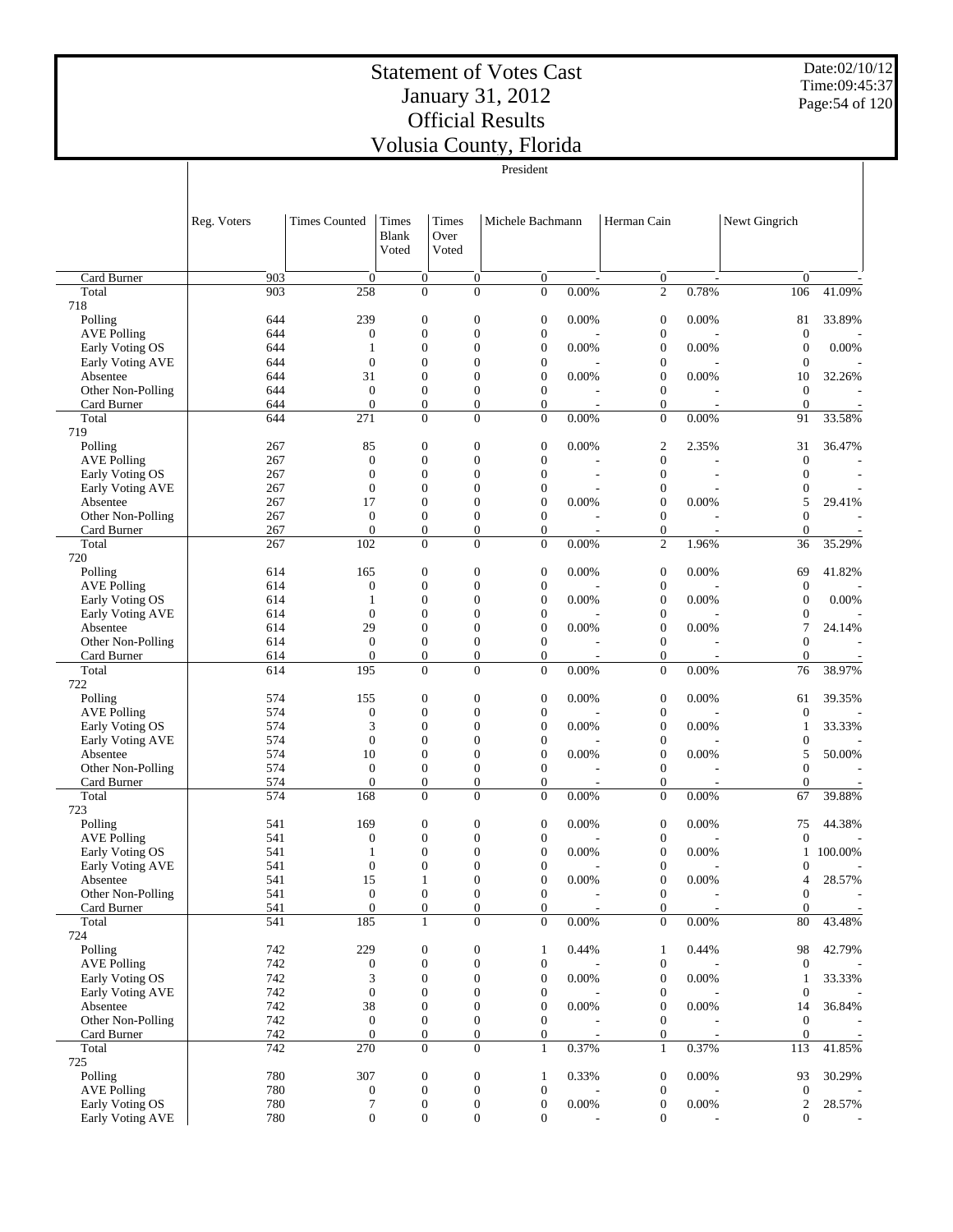Date:02/10/12 Time:09:45:37 Page:55 of 120

|                                       |              |                                    |                                      |                        |                                      | v onisia County, i noriua<br>President |                          |                                      |                          |                                    |                   |
|---------------------------------------|--------------|------------------------------------|--------------------------------------|------------------------|--------------------------------------|----------------------------------------|--------------------------|--------------------------------------|--------------------------|------------------------------------|-------------------|
|                                       |              |                                    |                                      |                        |                                      |                                        |                          |                                      |                          |                                    |                   |
|                                       | Reg. Voters  | <b>Times Counted</b>               | Times<br>Blank<br>Voted              | Times<br>Over<br>Voted |                                      | Michele Bachmann                       |                          | Herman Cain                          |                          | Newt Gingrich                      |                   |
| Absentee                              | 780          | 35                                 | $\boldsymbol{0}$                     |                        | $\mathbf{0}$                         | $\mathbf{0}$                           | 0.00%                    | $\mathbf{1}$                         | 2.86%                    | 6                                  | 17.14%            |
| Other Non-Polling<br>Card Burner      | 780<br>780   | $\boldsymbol{0}$<br>$\overline{0}$ | $\boldsymbol{0}$<br>$\boldsymbol{0}$ |                        | $\boldsymbol{0}$<br>$\boldsymbol{0}$ | $\boldsymbol{0}$<br>0                  | $\overline{a}$           | $\mathbf{0}$<br>$\mathbf{0}$         | L,                       | $\boldsymbol{0}$<br>$\overline{0}$ |                   |
| Total                                 | 780          | 349                                | $\overline{0}$                       |                        | $\overline{0}$                       | $\mathbf{1}$                           | 0.29%                    | $\mathbf{1}$                         | 0.29%                    | 101                                | 28.94%            |
| 726                                   |              |                                    |                                      |                        |                                      |                                        |                          |                                      |                          |                                    |                   |
| Polling<br><b>AVE Polling</b>         | 1353<br>1353 | 678<br>$\boldsymbol{0}$            | $\boldsymbol{0}$<br>$\boldsymbol{0}$ |                        | $\boldsymbol{0}$<br>$\boldsymbol{0}$ | 1<br>$\boldsymbol{0}$                  | 0.15%                    | $\boldsymbol{0}$<br>$\boldsymbol{0}$ | 0.00%                    | 203<br>$\boldsymbol{0}$            | 29.94%            |
| Early Voting OS                       | 1353         | 15                                 | $\mathbf{0}$                         |                        | $\overline{0}$                       | $\overline{0}$                         | 0.00%                    | $\mathbf{0}$                         | 0.00%                    | 5                                  | 33.33%            |
| Early Voting AVE                      | 1353         | $\boldsymbol{0}$                   | $\boldsymbol{0}$                     |                        | $\overline{0}$                       | 0                                      |                          | $\boldsymbol{0}$                     |                          | $\mathbf{0}$                       |                   |
| Absentee                              | 1353         | 82                                 | $\overline{0}$                       |                        | $\overline{0}$                       | $\overline{0}$                         | 0.00%                    | $\overline{0}$                       | 0.00%                    | 28                                 | 34.15%            |
| Other Non-Polling<br>Card Burner      | 1353<br>1353 | $\boldsymbol{0}$<br>$\overline{0}$ | $\boldsymbol{0}$<br>$\overline{0}$   |                        | $\boldsymbol{0}$<br>$\overline{0}$   | $\overline{0}$<br>$\overline{0}$       | $\overline{\phantom{a}}$ | $\boldsymbol{0}$<br>$\boldsymbol{0}$ | $\overline{\phantom{a}}$ | $\mathbf{0}$<br>$\overline{0}$     |                   |
| Total                                 | 1353         | 775                                | $\boldsymbol{0}$                     |                        | $\overline{0}$                       | $\mathbf{1}$                           | 0.13%                    | $\boldsymbol{0}$                     | 0.00%                    | 236                                | 30.45%            |
| 727                                   |              |                                    |                                      |                        |                                      |                                        |                          |                                      |                          |                                    |                   |
| Polling                               | 739          | 265                                | $\mathbf{1}$                         |                        | $\boldsymbol{0}$                     | 1                                      | 0.38%                    | $\mathbf{2}$                         | 0.76%                    | 80                                 | 30.30%            |
| <b>AVE Polling</b><br>Early Voting OS | 739<br>739   | $\boldsymbol{0}$<br>5              | $\overline{0}$<br>$\boldsymbol{0}$   |                        | $\boldsymbol{0}$<br>$\boldsymbol{0}$ | $\boldsymbol{0}$<br>$\boldsymbol{0}$   | 0.00%                    | $\boldsymbol{0}$<br>$\boldsymbol{0}$ | 0.00%                    | $\mathbf{0}$<br>$\boldsymbol{0}$   | 0.00%             |
| Early Voting AVE                      | 739          | $\overline{0}$                     | $\mathbf{0}$                         |                        | $\overline{0}$                       | $\overline{0}$                         |                          | $\boldsymbol{0}$                     |                          | $\boldsymbol{0}$                   |                   |
| Absentee                              | 739          | 37                                 | $\boldsymbol{0}$                     |                        | $\boldsymbol{0}$                     | $\boldsymbol{0}$                       | 0.00%                    | $\boldsymbol{0}$                     | 0.00%                    | 3                                  | 8.11%             |
| Other Non-Polling                     | 739          | $\boldsymbol{0}$                   | $\boldsymbol{0}$                     |                        | $\boldsymbol{0}$                     | $\overline{0}$                         |                          | $\boldsymbol{0}$                     |                          | $\overline{0}$                     |                   |
| Card Burner<br>Total                  | 739<br>739   | $\overline{0}$<br>307              | $\boldsymbol{0}$<br>$\mathbf{1}$     |                        | $\boldsymbol{0}$<br>$\Omega$         | $\boldsymbol{0}$<br>$\mathbf{1}$       | 0.33%                    | $\mathbf{0}$<br>$\overline{c}$       | 0.65%                    | $\overline{0}$<br>83               | 27.12%            |
| 728                                   |              |                                    |                                      |                        |                                      |                                        |                          |                                      |                          |                                    |                   |
| Polling                               | 829          | 355                                | $\boldsymbol{0}$                     |                        | $\boldsymbol{0}$                     | $\boldsymbol{0}$                       | 0.00%                    | $\mathbf{1}$                         | 0.28%                    | 132                                | 37.18%            |
| <b>AVE Polling</b>                    | 829          | $\boldsymbol{0}$                   | $\boldsymbol{0}$                     |                        | $\boldsymbol{0}$                     | $\boldsymbol{0}$                       |                          | $\mathbf{0}$                         |                          | $\boldsymbol{0}$                   |                   |
| Early Voting OS                       | 829          | 8                                  | $\mathbf{0}$                         |                        | $\overline{0}$                       | $\overline{0}$                         | 0.00%                    | $\boldsymbol{0}$                     | 0.00%                    | 1                                  | 12.50%            |
| Early Voting AVE<br>Absentee          | 829<br>829   | $\boldsymbol{0}$<br>31             | $\boldsymbol{0}$<br>$\mathbf{0}$     |                        | $\boldsymbol{0}$<br>$\overline{0}$   | 0<br>$\overline{0}$                    | 0.00%                    | $\mathbf{0}$<br>$\boldsymbol{0}$     | 0.00%                    | $\mathbf{0}$<br>11                 | 35.48%            |
| Other Non-Polling                     | 829          | $\mathbf{0}$                       | $\boldsymbol{0}$                     |                        | $\boldsymbol{0}$                     | $\boldsymbol{0}$                       |                          | $\mathbf{0}$                         |                          | $\mathbf{0}$                       |                   |
| Card Burner                           | 829          | $\overline{0}$                     | $\mathbf{0}$                         |                        | $\boldsymbol{0}$                     | $\overline{0}$                         |                          | $\boldsymbol{0}$                     | $\overline{\phantom{a}}$ | $\overline{0}$                     |                   |
| Total                                 | 829          | 394                                | $\mathbf{0}$                         |                        | $\overline{0}$                       | $\overline{0}$                         | 0.00%                    | $\mathbf{1}$                         | 0.25%                    | 144                                | 36.55%            |
| 729<br>Polling                        | 1709         | 663                                | $\boldsymbol{0}$                     |                        | $\boldsymbol{0}$                     | $\boldsymbol{0}$                       | 0.00%                    | $\mathbf{1}$                         | 0.15%                    | 215                                | 32.43%            |
| <b>AVE Polling</b>                    | 1709         | $\overline{0}$                     | $\mathbf{0}$                         |                        | $\boldsymbol{0}$                     | $\boldsymbol{0}$                       |                          | $\boldsymbol{0}$                     |                          | $\mathbf{0}$                       |                   |
| Early Voting OS                       | 1709         | 24                                 | $\boldsymbol{0}$                     |                        | $\boldsymbol{0}$                     | $\overline{0}$                         | 0.00%                    | $\boldsymbol{0}$                     | 0.00%                    | 7                                  | 29.17%            |
| Early Voting AVE                      | 1709         | $\mathbf{0}$                       | $\mathbf{0}$                         |                        | $\overline{0}$                       | $\overline{0}$                         |                          | $\mathbf{0}$                         |                          | $\boldsymbol{0}$                   |                   |
| Absentee<br>Other Non-Polling         | 1709<br>1709 | 53<br>1                            | $\boldsymbol{0}$<br>$\boldsymbol{0}$ |                        | $\boldsymbol{0}$<br>$\boldsymbol{0}$ | $\boldsymbol{0}$<br>$\overline{0}$     | 0.00%<br>0.00%           | $\boldsymbol{0}$<br>$\boldsymbol{0}$ | 0.00%<br>0.00%           | 18<br>$\mathbf{1}$                 | 33.96%<br>100.00% |
| Card Burner                           | 1709         | $\overline{0}$                     | $\boldsymbol{0}$                     |                        | $\boldsymbol{0}$                     | $\overline{0}$                         |                          | $\boldsymbol{0}$                     |                          | $\overline{0}$                     |                   |
| Total                                 | 1709         | 741                                | $\overline{0}$                       |                        | $\Omega$                             | $\overline{0}$                         | $0.00\%$                 | $\mathbf{1}$                         | 0.13%                    | 241                                | 32.52%            |
| 730                                   |              |                                    |                                      |                        |                                      |                                        |                          |                                      |                          |                                    |                   |
| Polling<br><b>AVE Polling</b>         | 733<br>733   | 326<br>$\boldsymbol{0}$            | 1<br>$\boldsymbol{0}$                |                        | $\boldsymbol{0}$<br>$\boldsymbol{0}$ | 1<br>0                                 | 0.31%                    | $\mathbf{1}$<br>$\boldsymbol{0}$     | 0.31%                    | 103<br>$\boldsymbol{0}$            | 31.69%            |
| Early Voting OS                       | 733          | 10                                 | $\boldsymbol{0}$                     |                        | $\boldsymbol{0}$                     | $\overline{0}$                         | 0.00%                    | $\boldsymbol{0}$                     | $0.00\%$                 | 3                                  | 30.00%            |
| Early Voting AVE                      | 733          | $\boldsymbol{0}$                   | $\boldsymbol{0}$                     |                        | $\boldsymbol{0}$                     | 0                                      |                          | $\mathbf{0}$                         |                          | $\mathbf{0}$                       |                   |
| Absentee                              | 733          | 47                                 | $\boldsymbol{0}$                     |                        | $\boldsymbol{0}$                     | $\boldsymbol{0}$                       | 0.00%                    | $\boldsymbol{0}$                     | 0.00%                    | 13                                 | 27.66%            |
| Other Non-Polling                     | 733          | $\mathbf{1}$                       | $\boldsymbol{0}$                     |                        | $\boldsymbol{0}$                     | $\mathbf{0}$                           | 0.00%                    | $\boldsymbol{0}$                     | 0.00%                    | $\mathbf{0}$                       | 0.00%             |
| Card Burner<br>Total                  | 733<br>733   | $\boldsymbol{0}$<br>384            | $\boldsymbol{0}$<br>$\mathbf{1}$     |                        | $\boldsymbol{0}$<br>$\overline{0}$   | $\overline{0}$<br>1                    | 0.26%                    | $\boldsymbol{0}$<br>$\mathbf{1}$     | 0.26%                    | $\mathbf{0}$<br>119                | 31.07%            |
| 731                                   |              |                                    |                                      |                        |                                      |                                        |                          |                                      |                          |                                    |                   |
| Polling                               | 499          | 160                                | $\boldsymbol{0}$                     |                        | $\boldsymbol{0}$                     | 0                                      | 0.00%                    | $\boldsymbol{0}$                     | 0.00%                    | 60                                 | 37.50%            |
| <b>AVE Polling</b>                    | 499          | 0                                  | $\boldsymbol{0}$                     |                        | $\boldsymbol{0}$                     | $\boldsymbol{0}$                       |                          | $\mathbf{0}$                         |                          | $\mathbf{0}$                       |                   |
| Early Voting OS                       | 499          | $\boldsymbol{0}$<br>$\overline{0}$ | $\boldsymbol{0}$                     |                        | $\boldsymbol{0}$                     | $\boldsymbol{0}$                       | $\overline{a}$           | $\mathbf{0}$                         |                          | $\mathbf{0}$                       |                   |
| Early Voting AVE<br>Absentee          | 499<br>499   | 10                                 | $\boldsymbol{0}$<br>$\boldsymbol{0}$ |                        | $\boldsymbol{0}$<br>$\boldsymbol{0}$ | 0<br>$\boldsymbol{0}$                  | 0.00%                    | $\boldsymbol{0}$<br>$\boldsymbol{0}$ | $0.00\%$                 | $\mathbf{0}$<br>4                  | 40.00%            |
| Other Non-Polling                     | 499          | $\mathbf{0}$                       | $\boldsymbol{0}$                     |                        | $\boldsymbol{0}$                     | $\boldsymbol{0}$                       |                          | $\boldsymbol{0}$                     |                          | $\overline{0}$                     |                   |
| Card Burner                           | 499          | $\boldsymbol{0}$                   | $\boldsymbol{0}$                     |                        | $\boldsymbol{0}$                     | $\boldsymbol{0}$                       |                          | $\mathbf{0}$                         |                          | $\theta$                           |                   |
| Total                                 | 499          | 170                                | $\boldsymbol{0}$                     |                        | $\overline{0}$                       | $\overline{0}$                         | 0.00%                    | $\boldsymbol{0}$                     | $0.00\%$                 | 64                                 | 37.65%            |
| 732<br>Polling                        | 1296         | 517                                | $\boldsymbol{0}$                     |                        | $\boldsymbol{0}$                     | $\boldsymbol{0}$                       | 0.00%                    | $\mathbf{1}$                         | 0.19%                    | 196                                | 37.91%            |
| <b>AVE Polling</b>                    | 1296         | $\boldsymbol{0}$                   | $\boldsymbol{0}$                     |                        | $\boldsymbol{0}$                     | $\overline{0}$                         |                          | $\mathbf{0}$                         |                          | $\theta$                           |                   |
|                                       |              |                                    |                                      |                        |                                      |                                        |                          |                                      |                          |                                    |                   |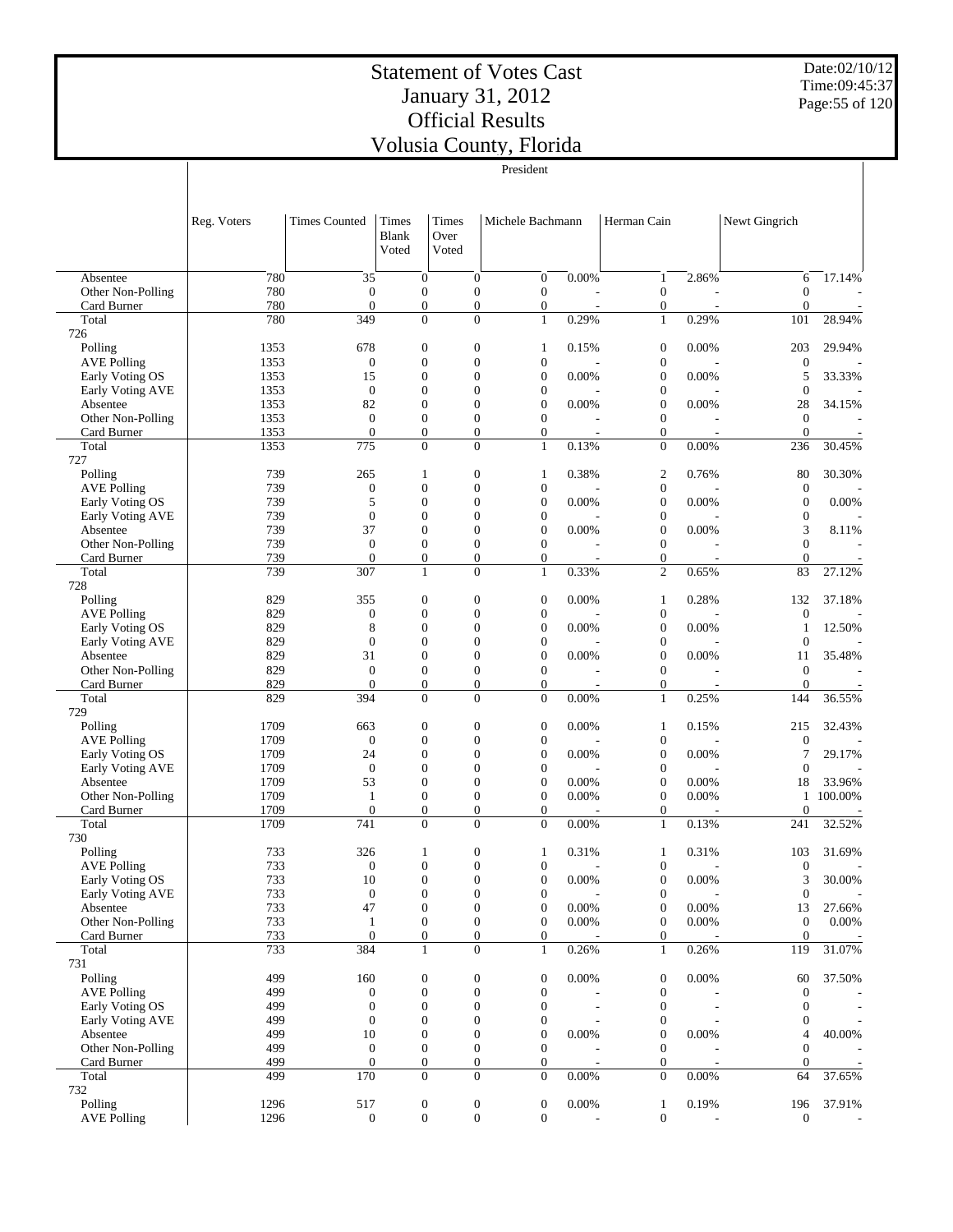Date:02/10/12 Time:09:45:37 Page:56 of 120

|                                       |             |              |                                    |                                |                                      |                                  |                                | President                            |                |                                      |                          |                                    |                          |
|---------------------------------------|-------------|--------------|------------------------------------|--------------------------------|--------------------------------------|----------------------------------|--------------------------------|--------------------------------------|----------------|--------------------------------------|--------------------------|------------------------------------|--------------------------|
|                                       | Reg. Voters |              | <b>Times Counted</b>               | Times<br><b>Blank</b><br>Voted | Over                                 | Times<br>Voted                   |                                | Michele Bachmann                     |                | Herman Cain                          |                          | Newt Gingrich                      |                          |
| Early Voting OS                       |             | 1296         | 14                                 |                                | $\mathbf{0}$                         |                                  | $\mathbf{0}$                   | $\boldsymbol{0}$                     | 0.00%          | $\mathbf{0}$                         | 0.00%                    | $\boldsymbol{0}$                   | 0.00%                    |
| Early Voting AVE                      |             | 1296         | $\theta$                           |                                | $\mathbf{0}$                         | $\overline{0}$                   |                                | $\boldsymbol{0}$                     |                | $\boldsymbol{0}$                     |                          | $\boldsymbol{0}$                   |                          |
| Absentee<br>Other Non-Polling         |             | 1296<br>1296 | 48<br>$\overline{0}$               |                                | $\mathbf{0}$<br>$\mathbf{0}$         | $\overline{0}$                   | $\theta$                       | $\boldsymbol{0}$<br>$\boldsymbol{0}$ | 0.00%          | $\boldsymbol{0}$<br>$\mathbf{0}$     | 0.00%                    | 10<br>$\boldsymbol{0}$             | 20.83%                   |
| Card Burner                           |             | 1296         | $\overline{0}$                     |                                | $\mathbf{0}$                         |                                  | $\mathbf{0}$                   | $\boldsymbol{0}$                     |                | $\mathbf{0}$                         |                          | $\boldsymbol{0}$                   |                          |
| Total                                 |             | 1296         | 579                                |                                | $\mathbf{0}$                         |                                  | $\Omega$                       | $\Omega$                             | 0.00%          | $\mathbf{1}$                         | 0.17%                    | 206                                | 35.58%                   |
| 733                                   |             | 568          | 183                                |                                | $\boldsymbol{0}$                     | $\mathbf{0}$                     |                                | $\boldsymbol{0}$                     | 0.00%          | $\mathbf{1}$                         | 0.55%                    | 79                                 | 43.17%                   |
| Polling<br><b>AVE Polling</b>         |             | 568          | $\mathbf{0}$                       |                                | $\mathbf{0}$                         |                                  | $\theta$                       | $\boldsymbol{0}$                     |                | $\boldsymbol{0}$                     |                          | $\mathbf{0}$                       |                          |
| Early Voting OS                       |             | 568          | $\overline{0}$                     |                                | $\mathbf{0}$                         | $\overline{0}$                   |                                | $\overline{0}$                       | $\overline{a}$ | $\mathbf{0}$                         | $\overline{\phantom{a}}$ | $\overline{0}$                     | $\overline{\phantom{a}}$ |
| Early Voting AVE                      |             | 568          | $\overline{0}$                     |                                | $\mathbf{0}$                         |                                  | $\theta$                       | $\boldsymbol{0}$                     |                | $\boldsymbol{0}$                     |                          | $\overline{0}$                     |                          |
| Absentee                              |             | 568          | 22<br>$\overline{0}$               |                                | $\mathbf{0}$                         | $\overline{0}$                   | $\theta$                       | $\overline{0}$<br>$\overline{0}$     | 0.00%          | $\boldsymbol{0}$                     | 0.00%                    | 5<br>$\overline{0}$                | 22.73%                   |
| Other Non-Polling<br>Card Burner      |             | 568<br>568   | $\overline{0}$                     |                                | $\mathbf{0}$<br>$\mathbf{0}$         |                                  | $\mathbf{0}$                   | $\boldsymbol{0}$                     |                | $\boldsymbol{0}$<br>$\mathbf{0}$     | $\overline{\phantom{a}}$ | $\boldsymbol{0}$                   |                          |
| Total                                 |             | 568          | 205                                |                                | $\mathbf{0}$                         |                                  | $\Omega$                       | $\mathbf{0}$                         | 0.00%          | $\mathbf{1}$                         | 0.49%                    | 84                                 | 40.98%                   |
| 801                                   |             |              |                                    |                                |                                      |                                  |                                |                                      |                |                                      |                          |                                    |                          |
| Polling                               |             | 295          | 95                                 |                                | $\boldsymbol{0}$                     |                                  | $\mathbf{0}$                   | $\boldsymbol{0}$                     | 0.00%          | $\mathbf{1}$                         | 1.05%                    | 39                                 | 41.05%                   |
| <b>AVE Polling</b><br>Early Voting OS |             | 295<br>295   | $\overline{0}$<br>$\boldsymbol{0}$ |                                | $\mathbf{0}$<br>$\mathbf{0}$         | $\overline{0}$<br>$\overline{0}$ |                                | $\boldsymbol{0}$<br>$\overline{0}$   |                | $\boldsymbol{0}$<br>$\mathbf{0}$     |                          | $\boldsymbol{0}$<br>$\overline{0}$ |                          |
| Early Voting AVE                      |             | 295          | $\overline{0}$                     |                                | $\mathbf{0}$                         | $\overline{0}$                   |                                | $\boldsymbol{0}$                     |                | $\mathbf{0}$                         |                          | $\overline{0}$                     |                          |
| Absentee                              |             | 295          | 14                                 |                                | $\mathbf{0}$                         | $\overline{0}$                   |                                | $\boldsymbol{0}$                     | 0.00%          | $\boldsymbol{0}$                     | 0.00%                    | 6                                  | 42.86%                   |
| Other Non-Polling                     |             | 295          | $\overline{0}$                     |                                | $\mathbf{0}$                         |                                  | $\theta$                       | $\boldsymbol{0}$                     |                | $\mathbf{0}$                         |                          | $\overline{0}$                     |                          |
| Card Burner<br>Total                  |             | 295<br>295   | $\overline{0}$<br>109              |                                | $\boldsymbol{0}$<br>$\mathbf{0}$     |                                  | $\mathbf{0}$<br>$\Omega$       | $\boldsymbol{0}$<br>$\mathbf{0}$     | 0.00%          | $\boldsymbol{0}$<br>$\mathbf{1}$     | 0.92%                    | $\boldsymbol{0}$<br>45             | 41.28%                   |
| 803                                   |             |              |                                    |                                |                                      |                                  |                                |                                      |                |                                      |                          |                                    |                          |
| Polling                               |             | 935          | 429                                |                                | $\mathbf{0}$                         | $\mathbf{0}$                     |                                | $\boldsymbol{0}$                     | 0.00%          | $\boldsymbol{0}$                     | 0.00%                    | 127                                | 29.60%                   |
| <b>AVE Polling</b>                    |             | 935          | $\mathbf{0}$                       |                                | $\mathbf{0}$                         |                                  | $\theta$                       | $\boldsymbol{0}$                     |                | $\boldsymbol{0}$                     |                          | $\boldsymbol{0}$                   |                          |
| Early Voting OS<br>Early Voting AVE   |             | 935<br>935   | 13<br>$\overline{0}$               |                                | $\mathbf{0}$<br>$\mathbf{0}$         | $\overline{0}$<br>$\overline{0}$ |                                | $\overline{0}$<br>$\boldsymbol{0}$   | 0.00%          | $\boldsymbol{0}$<br>$\boldsymbol{0}$ | 0.00%                    | 5<br>$\mathbf{0}$                  | 38.46%                   |
| Absentee                              |             | 935          | 22                                 |                                | $\mathbf{0}$                         | $\overline{0}$                   |                                | $\overline{0}$                       | 0.00%          | $\mathbf{0}$                         | 0.00%                    | 6                                  | 27.27%                   |
| Other Non-Polling                     |             | 935          | $\sqrt{2}$                         |                                | $\mathbf{0}$                         |                                  | $\theta$                       | $\boldsymbol{0}$                     | 0.00%          | $\boldsymbol{0}$                     | 0.00%                    | $\overline{0}$                     | 0.00%                    |
| Card Burner                           |             | 935          | $\overline{0}$                     |                                | $\mathbf{0}$                         |                                  | $\mathbf{0}$                   | $\overline{0}$                       |                | $\mathbf{0}$                         |                          | $\mathbf{0}$                       |                          |
| Total<br>804                          |             | 935          | 466                                |                                | $\boldsymbol{0}$                     |                                  | $\Omega$                       | $\overline{0}$                       | 0.00%          | $\mathbf{0}$                         | 0.00%                    | 138                                | 29.61%                   |
| Polling                               |             | 701          | 287                                |                                | $\boldsymbol{0}$                     | $\mathbf{0}$                     |                                | 3                                    | 1.05%          | $\boldsymbol{0}$                     | 0.00%                    | 96                                 | 33.45%                   |
| <b>AVE Polling</b>                    |             | 701          | $\boldsymbol{0}$                   |                                | $\mathbf{0}$                         | $\overline{0}$                   |                                | $\boldsymbol{0}$                     |                | $\boldsymbol{0}$                     |                          | $\mathbf{0}$                       |                          |
| Early Voting OS                       |             | 701          | 6                                  |                                | $\mathbf{0}$                         |                                  | $\theta$                       | $\overline{0}$                       | 0.00%          | $\boldsymbol{0}$                     | 0.00%                    | 3                                  | 50.00%                   |
| Early Voting AVE                      |             | 701<br>701   | $\overline{0}$<br>30               |                                | $\mathbf{0}$<br>$\mathbf{0}$         | $\overline{0}$<br>$\overline{0}$ |                                | $\boldsymbol{0}$                     |                | $\boldsymbol{0}$<br>$\boldsymbol{0}$ | 0.00%                    | $\mathbf{0}$                       |                          |
| Absentee<br>Other Non-Polling         |             | 701          | $\mathbf{1}$                       |                                | $\mathbf{0}$                         | $\overline{0}$                   |                                | $\mathbf{1}$<br>$\boldsymbol{0}$     | 3.33%<br>0.00% | $\boldsymbol{0}$                     | 0.00%                    | 10<br>$\boldsymbol{0}$             | 33.33%<br>0.00%          |
| Card Burner                           |             | 701          | $\overline{0}$                     |                                | $\mathbf{0}$                         |                                  | $\theta$                       | $\boldsymbol{0}$                     |                | $\mathbf{0}$                         |                          | $\mathbf{0}$                       |                          |
| Total                                 |             | 701          | 324                                |                                | $\boldsymbol{0}$                     |                                  | $\boldsymbol{0}$               | 4                                    | 1.23%          | $\boldsymbol{0}$                     | 0.00%                    | 109                                | 33.64%                   |
| 805<br>Polling                        |             | 977          | 403                                |                                |                                      |                                  | $\mathbf{0}$                   | $\boldsymbol{0}$                     | 0.00%          | $\boldsymbol{0}$                     | $0.00\%$                 |                                    | 29.28%                   |
| <b>AVE Polling</b>                    |             | 977          | $\mathbf{0}$                       |                                | $\boldsymbol{0}$<br>$\mathbf{0}$     |                                  | $\mathbf{0}$                   | $\boldsymbol{0}$                     |                | $\boldsymbol{0}$                     |                          | 118<br>$\mathbf{0}$                |                          |
| Early Voting OS                       |             | 977          | 16                                 |                                | $\mathbf{0}$                         | $\overline{0}$                   |                                | $\boldsymbol{0}$                     | 0.00%          | $\boldsymbol{0}$                     | 0.00%                    | 3                                  | 18.75%                   |
| Early Voting AVE                      |             | 977          | $\mathbf{0}$                       |                                | $\mathbf{0}$                         | $\overline{0}$                   |                                | $\boldsymbol{0}$                     |                | $\boldsymbol{0}$                     |                          | $\boldsymbol{0}$                   |                          |
| Absentee                              |             | 977          | 54                                 |                                | $\mathbf{0}$                         | $\overline{0}$                   |                                | $\overline{0}$                       | 0.00%          | $\boldsymbol{0}$                     | 0.00%                    | 11                                 | 20.37%                   |
| Other Non-Polling<br>Card Burner      |             | 977<br>977   | $\mathbf{0}$<br>$\overline{0}$     |                                | $\boldsymbol{0}$<br>$\mathbf{0}$     |                                  | $\theta$<br>$\mathbf{0}$       | $\boldsymbol{0}$<br>$\boldsymbol{0}$ |                | $\boldsymbol{0}$<br>$\mathbf{0}$     | $\overline{a}$           | $\mathbf{0}$<br>$\mathbf{0}$       |                          |
| Total                                 |             | 977          | 473                                |                                | $\boldsymbol{0}$                     |                                  | $\Omega$                       | $\overline{0}$                       | $0.00\%$       | $\boldsymbol{0}$                     | 0.00%                    | 132                                | 27.91%                   |
| 806                                   |             |              |                                    |                                |                                      |                                  |                                |                                      |                |                                      |                          |                                    |                          |
| Polling                               |             | 745          | 308                                |                                | $\boldsymbol{0}$                     |                                  | $\mathbf{0}$                   | $\boldsymbol{0}$                     | 0.00%          | $\boldsymbol{0}$                     | 0.00%                    | 109                                | 35.39%                   |
| <b>AVE Polling</b><br>Early Voting OS |             | 745<br>745   | $\mathbf{0}$<br>8                  |                                | $\mathbf{0}$<br>$\mathbf{0}$         | $\overline{0}$                   | $\mathbf{0}$                   | $\boldsymbol{0}$<br>$\boldsymbol{0}$ | 0.00%          | $\boldsymbol{0}$<br>$\boldsymbol{0}$ | 0.00%                    | $\boldsymbol{0}$<br>4              | $50.00\%$                |
| Early Voting AVE                      |             | 745          | $\overline{0}$                     |                                | $\mathbf{0}$                         | $\overline{0}$                   |                                | 0                                    |                | $\boldsymbol{0}$                     |                          | $\boldsymbol{0}$                   |                          |
| Absentee                              |             | 745          | 37                                 |                                | $\boldsymbol{0}$                     | $\mathbf{0}$                     |                                | $\boldsymbol{0}$                     | 0.00%          | $\boldsymbol{0}$                     | 0.00%                    | 14                                 | 37.84%                   |
| Other Non-Polling                     |             | 745          | $\mathbf{0}$                       |                                | $\mathbf{0}$                         |                                  | $\mathbf{0}$                   | $\boldsymbol{0}$                     |                | $\mathbf{0}$                         |                          | $\mathbf{0}$                       |                          |
| Card Burner<br>Total                  |             | 745<br>745   | $\mathbf{0}$<br>353                |                                | $\boldsymbol{0}$<br>$\boldsymbol{0}$ |                                  | $\mathbf{0}$<br>$\overline{0}$ | $\boldsymbol{0}$<br>$\overline{0}$   | 0.00%          | $\boldsymbol{0}$<br>$\boldsymbol{0}$ | 0.00%                    | $\boldsymbol{0}$<br>127            | 35.98%                   |
| 807                                   |             |              |                                    |                                |                                      |                                  |                                |                                      |                |                                      |                          |                                    |                          |
|                                       |             |              |                                    |                                |                                      |                                  |                                |                                      |                |                                      |                          |                                    |                          |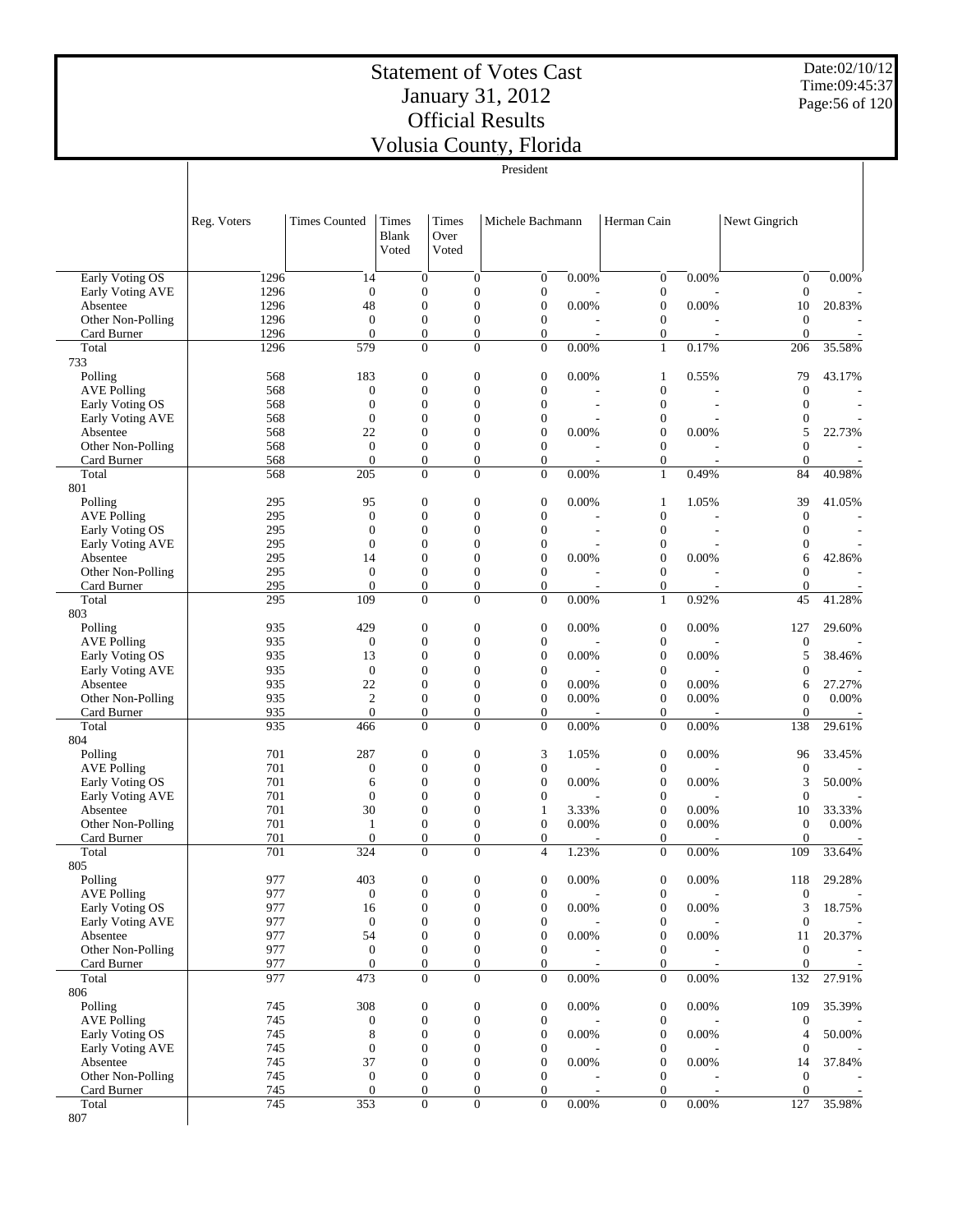Date:02/10/12 Time:09:45:37 Page:57 of 120

|                                       |             |                                  |                                      |                                  |                                  | President                            |                          |                                      |                          |                                |        |
|---------------------------------------|-------------|----------------------------------|--------------------------------------|----------------------------------|----------------------------------|--------------------------------------|--------------------------|--------------------------------------|--------------------------|--------------------------------|--------|
|                                       | Reg. Voters | <b>Times Counted</b>             | Times<br>Blank<br>Voted              | Times<br>Over<br>Voted           |                                  | Michele Bachmann                     |                          | Herman Cain                          |                          | Newt Gingrich                  |        |
| Polling                               | 328         | 101                              |                                      | $\boldsymbol{0}$                 | $\overline{0}$                   | $\mathbf{1}$                         | 0.99%                    | $\boldsymbol{0}$                     | 0.00%                    | 40                             | 39.60% |
| <b>AVE Polling</b>                    | 328         | $\boldsymbol{0}$                 | $\boldsymbol{0}$                     |                                  | $\mathbf{0}$                     | $\boldsymbol{0}$                     |                          | $\boldsymbol{0}$                     |                          | $\boldsymbol{0}$               |        |
| Early Voting OS<br>Early Voting AVE   | 328<br>328  | 1<br>$\overline{0}$              | $\mathbf{0}$<br>$\mathbf{0}$         |                                  | $\mathbf{0}$<br>$\mathbf{0}$     | $\boldsymbol{0}$<br>$\boldsymbol{0}$ | 0.00%                    | $\boldsymbol{0}$<br>$\boldsymbol{0}$ | 0.00%                    | $\boldsymbol{0}$<br>0          | 0.00%  |
| Absentee                              | 328         | 12                               | $\mathbf{0}$                         |                                  | $\mathbf{0}$                     | $\boldsymbol{0}$                     | 0.00%                    | $\boldsymbol{0}$                     | 0.00%                    | $\overline{c}$                 | 16.67% |
| Other Non-Polling                     | 328         | $\theta$                         | $\boldsymbol{0}$                     |                                  | $\mathbf{0}$                     | $\boldsymbol{0}$                     |                          | $\boldsymbol{0}$                     |                          | $\overline{0}$                 |        |
| Card Burner                           | 328         | $\overline{0}$                   | $\mathbf{0}$                         |                                  | $\mathbf{0}$                     | $\boldsymbol{0}$                     |                          | $\boldsymbol{0}$                     |                          | $\boldsymbol{0}$               |        |
| Total<br>808                          | 328         | 114                              | $\mathbf{0}$                         |                                  | $\Omega$                         | $\mathbf{1}$                         | 0.88%                    | $\mathbf{0}$                         | 0.00%                    | 42                             | 36.84% |
| Polling                               | 969         | 295                              | $\boldsymbol{0}$                     |                                  | $\mathbf{0}$                     | 1                                    | 0.34%                    | $\mathbf{1}$                         | 0.34%                    | 90                             | 30.51% |
| <b>AVE Polling</b>                    | 969         | $\boldsymbol{0}$                 | $\mathbf{0}$                         |                                  | $\mathbf{0}$                     | $\boldsymbol{0}$                     |                          | $\boldsymbol{0}$                     |                          | $\mathbf{0}$                   |        |
| Early Voting OS                       | 969         | 36                               | $\boldsymbol{0}$                     |                                  | $\mathbf{0}$                     | $\boldsymbol{0}$                     | 0.00%                    | $\boldsymbol{0}$                     | 0.00%                    | 20                             | 55.56% |
| Early Voting AVE                      | 969         | $\overline{0}$                   | $\mathbf{0}$                         |                                  | $\mathbf{0}$                     | $\boldsymbol{0}$                     |                          | $\boldsymbol{0}$                     |                          | $\mathbf{0}$                   |        |
| Absentee<br>Other Non-Polling         | 969<br>969  | 44<br>$\overline{0}$             | $\boldsymbol{0}$<br>$\mathbf{0}$     |                                  | $\mathbf{0}$<br>$\mathbf{0}$     | $\boldsymbol{0}$<br>$\boldsymbol{0}$ | 0.00%                    | $\boldsymbol{0}$<br>$\boldsymbol{0}$ | 0.00%                    | 16<br>$\mathbf{0}$             | 36.36% |
| Card Burner                           | 969         | $\mathbf{0}$                     | $\boldsymbol{0}$                     |                                  | $\mathbf{0}$                     | $\boldsymbol{0}$                     |                          | $\boldsymbol{0}$                     |                          | $\theta$                       |        |
| Total                                 | 969         | 375                              |                                      | $\mathbf{0}$                     | $\Omega$                         | $\mathbf{1}$                         | 0.27%                    | $\mathbf{1}$                         | 0.27%                    | 126                            | 33.60% |
| 809                                   |             |                                  |                                      |                                  |                                  |                                      |                          |                                      |                          |                                |        |
| Polling                               | 449         | 148                              | $\boldsymbol{0}$                     |                                  | $\boldsymbol{0}$                 | $\boldsymbol{0}$                     | 0.00%                    | $\mathbf{1}$                         | 0.68%                    | 55                             | 37.16% |
| <b>AVE Polling</b><br>Early Voting OS | 449<br>449  | $\boldsymbol{0}$<br>6            | $\boldsymbol{0}$<br>$\mathbf{0}$     |                                  | $\mathbf{0}$<br>$\mathbf{0}$     | $\boldsymbol{0}$<br>$\boldsymbol{0}$ | 0.00%                    | $\boldsymbol{0}$<br>$\boldsymbol{0}$ | 0.00%                    | $\mathbf{0}$<br>$\mathbf{0}$   | 0.00%  |
| Early Voting AVE                      | 449         | $\overline{0}$                   | $\boldsymbol{0}$                     |                                  | $\mathbf{0}$                     | $\boldsymbol{0}$                     |                          | $\boldsymbol{0}$                     |                          | 0                              |        |
| Absentee                              | 449         | 19                               | $\mathbf{0}$                         |                                  | $\mathbf{0}$                     | $\boldsymbol{0}$                     | 0.00%                    | $\boldsymbol{0}$                     | 0.00%                    | 8                              | 42.11% |
| Other Non-Polling                     | 449         | $\overline{0}$                   | $\boldsymbol{0}$                     |                                  | $\mathbf{0}$                     | $\overline{0}$                       |                          | $\boldsymbol{0}$                     |                          | $\overline{0}$                 |        |
| Card Burner                           | 449         | $\overline{0}$                   | $\mathbf{0}$                         |                                  | $\boldsymbol{0}$                 | $\overline{0}$                       |                          | $\boldsymbol{0}$                     |                          | $\boldsymbol{0}$               |        |
| Total                                 | 449         | 173                              | $\mathbf{0}$                         |                                  | $\Omega$                         | $\overline{0}$                       | 0.00%                    | $\mathbf{1}$                         | 0.58%                    | 63                             | 36.42% |
| 810<br>Polling                        | 310         | 121                              | $\boldsymbol{0}$                     |                                  | $\mathbf{0}$                     | $\boldsymbol{0}$                     | 0.00%                    | $\mathbf{1}$                         | 0.83%                    | 34                             | 28.10% |
| <b>AVE Polling</b>                    | 310         | $\boldsymbol{0}$                 | $\boldsymbol{0}$                     |                                  | $\mathbf{0}$                     | $\boldsymbol{0}$                     |                          | $\boldsymbol{0}$                     |                          | $\boldsymbol{0}$               |        |
| Early Voting OS                       | 310         | 5                                | $\boldsymbol{0}$                     |                                  | $\mathbf{0}$                     | $\boldsymbol{0}$                     | 0.00%                    | $\boldsymbol{0}$                     | 0.00%                    | 3                              | 60.00% |
| Early Voting AVE                      | 310         | $\overline{0}$                   | $\mathbf{0}$                         |                                  | $\mathbf{0}$                     | $\boldsymbol{0}$                     |                          | $\boldsymbol{0}$                     |                          | $\boldsymbol{0}$               |        |
| Absentee                              | 310         | 12                               | $\boldsymbol{0}$                     |                                  | $\mathbf{0}$                     | $\boldsymbol{0}$                     | 0.00%                    | $\boldsymbol{0}$                     | 0.00%                    | $\mathbf{2}$                   | 16.67% |
| Other Non-Polling                     | 310<br>310  | $\mathbf{0}$<br>$\boldsymbol{0}$ | $\boldsymbol{0}$<br>$\boldsymbol{0}$ |                                  | $\overline{0}$<br>$\mathbf{0}$   | $\boldsymbol{0}$<br>$\boldsymbol{0}$ |                          | $\boldsymbol{0}$<br>$\boldsymbol{0}$ |                          | $\mathbf{0}$<br>$\overline{0}$ |        |
| Card Burner<br>Total                  | 310         | 138                              |                                      | $\mathbf{0}$                     | $\overline{0}$                   | $\overline{0}$                       | 0.00%                    | $\mathbf{1}$                         | 0.72%                    | 39                             | 28.26% |
| 811                                   |             |                                  |                                      |                                  |                                  |                                      |                          |                                      |                          |                                |        |
| Polling                               | 718         | 294                              | $\boldsymbol{0}$                     |                                  | $\boldsymbol{0}$                 | $\boldsymbol{0}$                     | 0.00%                    | $\boldsymbol{0}$                     | 0.00%                    | 105                            | 35.71% |
| <b>AVE Polling</b>                    | 718         | $\boldsymbol{0}$                 | $\boldsymbol{0}$                     |                                  | $\mathbf{0}$                     | $\boldsymbol{0}$                     |                          | $\boldsymbol{0}$                     |                          | $\boldsymbol{0}$               |        |
| Early Voting OS                       | 718         | 5                                | $\mathbf{0}$                         |                                  | $\overline{0}$                   | $\boldsymbol{0}$                     | 0.00%                    | $\boldsymbol{0}$                     | 0.00%                    | $\overline{0}$                 | 0.00%  |
| Early Voting AVE<br>Absentee          | 718<br>718  | $\boldsymbol{0}$<br>39           | $\boldsymbol{0}$<br>$\mathbf{0}$     |                                  | $\overline{0}$<br>$\mathbf{0}$   | $\boldsymbol{0}$<br>$\overline{0}$   | 0.00%                    | $\boldsymbol{0}$<br>$\mathbf{0}$     | 0.00%                    | $\theta$<br>13                 | 33.33% |
| Other Non-Polling                     | 718         | $\boldsymbol{2}$                 | $\boldsymbol{0}$                     |                                  | $\boldsymbol{0}$                 | $\boldsymbol{0}$                     | 0.00%                    | $\boldsymbol{0}$                     | $0.00\%$                 | $\boldsymbol{0}$               | 0.00%  |
| Card Burner                           | 718         | $\boldsymbol{0}$                 |                                      | $\boldsymbol{0}$                 | $\overline{0}$                   | $\boldsymbol{0}$                     |                          | $\boldsymbol{0}$                     |                          | $\boldsymbol{0}$               |        |
| Total                                 | 718         | 340                              |                                      | $\Omega$                         | $\Omega$                         | $\Omega$                             | 0.00%                    | $\overline{0}$                       | 0.00%                    | 118                            | 34.71% |
| 812                                   |             |                                  |                                      |                                  |                                  |                                      |                          |                                      |                          |                                |        |
| Polling<br><b>AVE Polling</b>         | 393<br>393  | 155<br>$\boldsymbol{0}$          | $\boldsymbol{0}$<br>$\mathbf{0}$     |                                  | $\mathbf{0}$<br>$\overline{0}$   | $\boldsymbol{0}$<br>$\boldsymbol{0}$ | 0.00%                    | $\boldsymbol{0}$<br>$\boldsymbol{0}$ | 0.00%                    | 54<br>$\boldsymbol{0}$         | 34.84% |
| Early Voting OS                       | 393         | 3                                | $\boldsymbol{0}$                     |                                  | $\overline{0}$                   | $\boldsymbol{0}$                     | 0.00%                    | $\boldsymbol{0}$                     | 0.00%                    | 2                              | 66.67% |
| Early Voting AVE                      | 393         | $\mathbf{0}$                     | $\mathbf{0}$                         |                                  | $\overline{0}$                   | $\boldsymbol{0}$                     |                          | $\boldsymbol{0}$                     |                          | $\theta$                       |        |
| Absentee                              | 393         | 16                               | $\boldsymbol{0}$                     |                                  | $\theta$                         | $\boldsymbol{0}$                     | 0.00%                    | $\boldsymbol{0}$                     | 0.00%                    | 6                              | 37.50% |
| Other Non-Polling                     | 393         | $\boldsymbol{0}$                 | $\boldsymbol{0}$                     |                                  | $\overline{0}$                   | $\boldsymbol{0}$                     |                          | $\boldsymbol{0}$                     |                          | 0                              |        |
| Card Burner<br>Total                  | 393<br>393  | $\mathbf{0}$<br>174              |                                      | $\boldsymbol{0}$<br>$\mathbf{0}$ | $\overline{0}$<br>$\overline{0}$ | $\mathbf{0}$<br>$\mathbf{0}$         | 0.00%                    | $\boldsymbol{0}$<br>$\boldsymbol{0}$ | 0.00%                    | $\theta$<br>62                 | 35.63% |
| 813                                   |             |                                  |                                      |                                  |                                  |                                      |                          |                                      |                          |                                |        |
| Polling                               | 773         | 353                              | $\boldsymbol{0}$                     |                                  | $\mathbf{0}$                     | $\overline{\mathbf{c}}$              | 0.57%                    | $\boldsymbol{0}$                     | 0.00%                    | 103                            | 29.18% |
| <b>AVE Polling</b>                    | 773         | $\mathbf{0}$                     | $\boldsymbol{0}$                     |                                  | $\boldsymbol{0}$                 | $\boldsymbol{0}$                     |                          | $\boldsymbol{0}$                     |                          | $\mathbf{0}$                   |        |
| Early Voting OS                       | 773         | 13                               | $\mathbf{0}$                         |                                  | $\overline{0}$                   | $\boldsymbol{0}$                     | 0.00%                    | $\boldsymbol{0}$                     | 0.00%                    | $\overline{4}$                 | 30.77% |
| Early Voting AVE                      | 773         | $\boldsymbol{0}$                 | $\mathbf{0}$                         |                                  | $\theta$                         | $\boldsymbol{0}$                     |                          | $\boldsymbol{0}$                     |                          | $\theta$                       |        |
| Absentee<br>Other Non-Polling         | 773<br>773  | 41<br>$\boldsymbol{0}$           | $\boldsymbol{0}$<br>$\boldsymbol{0}$ |                                  | $\theta$<br>$\boldsymbol{0}$     | $\boldsymbol{0}$<br>$\boldsymbol{0}$ | 0.00%                    | $\boldsymbol{0}$<br>$\boldsymbol{0}$ | 0.00%                    | 11<br>$\mathbf{0}$             | 26.83% |
| Card Burner                           | 773         | $\boldsymbol{0}$                 |                                      | $\mathbf{0}$                     | $\mathbf{0}$                     | $\boldsymbol{0}$                     | $\overline{\phantom{a}}$ | $\boldsymbol{0}$                     | $\overline{\phantom{a}}$ | $\mathbf{0}$                   |        |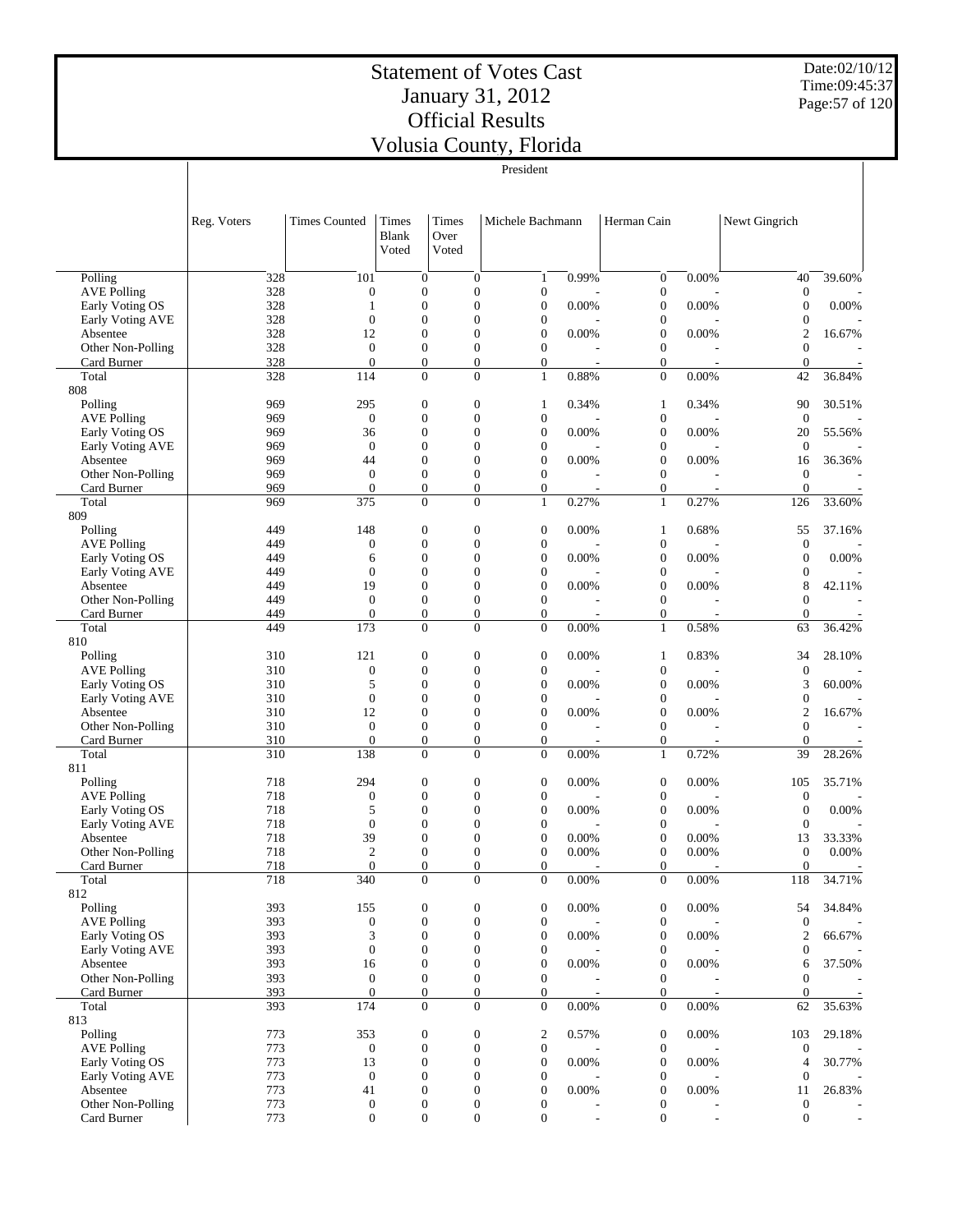Date:02/10/12 Time:09:45:37 Page:58 of 120

|                                  |             |                                  |                                      |                                      | President                            |                |                                      |                   |                                |                          |
|----------------------------------|-------------|----------------------------------|--------------------------------------|--------------------------------------|--------------------------------------|----------------|--------------------------------------|-------------------|--------------------------------|--------------------------|
|                                  |             |                                  |                                      |                                      |                                      |                |                                      |                   |                                |                          |
|                                  |             |                                  |                                      |                                      |                                      |                |                                      |                   |                                |                          |
|                                  | Reg. Voters | <b>Times Counted</b>             | Times                                | Times                                | Michele Bachmann                     |                | Herman Cain                          |                   | Newt Gingrich                  |                          |
|                                  |             |                                  | <b>Blank</b>                         | Over                                 |                                      |                |                                      |                   |                                |                          |
|                                  |             |                                  | Voted                                | Voted                                |                                      |                |                                      |                   |                                |                          |
|                                  |             |                                  |                                      |                                      |                                      |                |                                      |                   |                                |                          |
| Total                            | 773         | 407                              | $\overline{0}$                       | $\overline{0}$                       | $\mathfrak{2}$                       | 0.49%          | $\mathbf{0}$                         | 0.00%             | 118                            | 28.99%                   |
| 814                              |             |                                  |                                      |                                      |                                      |                |                                      |                   |                                |                          |
| Polling<br><b>AVE Polling</b>    | 770<br>770  | 211<br>$\boldsymbol{0}$          | $\boldsymbol{0}$<br>$\mathbf{0}$     | $\boldsymbol{0}$<br>$\overline{0}$   | $\boldsymbol{0}$<br>$\boldsymbol{0}$ | 0.00%          | $\boldsymbol{0}$<br>$\mathbf{0}$     | 0.00%             | 87<br>$\boldsymbol{0}$         | 41.23%                   |
| Early Voting OS                  | 770         | 6                                | $\mathbf{0}$                         | $\mathbf{0}$                         | $\mathbf{0}$                         | 0.00%          | $\mathbf{0}$                         | 0.00%             | $\overline{4}$                 | 66.67%                   |
| Early Voting AVE                 | 770         | $\boldsymbol{0}$                 | $\mathbf{0}$                         | $\theta$                             | $\boldsymbol{0}$                     |                | $\boldsymbol{0}$                     |                   | $\boldsymbol{0}$               |                          |
| Absentee                         | 770         | 30                               | $\boldsymbol{0}$                     | $\overline{0}$                       | $\boldsymbol{0}$                     | 0.00%          | $\boldsymbol{0}$                     | 0.00%             | 10                             | 33.33%                   |
| Other Non-Polling                | 770         | $\mathbf{0}$                     | $\boldsymbol{0}$                     | $\overline{0}$                       | $\boldsymbol{0}$                     |                | $\boldsymbol{0}$                     |                   | $\boldsymbol{0}$               |                          |
| Card Burner                      | 770         | $\mathbf{0}$                     | $\boldsymbol{0}$                     | $\mathbf{0}$                         | $\overline{0}$                       |                | $\boldsymbol{0}$                     |                   | $\boldsymbol{0}$               |                          |
| Total<br>815                     | 770         | 247                              | $\mathbf{0}$                         | $\theta$                             | $\mathbf{0}$                         | 0.00%          | $\mathbf{0}$                         | 0.00%             | 101                            | 40.89%                   |
| Polling                          | 531         | 220                              | $\boldsymbol{0}$                     | $\boldsymbol{0}$                     | $\boldsymbol{0}$                     | 0.00%          | $\mathbf{0}$                         | 0.00%             | 55                             | 25.00%                   |
| <b>AVE Polling</b>               | 531         | $\boldsymbol{0}$                 | $\mathbf{0}$                         | $\boldsymbol{0}$                     | $\boldsymbol{0}$                     |                | $\boldsymbol{0}$                     |                   | $\boldsymbol{0}$               |                          |
| Early Voting OS                  | 531         | 8                                | $\boldsymbol{0}$                     | $\theta$                             | $\boldsymbol{0}$                     | 0.00%          | $\mathbf{0}$                         | 0.00%             | $\overline{2}$                 | 25.00%                   |
| Early Voting AVE                 | 531         | $\boldsymbol{0}$                 | $\mathbf{0}$                         | $\overline{0}$                       | $\boldsymbol{0}$                     |                | $\boldsymbol{0}$                     |                   | $\boldsymbol{0}$               |                          |
| Absentee                         | 531         | 25                               | $\mathbf{0}$                         | $\theta$                             | $\boldsymbol{0}$                     | 0.00%          | $\mathbf{0}$                         | 0.00%             | 8                              | 32.00%                   |
| Other Non-Polling                | 531         | $\mathbf{0}$                     | $\boldsymbol{0}$                     | $\mathbf{0}$                         | $\mathbf{0}$                         |                | $\boldsymbol{0}$                     |                   | $\overline{0}$                 |                          |
| Card Burner                      | 531         | $\boldsymbol{0}$                 | $\boldsymbol{0}$                     | $\overline{0}$                       | $\boldsymbol{0}$                     | Ĭ.             | $\boldsymbol{0}$                     | $\overline{a}$    | $\boldsymbol{0}$               | $\overline{\phantom{a}}$ |
| Total<br>816                     | 531         | 253                              | $\boldsymbol{0}$                     | $\boldsymbol{0}$                     | $\mathbf{0}$                         | 0.00%          | $\mathbf{0}$                         | 0.00%             | 65                             | 25.69%                   |
| Polling                          | 604         | 190                              | $\boldsymbol{0}$                     | $\boldsymbol{0}$                     | $\boldsymbol{0}$                     | 0.00%          | $\mathbf{0}$                         | 0.00%             | 76                             | 40.00%                   |
| <b>AVE Polling</b>               | 604         | $\boldsymbol{0}$                 | $\mathbf{0}$                         | $\overline{0}$                       | $\boldsymbol{0}$                     |                | $\mathbf{0}$                         |                   | $\boldsymbol{0}$               |                          |
| Early Voting OS                  | 604         | $\overline{7}$                   | $\mathbf{0}$                         | $\theta$                             | $\mathbf{0}$                         | 0.00%          | $\boldsymbol{0}$                     | 0.00%             | $\overline{2}$                 | 28.57%                   |
| Early Voting AVE                 | 604         | $\boldsymbol{0}$                 | $\mathbf{0}$                         | $\theta$                             | $\boldsymbol{0}$                     |                | $\mathbf{0}$                         |                   | $\boldsymbol{0}$               |                          |
| Absentee                         | 604         | 24                               | $\boldsymbol{0}$                     | $\overline{0}$                       | $\mathbf{0}$                         | 0.00%          | $\mathbf{0}$                         | 0.00%             | 6                              | 25.00%                   |
| Other Non-Polling                | 604         | $\boldsymbol{0}$                 | $\boldsymbol{0}$                     | $\theta$                             | $\boldsymbol{0}$                     |                | $\boldsymbol{0}$                     |                   | $\boldsymbol{0}$               |                          |
| Card Burner<br>Total             | 604<br>604  | $\overline{0}$<br>221            | $\mathbf{0}$<br>$\mathbf{0}$         | $\mathbf{0}$<br>$\overline{0}$       | $\overline{0}$<br>$\mathbf{0}$       | 0.00%          | $\boldsymbol{0}$<br>$\boldsymbol{0}$ | 0.00%             | $\boldsymbol{0}$<br>84         | 38.01%                   |
| 901                              |             |                                  |                                      |                                      |                                      |                |                                      |                   |                                |                          |
| Polling                          | 584         | 191                              | $\boldsymbol{0}$                     | $\boldsymbol{0}$                     | $\boldsymbol{0}$                     | 0.00%          | $\mathbf{1}$                         | 0.52%             | 65                             | 34.03%                   |
| <b>AVE Polling</b>               | 584         | $\boldsymbol{0}$                 | $\mathbf{0}$                         | $\boldsymbol{0}$                     | $\boldsymbol{0}$                     |                | $\mathbf{0}$                         |                   | $\mathbf{0}$                   |                          |
| Early Voting OS                  | 584         | 3                                | $\mathbf{0}$                         | $\theta$                             | $\boldsymbol{0}$                     | 0.00%          | $\mathbf{0}$                         | 0.00%             | 1                              | 33.33%                   |
| Early Voting AVE                 | 584         | $\boldsymbol{0}$                 | $\boldsymbol{0}$                     | $\overline{0}$                       | $\boldsymbol{0}$                     |                | $\boldsymbol{0}$                     |                   | $\boldsymbol{0}$               |                          |
| Absentee                         | 584         | 24                               | $\mathbf{0}$                         | $\theta$                             | $\mathbf{1}$                         | 4.17%          | $\mathbf{1}$                         | 4.17%             | $\overline{2}$                 | 8.33%                    |
| Other Non-Polling<br>Card Burner | 584<br>584  | $\boldsymbol{0}$<br>$\mathbf{0}$ | $\boldsymbol{0}$<br>$\boldsymbol{0}$ | $\mathbf{0}$<br>$\mathbf{0}$         | $\boldsymbol{0}$<br>$\boldsymbol{0}$ |                | $\boldsymbol{0}$<br>$\boldsymbol{0}$ |                   | $\mathbf{0}$<br>$\mathbf{0}$   |                          |
| Total                            | 584         | 218                              | $\mathbf{0}$                         | $\mathbf{0}$                         | $\mathbf{1}$                         | 0.46%          | 2                                    | 0.92%             | 68                             | 31.19%                   |
| 902                              |             |                                  |                                      |                                      |                                      |                |                                      |                   |                                |                          |
| Polling                          | 843         | 234                              | 1                                    | $\boldsymbol{0}$                     | 1                                    | 0.43%          | $\boldsymbol{0}$                     | 0.00%             | 92                             | 39.48%                   |
| <b>AVE Polling</b>               | 843         | $\mathbf{0}$                     | $\mathbf{0}$                         | $\overline{0}$                       | $\overline{0}$                       |                | $\mathbf{0}$                         |                   | $\boldsymbol{0}$               |                          |
| Early Voting OS                  | 843         | 5                                | $\mathbf{0}$                         | $\overline{0}$                       | $\overline{0}$                       | 0.00%          | $\overline{0}$                       | 0.00%             | $\overline{2}$                 | 40.00%                   |
| Early Voting AVE                 | 843         | $\boldsymbol{0}$                 | $\Omega$                             | $\Omega$                             | $\boldsymbol{0}$                     |                | $\boldsymbol{0}$                     |                   | $\mathbf{0}$                   |                          |
| Absentee<br>Other Non-Polling    | 843<br>843  | 17                               | $\boldsymbol{0}$                     | $\boldsymbol{0}$<br>$\mathbf{0}$     | $\boldsymbol{0}$<br>$\boldsymbol{0}$ | 0.00%<br>0.00% | $\boldsymbol{0}$                     | $0.00\%$<br>0.00% | 8                              | 47.06%<br>2 100.00%      |
| Card Burner                      | 843         | $\overline{c}$<br>$\mathbf{0}$   | $\boldsymbol{0}$<br>$\boldsymbol{0}$ |                                      | $\boldsymbol{0}$<br>$\overline{0}$   |                | $\boldsymbol{0}$<br>$\mathbf{0}$     |                   | $\boldsymbol{0}$               |                          |
| Total                            | 843         | 258                              | $\mathbf{1}$                         |                                      | $\overline{0}$<br>$\mathbf{1}$       | 0.39%          | $\mathbf{0}$                         | 0.00%             | 104                            | 40.47%                   |
| 903                              |             |                                  |                                      |                                      |                                      |                |                                      |                   |                                |                          |
| Polling                          | 712         | 220                              | $\boldsymbol{0}$                     | $\boldsymbol{0}$                     | $\mathbf{1}$                         | 0.45%          | $\boldsymbol{0}$                     | 0.00%             | 85                             | 38.64%                   |
| <b>AVE Polling</b>               | 712         | $\boldsymbol{0}$                 | $\boldsymbol{0}$                     | $\boldsymbol{0}$                     | $\boldsymbol{0}$                     |                | $\boldsymbol{0}$                     |                   | $\boldsymbol{0}$               |                          |
| Early Voting OS                  | 712         | 3                                | $\boldsymbol{0}$                     | $\boldsymbol{0}$                     | $\boldsymbol{0}$                     | 0.00%          | $\mathbf{0}$                         | 0.00%             | $\overline{2}$                 | 66.67%                   |
| Early Voting AVE<br>Absentee     | 712<br>712  | $\boldsymbol{0}$<br>13           | $\boldsymbol{0}$                     | $\boldsymbol{0}$<br>$\mathbf{0}$     | $\boldsymbol{0}$<br>$\boldsymbol{0}$ | 0.00%          | $\boldsymbol{0}$<br>$\boldsymbol{0}$ | 0.00%             | $\boldsymbol{0}$<br>4          | 30.77%                   |
| Other Non-Polling                | 712         | $\mathbf{0}$                     | $\boldsymbol{0}$<br>$\boldsymbol{0}$ | $\mathbf{0}$                         | $\mathbf{0}$                         |                | $\mathbf{0}$                         |                   | $\boldsymbol{0}$               |                          |
| Card Burner                      | 712         | $\mathbf{0}$                     | $\boldsymbol{0}$                     | $\boldsymbol{0}$                     | $\overline{0}$                       |                | $\mathbf{0}$                         |                   | $\boldsymbol{0}$               |                          |
| Total                            | 712         | 236                              | $\mathbf{0}$                         | $\mathbf{0}$                         | $\mathbf{1}$                         | 0.42%          | $\mathbf{0}$                         | 0.00%             | 91                             | 38.56%                   |
| 904                              |             |                                  |                                      |                                      |                                      |                |                                      |                   |                                |                          |
| Polling                          | 492         | 136                              | $\boldsymbol{0}$                     | $\boldsymbol{0}$                     | $\boldsymbol{0}$                     | 0.00%          | 1                                    | 0.74%             | 53                             | 38.97%                   |
| <b>AVE Polling</b>               | 492         | $\boldsymbol{0}$                 | $\boldsymbol{0}$                     | $\mathbf{0}$                         | $\boldsymbol{0}$                     |                | $\mathbf{0}$                         |                   | $\boldsymbol{0}$               |                          |
| Early Voting OS                  | 492         | $\boldsymbol{0}$                 | $\boldsymbol{0}$                     | $\boldsymbol{0}$                     | $\boldsymbol{0}$                     |                | $\boldsymbol{0}$                     |                   | $\overline{0}$                 |                          |
| Early Voting AVE<br>Absentee     | 492<br>492  | $\boldsymbol{0}$<br>16           | $\boldsymbol{0}$<br>$\boldsymbol{0}$ | $\boldsymbol{0}$<br>$\boldsymbol{0}$ | $\boldsymbol{0}$<br>$\mathbf{0}$     | 0.00%          | $\boldsymbol{0}$<br>$\boldsymbol{0}$ | 0.00%             | $\mathbf{0}$<br>$\overline{4}$ | 25.00%                   |
|                                  |             |                                  |                                      |                                      |                                      |                |                                      |                   |                                |                          |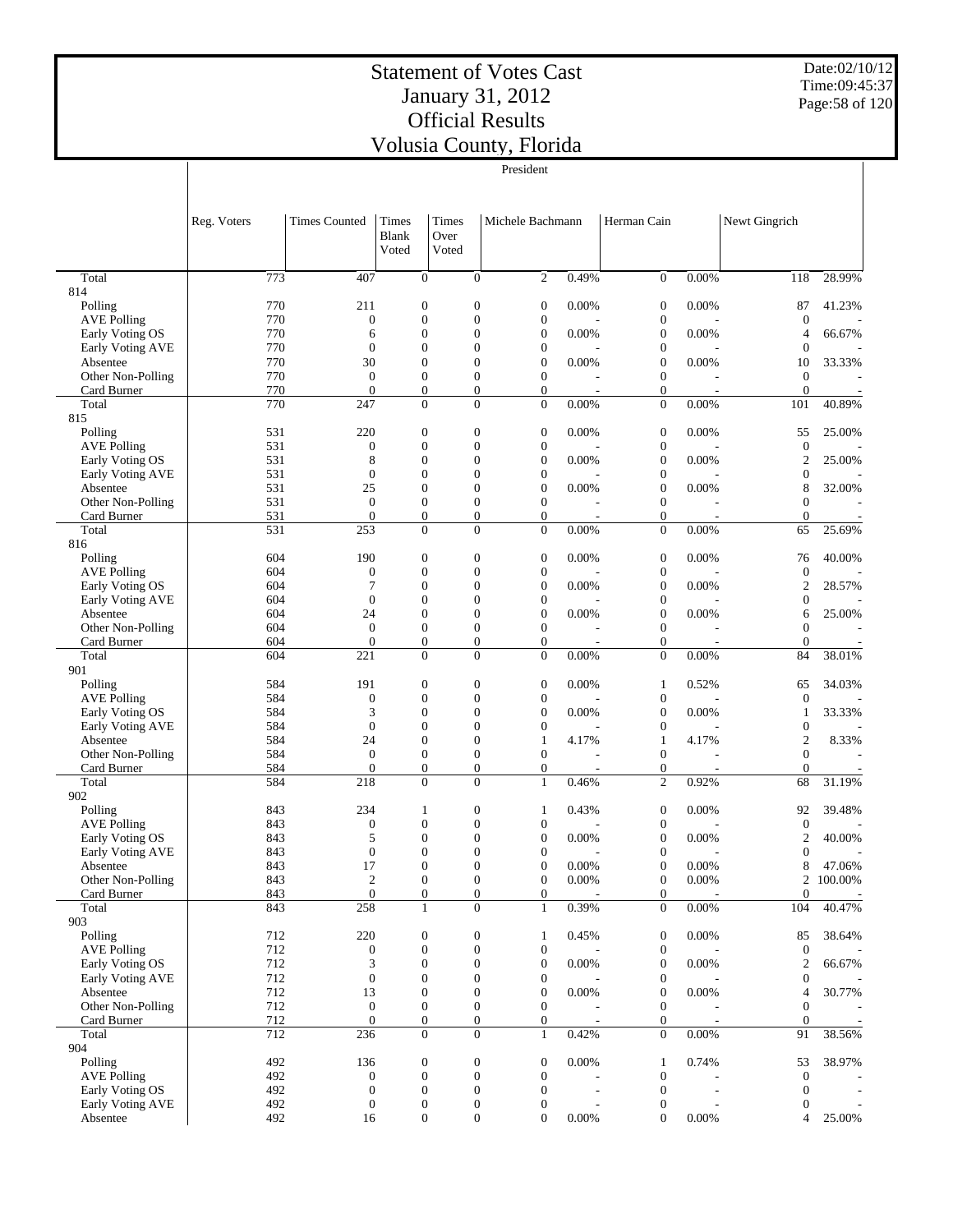Date:02/10/12 Time:09:45:37 Page:59 of 120

|                                  |             |                                |                                      |                                    | President                            |                         |                                      |                                   |                                |           |
|----------------------------------|-------------|--------------------------------|--------------------------------------|------------------------------------|--------------------------------------|-------------------------|--------------------------------------|-----------------------------------|--------------------------------|-----------|
|                                  |             |                                |                                      |                                    |                                      |                         |                                      |                                   |                                |           |
|                                  | Reg. Voters | <b>Times Counted</b>           | Times                                | Times                              | Michele Bachmann                     |                         | Herman Cain                          |                                   | Newt Gingrich                  |           |
|                                  |             |                                | Blank<br>Voted                       | Over<br>Voted                      |                                      |                         |                                      |                                   |                                |           |
|                                  |             |                                |                                      |                                    |                                      |                         |                                      |                                   |                                |           |
| Other Non-Polling<br>Card Burner | 492<br>492  | 1<br>$\boldsymbol{0}$          | $\mathbf{0}$<br>$\boldsymbol{0}$     | $\overline{0}$<br>$\boldsymbol{0}$ | $\boldsymbol{0}$<br>$\overline{0}$   | 0.00%                   | $\boldsymbol{0}$<br>$\boldsymbol{0}$ | 0.00%                             | $\mathbf{1}$<br>$\overline{0}$ | 100.00%   |
| Total                            | 492         | 153                            | $\overline{0}$                       | $\Omega$                           | $\overline{0}$                       | 0.00%                   | $\mathbf{1}$                         | 0.65%                             | 58                             | 37.91%    |
| 905                              |             |                                |                                      |                                    |                                      |                         |                                      |                                   |                                |           |
| Polling                          | 352         | 113                            | $\boldsymbol{0}$                     | $\boldsymbol{0}$                   | $\boldsymbol{0}$                     | 0.00%                   | $\boldsymbol{0}$                     | 0.00%                             | 44                             | 38.94%    |
| <b>AVE Polling</b>               | 352         | $\boldsymbol{0}$               | $\boldsymbol{0}$                     | $\theta$                           | 0                                    |                         | $\boldsymbol{0}$                     |                                   | $\mathbf{0}$                   |           |
| Early Voting OS                  | 352         | 1                              | $\mathbf{0}$                         | $\theta$                           | $\overline{0}$                       | 0.00%                   | $\mathbf{0}$                         | 0.00%                             | $\theta$                       | 0.00%     |
| Early Voting AVE<br>Absentee     | 352<br>352  | $\mathbf{0}$<br>3              | $\boldsymbol{0}$<br>$\mathbf{0}$     | $\theta$<br>$\theta$               | 0<br>$\overline{0}$                  | 0.00%                   | $\boldsymbol{0}$<br>$\mathbf{0}$     | 0.00%                             | $\theta$                       | 33.33%    |
| Other Non-Polling                | 352         | $\overline{0}$                 | $\boldsymbol{0}$                     | $\theta$                           | 0                                    |                         | $\boldsymbol{0}$                     |                                   | 1<br>$\theta$                  |           |
| Card Burner                      | 352         | $\boldsymbol{0}$               | $\mathbf{0}$                         | $\boldsymbol{0}$                   | $\overline{0}$                       |                         | $\mathbf{0}$                         |                                   | $\boldsymbol{0}$               |           |
| Total                            | 352         | 117                            | $\mathbf{0}$                         | $\mathbf{0}$                       | $\mathbf{0}$                         | 0.00%                   | $\boldsymbol{0}$                     | 0.00%                             | 45                             | 38.46%    |
| 906                              |             |                                |                                      |                                    |                                      |                         |                                      |                                   |                                |           |
| Polling                          | 240         | 70                             | $\boldsymbol{0}$                     | $\boldsymbol{0}$                   | 0                                    | 0.00%                   | $\boldsymbol{0}$                     | 0.00%                             | 31                             | 44.29%    |
| <b>AVE Polling</b>               | 240         | $\boldsymbol{0}$               | $\boldsymbol{0}$                     | $\theta$                           | $\boldsymbol{0}$                     |                         | $\boldsymbol{0}$                     |                                   | $\boldsymbol{0}$               |           |
| Early Voting OS                  | 240         | $\mathfrak{2}$                 | $\boldsymbol{0}$                     | $\theta$                           | $\boldsymbol{0}$                     | 0.00%                   | $\boldsymbol{0}$                     | 0.00%                             | $\mathbf{1}$                   | 50.00%    |
| Early Voting AVE                 | 240         | $\mathbf{0}$                   | $\mathbf{0}$                         | $\overline{0}$                     | 0                                    |                         | $\boldsymbol{0}$                     |                                   | $\boldsymbol{0}$               |           |
| Absentee<br>Other Non-Polling    | 240<br>240  | 6<br>$\overline{0}$            | $\boldsymbol{0}$<br>$\boldsymbol{0}$ | $\theta$<br>$\theta$               | $\boldsymbol{0}$<br>$\boldsymbol{0}$ | 0.00%                   | $\boldsymbol{0}$<br>$\boldsymbol{0}$ | 0.00%                             | 3<br>$\theta$                  | 50.00%    |
| Card Burner                      | 240         | $\boldsymbol{0}$               | $\boldsymbol{0}$                     | $\mathbf{0}$                       | $\overline{0}$                       |                         | $\boldsymbol{0}$                     |                                   | $\boldsymbol{0}$               |           |
| Total                            | 240         | 78                             | $\overline{0}$                       | $\mathbf{0}$                       | $\overline{0}$                       | 0.00%                   | $\boldsymbol{0}$                     | 0.00%                             | 35                             | 44.87%    |
| 907                              |             |                                |                                      |                                    |                                      |                         |                                      |                                   |                                |           |
| Polling                          | 238         | 89                             | $\boldsymbol{0}$                     | $\boldsymbol{0}$                   | $\boldsymbol{0}$                     | 0.00%                   | $\boldsymbol{0}$                     | 0.00%                             | 38                             | 42.70%    |
| <b>AVE Polling</b>               | 238         | $\mathbf{0}$                   | $\boldsymbol{0}$                     | $\boldsymbol{0}$                   | 0                                    |                         | $\boldsymbol{0}$                     |                                   | $\theta$                       |           |
| Early Voting OS                  | 238         | 3                              | $\mathbf{0}$                         | $\overline{0}$                     | $\overline{0}$                       | 0.00%                   | $\mathbf{0}$                         | 0.00%                             | 1                              | 33.33%    |
| Early Voting AVE                 | 238         | $\mathbf{0}$                   | $\boldsymbol{0}$                     | $\theta$                           | 0                                    |                         | $\boldsymbol{0}$                     |                                   | $\theta$                       |           |
| Absentee                         | 238         | 3                              | $\mathbf{0}$                         | $\overline{0}$                     | $\overline{0}$                       | 0.00%                   | $\mathbf{0}$                         | 0.00%                             | $\mathbf{1}$                   | 33.33%    |
| Other Non-Polling<br>Card Burner | 238<br>238  | $\overline{0}$<br>$\mathbf{0}$ | $\boldsymbol{0}$<br>$\mathbf{0}$     | $\theta$<br>$\boldsymbol{0}$       | $\boldsymbol{0}$<br>$\overline{0}$   |                         | $\boldsymbol{0}$<br>$\mathbf{0}$     |                                   | $\theta$<br>$\theta$           |           |
| Total                            | 238         | 95                             | $\mathbf{0}$                         | $\mathbf{0}$                       | $\mathbf{0}$                         | 0.00%                   | $\boldsymbol{0}$                     | 0.00%                             | 40                             | 42.11%    |
| 908                              |             |                                |                                      |                                    |                                      |                         |                                      |                                   |                                |           |
| Polling                          | 852         | 298                            | $\boldsymbol{0}$                     | $\boldsymbol{0}$                   | 1                                    | 0.34%                   | $\boldsymbol{0}$                     | 0.00%                             | 97                             | 32.55%    |
| <b>AVE Polling</b>               | 852         | $\boldsymbol{0}$               | $\boldsymbol{0}$                     | $\theta$                           | $\boldsymbol{0}$                     |                         | $\boldsymbol{0}$                     |                                   | $\boldsymbol{0}$               |           |
| Early Voting OS                  | 852         | 6                              | $\boldsymbol{0}$                     | $\theta$                           | 0                                    | 0.00%                   | $\boldsymbol{0}$                     | 0.00%                             | 3                              | 50.00%    |
| Early Voting AVE                 | 852         | $\overline{0}$                 | $\mathbf{0}$                         | $\overline{0}$                     | $\boldsymbol{0}$                     |                         | $\mathbf{0}$                         |                                   | $\boldsymbol{0}$               |           |
| Absentee                         | 852         | 50                             | $\boldsymbol{0}$                     | $\theta$                           | $\boldsymbol{0}$                     | 0.00%                   | $\boldsymbol{0}$                     | 0.00%                             | 17                             | 34.00%    |
| Other Non-Polling                | 852<br>852  | $\mathbf{0}$<br>$\overline{0}$ | $\boldsymbol{0}$<br>$\mathbf{0}$     | $\theta$<br>$\mathbf{0}$           | $\boldsymbol{0}$<br>$\overline{0}$   |                         | $\boldsymbol{0}$<br>$\mathbf{0}$     |                                   | $\boldsymbol{0}$               |           |
| Card Burner<br>Total             | 852         | 354                            | $\mathbf{0}$                         | $\Omega$                           | 1                                    | 0.28%                   | $\mathbf{0}$                         | 0.00%                             | $\boldsymbol{0}$<br>117        | 33.05%    |
| 909                              |             |                                |                                      |                                    |                                      |                         |                                      |                                   |                                |           |
| Polling                          | 434         | 159                            | $\mathbf{1}$                         | $\boldsymbol{0}$                   | $\mathbf{1}$                         | 0.63%                   | $\boldsymbol{0}$                     | 0.00%                             | 66                             | 41.77%    |
| <b>AVE Polling</b>               | 434         | $\overline{0}$                 | $\mathbf{0}$                         | $\theta$                           | $\overline{0}$                       |                         | $\mathbf{0}$                         |                                   | $\theta$                       |           |
| Early Voting OS                  | 434         | $\boldsymbol{0}$               | 0                                    | $\boldsymbol{0}$                   | $\boldsymbol{0}$                     |                         | $\boldsymbol{0}$                     |                                   | $\boldsymbol{0}$               |           |
| Early Voting AVE                 | 434         | $\boldsymbol{0}$               | $\boldsymbol{0}$                     | $\boldsymbol{0}$                   | $\boldsymbol{0}$                     |                         | $\boldsymbol{0}$                     |                                   | $\boldsymbol{0}$               |           |
| Absentee                         | 434         | 12                             | $\boldsymbol{0}$                     | $\boldsymbol{0}$                   | $\mathbf{1}$                         | 8.33%                   | $\mathbf{1}$                         | 8.33%                             | $\boldsymbol{2}$               | 16.67%    |
| Other Non-Polling                | 434         | $\boldsymbol{0}$               | $\boldsymbol{0}$                     | $\mathbf{0}$                       | $\boldsymbol{0}$                     |                         | $\boldsymbol{0}$                     |                                   | $\mathbf{0}$                   |           |
| Card Burner<br>Total             | 434<br>434  | $\boldsymbol{0}$<br>171        | $\boldsymbol{0}$<br>$\mathbf{1}$     | $\mathbf{0}$<br>$\mathbf{0}$       | $\mathbf{0}$<br>$\overline{c}$       | $\overline{a}$<br>1.18% | $\boldsymbol{0}$<br>$\mathbf{1}$     | $\overline{\phantom{a}}$<br>0.59% | $\overline{0}$<br>68           | 40.00%    |
| 910                              |             |                                |                                      |                                    |                                      |                         |                                      |                                   |                                |           |
| Polling                          | 353         | 92                             | $\boldsymbol{0}$                     | $\boldsymbol{0}$                   | $\boldsymbol{0}$                     | 0.00%                   | $\boldsymbol{0}$                     | 0.00%                             | 34                             | 36.96%    |
| <b>AVE Polling</b>               | 353         | $\boldsymbol{0}$               | $\boldsymbol{0}$                     | $\boldsymbol{0}$                   | $\boldsymbol{0}$                     |                         | $\boldsymbol{0}$                     |                                   | $\overline{0}$                 |           |
| Early Voting OS                  | 353         | 1                              | $\boldsymbol{0}$                     | $\mathbf{0}$                       | 0                                    | 0.00%                   | $\boldsymbol{0}$                     | 0.00%                             | $\mathbf{1}$                   | 100.00%   |
| Early Voting AVE                 | 353         | $\boldsymbol{0}$               | $\boldsymbol{0}$                     | $\boldsymbol{0}$                   | 0                                    |                         | $\boldsymbol{0}$                     |                                   | $\boldsymbol{0}$               |           |
| Absentee                         | 353         | 8                              | $\boldsymbol{0}$                     | $\boldsymbol{0}$                   | $\boldsymbol{0}$                     | 0.00%                   | $\boldsymbol{0}$                     | 0.00%                             | $\mathbf{1}$                   | 12.50%    |
| Other Non-Polling                | 353         | $\boldsymbol{0}$               | $\boldsymbol{0}$                     | $\boldsymbol{0}$                   | $\boldsymbol{0}$                     |                         | $\boldsymbol{0}$                     |                                   | $\mathbf{0}$                   |           |
| Card Burner                      | 353         | $\boldsymbol{0}$               | $\boldsymbol{0}$                     | $\boldsymbol{0}$                   | $\mathbf{0}$                         |                         | $\boldsymbol{0}$                     |                                   | $\overline{0}$                 |           |
| Total<br>912                     | 353         | 101                            | $\boldsymbol{0}$                     | $\mathbf{0}$                       | $\overline{0}$                       | 0.00%                   | $\boldsymbol{0}$                     | 0.00%                             | 36                             | 35.64%    |
| Polling                          | 444         | 159                            | $\boldsymbol{0}$                     | $\boldsymbol{0}$                   | $\boldsymbol{0}$                     | 0.00%                   | $\mathbf{1}$                         | 0.63%                             | 53                             | 33.33%    |
| <b>AVE Polling</b>               | 444         | $\boldsymbol{0}$               | $\boldsymbol{0}$                     | $\boldsymbol{0}$                   | $\boldsymbol{0}$                     |                         | $\boldsymbol{0}$                     |                                   | $\mathbf{0}$                   |           |
| Early Voting OS                  | 444         | 4                              | $\boldsymbol{0}$                     | $\boldsymbol{0}$                   | $\boldsymbol{0}$                     | 0.00%                   | $\boldsymbol{0}$                     | 0.00%                             |                                | 4 100.00% |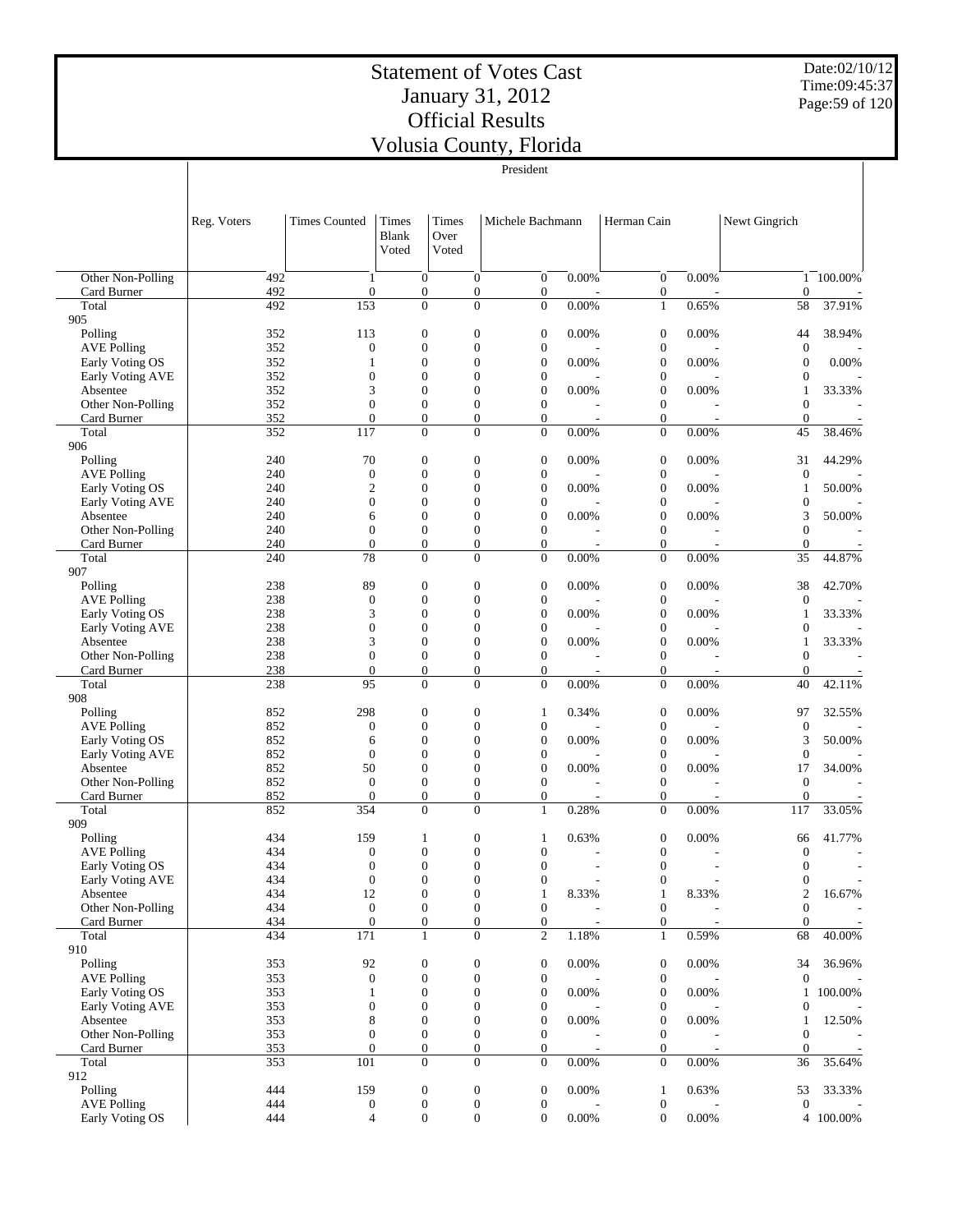# Statement of Votes Cast January 31, 2012 Official Results

Date:02/10/12 Time:09:45:37 Page:60 of 120

|                    |             |                      |                         |                               | Volusia County, Florida |       |                  |          |                |         |
|--------------------|-------------|----------------------|-------------------------|-------------------------------|-------------------------|-------|------------------|----------|----------------|---------|
|                    |             |                      |                         |                               | President               |       |                  |          |                |         |
|                    | Reg. Voters | <b>Times Counted</b> | Times<br>Blank<br>Voted | <b>Times</b><br>Over<br>Voted | Michele Bachmann        |       | Herman Cain      |          | Newt Gingrich  |         |
| Early Voting AVE   | 444         | $\Omega$             | $\mathbf{0}$            | $\Omega$                      | $\overline{0}$          |       | $\mathbf{0}$     |          | $\overline{0}$ |         |
| Absentee           | 444         | 11                   | $\mathbf{0}$            | $\theta$                      | $\overline{0}$          | 0.00% | $\boldsymbol{0}$ | $0.00\%$ | 5              | 45.45%  |
| Other Non-Polling  | 444         |                      | $\boldsymbol{0}$        | $\theta$                      | $\overline{0}$          | 0.00% | $\boldsymbol{0}$ | 0.00%    |                | 100.00% |
| Card Burner        | 444         | $\mathbf{0}$         | $\boldsymbol{0}$        | $\overline{0}$                | $\theta$                |       | $\mathbf{0}$     |          | 0              |         |
| Total              | 444         | 175                  | $\overline{0}$          | $\Omega$                      | $\Omega$                | 0.00% | $\mathbf{1}$     | 0.57%    | 63             | 36.00%  |
| 913                |             |                      |                         |                               |                         |       |                  |          |                |         |
| Polling            | 717         | 295                  | $\mathbf{0}$            | $\overline{0}$                |                         | 0.34% | $\mathfrak{2}$   | 0.68%    | 91             | 30.85%  |
| <b>AVE Polling</b> | 717         | 0                    | $\boldsymbol{0}$        | $\Omega$                      | $\theta$                |       | $\mathbf{0}$     |          | $\Omega$       |         |
| Early Voting OS    | 717         | 5                    | $\mathbf{0}$            | $\theta$                      | $\overline{0}$          | 0.00% | $\boldsymbol{0}$ | 0.00%    | 3              | 60.00%  |
| Early Voting AVE   | 717         | $\theta$             | $\mathbf{0}$            | $\theta$                      | $\theta$                |       | $\theta$         |          |                |         |
| Absentee           | 717         | 18                   | $\mathbf{0}$            | $\theta$                      | $\Omega$                | 0.00% | $\mathbf{0}$     | 0.00%    | 5              | 27.78%  |
| Other Non-Polling  | 717         | $\Omega$             | $\mathbf{0}$            | $\theta$                      | $\Omega$                |       | $\theta$         |          | $\Omega$       |         |
| Card Burner        | 717         | $\Omega$             | $\boldsymbol{0}$        | $\boldsymbol{0}$              | $\overline{0}$          |       | $\boldsymbol{0}$ |          | $\Omega$       |         |
| Total              | 717         | 318                  | $\Omega$                | $\Omega$                      | 1                       | 0.31% | $\overline{2}$   | 0.63%    | 99             | 31.13%  |
| Total              |             |                      |                         |                               |                         |       |                  |          |                |         |
| Polling            | 108694      | 34847                | 6                       | 0                             | 50                      | 0.14% | 79               | 0.23%    | 12734          | 36.55%  |
| <b>AVE Polling</b> | 108694      | 4                    | $\theta$                | $\overline{0}$                | $\mathbf{0}$            | 0.00% | $\overline{0}$   | $0.00\%$ | 3              | 75.00%  |
| Early Voting OS    | 108694      | 2176                 | $\mathbf{0}$            | $\Omega$                      |                         | 0.05% | $\overline{2}$   | 0.09%    | 813            | 37.36%  |
| Early Voting AVE   | 108694      | $\Omega$             | $\Omega$                | $\theta$                      | $\overline{0}$          |       | $\mathbf{0}$     |          | $\Omega$       |         |
| Card Burner        | 108694      | $\mathbf{0}$         | $\mathbf{0}$            | $\overline{0}$                | $\overline{0}$          |       | $\mathbf{0}$     |          | $\Omega$       |         |
| Absentee           | 108694      | 4812                 |                         | $\theta$                      | 12                      | 0.25% | 13               | 0.27%    | 1508           | 31.34%  |
| Other Non-Polling  | 108694      | 38                   | $\mathbf{0}$            | $\Omega$                      |                         | 2.63% | $\Omega$         | 0.00%    | 13             | 34.21%  |
| Total              | 108694      | 41877                | 7                       | $\overline{0}$                | 64                      | 0.15% | 94               | 0.22%    | 15071          | 35.99%  |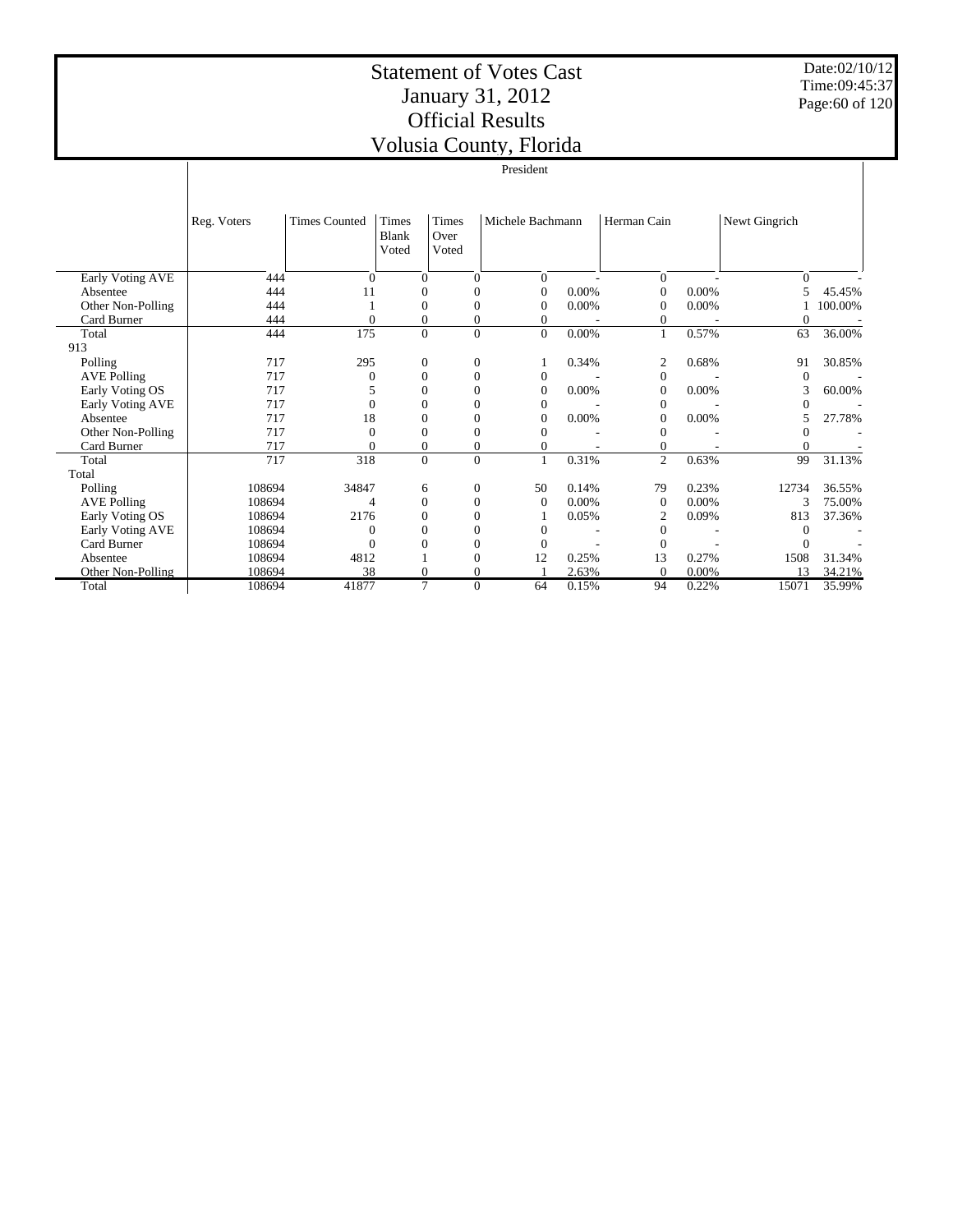Date:02/10/12 Time:09:45:37 Page:61 of 120

|                                       |                                      |                          |                                      |                          | President                        |                          |                                      |                          |                                  |                          |
|---------------------------------------|--------------------------------------|--------------------------|--------------------------------------|--------------------------|----------------------------------|--------------------------|--------------------------------------|--------------------------|----------------------------------|--------------------------|
|                                       | Jon Huntsman                         |                          | Gary Johnson                         |                          | Ron Paul                         |                          | <b>Rick Perry</b>                    |                          | Mitt Romney                      |                          |
|                                       |                                      |                          |                                      |                          |                                  |                          |                                      |                          |                                  |                          |
| Jurisdiction Wide                     |                                      |                          |                                      |                          |                                  |                          |                                      |                          |                                  |                          |
| $101 - 1$<br>Polling                  | $\boldsymbol{0}$                     | 0.00%                    | $\mathbf{0}$                         | 0.00%                    | 1                                | 2.94%                    | $\boldsymbol{0}$                     | 0.00%                    | 10                               | 29.41%                   |
| <b>AVE Polling</b>                    | $\boldsymbol{0}$                     |                          | $\boldsymbol{0}$                     |                          | $\mathbf{0}$                     |                          | $\boldsymbol{0}$                     |                          | $\boldsymbol{0}$                 |                          |
| Early Voting OS                       | $\boldsymbol{0}$                     | 0.00%                    | $\mathbf{0}$                         | 0.00%                    | $\mathbf{0}$                     | 0.00%                    | $\mathbf{0}$                         | 0.00%                    | $\mathbf{0}$                     | 0.00%                    |
| Early Voting AVE                      | $\boldsymbol{0}$                     |                          | $\boldsymbol{0}$                     |                          | $\boldsymbol{0}$                 |                          | $\boldsymbol{0}$                     |                          | $\mathbf{0}$                     |                          |
| Absentee                              | $\boldsymbol{0}$                     | 0.00%                    | $\boldsymbol{0}$                     | 0.00%                    | 1                                | 20.00%                   | $\overline{0}$                       | 0.00%                    | $\mathbf{0}$                     | 0.00%                    |
| Other Non-Polling<br>Card Burner      | $\boldsymbol{0}$<br>$\boldsymbol{0}$ | $\overline{a}$           | $\mathbf{0}$<br>$\mathbf{0}$         | $\overline{a}$           | $\mathbf{0}$<br>$\mathbf{0}$     | ٠                        | $\mathbf{0}$<br>$\mathbf{0}$         |                          | $\mathbf{0}$<br>$\theta$         |                          |
| Total                                 | $\overline{0}$                       | 0.00%                    | $\mathbf{0}$                         | 0.00%                    | $\overline{c}$                   | 4.76%                    | $\mathbf{0}$                         | 0.00%                    | 10                               | 23.81%                   |
| $101 - 2$                             |                                      |                          |                                      |                          |                                  |                          |                                      |                          |                                  |                          |
| Polling                               | $\boldsymbol{0}$                     | 0.00%                    | $\mathbf{0}$                         | 0.00%                    | $\boldsymbol{0}$                 | 0.00%                    | $\boldsymbol{0}$                     | 0.00%                    | 15                               | 34.88%                   |
| <b>AVE Polling</b>                    | $\boldsymbol{0}$                     |                          | $\mathbf{0}$                         |                          | $\mathbf{0}$                     |                          | $\mathbf{0}$                         |                          | $\boldsymbol{0}$                 |                          |
| Early Voting OS                       | $\boldsymbol{0}$                     | 0.00%                    | $\boldsymbol{0}$                     | 0.00%                    | $\mathbf{0}$                     | 0.00%                    | $\boldsymbol{0}$                     | 0.00%                    | $\boldsymbol{0}$                 | 0.00%                    |
| Early Voting AVE<br>Absentee          | $\boldsymbol{0}$<br>$\boldsymbol{0}$ | 0.00%                    | $\boldsymbol{0}$<br>$\boldsymbol{0}$ | 0.00%                    | $\mathbf{0}$<br>$\mathbf{0}$     | 0.00%                    | $\boldsymbol{0}$<br>$\mathbf{1}$     | 10.00%                   | $\theta$<br>4                    | 40.00%                   |
| Other Non-Polling                     | $\boldsymbol{0}$                     |                          | $\mathbf{0}$                         |                          | $\mathbf{0}$                     |                          | $\mathbf{0}$                         |                          | $\theta$                         |                          |
| Card Burner                           | $\boldsymbol{0}$                     | $\overline{a}$           | $\boldsymbol{0}$                     | $\overline{a}$           | $\mathbf{0}$                     |                          | $\mathbf{0}$                         |                          | $\theta$                         |                          |
| Total                                 | $\overline{0}$                       | 0.00%                    | $\boldsymbol{0}$                     | 0.00%                    | $\mathbf{0}$                     | 0.00%                    | $\mathbf{1}$                         | 1.69%                    | 19                               | 32.20%                   |
| $105 - 1$                             |                                      |                          |                                      |                          |                                  |                          |                                      |                          |                                  |                          |
| Polling                               | $\boldsymbol{0}$                     | 0.00%                    | $\mathbf{0}$                         | 0.00%                    | $\overline{2}$                   | 5.00%                    | $\mathbf{0}$                         | 0.00%                    | 7                                | 17.50%                   |
| <b>AVE Polling</b><br>Early Voting OS | $\boldsymbol{0}$<br>$\boldsymbol{0}$ | ÷                        | $\boldsymbol{0}$<br>$\boldsymbol{0}$ | $\overline{\phantom{a}}$ | $\boldsymbol{0}$<br>$\mathbf{0}$ |                          | $\boldsymbol{0}$<br>$\mathbf{0}$     |                          | $\theta$<br>$\overline{0}$       | $\overline{\phantom{a}}$ |
| Early Voting AVE                      | $\boldsymbol{0}$                     |                          | $\boldsymbol{0}$                     |                          | $\boldsymbol{0}$                 |                          | $\boldsymbol{0}$                     |                          | $\boldsymbol{0}$                 |                          |
| Absentee                              | $\boldsymbol{0}$                     | 0.00%                    | $\overline{0}$                       | 0.00%                    | $\overline{0}$                   | 0.00%                    | $\overline{0}$                       | 0.00%                    | $\overline{0}$                   | 0.00%                    |
| Other Non-Polling                     | $\boldsymbol{0}$                     |                          | $\boldsymbol{0}$                     |                          | $\mathbf{0}$                     |                          | $\mathbf{0}$                         |                          | $\mathbf{0}$                     |                          |
| Card Burner                           | $\boldsymbol{0}$                     | $\overline{a}$           | $\mathbf{0}$                         | $\overline{a}$           | $\mathbf{0}$                     | ٠                        | $\mathbf{0}$                         | $\overline{\phantom{a}}$ | $\overline{0}$                   |                          |
| Total<br>$105 - 2$                    | $\boldsymbol{0}$                     | 0.00%                    | $\boldsymbol{0}$                     | 0.00%                    | $\mathfrak{2}$                   | 4.76%                    | $\mathbf{0}$                         | 0.00%                    | $\tau$                           | 16.67%                   |
| Polling                               | $\boldsymbol{0}$                     | 0.00%                    | $\mathbf{0}$                         | 0.00%                    | 3                                | 5.66%                    | $\mathbf{1}$                         | 1.89%                    | 18                               | 33.96%                   |
| <b>AVE Polling</b>                    | $\boldsymbol{0}$                     |                          | $\boldsymbol{0}$                     |                          | 0                                |                          | $\mathbf{0}$                         |                          | $\overline{0}$                   |                          |
| Early Voting OS                       | $\boldsymbol{0}$                     |                          | $\boldsymbol{0}$                     |                          | $\mathbf{0}$                     |                          | $\mathbf{0}$                         |                          | $\overline{0}$                   |                          |
| Early Voting AVE                      | $\boldsymbol{0}$                     |                          | $\mathbf{0}$                         |                          | $\mathbf{0}$                     |                          | $\overline{0}$                       |                          | $\mathbf{0}$                     |                          |
| Absentee                              | $\boldsymbol{0}$                     | 0.00%                    | $\boldsymbol{0}$                     | 0.00%                    | $\boldsymbol{0}$<br>$\mathbf{0}$ | 0.00%                    | $\boldsymbol{0}$<br>$\overline{0}$   | 0.00%                    | 1<br>$\mathbf{0}$                | 16.67%                   |
| Other Non-Polling<br>Card Burner      | $\boldsymbol{0}$<br>$\boldsymbol{0}$ | $\overline{a}$           | $\mathbf{0}$<br>$\boldsymbol{0}$     |                          | $\mathbf{0}$                     |                          | $\mathbf{0}$                         |                          | $\theta$                         |                          |
| Total                                 | $\overline{0}$                       | 0.00%                    | $\boldsymbol{0}$                     | 0.00%                    | 3                                | 5.08%                    | $\mathbf{1}$                         | 1.69%                    | 19                               | 32.20%                   |
| $106 - 1$                             |                                      |                          |                                      |                          |                                  |                          |                                      |                          |                                  |                          |
| Polling                               | $\boldsymbol{0}$                     | 0.00%                    | $\mathbf{0}$                         | 0.00%                    | 3                                | 10.71%                   | $\boldsymbol{0}$                     | 0.00%                    | 10                               | 35.71%                   |
| <b>AVE Polling</b>                    | $\boldsymbol{0}$                     |                          | $\boldsymbol{0}$                     |                          | $\mathbf{0}$                     |                          | $\boldsymbol{0}$                     |                          | $\boldsymbol{0}$                 |                          |
| Early Voting OS<br>Early Voting AVE   | $\boldsymbol{0}$<br>$\boldsymbol{0}$ | ÷                        | $\mathbf{0}$<br>$\boldsymbol{0}$     | $\overline{\phantom{a}}$ | $\mathbf{0}$<br>$\boldsymbol{0}$ |                          | $\mathbf{0}$<br>$\boldsymbol{0}$     | ÷                        | $\mathbf{0}$<br>$\boldsymbol{0}$ | $\overline{\phantom{a}}$ |
| Absentee                              | $\boldsymbol{0}$                     | 0.00%                    | $\boldsymbol{0}$                     | 0.00%                    | 1                                | 33.33%                   | $\boldsymbol{0}$                     | 0.00%                    | $\boldsymbol{0}$                 | $0.00\%$                 |
| Other Non-Polling                     | $\boldsymbol{0}$                     |                          | $\mathbf{0}$                         |                          | $\boldsymbol{0}$                 |                          | $\boldsymbol{0}$                     |                          | $\boldsymbol{0}$                 |                          |
| Card Burner                           | $\boldsymbol{0}$                     | $\overline{\phantom{a}}$ | $\boldsymbol{0}$                     | $\overline{a}$           | $\boldsymbol{0}$                 | $\overline{\phantom{a}}$ | $\mathbf{0}$                         | $\overline{\phantom{a}}$ | $\theta$                         |                          |
| Total                                 | $\boldsymbol{0}$                     | 0.00%                    | $\boldsymbol{0}$                     | $0.00\%$                 | $\overline{4}$                   | 12.90%                   | $\boldsymbol{0}$                     | 0.00%                    | 10                               | 32.26%                   |
| $106 - 2$                             |                                      |                          |                                      |                          |                                  |                          |                                      |                          |                                  |                          |
| Polling<br><b>AVE Polling</b>         | $\boldsymbol{0}$<br>$\boldsymbol{0}$ | 0.00%                    | $\boldsymbol{0}$<br>$\mathbf{0}$     | 0.00%                    | 1<br>$\boldsymbol{0}$            | 3.57%                    | $\boldsymbol{0}$<br>$\boldsymbol{0}$ | 0.00%                    | 8<br>$\boldsymbol{0}$            | 28.57%                   |
| Early Voting OS                       | $\boldsymbol{0}$                     |                          | $\boldsymbol{0}$                     |                          | $\boldsymbol{0}$                 |                          | $\boldsymbol{0}$                     |                          | $\boldsymbol{0}$                 |                          |
| Early Voting AVE                      | $\boldsymbol{0}$                     |                          | $\mathbf{0}$                         |                          | $\boldsymbol{0}$                 |                          | $\boldsymbol{0}$                     |                          | $\boldsymbol{0}$                 |                          |
| Absentee                              | $\boldsymbol{0}$                     | 0.00%                    | $\boldsymbol{0}$                     | 0.00%                    | $\boldsymbol{0}$                 | 0.00%                    | $\boldsymbol{0}$                     | 0.00%                    | $\boldsymbol{0}$                 | 0.00%                    |
| Other Non-Polling                     | $\boldsymbol{0}$                     |                          | $\boldsymbol{0}$                     |                          | $\boldsymbol{0}$                 |                          | $\boldsymbol{0}$                     |                          | $\overline{0}$                   |                          |
| Card Burner                           | $\boldsymbol{0}$                     |                          | $\boldsymbol{0}$                     |                          | $\boldsymbol{0}$                 |                          | $\boldsymbol{0}$                     |                          | $\boldsymbol{0}$                 |                          |
| Total<br>$107 - 1$                    | $\boldsymbol{0}$                     | 0.00%                    | $\mathbf{0}$                         | $0.00\%$                 | $\mathbf{1}$                     | 3.33%                    | $\overline{0}$                       | 0.00%                    | 8                                | 26.67%                   |
| Polling                               | $\boldsymbol{0}$                     | 0.00%                    | $\boldsymbol{0}$                     | 0.00%                    | 3                                | 3.03%                    | $\boldsymbol{0}$                     | 0.00%                    | 40                               | 40.40%                   |
| <b>AVE Polling</b>                    | $\boldsymbol{0}$                     |                          | $\boldsymbol{0}$                     |                          | $\boldsymbol{0}$                 |                          | $\boldsymbol{0}$                     |                          | $\mathbf{0}$                     |                          |
| Early Voting OS                       | $\boldsymbol{0}$                     | 0.00%                    | $\boldsymbol{0}$                     | 0.00%                    | $\boldsymbol{0}$                 | 0.00%                    | $\boldsymbol{0}$                     | 0.00%                    | 5                                | 41.67%                   |
| Early Voting AVE                      | $\boldsymbol{0}$                     |                          | $\boldsymbol{0}$                     |                          | $\boldsymbol{0}$                 |                          | $\boldsymbol{0}$                     |                          | $\boldsymbol{0}$                 |                          |
| Absentee                              | $\boldsymbol{0}$                     | 0.00%                    | $\boldsymbol{0}$                     | $0.00\%$                 | 3                                | 21.43%                   | $\overline{0}$                       | 0.00%                    | 2                                | 14.29%                   |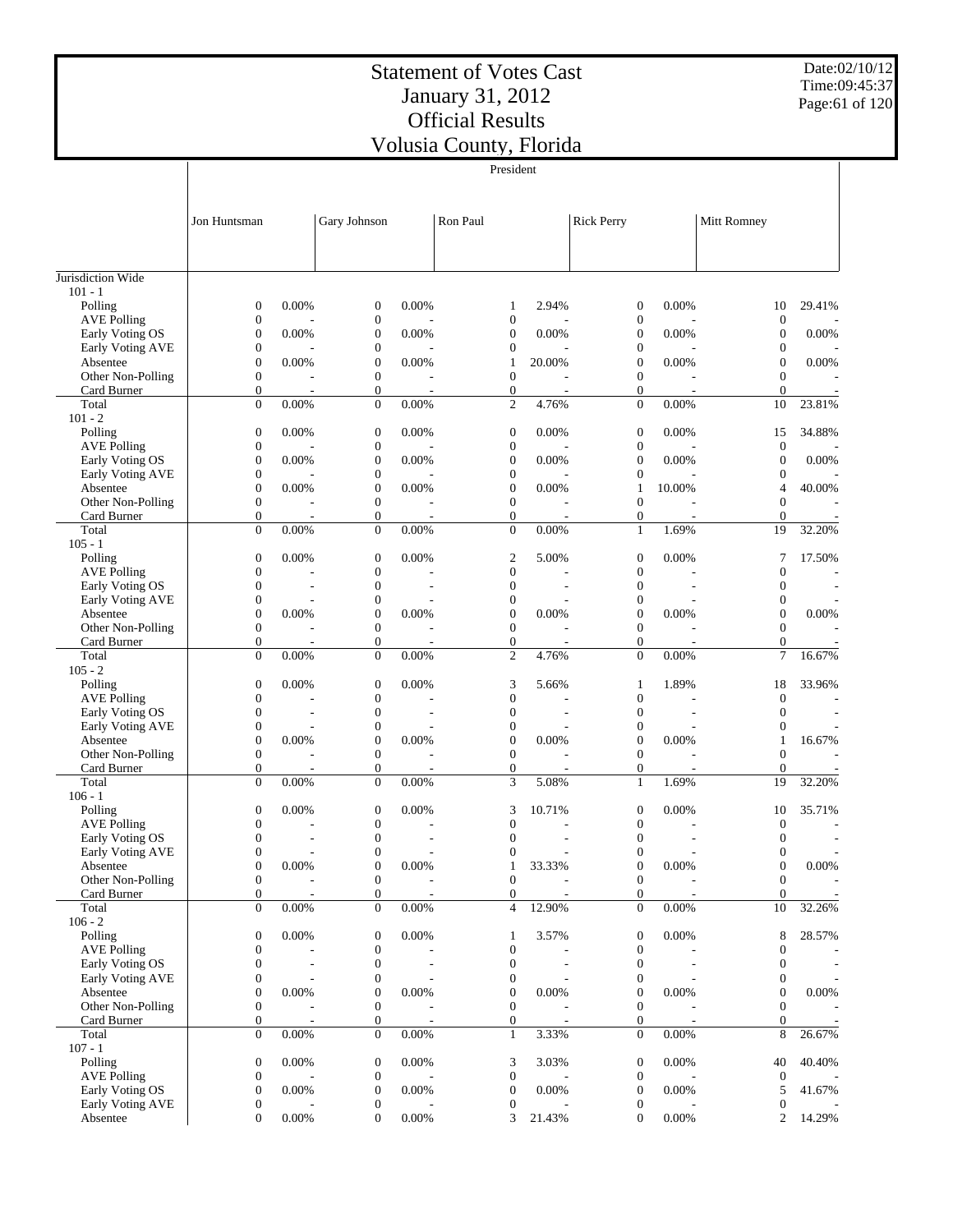President

Date:02/10/12 Time:09:45:38 Page:62 of 120

|                                       |                                  |                |                                      |                          | President                    |                          |                                      |                          |                                  |         |
|---------------------------------------|----------------------------------|----------------|--------------------------------------|--------------------------|------------------------------|--------------------------|--------------------------------------|--------------------------|----------------------------------|---------|
|                                       |                                  |                |                                      |                          |                              |                          |                                      |                          |                                  |         |
|                                       |                                  |                |                                      |                          |                              |                          |                                      |                          |                                  |         |
|                                       | Jon Huntsman                     |                | Gary Johnson                         |                          | Ron Paul                     |                          | <b>Rick Perry</b>                    |                          | Mitt Romney                      |         |
|                                       |                                  |                |                                      |                          |                              |                          |                                      |                          |                                  |         |
|                                       |                                  |                |                                      |                          |                              |                          |                                      |                          |                                  |         |
| Other Non-Polling                     | $\overline{0}$                   | $\overline{a}$ | $\mathbf{0}$                         | $\sim$                   | $\overline{0}$               | $\overline{\phantom{a}}$ | $\mathbf{0}$                         | $\overline{\phantom{a}}$ | $\overline{0}$                   |         |
| Card Burner                           | $\mathbf{0}$                     |                | $\boldsymbol{0}$                     |                          | $\boldsymbol{0}$             |                          | $\boldsymbol{0}$                     |                          | $\mathbf{0}$                     |         |
| Total                                 | $\mathbf{0}$                     | 0.00%          | $\boldsymbol{0}$                     | 0.00%                    | 6                            | 4.80%                    | $\overline{0}$                       | 0.00%                    | 47                               | 37.60%  |
| $107 - 2$                             |                                  |                |                                      |                          |                              |                          |                                      |                          |                                  |         |
| Polling<br><b>AVE Polling</b>         | $\boldsymbol{0}$<br>$\mathbf{0}$ | 0.00%          | $\boldsymbol{0}$<br>$\boldsymbol{0}$ | 0.00%                    | 4<br>$\mathbf{0}$            | 6.67%                    | $\boldsymbol{0}$                     | 0.00%                    | 13<br>$\mathbf{0}$               | 21.67%  |
| Early Voting OS                       | $\mathbf{0}$                     | 0.00%          | $\boldsymbol{0}$                     | 0.00%                    | 0                            | 0.00%                    | $\boldsymbol{0}$<br>$\mathbf{0}$     | 0.00%                    | $\boldsymbol{0}$                 | 0.00%   |
| Early Voting AVE                      | $\mathbf{0}$                     |                | $\boldsymbol{0}$                     |                          | $\mathbf{0}$                 |                          | $\boldsymbol{0}$                     |                          | $\boldsymbol{0}$                 |         |
| Absentee                              | $\boldsymbol{0}$                 | 0.00%          | $\boldsymbol{0}$                     | 0.00%                    | 1                            | 100.00%                  | 0                                    | 0.00%                    | $\boldsymbol{0}$                 | 0.00%   |
| Other Non-Polling                     | $\mathbf{0}$                     |                | $\boldsymbol{0}$                     |                          | $\mathbf{0}$                 |                          | $\boldsymbol{0}$                     |                          | $\mathbf{0}$                     |         |
| Card Burner                           | $\mathbf{0}$                     |                | $\boldsymbol{0}$                     | ٠                        | $\boldsymbol{0}$             |                          | $\mathbf{0}$                         |                          | $\theta$                         |         |
| Total                                 | $\mathbf{0}$                     | 0.00%          | $\mathbf{0}$                         | 0.00%                    | 5                            | 7.69%                    | $\mathbf{0}$                         | 0.00%                    | 13                               | 20.00%  |
| 109<br>Polling                        | $\mathbf{0}$                     | 0.00%          | $\boldsymbol{0}$                     | 0.00%                    | 7                            | 5.30%                    | 1                                    | 0.76%                    | 43                               | 32.58%  |
| <b>AVE Polling</b>                    | $\boldsymbol{0}$                 |                | $\boldsymbol{0}$                     |                          | $\boldsymbol{0}$             |                          | $\boldsymbol{0}$                     |                          | $\mathbf{0}$                     |         |
| Early Voting OS                       | $\boldsymbol{0}$                 | 0.00%          | $\boldsymbol{0}$                     | 0.00%                    | 2                            | 10.00%                   | $\boldsymbol{0}$                     | 0.00%                    | 8                                | 40.00%  |
| Early Voting AVE                      | $\mathbf{0}$                     |                | $\boldsymbol{0}$                     |                          | $\mathbf{0}$                 |                          | 0                                    |                          | $\boldsymbol{0}$                 |         |
| Absentee                              | $\mathbf{0}$                     | 0.00%          | $\boldsymbol{0}$                     | 0.00%                    | 4                            | 12.50%                   | $\boldsymbol{0}$                     | 0.00%                    | 9                                | 28.13%  |
| Other Non-Polling                     | $\boldsymbol{0}$                 |                | $\boldsymbol{0}$                     |                          | $\mathbf{0}$                 |                          | $\boldsymbol{0}$                     |                          | $\overline{0}$                   |         |
| Card Burner<br>Total                  | $\overline{0}$<br>$\mathbf{0}$   | 0.00%          | $\boldsymbol{0}$<br>$\boldsymbol{0}$ | 0.00%                    | $\mathbf{0}$<br>13           | ÷,<br>7.07%              | $\boldsymbol{0}$<br>$\mathbf{1}$     | 0.54%                    | $\theta$<br>60                   | 32.61%  |
| $201 - 1$                             |                                  |                |                                      |                          |                              |                          |                                      |                          |                                  |         |
| Polling                               | $\boldsymbol{0}$                 | 0.00%          | $\boldsymbol{0}$                     | 0.00%                    | 14                           | 8.48%                    | $\boldsymbol{0}$                     | 0.00%                    | 50                               | 30.30%  |
| <b>AVE Polling</b>                    | $\mathbf{0}$                     |                | $\boldsymbol{0}$                     |                          | $\boldsymbol{0}$             |                          | $\boldsymbol{0}$                     |                          | $\mathbf{0}$                     |         |
| Early Voting OS                       | $\mathbf{0}$                     | 0.00%          | $\boldsymbol{0}$                     | 0.00%                    | 1                            | 7.14%                    | $\boldsymbol{0}$                     | 0.00%                    | 4                                | 28.57%  |
| Early Voting AVE                      | $\boldsymbol{0}$                 |                | $\boldsymbol{0}$                     |                          | $\mathbf{0}$                 |                          | $\boldsymbol{0}$                     |                          | $\boldsymbol{0}$                 |         |
| Absentee                              | $\mathbf{0}$                     | 0.00%          | $\boldsymbol{0}$                     | 0.00%                    | $\mathbf{0}$                 | 0.00%                    | $\mathbf{0}$                         | 0.00%                    | 6                                | 31.58%  |
| Other Non-Polling<br>Card Burner      | $\mathbf{0}$<br>$\overline{0}$   |                | $\boldsymbol{0}$<br>$\boldsymbol{0}$ | ÷,                       | $\mathbf{0}$<br>$\mathbf{0}$ | ÷,                       | $\boldsymbol{0}$<br>$\mathbf{0}$     | $\overline{\phantom{a}}$ | $\overline{0}$<br>$\overline{0}$ |         |
| Total                                 | $\theta$                         | 0.00%          | $\boldsymbol{0}$                     | 0.00%                    | 15                           | 7.58%                    | $\mathbf{0}$                         | 0.00%                    | 60                               | 30.30%  |
| $201 - 2$                             |                                  |                |                                      |                          |                              |                          |                                      |                          |                                  |         |
| Polling                               | $\boldsymbol{0}$                 | 0.00%          | $\boldsymbol{0}$                     | 0.00%                    | 1                            | 100.00%                  | $\boldsymbol{0}$                     | 0.00%                    | $\boldsymbol{0}$                 | 0.00%   |
| <b>AVE Polling</b>                    | $\mathbf{0}$                     |                | $\boldsymbol{0}$                     |                          | 0                            |                          | $\boldsymbol{0}$                     |                          | $\boldsymbol{0}$                 |         |
| Early Voting OS                       | $\boldsymbol{0}$                 |                | $\boldsymbol{0}$                     |                          | $\mathbf{0}$                 |                          | $\boldsymbol{0}$                     |                          | $\boldsymbol{0}$                 |         |
| Early Voting AVE<br>Absentee          | $\boldsymbol{0}$<br>$\mathbf{0}$ | 0.00%          | $\mathbf{0}$<br>$\boldsymbol{0}$     | 0.00%                    | 0<br>$\boldsymbol{0}$        | 0.00%                    | $\boldsymbol{0}$<br>$\boldsymbol{0}$ | 0.00%                    | $\mathbf{0}$<br>$\mathbf{1}$     | 100.00% |
| Other Non-Polling                     | $\boldsymbol{0}$                 |                | $\boldsymbol{0}$                     |                          | $\mathbf{0}$                 |                          | $\boldsymbol{0}$                     |                          | $\overline{0}$                   |         |
| Card Burner                           | $\theta$                         |                | $\boldsymbol{0}$                     |                          | $\mathbf{0}$                 |                          | $\mathbf{0}$                         |                          | $\theta$                         |         |
| Total                                 | $\mathbf{0}$                     | 0.00%          | $\boldsymbol{0}$                     | 0.00%                    | $\mathbf{1}$                 | 50.00%                   | $\mathbf{0}$                         | 0.00%                    | $\mathbf{1}$                     | 50.00%  |
| 202                                   |                                  |                |                                      |                          |                              |                          |                                      |                          |                                  |         |
| Polling                               | $\mathbf{1}$                     | 0.85%          | $\boldsymbol{0}$                     | 0.00%                    | 6                            | 5.08%                    | $\boldsymbol{0}$                     | 0.00%                    | 60                               | 50.85%  |
| <b>AVE Polling</b><br>Early Voting OS | $\theta$<br>$\boldsymbol{0}$     | $0.00\%$       | $\mathbf{0}$<br>$\boldsymbol{0}$     | 0.00%                    | $\mathbf{0}$<br>1            | 5.56%                    | $\mathbf{0}$<br>$\boldsymbol{0}$     | 0.00%                    | $\overline{0}$<br>8              | 44.44%  |
| Early Voting AVE                      | $\mathbf{0}$                     |                | $\boldsymbol{0}$                     |                          | $\boldsymbol{0}$             |                          | $\boldsymbol{0}$                     |                          | $\boldsymbol{0}$                 |         |
| Absentee                              | $\mathbf{0}$                     | 0.00%          | $\boldsymbol{0}$                     | 0.00%                    | 2                            | 8.33%                    | $\boldsymbol{0}$                     | 0.00%                    | 7                                | 29.17%  |
| Other Non-Polling                     | $\boldsymbol{0}$                 |                | $\boldsymbol{0}$                     |                          | $\boldsymbol{0}$             |                          | $\boldsymbol{0}$                     |                          | $\boldsymbol{0}$                 |         |
| Card Burner                           | $\mathbf{0}$                     | $\overline{a}$ | 0                                    | $\overline{\phantom{a}}$ | $\overline{0}$               | $\overline{\phantom{a}}$ | $\mathbf{0}$                         | $\overline{a}$           | $\boldsymbol{0}$                 |         |
| Total                                 | $\mathbf{1}$                     | 0.63%          | $\boldsymbol{0}$                     | 0.00%                    | 9                            | 5.63%                    | $\mathbf{0}$                         | 0.00%                    | 75                               | 46.88%  |
| 203<br>Polling                        | $\boldsymbol{0}$                 | 0.00%          | $\boldsymbol{0}$                     | 0.00%                    | 22                           | 6.43%                    | $\mathbf{1}$                         | 0.29%                    | 133                              | 38.89%  |
| <b>AVE Polling</b>                    | $\mathbf{0}$                     |                | $\boldsymbol{0}$                     |                          | $\boldsymbol{0}$             |                          | $\boldsymbol{0}$                     |                          | $\boldsymbol{0}$                 |         |
| Early Voting OS                       | $\boldsymbol{0}$                 | 0.00%          | $\boldsymbol{0}$                     | 0.00%                    | 5                            | 9.09%                    | $\boldsymbol{0}$                     | 0.00%                    | 34                               | 61.82%  |
| Early Voting AVE                      | $\boldsymbol{0}$                 |                | $\boldsymbol{0}$                     |                          | $\boldsymbol{0}$             |                          | $\boldsymbol{0}$                     |                          | $\boldsymbol{0}$                 |         |
| Absentee                              | $\boldsymbol{0}$                 | 0.00%          | $\boldsymbol{0}$                     | 0.00%                    | 6                            | 14.29%                   | $\boldsymbol{0}$                     | 0.00%                    | 16                               | 38.10%  |
| Other Non-Polling                     | $\boldsymbol{0}$                 |                | $\boldsymbol{0}$                     |                          | $\boldsymbol{0}$             |                          | $\boldsymbol{0}$                     |                          | $\boldsymbol{0}$                 |         |
| Card Burner<br>Total                  | $\mathbf{0}$<br>$\mathbf{0}$     | 0.00%          | $\boldsymbol{0}$<br>$\boldsymbol{0}$ | 0.00%                    | $\mathbf{0}$<br>33           | 7.52%                    | $\boldsymbol{0}$<br>$\mathbf{1}$     | 0.23%                    | $\boldsymbol{0}$<br>183          | 41.69%  |
| 204                                   |                                  |                |                                      |                          |                              |                          |                                      |                          |                                  |         |
| Polling                               | $\boldsymbol{0}$                 | 0.00%          | $\boldsymbol{0}$                     | 0.00%                    | 11                           | 4.76%                    | $\boldsymbol{0}$                     | 0.00%                    | 105                              | 45.45%  |
| <b>AVE Polling</b>                    | $\boldsymbol{0}$                 |                | $\boldsymbol{0}$                     |                          | $\boldsymbol{0}$             |                          | $\boldsymbol{0}$                     |                          | $\mathbf{0}$                     |         |
| Early Voting OS                       | $\mathbf{0}$                     | 0.00%          | $\boldsymbol{0}$                     | 0.00%                    | 3                            | 4.92%                    | $\boldsymbol{0}$                     | $0.00\%$                 | 34                               | 55.74%  |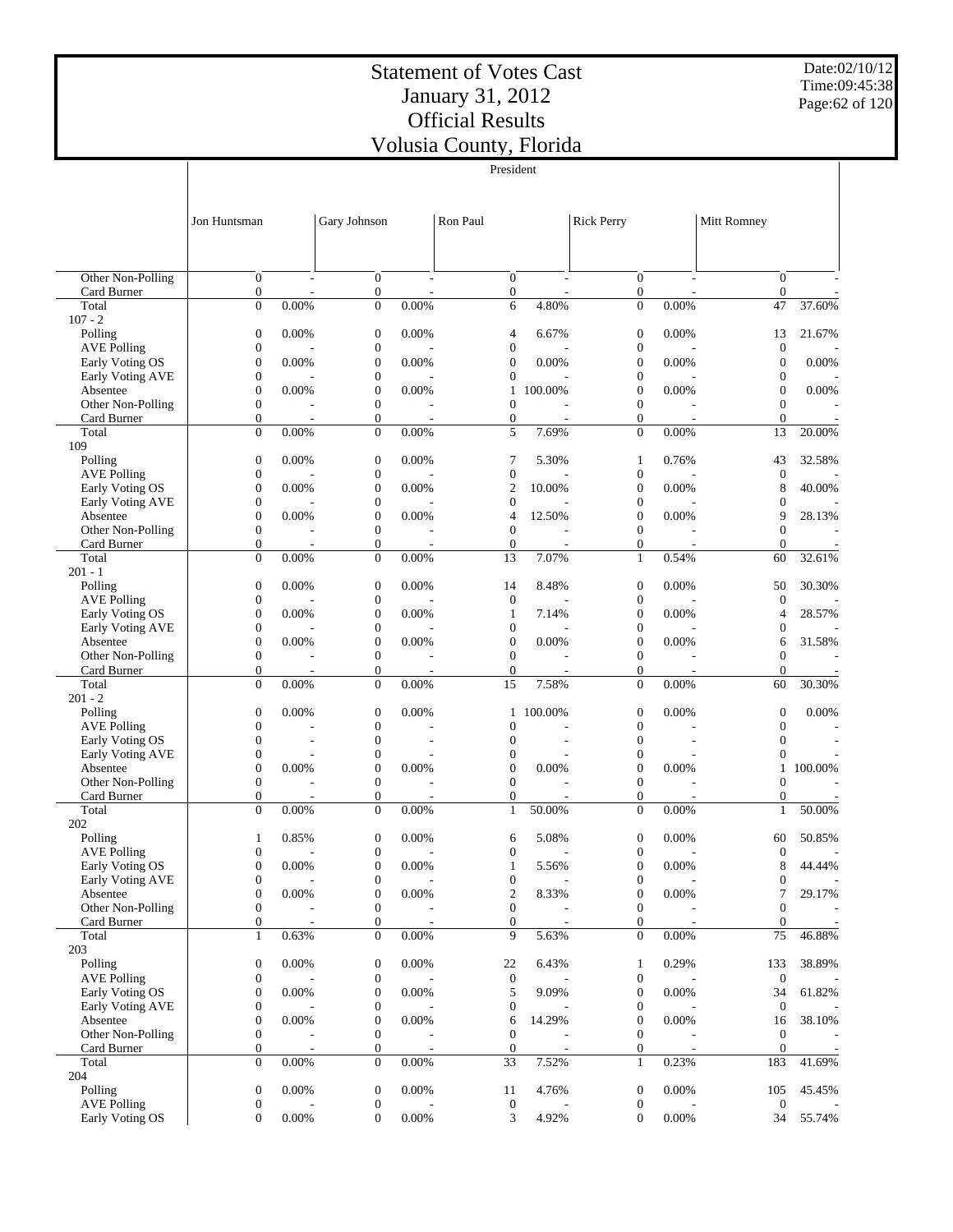Date:02/10/12 Time:09:45:38 Page:63 of 120

|                                     |                                      |       |                                      |       | President                            |        |                                      |       |                                |        |
|-------------------------------------|--------------------------------------|-------|--------------------------------------|-------|--------------------------------------|--------|--------------------------------------|-------|--------------------------------|--------|
|                                     | Jon Huntsman                         |       | Gary Johnson                         |       | Ron Paul                             |        | <b>Rick Perry</b>                    |       | <b>Mitt Romney</b>             |        |
|                                     |                                      |       |                                      |       |                                      |        |                                      |       |                                |        |
| <b>Early Voting AVE</b><br>Absentee | $\boldsymbol{0}$<br>$\boldsymbol{0}$ | 0.00% | $\boldsymbol{0}$<br>$\boldsymbol{0}$ | 0.00% | $\boldsymbol{0}$<br>$\overline{4}$   | 10.53% | $\boldsymbol{0}$<br>$\boldsymbol{0}$ | 0.00% | $\boldsymbol{0}$<br>19         | 50.00% |
| Other Non-Polling                   | $\boldsymbol{0}$                     |       | $\boldsymbol{0}$                     |       | $\boldsymbol{0}$                     |        | $\boldsymbol{0}$                     |       | $\mathbf{0}$                   |        |
| Card Burner                         | $\boldsymbol{0}$                     |       | $\boldsymbol{0}$                     |       | $\mathbf{0}$                         | $\sim$ | $\boldsymbol{0}$                     |       | $\overline{0}$                 |        |
| Total                               | $\boldsymbol{0}$                     | 0.00% | $\mathbf{0}$                         | 0.00% | 18                                   | 5.45%  | $\mathbf{0}$                         | 0.00% | 158                            | 47.88% |
| 205                                 |                                      |       |                                      |       |                                      |        |                                      |       |                                |        |
| Polling                             | $\boldsymbol{0}$                     | 0.00% | $\boldsymbol{0}$                     | 0.00% | 23                                   | 11.33% | $\boldsymbol{0}$                     | 0.00% | 85                             | 41.87% |
| <b>AVE Polling</b>                  | $\mathbf{0}$                         |       | $\boldsymbol{0}$                     |       | $\boldsymbol{0}$                     |        | $\boldsymbol{0}$                     |       | $\mathbf{0}$                   |        |
| Early Voting OS                     | $\boldsymbol{0}$                     | 0.00% | $\boldsymbol{0}$                     | 0.00% | $\mathfrak{Z}$                       | 6.67%  | $\boldsymbol{0}$                     | 0.00% | 18                             | 40.00% |
| Early Voting AVE<br>Absentee        | $\mathbf{0}$<br>$\mathbf{0}$         | 0.00% | $\boldsymbol{0}$<br>$\boldsymbol{0}$ | 0.00% | $\boldsymbol{0}$<br>$\boldsymbol{0}$ | 0.00%  | $\boldsymbol{0}$<br>$\boldsymbol{0}$ | 0.00% | $\boldsymbol{0}$<br>15         | 48.39% |
| Other Non-Polling                   | $\boldsymbol{0}$                     |       | $\boldsymbol{0}$                     |       | $\mathbf{0}$                         |        | $\boldsymbol{0}$                     |       | $\boldsymbol{0}$               |        |
| Card Burner                         | $\boldsymbol{0}$                     |       | $\boldsymbol{0}$                     |       | $\boldsymbol{0}$                     |        | $\boldsymbol{0}$                     |       | $\mathbf{0}$                   |        |
| Total                               | $\overline{0}$                       | 0.00% | $\boldsymbol{0}$                     | 0.00% | 26                                   | 9.32%  | $\boldsymbol{0}$                     | 0.00% | 118                            | 42.29% |
| 206                                 |                                      |       |                                      |       |                                      |        |                                      |       |                                |        |
| Polling                             | $\boldsymbol{0}$                     | 0.00% | $\boldsymbol{0}$                     | 0.00% | 24                                   | 8.92%  | $\boldsymbol{0}$                     | 0.00% | 134                            | 49.81% |
| <b>AVE Polling</b>                  | $\boldsymbol{0}$                     |       | $\boldsymbol{0}$                     |       | $\boldsymbol{0}$                     |        | $\boldsymbol{0}$                     |       | $\mathbf{0}$                   |        |
| Early Voting OS                     | $\mathbf{1}$                         | 1.67% | $\boldsymbol{0}$                     | 0.00% | 7                                    | 11.67% | $\boldsymbol{0}$                     | 0.00% | 33                             | 55.00% |
| Early Voting AVE                    | $\boldsymbol{0}$                     |       | $\boldsymbol{0}$                     |       | $\boldsymbol{0}$                     |        | $\boldsymbol{0}$                     |       | $\mathbf{0}$                   |        |
| Absentee                            | $\boldsymbol{0}$                     | 0.00% | $\boldsymbol{0}$                     | 0.00% | 3                                    | 7.32%  | $\boldsymbol{0}$                     | 0.00% | 23                             | 56.10% |
| Other Non-Polling<br>Card Burner    | $\boldsymbol{0}$<br>$\boldsymbol{0}$ | 0.00% | $\boldsymbol{0}$<br>$\boldsymbol{0}$ | 0.00% | $\boldsymbol{0}$<br>$\mathbf{0}$     | 0.00%  | $\boldsymbol{0}$<br>$\boldsymbol{0}$ | 0.00% | $\mathbf{0}$<br>$\overline{0}$ | 0.00%  |
| Total                               | $\mathbf{1}$                         | 0.27% | $\boldsymbol{0}$                     | 0.00% | 34                                   | 9.14%  | $\mathbf{0}$                         | 0.00% | 190                            | 51.08% |
| 207                                 |                                      |       |                                      |       |                                      |        |                                      |       |                                |        |
| Polling                             | $\boldsymbol{0}$                     | 0.00% | $\boldsymbol{0}$                     | 0.00% | 18                                   | 8.11%  | $\boldsymbol{2}$                     | 0.90% | 74                             | 33.33% |
| <b>AVE Polling</b>                  | $\boldsymbol{0}$                     |       | $\boldsymbol{0}$                     |       | $\boldsymbol{0}$                     |        | $\boldsymbol{0}$                     |       | $\boldsymbol{0}$               |        |
| Early Voting OS                     | $\boldsymbol{0}$                     | 0.00% | $\boldsymbol{0}$                     | 0.00% | $\mathfrak{2}$                       | 3.85%  | $\boldsymbol{0}$                     | 0.00% | 28                             | 53.85% |
| Early Voting AVE                    | $\boldsymbol{0}$                     |       | $\boldsymbol{0}$                     |       | $\boldsymbol{0}$                     |        | $\boldsymbol{0}$                     |       | $\boldsymbol{0}$               |        |
| Absentee                            | $\boldsymbol{0}$                     | 0.00% | $\boldsymbol{0}$                     | 0.00% | 4                                    | 8.51%  | $\boldsymbol{0}$                     | 0.00% | 12                             | 25.53% |
| Other Non-Polling                   | $\boldsymbol{0}$                     |       | $\boldsymbol{0}$                     |       | $\boldsymbol{0}$                     |        | $\boldsymbol{0}$                     |       | $\boldsymbol{0}$               |        |
| Card Burner                         | $\boldsymbol{0}$<br>$\overline{0}$   |       | $\boldsymbol{0}$                     |       | $\boldsymbol{0}$                     | 7.48%  | $\boldsymbol{0}$<br>$\overline{c}$   |       | $\mathbf{0}$                   |        |
| Total<br>208                        |                                      | 0.00% | $\boldsymbol{0}$                     | 0.00% | 24                                   |        |                                      | 0.62% | 114                            | 35.51% |
| Polling                             | $\boldsymbol{0}$                     | 0.00% | $\boldsymbol{0}$                     | 0.00% | 20                                   | 9.01%  | $\boldsymbol{0}$                     | 0.00% | 85                             | 38.29% |
| <b>AVE Polling</b>                  | $\boldsymbol{0}$                     |       | $\boldsymbol{0}$                     |       | $\boldsymbol{0}$                     |        | $\boldsymbol{0}$                     |       | $\mathbf{0}$                   |        |
| Early Voting OS                     | $\boldsymbol{0}$                     | 0.00% | $\boldsymbol{0}$                     | 0.00% | 5                                    | 11.36% | $\boldsymbol{0}$                     | 0.00% | 20                             | 45.45% |
| Early Voting AVE                    | $\boldsymbol{0}$                     |       | $\boldsymbol{0}$                     |       | $\boldsymbol{0}$                     |        | $\boldsymbol{0}$                     |       | $\boldsymbol{0}$               |        |
| Absentee                            | $\boldsymbol{0}$                     | 0.00% | $\boldsymbol{0}$                     | 0.00% | 3                                    | 6.98%  | $\boldsymbol{0}$                     | 0.00% | 20                             | 46.51% |
| Other Non-Polling                   | $\boldsymbol{0}$                     |       | $\boldsymbol{0}$                     |       | $\boldsymbol{0}$                     |        | $\boldsymbol{0}$                     |       | $\mathbf{0}$                   |        |
| Card Burner                         | $\boldsymbol{0}$                     |       | $\mathbf{0}$                         |       | $\mathbf{0}$                         |        | $\mathbf{0}$                         |       | $\mathbf{0}$                   |        |
| Total<br>209                        | $\overline{0}$                       | 0.00% | $\boldsymbol{0}$                     | 0.00% | 28                                   | 9.06%  | $\overline{0}$                       | 0.00% | 125                            | 40.45% |
| Polling                             | $\boldsymbol{0}$                     | 0.00% | 1                                    | 0.40% | 17                                   | 6.85%  | $\boldsymbol{0}$                     | 0.00% | 122                            | 49.19% |
| <b>AVE Polling</b>                  | $\boldsymbol{0}$                     |       | $\boldsymbol{0}$                     |       | $\boldsymbol{0}$                     |        | $\boldsymbol{0}$                     |       | $\boldsymbol{0}$               |        |
| Early Voting OS                     | $\boldsymbol{0}$                     | 0.00% | $\boldsymbol{0}$                     | 0.00% | 6                                    | 10.53% | $\boldsymbol{0}$                     | 0.00% | 18                             | 31.58% |
| Early Voting AVE                    | $\boldsymbol{0}$                     |       | $\boldsymbol{0}$                     |       | $\boldsymbol{0}$                     |        | $\boldsymbol{0}$                     |       | $\mathbf{0}$                   |        |
| Absentee                            | $\mathbf{1}$                         | 2.13% | $\boldsymbol{0}$                     | 0.00% | $\boldsymbol{2}$                     | 4.26%  | $\boldsymbol{0}$                     | 0.00% | 21                             | 44.68% |
| Other Non-Polling                   | $\boldsymbol{0}$                     |       | $\boldsymbol{0}$                     |       | $\boldsymbol{0}$                     |        | $\boldsymbol{0}$                     |       | $\mathbf{0}$                   |        |
| Card Burner                         | $\boldsymbol{0}$                     |       | $\boldsymbol{0}$                     |       | $\boldsymbol{0}$                     |        | $\boldsymbol{0}$                     |       | $\mathbf{0}$                   |        |
| Total                               | $\mathbf{1}$                         | 0.28% | $\mathbf{1}$                         | 0.28% | 25                                   | 7.10%  | $\boldsymbol{0}$                     | 0.00% | 161                            | 45.74% |
| 212<br>Polling                      | $\boldsymbol{0}$                     | 0.00% |                                      | 0.00% |                                      |        |                                      | 0.93% | 40                             | 37.38% |
| <b>AVE Polling</b>                  | $\boldsymbol{0}$                     |       | $\boldsymbol{0}$<br>$\boldsymbol{0}$ |       | 9<br>$\boldsymbol{0}$                | 8.41%  | 1<br>$\boldsymbol{0}$                |       | $\overline{0}$                 |        |
| Early Voting OS                     | $\boldsymbol{0}$                     | 0.00% | $\boldsymbol{0}$                     | 0.00% | 1                                    | 3.03%  | $\mathbf{0}$                         | 0.00% | 18                             | 54.55% |
| Early Voting AVE                    | $\boldsymbol{0}$                     |       | $\boldsymbol{0}$                     |       | $\boldsymbol{0}$                     |        | $\boldsymbol{0}$                     |       | $\mathbf{0}$                   |        |
| Absentee                            | $\boldsymbol{0}$                     | 0.00% | $\boldsymbol{0}$                     | 0.00% | 3                                    | 5.66%  | 1                                    | 1.89% | 32                             | 60.38% |
| Other Non-Polling                   | $\boldsymbol{0}$                     |       | $\boldsymbol{0}$                     |       | $\boldsymbol{0}$                     |        | $\boldsymbol{0}$                     |       | $\mathbf{0}$                   |        |
| Card Burner                         | $\boldsymbol{0}$                     |       | $\boldsymbol{0}$                     |       | $\boldsymbol{0}$                     |        | $\boldsymbol{0}$                     |       | $\mathbf{0}$                   |        |
| Total                               | $\boldsymbol{0}$                     | 0.00% | $\mathbf{0}$                         | 0.00% | 13                                   | 6.74%  | 2                                    | 1.04% | 90                             | 46.63% |
| 213                                 |                                      |       |                                      |       |                                      |        |                                      |       |                                |        |
| Polling                             | $\boldsymbol{0}$                     | 0.00% | $\boldsymbol{0}$                     | 0.00% | 12                                   | 8.96%  | $\boldsymbol{0}$                     | 0.00% | 42                             | 31.34% |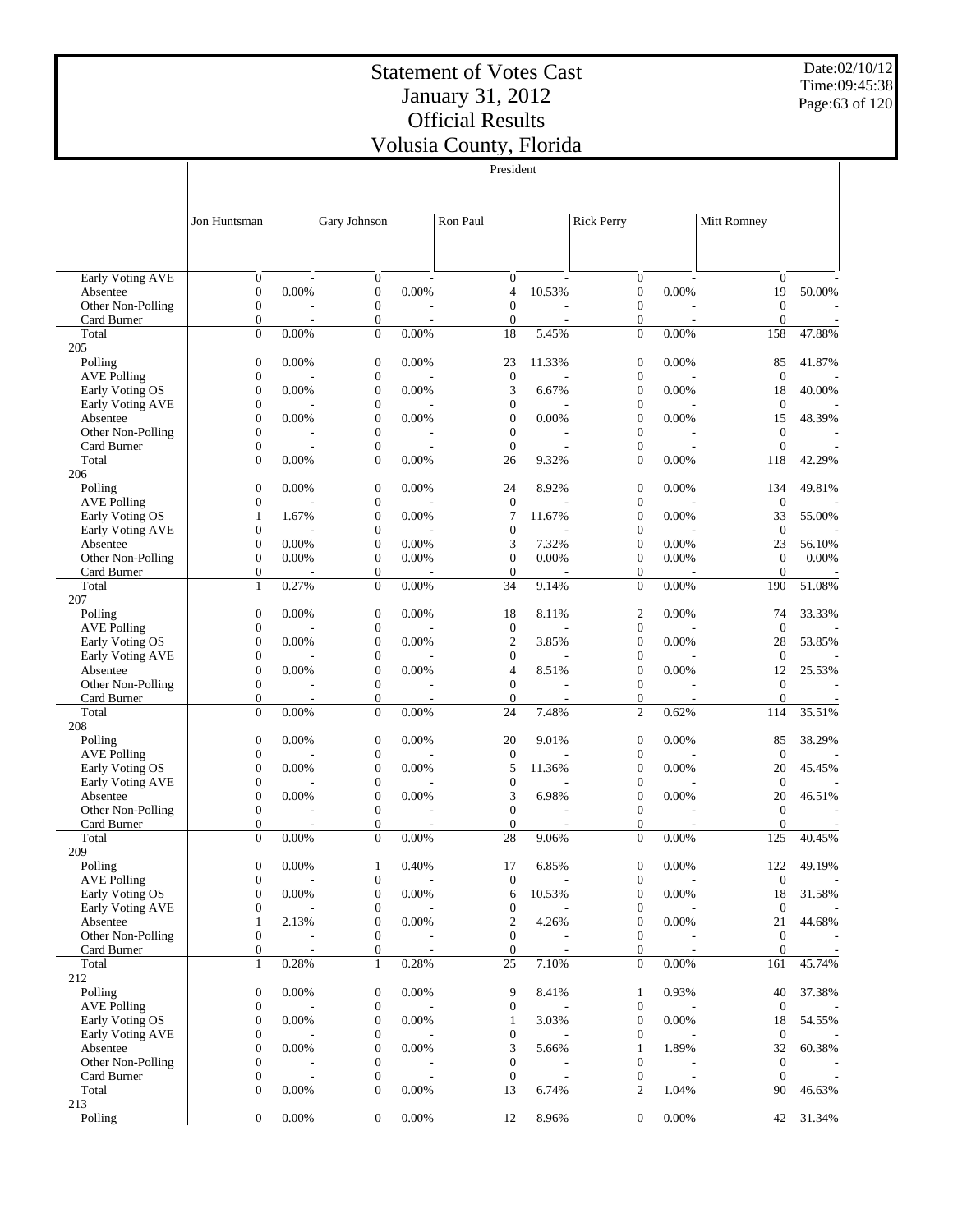President

Date:02/10/12 Time:09:45:38 Page:64 of 120

|                                            |                                      |               |                                      |                         | President                            |              |                                      |                     |                                      |                          |
|--------------------------------------------|--------------------------------------|---------------|--------------------------------------|-------------------------|--------------------------------------|--------------|--------------------------------------|---------------------|--------------------------------------|--------------------------|
|                                            |                                      |               |                                      |                         |                                      |              |                                      |                     |                                      |                          |
|                                            |                                      |               |                                      |                         |                                      |              |                                      |                     |                                      |                          |
|                                            | Jon Huntsman                         |               | Gary Johnson                         |                         | Ron Paul                             |              | <b>Rick Perry</b>                    |                     | Mitt Romney                          |                          |
|                                            |                                      |               |                                      |                         |                                      |              |                                      |                     |                                      |                          |
|                                            |                                      |               |                                      |                         |                                      |              |                                      |                     |                                      |                          |
|                                            | $\mathbf{0}$                         |               |                                      |                         |                                      |              |                                      |                     |                                      |                          |
| <b>AVE Polling</b><br>Early Voting OS      | $\boldsymbol{0}$                     | 0.00%         | $\mathbf{0}$<br>$\mathbf{0}$         | 0.00%                   | $\mathbf{0}$<br>$\boldsymbol{0}$     | 0.00%        | $\mathbf{0}$<br>$\boldsymbol{0}$     | 0.00%               | $\boldsymbol{0}$<br>5                | 23.81%                   |
| Early Voting AVE                           | $\boldsymbol{0}$                     |               | $\boldsymbol{0}$                     |                         | $\boldsymbol{0}$                     |              | $\boldsymbol{0}$                     |                     | $\boldsymbol{0}$                     |                          |
| Absentee                                   | $\boldsymbol{0}$                     | 0.00%         | $\boldsymbol{0}$                     | 0.00%                   | 3                                    | 12.00%       | $\boldsymbol{0}$                     | 0.00%               | 7                                    | 28.00%                   |
| Other Non-Polling                          | $\boldsymbol{0}$                     |               | $\boldsymbol{0}$                     |                         | $\mathbf{0}$                         |              | $\boldsymbol{0}$                     |                     | $\overline{0}$                       |                          |
| Card Burner                                | $\mathbf{0}$                         |               | $\boldsymbol{0}$                     |                         | $\mathbf{0}$                         |              | $\mathbf{0}$                         |                     | $\theta$                             |                          |
| Total<br>214                               | $\mathbf{0}$                         | 0.00%         | $\boldsymbol{0}$                     | 0.00%                   | 15                                   | 8.33%        | $\mathbf{0}$                         | 0.00%               | 54                                   | 30.00%                   |
| Polling                                    | $\mathfrak{2}$                       | 0.67%         | $\mathbf{0}$                         | 0.00%                   | 17                                   | 5.72%        | $\boldsymbol{0}$                     | 0.00%               | 129                                  | 43.43%                   |
| <b>AVE Polling</b>                         | $\boldsymbol{0}$                     |               | $\boldsymbol{0}$                     |                         | $\mathbf{0}$                         |              | $\boldsymbol{0}$                     |                     | $\mathbf{0}$                         |                          |
| Early Voting OS                            | $\boldsymbol{0}$                     | 0.00%         | $\mathbf{0}$                         | 0.00%                   | $\mathfrak{2}$                       | 3.28%        | $\mathbf{0}$                         | 0.00%               | 18                                   | 29.51%                   |
| Early Voting AVE                           | $\boldsymbol{0}$                     |               | $\mathbf{0}$                         |                         | $\boldsymbol{0}$                     |              | $\boldsymbol{0}$                     |                     | $\mathbf{0}$                         |                          |
| Absentee                                   | $\boldsymbol{0}$<br>$\boldsymbol{0}$ | 0.00%         | $\mathbf{0}$<br>$\boldsymbol{0}$     | 0.00%                   | 3<br>$\mathbf{0}$                    | 7.89%        | $\mathbf{0}$<br>$\mathbf{0}$         | 0.00%               | 19<br>$\overline{0}$                 | 50.00%                   |
| Other Non-Polling<br>Card Burner           | $\mathbf{0}$                         |               | $\boldsymbol{0}$                     |                         | $\mathbf{0}$                         |              | $\mathbf{0}$                         |                     | $\overline{0}$                       |                          |
| Total                                      | $\overline{2}$                       | 0.51%         | $\mathbf{0}$                         | 0.00%                   | 22                                   | 5.56%        | $\mathbf{0}$                         | 0.00%               | 166                                  | 41.92%                   |
| 215                                        |                                      |               |                                      |                         |                                      |              |                                      |                     |                                      |                          |
| Polling                                    | $\boldsymbol{0}$                     | 0.00%         | $\boldsymbol{0}$                     | 0.00%                   | 27                                   | 5.77%        | $\mathfrak{2}$                       | 0.43%               | 227                                  | 48.50%                   |
| <b>AVE Polling</b>                         | $\boldsymbol{0}$                     |               | $\boldsymbol{0}$                     |                         | $\mathbf{0}$                         |              | $\boldsymbol{0}$                     |                     | $\overline{0}$                       |                          |
| Early Voting OS<br><b>Early Voting AVE</b> | $\boldsymbol{0}$<br>$\boldsymbol{0}$ | 0.00%         | $\mathbf{0}$<br>$\boldsymbol{0}$     | 0.00%                   | 5<br>$\boldsymbol{0}$                | 2.04%        | $\mathbf{1}$<br>$\boldsymbol{0}$     | 0.41%               | 153<br>$\boldsymbol{0}$              | 62.45%                   |
| Absentee                                   | $\overline{c}$                       | 1.54%         | $\boldsymbol{0}$                     | 0.00%                   | 5                                    | 3.85%        | $\mathbf{1}$                         | 0.77%               | 61                                   | 46.92%                   |
| Other Non-Polling                          | $\boldsymbol{0}$                     | 0.00%         | $\boldsymbol{0}$                     | $0.00\%$                | $\mathbf{0}$                         | 0.00%        | $\mathbf{0}$                         | 0.00%               | $\overline{0}$                       | 0.00%                    |
| Card Burner                                | $\mathbf{0}$                         |               | $\boldsymbol{0}$                     |                         | $\mathbf{0}$                         |              | $\mathbf{0}$                         |                     | $\theta$                             |                          |
| Total                                      | $\overline{2}$                       | 0.24%         | $\boldsymbol{0}$                     | 0.00%                   | 37                                   | 4.38%        | $\overline{4}$                       | 0.47%               | 441                                  | 52.25%                   |
| 216<br>Polling                             | $\boldsymbol{0}$                     | 0.00%         | $\mathbf{0}$                         | 0.00%                   | 9                                    | 22.50%       | $\mathbf{1}$                         | 2.50%               | 11                                   | 27.50%                   |
| <b>AVE Polling</b>                         | $\boldsymbol{0}$                     |               | $\boldsymbol{0}$                     |                         | $\mathbf{0}$                         |              | $\boldsymbol{0}$                     |                     | $\boldsymbol{0}$                     |                          |
| Early Voting OS                            | $\boldsymbol{0}$                     | 0.00%         | $\mathbf{0}$                         | 0.00%                   | 1                                    | 12.50%       | $\mathbf{0}$                         | 0.00%               | 2                                    | 25.00%                   |
| Early Voting AVE                           | $\boldsymbol{0}$                     |               | $\boldsymbol{0}$                     |                         | $\boldsymbol{0}$                     |              | $\boldsymbol{0}$                     |                     | $\overline{0}$                       |                          |
| Absentee                                   | $\boldsymbol{0}$                     | 0.00%         | $\mathbf{0}$                         | 0.00%                   | $\overline{2}$                       | 66.67%       | $\mathbf{0}$                         | 0.00%               | 1                                    | 33.33%                   |
| Other Non-Polling                          | $\boldsymbol{0}$<br>$\boldsymbol{0}$ |               | $\boldsymbol{0}$<br>$\boldsymbol{0}$ | ÷,                      | $\mathbf{0}$<br>$\mathbf{0}$         | ÷,           | $\mathbf{0}$<br>$\mathbf{0}$         | ÷,                  | $\overline{0}$<br>$\overline{0}$     |                          |
| Card Burner<br>Total                       | $\mathbf{0}$                         | 0.00%         | $\mathbf{0}$                         | 0.00%                   | 12                                   | 23.53%       | $\mathbf{1}$                         | 1.96%               | 14                                   | 27.45%                   |
| 217                                        |                                      |               |                                      |                         |                                      |              |                                      |                     |                                      |                          |
| Polling                                    | $\boldsymbol{0}$                     | 0.00%         | $\boldsymbol{0}$                     | 0.00%                   | $\boldsymbol{0}$                     | 0.00%        | $\boldsymbol{0}$                     | 0.00%               | 6                                    | 22.22%                   |
| <b>AVE Polling</b>                         | $\boldsymbol{0}$                     |               | $\boldsymbol{0}$                     |                         | $\mathbf{0}$                         |              | $\boldsymbol{0}$                     |                     | $\boldsymbol{0}$                     |                          |
| Early Voting OS                            | $\boldsymbol{0}$                     | 0.00%         | $\boldsymbol{0}$                     | 0.00%                   | $\boldsymbol{0}$                     | 0.00%        | $\boldsymbol{0}$                     | 0.00%               | 8                                    | 61.54%                   |
| Early Voting AVE<br>Absentee               | $\boldsymbol{0}$<br>$\boldsymbol{0}$ | 0.00%         | $\boldsymbol{0}$<br>$\boldsymbol{0}$ | 0.00%                   | $\boldsymbol{0}$<br>3                | 6.98%        | $\boldsymbol{0}$<br>$\boldsymbol{0}$ | 0.00%               | $\boldsymbol{0}$<br>6                | 13.95%                   |
| Other Non-Polling                          | $\boldsymbol{0}$                     |               | $\boldsymbol{0}$                     |                         | $\overline{0}$                       |              | $\boldsymbol{0}$                     |                     | $\overline{0}$                       |                          |
| Card Burner                                | $\mathbf{0}$                         |               | $\mathbf{0}$                         | ÷,                      | $\mathbf{0}$                         |              | $\mathbf{0}$                         |                     | $\mathbf{0}$                         |                          |
| Total                                      | $\boldsymbol{0}$                     | 0.00%         | $\boldsymbol{0}$                     | $0.00\%$                | 3                                    | 3.61%        | $\boldsymbol{0}$                     | 0.00%               | 20                                   | 24.10%                   |
| $218 - 1$                                  |                                      |               |                                      |                         |                                      |              |                                      |                     |                                      |                          |
| Polling<br><b>AVE Polling</b>              | $\boldsymbol{0}$<br>$\boldsymbol{0}$ | 0.00%         | $\boldsymbol{0}$<br>$\boldsymbol{0}$ | 0.00%                   | 9<br>$\boldsymbol{0}$                | 14.52%       | $\boldsymbol{0}$<br>$\boldsymbol{0}$ | 0.00%               | 26<br>$\boldsymbol{0}$               | 41.94%                   |
| Early Voting OS                            | $\boldsymbol{0}$                     | 0.00%         | $\boldsymbol{0}$                     | 0.00%                   | 4                                    | 21.05%       | $\boldsymbol{0}$                     | 0.00%               | 9                                    | 47.37%                   |
| Early Voting AVE                           | $\boldsymbol{0}$                     |               | $\boldsymbol{0}$                     |                         | 0                                    |              | $\boldsymbol{0}$                     |                     | $\boldsymbol{0}$                     |                          |
| Absentee                                   | 3                                    | 7.69%         | $\boldsymbol{0}$                     | 0.00%                   | 6                                    | 15.38%       | $\boldsymbol{0}$                     | 0.00%               | 10                                   | 25.64%                   |
| Other Non-Polling                          | $\boldsymbol{0}$                     |               | $\boldsymbol{0}$                     |                         | $\boldsymbol{0}$                     |              | $\boldsymbol{0}$                     |                     | $\mathbf{0}$                         |                          |
| Card Burner<br>Total                       | $\boldsymbol{0}$<br>3                | 2.50%         | $\boldsymbol{0}$<br>$\mathbf{0}$     | $\overline{a}$<br>0.00% | $\mathbf{0}$<br>19                   | 15.83%       | $\mathbf{0}$<br>$\boldsymbol{0}$     | 0.00%               | $\boldsymbol{0}$<br>45               | 37.50%                   |
| $218 - 2$                                  |                                      |               |                                      |                         |                                      |              |                                      |                     |                                      |                          |
| Polling                                    | $\boldsymbol{0}$                     |               | $\boldsymbol{0}$                     |                         | $\boldsymbol{0}$                     |              | $\boldsymbol{0}$                     |                     | $\boldsymbol{0}$                     |                          |
| <b>AVE Polling</b>                         | $\boldsymbol{0}$                     |               | $\boldsymbol{0}$                     |                         | $\boldsymbol{0}$                     |              | $\boldsymbol{0}$                     |                     | $\boldsymbol{0}$                     |                          |
| Early Voting OS                            | $\mathbf{0}$                         |               | $\mathbf{0}$                         |                         | $\mathbf{0}$                         |              | $\boldsymbol{0}$                     |                     | $\boldsymbol{0}$                     |                          |
| Early Voting AVE                           | $\overline{0}$                       |               | $\overline{0}$                       |                         | $\mathbf{0}$                         |              | $\mathbf{0}$                         |                     | $\boldsymbol{0}$                     |                          |
| Absentee<br>Other Non-Polling              | $\boldsymbol{0}$<br>$\boldsymbol{0}$ |               | 0<br>$\mathbf{0}$                    |                         | $\boldsymbol{0}$<br>$\boldsymbol{0}$ |              | $\boldsymbol{0}$<br>$\boldsymbol{0}$ |                     | $\boldsymbol{0}$<br>$\boldsymbol{0}$ |                          |
| Card Burner                                | $\mathbf{0}$                         |               | $\boldsymbol{0}$                     |                         | $\mathbf{0}$                         |              | $\mathbf{0}$                         |                     | $\mathbf{0}$                         |                          |
| Total                                      | $\boldsymbol{0}$                     | $\frac{1}{2}$ | $\boldsymbol{0}$                     | $\bar{\phantom{a}}$     | $\mathbf{0}$                         | $\mathbb{L}$ | $\boldsymbol{0}$                     | $\bar{\phantom{a}}$ | $\overline{0}$                       | $\overline{\phantom{a}}$ |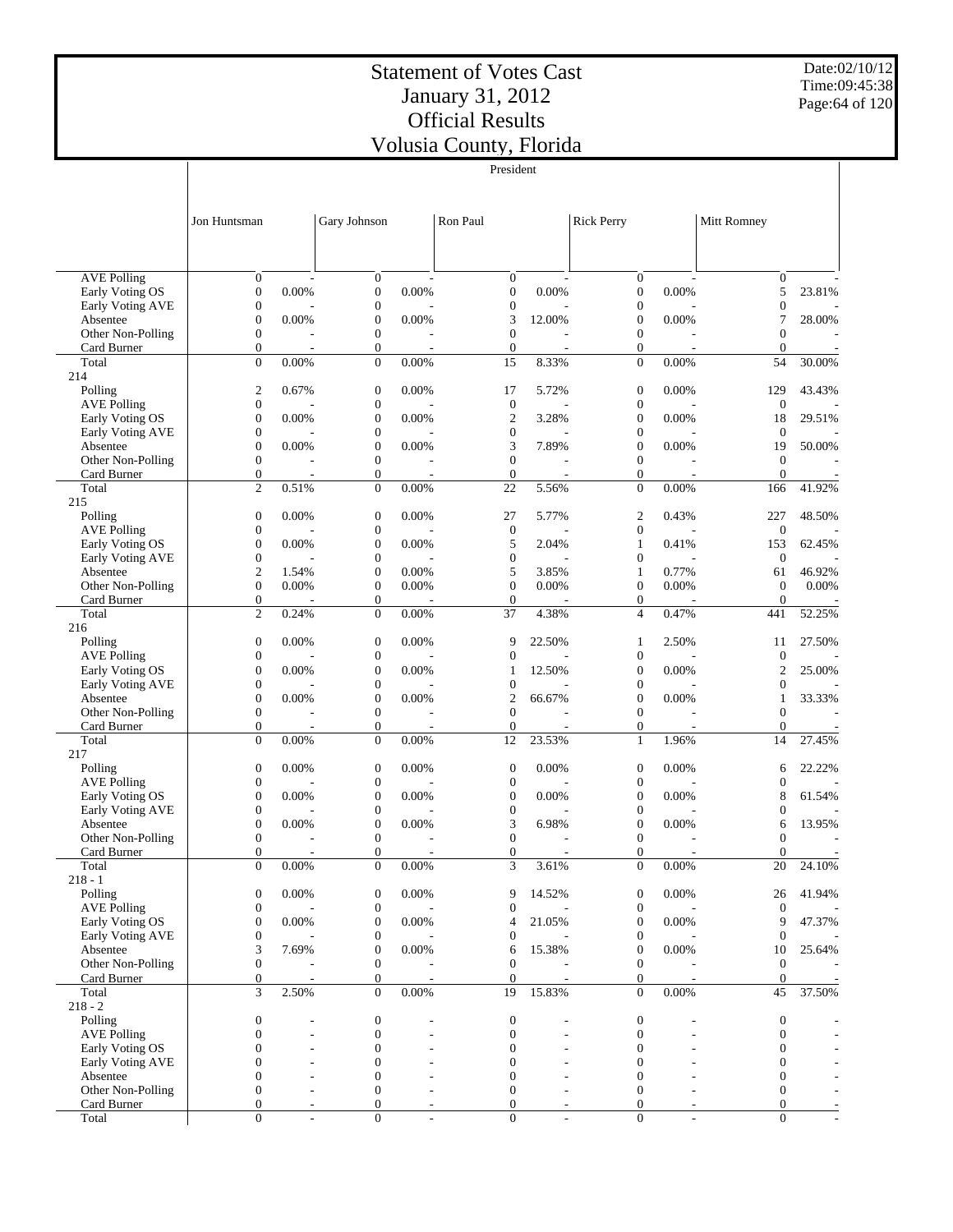Date:02/10/12 Time:09:45:38 Page:65 of 120

|                               |                                      |       |                                      |                          | President                          |                |                                    |       |                                    |                          |
|-------------------------------|--------------------------------------|-------|--------------------------------------|--------------------------|------------------------------------|----------------|------------------------------------|-------|------------------------------------|--------------------------|
|                               | Jon Huntsman                         |       | Gary Johnson                         |                          | Ron Paul                           |                | <b>Rick Perry</b>                  |       | Mitt Romney                        |                          |
|                               |                                      |       |                                      |                          |                                    |                |                                    |       |                                    |                          |
|                               |                                      |       |                                      |                          |                                    |                |                                    |       |                                    |                          |
| 219                           |                                      |       |                                      |                          |                                    |                |                                    |       |                                    |                          |
| Polling                       | $\mathbf{0}$                         | 0.00% | $\boldsymbol{0}$                     | 0.00%                    | 24                                 | 13.87%         | $\mathbf{0}$                       | 0.00% | 49                                 | 28.32%                   |
| <b>AVE Polling</b>            | $\mathbf{0}$                         |       | $\boldsymbol{0}$                     |                          | $\mathbf{0}$                       |                | $\mathbf{0}$                       |       | $\mathbf{0}$                       |                          |
| Early Voting OS               | $\mathbf{0}$                         | 0.00% | $\mathbf{0}$                         | 0.00%                    | $\mathbf{1}$                       | 2.63%          | 1                                  | 2.63% | 15                                 | 39.47%                   |
| Early Voting AVE<br>Absentee  | $\mathbf{0}$<br>$\mathbf{0}$         | 0.00% | $\mathbf{0}$<br>$\mathbf{0}$         | 0.00%                    | $\boldsymbol{0}$<br>3              | 10.00%         | $\mathbf{0}$<br>$\mathbf{0}$       | 0.00% | $\mathbf{0}$<br>17                 | 56.67%                   |
| Other Non-Polling             | $\mathbf{0}$                         |       | $\boldsymbol{0}$                     |                          | $\overline{0}$                     |                | $\overline{0}$                     |       | $\overline{0}$                     |                          |
| Card Burner                   | $\mathbf{0}$                         |       | $\boldsymbol{0}$                     |                          | $\overline{0}$                     |                | $\mathbf{0}$                       |       | $\boldsymbol{0}$                   |                          |
| Total                         | $\overline{0}$                       | 0.00% | $\boldsymbol{0}$                     | 0.00%                    | 28                                 | 11.62%         | $\mathbf{1}$                       | 0.41% | 81                                 | 33.61%                   |
| 220                           |                                      |       |                                      |                          |                                    |                |                                    |       |                                    |                          |
| Polling                       | $\mathbf{0}$                         | 0.00% | $\boldsymbol{0}$                     | 0.00%                    | 14                                 | 6.17%          | $\mathbf{0}$                       | 0.00% | 103                                | 45.37%                   |
| <b>AVE Polling</b>            | $\mathbf{0}$                         |       | $\boldsymbol{0}$                     |                          | $\mathbf{0}$                       |                | $\mathbf{0}$                       |       | $\mathbf{0}$                       |                          |
| Early Voting OS               | $\mathbf{0}$                         | 0.00% | $\mathbf{0}$<br>$\mathbf{0}$         | 0.00%                    | 4<br>$\boldsymbol{0}$              | 5.88%          | $\mathbf{0}$<br>$\mathbf{0}$       | 0.00% | 36<br>$\overline{0}$               | 52.94%                   |
| Early Voting AVE<br>Absentee  | $\boldsymbol{0}$<br>$\mathbf{1}$     | 2.94% | $\mathbf{0}$                         | 0.00%                    | $\mathbf{2}$                       | 5.88%          | $\overline{0}$                     | 0.00% | 16                                 | 47.06%                   |
| Other Non-Polling             | $\mathbf{0}$                         |       | $\boldsymbol{0}$                     |                          | $\overline{0}$                     |                | $\mathbf{0}$                       |       | $\overline{0}$                     |                          |
| Card Burner                   | $\mathbf{0}$                         |       | $\mathbf{0}$                         | $\overline{\phantom{a}}$ | $\overline{0}$                     |                | $\overline{0}$                     |       | $\overline{0}$                     |                          |
| Total                         | $\mathbf{1}$                         | 0.30% | $\boldsymbol{0}$                     | 0.00%                    | 20                                 | 6.08%          | $\overline{0}$                     | 0.00% | 155                                | 47.11%                   |
| $221 - 1$                     |                                      |       |                                      |                          |                                    |                |                                    |       |                                    |                          |
| Polling                       | $\mathbf{0}$                         | 0.00% | $\mathbf{0}$                         | 0.00%                    | $\boldsymbol{0}$                   | 0.00%          | $\mathbf{0}$                       | 0.00% | 4                                  | 80.00%                   |
| <b>AVE Polling</b>            | $\mathbf{0}$                         |       | $\mathbf{0}$                         |                          | $\boldsymbol{0}$                   |                | $\overline{0}$                     |       | $\overline{0}$                     |                          |
| Early Voting OS               | $\mathbf{0}$                         |       | $\mathbf{0}$                         |                          | $\boldsymbol{0}$                   |                | $\overline{0}$                     |       | $\overline{0}$                     |                          |
| Early Voting AVE              | $\theta$                             |       | $\mathbf{0}$                         |                          | $\overline{0}$                     |                | $\overline{0}$                     |       | $\overline{0}$                     |                          |
| Absentee<br>Other Non-Polling | $\mathbf{0}$<br>$\mathbf{0}$         |       | $\overline{0}$<br>$\mathbf{0}$       |                          | $\overline{0}$<br>$\overline{0}$   |                | $\mathbf{0}$<br>$\overline{0}$     |       | $\overline{0}$<br>$\overline{0}$   |                          |
| Card Burner                   | $\mathbf{0}$                         |       | $\boldsymbol{0}$                     |                          | $\overline{0}$                     |                | $\overline{0}$                     |       | $\boldsymbol{0}$                   |                          |
| Total                         | $\Omega$                             | 0.00% | $\boldsymbol{0}$                     | 0.00%                    | $\overline{0}$                     | 0.00%          | $\overline{0}$                     | 0.00% | $\overline{4}$                     | 80.00%                   |
| $221 - 2$                     |                                      |       |                                      |                          |                                    |                |                                    |       |                                    |                          |
| Polling                       | $\mathbf{0}$                         | 0.00% | $\boldsymbol{0}$                     | 0.00%                    | $\mathbf{1}$                       | 100.00%        | $\mathbf{0}$                       | 0.00% | $\boldsymbol{0}$                   | 0.00%                    |
| <b>AVE Polling</b>            | $\mathbf{0}$                         |       | $\boldsymbol{0}$                     |                          | $\overline{0}$                     |                | $\boldsymbol{0}$                   |       | $\overline{0}$                     | J.                       |
| Early Voting OS               | $\mathbf{0}$                         |       | $\mathbf{0}$                         | $\overline{a}$           | $\boldsymbol{0}$                   | $\overline{a}$ | $\mathbf{0}$                       |       | $\overline{0}$                     | $\overline{\phantom{a}}$ |
| Early Voting AVE              | $\mathbf{0}$                         |       | $\boldsymbol{0}$                     |                          | $\boldsymbol{0}$                   |                | $\mathbf{0}$                       |       | $\boldsymbol{0}$                   |                          |
| Absentee<br>Other Non-Polling | $\mathbf{0}$<br>$\mathbf{0}$         | 0.00% | $\mathbf{0}$<br>$\boldsymbol{0}$     | 0.00%                    | $\boldsymbol{0}$<br>$\overline{0}$ | 0.00%          | $\mathbf{0}$<br>$\overline{0}$     | 0.00% | $\boldsymbol{0}$<br>$\overline{0}$ | 0.00%                    |
| Card Burner                   | $\mathbf{0}$                         |       | $\boldsymbol{0}$                     |                          | $\mathbf{0}$                       |                | $\overline{0}$                     |       | 0                                  |                          |
| Total                         | $\Omega$                             | 0.00% | $\boldsymbol{0}$                     | 0.00%                    | $\mathbf{1}$                       | 33.33%         | $\theta$                           | 0.00% | $\overline{0}$                     | 0.00%                    |
| 222                           |                                      |       |                                      |                          |                                    |                |                                    |       |                                    |                          |
| Polling                       | $\mathbf{1}$                         | 0.44% | $\mathbf{0}$                         | 0.00%                    | 20                                 | 8.89%          | $\mathbf{1}$                       | 0.44% | 89                                 | 39.56%                   |
| <b>AVE Polling</b>            | $\mathbf{0}$                         |       | $\boldsymbol{0}$                     |                          | $\mathbf{0}$                       |                | $\mathbf{0}$                       |       | $\boldsymbol{0}$                   |                          |
| Early Voting OS               | $\boldsymbol{0}$                     | 0.00% | $\mathbf{0}$                         | 0.00%                    | $\mathbf{1}$                       | 10.00%         | $\mathbf{0}$                       | 0.00% | 5                                  | 50.00%                   |
| Early Voting AVE              | $\mathbf{0}$<br>$\mathbf{0}$         | 0.00% | 0<br>$\mathbf{1}$                    | 8.33%                    | $\boldsymbol{0}$<br>$\overline{0}$ | 0.00%          | $\overline{0}$<br>$\mathbf{1}$     |       | $\boldsymbol{0}$<br>5              | 41.67%                   |
| Absentee<br>Other Non-Polling | $\boldsymbol{0}$                     |       | $\boldsymbol{0}$                     |                          | $\boldsymbol{0}$                   |                | $\boldsymbol{0}$                   | 8.33% | $\boldsymbol{0}$                   |                          |
| Card Burner                   | $\mathbf{0}$                         |       | $\boldsymbol{0}$                     |                          | $\mathbf{0}$                       |                | $\boldsymbol{0}$                   |       | $\mathbf{0}$                       |                          |
| Total                         | $\mathbf{1}$                         | 0.40% | $\mathbf{1}$                         | 0.40%                    | 21                                 | 8.50%          | $\overline{c}$                     | 0.81% | 99                                 | 40.08%                   |
| $223 - 1$                     |                                      |       |                                      |                          |                                    |                |                                    |       |                                    |                          |
| Polling                       | $\mathbf{0}$                         | 0.00% | $\boldsymbol{0}$                     | 0.00%                    | $\mathbf{1}$                       | 7.69%          | $\boldsymbol{0}$                   | 0.00% | 4                                  | 30.77%                   |
| <b>AVE Polling</b>            | $\mathbf{0}$                         |       | $\boldsymbol{0}$                     |                          | $\boldsymbol{0}$                   |                | $\boldsymbol{0}$                   |       | $\boldsymbol{0}$                   |                          |
| Early Voting OS               | $\boldsymbol{0}$                     | 0.00% | $\boldsymbol{0}$                     | 0.00%                    | $\mathbf{0}$                       | 0.00%          | $\mathbf{0}$                       | 0.00% | $\overline{0}$                     | 0.00%                    |
| Early Voting AVE<br>Absentee  | $\boldsymbol{0}$<br>$\boldsymbol{0}$ | 0.00% | 0<br>$\boldsymbol{0}$                | 0.00%                    | $\boldsymbol{0}$<br>$\overline{0}$ | 0.00%          | $\mathbf{0}$<br>$\overline{0}$     | 0.00% | $\overline{0}$<br>$\overline{0}$   | $0.00\%$                 |
| Other Non-Polling             | $\mathbf{0}$                         |       | $\boldsymbol{0}$                     |                          | $\mathbf{0}$                       |                | $\mathbf{0}$                       |       | $\overline{0}$                     |                          |
| Card Burner                   | $\mathbf{0}$                         |       | $\boldsymbol{0}$                     |                          | $\mathbf{0}$                       |                | $\mathbf{0}$                       |       | 0                                  |                          |
| Total                         | $\Omega$                             | 0.00% | $\mathbf{0}$                         | 0.00%                    | $\mathbf{1}$                       | 6.25%          | $\mathbf{0}$                       | 0.00% | 4                                  | 25.00%                   |
| $223 - 2$                     |                                      |       |                                      |                          |                                    |                |                                    |       |                                    |                          |
| Polling                       | $\mathbf{0}$                         | 0.00% | $\boldsymbol{0}$                     | 0.00%                    | 7                                  | 7.22%          | $\boldsymbol{0}$                   | 0.00% | 43                                 | 44.33%                   |
| <b>AVE Polling</b>            | $\mathbf{0}$                         |       | $\boldsymbol{0}$                     |                          | $\boldsymbol{0}$                   |                | $\boldsymbol{0}$                   |       | $\boldsymbol{0}$                   |                          |
| Early Voting OS               | $\boldsymbol{0}$                     | 0.00% | $\boldsymbol{0}$                     | 0.00%                    | $\boldsymbol{0}$                   | 0.00%          | $\boldsymbol{0}$                   | 0.00% | 6                                  | 54.55%                   |
| Early Voting AVE              | $\boldsymbol{0}$                     |       | $\boldsymbol{0}$                     |                          | $\boldsymbol{0}$                   |                | $\mathbf{0}$                       |       | $\overline{0}$                     |                          |
| Absentee<br>Other Non-Polling | $\boldsymbol{0}$<br>$\mathbf{0}$     | 0.00% | $\boldsymbol{0}$<br>$\boldsymbol{0}$ | 0.00%                    | $\boldsymbol{0}$<br>$\mathbf{0}$   | 0.00%          | $\boldsymbol{0}$<br>$\overline{0}$ | 0.00% | $\boldsymbol{0}$<br>$\Omega$       | $0.00\%$                 |
|                               |                                      |       |                                      |                          |                                    |                |                                    |       |                                    |                          |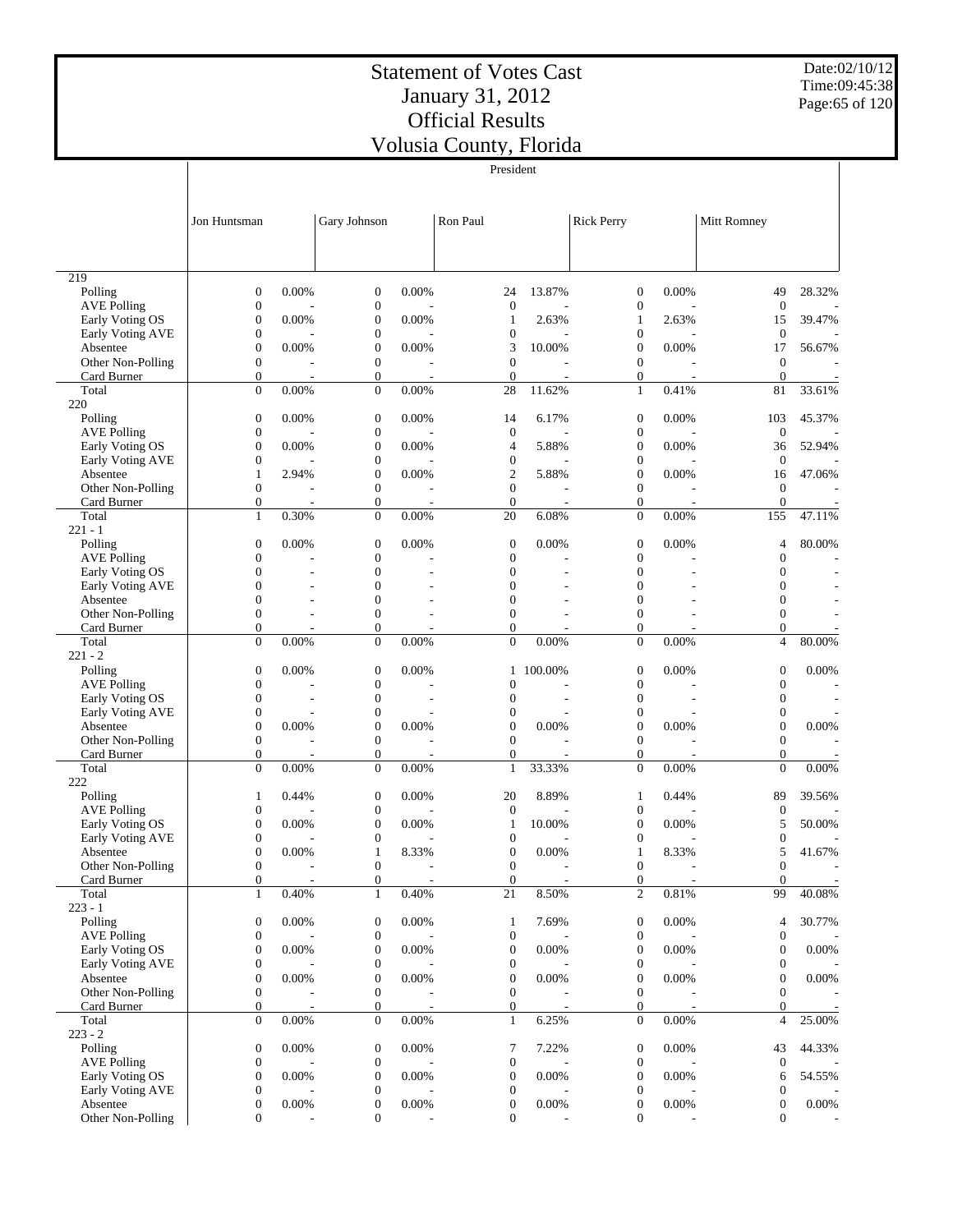$\overline{1}$ 

President

Date:02/10/12 Time:09:45:38 Page:66 of 120

 $\overline{\phantom{a}}$ 

|                                  | Jon Huntsman                       |                         | Gary Johnson                         |                                   | Ron Paul                           |                                   | <b>Rick Perry</b>                |                                   | Mitt Romney                      |                          |
|----------------------------------|------------------------------------|-------------------------|--------------------------------------|-----------------------------------|------------------------------------|-----------------------------------|----------------------------------|-----------------------------------|----------------------------------|--------------------------|
|                                  |                                    |                         |                                      |                                   |                                    |                                   |                                  |                                   |                                  |                          |
| Card Burner                      |                                    |                         |                                      |                                   |                                    |                                   |                                  |                                   |                                  |                          |
| Total                            | $\mathbf{0}$<br>$\mathbf{0}$       | $\overline{a}$<br>0.00% | $\boldsymbol{0}$<br>$\boldsymbol{0}$ | $\overline{\phantom{a}}$<br>0.00% | $\boldsymbol{0}$<br>$\overline{7}$ | $\overline{\phantom{a}}$<br>6.36% | 0<br>$\overline{0}$              | $\overline{\phantom{a}}$<br>0.00% | $\mathbf{0}$<br>49               | 44.55%                   |
| 224                              |                                    |                         |                                      |                                   |                                    |                                   |                                  |                                   |                                  |                          |
| Polling                          | $\boldsymbol{0}$                   | 0.00%                   | $\boldsymbol{0}$                     | 0.00%                             | 11                                 | 13.25%                            | $\mathbf{0}$                     | 0.00%                             | 24                               | 28.92%                   |
| <b>AVE Polling</b>               | $\boldsymbol{0}$                   |                         | $\boldsymbol{0}$                     |                                   | $\boldsymbol{0}$                   |                                   | $\boldsymbol{0}$                 |                                   | $\boldsymbol{0}$                 |                          |
| Early Voting OS                  | $\boldsymbol{0}$                   | 0.00%                   | $\boldsymbol{0}$                     | 0.00%                             | $\boldsymbol{0}$                   | 0.00%                             | $\mathbf{0}$                     | 0.00%                             | 26                               | 59.09%                   |
| <b>Early Voting AVE</b>          | $\mathbf{0}$                       |                         | $\boldsymbol{0}$                     |                                   | $\boldsymbol{0}$                   |                                   | $\overline{0}$                   |                                   | $\boldsymbol{0}$                 |                          |
| Absentee                         | $\boldsymbol{0}$                   | 0.00%                   | $\boldsymbol{0}$                     | 0.00%                             | $\mathbf{1}$                       | 3.45%                             | $\mathbf{0}$                     | 0.00%                             | 14                               | 48.28%                   |
| Other Non-Polling                | $\boldsymbol{0}$                   |                         | $\boldsymbol{0}$                     |                                   | $\boldsymbol{0}$                   |                                   | $\overline{0}$                   |                                   | $\boldsymbol{0}$                 |                          |
| Card Burner                      | $\mathbf{0}$                       |                         | $\boldsymbol{0}$                     |                                   | $\boldsymbol{0}$                   |                                   | $\overline{0}$                   |                                   | $\overline{0}$                   |                          |
| Total                            | $\overline{0}$                     | 0.00%                   | $\boldsymbol{0}$                     | 0.00%                             | 12                                 | 7.69%                             | $\overline{0}$                   | 0.00%                             | 64                               | 41.03%                   |
| 301<br>Polling                   | $\boldsymbol{0}$                   | 0.00%                   | $\boldsymbol{0}$                     | 0.00%                             | 7                                  | 6.42%                             | $\mathbf{0}$                     | 0.00%                             | 25                               | 22.94%                   |
| <b>AVE Polling</b>               | $\boldsymbol{0}$                   |                         | $\boldsymbol{0}$                     |                                   | $\boldsymbol{0}$                   |                                   | $\boldsymbol{0}$                 |                                   | $\boldsymbol{0}$                 |                          |
| Early Voting OS                  | $\overline{0}$                     | 0.00%                   | 1                                    | 5.00%                             | $\boldsymbol{0}$                   | 0.00%                             | $\overline{0}$                   | 0.00%                             | 9                                | 45.00%                   |
| Early Voting AVE                 | $\boldsymbol{0}$                   |                         | $\boldsymbol{0}$                     |                                   | $\boldsymbol{0}$                   |                                   | $\mathbf{0}$                     |                                   | $\boldsymbol{0}$                 |                          |
| Absentee                         | $\overline{0}$                     | 0.00%                   | $\boldsymbol{0}$                     | 0.00%                             | $\boldsymbol{0}$                   | 0.00%                             | $\overline{0}$                   | 0.00%                             | 1                                | 33.33%                   |
| Other Non-Polling                | $\boldsymbol{0}$                   |                         | $\boldsymbol{0}$                     |                                   | $\boldsymbol{0}$                   |                                   | $\overline{0}$                   |                                   | $\overline{0}$                   |                          |
| Card Burner                      | $\mathbf{0}$                       |                         | $\mathbf{0}$                         |                                   | $\mathbf{0}$                       |                                   | $\overline{0}$                   |                                   | $\overline{0}$                   | $\overline{\phantom{a}}$ |
| Total                            | $\mathbf{0}$                       | 0.00%                   | $\mathbf{1}$                         | 0.76%                             | $\overline{7}$                     | 5.30%                             | $\overline{0}$                   | 0.00%                             | 35                               | 26.52%                   |
| 302                              |                                    |                         |                                      |                                   |                                    |                                   |                                  |                                   |                                  |                          |
| Polling                          | $\boldsymbol{0}$                   | 0.00%                   | $\boldsymbol{0}$                     | 0.00%                             | 15                                 | 6.12%                             | $\mathbf{0}$                     | 0.00%                             | 102                              | 41.63%                   |
| <b>AVE Polling</b>               | $\boldsymbol{0}$                   |                         | $\boldsymbol{0}$                     |                                   | $\boldsymbol{0}$                   |                                   | $\overline{0}$                   |                                   | $\boldsymbol{0}$                 |                          |
| Early Voting OS                  | $\boldsymbol{0}$<br>$\overline{0}$ | 0.00%                   | $\boldsymbol{0}$                     | 0.00%                             | 3                                  | 18.75%                            | $\overline{0}$<br>$\overline{0}$ | 0.00%                             | 6                                | 37.50%                   |
| Early Voting AVE<br>Absentee     | $\boldsymbol{0}$                   | 0.00%                   | $\boldsymbol{0}$<br>$\boldsymbol{0}$ | 0.00%                             | $\boldsymbol{0}$<br>6              | 14.63%                            | 1                                | 2.44%                             | $\mathbf{0}$<br>14               | 34.15%                   |
| Other Non-Polling                | $\boldsymbol{0}$                   | 0.00%                   | $\boldsymbol{0}$                     | 0.00%                             | $\mathbf{0}$                       | 0.00%                             | $\overline{0}$                   | 0.00%                             | $\mathbf{1}$                     | 100.00%                  |
| Card Burner                      | $\boldsymbol{0}$                   |                         | $\boldsymbol{0}$                     |                                   | $\mathbf{0}$                       |                                   | $\boldsymbol{0}$                 |                                   | $\overline{0}$                   |                          |
| Total                            | $\overline{0}$                     | 0.00%                   | $\boldsymbol{0}$                     | 0.00%                             | 24                                 | 7.92%                             | $\mathbf{1}$                     | 0.33%                             | 123                              | 40.59%                   |
| 303                              |                                    |                         |                                      |                                   |                                    |                                   |                                  |                                   |                                  |                          |
| Polling                          | $\boldsymbol{0}$                   | 0.00%                   | $\mathbf{1}$                         | 0.24%                             | 13                                 | 3.16%                             | 1                                | 0.24%                             | 211                              | 51.34%                   |
| <b>AVE Polling</b>               | $\mathbf{0}$                       |                         | $\boldsymbol{0}$                     |                                   | $\boldsymbol{0}$                   |                                   | $\boldsymbol{0}$                 |                                   | $\boldsymbol{0}$                 |                          |
| Early Voting OS                  | $\boldsymbol{0}$                   | 0.00%                   | $\boldsymbol{0}$                     | 0.00%                             | $\mathbf{1}$                       | 3.70%                             | $\overline{0}$                   | 0.00%                             | 13                               | 48.15%                   |
| Early Voting AVE                 | $\boldsymbol{0}$                   |                         | $\boldsymbol{0}$                     |                                   | $\boldsymbol{0}$                   |                                   | $\boldsymbol{0}$                 |                                   | $\boldsymbol{0}$                 |                          |
| Absentee                         | $\overline{2}$                     | 2.47%                   | 1                                    | 1.23%                             | 6                                  | 7.41%                             | 1                                | 1.23%                             | 37                               | 45.68%                   |
| Other Non-Polling<br>Card Burner | $\boldsymbol{0}$<br>$\mathbf{0}$   | 0.00%                   | $\boldsymbol{0}$<br>$\boldsymbol{0}$ | 0.00%                             | $\mathbf{1}$<br>$\mathbf{0}$       | 14.29%                            | $\overline{0}$<br>$\overline{0}$ | 0.00%                             | $\overline{4}$<br>$\overline{0}$ | 57.14%                   |
| Total                            | $\overline{c}$                     | 0.38%                   | $\overline{c}$                       | 0.38%                             | 21                                 | 3.99%                             | $\overline{c}$                   | 0.38%                             | 265                              | 50.38%                   |
| 304                              |                                    |                         |                                      |                                   |                                    |                                   |                                  |                                   |                                  |                          |
| Polling                          | $\boldsymbol{0}$                   | 0.00%                   | $\boldsymbol{0}$                     | 0.00%                             | 22                                 | 4.45%                             | 4                                | 0.81%                             | 240                              | 48.58%                   |
| <b>AVE Polling</b>               | $\boldsymbol{0}$                   |                         | $\boldsymbol{0}$                     |                                   | $\boldsymbol{0}$                   |                                   | $\boldsymbol{0}$                 |                                   | $\boldsymbol{0}$                 |                          |
| Early Voting OS                  | $\boldsymbol{0}$                   | 0.00%                   | $\boldsymbol{0}$                     | 0.00%                             | $\boldsymbol{0}$                   | 0.00%                             | $\mathbf{0}$                     | 0.00%                             | 20                               | 35.71%                   |
| Early Voting AVE                 | $\mathbf{0}$                       |                         | $\boldsymbol{0}$                     | $\overline{\phantom{a}}$          | $\boldsymbol{0}$                   | ٠                                 | $\overline{0}$                   | $\overline{\phantom{a}}$          | $\boldsymbol{0}$                 | $\overline{\phantom{a}}$ |
| Absentee                         | $\boldsymbol{0}$                   | 0.00%                   | $\mathbf{1}$                         | 1.56%                             | 4                                  | 6.25%                             | $\mathbf{1}$                     | 1.56%                             | $31\,$                           | 48.44%                   |
| Other Non-Polling                | $\boldsymbol{0}$                   |                         | $\boldsymbol{0}$                     |                                   | $\boldsymbol{0}$                   |                                   | $\boldsymbol{0}$                 |                                   | $\boldsymbol{0}$                 |                          |
| Card Burner                      | $\boldsymbol{0}$<br>$\overline{0}$ |                         | $\boldsymbol{0}$                     |                                   | $\boldsymbol{0}$                   |                                   | $\boldsymbol{0}$                 |                                   | $\overline{0}$                   |                          |
| Total<br>305                     |                                    | $0.00\%$                | $\mathbf{1}$                         | 0.16%                             | 26                                 | 4.23%                             | 5                                | 0.81%                             | 291                              | 47.39%                   |
| Polling                          | $\boldsymbol{0}$                   | 0.00%                   | $\boldsymbol{0}$                     | 0.00%                             | 17                                 | 5.20%                             | $\boldsymbol{0}$                 | 0.00%                             | 124                              | 37.92%                   |
| <b>AVE Polling</b>               | $\boldsymbol{0}$                   |                         | $\boldsymbol{0}$                     |                                   | $\boldsymbol{0}$                   |                                   | 0                                |                                   | $\mathbf{0}$                     |                          |
| Early Voting OS                  | $\boldsymbol{0}$                   | 0.00%                   | $\boldsymbol{0}$                     | 0.00%                             | $\boldsymbol{0}$                   | 0.00%                             | $\mathbf{0}$                     | 0.00%                             | 8                                | 44.44%                   |
| Early Voting AVE                 | $\boldsymbol{0}$                   |                         | $\boldsymbol{0}$                     |                                   | $\boldsymbol{0}$                   |                                   | 0                                |                                   | $\mathbf{0}$                     |                          |
| Absentee                         | $\boldsymbol{0}$                   | 0.00%                   | $\boldsymbol{0}$                     | 0.00%                             | $\overline{2}$                     | 7.41%                             | $\overline{0}$                   | 0.00%                             | 10                               | 37.04%                   |
| Other Non-Polling                | $\boldsymbol{0}$                   |                         | $\boldsymbol{0}$                     |                                   | $\boldsymbol{0}$                   |                                   | 0                                |                                   | $\mathbf{0}$                     |                          |
| Card Burner                      | $\mathbf{0}$                       |                         | $\boldsymbol{0}$                     |                                   | $\mathbf{0}$                       |                                   | $\overline{0}$                   |                                   | $\mathbf{0}$                     |                          |
| Total                            | $\mathbf{0}$                       | $0.00\%$                | $\mathbf{0}$                         | 0.00%                             | 19                                 | 5.11%                             | $\mathbf{0}$                     | 0.00%                             | 142                              | 38.17%                   |
| 306                              |                                    |                         |                                      |                                   |                                    |                                   |                                  |                                   |                                  |                          |
| Polling<br><b>AVE Polling</b>    | $\mathbf{1}$<br>$\boldsymbol{0}$   | 0.43%                   | $\mathbf{1}$<br>$\boldsymbol{0}$     | 0.43%                             | 12<br>$\boldsymbol{0}$             | 5.22%                             | $\boldsymbol{0}$<br>0            | 0.00%                             | 98<br>$\boldsymbol{0}$           | 42.61%                   |
| Early Voting OS                  | $\boldsymbol{0}$                   | 0.00%                   | $\mathbf{1}$                         | 5.00%                             | $\boldsymbol{2}$                   | 10.00%                            | $\boldsymbol{0}$                 | 0.00%                             | 10                               | 50.00%                   |
| Early Voting AVE                 | $\boldsymbol{0}$                   |                         | $\boldsymbol{0}$                     |                                   | $\mathbf{0}$                       |                                   | $\overline{0}$                   |                                   | $\boldsymbol{0}$                 | $\sim$                   |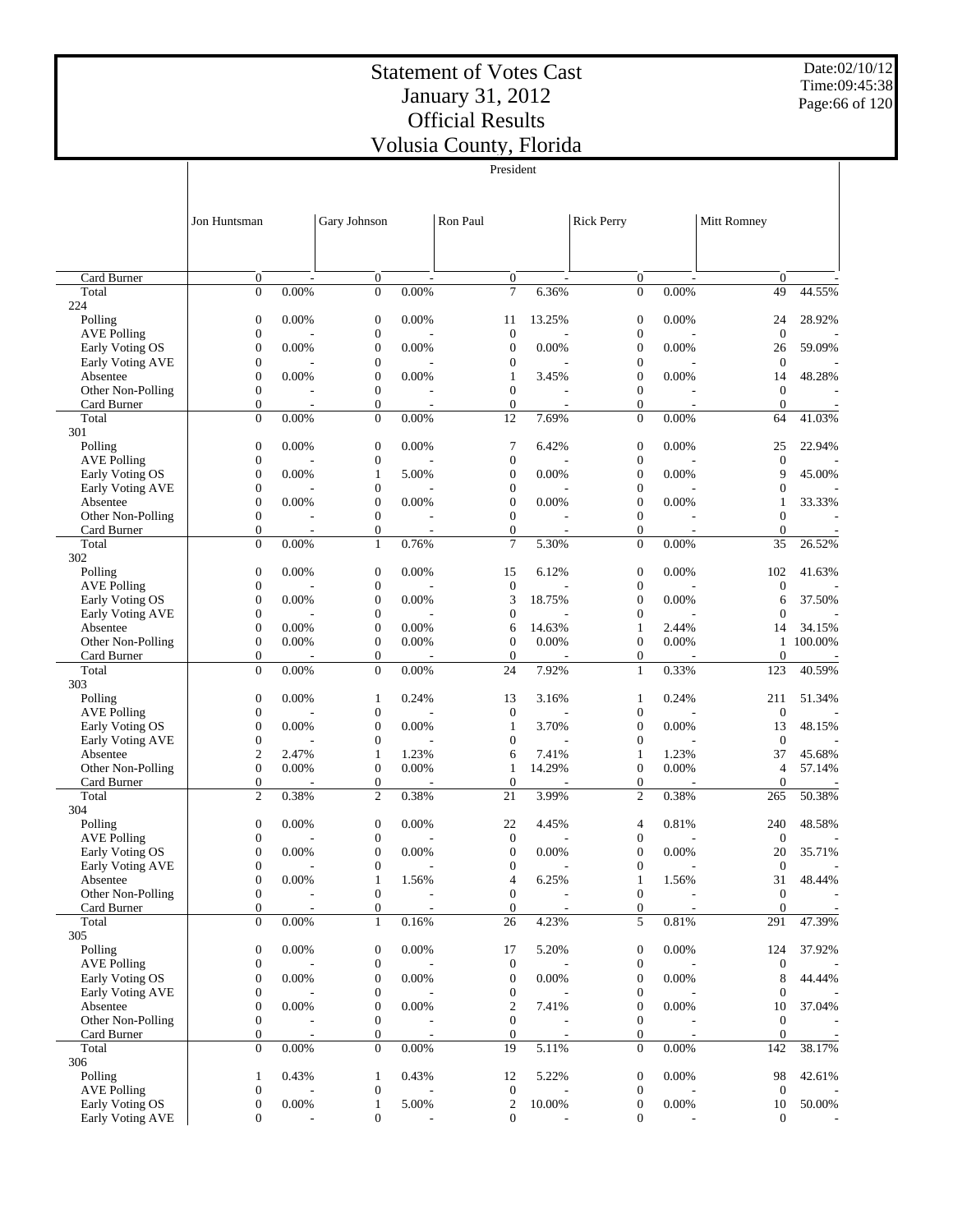President

Date:02/10/12 Time:09:45:38 Page:67 of 120

|                                       |                                      |                                |                                      |                                   | President                            |                                    |                                      |                                   |                                      |                          |
|---------------------------------------|--------------------------------------|--------------------------------|--------------------------------------|-----------------------------------|--------------------------------------|------------------------------------|--------------------------------------|-----------------------------------|--------------------------------------|--------------------------|
|                                       |                                      |                                |                                      |                                   |                                      |                                    |                                      |                                   |                                      |                          |
|                                       | Jon Huntsman                         |                                | Gary Johnson                         |                                   | Ron Paul                             |                                    | <b>Rick Perry</b>                    |                                   | Mitt Romney                          |                          |
|                                       |                                      |                                |                                      |                                   |                                      |                                    |                                      |                                   |                                      |                          |
|                                       |                                      |                                |                                      |                                   |                                      |                                    |                                      |                                   |                                      |                          |
| Absentee                              | $\boldsymbol{0}$                     | 0.00%                          | $\mathbf{0}$                         | 0.00%                             | 3                                    | 6.98%                              | $\boldsymbol{0}$                     | 0.00%                             | 25                                   | 58.14%                   |
| Other Non-Polling<br>Card Burner      | $\boldsymbol{0}$<br>$\boldsymbol{0}$ | J.<br>$\overline{\phantom{a}}$ | $\boldsymbol{0}$<br>$\boldsymbol{0}$ | $\overline{a}$                    | $\boldsymbol{0}$<br>$\boldsymbol{0}$ |                                    | $\boldsymbol{0}$<br>$\boldsymbol{0}$ | $\overline{a}$                    | $\mathbf{0}$<br>$\overline{0}$       |                          |
| Total                                 | $\mathbf{1}$                         | 0.34%                          | $\overline{c}$                       | 0.68%                             | 17                                   | 5.80%                              | $\mathbf{0}$                         | 0.00%                             | 133                                  | 45.39%                   |
| 307<br>Polling                        | 3                                    | 1.35%                          | $\mathbf{0}$                         | 0.00%                             | 14                                   | 6.28%                              | $\boldsymbol{0}$                     | 0.00%                             | 85                                   | 38.12%                   |
| <b>AVE Polling</b>                    | $\boldsymbol{0}$                     |                                | $\boldsymbol{0}$                     |                                   | $\mathbf{0}$                         |                                    | $\boldsymbol{0}$                     |                                   | $\mathbf{0}$                         |                          |
| Early Voting OS                       | $\boldsymbol{0}$                     | 0.00%                          | $\mathbf{0}$                         | 0.00%                             | $\mathbf{0}$                         | 0.00%                              | $\boldsymbol{0}$                     | 0.00%                             | 6                                    | 66.67%                   |
| Early Voting AVE<br>Absentee          | $\boldsymbol{0}$<br>$\boldsymbol{0}$ | 0.00%                          | $\boldsymbol{0}$<br>$\boldsymbol{0}$ | 0.00%                             | $\mathbf{0}$<br>$\mathbf{1}$         | 7.14%                              | $\overline{0}$<br>$\boldsymbol{0}$   | 0.00%                             | $\boldsymbol{0}$<br>6                | 42.86%                   |
| Other Non-Polling                     | $\boldsymbol{0}$                     |                                | $\boldsymbol{0}$                     |                                   | $\mathbf{0}$                         |                                    | $\boldsymbol{0}$                     |                                   | $\boldsymbol{0}$                     |                          |
| Card Burner                           | $\boldsymbol{0}$                     | $\overline{\phantom{a}}$       | $\boldsymbol{0}$                     |                                   | $\mathbf{0}$                         |                                    | $\mathbf{0}$                         |                                   | $\overline{0}$                       |                          |
| Total<br>$308 - 1$                    | 3                                    | 1.22%                          | $\boldsymbol{0}$                     | 0.00%                             | 15                                   | 6.10%                              | $\overline{0}$                       | 0.00%                             | 97                                   | 39.43%                   |
| Polling                               | 1                                    | 0.39%                          | $\boldsymbol{0}$                     | 0.00%                             | 32                                   | 12.45%                             | 1                                    | 0.39%                             | 86                                   | 33.46%                   |
| <b>AVE Polling</b>                    | $\boldsymbol{0}$                     |                                | $\boldsymbol{0}$                     |                                   | $\mathbf{0}$                         |                                    | $\boldsymbol{0}$                     |                                   | $\mathbf{0}$                         |                          |
| Early Voting OS<br>Early Voting AVE   | $\boldsymbol{0}$<br>$\boldsymbol{0}$ | 0.00%                          | $\boldsymbol{0}$<br>$\boldsymbol{0}$ | 0.00%                             | 1<br>$\boldsymbol{0}$                | 3.85%                              | $\overline{0}$<br>0                  | 0.00%                             | 11<br>$\mathbf{0}$                   | 42.31%                   |
| Absentee                              | $\boldsymbol{0}$                     | 0.00%                          | $\boldsymbol{0}$                     | 0.00%                             | 3                                    | 13.04%                             | 1                                    | 4.35%                             | 10                                   | 43.48%                   |
| Other Non-Polling                     | $\boldsymbol{0}$                     |                                | $\boldsymbol{0}$                     |                                   | $\mathbf{0}$                         |                                    | 0                                    |                                   | $\mathbf{0}$                         |                          |
| Card Burner<br>Total                  | $\boldsymbol{0}$<br>$\mathbf{1}$     | $\overline{a}$<br>0.33%        | $\boldsymbol{0}$<br>$\mathbf{0}$     | $\overline{\phantom{a}}$<br>0.00% | $\mathbf{0}$<br>36                   | $\overline{\phantom{a}}$<br>11.76% | $\mathbf{0}$<br>2                    | $\overline{\phantom{a}}$<br>0.65% | $\Omega$<br>107                      | 34.97%                   |
| $308 - 2$                             |                                      |                                |                                      |                                   |                                      |                                    |                                      |                                   |                                      |                          |
| Polling                               | $\boldsymbol{0}$                     | 0.00%                          | $\mathbf{0}$                         | 0.00%                             | $\boldsymbol{0}$                     | 0.00%                              | 0                                    | 0.00%                             | 1                                    | 20.00%                   |
| <b>AVE Polling</b><br>Early Voting OS | $\boldsymbol{0}$<br>$\overline{0}$   |                                | $\boldsymbol{0}$<br>$\boldsymbol{0}$ |                                   | $\mathbf{0}$<br>$\mathbf{0}$         |                                    | $\overline{0}$<br>$\overline{0}$     |                                   | $\boldsymbol{0}$<br>$\boldsymbol{0}$ |                          |
| Early Voting AVE                      | $\overline{0}$                       |                                | $\overline{0}$                       |                                   | $\overline{0}$                       |                                    | $\overline{0}$                       |                                   | $\overline{0}$                       |                          |
| Absentee                              | $\boldsymbol{0}$                     |                                | $\boldsymbol{0}$                     |                                   | $\overline{0}$                       |                                    | $\boldsymbol{0}$                     |                                   | $\boldsymbol{0}$                     |                          |
| Other Non-Polling<br>Card Burner      | $\boldsymbol{0}$<br>$\boldsymbol{0}$ |                                | $\overline{0}$<br>$\boldsymbol{0}$   |                                   | $\overline{0}$<br>$\overline{0}$     |                                    | $\overline{0}$<br>$\overline{0}$     |                                   | $\overline{0}$<br>$\overline{0}$     |                          |
| Total                                 | $\overline{0}$                       | 0.00%                          | $\boldsymbol{0}$                     | 0.00%                             | $\overline{0}$                       | 0.00%                              | $\overline{0}$                       | 0.00%                             | $\mathbf{1}$                         | 20.00%                   |
| 309                                   |                                      |                                |                                      |                                   |                                      |                                    |                                      |                                   |                                      |                          |
| Polling<br><b>AVE Polling</b>         | $\boldsymbol{0}$<br>$\boldsymbol{0}$ | 0.00%                          | $\boldsymbol{0}$<br>$\boldsymbol{0}$ | 0.00%                             | 13<br>$\mathbf{0}$                   | 5.39%                              | $\boldsymbol{0}$<br>0                | 0.00%                             | 106<br>$\mathbf{0}$                  | 43.98%                   |
| Early Voting OS                       | $\boldsymbol{0}$                     | 0.00%                          | $\boldsymbol{0}$                     | 0.00%                             | $\mathbf{1}$                         | 4.17%                              | $\overline{0}$                       | 0.00%                             | 9                                    | 37.50%                   |
| Early Voting AVE                      | $\boldsymbol{0}$                     |                                | $\boldsymbol{0}$                     |                                   | $\boldsymbol{0}$                     |                                    | 0                                    |                                   | $\mathbf{0}$                         |                          |
| Absentee<br>Other Non-Polling         | 1<br>$\boldsymbol{0}$                | 1.56%                          | $\boldsymbol{0}$<br>$\mathbf{0}$     | 0.00%                             | 3<br>$\mathbf{0}$                    | 4.69%                              | 1<br>$\boldsymbol{0}$                | 1.56%                             | 34                                   | 53.13%                   |
| Card Burner                           | $\boldsymbol{0}$                     | $\overline{a}$                 | $\boldsymbol{0}$                     | $\overline{\phantom{0}}$          | $\mathbf{0}$                         |                                    | $\overline{0}$                       |                                   | $\mathbf{0}$<br>$\mathbf{0}$         |                          |
| Total                                 | $\mathbf{1}$                         | 0.30%                          | $\mathbf{0}$                         | 0.00%                             | 17                                   | 5.17%                              | $\mathbf{1}$                         | 0.30%                             | 149                                  | 45.29%                   |
| 310                                   |                                      |                                |                                      |                                   |                                      |                                    | $\mathbf{0}$                         |                                   |                                      |                          |
| Polling<br><b>AVE Polling</b>         | $\boldsymbol{0}$<br>$\boldsymbol{0}$ | 0.00%                          | $\mathbf{0}$<br>$\boldsymbol{0}$     | 0.00%                             | 7<br>$\boldsymbol{0}$                | 4.02%                              | 0                                    | 0.00%                             | 71<br>0                              | 40.80%                   |
| Early Voting OS                       | $\boldsymbol{0}$                     | 0.00%                          | $\boldsymbol{0}$                     | 0.00%                             | $\mathbf{2}$                         | 18.18%                             | $\boldsymbol{0}$                     | 0.00%                             | 4                                    | 36.36%                   |
| Early Voting AVE                      | $\boldsymbol{0}$                     |                                | $\boldsymbol{0}$                     |                                   | $\mathbf{0}$                         |                                    | 0                                    |                                   | $\boldsymbol{0}$                     |                          |
| Absentee<br>Other Non-Polling         | $\boldsymbol{0}$<br>$\boldsymbol{0}$ | 0.00%                          | $\boldsymbol{0}$<br>$\boldsymbol{0}$ | 0.00%                             | $\mathfrak{2}$<br>$\boldsymbol{0}$   | 16.67%                             | $\boldsymbol{0}$<br>$\boldsymbol{0}$ | 0.00%                             | 4<br>$\boldsymbol{0}$                | 33.33%                   |
| Card Burner                           | $\boldsymbol{0}$                     |                                | $\mathbf{0}$                         |                                   | $\boldsymbol{0}$                     |                                    | $\boldsymbol{0}$                     |                                   | $\overline{0}$                       |                          |
| Total                                 | $\overline{0}$                       | 0.00%                          | $\boldsymbol{0}$                     | 0.00%                             | 11                                   | 5.58%                              | $\overline{0}$                       | 0.00%                             | 79                                   | 40.10%                   |
| 311<br>Polling                        | 1                                    | 0.17%                          | $\boldsymbol{0}$                     | 0.00%                             | 23                                   | 4.00%                              | 3                                    | 0.52%                             | 294                                  | 51.13%                   |
| <b>AVE Polling</b>                    | $\boldsymbol{0}$                     |                                | $\boldsymbol{0}$                     |                                   | $\mathbf{0}$                         |                                    | $\boldsymbol{0}$                     |                                   | $\mathbf{0}$                         |                          |
| Early Voting OS                       | $\boldsymbol{0}$                     | 0.00%                          | $\boldsymbol{0}$                     | 0.00%                             | $\mathbf{0}$                         | 0.00%                              | $\overline{0}$                       | 0.00%                             | 16                                   | 57.14%                   |
| Early Voting AVE<br>Absentee          | $\boldsymbol{0}$<br>$\boldsymbol{0}$ | 0.00%                          | $\boldsymbol{0}$<br>$\boldsymbol{0}$ | 0.00%                             | $\boldsymbol{0}$<br>$\boldsymbol{2}$ | 3.39%                              | 0<br>$\mathbf{0}$                    | 0.00%                             | $\boldsymbol{0}$<br>25               | 42.37%                   |
| Other Non-Polling                     | $\boldsymbol{0}$                     |                                | $\boldsymbol{0}$                     |                                   | $\mathbf{0}$                         |                                    | $\boldsymbol{0}$                     |                                   | $\mathbf{0}$                         |                          |
| Card Burner                           | $\boldsymbol{0}$                     | $\overline{\phantom{a}}$       | $\mathbf{0}$                         |                                   | $\mathbf{0}$                         | $\overline{\phantom{a}}$           | $\boldsymbol{0}$                     |                                   | $\mathbf{0}$                         |                          |
| Total<br>401                          | $\mathbf{1}$                         | 0.15%                          | $\mathbf{0}$                         | $0.00\%$                          | 25                                   | 3.78%                              | 3                                    | 0.45%                             | 335                                  | 50.60%                   |
| Polling                               | $\mathbf{1}$                         | 0.51%                          | $\boldsymbol{0}$                     | 0.00%                             | 7                                    | 3.54%                              | $\boldsymbol{0}$                     | 0.00%                             | 79                                   | 39.90%                   |
| <b>AVE Polling</b>                    | $\boldsymbol{0}$                     | $\overline{\phantom{a}}$       | $\mathbf{0}$                         | $\overline{a}$                    | $\mathbf{0}$                         | $\overline{\phantom{a}}$           | $\boldsymbol{0}$                     |                                   | $\boldsymbol{0}$                     | $\overline{\phantom{a}}$ |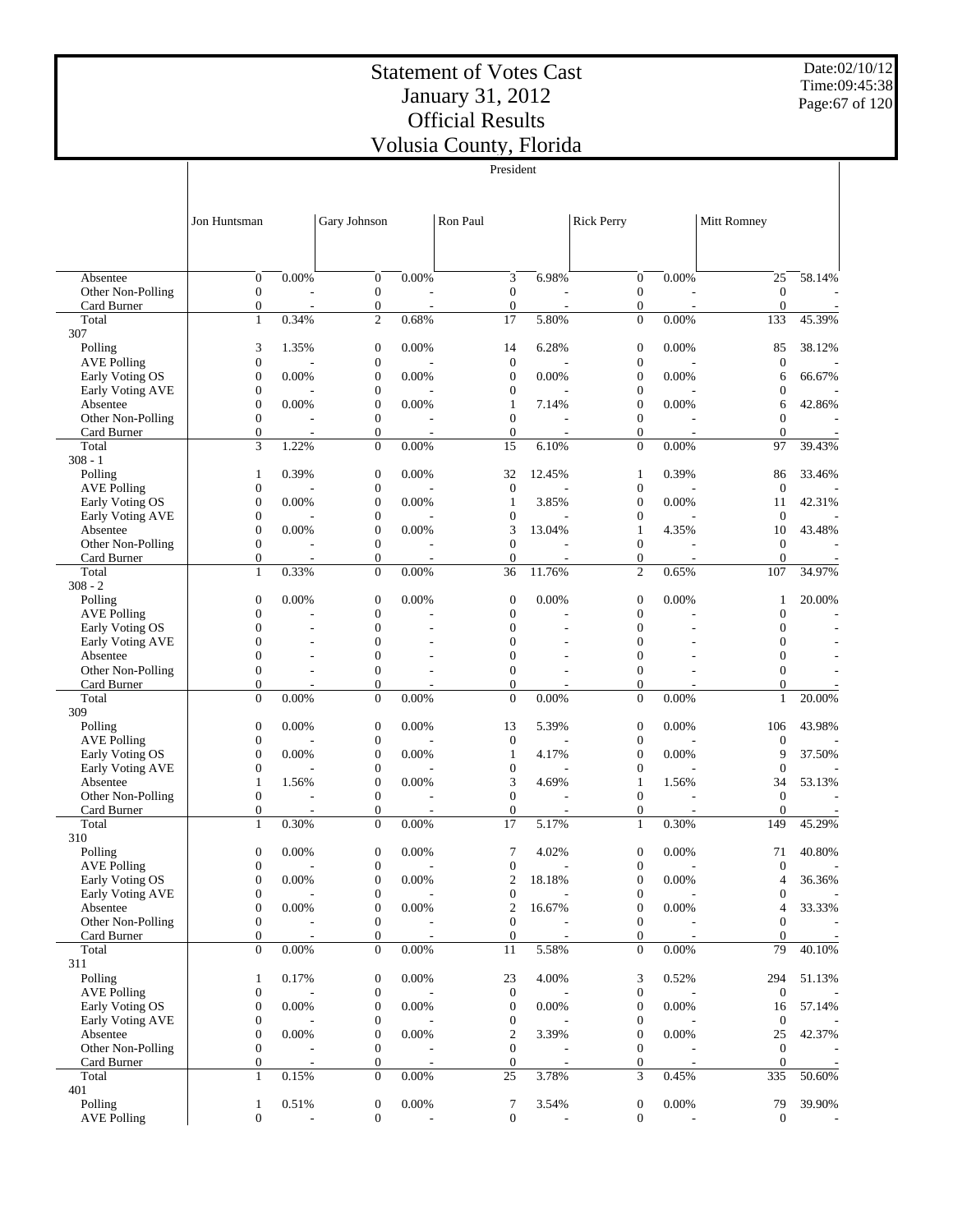Date:02/10/12 Time:09:45:38 Page:68 of 120

|                                     |                                      |          |                                      |          | President                          |        |                                    |       |                                  |         |
|-------------------------------------|--------------------------------------|----------|--------------------------------------|----------|------------------------------------|--------|------------------------------------|-------|----------------------------------|---------|
|                                     |                                      |          |                                      |          |                                    |        |                                    |       |                                  |         |
|                                     |                                      |          |                                      |          |                                    |        |                                    |       |                                  |         |
|                                     | Jon Huntsman                         |          | Gary Johnson                         |          | Ron Paul                           |        | <b>Rick Perry</b>                  |       | Mitt Romney                      |         |
|                                     |                                      |          |                                      |          |                                    |        |                                    |       |                                  |         |
|                                     |                                      |          |                                      |          |                                    |        |                                    |       |                                  |         |
| <b>Early Voting OS</b>              | $\boldsymbol{0}$                     | 0.00%    | $\mathbf{0}$                         | 0.00%    | $\mathbf{0}$                       | 0.00%  | $\mathbf{0}$                       | 0.00% | 5                                | 62.50%  |
| Early Voting AVE                    | $\boldsymbol{0}$                     |          | $\boldsymbol{0}$                     |          | $\boldsymbol{0}$                   |        | 0                                  |       | $\boldsymbol{0}$                 |         |
| Absentee                            | $\boldsymbol{0}$                     | 0.00%    | $\boldsymbol{0}$                     | 0.00%    | 4                                  | 13.79% | 0                                  | 0.00% | 13                               | 44.83%  |
| Other Non-Polling                   | $\boldsymbol{0}$                     |          | $\mathbf{0}$                         |          | $\mathbf{0}$                       |        | 0                                  |       | $\mathbf{0}$                     |         |
| Card Burner                         | $\boldsymbol{0}$                     |          | $\boldsymbol{0}$                     |          | $\mathbf{0}$                       |        | $\mathbf{0}$                       |       | $\overline{0}$                   |         |
| Total<br>402                        | $\mathbf{1}$                         | 0.43%    | $\mathbf{0}$                         | 0.00%    | 11                                 | 4.68%  | $\mathbf{0}$                       | 0.00% | 97                               | 41.28%  |
| Polling                             | $\mathbf{1}$                         | 0.43%    | $\mathbf{0}$                         | 0.00%    | 13                                 | 5.65%  | $\mathbf{0}$                       | 0.00% | 91                               | 39.57%  |
| <b>AVE Polling</b>                  | $\boldsymbol{0}$                     |          | $\boldsymbol{0}$                     |          | $\mathbf{0}$                       |        | $\boldsymbol{0}$                   |       | $\mathbf{0}$                     |         |
| Early Voting OS                     | $\mathbf{1}$                         | 4.17%    | $\boldsymbol{0}$                     | 0.00%    | $\mathbf{2}$                       | 8.33%  | $\overline{0}$                     | 0.00% | 16                               | 66.67%  |
| Early Voting AVE                    | $\boldsymbol{0}$                     |          | $\boldsymbol{0}$                     |          | $\theta$                           |        | 0                                  |       | $\theta$                         |         |
| Absentee                            | $\boldsymbol{0}$                     | 0.00%    | $\boldsymbol{0}$                     | 0.00%    | $\mathbf{1}$                       | 4.00%  | $\mathbf{1}$                       | 4.00% | 9                                | 36.00%  |
| Other Non-Polling                   | $\overline{0}$                       | 0.00%    | $\boldsymbol{0}$                     | 0.00%    | $\mathbf{0}$                       | 0.00%  | $\overline{0}$                     | 0.00% | $\mathbf{1}$                     | 100.00% |
| Card Burner<br>Total                | $\boldsymbol{0}$<br>$\overline{c}$   | 0.71%    | $\overline{0}$<br>$\mathbf{0}$       | 0.00%    | $\mathbf{0}$<br>16                 | 5.71%  | 0<br>$\mathbf{1}$                  | 0.36% | $\overline{0}$<br>117            | 41.79%  |
| 403                                 |                                      |          |                                      |          |                                    |        |                                    |       |                                  |         |
| Polling                             | $\boldsymbol{0}$                     | 0.00%    | $\mathbf{0}$                         | 0.00%    | 26                                 | 14.21% | 1                                  | 0.55% | 60                               | 32.79%  |
| <b>AVE Polling</b>                  | $\boldsymbol{0}$                     |          | $\boldsymbol{0}$                     |          | $\mathbf{0}$                       |        | $\boldsymbol{0}$                   |       | $\mathbf{0}$                     |         |
| Early Voting OS                     | $\boldsymbol{0}$                     | 0.00%    | $\boldsymbol{0}$                     | $0.00\%$ | $\overline{0}$                     | 0.00%  | $\overline{0}$                     | 0.00% | $\overline{4}$                   | 40.00%  |
| Early Voting AVE                    | $\boldsymbol{0}$                     |          | $\boldsymbol{0}$                     |          | $\boldsymbol{0}$                   |        | 0                                  |       | $\boldsymbol{0}$                 |         |
| Absentee                            | $\boldsymbol{0}$                     | 0.00%    | $\boldsymbol{0}$                     | 0.00%    | 1<br>$\theta$                      | 11.11% | 0<br>$\overline{0}$                | 0.00% | $\overline{2}$<br>$\overline{0}$ | 22.22%  |
| Other Non-Polling<br>Card Burner    | $\boldsymbol{0}$<br>$\boldsymbol{0}$ |          | $\boldsymbol{0}$<br>$\boldsymbol{0}$ |          | $\mathbf{0}$                       |        | 0                                  |       | $\overline{0}$                   |         |
| Total                               | $\overline{0}$                       | 0.00%    | $\mathbf{0}$                         | 0.00%    | 27                                 | 13.37% | $\mathbf{1}$                       | 0.50% | 66                               | 32.67%  |
| 404                                 |                                      |          |                                      |          |                                    |        |                                    |       |                                  |         |
| Polling                             | $\boldsymbol{0}$                     | 0.00%    | $\mathbf{0}$                         | 0.00%    | $\mathfrak{2}$                     | 1.67%  | $\boldsymbol{0}$                   | 0.00% | 38                               | 31.67%  |
| <b>AVE Polling</b>                  | $\boldsymbol{0}$                     |          | $\boldsymbol{0}$                     |          | $\mathbf{0}$                       |        | 0                                  |       | $\mathbf{0}$                     |         |
| Early Voting OS                     | $\boldsymbol{0}$                     | 0.00%    | $\boldsymbol{0}$                     | 0.00%    | $\mathbf{0}$                       | 0.00%  | $\overline{0}$                     | 0.00% | 3                                | 60.00%  |
| Early Voting AVE<br>Absentee        | $\boldsymbol{0}$<br>$\boldsymbol{0}$ | 0.00%    | $\boldsymbol{0}$<br>$\boldsymbol{0}$ | 0.00%    | $\boldsymbol{0}$<br>$\mathfrak{2}$ | 22.22% | $\overline{0}$<br>$\boldsymbol{0}$ | 0.00% | $\boldsymbol{0}$<br>5            | 55.56%  |
| Other Non-Polling                   | $\boldsymbol{0}$                     | 0.00%    | $\boldsymbol{0}$                     | 0.00%    | $\theta$                           | 0.00%  | $\boldsymbol{0}$                   | 0.00% | $\overline{0}$                   | 0.00%   |
| Card Burner                         | $\boldsymbol{0}$                     |          | $\boldsymbol{0}$                     |          | $\boldsymbol{0}$                   |        | 0                                  |       | $\overline{0}$                   |         |
| Total                               | $\mathbf{0}$                         | 0.00%    | $\mathbf{0}$                         | 0.00%    | 4                                  | 2.96%  | $\overline{0}$                     | 0.00% | 46                               | 34.07%  |
| 405                                 |                                      |          |                                      |          |                                    |        |                                    |       |                                  |         |
| Polling                             | $\boldsymbol{0}$                     | 0.00%    | $\mathbf{0}$                         | 0.00%    | 11                                 | 7.75%  | $\theta$                           | 0.00% | 54                               | 38.03%  |
| <b>AVE Polling</b>                  | $\boldsymbol{0}$                     |          | $\boldsymbol{0}$                     |          | $\mathbf{0}$                       |        | 0                                  |       | $\mathbf{0}$                     |         |
| Early Voting OS<br>Early Voting AVE | $\boldsymbol{0}$<br>$\boldsymbol{0}$ | $0.00\%$ | $\boldsymbol{0}$<br>0                | 0.00%    | $\theta$<br>$\boldsymbol{0}$       | 0.00%  | $\boldsymbol{0}$<br>0              | 0.00% | 5<br>$\boldsymbol{0}$            | 50.00%  |
| Absentee                            | 1                                    | 7.14%    | $\boldsymbol{0}$                     | 0.00%    | 3                                  | 21.43% | 0                                  | 0.00% | 3                                | 21.43%  |
| Other Non-Polling                   | $\boldsymbol{0}$                     |          | $\boldsymbol{0}$                     |          | $\boldsymbol{0}$                   |        | $\boldsymbol{0}$                   |       | $\overline{0}$                   |         |
| Card Burner                         | $\overline{0}$                       |          | $\overline{0}$                       |          | $\mathbf{0}$                       |        | $\overline{0}$                     |       | $\overline{0}$                   |         |
| Total                               | $\mathbf{1}$                         | 0.60%    | $\theta$                             | 0.00%    | 14                                 | 8.43%  | $\theta$                           | 0.00% | 62                               | 37.35%  |
| 406                                 |                                      |          |                                      |          |                                    |        |                                    |       |                                  |         |
| Polling<br><b>AVE Polling</b>       | $\boldsymbol{0}$<br>$\boldsymbol{0}$ | 0.00%    | $\boldsymbol{0}$<br>$\boldsymbol{0}$ | 0.00%    | 23<br>$\mathbf{0}$                 | 9.06%  | 1<br>0                             | 0.39% | 86<br>$\mathbf{0}$               | 33.86%  |
| Early Voting OS                     | $\mathbf{1}$                         | 3.23%    | $\boldsymbol{0}$                     | 0.00%    | 6                                  | 19.35% | 0                                  | 0.00% | 10                               | 32.26%  |
| Early Voting AVE                    | $\boldsymbol{0}$                     |          | $\boldsymbol{0}$                     |          | $\boldsymbol{0}$                   |        | 0                                  |       | $\mathbf{0}$                     |         |
| Absentee                            | $\boldsymbol{0}$                     | 0.00%    | $\boldsymbol{0}$                     | 0.00%    | 6                                  | 21.43% | 0                                  | 0.00% | 10                               | 35.71%  |
| Other Non-Polling                   | $\boldsymbol{0}$                     |          | $\boldsymbol{0}$                     |          | $\mathbf{0}$                       |        | 0                                  |       | $\overline{0}$                   |         |
| Card Burner                         | $\boldsymbol{0}$                     |          | $\boldsymbol{0}$                     |          | $\mathbf{0}$                       |        | 0                                  |       | $\overline{0}$                   |         |
| Total                               | $\mathbf{1}$                         | 0.32%    | $\mathbf{0}$                         | 0.00%    | 35                                 | 11.18% | $\mathbf{1}$                       | 0.32% | 106                              | 33.87%  |
| 407                                 |                                      |          |                                      |          |                                    |        |                                    |       |                                  |         |
| Polling<br><b>AVE Polling</b>       | $\boldsymbol{0}$<br>$\boldsymbol{0}$ | 0.00%    | $\boldsymbol{0}$<br>$\boldsymbol{0}$ | 0.00%    | 9<br>$\boldsymbol{0}$              | 7.89%  | $\mathbf{0}$<br>0                  | 0.00% | 48<br>$\boldsymbol{0}$           | 42.11%  |
| Early Voting OS                     | $\boldsymbol{0}$                     | 0.00%    | $\boldsymbol{0}$                     | 0.00%    | $\boldsymbol{0}$                   | 0.00%  | 0                                  | 0.00% | 5                                | 50.00%  |
| Early Voting AVE                    | $\boldsymbol{0}$                     |          | $\boldsymbol{0}$                     |          | $\boldsymbol{0}$                   |        | 0                                  |       | $\boldsymbol{0}$                 |         |
| Absentee                            | $\boldsymbol{0}$                     | 0.00%    | $\boldsymbol{0}$                     | 0.00%    | 4                                  | 26.67% | $\mathbf{1}$                       | 6.67% | 7                                | 46.67%  |
| Other Non-Polling                   | $\boldsymbol{0}$                     |          | $\boldsymbol{0}$                     |          | $\mathbf{0}$                       |        | $\overline{0}$                     |       | $\overline{0}$                   |         |
| Card Burner                         | $\boldsymbol{0}$                     |          | $\boldsymbol{0}$                     |          | $\mathbf{0}$                       |        | $\mathbf{0}$                       |       | $\theta$                         |         |
| Total<br>408                        | $\overline{0}$                       | 0.00%    | $\mathbf{0}$                         | 0.00%    | 13                                 | 9.35%  | $\mathbf{1}$                       | 0.72% | 60                               | 43.17%  |
|                                     |                                      |          |                                      |          |                                    |        |                                    |       |                                  |         |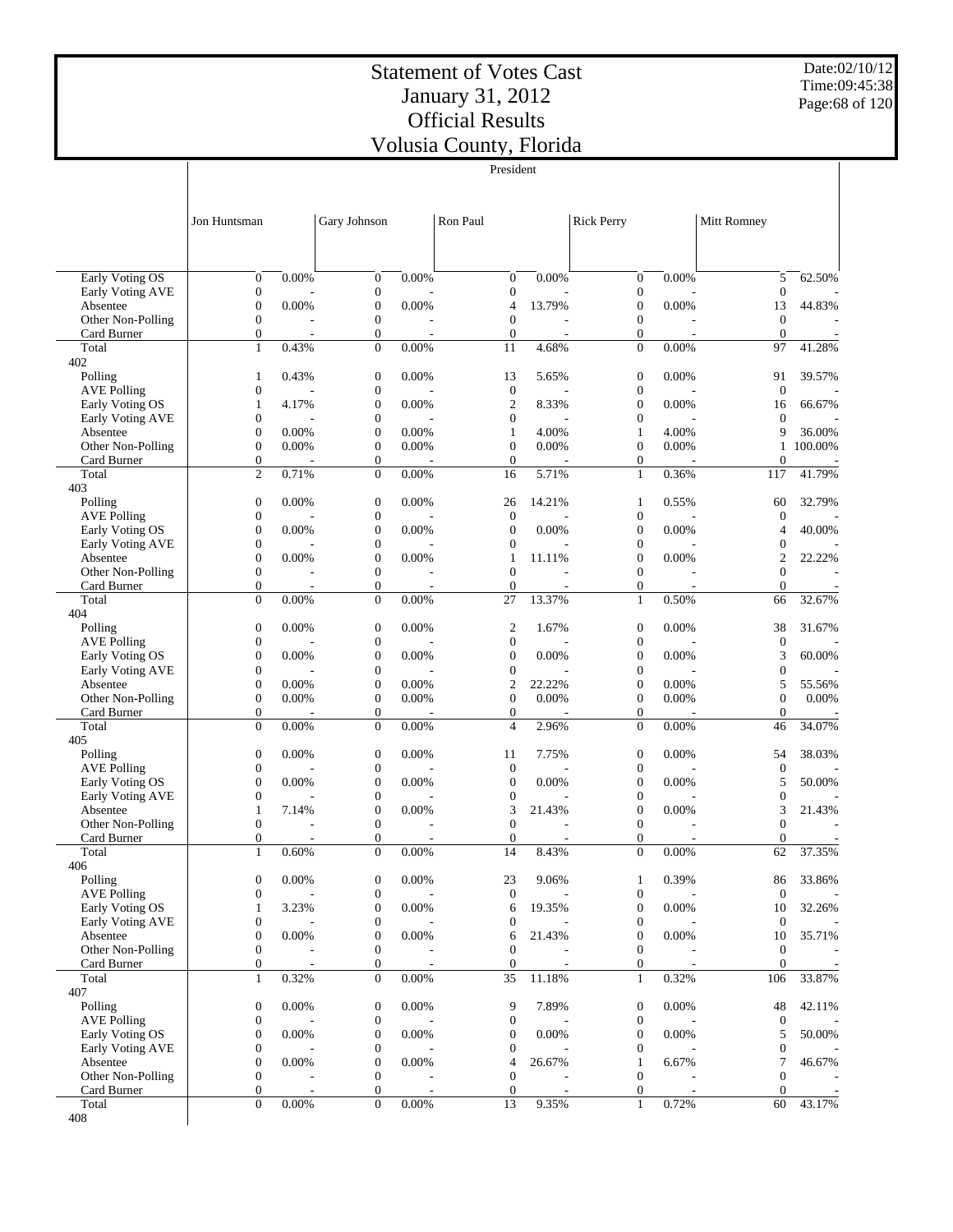Date:02/10/12 Time:09:45:38 Page:69 of 120

|                                       |                                      |                |                                      |                          | President                            |                          |                                      |                          |                                      |        |
|---------------------------------------|--------------------------------------|----------------|--------------------------------------|--------------------------|--------------------------------------|--------------------------|--------------------------------------|--------------------------|--------------------------------------|--------|
|                                       |                                      |                |                                      |                          |                                      |                          |                                      |                          |                                      |        |
|                                       |                                      |                |                                      |                          |                                      |                          |                                      |                          |                                      |        |
|                                       | Jon Huntsman                         |                | Gary Johnson                         |                          | Ron Paul                             |                          | <b>Rick Perry</b>                    |                          | Mitt Romney                          |        |
|                                       |                                      |                |                                      |                          |                                      |                          |                                      |                          |                                      |        |
|                                       |                                      |                |                                      |                          |                                      |                          |                                      |                          |                                      |        |
|                                       |                                      |                |                                      |                          |                                      |                          |                                      |                          |                                      |        |
| Polling                               | $\boldsymbol{0}$                     | 0.00%          | $\boldsymbol{0}$                     | 0.00%                    | 8                                    | 7.02%                    | $\boldsymbol{0}$                     | 0.00%                    | 54                                   | 47.37% |
| <b>AVE Polling</b>                    | $\boldsymbol{0}$                     |                | $\mathbf{0}$                         |                          | $\boldsymbol{0}$                     |                          | $\boldsymbol{0}$                     |                          | $\boldsymbol{0}$                     |        |
| Early Voting OS<br>Early Voting AVE   | $\boldsymbol{0}$<br>$\boldsymbol{0}$ | 0.00%          | $\boldsymbol{0}$<br>$\boldsymbol{0}$ | 0.00%                    | $\boldsymbol{0}$<br>$\mathbf{0}$     | 0.00%                    | $\boldsymbol{0}$<br>0                | 0.00%                    | 4<br>$\boldsymbol{0}$                | 80.00% |
| Absentee                              | $\boldsymbol{0}$                     | 0.00%          | $\boldsymbol{0}$                     | 0.00%                    | $\boldsymbol{0}$                     | 0.00%                    | $\boldsymbol{0}$                     | 0.00%                    | 5                                    | 31.25% |
| Other Non-Polling                     | $\boldsymbol{0}$                     |                | $\mathbf{0}$                         |                          | $\mathbf{0}$                         |                          | $\boldsymbol{0}$                     |                          | $\overline{0}$                       |        |
| Card Burner                           | $\boldsymbol{0}$                     |                | $\boldsymbol{0}$                     |                          | $\boldsymbol{0}$                     |                          | $\mathbf{0}$                         |                          | $\mathbf{0}$                         |        |
| Total                                 | $\overline{0}$                       | 0.00%          | $\mathbf{0}$                         | 0.00%                    | 8                                    | 5.93%                    | $\mathbf{0}$                         | 0.00%                    | 63                                   | 46.67% |
| 409                                   |                                      |                |                                      |                          |                                      |                          |                                      |                          |                                      |        |
| Polling                               | $\boldsymbol{0}$                     | 0.00%          | $\boldsymbol{0}$                     | 0.00%                    | 23                                   | 14.65%                   | $\boldsymbol{0}$                     | 0.00%                    | 55                                   | 35.03% |
| <b>AVE Polling</b><br>Early Voting OS | $\boldsymbol{0}$<br>$\boldsymbol{0}$ | 0.00%          | $\mathbf{0}$<br>$\boldsymbol{0}$     | 0.00%                    | $\mathbf{0}$<br>$\overline{c}$       | 12.50%                   | $\boldsymbol{0}$<br>$\overline{0}$   | 0.00%                    | $\mathbf{0}$<br>11                   | 68.75% |
| Early Voting AVE                      | $\boldsymbol{0}$                     |                | $\boldsymbol{0}$                     |                          | $\boldsymbol{0}$                     |                          | 0                                    |                          | $\mathbf{0}$                         |        |
| Absentee                              | $\boldsymbol{0}$                     | 0.00%          | $\boldsymbol{0}$                     | 0.00%                    | $\mathbf{1}$                         | 14.29%                   | $\overline{0}$                       | 0.00%                    | $\mathfrak{2}$                       | 28.57% |
| Other Non-Polling                     | $\boldsymbol{0}$                     |                | $\mathbf{0}$                         |                          | $\mathbf{0}$                         |                          | $\boldsymbol{0}$                     |                          | $\theta$                             |        |
| Card Burner                           | $\boldsymbol{0}$                     |                | $\boldsymbol{0}$                     | $\overline{\phantom{a}}$ | $\mathbf{0}$                         |                          | $\mathbf{0}$                         |                          | $\mathbf{0}$                         |        |
| Total                                 | $\boldsymbol{0}$                     | 0.00%          | $\mathbf{0}$                         | 0.00%                    | 26                                   | 14.44%                   | $\mathbf{0}$                         | 0.00%                    | 68                                   | 37.78% |
| 410                                   |                                      |                |                                      |                          |                                      |                          |                                      |                          |                                      | 37.95% |
| Polling<br><b>AVE Polling</b>         | $\boldsymbol{0}$<br>$\boldsymbol{0}$ | 0.00%          | $\boldsymbol{0}$<br>$\mathbf{0}$     | 0.00%                    | 12<br>$\mathbf{0}$                   | 6.15%                    | $\boldsymbol{0}$<br>$\boldsymbol{0}$ | 0.00%                    | 74<br>$\mathbf{0}$                   |        |
| Early Voting OS                       | $\boldsymbol{0}$                     | 0.00%          | $\boldsymbol{0}$                     | 0.00%                    | $\boldsymbol{0}$                     | 0.00%                    | $\boldsymbol{0}$                     | 0.00%                    | 4                                    | 57.14% |
| Early Voting AVE                      | $\boldsymbol{0}$                     |                | $\boldsymbol{0}$                     |                          | $\boldsymbol{0}$                     |                          | 0                                    |                          | $\boldsymbol{0}$                     |        |
| Absentee                              | $\boldsymbol{0}$                     | 0.00%          | $\boldsymbol{0}$                     | 0.00%                    | $\mathbf{1}$                         | 6.25%                    | $\boldsymbol{0}$                     | 0.00%                    | 9                                    | 56.25% |
| Other Non-Polling                     | $\boldsymbol{0}$                     |                | $\mathbf{0}$                         |                          | $\mathbf{0}$                         |                          | $\boldsymbol{0}$                     |                          | $\overline{0}$                       |        |
| Card Burner                           | $\boldsymbol{0}$                     |                | $\boldsymbol{0}$                     | $\overline{a}$           | $\mathbf{0}$                         |                          | $\mathbf{0}$                         |                          | $\mathbf{0}$                         |        |
| Total                                 | $\boldsymbol{0}$                     | 0.00%          | $\mathbf{0}$                         | 0.00%                    | 13                                   | 5.96%                    | $\mathbf{0}$                         | 0.00%                    | 87                                   | 39.91% |
| 411<br>Polling                        | $\mathbf{1}$                         | 0.49%          | $\mathbf{0}$                         | 0.00%                    | 19                                   | 9.22%                    | $\boldsymbol{0}$                     | 0.00%                    | 82                                   | 39.81% |
| <b>AVE Polling</b>                    | $\boldsymbol{0}$                     |                | $\mathbf{0}$                         |                          | $\mathbf{0}$                         |                          | $\boldsymbol{0}$                     |                          | $\mathbf{0}$                         |        |
| Early Voting OS                       | $\boldsymbol{0}$                     | 0.00%          | $\boldsymbol{0}$                     | 0.00%                    | $\boldsymbol{0}$                     | 0.00%                    | $\overline{0}$                       | 0.00%                    | 2                                    | 22.22% |
| Early Voting AVE                      | $\boldsymbol{0}$                     |                | $\boldsymbol{0}$                     |                          | $\boldsymbol{0}$                     |                          | 0                                    |                          | $\mathbf{0}$                         |        |
| Absentee                              | $\boldsymbol{0}$                     | 0.00%          | $\boldsymbol{0}$                     | 0.00%                    | 3                                    | 13.04%                   | $\overline{0}$                       | 0.00%                    | 14                                   | 60.87% |
| Other Non-Polling                     | $\boldsymbol{0}$                     |                | $\mathbf{0}$                         |                          | $\mathbf{0}$                         |                          | $\boldsymbol{0}$                     |                          | $\mathbf{0}$                         |        |
| Card Burner                           | $\boldsymbol{0}$                     | ٠              | $\boldsymbol{0}$                     | $\overline{a}$           | $\mathbf{0}$                         | $\overline{\phantom{a}}$ | $\mathbf{0}$                         | $\overline{\phantom{a}}$ | $\mathbf{0}$                         |        |
| Total<br>$412 - 1$                    | $\mathbf{1}$                         | 0.42%          | $\mathbf{0}$                         | 0.00%                    | 22                                   | 9.24%                    | $\mathbf{0}$                         | 0.00%                    | 98                                   | 41.18% |
| Polling                               | $\boldsymbol{0}$                     | 0.00%          | $\boldsymbol{0}$                     | 0.00%                    | 12                                   | 6.15%                    | 1                                    | 0.51%                    | 74                                   | 37.95% |
| <b>AVE Polling</b>                    | $\boldsymbol{0}$                     |                | $\boldsymbol{0}$                     |                          | $\boldsymbol{0}$                     |                          | 0                                    |                          | $\mathbf{0}$                         |        |
| Early Voting OS                       | $\boldsymbol{0}$                     | 0.00%          | $\boldsymbol{0}$                     | 0.00%                    | $\mathbf{1}$                         | 50.00%                   | 0                                    | 0.00%                    | $\mathbf{0}$                         | 0.00%  |
| Early Voting AVE                      | $\boldsymbol{0}$                     |                | $\boldsymbol{0}$                     |                          | $\boldsymbol{0}$                     |                          | 0                                    |                          | $\mathbf{0}$                         |        |
| Absentee                              | $\boldsymbol{0}$                     | 0.00%          | $\mathbf{0}$                         | 0.00%                    | $\mathbf{1}$                         | 5.88%                    | $\boldsymbol{0}$                     | 0.00%                    | 10                                   | 58.82% |
| Other Non-Polling                     | $\boldsymbol{0}$                     |                | $\boldsymbol{0}$                     |                          | 0                                    |                          | $\boldsymbol{0}$                     |                          | $\boldsymbol{0}$                     |        |
| Card Burner<br>Total                  | $\boldsymbol{0}$<br>$\overline{0}$   | 0.00%          | $\boldsymbol{0}$<br>$\mathbf{0}$     | 0.00%                    | $\boldsymbol{0}$<br>14               | 6.54%                    | $\boldsymbol{0}$<br>$\mathbf{1}$     | 0.47%                    | $\boldsymbol{0}$<br>84               | 39.25% |
| $412 - 2$                             |                                      |                |                                      |                          |                                      |                          |                                      |                          |                                      |        |
| Polling                               | $\boldsymbol{0}$                     | 0.00%          | $\boldsymbol{0}$                     | 0.00%                    | 2                                    | 3.77%                    | $\boldsymbol{0}$                     | 0.00%                    | 23                                   | 43.40% |
| <b>AVE Polling</b>                    | $\boldsymbol{0}$                     |                | $\boldsymbol{0}$                     |                          | $\boldsymbol{0}$                     |                          | $\boldsymbol{0}$                     |                          | $\mathbf{0}$                         |        |
| Early Voting OS                       | $\boldsymbol{0}$                     | 0.00%          | $\boldsymbol{0}$                     | 0.00%                    | $\mathbf{1}$                         | 100.00%                  | 0                                    | 0.00%                    | $\boldsymbol{0}$                     | 0.00%  |
| Early Voting AVE                      | $\boldsymbol{0}$                     |                | $\boldsymbol{0}$                     |                          | $\boldsymbol{0}$                     |                          | $\boldsymbol{0}$                     |                          | $\mathbf{0}$                         |        |
| Absentee                              | $\boldsymbol{0}$                     | 0.00%          | $\boldsymbol{0}$                     | 0.00%                    | $\mathbf{1}$                         | 7.69%                    | $\overline{0}$                       | 0.00%                    | 5                                    | 38.46% |
| Other Non-Polling<br>Card Burner      | $\boldsymbol{0}$<br>$\boldsymbol{0}$ | $\overline{a}$ | $\boldsymbol{0}$<br>$\boldsymbol{0}$ | $\overline{\phantom{a}}$ | $\boldsymbol{0}$<br>$\boldsymbol{0}$ |                          | $\boldsymbol{0}$<br>$\mathbf{0}$     |                          | $\boldsymbol{0}$<br>$\boldsymbol{0}$ |        |
| Total                                 | $\boldsymbol{0}$                     | 0.00%          | $\boldsymbol{0}$                     | 0.00%                    | $\overline{4}$                       | 5.97%                    | $\mathbf{0}$                         | 0.00%                    | 28                                   | 41.79% |
| 413                                   |                                      |                |                                      |                          |                                      |                          |                                      |                          |                                      |        |
| Polling                               | $\boldsymbol{0}$                     | 0.00%          | $\boldsymbol{0}$                     | 0.00%                    | 16                                   | 10.60%                   | 1                                    | 0.66%                    | 54                                   | 35.76% |
| <b>AVE Polling</b>                    | $\boldsymbol{0}$                     |                | $\boldsymbol{0}$                     |                          | $\boldsymbol{0}$                     |                          | $\boldsymbol{0}$                     |                          | $\boldsymbol{0}$                     |        |
| Early Voting OS                       | $\boldsymbol{0}$                     | 0.00%          | $\boldsymbol{0}$                     | 0.00%                    | $\boldsymbol{0}$                     | 0.00%                    | $\boldsymbol{0}$                     | 0.00%                    | $\overline{c}$                       | 20.00% |
| Early Voting AVE<br>Absentee          | $\boldsymbol{0}$                     | 0.00%          | $\boldsymbol{0}$                     | 0.00%                    | $\boldsymbol{0}$                     |                          | 0                                    | 0.00%                    | $\boldsymbol{0}$<br>13               |        |
| Other Non-Polling                     | $\boldsymbol{0}$<br>$\boldsymbol{0}$ |                | $\boldsymbol{0}$<br>$\boldsymbol{0}$ |                          | $\mathbf{1}$<br>0                    | 3.85%                    | $\boldsymbol{0}$<br>0                |                          | $\boldsymbol{0}$                     | 50.00% |
| Card Burner                           | $\boldsymbol{0}$                     |                | $\mathbf{0}$                         |                          | $\mathbf{0}$                         |                          | $\boldsymbol{0}$                     |                          | $\boldsymbol{0}$                     |        |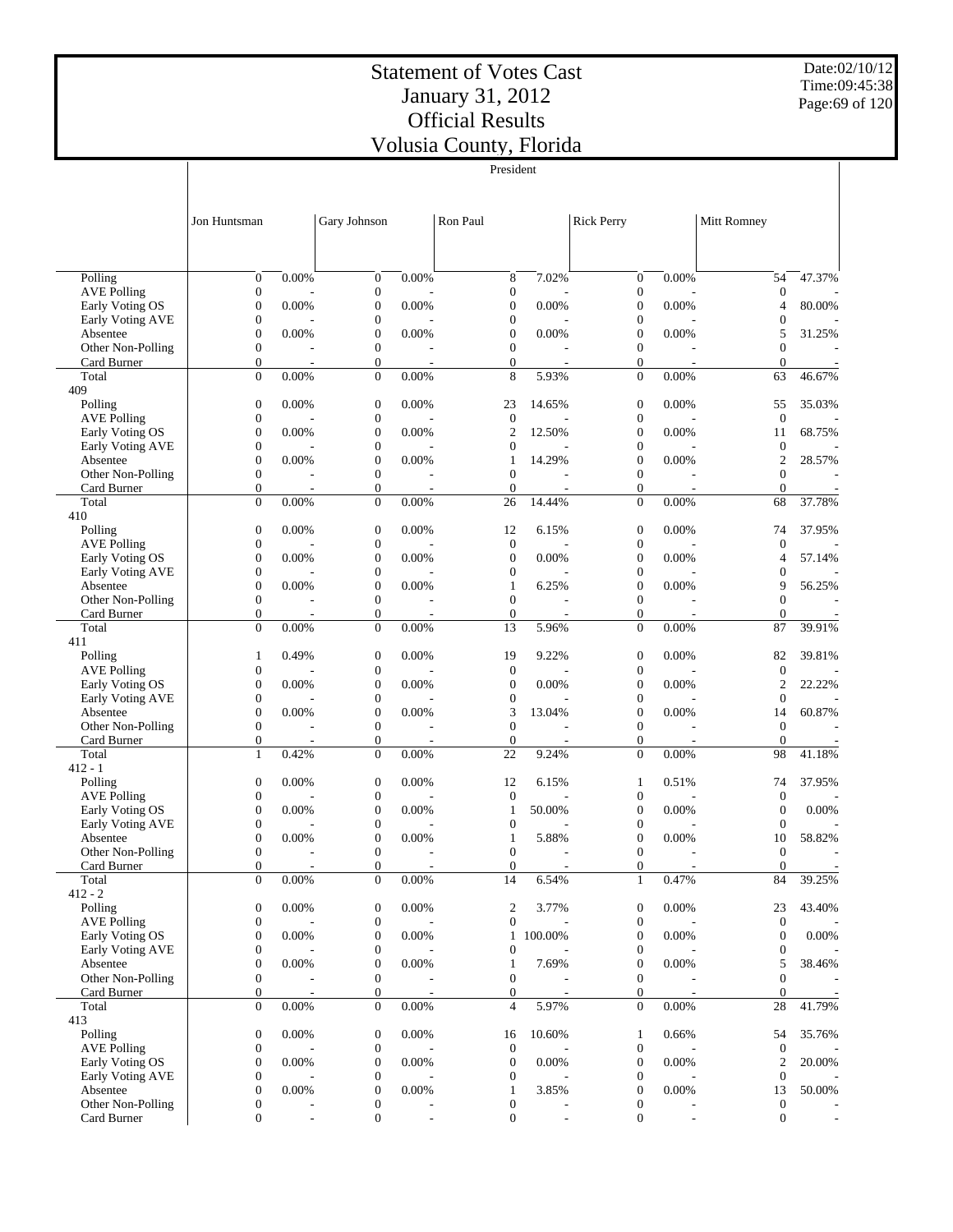President

Date:02/10/12 Time:09:45:39 Page:70 of 120

|                                     |                                      |                          |                                      |                | President                            |        |                                      |            |                                      |                |
|-------------------------------------|--------------------------------------|--------------------------|--------------------------------------|----------------|--------------------------------------|--------|--------------------------------------|------------|--------------------------------------|----------------|
|                                     |                                      |                          |                                      |                |                                      |        |                                      |            |                                      |                |
|                                     | Jon Huntsman                         |                          | Gary Johnson                         |                | Ron Paul                             |        | <b>Rick Perry</b>                    |            | Mitt Romney                          |                |
|                                     |                                      |                          |                                      |                |                                      |        |                                      |            |                                      |                |
|                                     |                                      |                          |                                      |                |                                      |        |                                      |            |                                      |                |
| Total                               | $\boldsymbol{0}$                     | 0.00%                    | $\mathbf{0}$                         | 0.00%          | 17                                   | 9.09%  | $\mathbf{1}$                         | 0.53%      | 69                                   | 36.90%         |
| 414<br>Polling                      | $\boldsymbol{0}$                     | 0.00%                    | $\mathbf{0}$                         | 0.00%          | 16                                   | 7.84%  | 1                                    | 0.49%      | 69                                   | 33.82%         |
| <b>AVE Polling</b>                  | $\boldsymbol{0}$                     |                          | $\boldsymbol{0}$                     |                | $\mathbf{0}$                         |        | $\boldsymbol{0}$                     |            | $\mathbf{0}$                         |                |
| Early Voting OS<br>Early Voting AVE | $\boldsymbol{0}$<br>$\boldsymbol{0}$ | 0.00%                    | $\boldsymbol{0}$<br>$\boldsymbol{0}$ | 0.00%          | $\mathbf{0}$<br>$\mathbf{0}$         | 0.00%  | $\mathbf{0}$<br>0                    | 0.00%      | 5<br>$\boldsymbol{0}$                | 50.00%         |
| Absentee                            | $\boldsymbol{0}$                     | 0.00%                    | $\boldsymbol{0}$                     | 0.00%          | $\mathbf{1}$                         | 7.14%  | $\overline{0}$                       | 0.00%      | 7                                    | 50.00%         |
| Other Non-Polling                   | $\boldsymbol{0}$                     | 0.00%                    | $\boldsymbol{0}$                     | 0.00%          | $\boldsymbol{0}$                     | 0.00%  | 0                                    | 0.00%      | $\mathbf{1}$                         | 100.00%        |
| Card Burner<br>Total                | $\boldsymbol{0}$<br>$\boldsymbol{0}$ | 0.00%                    | $\boldsymbol{0}$<br>$\mathbf{0}$     | 0.00%          | $\mathbf{0}$<br>17                   | 7.42%  | $\overline{0}$<br>$\mathbf{1}$       | ٠<br>0.44% | $\theta$<br>82                       | 35.81%         |
| 415                                 |                                      |                          |                                      |                |                                      |        |                                      |            |                                      |                |
| Polling<br><b>AVE Polling</b>       | $\boldsymbol{0}$<br>$\boldsymbol{0}$ | 0.00%                    | $\boldsymbol{0}$<br>$\boldsymbol{0}$ | 0.00%          | 11<br>$\mathbf{0}$                   | 15.07% | 1<br>$\boldsymbol{0}$                | 1.37%      | 30                                   | 41.10%         |
| Early Voting OS                     | $\boldsymbol{0}$                     | 0.00%                    | $\boldsymbol{0}$                     | 0.00%          | $\mathbf{0}$                         | 0.00%  | $\boldsymbol{0}$                     | 0.00%      | $\mathbf{0}$<br>1                    | 20.00%         |
| Early Voting AVE                    | $\boldsymbol{0}$                     |                          | $\boldsymbol{0}$                     |                | $\boldsymbol{0}$                     |        | 0                                    |            | $\boldsymbol{0}$                     |                |
| Absentee                            | $\boldsymbol{0}$<br>$\boldsymbol{0}$ | 0.00%                    | $\boldsymbol{0}$<br>$\boldsymbol{0}$ | 0.00%          | $\mathbf{1}$<br>$\mathbf{0}$         | 16.67% | $\boldsymbol{0}$<br>$\boldsymbol{0}$ | 0.00%      | 4<br>$\boldsymbol{0}$                | 66.67%         |
| Other Non-Polling<br>Card Burner    | $\boldsymbol{0}$                     |                          | $\mathbf{0}$                         |                | $\boldsymbol{0}$                     |        | $\boldsymbol{0}$                     |            | $\overline{0}$                       |                |
| Total                               | $\overline{0}$                       | 0.00%                    | $\boldsymbol{0}$                     | 0.00%          | 12                                   | 14.29% | $\mathbf{1}$                         | 1.19%      | 35                                   | 41.67%         |
| 416<br>Polling                      | $\boldsymbol{0}$                     | 0.00%                    | $\mathbf{1}$                         | 0.83%          | 11                                   | 9.09%  | $\boldsymbol{0}$                     | 0.00%      | 45                                   | 37.19%         |
| <b>AVE Polling</b>                  | $\boldsymbol{0}$                     |                          | $\mathbf{0}$                         |                | $\mathbf{0}$                         |        | 0                                    |            | $\mathbf{0}$                         |                |
| Early Voting OS                     | $\boldsymbol{0}$                     | 0.00%                    | $\boldsymbol{0}$                     | 0.00%          | $\mathbf{1}$                         | 16.67% | $\overline{0}$                       | 0.00%      | 3                                    | 50.00%         |
| Early Voting AVE<br>Absentee        | $\boldsymbol{0}$<br>$\boldsymbol{0}$ | 0.00%                    | $\boldsymbol{0}$<br>$\boldsymbol{0}$ | 0.00%          | $\mathbf{0}$<br>$\mathbf{1}$         | 7.14%  | 0<br>$\overline{0}$                  | 0.00%      | $\boldsymbol{0}$<br>7                | 50.00%         |
| Other Non-Polling                   | $\boldsymbol{0}$                     |                          | $\mathbf{0}$                         |                | $\mathbf{0}$                         |        | $\boldsymbol{0}$                     |            | $\boldsymbol{0}$                     |                |
| Card Burner                         | $\boldsymbol{0}$                     |                          | $\boldsymbol{0}$                     |                | $\mathbf{0}$                         |        | $\overline{0}$                       |            | $\overline{0}$                       |                |
| Total<br>417                        | $\overline{0}$                       | 0.00%                    | $\mathbf{1}$                         | 0.71%          | 13                                   | 9.22%  | $\overline{0}$                       | 0.00%      | 55                                   | 39.01%         |
| Polling                             | 1                                    | 0.76%                    | $\mathbf{0}$                         | 0.00%          | 13                                   | 9.85%  | 1                                    | 0.76%      | 38                                   | 28.79%         |
| <b>AVE Polling</b>                  | $\boldsymbol{0}$                     |                          | $\boldsymbol{0}$                     |                | $\boldsymbol{0}$                     |        | $\boldsymbol{0}$                     |            | $\mathbf{0}$                         |                |
| Early Voting OS<br>Early Voting AVE | $\boldsymbol{0}$<br>$\boldsymbol{0}$ | 0.00%                    | $\boldsymbol{0}$<br>$\boldsymbol{0}$ | 0.00%          | $\mathbf{0}$<br>$\boldsymbol{0}$     | 0.00%  | $\boldsymbol{0}$<br>$\boldsymbol{0}$ | 0.00%      | 3<br>$\boldsymbol{0}$                | 21.43%         |
| Absentee                            | $\boldsymbol{0}$                     | 0.00%                    | $\boldsymbol{0}$                     | 0.00%          | $\mathbf{2}$                         | 20.00% | $\boldsymbol{0}$                     | 0.00%      | 5                                    | 50.00%         |
| Other Non-Polling                   | $\boldsymbol{0}$                     |                          | $\boldsymbol{0}$                     |                | $\boldsymbol{0}$                     |        | $\boldsymbol{0}$                     |            | $\boldsymbol{0}$                     |                |
| Card Burner<br>Total                | $\boldsymbol{0}$<br>$\mathbf{1}$     | 0.64%                    | $\boldsymbol{0}$<br>$\boldsymbol{0}$ | 0.00%          | $\boldsymbol{0}$<br>15               | 9.62%  | $\boldsymbol{0}$<br>1                | 0.64%      | $\overline{0}$<br>46                 | 29.49%         |
| $418 - 1$                           |                                      |                          |                                      |                |                                      |        |                                      |            |                                      |                |
| Polling<br><b>AVE Polling</b>       | $\boldsymbol{0}$<br>$\boldsymbol{0}$ | 0.00%                    | $\mathbf{0}$<br>$\boldsymbol{0}$     | 0.00%          | 7<br>$\mathbf{0}$                    | 6.67%  | 1<br>$\boldsymbol{0}$                | 0.95%      | 46<br>$\mathbf{0}$                   | 43.81%         |
| Early Voting OS                     | $\boldsymbol{0}$                     | 0.00%                    | $\boldsymbol{0}$                     | 0.00%          | $\boldsymbol{0}$                     | 0.00%  | $\mathbf{0}$                         | 0.00%      | 5                                    | 45.45%         |
| Early Voting AVE                    | $\boldsymbol{0}$                     | $\overline{\phantom{a}}$ | $\mathbf{0}$                         | $\overline{a}$ | $\mathbf{0}$                         |        | $\mathbf{0}$                         | ٠          | $\overline{0}$                       | $\overline{a}$ |
| Absentee<br>Other Non-Polling       | $\boldsymbol{0}$<br>$\boldsymbol{0}$ | 0.00%                    | $\boldsymbol{0}$<br>$\boldsymbol{0}$ | 0.00%          | $\mathbf{c}$<br>$\boldsymbol{0}$     | 14.29% | $\boldsymbol{0}$<br>$\boldsymbol{0}$ | 0.00%      | 8<br>$\mathbf{0}$                    | 57.14%         |
| Card Burner                         | $\boldsymbol{0}$                     |                          | $\boldsymbol{0}$                     |                | $\mathbf{0}$                         |        | $\boldsymbol{0}$                     |            | $\theta$                             |                |
| Total                               | $\overline{0}$                       | 0.00%                    | $\mathbf{0}$                         | $0.00\%$       | 9                                    | 6.92%  | $\mathbf{1}$                         | 0.77%      | 59                                   | 45.38%         |
| $418 - 2$<br>Polling                | $\boldsymbol{0}$                     | 0.00%                    | $\boldsymbol{0}$                     | 0.00%          | 3                                    | 6.67%  | $\boldsymbol{0}$                     | 0.00%      | 17                                   | 37.78%         |
| <b>AVE Polling</b>                  | $\boldsymbol{0}$                     |                          | $\boldsymbol{0}$                     |                | $\boldsymbol{0}$                     |        | $\boldsymbol{0}$                     |            | $\boldsymbol{0}$                     |                |
| Early Voting OS                     | $\boldsymbol{0}$                     | 0.00%                    | $\boldsymbol{0}$                     | 0.00%          | $\overline{c}$                       | 50.00% | $\boldsymbol{0}$                     | 0.00%      | $\boldsymbol{0}$                     | 0.00%          |
| Early Voting AVE<br>Absentee        | $\boldsymbol{0}$<br>$\boldsymbol{0}$ | 0.00%                    | $\boldsymbol{0}$<br>$\boldsymbol{0}$ | 0.00%          | $\boldsymbol{0}$<br>$\mathfrak{2}$   | 20.00% | 0<br>$\boldsymbol{0}$                | 0.00%      | 0<br>3                               | 30.00%         |
| Other Non-Polling                   | $\boldsymbol{0}$                     |                          | $\boldsymbol{0}$                     |                | $\boldsymbol{0}$                     |        | 0                                    |            | $\boldsymbol{0}$                     |                |
| Card Burner                         | $\boldsymbol{0}$                     | $\overline{\phantom{a}}$ | $\mathbf{0}$                         | $\overline{a}$ | $\mathbf{0}$                         |        | $\boldsymbol{0}$                     |            | $\mathbf{0}$                         |                |
| Total<br>419                        | $\boldsymbol{0}$                     | 0.00%                    | $\mathbf{0}$                         | 0.00%          | 7                                    | 11.86% | $\overline{0}$                       | 0.00%      | 20                                   | 33.90%         |
| Polling                             | $\boldsymbol{0}$                     | 0.00%                    | $\boldsymbol{0}$                     | 0.00%          | $\boldsymbol{2}$                     | 2.13%  | $\boldsymbol{0}$                     | 0.00%      | 44                                   | 46.81%         |
| <b>AVE Polling</b>                  | $\boldsymbol{0}$                     |                          | $\boldsymbol{0}$                     |                | $\boldsymbol{0}$                     |        | $\boldsymbol{0}$                     |            | $\boldsymbol{0}$                     |                |
| Early Voting OS<br>Early Voting AVE | $\boldsymbol{0}$<br>$\boldsymbol{0}$ | 0.00%                    | $\boldsymbol{0}$<br>$\boldsymbol{0}$ | 0.00%          | $\boldsymbol{0}$<br>$\boldsymbol{0}$ | 0.00%  | $\boldsymbol{0}$<br>0                | 0.00%      | $\boldsymbol{2}$<br>$\boldsymbol{0}$ | 66.67%         |
| Absentee                            | $\boldsymbol{0}$                     | 0.00%                    | $\boldsymbol{0}$                     | 0.00%          | $\mathbf{0}$                         | 0.00%  | $\overline{0}$                       | 0.00%      | 6                                    | 66.67%         |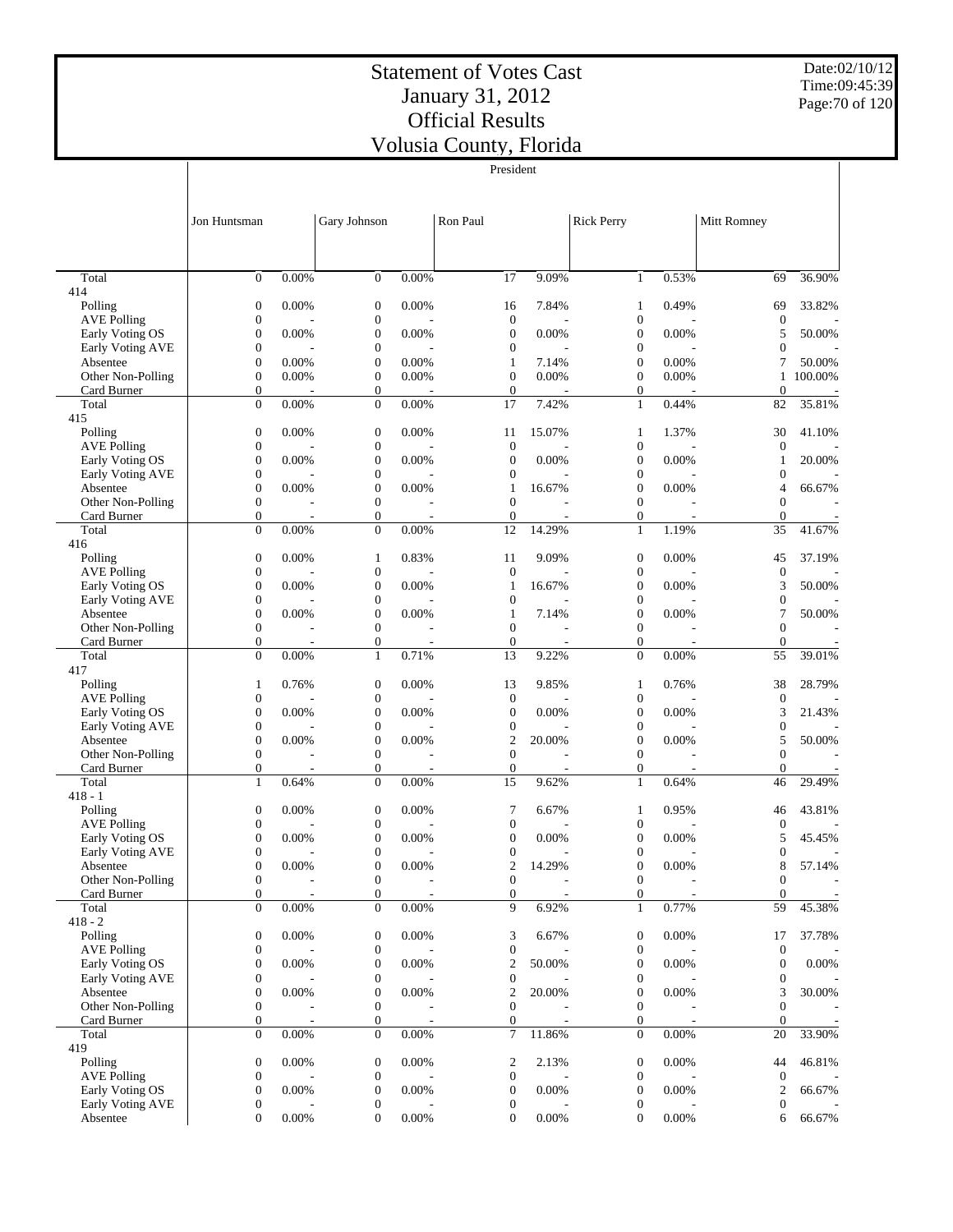Date:02/10/12 Time:09:45:39 Page:71 of 120

|                                     | President                            |                          |                                      |                |                                      |                          |                                      |                          |                                      |         |  |
|-------------------------------------|--------------------------------------|--------------------------|--------------------------------------|----------------|--------------------------------------|--------------------------|--------------------------------------|--------------------------|--------------------------------------|---------|--|
|                                     |                                      |                          |                                      |                |                                      |                          |                                      |                          |                                      |         |  |
|                                     |                                      |                          |                                      |                |                                      |                          |                                      |                          |                                      |         |  |
|                                     | Jon Huntsman                         |                          | Gary Johnson                         |                | Ron Paul                             |                          | <b>Rick Perry</b>                    |                          | Mitt Romney                          |         |  |
|                                     |                                      |                          |                                      |                |                                      |                          |                                      |                          |                                      |         |  |
|                                     |                                      |                          |                                      |                |                                      |                          |                                      |                          |                                      |         |  |
| Other Non-Polling                   | $\overline{0}$                       |                          | $\mathbf{0}$                         |                | $\mathbf{0}$                         | ÷,                       | $\mathbf{0}$                         | ÷,                       | $\theta$                             |         |  |
| Card Burner                         | $\boldsymbol{0}$                     |                          | $\boldsymbol{0}$                     |                | $\mathbf{0}$                         |                          | $\boldsymbol{0}$                     |                          | $\boldsymbol{0}$                     |         |  |
| Total                               | $\overline{0}$                       | 0.00%                    | $\mathbf{0}$                         | 0.00%          | $\mathfrak{2}$                       | 1.89%                    | $\mathbf{0}$                         | 0.00%                    | 52                                   | 49.06%  |  |
| $420 - 1$                           |                                      |                          |                                      |                |                                      |                          |                                      |                          |                                      |         |  |
| Polling<br><b>AVE Polling</b>       | 1<br>$\boldsymbol{0}$                | 0.61%                    | $\boldsymbol{0}$<br>$\boldsymbol{0}$ | 0.00%          | 21<br>$\boldsymbol{0}$               | 12.73%                   | 1<br>$\boldsymbol{0}$                | 0.61%                    | 53<br>$\mathbf{0}$                   | 32.12%  |  |
| Early Voting OS                     | $\boldsymbol{0}$                     | 0.00%                    | $\mathbf{0}$                         | 0.00%          | 1                                    | 9.09%                    | $\boldsymbol{0}$                     | 0.00%                    | $\mathbf{1}$                         | 9.09%   |  |
| Early Voting AVE                    | $\boldsymbol{0}$                     |                          | $\boldsymbol{0}$                     |                | $\boldsymbol{0}$                     |                          | $\boldsymbol{0}$                     |                          | $\boldsymbol{0}$                     |         |  |
| Absentee                            | $\boldsymbol{0}$                     | 0.00%                    | $\boldsymbol{0}$                     | 0.00%          | $\boldsymbol{0}$                     | 0.00%                    | $\boldsymbol{0}$                     | 0.00%                    | 11                                   | 73.33%  |  |
| Other Non-Polling<br>Card Burner    | $\boldsymbol{0}$<br>$\mathbf{0}$     |                          | $\boldsymbol{0}$<br>$\boldsymbol{0}$ |                | $\mathbf{0}$<br>$\mathbf{0}$         |                          | $\mathbf{0}$<br>$\mathbf{0}$         |                          | $\mathbf{0}$<br>$\theta$             |         |  |
| Total                               | $\mathbf{1}$                         | 0.52%                    | $\boldsymbol{0}$                     | 0.00%          | 22                                   | 11.52%                   | $\mathbf{1}$                         | 0.52%                    | 65                                   | 34.03%  |  |
| $420 - 2$                           |                                      |                          |                                      |                |                                      |                          |                                      |                          |                                      |         |  |
| Polling                             | $\boldsymbol{0}$                     | 0.00%                    | $\mathbf{0}$                         | $0.00\%$       | 3                                    | 7.89%                    | $\boldsymbol{0}$                     | 0.00%                    | 14                                   | 36.84%  |  |
| <b>AVE Polling</b>                  | $\boldsymbol{0}$                     |                          | $\boldsymbol{0}$                     |                | $\boldsymbol{0}$                     |                          | $\boldsymbol{0}$                     |                          | $\boldsymbol{0}$                     |         |  |
| Early Voting OS<br>Early Voting AVE | $\boldsymbol{0}$<br>$\boldsymbol{0}$ | 0.00%                    | $\overline{0}$<br>$\boldsymbol{0}$   | 0.00%          | 1<br>$\boldsymbol{0}$                | 14.29%                   | $\mathbf{0}$<br>$\boldsymbol{0}$     | 0.00%                    | 6<br>$\overline{0}$                  | 85.71%  |  |
| Absentee                            | $\boldsymbol{0}$                     | 0.00%                    | $\boldsymbol{0}$                     | 0.00%          | $\mathbf{0}$                         | 0.00%                    | $\mathbf{0}$                         | 0.00%                    | 2                                    | 100.00% |  |
| Other Non-Polling                   | $\boldsymbol{0}$                     |                          | $\boldsymbol{0}$                     |                | $\mathbf{0}$                         |                          | $\mathbf{0}$                         |                          | $\overline{0}$                       |         |  |
| Card Burner                         | $\mathbf{0}$                         |                          | $\boldsymbol{0}$                     | ٠              | $\mathbf{0}$                         |                          | $\mathbf{0}$                         |                          | $\boldsymbol{0}$                     |         |  |
| Total<br>$421 - 1$                  | $\mathbf{0}$                         | 0.00%                    | $\mathbf{0}$                         | 0.00%          | $\overline{4}$                       | 8.51%                    | $\mathbf{0}$                         | 0.00%                    | 22                                   | 46.81%  |  |
| Polling                             | 1                                    | 0.42%                    | $\boldsymbol{0}$                     | 0.00%          | 17                                   | 7.08%                    | 2                                    | 0.83%                    | 89                                   | 37.08%  |  |
| <b>AVE Polling</b>                  | $\boldsymbol{0}$                     |                          | $\boldsymbol{0}$                     |                | $\mathbf{0}$                         |                          | $\boldsymbol{0}$                     |                          | $\mathbf{0}$                         |         |  |
| Early Voting OS                     | $\boldsymbol{0}$                     | 0.00%                    | $\mathbf{0}$                         | 0.00%          | $\boldsymbol{0}$                     | 0.00%                    | $\boldsymbol{0}$                     | 0.00%                    | 9                                    | 50.00%  |  |
| Early Voting AVE                    | $\boldsymbol{0}$                     |                          | $\boldsymbol{0}$                     |                | $\boldsymbol{0}$                     |                          | $\boldsymbol{0}$                     |                          | $\boldsymbol{0}$                     |         |  |
| Absentee<br>Other Non-Polling       | $\boldsymbol{0}$<br>$\boldsymbol{0}$ | 0.00%                    | $\boldsymbol{0}$<br>$\boldsymbol{0}$ | 0.00%          | 3<br>$\mathbf{0}$                    | 15.00%                   | $\boldsymbol{0}$<br>$\mathbf{0}$     | 0.00%                    | 8<br>$\overline{0}$                  | 40.00%  |  |
| Card Burner                         | $\mathbf{0}$                         | $\overline{\phantom{a}}$ | $\boldsymbol{0}$                     |                | $\mathbf{0}$                         |                          | $\boldsymbol{0}$                     |                          | $\mathbf{0}$                         |         |  |
| Total                               | $\mathbf{1}$                         | 0.36%                    | $\overline{0}$                       | 0.00%          | 20                                   | 7.19%                    | $\overline{2}$                       | 0.72%                    | 106                                  | 38.13%  |  |
| $421 - 2$                           |                                      |                          |                                      |                |                                      |                          |                                      |                          |                                      |         |  |
| Polling<br><b>AVE Polling</b>       | $\boldsymbol{0}$<br>$\mathbf{0}$     |                          | $\mathbf{0}$<br>$\overline{0}$       |                | $\boldsymbol{0}$<br>$\mathbf{0}$     |                          | $\boldsymbol{0}$<br>$\boldsymbol{0}$ |                          | $\boldsymbol{0}$<br>$\boldsymbol{0}$ |         |  |
| Early Voting OS                     | $\overline{0}$                       |                          | $\overline{0}$                       |                | $\mathbf{0}$                         |                          | $\mathbf{0}$                         |                          | $\mathbf{0}$                         |         |  |
| Early Voting AVE                    | $\mathbf{0}$                         |                          | $\overline{0}$                       |                | $\mathbf{0}$                         |                          | $\mathbf{0}$                         |                          | $\overline{0}$                       |         |  |
| Absentee                            | $\overline{0}$                       |                          | $\overline{0}$                       |                | $\mathbf{0}$                         |                          | $\mathbf{0}$                         |                          | $\overline{0}$                       |         |  |
| Other Non-Polling<br>Card Burner    | $\mathbf{0}$<br>$\mathbf{0}$         |                          | $\overline{0}$<br>$\overline{0}$     | ÷,             | $\mathbf{0}$<br>$\mathbf{0}$         |                          | $\boldsymbol{0}$<br>$\mathbf{0}$     | ä,                       | $\mathbf{0}$<br>$\overline{0}$       |         |  |
| Total                               | $\mathbf{0}$                         |                          | $\overline{0}$                       |                | $\mathbf{0}$                         | $\overline{a}$           | $\mathbf{0}$                         | $\overline{a}$           | $\overline{0}$                       |         |  |
| 422                                 |                                      |                          |                                      |                |                                      |                          |                                      |                          |                                      |         |  |
| Polling                             | 1                                    | 1.75%                    | 1                                    | 1.75%          | 7                                    | 12.28%                   | $\boldsymbol{0}$                     | 0.00%                    | 20                                   | 35.09%  |  |
| <b>AVE Polling</b>                  | $\boldsymbol{0}$                     |                          | $\Omega$                             |                | $\boldsymbol{0}$                     |                          | $\boldsymbol{0}$                     |                          | $\boldsymbol{0}$                     |         |  |
| Early Voting OS<br>Early Voting AVE | $\boldsymbol{0}$<br>$\boldsymbol{0}$ | $0.00\%$                 | $\boldsymbol{0}$<br>$\boldsymbol{0}$ | $0.00\%$       | $\boldsymbol{0}$<br>$\boldsymbol{0}$ | 0.00%                    | $\boldsymbol{0}$<br>$\boldsymbol{0}$ | 0.00%                    | 5<br>$\boldsymbol{0}$                | 83.33%  |  |
| Absentee                            | $\boldsymbol{0}$                     | 0.00%                    | $\boldsymbol{0}$                     | 0.00%          | $\boldsymbol{2}$                     | 25.00%                   | $\boldsymbol{0}$                     | 0.00%                    | 3                                    | 37.50%  |  |
| Other Non-Polling                   | $\boldsymbol{0}$                     |                          | $\boldsymbol{0}$                     |                | $\boldsymbol{0}$                     |                          | $\boldsymbol{0}$                     |                          | $\boldsymbol{0}$                     |         |  |
| Card Burner                         | $\boldsymbol{0}$                     | $\overline{a}$           | $\boldsymbol{0}$                     | $\overline{a}$ | $\mathbf{0}$                         | $\overline{\phantom{a}}$ | $\mathbf{0}$                         | $\overline{\phantom{a}}$ | $\boldsymbol{0}$                     |         |  |
| Total<br>423                        | $\mathbf{1}$                         | 1.41%                    | $\mathbf{1}$                         | 1.41%          | 9                                    | 12.68%                   | $\boldsymbol{0}$                     | 0.00%                    | 28                                   | 39.44%  |  |
| Polling                             | $\boldsymbol{0}$                     | 0.00%                    | 1                                    | 0.47%          | 13                                   | 6.16%                    | $\mathbf{1}$                         | 0.47%                    | 84                                   | 39.81%  |  |
| <b>AVE Polling</b>                  | $\boldsymbol{0}$                     |                          | $\boldsymbol{0}$                     |                | $\boldsymbol{0}$                     |                          | $\boldsymbol{0}$                     |                          | $\mathbf{0}$                         |         |  |
| Early Voting OS                     | $\boldsymbol{0}$                     | 0.00%                    | $\boldsymbol{0}$                     | 0.00%          | $\mathbf{1}$                         | 6.67%                    | $\boldsymbol{0}$                     | 0.00%                    | 10                                   | 66.67%  |  |
| Early Voting AVE                    | $\boldsymbol{0}$                     |                          | $\boldsymbol{0}$                     |                | 0                                    |                          | $\boldsymbol{0}$                     |                          | $\mathbf{0}$                         |         |  |
| Absentee<br>Other Non-Polling       | $\boldsymbol{0}$<br>$\boldsymbol{0}$ | 0.00%                    | $\boldsymbol{0}$<br>$\boldsymbol{0}$ | 0.00%          | 4<br>$\mathbf{0}$                    | 12.50%                   | 1<br>$\boldsymbol{0}$                | 3.13%                    | 11<br>$\mathbf{0}$                   | 34.38%  |  |
| Card Burner                         | $\boldsymbol{0}$                     |                          | $\boldsymbol{0}$                     | Ĭ.             | $\mathbf{0}$                         | $\overline{\phantom{a}}$ | $\boldsymbol{0}$                     | $\overline{\phantom{a}}$ | $\boldsymbol{0}$                     |         |  |
| Total                               | $\mathbf{0}$                         | 0.00%                    | $\mathbf{1}$                         | 0.39%          | 18                                   | 6.98%                    | $\mathfrak{2}$                       | 0.78%                    | 105                                  | 40.70%  |  |
| 424                                 |                                      |                          |                                      |                |                                      |                          |                                      |                          |                                      |         |  |
| Polling<br><b>AVE Polling</b>       | $\boldsymbol{0}$<br>$\boldsymbol{0}$ | 0.00%                    | $\boldsymbol{0}$<br>$\boldsymbol{0}$ | 0.00%          | 6<br>0                               | 5.00%                    | $\boldsymbol{0}$<br>$\boldsymbol{0}$ | 0.00%                    | 49<br>$\boldsymbol{0}$               | 40.83%  |  |
| Early Voting OS                     | $\boldsymbol{0}$                     | 0.00%                    | $\boldsymbol{0}$                     | 0.00%          | $\mathbf{0}$                         | 0.00%                    | $\boldsymbol{0}$                     | $0.00\%$                 | $\mathbf{1}$                         | 20.00%  |  |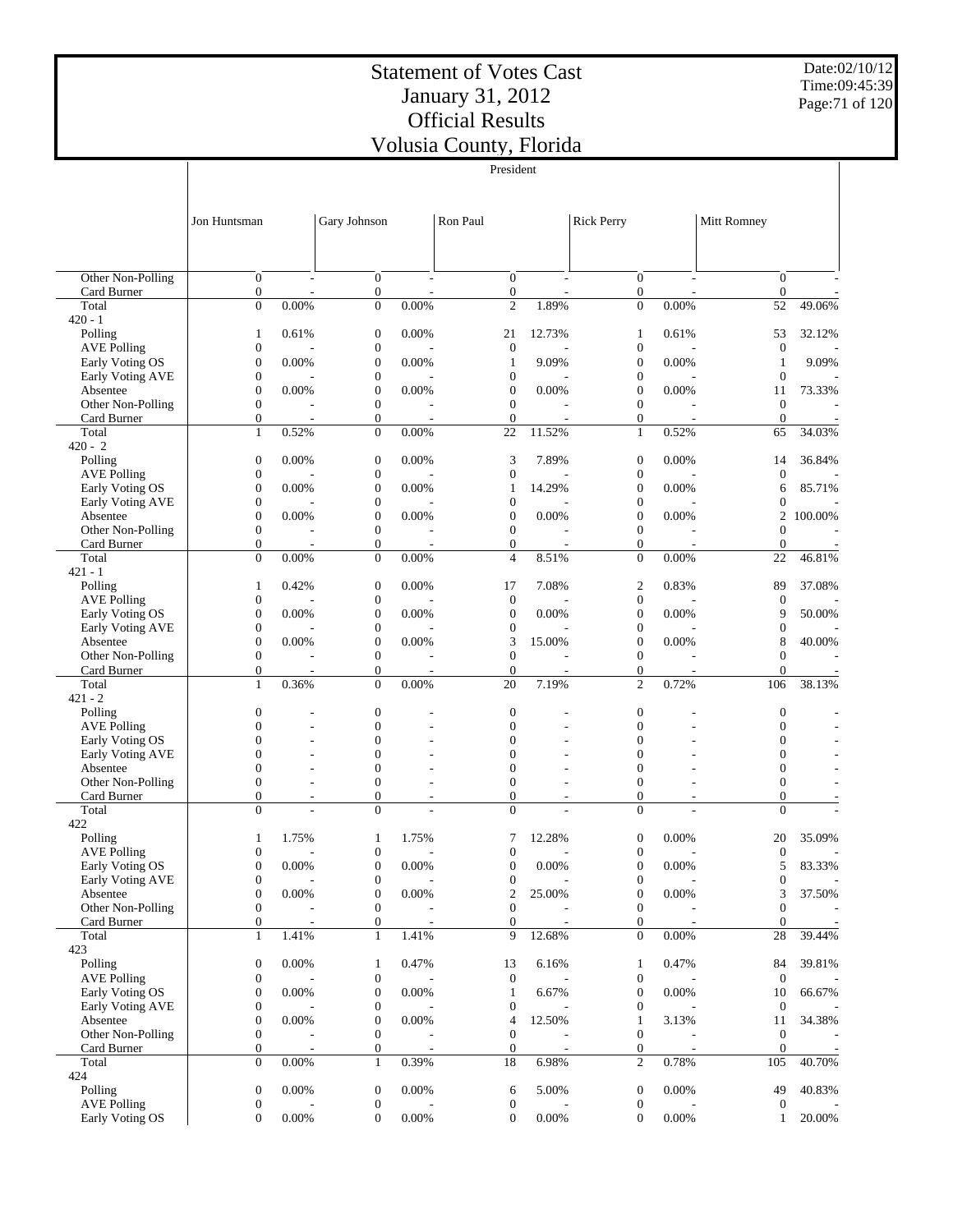Date:02/10/12 Time:09:45:39 Page:72 of 120

|                                       | President                            |                                   |                                      |                          |                                      |                          |                                      |                          |                                    |                          |  |
|---------------------------------------|--------------------------------------|-----------------------------------|--------------------------------------|--------------------------|--------------------------------------|--------------------------|--------------------------------------|--------------------------|------------------------------------|--------------------------|--|
|                                       | Jon Huntsman                         |                                   | Gary Johnson                         |                          | Ron Paul                             |                          | Rick Perry                           |                          | Mitt Romney                        |                          |  |
|                                       |                                      |                                   |                                      |                          |                                      |                          |                                      |                          |                                    |                          |  |
| <b>Early Voting AVE</b><br>Absentee   | $\mathbf{0}$<br>$\mathbf{1}$         | $\overline{\phantom{a}}$<br>6.67% | $\boldsymbol{0}$<br>$\boldsymbol{0}$ | 0.00%                    | $\mathbf{0}$<br>$\mathbf{1}$         | 6.67%                    | $\boldsymbol{0}$<br>$\boldsymbol{0}$ | 0.00%                    | $\mathbf{0}$<br>9                  | 60.00%                   |  |
| Other Non-Polling                     | $\boldsymbol{0}$                     |                                   | $\boldsymbol{0}$                     |                          | $\mathbf{0}$                         |                          | $\boldsymbol{0}$                     |                          | $\boldsymbol{0}$                   |                          |  |
| Card Burner                           | $\mathbf{0}$                         | $\overline{\phantom{a}}$          | $\boldsymbol{0}$                     | $\overline{\phantom{a}}$ | $\mathbf{0}$                         |                          | $\boldsymbol{0}$                     | $\overline{\phantom{a}}$ | $\mathbf{0}$                       | $\overline{\phantom{a}}$ |  |
| Total                                 | $\mathbf{1}$                         | 0.71%                             | $\boldsymbol{0}$                     | 0.00%                    | $\tau$                               | 5.00%                    | $\boldsymbol{0}$                     | 0.00%                    | 59                                 | 42.14%                   |  |
| 425                                   |                                      |                                   |                                      |                          |                                      |                          |                                      |                          |                                    |                          |  |
| Polling                               | $\boldsymbol{0}$                     | 0.00%                             | $\mathbf{0}$                         | 0.00%                    | 4                                    | 5.41%                    | $\boldsymbol{0}$                     | 0.00%                    | 27                                 | 36.49%                   |  |
| <b>AVE Polling</b><br>Early Voting OS | $\boldsymbol{0}$<br>$\boldsymbol{0}$ |                                   | $\boldsymbol{0}$<br>$\mathbf{0}$     | $\overline{\phantom{a}}$ | $\boldsymbol{0}$<br>$\boldsymbol{0}$ | ٠                        | $\boldsymbol{0}$<br>$\mathbf{0}$     | $\overline{\phantom{a}}$ | $\boldsymbol{0}$<br>$\overline{0}$ |                          |  |
| Early Voting AVE                      | $\boldsymbol{0}$                     |                                   | $\boldsymbol{0}$                     |                          | $\boldsymbol{0}$                     |                          | $\boldsymbol{0}$                     |                          | $\overline{0}$                     |                          |  |
| Absentee                              | $\boldsymbol{0}$                     | 0.00%                             | $\boldsymbol{0}$                     | 0.00%                    | $\mathbf{0}$                         | 0.00%                    | $\boldsymbol{0}$                     | 0.00%                    | 4                                  | 100.00%                  |  |
| Other Non-Polling                     | $\boldsymbol{0}$                     |                                   | $\boldsymbol{0}$                     |                          | $\boldsymbol{0}$                     |                          | $\boldsymbol{0}$                     |                          | $\overline{0}$                     |                          |  |
| Card Burner                           | $\mathbf{0}$                         | ٠                                 | $\boldsymbol{0}$                     | $\overline{\phantom{a}}$ | $\mathbf{0}$                         | $\overline{\phantom{a}}$ | $\overline{0}$                       | $\overline{\phantom{a}}$ | $\mathbf{0}$                       |                          |  |
| Total                                 | $\mathbf{0}$                         | 0.00%                             | $\boldsymbol{0}$                     | 0.00%                    | $\overline{4}$                       | 5.13%                    | $\boldsymbol{0}$                     | 0.00%                    | 31                                 | 39.74%                   |  |
| 426                                   |                                      |                                   |                                      |                          |                                      |                          |                                      |                          |                                    |                          |  |
| Polling<br><b>AVE Polling</b>         | $\boldsymbol{0}$<br>$\boldsymbol{0}$ | 0.00%                             | $\boldsymbol{0}$<br>$\boldsymbol{0}$ | 0.00%                    | 7<br>$\boldsymbol{0}$                | 4.58%                    | $\boldsymbol{0}$<br>$\boldsymbol{0}$ | 0.00%                    | 67<br>$\mathbf{0}$                 | 43.79%                   |  |
| Early Voting OS                       | $\boldsymbol{0}$                     | 0.00%                             | $\boldsymbol{0}$                     | 0.00%                    | 3                                    | 10.71%                   | $\boldsymbol{0}$                     | 0.00%                    | 7                                  | 25.00%                   |  |
| Early Voting AVE                      | $\boldsymbol{0}$                     |                                   | $\boldsymbol{0}$                     |                          | $\boldsymbol{0}$                     |                          | 0                                    |                          | $\mathbf{0}$                       |                          |  |
| Absentee                              | $\boldsymbol{0}$                     | 0.00%                             | $\boldsymbol{0}$                     | 0.00%                    | $\boldsymbol{0}$                     | 0.00%                    | $\boldsymbol{0}$                     | 0.00%                    | $\tau$                             | 77.78%                   |  |
| Other Non-Polling                     | $\boldsymbol{0}$                     |                                   | $\boldsymbol{0}$                     |                          | $\boldsymbol{0}$                     |                          | $\boldsymbol{0}$                     |                          | $\mathbf{0}$                       |                          |  |
| Card Burner                           | $\mathbf{0}$                         |                                   | $\boldsymbol{0}$                     |                          | $\mathbf{0}$                         |                          | $\boldsymbol{0}$                     |                          | $\mathbf{0}$                       |                          |  |
| Total                                 | $\overline{0}$                       | 0.00%                             | $\boldsymbol{0}$                     | 0.00%                    | 10                                   | 5.26%                    | $\overline{0}$                       | 0.00%                    | 81                                 | 42.63%                   |  |
| 427                                   |                                      |                                   |                                      |                          |                                      |                          |                                      |                          |                                    |                          |  |
| Polling<br><b>AVE Polling</b>         | $\boldsymbol{0}$<br>$\boldsymbol{0}$ | 0.00%                             | $\mathbf{1}$<br>$\boldsymbol{0}$     | 1.01%                    | 14<br>$\boldsymbol{0}$               | 14.14%                   | $\boldsymbol{0}$<br>$\boldsymbol{0}$ | 0.00%                    | 35<br>$\mathbf{0}$                 | 35.35%                   |  |
| Early Voting OS                       | $\boldsymbol{0}$                     | 0.00%                             | $\mathbf{0}$                         | 0.00%                    | $\mathbf{1}$                         | 5.26%                    | $\boldsymbol{0}$                     | 0.00%                    | 12                                 | 63.16%                   |  |
| Early Voting AVE                      | $\boldsymbol{0}$                     |                                   | $\boldsymbol{0}$                     |                          | $\boldsymbol{0}$                     |                          | $\boldsymbol{0}$                     |                          | $\boldsymbol{0}$                   |                          |  |
| Absentee                              | $\boldsymbol{0}$                     | 0.00%                             | $\boldsymbol{0}$                     | 0.00%                    | $\mathbf{0}$                         | 0.00%                    | $\boldsymbol{0}$                     | 0.00%                    | 5                                  | 41.67%                   |  |
| Other Non-Polling                     | $\boldsymbol{0}$                     |                                   | $\boldsymbol{0}$                     |                          | $\mathbf{0}$                         |                          | $\boldsymbol{0}$                     |                          | $\overline{0}$                     | $\overline{\phantom{a}}$ |  |
| Card Burner                           | $\mathbf{0}$                         |                                   | $\boldsymbol{0}$                     |                          | $\boldsymbol{0}$                     | $\overline{a}$           | $\overline{0}$                       |                          | $\mathbf{0}$                       |                          |  |
| Total                                 | $\mathbf{0}$                         | 0.00%                             | $\mathbf{1}$                         | 0.77%                    | 15                                   | 11.54%                   | $\overline{0}$                       | 0.00%                    | 52                                 | 40.00%                   |  |
| 428                                   |                                      |                                   |                                      |                          |                                      |                          |                                      |                          |                                    |                          |  |
| Polling<br><b>AVE Polling</b>         | $\boldsymbol{0}$<br>$\boldsymbol{0}$ | 0.00%                             | $\boldsymbol{0}$<br>$\boldsymbol{0}$ | 0.00%                    | 6<br>$\boldsymbol{0}$                | 7.69%                    | 1<br>$\boldsymbol{0}$                | 1.28%                    | 27<br>$\mathbf{0}$                 | 34.62%                   |  |
| Early Voting OS                       | $\boldsymbol{0}$                     | 0.00%                             | $\boldsymbol{0}$                     | 0.00%                    | $\boldsymbol{0}$                     | 0.00%                    | $\boldsymbol{0}$                     | 0.00%                    | $\overline{4}$                     | 66.67%                   |  |
| Early Voting AVE                      | $\boldsymbol{0}$                     |                                   | $\boldsymbol{0}$                     |                          | $\boldsymbol{0}$                     |                          | $\boldsymbol{0}$                     |                          | $\mathbf{0}$                       |                          |  |
| Absentee                              | $\boldsymbol{0}$                     | 0.00%                             | $\boldsymbol{0}$                     | 0.00%                    | $\overline{c}$                       | 12.50%                   | 0                                    | 0.00%                    | $\tau$                             | 43.75%                   |  |
| Other Non-Polling                     | $\boldsymbol{0}$                     | 0.00%                             | $\boldsymbol{0}$                     | 0.00%                    | $\boldsymbol{0}$                     | 0.00%                    | $\boldsymbol{0}$                     | 0.00%                    | $\mathbf{0}$                       | 0.00%                    |  |
| Card Burner                           | $\boldsymbol{0}$                     |                                   | $\boldsymbol{0}$                     |                          | $\boldsymbol{0}$                     |                          | $\boldsymbol{0}$                     |                          | $\overline{0}$                     |                          |  |
| Total                                 | $\overline{0}$                       | 0.00%                             | $\boldsymbol{0}$                     | 0.00%                    | 8                                    | 7.92%                    | $\mathbf{1}$                         | 0.99%                    | 38                                 | 37.62%                   |  |
| 429                                   |                                      | 0.00%                             |                                      | 0.00%                    |                                      |                          |                                      | 0.00%                    |                                    | 34.62%                   |  |
| Polling<br><b>AVE Polling</b>         | 0<br>$\boldsymbol{0}$                |                                   | $\boldsymbol{0}$<br>$\boldsymbol{0}$ |                          | 6<br>$\boldsymbol{0}$                | 4.62%                    | $\boldsymbol{0}$<br>$\boldsymbol{0}$ |                          | 45<br>$\mathbf{0}$                 |                          |  |
| Early Voting OS                       | $\boldsymbol{0}$                     | 0.00%                             | $\boldsymbol{0}$                     | 0.00%                    | $\mathbf{0}$                         | 0.00%                    | $\boldsymbol{0}$                     | 0.00%                    | 5                                  | 83.33%                   |  |
| Early Voting AVE                      | $\boldsymbol{0}$                     |                                   | 0                                    |                          | $\boldsymbol{0}$                     |                          | 0                                    |                          | $\mathbf{0}$                       |                          |  |
| Absentee                              | $\boldsymbol{0}$                     | 0.00%                             | $\boldsymbol{0}$                     | 0.00%                    | $\overline{c}$                       | 16.67%                   | 0                                    | 0.00%                    | 6                                  | 50.00%                   |  |
| Other Non-Polling                     | $\mathbf{0}$                         |                                   | $\boldsymbol{0}$                     |                          | $\boldsymbol{0}$                     |                          | $\boldsymbol{0}$                     |                          | $\overline{0}$                     |                          |  |
| Card Burner                           | $\mathbf{0}$                         | $\overline{a}$                    | $\boldsymbol{0}$                     |                          | $\mathbf{0}$                         | $\overline{a}$           | $\overline{0}$                       |                          | $\overline{0}$                     | $\sim$                   |  |
| Total                                 | $\mathbf{0}$                         | 0.00%                             | $\mathbf{0}$                         | $0.00\%$                 | 8                                    | 5.41%                    | $\mathbf{0}$                         | $0.00\%$                 | 56                                 | 37.84%                   |  |
| 501<br>Polling                        |                                      | 0.20%                             | $\boldsymbol{0}$                     | 0.00%                    | 19                                   | 3.81%                    | $\boldsymbol{0}$                     | 0.00%                    |                                    | 52.91%                   |  |
| <b>AVE Polling</b>                    | 1<br>$\boldsymbol{0}$                |                                   | $\boldsymbol{0}$                     |                          | $\overline{0}$                       |                          | $\boldsymbol{0}$                     |                          | 264<br>$\mathbf{0}$                |                          |  |
| Early Voting OS                       | $\boldsymbol{0}$                     | 0.00%                             | $\boldsymbol{0}$                     | 0.00%                    | $\boldsymbol{0}$                     | 0.00%                    | $\boldsymbol{0}$                     | 0.00%                    | 7                                  | 63.64%                   |  |
| Early Voting AVE                      | $\boldsymbol{0}$                     |                                   | $\boldsymbol{0}$                     |                          | $\boldsymbol{0}$                     |                          | 0                                    |                          | $\boldsymbol{0}$                   |                          |  |
| Absentee                              | $\mathbf{1}$                         | 1.22%                             | $\boldsymbol{0}$                     | 0.00%                    | 14                                   | 17.07%                   | 2                                    | 2.44%                    | 40                                 | 48.78%                   |  |
| Other Non-Polling                     | $\boldsymbol{0}$                     |                                   | $\boldsymbol{0}$                     |                          | $\mathbf{0}$                         |                          | 0                                    |                          | $\mathbf{0}$                       |                          |  |
| Card Burner                           | $\mathbf{0}$                         |                                   | $\boldsymbol{0}$                     |                          | $\mathbf{0}$                         |                          | $\boldsymbol{0}$                     |                          | $\mathbf{0}$                       |                          |  |
| Total<br>502                          | $\overline{2}$                       | 0.34%                             | $\boldsymbol{0}$                     | 0.00%                    | 33                                   | 5.57%                    | $\overline{c}$                       | 0.34%                    | 311                                | 52.53%                   |  |
| Polling                               | $\mathbf{1}$                         | 0.29%                             | $\boldsymbol{0}$                     | 0.00%                    | 24                                   | 7.00%                    | $\boldsymbol{0}$                     | 0.00%                    | 146                                | 42.57%                   |  |
|                                       |                                      |                                   |                                      |                          |                                      |                          |                                      |                          |                                    |                          |  |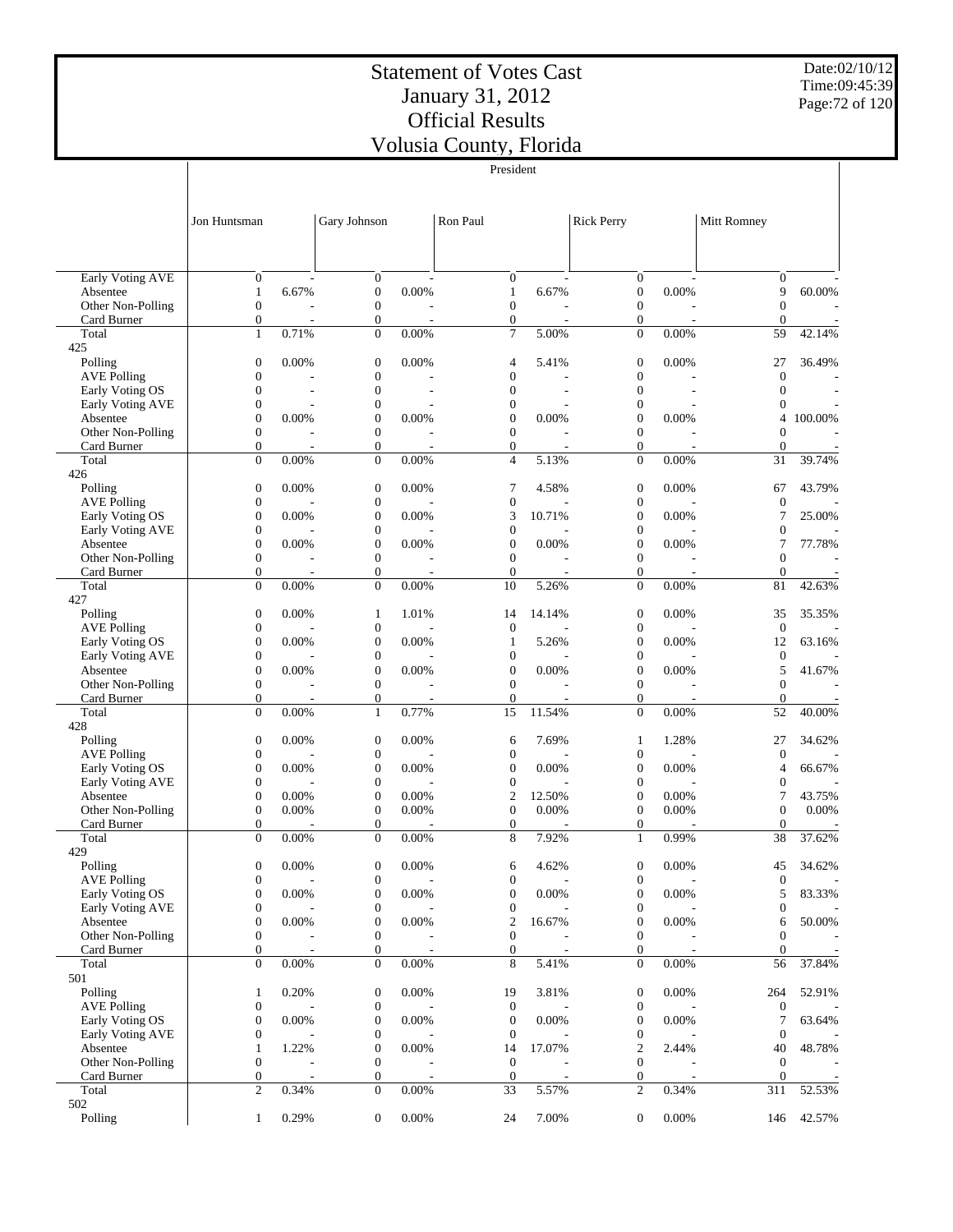President

Date:02/10/12 Time:09:45:39 Page:73 of 120

|                                       |                                      |          |                                      |          | President                        |        |                                      |                                   |                                      |         |
|---------------------------------------|--------------------------------------|----------|--------------------------------------|----------|----------------------------------|--------|--------------------------------------|-----------------------------------|--------------------------------------|---------|
|                                       |                                      |          |                                      |          |                                  |        |                                      |                                   |                                      |         |
|                                       |                                      |          |                                      |          |                                  |        |                                      |                                   |                                      |         |
|                                       | Jon Huntsman                         |          | Gary Johnson                         |          | Ron Paul                         |        | <b>Rick Perry</b>                    |                                   | Mitt Romney                          |         |
|                                       |                                      |          |                                      |          |                                  |        |                                      |                                   |                                      |         |
|                                       |                                      |          |                                      |          |                                  |        |                                      |                                   |                                      |         |
| <b>AVE Polling</b>                    | $\mathbf{0}$                         |          | $\mathbf{0}$                         |          | $\mathbf{0}$                     |        | $\mathbf{0}$                         |                                   | $\mathbf{0}$                         |         |
| Early Voting OS                       | $\boldsymbol{0}$                     | 0.00%    | $\mathbf{0}$                         | 0.00%    | $\boldsymbol{0}$                 | 0.00%  | $\boldsymbol{0}$                     | 0.00%                             | 6                                    | 54.55%  |
| Early Voting AVE                      | $\boldsymbol{0}$                     |          | $\boldsymbol{0}$                     |          | $\mathbf{0}$                     |        | $\boldsymbol{0}$                     |                                   | $\overline{0}$                       |         |
| Absentee                              | $\boldsymbol{0}$                     | 0.00%    | $\boldsymbol{0}$                     | 0.00%    | 1                                | 2.13%  | $\boldsymbol{0}$                     | 0.00%                             | 29                                   | 61.70%  |
| Other Non-Polling                     | $\boldsymbol{0}$                     |          | $\boldsymbol{0}$                     |          | $\mathbf{0}$                     |        | $\boldsymbol{0}$                     |                                   | $\overline{0}$                       |         |
| Card Burner<br>Total                  | $\boldsymbol{0}$<br>$\mathbf{1}$     | 0.25%    | $\boldsymbol{0}$<br>$\overline{0}$   | 0.00%    | $\mathbf{0}$<br>25               | 6.23%  | $\mathbf{0}$<br>$\mathbf{0}$         | 0.00%                             | $\theta$<br>181                      | 45.14%  |
| 503                                   |                                      |          |                                      |          |                                  |        |                                      |                                   |                                      |         |
| Polling                               | $\boldsymbol{0}$                     | 0.00%    | $\mathbf{0}$                         | 0.00%    | 15                               | 6.15%  | $\boldsymbol{0}$                     | 0.00%                             | 116                                  | 47.54%  |
| <b>AVE Polling</b>                    | $\boldsymbol{0}$                     |          | $\boldsymbol{0}$                     |          | $\boldsymbol{0}$                 |        | $\boldsymbol{0}$                     |                                   | $\overline{0}$                       |         |
| Early Voting OS                       | $\mathbf{0}$                         | $0.00\%$ | $\mathbf{0}$                         | 0.00%    | $\mathbf{0}$                     | 0.00%  | $\mathbf{0}$                         | 0.00%                             | $\mathbf{1}$                         | 100.00% |
| Early Voting AVE<br>Absentee          | $\boldsymbol{0}$<br>$\mathbf{0}$     | 0.00%    | $\mathbf{0}$<br>$\mathbf{0}$         | 0.00%    | $\boldsymbol{0}$<br>5            | 16.67% | $\boldsymbol{0}$<br>$\overline{4}$   | 13.33%                            | $\theta$<br>10                       | 33.33%  |
| Other Non-Polling                     | $\boldsymbol{0}$                     |          | $\boldsymbol{0}$                     |          | $\mathbf{0}$                     |        | $\mathbf{0}$                         |                                   | $\overline{0}$                       |         |
| Card Burner                           | $\boldsymbol{0}$                     |          | $\boldsymbol{0}$                     |          | $\mathbf{0}$                     |        | $\mathbf{0}$                         |                                   | $\overline{0}$                       |         |
| Total                                 | $\mathbf{0}$                         | 0.00%    | $\mathbf{0}$                         | 0.00%    | 20                               | 7.27%  | $\overline{4}$                       | 1.45%                             | 127                                  | 46.18%  |
| 504                                   |                                      |          |                                      |          |                                  |        |                                      |                                   |                                      |         |
| Polling<br><b>AVE Polling</b>         | $\mathbf{1}$<br>$\boldsymbol{0}$     | 0.65%    | $\boldsymbol{0}$<br>$\boldsymbol{0}$ | 0.00%    | 8<br>$\boldsymbol{0}$            | 5.23%  | $\boldsymbol{0}$<br>$\boldsymbol{0}$ | 0.00%                             | 72<br>$\mathbf{0}$                   | 47.06%  |
| Early Voting OS                       | $\boldsymbol{0}$                     | 0.00%    | $\mathbf{0}$                         | 0.00%    | $\boldsymbol{2}$                 | 33.33% | $\boldsymbol{0}$                     | 0.00%                             | 3                                    | 50.00%  |
| <b>Early Voting AVE</b>               | $\boldsymbol{0}$                     |          | $\boldsymbol{0}$                     |          | $\mathbf{0}$                     |        | $\boldsymbol{0}$                     |                                   | $\overline{0}$                       |         |
| Absentee                              | $\boldsymbol{0}$                     | 0.00%    | $\boldsymbol{0}$                     | 0.00%    | $\boldsymbol{0}$                 | 0.00%  | $\boldsymbol{0}$                     | 0.00%                             | 18                                   | 75.00%  |
| Other Non-Polling                     | $\boldsymbol{0}$                     |          | $\boldsymbol{0}$                     |          | $\mathbf{0}$                     |        | $\mathbf{0}$                         |                                   | $\overline{0}$                       |         |
| Card Burner<br>Total                  | $\boldsymbol{0}$<br>$\mathbf{1}$     | 0.55%    | $\boldsymbol{0}$<br>$\boldsymbol{0}$ | 0.00%    | $\mathbf{0}$<br>10               | 5.46%  | $\mathbf{0}$<br>$\mathbf{0}$         | $\overline{\phantom{a}}$<br>0.00% | $\theta$<br>93                       | 50.82%  |
| 505                                   |                                      |          |                                      |          |                                  |        |                                      |                                   |                                      |         |
| Polling                               | $\mathfrak{2}$                       | 1.10%    | $\boldsymbol{0}$                     | 0.00%    | 15                               | 8.24%  | $\boldsymbol{0}$                     | 0.00%                             | 78                                   | 42.86%  |
| <b>AVE Polling</b>                    | $\boldsymbol{0}$                     |          | $\boldsymbol{0}$                     |          | $\boldsymbol{0}$                 |        | $\boldsymbol{0}$                     |                                   | $\mathbf{0}$                         |         |
| Early Voting OS                       | $\boldsymbol{0}$                     | 0.00%    | $\mathbf{0}$                         | 0.00%    | $\mathbf{0}$                     | 0.00%  | $\mathbf{0}$                         | 0.00%                             | 2                                    | 100.00% |
| Early Voting AVE<br>Absentee          | $\boldsymbol{0}$<br>$\mathbf{0}$     | 0.00%    | $\boldsymbol{0}$<br>$\mathbf{0}$     | 0.00%    | $\boldsymbol{0}$<br>$\mathbf{0}$ | 0.00%  | $\boldsymbol{0}$<br>$\overline{2}$   | 14.29%                            | $\overline{0}$<br>7                  | 50.00%  |
| Other Non-Polling                     | $\mathbf{0}$                         |          | $\boldsymbol{0}$                     |          | $\mathbf{0}$                     |        | $\mathbf{0}$                         |                                   | $\overline{0}$                       |         |
| Card Burner                           | $\boldsymbol{0}$                     |          | $\boldsymbol{0}$                     | ÷,       | $\boldsymbol{0}$                 | L,     | $\mathbf{0}$                         | ÷,                                | $\overline{0}$                       |         |
| Total                                 | $\overline{2}$                       | 1.01%    | $\mathbf{0}$                         | 0.00%    | 15                               | 7.58%  | $\mathfrak{2}$                       | 1.01%                             | 87                                   | 43.94%  |
| 506                                   |                                      |          |                                      |          |                                  |        |                                      |                                   |                                      |         |
| Polling<br><b>AVE Polling</b>         | 1<br>$\boldsymbol{0}$                | 0.33%    | $\boldsymbol{0}$<br>$\boldsymbol{0}$ | 0.00%    | 24<br>$\boldsymbol{0}$           | 8.00%  | $\boldsymbol{0}$<br>$\boldsymbol{0}$ | 0.00%                             | 143<br>$\boldsymbol{0}$              | 47.67%  |
| Early Voting OS                       | $\boldsymbol{0}$                     | 0.00%    | $\boldsymbol{0}$                     | 0.00%    | $\boldsymbol{0}$                 | 0.00%  | $\boldsymbol{0}$                     | 0.00%                             | 5                                    | 100.00% |
| Early Voting AVE                      | $\boldsymbol{0}$                     |          | $\boldsymbol{0}$                     |          | $\mathbf{0}$                     |        | $\boldsymbol{0}$                     |                                   | $\overline{0}$                       |         |
| Absentee                              | $\boldsymbol{0}$                     | 0.00%    | $\boldsymbol{0}$                     | 0.00%    | 4                                | 12.90% | $\boldsymbol{0}$                     | 0.00%                             | 14                                   | 45.16%  |
| Other Non-Polling                     | $\boldsymbol{0}$                     |          | $\boldsymbol{0}$                     |          | $\mathbf{0}$                     |        | $\boldsymbol{0}$                     |                                   | $\boldsymbol{0}$                     |         |
| Card Burner<br>Total                  | $\mathbf{0}$<br>$\mathbf{1}$         | 0.30%    | $\overline{0}$<br>$\boldsymbol{0}$   | $0.00\%$ | $\mathbf{0}$<br>28               | 8.33%  | $\mathbf{0}$<br>$\boldsymbol{0}$     | 0.00%                             | $\mathbf{0}$<br>162                  | 48.21%  |
| 508                                   |                                      |          |                                      |          |                                  |        |                                      |                                   |                                      |         |
| Polling                               | $\boldsymbol{0}$                     | 0.00%    | $\boldsymbol{0}$                     | 0.00%    | 8                                | 5.33%  | $\boldsymbol{0}$                     | 0.00%                             | 71                                   | 47.33%  |
| <b>AVE Polling</b>                    | $\boldsymbol{0}$                     | 0.00%    | $\boldsymbol{0}$                     | 0.00%    | $\boldsymbol{0}$                 | 0.00%  | $\boldsymbol{0}$                     | 0.00%                             | $\boldsymbol{0}$                     | 0.00%   |
| Early Voting OS                       | $\boldsymbol{0}$                     | 0.00%    | $\boldsymbol{0}$                     | 0.00%    | 1                                | 20.00% | $\boldsymbol{0}$                     | 0.00%                             | 4                                    | 80.00%  |
| <b>Early Voting AVE</b><br>Absentee   | $\boldsymbol{0}$<br>$\boldsymbol{0}$ | 0.00%    | $\boldsymbol{0}$<br>$\boldsymbol{0}$ | 0.00%    | $\boldsymbol{0}$<br>3            | 5.66%  | $\boldsymbol{0}$<br>$\boldsymbol{0}$ | 0.00%                             | $\boldsymbol{0}$<br>23               | 43.40%  |
| Other Non-Polling                     | $\boldsymbol{0}$                     | 0.00%    | $\boldsymbol{0}$                     | 0.00%    | $\boldsymbol{0}$                 | 0.00%  | $\boldsymbol{0}$                     | 0.00%                             | $\boldsymbol{0}$                     | 0.00%   |
| Card Burner                           | $\mathbf{0}$                         |          | $\boldsymbol{0}$                     |          | $\boldsymbol{0}$                 |        | $\mathbf{0}$                         |                                   | $\boldsymbol{0}$                     |         |
| Total                                 | $\boldsymbol{0}$                     | 0.00%    | $\mathbf{0}$                         | 0.00%    | 12                               | 5.71%  | $\mathbf{0}$                         | 0.00%                             | 98                                   | 46.67%  |
| 509                                   |                                      |          |                                      |          |                                  |        |                                      |                                   |                                      |         |
| Polling                               | $\boldsymbol{0}$                     | 0.00%    | $\boldsymbol{0}$                     | 0.00%    | 24                               | 7.38%  | 1                                    | 0.31%                             | 124                                  | 38.15%  |
| <b>AVE Polling</b><br>Early Voting OS | $\boldsymbol{0}$<br>$\boldsymbol{0}$ | 0.00%    | $\boldsymbol{0}$<br>$\boldsymbol{0}$ | 0.00%    | $\boldsymbol{0}$<br>1            | 25.00% | $\boldsymbol{0}$<br>$\boldsymbol{0}$ | 0.00%                             | $\boldsymbol{0}$<br>$\boldsymbol{2}$ | 50.00%  |
| Early Voting AVE                      | $\boldsymbol{0}$                     |          | $\boldsymbol{0}$                     |          | 0                                |        | $\boldsymbol{0}$                     |                                   | $\boldsymbol{0}$                     |         |
| Absentee                              | $\boldsymbol{0}$                     | 0.00%    | $\boldsymbol{0}$                     | 0.00%    | $\boldsymbol{2}$                 | 3.92%  | $\boldsymbol{0}$                     | 0.00%                             | 23                                   | 45.10%  |
| Other Non-Polling                     | $\boldsymbol{0}$                     | 0.00%    | $\boldsymbol{0}$                     | 0.00%    | $\boldsymbol{0}$                 | 0.00%  | $\boldsymbol{0}$                     | 0.00%                             | $\boldsymbol{0}$                     | 0.00%   |
| Card Burner                           | $\mathbf{0}$                         |          | 0                                    |          | $\overline{0}$                   |        | $\mathbf{0}$                         |                                   | $\theta$                             |         |
| Total                                 | $\boldsymbol{0}$                     | 0.00%    | $\overline{0}$                       | 0.00%    | 27                               | 7.09%  | $\mathbf{1}$                         | 0.26%                             | 149                                  | 39.11%  |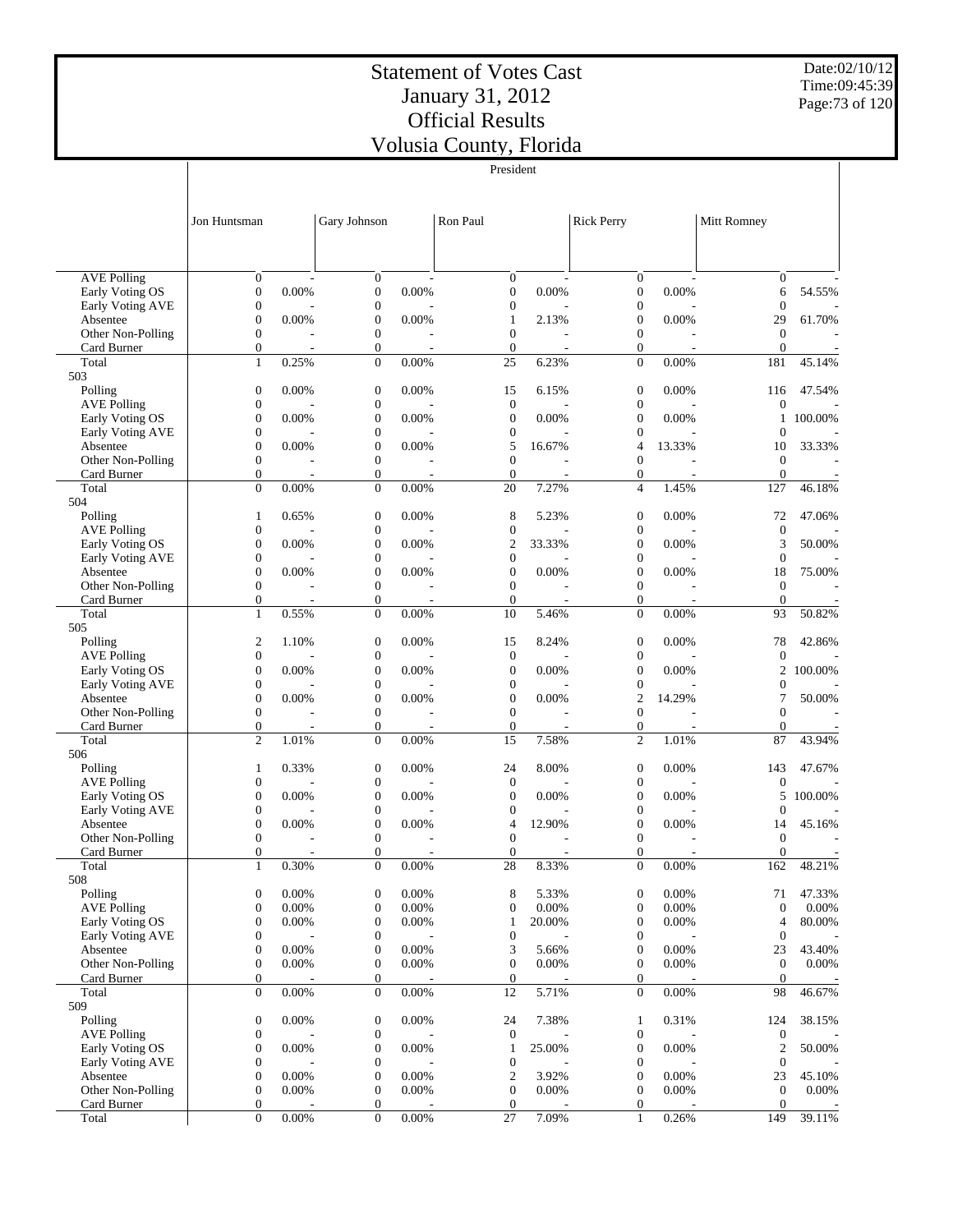Date:02/10/12 Time:09:45:39 Page:74 of 120

|                                     |                                  |          |                                      |          | President                            |          |                                      |          |                                  |           |
|-------------------------------------|----------------------------------|----------|--------------------------------------|----------|--------------------------------------|----------|--------------------------------------|----------|----------------------------------|-----------|
|                                     | Jon Huntsman                     |          | Gary Johnson                         |          | Ron Paul                             |          | <b>Rick Perry</b>                    |          | Mitt Romney                      |           |
|                                     |                                  |          |                                      |          |                                      |          |                                      |          |                                  |           |
| 510<br>Polling                      | $\mathbf{0}$                     | 0.00%    | $\boldsymbol{0}$                     | 0.00%    | 30                                   | 5.32%    | $\boldsymbol{0}$                     | 0.00%    | 282                              | 50.00%    |
| <b>AVE Polling</b>                  | $\mathbf{0}$                     |          | $\boldsymbol{0}$                     |          | $\boldsymbol{0}$                     |          | $\boldsymbol{0}$                     |          | $\boldsymbol{0}$                 |           |
| Early Voting OS                     | $\boldsymbol{0}$                 | 0.00%    | $\boldsymbol{0}$                     | 0.00%    | $\boldsymbol{0}$                     | 0.00%    | $\boldsymbol{0}$                     | 0.00%    | 5                                | 31.25%    |
| Early Voting AVE                    | $\mathbf{0}$                     |          | $\boldsymbol{0}$                     |          | $\boldsymbol{0}$                     |          | $\boldsymbol{0}$                     |          | $\boldsymbol{0}$                 |           |
| Absentee                            | $\mathbf{0}$                     | 0.00%    | $\boldsymbol{0}$                     | 0.00%    | 6                                    | 4.55%    | $\boldsymbol{0}$                     | 0.00%    | 75                               | 56.82%    |
| Other Non-Polling<br>Card Burner    | $\mathbf{0}$<br>$\theta$         |          | $\boldsymbol{0}$<br>$\boldsymbol{0}$ |          | $\boldsymbol{0}$<br>$\mathbf{0}$     | L,       | $\boldsymbol{0}$<br>$\mathbf{0}$     |          | $\mathbf{0}$<br>$\boldsymbol{0}$ |           |
| Total                               | $\theta$                         | 0.00%    | $\boldsymbol{0}$                     | 0.00%    | 36                                   | 5.06%    | $\boldsymbol{0}$                     | 0.00%    | 362                              | 50.84%    |
| $511 - 1$                           |                                  |          |                                      |          |                                      |          |                                      |          |                                  |           |
| Polling                             | $\mathbf{0}$                     | 0.00%    | $\boldsymbol{0}$                     | 0.00%    | 14                                   | 12.17%   | $\boldsymbol{0}$                     | 0.00%    | 33                               | 28.70%    |
| <b>AVE Polling</b>                  | $\mathbf{0}$                     |          | $\boldsymbol{0}$                     |          | $\boldsymbol{0}$                     |          | $\boldsymbol{0}$                     |          | $\mathbf{0}$                     |           |
| Early Voting OS<br>Early Voting AVE | $\mathbf{0}$<br>$\boldsymbol{0}$ | 0.00%    | $\boldsymbol{0}$<br>$\boldsymbol{0}$ | 0.00%    | $\boldsymbol{0}$<br>$\boldsymbol{0}$ | 0.00%    | $\boldsymbol{0}$<br>$\boldsymbol{0}$ | 0.00%    | 3<br>$\boldsymbol{0}$            | 100.00%   |
| Absentee                            | $\mathbf{1}$                     | 8.33%    | $\boldsymbol{0}$                     | 0.00%    | $\overline{2}$                       | 16.67%   | $\boldsymbol{0}$                     | 0.00%    | 6                                | 50.00%    |
| Other Non-Polling                   | $\boldsymbol{0}$                 |          | $\boldsymbol{0}$                     |          | $\boldsymbol{0}$                     |          | $\boldsymbol{0}$                     |          | $\boldsymbol{0}$                 |           |
| Card Burner                         | $\mathbf{0}$                     |          | $\boldsymbol{0}$                     |          | $\boldsymbol{0}$                     |          | $\boldsymbol{0}$                     |          | $\boldsymbol{0}$                 |           |
| Total                               | $\mathbf{1}$                     | 0.77%    | $\boldsymbol{0}$                     | 0.00%    | 16                                   | 12.31%   | $\overline{0}$                       | 0.00%    | 42                               | 32.31%    |
| $511 - 2$                           |                                  |          |                                      |          |                                      |          |                                      |          |                                  |           |
| Polling<br><b>AVE Polling</b>       | $\mathbf{0}$<br>$\mathbf{0}$     | 0.00%    | $\mathbf{0}$<br>$\boldsymbol{0}$     | 0.00%    | $\boldsymbol{0}$<br>$\boldsymbol{0}$ | 0.00%    | $\boldsymbol{0}$<br>$\boldsymbol{0}$ | 0.00%    | 1<br>$\boldsymbol{0}$            | 100.00%   |
| Early Voting OS                     | $\mathbf{0}$                     |          | $\boldsymbol{0}$                     |          | $\boldsymbol{0}$                     |          | $\boldsymbol{0}$                     |          | $\boldsymbol{0}$                 |           |
| <b>Early Voting AVE</b>             | $\mathbf{0}$                     |          | $\boldsymbol{0}$                     |          | $\boldsymbol{0}$                     |          | $\boldsymbol{0}$                     |          | $\boldsymbol{0}$                 |           |
| Absentee                            | $\overline{0}$                   |          | $\boldsymbol{0}$                     |          | $\boldsymbol{0}$                     |          | $\mathbf{0}$                         |          | $\boldsymbol{0}$                 |           |
| Other Non-Polling                   | $\mathbf{0}$                     |          | $\boldsymbol{0}$                     |          | $\boldsymbol{0}$                     |          | $\mathbf{0}$                         |          | $\boldsymbol{0}$                 |           |
| Card Burner                         | $\theta$                         |          | $\boldsymbol{0}$                     |          | $\mathbf{0}$                         |          | $\mathbf{0}$                         |          | $\boldsymbol{0}$                 |           |
| Total<br>512                        | $\theta$                         | 0.00%    | $\boldsymbol{0}$                     | 0.00%    | $\mathbf{0}$                         | 0.00%    | $\mathbf{0}$                         | 0.00%    |                                  | 1 100.00% |
| Polling                             | $\mathbf{0}$                     | 0.00%    | $\boldsymbol{0}$                     | 0.00%    | 12                                   | 6.74%    | $\boldsymbol{0}$                     | 0.00%    | 79                               | 44.38%    |
| <b>AVE Polling</b>                  | $\mathbf{0}$                     |          | $\boldsymbol{0}$                     |          | $\boldsymbol{0}$                     |          | $\boldsymbol{0}$                     |          | $\mathbf{0}$                     |           |
| Early Voting OS                     | $\mathbf{0}$                     | 0.00%    | $\boldsymbol{0}$                     | 0.00%    | $\boldsymbol{0}$                     | 0.00%    | $\boldsymbol{0}$                     | 0.00%    | 3                                | 75.00%    |
| Early Voting AVE                    | $\boldsymbol{0}$                 |          | $\boldsymbol{0}$                     |          | $\boldsymbol{0}$                     |          | $\boldsymbol{0}$                     |          | $\mathbf{0}$                     |           |
| Absentee                            | $\mathbf{1}$<br>$\mathbf{0}$     | 1.41%    | $\boldsymbol{0}$<br>$\boldsymbol{0}$ | 0.00%    | 1<br>$\boldsymbol{0}$                | 1.41%    | $\sqrt{2}$<br>$\boldsymbol{0}$       | 2.82%    | 34<br>$\mathbf{0}$               | 47.89%    |
| Other Non-Polling<br>Card Burner    | $\mathbf{0}$                     |          | $\boldsymbol{0}$                     |          | $\boldsymbol{0}$                     |          | $\boldsymbol{0}$                     |          | $\boldsymbol{0}$                 |           |
| Total                               | $\mathbf{1}$                     | 0.40%    | $\boldsymbol{0}$                     | 0.00%    | 13                                   | 5.14%    | $\overline{c}$                       | 0.79%    | 116                              | 45.85%    |
| 513                                 |                                  |          |                                      |          |                                      |          |                                      |          |                                  |           |
| Polling                             | $\mathbf{0}$                     | 0.00%    | $\boldsymbol{0}$                     | 0.00%    | 14                                   | 3.99%    | $\boldsymbol{0}$                     | 0.00%    | 185                              | 52.71%    |
| <b>AVE Polling</b>                  | $\mathbf{0}$                     | $0.00\%$ | $\boldsymbol{0}$                     |          | $\boldsymbol{0}$                     | 12.50%   | $\boldsymbol{0}$                     |          | $\boldsymbol{0}$                 |           |
| Early Voting OS<br>Early Voting AVE | $\boldsymbol{0}$<br>$\mathbf{0}$ |          | $\boldsymbol{0}$<br>$\boldsymbol{0}$ | 0.00%    | 1<br>$\boldsymbol{0}$                |          | $\boldsymbol{0}$<br>$\boldsymbol{0}$ | 0.00%    | 4<br>$\mathbf{0}$                | 50.00%    |
| Absentee                            | $\mathbf{0}$                     | 0.00%    | $\boldsymbol{0}$                     | 0.00%    | $\overline{2}$                       | 3.45%    | $\boldsymbol{0}$                     | 0.00%    | 34                               | 58.62%    |
| Other Non-Polling                   | $\boldsymbol{0}$                 |          | $\bf{0}$                             |          | $\boldsymbol{0}$                     |          | $\boldsymbol{0}$                     |          | $\boldsymbol{0}$                 |           |
| Card Burner                         | $\mathbf{0}$                     |          | $\boldsymbol{0}$                     |          | $\mathbf{0}$                         |          | $\boldsymbol{0}$                     |          | $\boldsymbol{0}$                 |           |
| Total                               | $\overline{0}$                   | $0.00\%$ | $\boldsymbol{0}$                     | 0.00%    | 17                                   | 4.08%    | $\mathbf{0}$                         | 0.00%    | 223                              | 53.48%    |
| 514<br>Polling                      | $\mathbf{0}$                     | 0.00%    | $\boldsymbol{0}$                     | 0.00%    | 10                                   | 7.30%    | $\boldsymbol{0}$                     | 0.00%    | 54                               | 39.42%    |
| <b>AVE Polling</b>                  | $\mathbf{0}$                     | 0.00%    | $\boldsymbol{0}$                     | 0.00%    | $\mathbf{0}$                         | 0.00%    | $\boldsymbol{0}$                     | 0.00%    | $\boldsymbol{0}$                 | 0.00%     |
| Early Voting OS                     | $\mathbf{0}$                     | 0.00%    | $\boldsymbol{0}$                     | 0.00%    | $\boldsymbol{0}$                     | 0.00%    | $\boldsymbol{0}$                     | 0.00%    | $\mathbf{1}$                     | 100.00%   |
| Early Voting AVE                    | $\boldsymbol{0}$                 |          | $\boldsymbol{0}$                     |          | $\boldsymbol{0}$                     |          | $\boldsymbol{0}$                     |          | $\boldsymbol{0}$                 |           |
| Absentee                            | $\mathbf{0}$                     | 0.00%    | $\boldsymbol{0}$                     | 0.00%    | 1                                    | 4.76%    | $\boldsymbol{0}$                     | 0.00%    | 9                                | 42.86%    |
| Other Non-Polling                   | $\mathbf{0}$                     |          | $\boldsymbol{0}$                     |          | $\mathbf{0}$                         |          | $\boldsymbol{0}$                     |          | $\boldsymbol{0}$                 |           |
| Card Burner<br>Total                | $\mathbf{0}$<br>$\overline{0}$   | 0.00%    | $\boldsymbol{0}$<br>$\mathbf{0}$     | 0.00%    | $\boldsymbol{0}$<br>11               | 6.88%    | $\boldsymbol{0}$<br>$\boldsymbol{0}$ | 0.00%    | $\boldsymbol{0}$<br>64           | 40.00%    |
| 515                                 |                                  |          |                                      |          |                                      |          |                                      |          |                                  |           |
| Polling                             | $\overline{c}$                   | 0.79%    | $\boldsymbol{0}$                     | 0.00%    | 23                                   | 9.09%    | 1                                    | 0.40%    | 101                              | 39.92%    |
| <b>AVE Polling</b>                  | $\mathbf{0}$                     |          | $\boldsymbol{0}$                     |          | $\boldsymbol{0}$                     |          | $\boldsymbol{0}$                     |          | $\boldsymbol{0}$                 |           |
| Early Voting OS                     | $\mathbf{0}$                     | 0.00%    | $\boldsymbol{0}$                     | 0.00%    | $\boldsymbol{0}$                     | 0.00%    | $\boldsymbol{0}$                     | 0.00%    | $\mathbf{1}$                     | 100.00%   |
| Early Voting AVE<br>Absentee        | $\mathbf{0}$<br>$\mathbf{0}$     | 0.00%    | $\boldsymbol{0}$<br>$\boldsymbol{0}$ | 0.00%    | $\boldsymbol{0}$<br>$\boldsymbol{2}$ | 4.26%    | $\boldsymbol{0}$<br>$\boldsymbol{0}$ | 0.00%    | $\boldsymbol{0}$<br>21           | 44.68%    |
| Other Non-Polling                   | $\mathbf{0}$                     | $0.00\%$ | $\mathbf{0}$                         | $0.00\%$ | $\Omega$                             | $0.00\%$ | $\theta$                             | $0.00\%$ |                                  | 1 100.00% |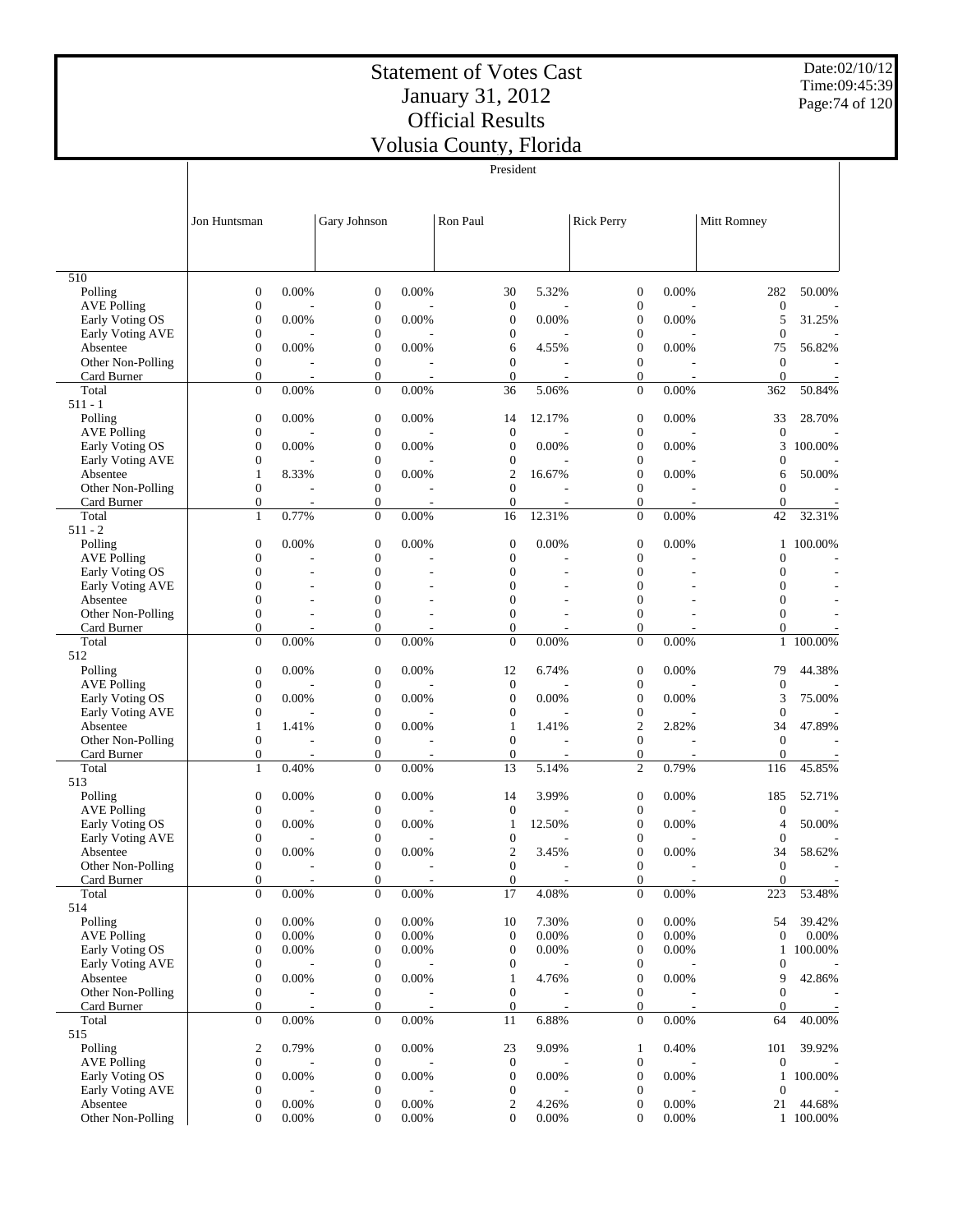$\overline{\phantom{a}}$ 

President

Date:02/10/12 Time:09:45:39 Page:75 of 120

 $\overline{\phantom{a}}$ 

|                                       | Jon Huntsman                         |          | Gary Johnson                         |          | Ron Paul                           |        | <b>Rick Perry</b>                  |       | Mitt Romney                        |                          |
|---------------------------------------|--------------------------------------|----------|--------------------------------------|----------|------------------------------------|--------|------------------------------------|-------|------------------------------------|--------------------------|
|                                       |                                      |          |                                      |          |                                    |        |                                    |       |                                    |                          |
|                                       |                                      |          |                                      |          |                                    |        |                                    |       |                                    |                          |
| Card Burner                           | $\mathbf{0}$                         |          | $\mathbf{0}$                         |          | $\mathbf{0}$                       |        | $\overline{0}$                     |       | $\overline{0}$                     |                          |
| Total<br>516                          | $\overline{c}$                       | 0.66%    | $\mathbf{0}$                         | 0.00%    | 25                                 | 8.28%  | $\mathbf{1}$                       | 0.33% | 124                                | 41.06%                   |
| Polling                               | 3                                    | 0.65%    | $\mathbf{0}$                         | 0.00%    | 11                                 | 2.40%  | $\overline{0}$                     | 0.00% | 251                                | 54.68%                   |
| <b>AVE Polling</b>                    | $\mathbf{0}$                         |          | $\boldsymbol{0}$                     |          | $\boldsymbol{0}$                   |        | $\boldsymbol{0}$                   |       | $\boldsymbol{0}$                   |                          |
| Early Voting OS                       | $\overline{0}$                       | 0.00%    | $\boldsymbol{0}$                     | 0.00%    | $\boldsymbol{0}$                   | 0.00%  | $\mathbf{0}$                       | 0.00% | 5                                  | 83.33%                   |
| Early Voting AVE                      | $\boldsymbol{0}$                     |          | $\boldsymbol{0}$                     |          | $\boldsymbol{0}$                   |        | $\overline{0}$                     |       | $\boldsymbol{0}$                   |                          |
| Absentee<br>Other Non-Polling         | $\boldsymbol{2}$<br>$\mathbf{0}$     | 3.92%    | $\boldsymbol{0}$<br>$\boldsymbol{0}$ | 0.00%    | $\boldsymbol{2}$<br>$\overline{0}$ | 3.92%  | $\mathbf{0}$<br>$\overline{0}$     | 0.00% | 38<br>$\mathbf{0}$                 | 74.51%                   |
| Card Burner                           | $\boldsymbol{0}$                     |          | $\boldsymbol{0}$                     |          | $\mathbf{0}$                       |        | $\boldsymbol{0}$                   |       | $\mathbf{0}$                       |                          |
| Total                                 | 5                                    | 0.97%    | $\overline{0}$                       | 0.00%    | 13                                 | 2.52%  | $\Omega$                           | 0.00% | 294                                | 56.98%                   |
| 517                                   |                                      |          |                                      |          |                                    |        |                                    |       |                                    |                          |
| Polling                               | $\boldsymbol{0}$                     | 0.00%    | $\mathbf{0}$                         | 0.00%    | 22                                 | 7.48%  | $\mathbf{0}$                       | 0.00% | 166                                | 56.46%                   |
| <b>AVE Polling</b><br>Early Voting OS | $\mathbf{0}$<br>$\overline{0}$       | 0.00%    | $\boldsymbol{0}$<br>$\boldsymbol{0}$ | 0.00%    | $\boldsymbol{0}$<br>$\mathbf{0}$   | 0.00%  | $\boldsymbol{0}$<br>$\overline{0}$ | 0.00% | $\boldsymbol{0}$<br>$\overline{c}$ | 50.00%                   |
| Early Voting AVE                      | $\mathbf{0}$                         |          | $\boldsymbol{0}$                     |          | $\boldsymbol{0}$                   |        | $\overline{0}$                     |       | $\mathbf{0}$                       |                          |
| Absentee                              | $\overline{0}$                       | 0.00%    | $\boldsymbol{0}$                     | 0.00%    | 3                                  | 8.57%  | $\overline{0}$                     | 0.00% | 20                                 | 57.14%                   |
| Other Non-Polling                     | $\mathbf{0}$                         | 0.00%    | $\boldsymbol{0}$                     | 0.00%    | $\mathbf{0}$                       | 0.00%  | $\overline{0}$                     | 0.00% | $\overline{0}$                     | 0.00%                    |
| Card Burner                           | $\boldsymbol{0}$<br>$\Omega$         |          | $\boldsymbol{0}$                     |          | $\mathbf{0}$                       |        | $\overline{0}$<br>$\Omega$         |       | $\boldsymbol{0}$                   |                          |
| Total<br>519                          |                                      | 0.00%    | $\overline{0}$                       | 0.00%    | 25                                 | 7.49%  |                                    | 0.00% | 188                                | 56.29%                   |
| Polling                               | $\mathbf{1}$                         | 0.59%    | $\boldsymbol{0}$                     | 0.00%    | 13                                 | 7.69%  | $\mathbf{0}$                       | 0.00% | 70                                 | 41.42%                   |
| <b>AVE Polling</b>                    | $\mathbf{0}$                         |          | $\boldsymbol{0}$                     |          | $\boldsymbol{0}$                   |        | $\overline{0}$                     |       | $\boldsymbol{0}$                   |                          |
| Early Voting OS                       | $\overline{0}$                       | $0.00\%$ | $\boldsymbol{0}$                     | 0.00%    | $\boldsymbol{0}$                   | 0.00%  | $\overline{0}$                     | 0.00% | 3                                  | 37.50%                   |
| Early Voting AVE                      | $\overline{0}$                       |          | $\boldsymbol{0}$                     |          | $\mathbf{0}$                       |        | $\overline{0}$                     |       | $\mathbf{0}$                       |                          |
| Absentee<br>Other Non-Polling         | $\mathbf{1}$<br>$\mathbf{0}$         | 5.56%    | $\boldsymbol{0}$<br>$\boldsymbol{0}$ | 0.00%    | $\mathbf{1}$<br>$\mathbf{0}$       | 5.56%  | 1<br>$\overline{0}$                | 5.56% | 10<br>$\mathbf{0}$                 | 55.56%                   |
| Card Burner                           | $\boldsymbol{0}$                     |          | $\boldsymbol{0}$                     |          | $\mathbf{0}$                       |        | $\boldsymbol{0}$                   |       | $\boldsymbol{0}$                   |                          |
| Total                                 | $\mathfrak{2}$                       | 1.03%    | $\boldsymbol{0}$                     | 0.00%    | 14                                 | 7.18%  | $\mathbf{1}$                       | 0.51% | 83                                 | 42.56%                   |
| 521                                   |                                      |          |                                      |          |                                    |        |                                    |       |                                    |                          |
| Polling                               | $\boldsymbol{0}$                     | 0.00%    | $\mathbf{0}$                         | 0.00%    | 14                                 | 6.86%  | $\mathbf{0}$                       | 0.00% | 101                                | 49.51%                   |
| <b>AVE Polling</b><br>Early Voting OS | $\boldsymbol{0}$<br>$\boldsymbol{0}$ | 0.00%    | $\boldsymbol{0}$<br>$\boldsymbol{0}$ | 0.00%    | $\mathbf{0}$<br>$\mathbf{1}$       | 25.00% | $\boldsymbol{0}$<br>$\overline{0}$ | 0.00% | $\boldsymbol{0}$<br>1              | 25.00%                   |
| Early Voting AVE                      | $\boldsymbol{0}$                     |          | $\boldsymbol{0}$                     |          | $\boldsymbol{0}$                   |        | $\overline{0}$                     |       | $\boldsymbol{0}$                   |                          |
| Absentee                              | $\overline{0}$                       | 0.00%    | $\boldsymbol{0}$                     | 0.00%    | 6                                  | 14.63% | 1                                  | 2.44% | 23                                 | 56.10%                   |
| Other Non-Polling                     | $\mathbf{0}$                         |          | $\boldsymbol{0}$                     |          | $\Omega$                           |        | $\overline{0}$                     |       | $\mathbf{0}$                       |                          |
| Card Burner                           | $\mathbf{0}$                         |          | $\boldsymbol{0}$                     |          | $\mathbf{0}$                       |        | $\overline{0}$                     |       | $\overline{0}$                     |                          |
| Total<br>522                          | $\mathbf{0}$                         | 0.00%    | $\boldsymbol{0}$                     | 0.00%    | 21                                 | 8.43%  | $\mathbf{1}$                       | 0.40% | 125                                | 50.20%                   |
| Polling                               | $\mathfrak{2}$                       | 0.67%    | $\boldsymbol{0}$                     | 0.00%    | 17                                 | 5.70%  | 1                                  | 0.34% | 133                                | 44.63%                   |
| <b>AVE Polling</b>                    | $\mathbf{0}$                         |          | $\boldsymbol{0}$                     |          | $\boldsymbol{0}$                   |        | $\boldsymbol{0}$                   |       | $\boldsymbol{0}$                   |                          |
| Early Voting OS                       | $\boldsymbol{0}$                     | 0.00%    | $\boldsymbol{0}$                     | 0.00%    | $\boldsymbol{0}$                   | 0.00%  | $\mathbf{0}$                       | 0.00% | $\mathfrak{2}$                     | 22.22%                   |
| Early Voting AVE                      | $\mathbf{0}$                         |          | $\mathbf{0}$                         |          | $\mathbf{0}$                       |        | $\overline{0}$                     |       | $\boldsymbol{0}$                   | $\overline{\phantom{0}}$ |
| Absentee<br>Other Non-Polling         | $\boldsymbol{0}$<br>$\boldsymbol{0}$ | 0.00%    | $\boldsymbol{0}$<br>$\boldsymbol{0}$ | $0.00\%$ | 3<br>$\boldsymbol{0}$              | 2.78%  | 3<br>$\boldsymbol{0}$              | 2.78% | 68<br>$\mathbf{0}$                 | 62.96%                   |
| Card Burner                           | $\mathbf{0}$                         |          | $\mathbf{0}$                         |          | $\boldsymbol{0}$                   |        | $\boldsymbol{0}$                   |       | $\overline{0}$                     |                          |
| Total                                 | $\overline{c}$                       | 0.48%    | $\boldsymbol{0}$                     | 0.00%    | 20                                 | 4.82%  | $\overline{4}$                     | 0.96% | 203                                | 48.92%                   |
| 523                                   |                                      |          |                                      |          |                                    |        |                                    |       |                                    |                          |
| Polling                               | $\boldsymbol{0}$                     | 0.00%    | $\boldsymbol{0}$                     | 0.00%    | 14                                 | 9.33%  | $\boldsymbol{0}$                   | 0.00% | 50                                 | 33.33%                   |
| <b>AVE Polling</b><br>Early Voting OS | $\boldsymbol{0}$<br>$\boldsymbol{0}$ | 0.00%    | $\boldsymbol{0}$<br>$\boldsymbol{0}$ | 0.00%    | $\mathbf{0}$<br>$\mathbf{0}$       | 0.00%  | $\boldsymbol{0}$<br>$\overline{0}$ | 0.00% | $\boldsymbol{0}$<br>$\overline{0}$ | $0.00\%$                 |
| Early Voting AVE                      | $\boldsymbol{0}$                     |          | $\boldsymbol{0}$                     |          | $\boldsymbol{0}$                   |        | $\overline{0}$                     |       | $\mathbf{0}$                       |                          |
| Absentee                              | $\boldsymbol{0}$                     | 0.00%    | $\boldsymbol{0}$                     | 0.00%    | $\mathbf{1}$                       | 3.45%  | $\overline{0}$                     | 0.00% | 14                                 | 48.28%                   |
| Other Non-Polling                     | $\boldsymbol{0}$                     |          | $\boldsymbol{0}$                     |          | $\mathbf{0}$                       |        | $\overline{0}$                     |       | $\theta$                           |                          |
| Card Burner                           | $\mathbf{0}$                         |          | $\boldsymbol{0}$                     |          | $\mathbf{0}$                       |        | $\overline{0}$                     |       | $\mathbf{0}$                       |                          |
| Total<br>525                          | $\mathbf{0}$                         | 0.00%    | $\boldsymbol{0}$                     | 0.00%    | 15                                 | 8.33%  | $\mathbf{0}$                       | 0.00% | 64                                 | 35.56%                   |
| Polling                               | $\boldsymbol{0}$                     | 0.00%    | $\boldsymbol{0}$                     | 0.00%    | 12                                 | 6.56%  | $\boldsymbol{0}$                   | 0.00% | 78                                 | 42.62%                   |
| <b>AVE Polling</b>                    | $\boldsymbol{0}$                     |          | $\boldsymbol{0}$                     |          | $\mathbf{0}$                       |        | $\boldsymbol{0}$                   |       | $\mathbf{0}$                       |                          |
| Early Voting OS                       | $\boldsymbol{0}$                     | 0.00%    | $\boldsymbol{0}$                     | 0.00%    | $\overline{c}$                     | 66.67% | 0                                  | 0.00% | $\mathbf{1}$                       | 33.33%                   |
| Early Voting AVE                      | $\mathbf{0}$                         |          | $\boldsymbol{0}$                     |          | $\mathbf{0}$                       |        | $\Omega$                           |       | $\overline{0}$                     |                          |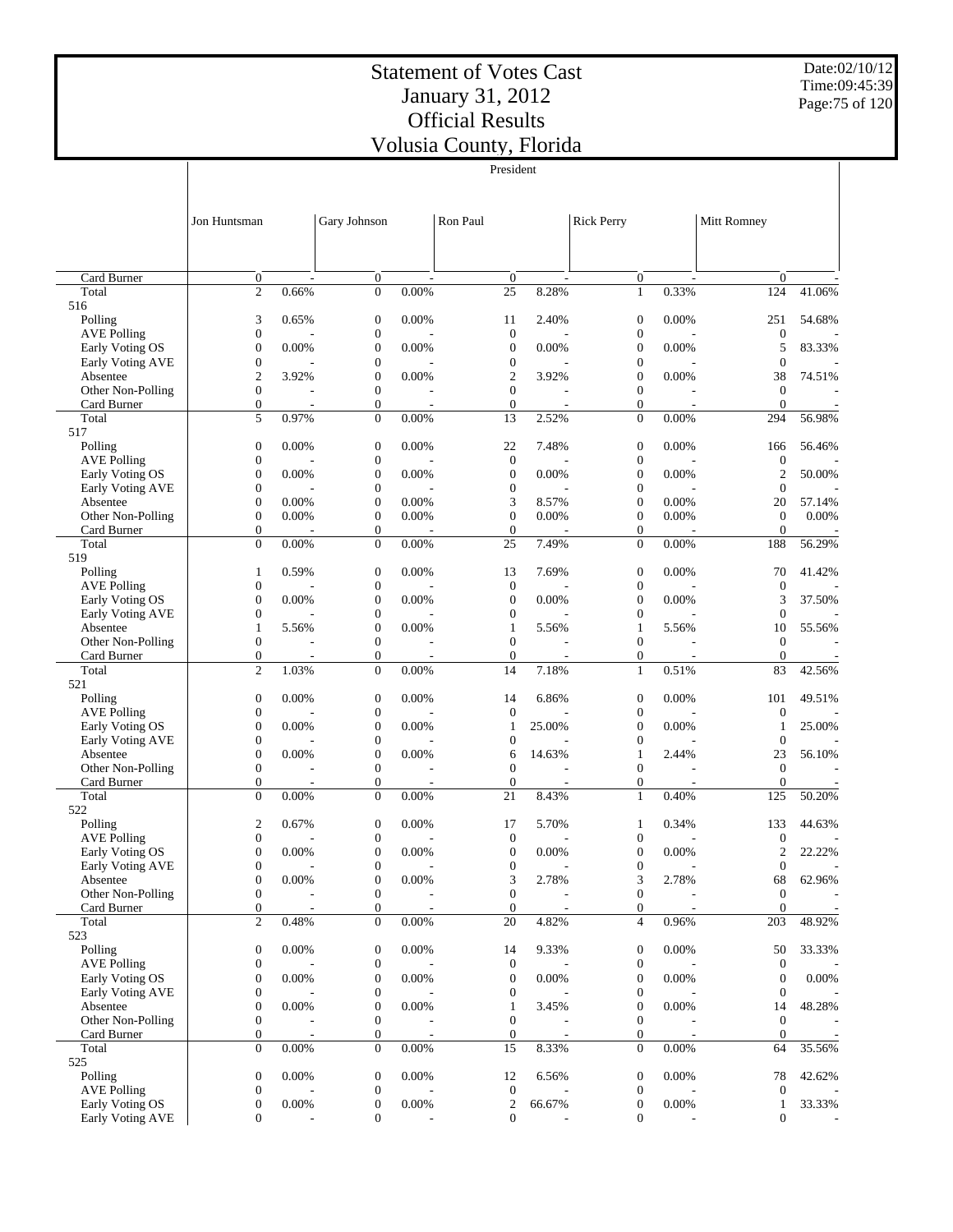Date:02/10/12 Time:09:45:39 Page:76 of 120

|                                       |                                      |          |                                  |          | President                            |        |                                      |       |                                    |         |
|---------------------------------------|--------------------------------------|----------|----------------------------------|----------|--------------------------------------|--------|--------------------------------------|-------|------------------------------------|---------|
|                                       |                                      |          |                                  |          |                                      |        |                                      |       |                                    |         |
|                                       |                                      |          |                                  |          |                                      |        |                                      |       |                                    |         |
|                                       | Jon Huntsman                         |          | Gary Johnson                     |          | Ron Paul                             |        | <b>Rick Perry</b>                    |       | Mitt Romney                        |         |
|                                       |                                      |          |                                  |          |                                      |        |                                      |       |                                    |         |
|                                       |                                      |          |                                  |          |                                      |        |                                      |       |                                    |         |
|                                       |                                      |          |                                  |          |                                      |        |                                      |       |                                    |         |
| Absentee                              | $\boldsymbol{0}$                     | 0.00%    | $\mathbf{0}$                     | 0.00%    | $\mathbf{1}$                         | 8.33%  | $\boldsymbol{0}$                     | 0.00% | $\overline{c}$                     | 16.67%  |
| Other Non-Polling                     | $\boldsymbol{0}$                     |          | $\boldsymbol{0}$                 |          | $\mathbf{0}$                         |        | $\boldsymbol{0}$                     |       | $\boldsymbol{0}$                   |         |
| Card Burner                           | $\boldsymbol{0}$                     |          | $\boldsymbol{0}$                 |          | $\boldsymbol{0}$                     |        | $\boldsymbol{0}$                     |       | $\overline{0}$                     |         |
| Total                                 | $\overline{0}$                       | 0.00%    | $\mathbf{0}$                     | 0.00%    | 15                                   | 7.58%  | $\mathbf{0}$                         | 0.00% | 81                                 | 40.91%  |
| 526<br>Polling                        | $\mathbf{1}$                         | 1.28%    | $\boldsymbol{0}$                 | 0.00%    | 5                                    | 6.41%  | $\boldsymbol{0}$                     | 0.00% | 24                                 | 30.77%  |
| <b>AVE Polling</b>                    | $\boldsymbol{0}$                     |          | $\mathbf{0}$                     |          | $\mathbf{0}$                         |        | $\boldsymbol{0}$                     |       | $\mathbf{0}$                       |         |
| Early Voting OS                       | $\boldsymbol{0}$                     | 0.00%    | $\mathbf{0}$                     | 0.00%    | $\mathbf{0}$                         | 0.00%  | $\mathbf{0}$                         | 0.00% | 3                                  | 100.00% |
| Early Voting AVE                      | $\boldsymbol{0}$                     |          | $\boldsymbol{0}$                 |          | $\boldsymbol{0}$                     |        | 0                                    |       | $\mathbf{0}$                       |         |
| Absentee                              | $\boldsymbol{0}$                     | 0.00%    | $\boldsymbol{0}$                 | 0.00%    | $\overline{2}$                       | 18.18% | 1                                    | 9.09% | 4                                  | 36.36%  |
| Other Non-Polling                     | $\mathbf{0}$                         |          | $\mathbf{0}$                     |          | $\mathbf{0}$                         |        | $\overline{0}$                       |       | $\overline{0}$                     |         |
| Card Burner                           | $\boldsymbol{0}$                     |          | $\boldsymbol{0}$                 |          | $\boldsymbol{0}$                     |        | $\boldsymbol{0}$                     |       | $\mathbf{0}$                       |         |
| Total                                 | $\mathbf{1}$                         | 1.09%    | $\mathbf{0}$                     | 0.00%    | 7                                    | 7.61%  | $\mathbf{1}$                         | 1.09% | 31                                 | 33.70%  |
| 527                                   |                                      |          |                                  |          |                                      |        |                                      |       |                                    |         |
| Polling                               | $\boldsymbol{0}$                     | 0.00%    | $\mathbf{1}$                     | 0.79%    | 11                                   | 8.66%  | 1                                    | 0.79% | 56                                 | 44.09%  |
| <b>AVE Polling</b><br>Early Voting OS | $\boldsymbol{0}$<br>$\mathbf{0}$     |          | $\mathbf{0}$<br>$\mathbf{0}$     |          | $\mathbf{0}$<br>$\mathbf{0}$         |        | $\boldsymbol{0}$<br>$\boldsymbol{0}$ |       | $\mathbf{0}$<br>$\mathbf{0}$       |         |
| Early Voting AVE                      | $\mathbf{0}$                         | ÷,       | $\mathbf{0}$                     |          | $\mathbf{0}$                         |        | $\overline{0}$                       |       | $\mathbf{0}$                       |         |
| Absentee                              | 1                                    | 5.88%    | $\mathbf{0}$                     | 0.00%    | $\mathbf{1}$                         | 5.88%  | $\overline{0}$                       | 0.00% | 10                                 | 58.82%  |
| Other Non-Polling                     | $\boldsymbol{0}$                     | 0.00%    | $\mathbf{0}$                     | 0.00%    | $\mathbf{0}$                         | 0.00%  | $\mathbf{0}$                         | 0.00% | $\mathbf{0}$                       | 0.00%   |
| Card Burner                           | $\boldsymbol{0}$                     |          | $\mathbf{0}$                     |          | $\mathbf{0}$                         |        | $\boldsymbol{0}$                     |       | $\theta$                           |         |
| Total                                 | $\mathbf{1}$                         | 0.69%    | $\mathbf{1}$                     | 0.69%    | 12                                   | 8.28%  | $\mathbf{1}$                         | 0.69% | 66                                 | 45.52%  |
| 528                                   |                                      |          |                                  |          |                                      |        |                                      |       |                                    |         |
| Polling                               | $\boldsymbol{0}$                     | 0.00%    | $\mathbf{0}$                     | 0.00%    | 7                                    | 7.78%  | $\boldsymbol{0}$                     | 0.00% | 42                                 | 46.67%  |
| <b>AVE Polling</b>                    | $\boldsymbol{0}$                     |          | $\boldsymbol{0}$                 |          | $\mathbf{0}$                         |        | $\boldsymbol{0}$                     |       | $\mathbf{0}$                       |         |
| Early Voting OS                       | $\boldsymbol{0}$                     | 0.00%    | $\boldsymbol{0}$                 | 0.00%    | $\mathbf{0}$                         | 0.00%  | $\boldsymbol{0}$                     | 0.00% | $\boldsymbol{0}$                   | 0.00%   |
| Early Voting AVE<br>Absentee          | $\boldsymbol{0}$<br>$\boldsymbol{0}$ | 0.00%    | $\boldsymbol{0}$<br>$\mathbf{0}$ | 0.00%    | $\mathbf{0}$<br>$\boldsymbol{0}$     | 0.00%  | 0<br>$\mathbf{0}$                    | 0.00% | $\boldsymbol{0}$<br>$\mathfrak{2}$ | 25.00%  |
| Other Non-Polling                     | $\boldsymbol{0}$                     |          | $\mathbf{0}$                     |          | $\mathbf{0}$                         |        | $\overline{0}$                       |       | $\overline{0}$                     |         |
| Card Burner                           | $\boldsymbol{0}$                     |          | $\boldsymbol{0}$                 |          | $\mathbf{0}$                         |        | $\mathbf{0}$                         |       | $\mathbf{0}$                       |         |
| Total                                 | $\overline{0}$                       | 0.00%    | $\overline{0}$                   | 0.00%    | 7                                    | 7.07%  | $\overline{0}$                       | 0.00% | 44                                 | 44.44%  |
| 529                                   |                                      |          |                                  |          |                                      |        |                                      |       |                                    |         |
| Polling                               | $\boldsymbol{0}$                     | 0.00%    | $\mathbf{0}$                     | 0.00%    | 12                                   | 12.00% | 1                                    | 1.00% | 31                                 | 31.00%  |
| <b>AVE Polling</b>                    | $\boldsymbol{0}$                     |          | $\boldsymbol{0}$                 |          | $\mathbf{0}$                         |        | $\boldsymbol{0}$                     |       | $\mathbf{0}$                       |         |
| Early Voting OS                       | $\boldsymbol{0}$                     | 0.00%    | $\boldsymbol{0}$                 | 0.00%    | $\mathbf{0}$                         | 0.00%  | $\boldsymbol{0}$                     | 0.00% | $\overline{c}$                     | 100.00% |
| Early Voting AVE                      | $\boldsymbol{0}$                     |          | $\boldsymbol{0}$                 |          | $\boldsymbol{0}$                     |        | 0                                    |       | $\boldsymbol{0}$                   |         |
| Absentee<br>Other Non-Polling         | $\boldsymbol{0}$<br>$\boldsymbol{0}$ | 0.00%    | $\mathbf{0}$<br>$\mathbf{0}$     | 0.00%    | $\mathbf{0}$<br>$\mathbf{0}$         | 0.00%  | $\boldsymbol{0}$<br>$\mathbf{0}$     | 0.00% | $\boldsymbol{0}$<br>$\mathbf{0}$   | 0.00%   |
| Card Burner                           | $\boldsymbol{0}$                     |          | $\boldsymbol{0}$                 |          | $\mathbf{0}$                         |        | $\mathbf{0}$                         |       | $\mathbf{0}$                       |         |
| Total                                 | $\theta$                             | 0.00%    | $\overline{0}$                   | 0.00%    | 12                                   | 11.32% | 1                                    | 0.94% | 33                                 | 31.13%  |
| 530                                   |                                      |          |                                  |          |                                      |        |                                      |       |                                    |         |
| Polling                               | $\mathbf{0}$                         | 0.00%    | $\mathbf{0}$                     | $0.00\%$ | 13                                   | 11.30% | $\mathbf{0}$                         | 0.00% | 32                                 | 27.83%  |
| <b>AVE Polling</b>                    | $\boldsymbol{0}$                     | 0.00%    | $\boldsymbol{0}$                 | 0.00%    | $\mathbf{0}$                         | 0.00%  | $\boldsymbol{0}$                     | 0.00% | 0                                  | 0.00%   |
| Early Voting OS                       | $\boldsymbol{0}$                     | 0.00%    | $\mathbf{0}$                     | 0.00%    | $\boldsymbol{0}$                     | 0.00%  | 0                                    | 0.00% | 1                                  | 100.00% |
| Early Voting AVE                      | $\boldsymbol{0}$                     |          | $\boldsymbol{0}$                 |          | $\boldsymbol{0}$                     |        | 0                                    |       | 0                                  |         |
| Absentee                              | $\boldsymbol{0}$                     | $0.00\%$ | $\mathbf{0}$                     | 0.00%    | $\boldsymbol{0}$                     | 0.00%  | 0                                    | 0.00% | 7                                  | 46.67%  |
| Other Non-Polling<br>Card Burner      | $\boldsymbol{0}$<br>$\boldsymbol{0}$ |          | $\mathbf{0}$<br>$\boldsymbol{0}$ |          | $\boldsymbol{0}$<br>$\boldsymbol{0}$ |        | 0<br>$\boldsymbol{0}$                |       | $\boldsymbol{0}$<br>0              |         |
| Total                                 | $\overline{0}$                       | 0.00%    | $\mathbf{0}$                     | 0.00%    | 13                                   | 9.85%  | $\mathbf{0}$                         | 0.00% | 40                                 | 30.30%  |
| 531                                   |                                      |          |                                  |          |                                      |        |                                      |       |                                    |         |
| Polling                               | $\boldsymbol{0}$                     | 0.00%    | $\boldsymbol{0}$                 | 0.00%    | $\mathbf{2}$                         | 12.50% | $\boldsymbol{0}$                     | 0.00% | 4                                  | 25.00%  |
| <b>AVE Polling</b>                    | $\boldsymbol{0}$                     |          | $\boldsymbol{0}$                 |          | $\boldsymbol{0}$                     |        | 0                                    |       | $\boldsymbol{0}$                   |         |
| Early Voting OS                       | $\overline{0}$                       |          | $\mathbf{0}$                     |          | $\mathbf{0}$                         |        | 0                                    |       | $\boldsymbol{0}$                   |         |
| Early Voting AVE                      | $\mathbf{0}$                         |          | $\mathbf{0}$                     |          | $\mathbf{0}$                         |        | $\overline{0}$                       |       | $\overline{0}$                     |         |
| Absentee                              | $\overline{0}$                       |          | $\boldsymbol{0}$                 |          | $\mathbf{0}$                         |        | 0                                    |       | $\boldsymbol{0}$                   |         |
| Other Non-Polling                     | $\boldsymbol{0}$                     |          | $\mathbf{0}$                     |          | $\mathbf{0}$                         |        | 0                                    |       | $\overline{0}$                     |         |
| Card Burner                           | $\boldsymbol{0}$<br>$\overline{0}$   |          | $\mathbf{0}$                     |          | $\boldsymbol{0}$                     |        | $\boldsymbol{0}$<br>$\mathbf{0}$     |       | $\overline{0}$<br>$\overline{4}$   |         |
| Total<br>532                          |                                      | 0.00%    | $\mathbf{0}$                     | 0.00%    | $\mathfrak{2}$                       | 12.50% |                                      | 0.00% |                                    | 25.00%  |
| Polling                               | $\mathbf{1}$                         | 0.16%    | $\boldsymbol{0}$                 | 0.00%    | 21                                   | 3.35%  | 1                                    | 0.16% | 358                                | 57.10%  |
| <b>AVE Polling</b>                    | $\boldsymbol{0}$                     |          | $\mathbf{0}$                     |          | $\mathbf{0}$                         |        | $\boldsymbol{0}$                     |       | $\boldsymbol{0}$                   |         |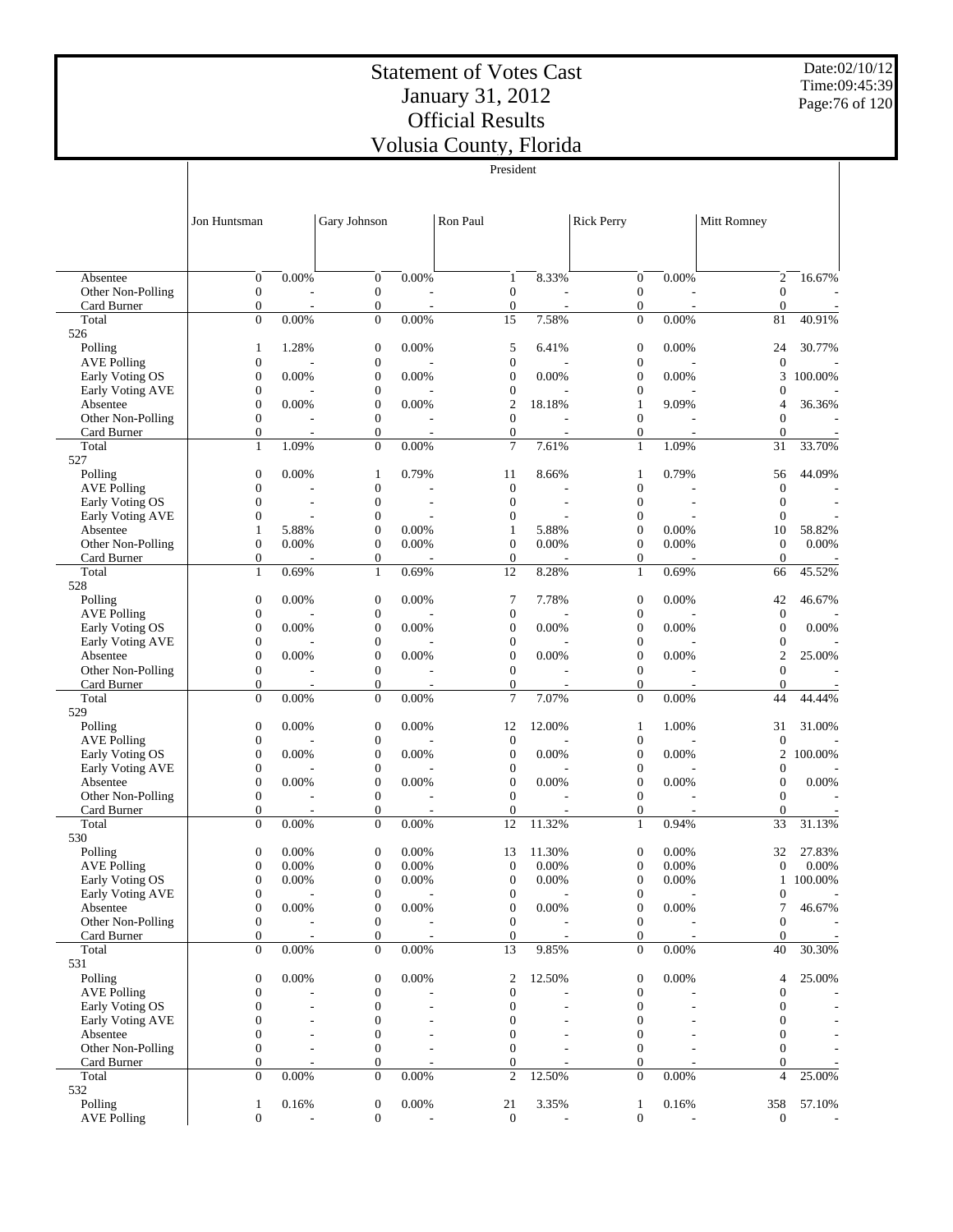Date:02/10/12 Time:09:45:39 Page:77 of 120

|                                       |                                      |                          |                                      |       | President                            |        |                                  |       |                                      |         |
|---------------------------------------|--------------------------------------|--------------------------|--------------------------------------|-------|--------------------------------------|--------|----------------------------------|-------|--------------------------------------|---------|
|                                       |                                      |                          |                                      |       |                                      |        |                                  |       |                                      |         |
|                                       |                                      |                          |                                      |       |                                      |        |                                  |       |                                      |         |
|                                       | Jon Huntsman                         |                          | Gary Johnson                         |       | Ron Paul                             |        | <b>Rick Perry</b>                |       | Mitt Romney                          |         |
|                                       |                                      |                          |                                      |       |                                      |        |                                  |       |                                      |         |
|                                       |                                      |                          |                                      |       |                                      |        |                                  |       |                                      |         |
| <b>Early Voting OS</b>                | $\boldsymbol{0}$                     | 0.00%                    | $\mathbf{0}$                         | 0.00% | $\boldsymbol{0}$                     | 0.00%  | $\boldsymbol{0}$                 | 0.00% | 11                                   | 45.83%  |
| Early Voting AVE                      | $\boldsymbol{0}$                     |                          | $\boldsymbol{0}$                     |       | $\boldsymbol{0}$                     |        | $\boldsymbol{0}$                 |       | $\mathbf{0}$                         |         |
| Absentee                              | $\mathbf{1}$                         | 0.77%                    | $\mathbf{0}$                         | 0.00% | $\mathbf{1}$                         | 0.77%  | 3                                | 2.31% | 83                                   | 63.85%  |
| Other Non-Polling                     | $\boldsymbol{0}$                     | 0.00%                    | $\mathbf{0}$                         | 0.00% | $\mathbf{0}$                         | 0.00%  | $\boldsymbol{0}$                 | 0.00% | 1                                    | 50.00%  |
| Card Burner                           | $\boldsymbol{0}$                     |                          | $\boldsymbol{0}$                     |       | $\mathbf{0}$                         |        | $\boldsymbol{0}$                 |       | $\theta$                             |         |
| Total<br>533                          | $\overline{c}$                       | 0.26%                    | $\mathbf{0}$                         | 0.00% | 22                                   | 2.81%  | $\overline{4}$                   | 0.51% | 453                                  | 57.85%  |
| Polling                               | $\mathbf{1}$                         | 0.77%                    | $\mathbf{0}$                         | 0.00% | 9                                    | 6.92%  | $\boldsymbol{0}$                 | 0.00% | 53                                   | 40.77%  |
| <b>AVE Polling</b>                    | $\mathbf{0}$                         |                          | $\boldsymbol{0}$                     |       | $\mathbf{0}$                         |        | $\boldsymbol{0}$                 |       | $\mathbf{0}$                         |         |
| Early Voting OS                       | $\boldsymbol{0}$                     |                          | $\overline{0}$                       |       | $\mathbf{0}$                         |        | $\mathbf{0}$                     |       | $\mathbf{0}$                         |         |
| Early Voting AVE                      | $\boldsymbol{0}$                     |                          | $\boldsymbol{0}$                     |       | $\boldsymbol{0}$                     |        | 0                                |       | $\boldsymbol{0}$                     |         |
| Absentee<br>Other Non-Polling         | $\boldsymbol{0}$<br>$\mathbf{0}$     | 0.00%                    | $\mathbf{1}$<br>$\mathbf{0}$         | 2.44% | 3<br>$\mathbf{0}$                    | 7.32%  | $\overline{0}$<br>$\overline{0}$ | 0.00% | 23<br>$\overline{0}$                 | 56.10%  |
| Card Burner                           | $\boldsymbol{0}$                     |                          | $\mathbf{0}$                         |       | $\mathbf{0}$                         |        | $\mathbf{0}$                     |       | $\mathbf{0}$                         |         |
| Total                                 | $\mathbf{1}$                         | 0.58%                    | $\mathbf{1}$                         | 0.58% | 12                                   | 7.02%  | $\overline{0}$                   | 0.00% | 76                                   | 44.44%  |
| 534                                   |                                      |                          |                                      |       |                                      |        |                                  |       |                                      |         |
| Polling                               | $\mathbf{1}$                         | 1.23%                    | $\mathbf{0}$                         | 0.00% | 9                                    | 11.11% | $\boldsymbol{0}$                 | 0.00% | 19                                   | 23.46%  |
| <b>AVE Polling</b>                    | $\boldsymbol{0}$                     |                          | $\boldsymbol{0}$                     |       | $\mathbf{0}$                         |        | 0                                |       | $\mathbf{0}$                         |         |
| Early Voting OS                       | $\boldsymbol{0}$                     | 0.00%                    | $\boldsymbol{0}$                     | 0.00% | $\overline{0}$                       | 0.00%  | $\boldsymbol{0}$                 | 0.00% | $\boldsymbol{0}$                     | 0.00%   |
| Early Voting AVE<br>Absentee          | $\boldsymbol{0}$<br>$\boldsymbol{0}$ | 0.00%                    | $\boldsymbol{0}$<br>$\boldsymbol{0}$ | 0.00% | $\mathbf{0}$<br>$\mathbf{1}$         | 12.50% | 0<br>0                           | 0.00% | $\boldsymbol{0}$<br>$\mathfrak{2}$   | 25.00%  |
| Other Non-Polling                     | $\boldsymbol{0}$                     |                          | $\mathbf{0}$                         |       | $\mathbf{0}$                         |        | $\boldsymbol{0}$                 |       | $\overline{0}$                       |         |
| Card Burner                           | $\boldsymbol{0}$                     |                          | $\mathbf{0}$                         |       | $\boldsymbol{0}$                     |        | $\boldsymbol{0}$                 |       | $\mathbf{0}$                         |         |
| Total                                 | $\mathbf{1}$                         | 1.10%                    | $\overline{0}$                       | 0.00% | 10                                   | 10.99% | $\mathbf{0}$                     | 0.00% | 21                                   | 23.08%  |
| $602 - 1$                             |                                      |                          |                                      |       |                                      |        |                                  |       |                                      |         |
| Polling                               | $\boldsymbol{0}$                     | 0.00%                    | $\boldsymbol{0}$                     | 0.00% | 7                                    | 11.48% | $\boldsymbol{0}$                 | 0.00% | 11                                   | 18.03%  |
| <b>AVE Polling</b><br>Early Voting OS | $\boldsymbol{0}$<br>$\boldsymbol{0}$ | 0.00%                    | $\mathbf{0}$<br>$\mathbf{0}$         | 0.00% | $\mathbf{0}$<br>$\mathbf{0}$         | 0.00%  | $\boldsymbol{0}$<br>$\mathbf{0}$ | 0.00% | $\mathbf{0}$<br>$\boldsymbol{0}$     | 0.00%   |
| Early Voting AVE                      | $\boldsymbol{0}$                     |                          | $\boldsymbol{0}$                     |       | $\mathbf{0}$                         |        | 0                                |       | $\boldsymbol{0}$                     |         |
| Absentee                              | $\boldsymbol{0}$                     | 0.00%                    | $\boldsymbol{0}$                     | 0.00% | $\mathbf{0}$                         | 0.00%  | $\boldsymbol{0}$                 | 0.00% | $\overline{0}$                       | 0.00%   |
| Other Non-Polling                     | $\boldsymbol{0}$                     | 0.00%                    | $\mathbf{0}$                         | 0.00% | $\mathbf{0}$                         | 0.00%  | $\boldsymbol{0}$                 | 0.00% | $\overline{0}$                       | 0.00%   |
| Card Burner                           | $\boldsymbol{0}$                     |                          | $\boldsymbol{0}$                     |       | $\boldsymbol{0}$                     |        | 0                                |       | $\mathbf{0}$                         |         |
| Total<br>$602 - 2$                    | $\overline{0}$                       | 0.00%                    | $\overline{0}$                       | 0.00% | 7                                    | 10.00% | $\mathbf{0}$                     | 0.00% | 11                                   | 15.71%  |
| Polling                               | 1                                    | 0.49%                    | $\mathbf{0}$                         | 0.00% | 7                                    | 3.40%  | $\boldsymbol{0}$                 | 0.00% | 111                                  | 53.88%  |
| <b>AVE Polling</b>                    | $\boldsymbol{0}$                     |                          | $\boldsymbol{0}$                     |       | $\boldsymbol{0}$                     |        | $\boldsymbol{0}$                 |       | $\boldsymbol{0}$                     |         |
| Early Voting OS                       | $\boldsymbol{0}$                     | 0.00%                    | $\boldsymbol{0}$                     | 0.00% | $\mathbf{0}$                         | 0.00%  | 0                                | 0.00% | 7                                    | 100.00% |
| Early Voting AVE                      | $\boldsymbol{0}$                     |                          | $\boldsymbol{0}$                     |       | $\mathbf{0}$                         |        | 0                                |       | $\mathbf{0}$                         |         |
| Absentee                              | $\boldsymbol{0}$                     | 0.00%                    | $\boldsymbol{0}$                     | 0.00% | $\boldsymbol{0}$                     | 0.00%  | 0                                | 0.00% | 14                                   | 51.85%  |
| Other Non-Polling<br>Card Burner      | $\boldsymbol{0}$<br>$\boldsymbol{0}$ |                          | $\mathbf{0}$<br>$\mathbf{0}$         |       | $\boldsymbol{0}$<br>$\mathbf{0}$     |        | $\boldsymbol{0}$<br>$\mathbf{0}$ |       | $\mathbf{0}$<br>$\overline{0}$       |         |
| Total                                 | $\mathbf{1}$                         | 0.42%                    | $\Omega$                             | 0.00% | 7                                    | 2.92%  | $\Omega$                         | 0.00% | 132                                  | 55.00%  |
| 603                                   |                                      |                          |                                      |       |                                      |        |                                  |       |                                      |         |
| Polling                               | $\boldsymbol{0}$                     | $0.00\%$                 | $\boldsymbol{0}$                     | 0.00% | 5                                    | 8.33%  | $\boldsymbol{0}$                 | 0.00% | 24                                   | 40.00%  |
| <b>AVE Polling</b>                    | $\boldsymbol{0}$                     |                          | $\boldsymbol{0}$                     |       | $\mathbf{0}$                         |        | 0                                |       | $\boldsymbol{0}$                     |         |
| Early Voting OS                       | $\boldsymbol{0}$                     | 0.00%                    | $\mathbf{0}$                         | 0.00% | 1                                    | 25.00% | $\mathbf{0}$                     | 0.00% | $\mathbf{0}$                         | 0.00%   |
| Early Voting AVE<br>Absentee          | $\boldsymbol{0}$<br>$\mathbf{1}$     | 7.69%                    | $\boldsymbol{0}$<br>$\boldsymbol{0}$ | 0.00% | $\boldsymbol{0}$<br>$\boldsymbol{2}$ | 15.38% | 0<br>0                           | 0.00% | $\boldsymbol{0}$<br>9                | 69.23%  |
| Other Non-Polling                     | $\boldsymbol{0}$                     |                          | $\mathbf{0}$                         |       | $\mathbf{0}$                         |        | $\boldsymbol{0}$                 |       | $\overline{0}$                       |         |
| Card Burner                           | $\boldsymbol{0}$                     |                          | $\boldsymbol{0}$                     |       | $\boldsymbol{0}$                     |        | $\mathbf{0}$                     |       | $\overline{0}$                       |         |
| Total                                 | $\mathbf{1}$                         | 1.30%                    | $\mathbf{0}$                         | 0.00% | 8                                    | 10.39% | $\mathbf{0}$                     | 0.00% | 33                                   | 42.86%  |
| 605                                   |                                      |                          |                                      |       |                                      |        |                                  |       |                                      |         |
| Polling                               | $\boldsymbol{0}$                     | 0.00%                    | $\boldsymbol{0}$                     | 0.00% | 2                                    | 10.00% | $\boldsymbol{0}$                 | 0.00% | 5                                    | 25.00%  |
| <b>AVE Polling</b><br>Early Voting OS | $\boldsymbol{0}$<br>$\boldsymbol{0}$ |                          | $\boldsymbol{0}$<br>$\boldsymbol{0}$ |       | $\boldsymbol{0}$<br>$\mathbf{0}$     |        | $\boldsymbol{0}$<br>0            |       | $\boldsymbol{0}$<br>$\boldsymbol{0}$ |         |
| Early Voting AVE                      | $\boldsymbol{0}$                     | $\overline{\phantom{a}}$ | $\boldsymbol{0}$                     |       | $\boldsymbol{0}$                     |        | 0                                |       | $\boldsymbol{0}$                     |         |
| Absentee                              | $\boldsymbol{0}$                     | 0.00%                    | $\boldsymbol{0}$                     | 0.00% | $\boldsymbol{0}$                     | 0.00%  | 0                                | 0.00% | 7                                    | 77.78%  |
| Other Non-Polling                     | $\boldsymbol{0}$                     |                          | $\mathbf{0}$                         |       | $\mathbf{0}$                         |        | $\boldsymbol{0}$                 |       | $\boldsymbol{0}$                     |         |
| Card Burner                           | $\boldsymbol{0}$                     |                          | $\boldsymbol{0}$                     |       | $\mathbf{0}$                         |        | $\mathbf{0}$                     |       | $\overline{0}$                       |         |
| Total                                 | $\overline{0}$                       | 0.00%                    | $\mathbf{0}$                         | 0.00% | $\mathfrak{2}$                       | 6.90%  | $\mathbf{0}$                     | 0.00% | 12                                   | 41.38%  |
| 607                                   |                                      |                          |                                      |       |                                      |        |                                  |       |                                      |         |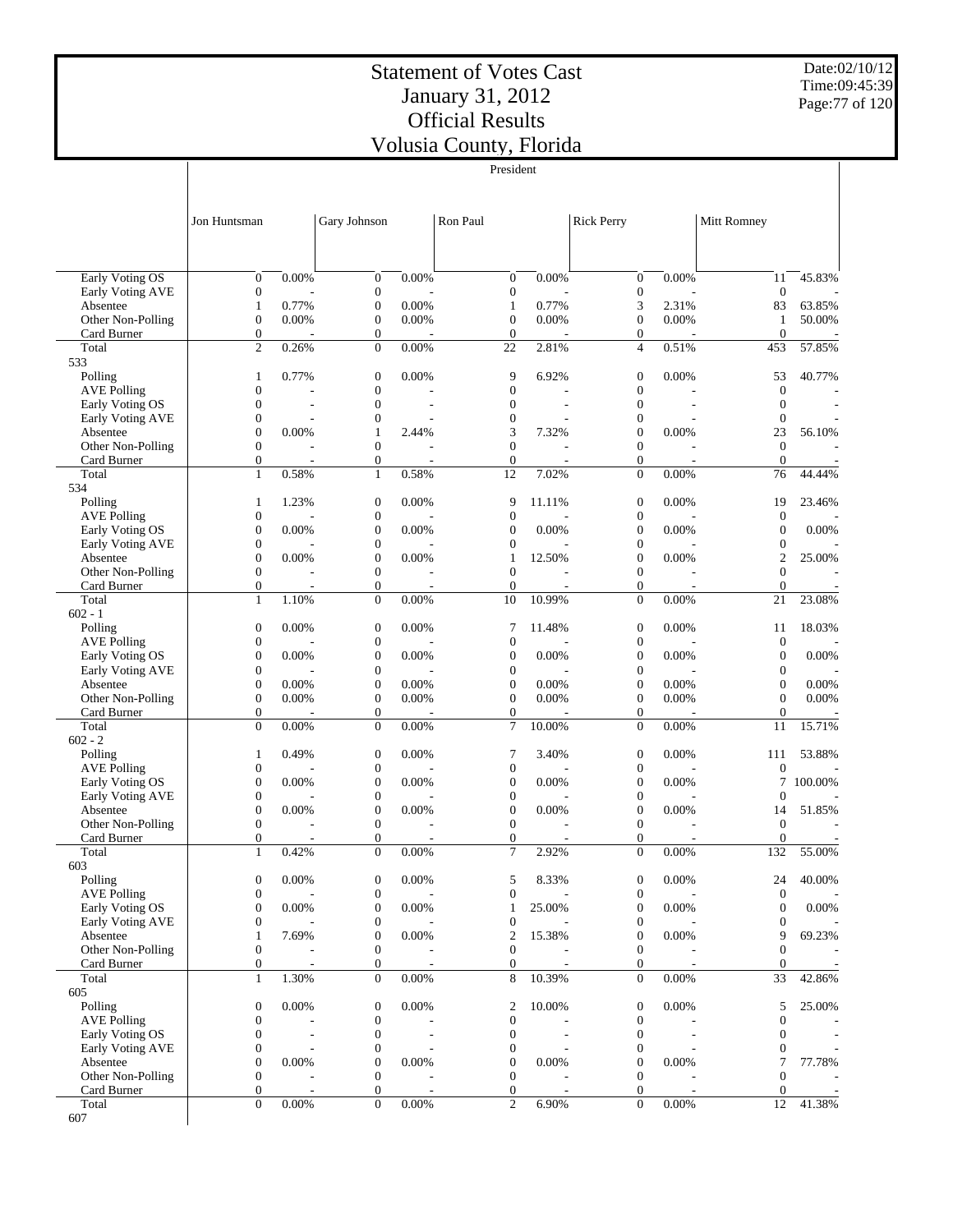President

Date:02/10/12 Time:09:45:40 Page:78 of 120

|                                       |                                      |                          |                                      |                | President                            |                          |                                      |                |                                      |                          |
|---------------------------------------|--------------------------------------|--------------------------|--------------------------------------|----------------|--------------------------------------|--------------------------|--------------------------------------|----------------|--------------------------------------|--------------------------|
|                                       |                                      |                          |                                      |                |                                      |                          |                                      |                |                                      |                          |
|                                       |                                      |                          |                                      |                |                                      |                          |                                      |                |                                      |                          |
|                                       | Jon Huntsman                         |                          | Gary Johnson                         |                | Ron Paul                             |                          | <b>Rick Perry</b>                    |                | Mitt Romney                          |                          |
|                                       |                                      |                          |                                      |                |                                      |                          |                                      |                |                                      |                          |
|                                       |                                      |                          |                                      |                |                                      |                          |                                      |                |                                      |                          |
| Polling                               | $\mathbf{1}$                         | 0.45%                    | $\boldsymbol{0}$                     | 0.00%          | 22                                   | 9.95%                    | $\boldsymbol{0}$                     | 0.00%          | 87                                   | 39.37%                   |
| <b>AVE Polling</b>                    | $\boldsymbol{0}$                     |                          | $\boldsymbol{0}$                     |                | $\mathbf{0}$                         |                          | $\boldsymbol{0}$                     |                | $\boldsymbol{0}$                     |                          |
| Early Voting OS                       | $\mathbf{0}$                         | 0.00%                    | $\boldsymbol{0}$                     | 0.00%          | $\mathbf{0}$                         | 0.00%                    | $\mathbf{0}$                         | 0.00%          | $\mathfrak{2}$                       | 50.00%                   |
| Early Voting AVE                      | $\boldsymbol{0}$                     |                          | $\boldsymbol{0}$                     |                | $\boldsymbol{0}$                     |                          | $\boldsymbol{0}$                     |                | $\boldsymbol{0}$                     |                          |
| Absentee                              | $\mathbf{1}$                         | 3.23%                    | $\boldsymbol{0}$                     | 0.00%          | $\mathbf{1}$                         | 3.23%                    | 1                                    | 3.23%          | 17                                   | 54.84%                   |
| Other Non-Polling<br>Card Burner      | $\boldsymbol{0}$                     |                          | $\boldsymbol{0}$                     |                | $\mathbf{0}$<br>$\mathbf{0}$         |                          | $\mathbf{0}$<br>$\mathbf{0}$         |                | $\boldsymbol{0}$<br>$\mathbf{0}$     |                          |
| Total                                 | 0<br>$\overline{c}$                  | 0.78%                    | $\boldsymbol{0}$<br>$\mathbf{0}$     | 0.00%          | 23                                   | 8.98%                    | $\mathbf{1}$                         | 0.39%          | 106                                  | 41.41%                   |
| 608                                   |                                      |                          |                                      |                |                                      |                          |                                      |                |                                      |                          |
| Polling                               | $\overline{\mathbf{c}}$              | 1.25%                    | $\boldsymbol{0}$                     | 0.00%          | 14                                   | 8.75%                    | $\boldsymbol{0}$                     | 0.00%          | 77                                   | 48.13%                   |
| <b>AVE Polling</b>                    | $\boldsymbol{0}$                     |                          | $\boldsymbol{0}$                     |                | $\mathbf{0}$                         |                          | $\mathbf{0}$                         |                | $\boldsymbol{0}$                     |                          |
| Early Voting OS                       | $\boldsymbol{0}$                     | 0.00%                    | $\boldsymbol{0}$                     | 0.00%          | $\boldsymbol{0}$                     | 0.00%                    | $\boldsymbol{0}$                     | 0.00%          | 1                                    | 50.00%                   |
| Early Voting AVE                      | $\mathbf{0}$                         |                          | $\boldsymbol{0}$                     |                | $\mathbf{0}$                         |                          | $\mathbf{0}$                         |                | $\boldsymbol{0}$                     |                          |
| Absentee<br>Other Non-Polling         | $\boldsymbol{0}$<br>$\mathbf{0}$     | 0.00%<br>0.00%           | $\boldsymbol{0}$<br>$\boldsymbol{0}$ | 0.00%<br>0.00% | 4<br>$\mathbf{1}$                    | 26.67%<br>100.00%        | $\boldsymbol{0}$<br>$\boldsymbol{0}$ | 0.00%<br>0.00% | 7<br>$\boldsymbol{0}$                | 46.67%<br>0.00%          |
| Card Burner                           | $\boldsymbol{0}$                     |                          | $\boldsymbol{0}$                     |                | $\overline{0}$                       |                          | $\mathbf{0}$                         |                | $\overline{0}$                       |                          |
| Total                                 | $\overline{c}$                       | 1.12%                    | $\boldsymbol{0}$                     | 0.00%          | 19                                   | 10.67%                   | $\mathbf{0}$                         | 0.00%          | 85                                   | 47.75%                   |
| 609                                   |                                      |                          |                                      |                |                                      |                          |                                      |                |                                      |                          |
| Polling                               | $\mathbf{1}$                         | 1.20%                    | $\boldsymbol{0}$                     | 0.00%          | 7                                    | 8.43%                    | $\boldsymbol{0}$                     | 0.00%          | 30                                   | 36.14%                   |
| <b>AVE Polling</b>                    | $\boldsymbol{0}$                     |                          | $\boldsymbol{0}$                     |                | $\mathbf{0}$                         |                          | $\boldsymbol{0}$                     |                | $\mathbf{0}$                         |                          |
| Early Voting OS<br>Early Voting AVE   | $\mathbf{0}$<br>$\mathbf{0}$         | 0.00%                    | $\boldsymbol{0}$<br>$\boldsymbol{0}$ | 0.00%          | $\boldsymbol{0}$<br>$\boldsymbol{0}$ | 0.00%                    | $\mathbf{0}$<br>$\mathbf{0}$         | 0.00%          | $\boldsymbol{0}$<br>$\boldsymbol{0}$ | 0.00%                    |
| Absentee                              | $\mathbf{0}$                         | 0.00%                    | $\boldsymbol{0}$                     | 0.00%          | $\mathbf{0}$                         | 0.00%                    | $\mathbf{0}$                         | 0.00%          | 8                                    | 88.89%                   |
| Other Non-Polling                     | $\boldsymbol{0}$                     |                          | $\boldsymbol{0}$                     |                | $\mathbf{0}$                         |                          | $\mathbf{0}$                         |                | $\boldsymbol{0}$                     |                          |
| Card Burner                           | $\boldsymbol{0}$                     | J.                       | $\boldsymbol{0}$                     | $\overline{a}$ | $\mathbf{0}$                         |                          | $\mathbf{0}$                         |                | $\mathbf{0}$                         |                          |
| Total                                 | $\mathbf{1}$                         | 1.06%                    | $\boldsymbol{0}$                     | 0.00%          | 7                                    | 7.45%                    | $\mathbf{0}$                         | 0.00%          | 38                                   | 40.43%                   |
| 614                                   |                                      |                          |                                      |                |                                      |                          |                                      |                |                                      |                          |
| Polling                               | 1                                    | 1.72%                    | $\overline{\mathbf{c}}$              | 3.45%          | $\boldsymbol{2}$                     | 3.45%                    | 1                                    | 1.72%          | 18                                   | 31.03%                   |
| <b>AVE Polling</b><br>Early Voting OS | $\mathbf{0}$<br>$\boldsymbol{0}$     | 0.00%                    | $\boldsymbol{0}$<br>$\boldsymbol{0}$ | 0.00%          | $\mathbf{0}$<br>$\boldsymbol{0}$     | 0.00%                    | $\mathbf{0}$<br>$\boldsymbol{0}$     | 0.00%          | $\boldsymbol{0}$<br>1                | 100.00%                  |
| Early Voting AVE                      | $\boldsymbol{0}$                     |                          | $\boldsymbol{0}$                     |                | $\mathbf{0}$                         |                          | $\mathbf{0}$                         |                | $\boldsymbol{0}$                     |                          |
| Absentee                              | $\boldsymbol{0}$                     | 0.00%                    | $\boldsymbol{0}$                     | 0.00%          | $\mathbf{0}$                         | 0.00%                    | $\boldsymbol{0}$                     | 0.00%          | $\boldsymbol{0}$                     | 0.00%                    |
| Other Non-Polling                     | $\boldsymbol{0}$                     |                          | $\boldsymbol{0}$                     |                | $\mathbf{0}$                         |                          | $\mathbf{0}$                         |                | $\boldsymbol{0}$                     |                          |
| Card Burner                           | 0                                    |                          | $\boldsymbol{0}$                     |                | $\mathbf{0}$                         |                          | $\boldsymbol{0}$                     |                | $\overline{0}$                       |                          |
| Total                                 | $\mathbf{1}$                         | 1.59%                    | $\overline{c}$                       | 3.17%          | $\overline{c}$                       | 3.17%                    | $\mathbf{1}$                         | 1.59%          | 19                                   | 30.16%                   |
| $615 - 1$<br>Polling                  | $\boldsymbol{0}$                     | 0.00%                    | $\boldsymbol{0}$                     | 0.00%          | 7                                    | 6.67%                    | $\boldsymbol{0}$                     | 0.00%          | 49                                   | 46.67%                   |
| <b>AVE Polling</b>                    | $\boldsymbol{0}$                     |                          | $\boldsymbol{0}$                     |                | $\mathbf{0}$                         |                          | $\mathbf{0}$                         |                | $\boldsymbol{0}$                     |                          |
| Early Voting OS                       | $\mathbf{0}$                         | 0.00%                    | $\boldsymbol{0}$                     | 0.00%          | $\mathbf{0}$                         | 0.00%                    | $\mathbf{0}$                         | 0.00%          | 4                                    | 57.14%                   |
| Early Voting AVE                      | $\boldsymbol{0}$                     |                          | $\boldsymbol{0}$                     |                | $\boldsymbol{0}$                     |                          | $\mathbf{0}$                         |                | $\boldsymbol{0}$                     |                          |
| Absentee                              | $\mathbf{0}$                         | 0.00%                    | $\boldsymbol{0}$                     | 0.00%          | $\overline{2}$                       | 5.26%                    | 1                                    | 2.63%          | 13                                   | 34.21%                   |
| Other Non-Polling                     | $\overline{0}$                       |                          | $\mathbf{0}$                         |                | $\Omega$                             |                          | $\mathbf{0}$                         |                | $\overline{0}$                       |                          |
| Card Burner<br>Total                  | 0<br>$\overline{0}$                  | 0.00%                    | 0<br>$\boldsymbol{0}$                | 0.00%          | $\boldsymbol{0}$<br>9                | 6.00%                    | $\mathbf{0}$<br>$\mathbf{1}$         | 0.67%          | 0<br>66                              | 44.00%                   |
| $615 - 2$                             |                                      |                          |                                      |                |                                      |                          |                                      |                |                                      |                          |
| Polling                               | $\boldsymbol{0}$                     | 0.00%                    | $\boldsymbol{0}$                     | 0.00%          | 5                                    | 62.50%                   | $\boldsymbol{0}$                     | 0.00%          | 1                                    | 12.50%                   |
| <b>AVE Polling</b>                    | $\mathbf{0}$                         |                          | $\boldsymbol{0}$                     |                | $\mathbf{0}$                         |                          | $\boldsymbol{0}$                     |                | $\boldsymbol{0}$                     |                          |
| Early Voting OS                       | $\boldsymbol{0}$                     |                          | $\boldsymbol{0}$                     |                | $\mathbf{0}$                         |                          | $\boldsymbol{0}$                     |                | $\boldsymbol{0}$                     |                          |
| Early Voting AVE                      | 0                                    |                          | $\boldsymbol{0}$                     |                | $\boldsymbol{0}$                     |                          | $\boldsymbol{0}$                     |                | 0                                    |                          |
| Absentee                              | $\boldsymbol{0}$                     | 0.00%                    | $\boldsymbol{0}$                     | 0.00%          | $\mathbf{1}$                         | 20.00%                   | $\boldsymbol{0}$                     | 0.00%          | 3                                    | 60.00%                   |
| Other Non-Polling<br>Card Burner      | $\boldsymbol{0}$<br>0                | $\overline{\phantom{a}}$ | $\boldsymbol{0}$<br>$\boldsymbol{0}$ |                | $\mathbf{0}$<br>$\overline{0}$       |                          | $\boldsymbol{0}$<br>$\mathbf{0}$     |                | $\boldsymbol{0}$<br>$\overline{0}$   |                          |
| Total                                 | $\boldsymbol{0}$                     | 0.00%                    | $\boldsymbol{0}$                     | 0.00%          | 6                                    | 46.15%                   | $\mathbf{0}$                         | 0.00%          | 4                                    | 30.77%                   |
| 617                                   |                                      |                          |                                      |                |                                      |                          |                                      |                |                                      |                          |
| Polling                               | $\boldsymbol{0}$                     | 0.00%                    | $\boldsymbol{0}$                     | 0.00%          | $\overline{\mathbf{c}}$              | 16.67%                   | $\boldsymbol{0}$                     | 0.00%          | 4                                    | 33.33%                   |
| <b>AVE Polling</b>                    | $\boldsymbol{0}$                     |                          | $\boldsymbol{0}$                     |                | $\mathbf{0}$                         |                          | $\boldsymbol{0}$                     |                | 0                                    |                          |
| Early Voting OS                       | $\mathbf{0}$                         |                          | $\boldsymbol{0}$                     |                | $\mathbf{0}$                         |                          | $\mathbf{0}$                         |                | $\boldsymbol{0}$                     |                          |
| Early Voting AVE                      | $\boldsymbol{0}$                     | 0.00%                    | $\boldsymbol{0}$                     | 0.00%          | $\boldsymbol{0}$                     | 100.00%                  | $\boldsymbol{0}$                     | 0.00%          | $\boldsymbol{0}$                     | 0.00%                    |
| Absentee<br>Other Non-Polling         | $\boldsymbol{0}$<br>$\boldsymbol{0}$ |                          | $\boldsymbol{0}$<br>$\boldsymbol{0}$ |                | $\mathbf{1}$<br>$\mathbf{0}$         |                          | 0<br>$\boldsymbol{0}$                |                | $\boldsymbol{0}$<br>0                |                          |
| Card Burner                           | $\boldsymbol{0}$                     | $\overline{\phantom{a}}$ | $\boldsymbol{0}$                     |                | $\mathbf{0}$                         | $\overline{\phantom{a}}$ | $\mathbf{0}$                         |                | $\overline{0}$                       | $\overline{\phantom{a}}$ |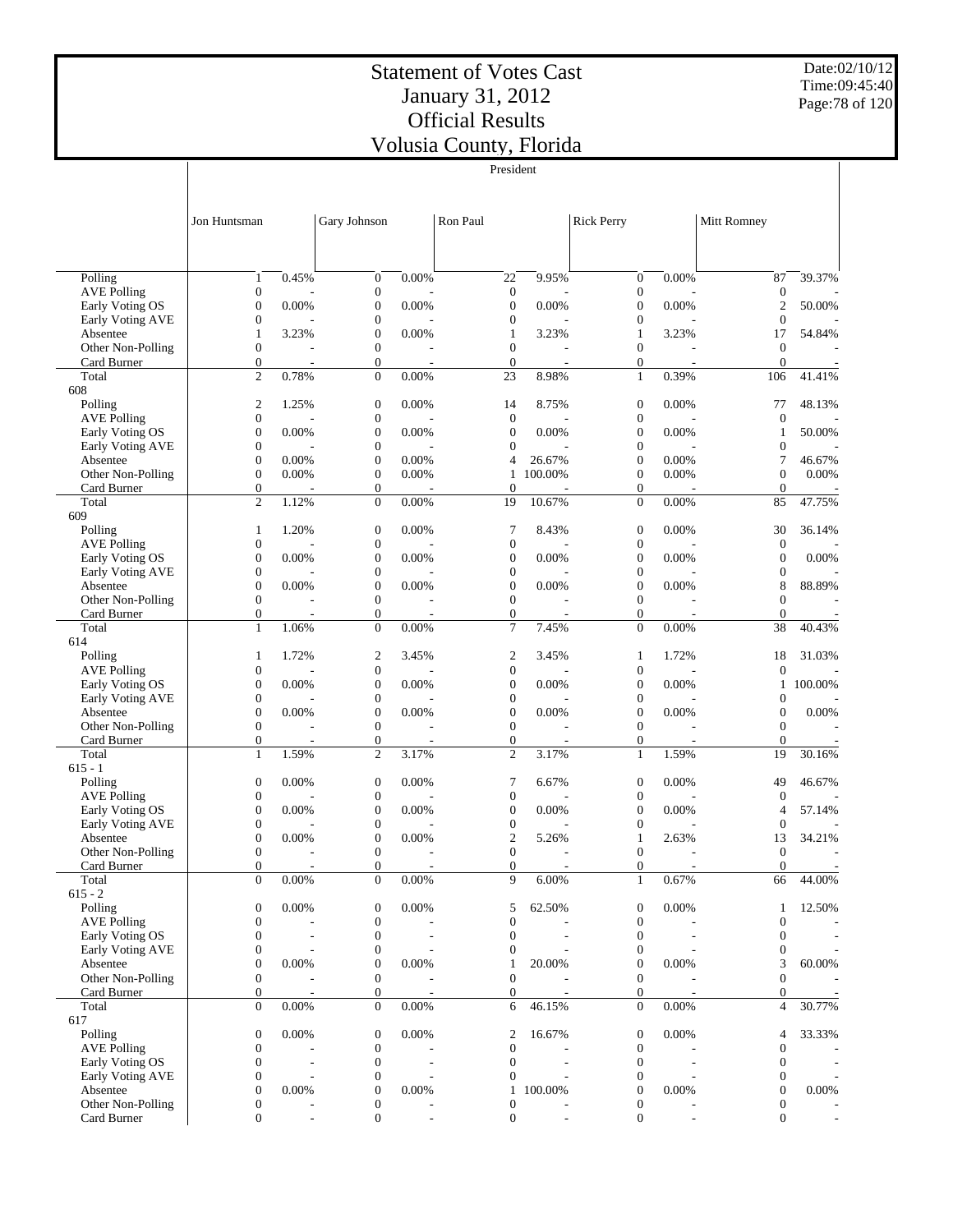Date:02/10/12 Time:09:45:40 Page:79 of 120

|                                       |                                      |                          |                                      |                         | President                            |           |                                    |                         |                                      |                          |
|---------------------------------------|--------------------------------------|--------------------------|--------------------------------------|-------------------------|--------------------------------------|-----------|------------------------------------|-------------------------|--------------------------------------|--------------------------|
|                                       |                                      |                          |                                      |                         |                                      |           |                                    |                         |                                      |                          |
|                                       |                                      |                          |                                      |                         |                                      |           |                                    |                         |                                      |                          |
|                                       | Jon Huntsman                         |                          | Gary Johnson                         |                         | Ron Paul                             |           | <b>Rick Perry</b>                  |                         | Mitt Romney                          |                          |
|                                       |                                      |                          |                                      |                         |                                      |           |                                    |                         |                                      |                          |
|                                       |                                      |                          |                                      |                         |                                      |           |                                    |                         |                                      |                          |
|                                       |                                      |                          |                                      |                         |                                      |           |                                    |                         |                                      |                          |
| Total<br>618                          | $\boldsymbol{0}$                     | 0.00%                    | $\mathbf{0}$                         | 0.00%                   | 3                                    | 23.08%    | $\mathbf{0}$                       | 0.00%                   | $\overline{4}$                       | 30.77%                   |
| Polling                               | $\boldsymbol{0}$                     | 0.00%                    | $\boldsymbol{0}$                     | 0.00%                   | 4                                    | 16.00%    | 0                                  | 0.00%                   | 8                                    | 32.00%                   |
| <b>AVE Polling</b>                    | $\boldsymbol{0}$                     |                          | $\boldsymbol{0}$                     |                         | $\mathbf{0}$                         |           | 0                                  |                         | $\overline{0}$                       |                          |
| Early Voting OS                       | $\boldsymbol{0}$                     |                          | $\boldsymbol{0}$                     |                         | $\mathbf{0}$                         |           | 0                                  |                         | $\boldsymbol{0}$                     |                          |
| Early Voting AVE                      | $\boldsymbol{0}$                     |                          | 0                                    |                         | 0                                    |           | 0                                  |                         | $\boldsymbol{0}$                     |                          |
| Absentee                              | $\boldsymbol{0}$                     | 0.00%                    | $\boldsymbol{0}$                     | 0.00%                   | $\mathbf{1}$                         | 20.00%    | $\boldsymbol{0}$                   | 0.00%                   | $\overline{2}$                       | 40.00%                   |
| Other Non-Polling                     | $\boldsymbol{0}$                     |                          | $\boldsymbol{0}$                     |                         | $\mathbf{0}$                         |           | $\boldsymbol{0}$                   |                         | $\overline{0}$                       |                          |
| Card Burner<br>Total                  | $\boldsymbol{0}$<br>$\overline{0}$   | 0.00%                    | $\boldsymbol{0}$<br>$\mathbf{0}$     | $\overline{a}$<br>0.00% | $\mathbf{0}$<br>5                    | 16.67%    | 0<br>$\overline{0}$                | $\overline{a}$<br>0.00% | $\theta$<br>10                       | 33.33%                   |
| 619                                   |                                      |                          |                                      |                         |                                      |           |                                    |                         |                                      |                          |
| Polling                               | $\boldsymbol{0}$                     | 0.00%                    | $\mathbf{0}$                         | 0.00%                   | 2                                    | 20.00%    | 0                                  | 0.00%                   | 3                                    | 30.00%                   |
| <b>AVE Polling</b>                    | $\boldsymbol{0}$                     |                          | $\boldsymbol{0}$                     |                         | $\boldsymbol{0}$                     |           | 0                                  |                         | $\boldsymbol{0}$                     |                          |
| Early Voting OS                       | $\boldsymbol{0}$                     |                          | $\boldsymbol{0}$                     | $\overline{a}$          | $\mathbf{0}$                         |           | 0                                  |                         | $\boldsymbol{0}$                     | $\overline{\phantom{a}}$ |
| Early Voting AVE                      | $\boldsymbol{0}$                     |                          | $\boldsymbol{0}$                     |                         | $\boldsymbol{0}$                     |           | 0                                  |                         | $\boldsymbol{0}$                     |                          |
| Absentee                              | $\boldsymbol{0}$                     | 0.00%                    | $\overline{0}$                       | 0.00%                   | 0                                    | 0.00%     | 0                                  | 0.00%                   | $\overline{2}$                       | 50.00%                   |
| Other Non-Polling<br>Card Burner      | $\boldsymbol{0}$<br>$\boldsymbol{0}$ | $\overline{\phantom{a}}$ | $\boldsymbol{0}$<br>$\boldsymbol{0}$ | $\overline{a}$          | $\theta$<br>$\mathbf{0}$             | ÷,        | 0<br>$\theta$                      | ÷,                      | $\overline{0}$<br>$\mathbf{0}$       |                          |
| Total                                 | $\overline{0}$                       | 0.00%                    | $\boldsymbol{0}$                     | 0.00%                   | 2                                    | 14.29%    | $\mathbf{0}$                       | 0.00%                   | 5                                    | 35.71%                   |
| 620                                   |                                      |                          |                                      |                         |                                      |           |                                    |                         |                                      |                          |
| Polling                               | $\boldsymbol{0}$                     |                          | $\mathbf{0}$                         |                         | $\boldsymbol{0}$                     |           | $\boldsymbol{0}$                   |                         | $\boldsymbol{0}$                     |                          |
| <b>AVE Polling</b>                    | $\overline{0}$                       |                          | $\overline{0}$                       |                         | 0                                    |           | $\overline{0}$                     |                         | $\overline{0}$                       |                          |
| Early Voting OS                       | $\overline{0}$                       |                          | $\overline{0}$                       |                         | 0                                    |           | $\overline{0}$                     |                         | $\overline{0}$                       |                          |
| Early Voting AVE                      | $\overline{0}$                       |                          | $\overline{0}$                       |                         | $\overline{0}$                       |           | 0                                  |                         | 0                                    |                          |
| Absentee                              | $\overline{0}$<br>$\overline{0}$     |                          | $\overline{0}$<br>$\overline{0}$     |                         | $\mathbf{0}$                         |           | $\boldsymbol{0}$                   |                         | $\overline{0}$                       |                          |
| Other Non-Polling<br>Card Burner      | $\mathbf{0}$                         |                          | $\overline{0}$                       |                         | $\mathbf{0}$<br>$\mathbf{0}$         |           | $\boldsymbol{0}$<br>$\overline{0}$ |                         | $\boldsymbol{0}$<br>$\mathbf{0}$     |                          |
| Total                                 | $\theta$                             |                          | $\overline{0}$                       |                         | $\theta$                             |           | $\overline{0}$                     |                         | $\overline{0}$                       |                          |
| 621                                   |                                      |                          |                                      |                         |                                      |           |                                    |                         |                                      |                          |
| Polling                               | $\boldsymbol{0}$                     | 0.00%                    | $\mathbf{0}$                         | 0.00%                   | $\boldsymbol{0}$                     | 0.00%     | $\boldsymbol{0}$                   | 0.00%                   | 1                                    | 33.33%                   |
| <b>AVE Polling</b>                    | $\boldsymbol{0}$                     |                          | $\boldsymbol{0}$                     |                         | $\boldsymbol{0}$                     |           | 0                                  |                         | $\boldsymbol{0}$                     |                          |
| Early Voting OS                       | $\boldsymbol{0}$<br>$\boldsymbol{0}$ |                          | $\boldsymbol{0}$<br>$\boldsymbol{0}$ |                         | $\mathbf{0}$                         |           | 0                                  |                         | $\boldsymbol{0}$                     | $\overline{\phantom{a}}$ |
| Early Voting AVE<br>Absentee          | $\boldsymbol{0}$                     | 0.00%                    | $\boldsymbol{0}$                     | 0.00%                   | $\boldsymbol{0}$<br>$\boldsymbol{0}$ | 0.00%     | 0<br>0                             | 0.00%                   | $\mathbf{0}$<br>$\boldsymbol{0}$     | 0.00%                    |
| Other Non-Polling                     | $\boldsymbol{0}$                     |                          | $\boldsymbol{0}$                     |                         | $\mathbf{0}$                         |           | $\mathbf{0}$                       |                         | $\boldsymbol{0}$                     |                          |
| Card Burner                           | $\boldsymbol{0}$                     |                          | $\boldsymbol{0}$                     |                         | $\mathbf{0}$                         |           | $\theta$                           |                         | $\mathbf{0}$                         |                          |
| Total                                 | $\mathbf{0}$                         | 0.00%                    | $\mathbf{0}$                         | 0.00%                   | $\theta$                             | 0.00%     | $\mathbf{0}$                       | 0.00%                   | $\mathbf{1}$                         | 25.00%                   |
| 622                                   |                                      |                          |                                      |                         |                                      |           |                                    |                         |                                      |                          |
| Polling                               | $\boldsymbol{0}$                     | 0.00%                    | $\boldsymbol{0}$                     | 0.00%                   | 2                                    | 6.06%     | $\mathbf{0}$                       | 0.00%                   | 10                                   | 30.30%                   |
| <b>AVE Polling</b><br>Early Voting OS | $\boldsymbol{0}$<br>$\boldsymbol{0}$ | 0.00%                    | $\boldsymbol{0}$<br>$\boldsymbol{0}$ | 0.00%                   | 0                                    | 1 100.00% | 0<br>$\boldsymbol{0}$              | 0.00%                   | $\boldsymbol{0}$<br>$\boldsymbol{0}$ | 0.00%                    |
| Early Voting AVE                      | $\boldsymbol{0}$                     |                          | $\boldsymbol{0}$                     |                         | $\mathbf{0}$                         |           | $\boldsymbol{0}$                   |                         | $\boldsymbol{0}$                     |                          |
| Absentee                              | $\boldsymbol{0}$                     | 0.00%                    | $\boldsymbol{0}$                     | 0.00%                   | $\boldsymbol{0}$                     | 0.00%     | $\boldsymbol{0}$                   | 0.00%                   | 3                                    | 75.00%                   |
| Other Non-Polling                     | $\boldsymbol{0}$                     |                          | $\boldsymbol{0}$                     |                         | $\mathbf{0}$                         |           | $\boldsymbol{0}$                   |                         | $\boldsymbol{0}$                     |                          |
| Card Burner                           | $\boldsymbol{0}$                     |                          | $\boldsymbol{0}$                     |                         | $\mathbf{0}$                         |           | $\boldsymbol{0}$                   |                         | $\boldsymbol{0}$                     |                          |
| Total                                 | $\overline{0}$                       | 0.00%                    | $\boldsymbol{0}$                     | 0.00%                   | 3                                    | 7.89%     | $\overline{0}$                     | 0.00%                   | 13                                   | 34.21%                   |
| 623                                   |                                      |                          |                                      | 0.00%                   |                                      |           |                                    |                         |                                      |                          |
| Polling<br><b>AVE Polling</b>         | $\boldsymbol{0}$<br>$\boldsymbol{0}$ | 0.00%                    | $\boldsymbol{0}$<br>$\boldsymbol{0}$ |                         | 3<br>$\boldsymbol{0}$                | 6.38%     | $\boldsymbol{0}$<br>0              | 0.00%                   | 17<br>$\mathbf{0}$                   | 36.17%                   |
| Early Voting OS                       | $\boldsymbol{0}$                     | 0.00%                    | $\boldsymbol{0}$                     | 0.00%                   | $\mathbf{2}$                         | 66.67%    | 0                                  | 0.00%                   | $\boldsymbol{0}$                     | 0.00%                    |
| Early Voting AVE                      | $\boldsymbol{0}$                     |                          | $\boldsymbol{0}$                     |                         | $\boldsymbol{0}$                     |           | 0                                  |                         | $\boldsymbol{0}$                     |                          |
| Absentee                              | $\boldsymbol{0}$                     | 0.00%                    | $\boldsymbol{0}$                     | 0.00%                   | $\boldsymbol{0}$                     | 0.00%     | 0                                  | 0.00%                   | 4                                    | 57.14%                   |
| Other Non-Polling                     | $\boldsymbol{0}$                     |                          | $\boldsymbol{0}$                     |                         | $\mathbf{0}$                         |           | $\mathbf{0}$                       |                         | $\mathbf{0}$                         |                          |
| Card Burner                           | $\boldsymbol{0}$                     |                          | $\boldsymbol{0}$                     |                         | $\mathbf{0}$                         |           | $\boldsymbol{0}$                   |                         | $\boldsymbol{0}$                     |                          |
| Total                                 | $\boldsymbol{0}$                     | 0.00%                    | $\boldsymbol{0}$                     | 0.00%                   | 5                                    | 8.77%     | $\boldsymbol{0}$                   | 0.00%                   | 21                                   | 36.84%                   |
| $624 - 1$<br>Polling                  | $\boldsymbol{0}$                     | 0.00%                    | $\boldsymbol{0}$                     | 0.00%                   | 11                                   | 17.74%    | $\boldsymbol{0}$                   | 0.00%                   | 30                                   | 48.39%                   |
| <b>AVE Polling</b>                    | $\boldsymbol{0}$                     |                          | $\boldsymbol{0}$                     |                         | $\mathbf{0}$                         |           | 0                                  |                         | $\boldsymbol{0}$                     |                          |
| Early Voting OS                       | $\boldsymbol{0}$                     | 0.00%                    | $\boldsymbol{0}$                     | 0.00%                   | 3                                    | 100.00%   | 0                                  | 0.00%                   | $\boldsymbol{0}$                     | 0.00%                    |
| Early Voting AVE                      | $\boldsymbol{0}$                     |                          | $\boldsymbol{0}$                     |                         | $\boldsymbol{0}$                     |           | 0                                  |                         | $\boldsymbol{0}$                     |                          |
| Absentee                              | $\boldsymbol{0}$                     | $0.00\%$                 | $\boldsymbol{0}$                     | $0.00\%$                | $\mathbf{0}$                         | 0.00%     | $\boldsymbol{0}$                   | 0.00%                   | 4                                    | 80.00%                   |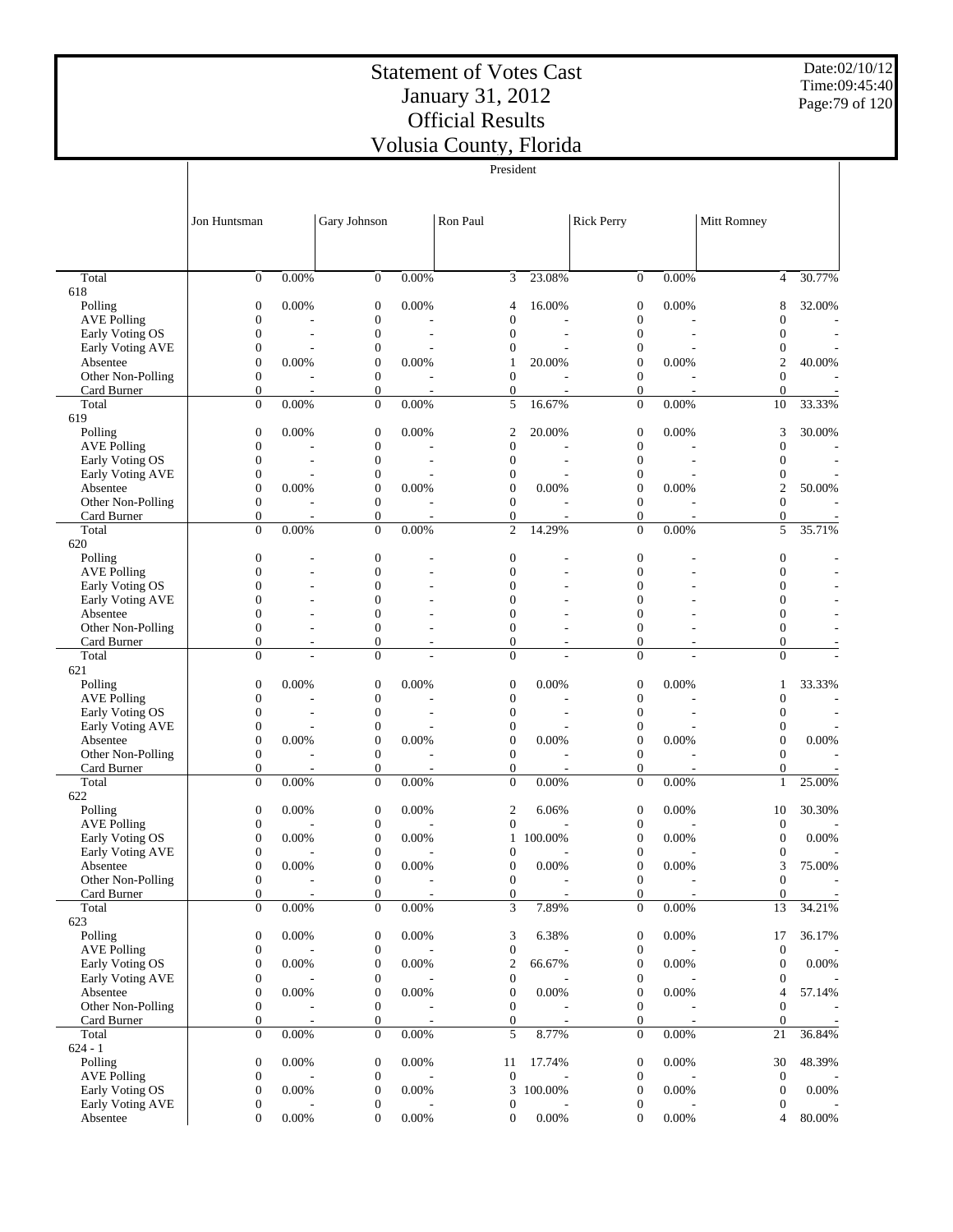President

Date:02/10/12 Time:09:45:40 Page:80 of 120

|                                       |                                      |                |                                      |                          | President                            |                          |                                      |                          |                                    |                          |
|---------------------------------------|--------------------------------------|----------------|--------------------------------------|--------------------------|--------------------------------------|--------------------------|--------------------------------------|--------------------------|------------------------------------|--------------------------|
|                                       |                                      |                |                                      |                          |                                      |                          |                                      |                          |                                    |                          |
|                                       |                                      |                |                                      |                          |                                      |                          |                                      |                          |                                    |                          |
|                                       | Jon Huntsman                         |                | Gary Johnson                         |                          | Ron Paul                             |                          | <b>Rick Perry</b>                    |                          | Mitt Romney                        |                          |
|                                       |                                      |                |                                      |                          |                                      |                          |                                      |                          |                                    |                          |
|                                       |                                      |                |                                      |                          |                                      |                          |                                      |                          |                                    |                          |
|                                       |                                      |                |                                      |                          |                                      |                          |                                      |                          |                                    |                          |
| Other Non-Polling                     | $\overline{0}$                       | $\overline{a}$ | $\mathbf{0}$                         | $\sim$                   | $\overline{0}$                       | L,                       | $\mathbf{0}$                         | $\overline{\phantom{a}}$ | $\overline{0}$                     |                          |
| Card Burner<br>Total                  | $\mathbf{0}$<br>$\overline{0}$       | 0.00%          | $\boldsymbol{0}$<br>$\boldsymbol{0}$ | 0.00%                    | $\mathbf{0}$<br>14                   | 20.00%                   | $\boldsymbol{0}$<br>$\overline{0}$   | 0.00%                    | $\boldsymbol{0}$<br>34             | 48.57%                   |
| $624 - 2$                             |                                      |                |                                      |                          |                                      |                          |                                      |                          |                                    |                          |
| Polling                               | $\boldsymbol{0}$                     | 0.00%          | $\boldsymbol{0}$                     | 0.00%                    | $\boldsymbol{2}$                     | 6.06%                    | $\boldsymbol{0}$                     | 0.00%                    | 15                                 | 45.45%                   |
| <b>AVE Polling</b>                    | $\mathbf{0}$                         |                | $\boldsymbol{0}$                     |                          | $\boldsymbol{0}$                     |                          | $\boldsymbol{0}$                     |                          | $\overline{0}$                     |                          |
| Early Voting OS                       | $\mathbf{0}$                         | 0.00%          | $\boldsymbol{0}$                     | 0.00%                    | $\mathbf{0}$                         | 0.00%                    | $\mathbf{0}$                         | 0.00%                    | 1                                  | 100.00%                  |
| Early Voting AVE                      | $\mathbf{0}$                         |                | $\boldsymbol{0}$                     |                          | $\mathbf{0}$                         |                          | $\boldsymbol{0}$                     |                          | $\boldsymbol{0}$                   |                          |
| Absentee                              | $\mathbf{0}$<br>$\mathbf{0}$         | 0.00%          | $\boldsymbol{0}$<br>$\boldsymbol{0}$ | 0.00%                    | $\mathbf{0}$<br>$\mathbf{0}$         | 0.00%                    | 0                                    | 0.00%                    | $\overline{2}$<br>$\overline{0}$   | 33.33%                   |
| Other Non-Polling<br>Card Burner      | $\mathbf{0}$                         |                | $\boldsymbol{0}$                     |                          | $\mathbf{0}$                         |                          | $\boldsymbol{0}$<br>$\mathbf{0}$     |                          | $\overline{0}$                     |                          |
| Total                                 | $\mathbf{0}$                         | 0.00%          | $\boldsymbol{0}$                     | 0.00%                    | $\overline{c}$                       | 5.00%                    | $\mathbf{0}$                         | 0.00%                    | 18                                 | 45.00%                   |
| 625                                   |                                      |                |                                      |                          |                                      |                          |                                      |                          |                                    |                          |
| Polling                               | $\boldsymbol{0}$                     | 0.00%          | $\boldsymbol{0}$                     | 0.00%                    | 26                                   | 11.66%                   | $\boldsymbol{0}$                     | 0.00%                    | 95                                 | 42.60%                   |
| <b>AVE Polling</b>                    | $\mathbf{0}$                         |                | $\boldsymbol{0}$                     |                          | $\mathbf{0}$                         |                          | $\boldsymbol{0}$                     |                          | $\boldsymbol{0}$                   |                          |
| Early Voting OS                       | $\boldsymbol{0}$                     | 0.00%          | $\boldsymbol{0}$                     | 0.00%                    | $\mathbf{0}$                         | 0.00%                    | $\boldsymbol{0}$                     | 0.00%                    | 1                                  | 50.00%                   |
| Early Voting AVE<br>Absentee          | $\mathbf{0}$<br>$\mathbf{1}$         | 4.35%          | $\boldsymbol{0}$<br>$\boldsymbol{0}$ | $0.00\%$                 | $\mathbf{0}$<br>1                    | 4.35%                    | $\boldsymbol{0}$<br>$\boldsymbol{0}$ | 0.00%                    | $\boldsymbol{0}$<br>7              | 30.43%                   |
| Other Non-Polling                     | $\boldsymbol{0}$                     | 0.00%          | $\boldsymbol{0}$                     | 0.00%                    | 1                                    | 100.00%                  | $\boldsymbol{0}$                     | 0.00%                    | $\boldsymbol{0}$                   | 0.00%                    |
| Card Burner                           | $\mathbf{0}$                         |                | $\boldsymbol{0}$                     |                          | $\mathbf{0}$                         |                          | $\mathbf{0}$                         |                          | $\theta$                           |                          |
| Total                                 | $\mathbf{1}$                         | 0.40%          | $\boldsymbol{0}$                     | 0.00%                    | 28                                   | 11.24%                   | $\mathbf{0}$                         | 0.00%                    | 103                                | 41.37%                   |
| 626                                   |                                      |                |                                      |                          |                                      |                          |                                      |                          |                                    |                          |
| Polling                               | $\boldsymbol{0}$                     | 0.00%          | 1                                    | 0.86%                    | 6                                    | 5.17%                    | $\boldsymbol{0}$                     | 0.00%                    | 46                                 | 39.66%                   |
| <b>AVE Polling</b><br>Early Voting OS | $\mathbf{0}$<br>$\mathbf{0}$         | 0.00%<br>0.00% | $\boldsymbol{0}$<br>$\boldsymbol{0}$ | 0.00%<br>0.00%           | $\mathbf{0}$<br>$\mathbf{0}$         | 0.00%<br>0.00%           | $\boldsymbol{0}$<br>$\mathbf{0}$     | 0.00%<br>0.00%           | $\boldsymbol{0}$<br>$\overline{c}$ | 0.00%<br>50.00%          |
| Early Voting AVE                      | $\mathbf{0}$                         |                | $\boldsymbol{0}$                     |                          | $\mathbf{0}$                         |                          | $\boldsymbol{0}$                     |                          | $\boldsymbol{0}$                   |                          |
| Absentee                              | $\mathbf{0}$                         | 0.00%          | $\boldsymbol{0}$                     | 0.00%                    | 0                                    | 0.00%                    | $\mathbf{0}$                         | 0.00%                    | 6                                  | 75.00%                   |
| Other Non-Polling                     | $\mathbf{0}$                         |                | $\boldsymbol{0}$                     |                          | $\mathbf{0}$                         |                          | $\boldsymbol{0}$                     |                          | $\overline{0}$                     |                          |
| Card Burner                           | $\mathbf{0}$                         |                | $\boldsymbol{0}$                     | ٠                        | $\mathbf{0}$                         | ä,                       | $\mathbf{0}$                         | $\overline{\phantom{a}}$ | $\overline{0}$                     |                          |
| Total                                 | $\mathbf{0}$                         | 0.00%          | $\mathbf{1}$                         | 0.78%                    | 6                                    | 4.65%                    | $\mathbf{0}$                         | 0.00%                    | 54                                 | 41.86%                   |
| 628<br>Polling                        | $\mathbf{0}$                         | 0.00%          | $\boldsymbol{0}$                     | 0.00%                    | $\boldsymbol{0}$                     | 0.00%                    | $\boldsymbol{0}$                     | 0.00%                    | 2                                  | 33.33%                   |
| <b>AVE Polling</b>                    | $\mathbf{0}$                         |                | $\boldsymbol{0}$                     |                          | $\mathbf{0}$                         |                          | $\boldsymbol{0}$                     |                          | $\boldsymbol{0}$                   |                          |
| Early Voting OS                       | $\boldsymbol{0}$                     | 0.00%          | $\boldsymbol{0}$                     | 0.00%                    | $\boldsymbol{0}$                     | 0.00%                    | $\boldsymbol{0}$                     | 0.00%                    | $\mathbf{1}$                       | 100.00%                  |
| Early Voting AVE                      | $\boldsymbol{0}$                     |                | $\boldsymbol{0}$                     |                          | 0                                    |                          | $\boldsymbol{0}$                     |                          | $\boldsymbol{0}$                   |                          |
| Absentee                              | $\mathbf{0}$                         | 0.00%          | $\boldsymbol{0}$                     | 0.00%                    | 1                                    | 50.00%                   | $\boldsymbol{0}$                     | 0.00%                    | $\boldsymbol{0}$                   | 0.00%                    |
| Other Non-Polling                     | $\boldsymbol{0}$                     |                | $\boldsymbol{0}$                     |                          | $\mathbf{0}$                         |                          | $\boldsymbol{0}$                     |                          | $\mathbf{0}$                       |                          |
| Card Burner<br>Total                  | $\overline{0}$<br>$\mathbf{0}$       | 0.00%          | $\boldsymbol{0}$<br>$\boldsymbol{0}$ | 0.00%                    | $\mathbf{0}$<br>$\mathbf{1}$         | 11.11%                   | $\mathbf{0}$<br>$\mathbf{0}$         | 0.00%                    | $\theta$<br>3                      | 33.33%                   |
| 629                                   |                                      |                |                                      |                          |                                      |                          |                                      |                          |                                    |                          |
| Polling                               | $\boldsymbol{0}$                     | 0.00%          | $\boldsymbol{0}$                     | 0.00%                    | 9                                    | 14.29%                   | $\boldsymbol{0}$                     | 0.00%                    | 21                                 | 33.33%                   |
| <b>AVE Polling</b>                    | $\mathbf{0}$                         |                | $\mathbf{0}$                         |                          | $\mathbf{0}$                         |                          | $\mathbf{0}$                         |                          | $\overline{0}$                     |                          |
| Early Voting OS                       | $\boldsymbol{0}$                     | $0.00\%$       | $\boldsymbol{0}$                     | 0.00%                    | 0                                    | 0.00%                    | $\boldsymbol{0}$                     | 0.00%                    | 2                                  | 66.67%                   |
| Early Voting AVE                      | $\mathbf{0}$                         |                | $\boldsymbol{0}$                     |                          | $\boldsymbol{0}$                     |                          | $\boldsymbol{0}$                     |                          | $\boldsymbol{0}$                   |                          |
| Absentee<br>Other Non-Polling         | $\boldsymbol{0}$<br>$\boldsymbol{0}$ | 0.00%          | $\boldsymbol{0}$<br>$\boldsymbol{0}$ | 0.00%                    | 0<br>$\boldsymbol{0}$                | 0.00%                    | $\boldsymbol{0}$<br>$\boldsymbol{0}$ | 0.00%                    | 3<br>$\boldsymbol{0}$              | 30.00%                   |
| Card Burner                           | $\boldsymbol{0}$                     |                | 0                                    | $\overline{\phantom{a}}$ | $\boldsymbol{0}$                     | $\overline{\phantom{a}}$ | $\mathbf{0}$                         | $\overline{a}$           | $\boldsymbol{0}$                   |                          |
| Total                                 | $\mathbf{0}$                         | 0.00%          | $\boldsymbol{0}$                     | 0.00%                    | 9                                    | 11.84%                   | $\boldsymbol{0}$                     | 0.00%                    | 26                                 | 34.21%                   |
| 632                                   |                                      |                |                                      |                          |                                      |                          |                                      |                          |                                    |                          |
| Polling                               | $\boldsymbol{0}$                     | 0.00%          | $\boldsymbol{0}$                     | 0.00%                    | 5                                    | 20.00%                   | $\boldsymbol{0}$                     | 0.00%                    | 7                                  | 28.00%                   |
| <b>AVE Polling</b>                    | $\boldsymbol{0}$                     |                | $\boldsymbol{0}$                     |                          | $\boldsymbol{0}$                     |                          | $\boldsymbol{0}$                     |                          | $\boldsymbol{0}$                   |                          |
| Early Voting OS<br>Early Voting AVE   | $\boldsymbol{0}$                     | 0.00%          | $\boldsymbol{0}$                     | 0.00%                    | 1                                    | 25.00%                   | $\boldsymbol{0}$                     | 0.00%                    | $\boldsymbol{0}$                   | 0.00%                    |
| Absentee                              | $\boldsymbol{0}$<br>$\boldsymbol{0}$ | 0.00%          | $\boldsymbol{0}$<br>$\boldsymbol{0}$ | 0.00%                    | 0<br>$\overline{c}$                  | 33.33%                   | $\boldsymbol{0}$<br>$\boldsymbol{0}$ | 0.00%                    | $\boldsymbol{0}$<br>$\mathbf{1}$   | 16.67%                   |
| Other Non-Polling                     | $\boldsymbol{0}$                     |                | $\boldsymbol{0}$                     |                          | $\boldsymbol{0}$                     |                          | $\boldsymbol{0}$                     |                          | $\boldsymbol{0}$                   |                          |
| Card Burner                           | $\boldsymbol{0}$                     |                | 0                                    |                          | $\boldsymbol{0}$                     |                          | $\mathbf{0}$                         |                          | $\mathbf{0}$                       |                          |
| Total                                 | $\mathbf{0}$                         | 0.00%          | $\boldsymbol{0}$                     | 0.00%                    | 8                                    | 22.86%                   | $\mathbf{0}$                         | 0.00%                    | 8                                  | 22.86%                   |
| 633                                   |                                      |                |                                      |                          |                                      |                          |                                      |                          |                                    |                          |
| Polling                               | $\boldsymbol{0}$                     | 0.00%          | $\boldsymbol{0}$                     | 0.00%                    | 5                                    | 15.15%                   | $\boldsymbol{0}$                     | 0.00%                    | 10                                 | 30.30%                   |
| <b>AVE Polling</b><br>Early Voting OS | $\boldsymbol{0}$<br>$\mathbf{0}$     | $\overline{a}$ | $\boldsymbol{0}$<br>$\boldsymbol{0}$ | $\overline{a}$           | $\boldsymbol{0}$<br>$\boldsymbol{0}$ | $\overline{\phantom{a}}$ | $\boldsymbol{0}$<br>$\boldsymbol{0}$ | ÷,                       | $\boldsymbol{0}$<br>$\mathbf{0}$   | $\overline{\phantom{a}}$ |
|                                       |                                      |                |                                      |                          |                                      |                          |                                      |                          |                                    |                          |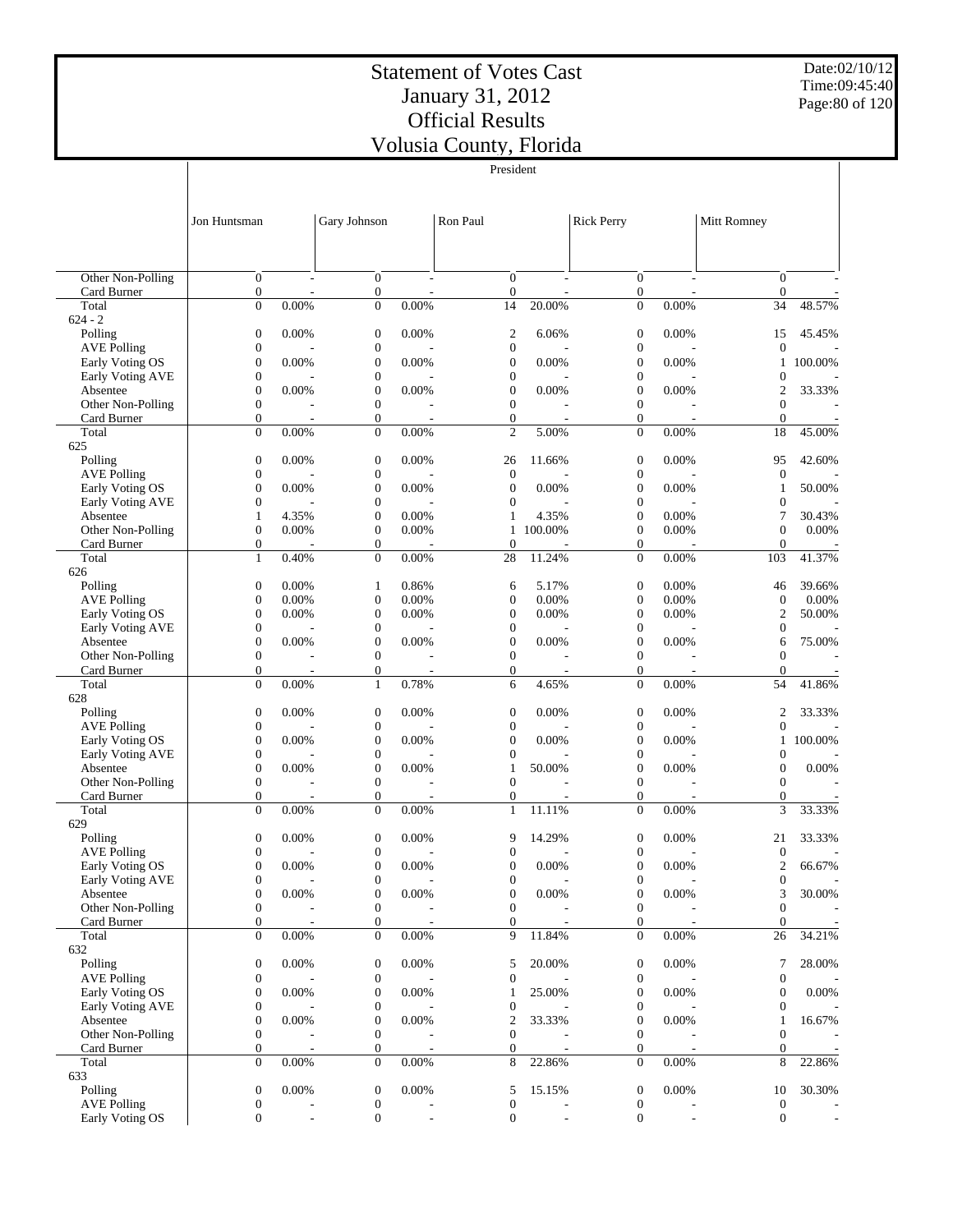Date:02/10/12 Time:09:45:40 Page:81 of 120

|                                     |                                      |             |                                      |       | President                            |                          |                                      |        |                                    |                          |
|-------------------------------------|--------------------------------------|-------------|--------------------------------------|-------|--------------------------------------|--------------------------|--------------------------------------|--------|------------------------------------|--------------------------|
|                                     |                                      |             |                                      |       |                                      |                          |                                      |        |                                    |                          |
|                                     |                                      |             |                                      |       |                                      |                          |                                      |        |                                    |                          |
|                                     | Jon Huntsman                         |             | Gary Johnson                         |       | Ron Paul                             |                          | <b>Rick Perry</b>                    |        | Mitt Romney                        |                          |
|                                     |                                      |             |                                      |       |                                      |                          |                                      |        |                                    |                          |
|                                     |                                      |             |                                      |       |                                      |                          |                                      |        |                                    |                          |
| Early Voting AVE                    | $\mathbf{0}$                         |             | $\boldsymbol{0}$                     |       | $\mathbf{0}$                         |                          | $\boldsymbol{0}$                     |        | $\mathbf{0}$                       |                          |
| Absentee                            | $\boldsymbol{0}$                     | 0.00%       | $\boldsymbol{0}$                     | 0.00% | $\mathbf{1}$                         | 11.11%                   | $\boldsymbol{0}$                     | 0.00%  | $\overline{4}$                     | 44.44%                   |
| Other Non-Polling                   | $\mathbf{0}$                         |             | $\boldsymbol{0}$                     |       | $\mathbf{0}$                         | L.                       | $\boldsymbol{0}$                     |        | $\overline{0}$                     |                          |
| Card Burner                         | $\boldsymbol{0}$                     | ÷,          | $\boldsymbol{0}$                     |       | $\boldsymbol{0}$                     | L,                       | $\boldsymbol{0}$                     |        | $\boldsymbol{0}$                   |                          |
| Total<br>636                        | $\overline{0}$                       | 0.00%       | $\boldsymbol{0}$                     | 0.00% | 6                                    | 14.29%                   | $\boldsymbol{0}$                     | 0.00%  | 14                                 | 33.33%                   |
| Polling                             | $\boldsymbol{0}$                     | 0.00%       | $\mathbf{0}$                         | 0.00% | $\mathfrak{2}$                       | 5.13%                    | $\boldsymbol{0}$                     | 0.00%  | 13                                 | 33.33%                   |
| <b>AVE Polling</b>                  | $\boldsymbol{0}$                     |             | $\boldsymbol{0}$                     |       | $\mathbf{0}$                         |                          | $\boldsymbol{0}$                     |        | $\boldsymbol{0}$                   |                          |
| Early Voting OS                     | $\mathbf{0}$                         |             | $\boldsymbol{0}$                     |       | $\mathbf{0}$                         | ÷,                       | $\boldsymbol{0}$                     |        | $\overline{0}$                     | $\sim$                   |
| Early Voting AVE                    | $\boldsymbol{0}$                     |             | $\mathbf{0}$                         |       | $\boldsymbol{0}$                     |                          | $\boldsymbol{0}$                     |        | $\overline{0}$                     |                          |
| Absentee                            | $\overline{0}$                       | 0.00%       | $\mathbf{0}$                         | 0.00% | $\mathbf{1}$                         | 14.29%                   | 1                                    | 14.29% | 3                                  | 42.86%                   |
| Other Non-Polling                   | $\mathbf{0}$<br>$\boldsymbol{0}$     |             | $\boldsymbol{0}$<br>$\boldsymbol{0}$ |       | $\mathbf{0}$<br>$\boldsymbol{0}$     | $\overline{\phantom{a}}$ | $\mathbf{0}$<br>$\boldsymbol{0}$     |        | $\overline{0}$<br>$\boldsymbol{0}$ |                          |
| Card Burner<br>Total                | $\mathbf{0}$                         | 0.00%       | $\boldsymbol{0}$                     | 0.00% | 3                                    | 6.52%                    | $\mathbf{1}$                         | 2.17%  | 16                                 | 34.78%                   |
| 637                                 |                                      |             |                                      |       |                                      |                          |                                      |        |                                    |                          |
| Polling                             | $\boldsymbol{0}$                     | 0.00%       | $\boldsymbol{0}$                     | 0.00% | 1                                    | 0.99%                    | $\boldsymbol{0}$                     | 0.00%  | 53                                 | 52.48%                   |
| <b>AVE Polling</b>                  | $\boldsymbol{0}$                     |             | $\boldsymbol{0}$                     |       | $\boldsymbol{0}$                     |                          | $\boldsymbol{0}$                     |        | $\boldsymbol{0}$                   |                          |
| Early Voting OS                     | $\boldsymbol{0}$                     | 0.00%       | $\boldsymbol{0}$                     | 0.00% | $\boldsymbol{0}$                     | 0.00%                    | $\boldsymbol{0}$                     | 0.00%  | $\boldsymbol{0}$                   | 0.00%                    |
| Early Voting AVE                    | $\boldsymbol{0}$                     |             | $\boldsymbol{0}$                     |       | $\boldsymbol{0}$                     |                          | $\boldsymbol{0}$                     |        | $\overline{0}$                     |                          |
| Absentee<br>Other Non-Polling       | $\boldsymbol{0}$<br>$\boldsymbol{0}$ | 0.00%       | $\boldsymbol{0}$<br>$\boldsymbol{0}$ | 0.00% | $\boldsymbol{0}$<br>$\mathbf{0}$     | 0.00%                    | $\boldsymbol{0}$<br>$\boldsymbol{0}$ | 0.00%  | 10<br>$\boldsymbol{0}$             | 100.00%                  |
| Card Burner                         | $\boldsymbol{0}$                     |             | $\boldsymbol{0}$                     |       | $\boldsymbol{0}$                     |                          | $\boldsymbol{0}$                     |        | $\mathbf{0}$                       |                          |
| Total                               | $\overline{0}$                       | 0.00%       | $\boldsymbol{0}$                     | 0.00% | $\mathbf{1}$                         | 0.88%                    | $\overline{0}$                       | 0.00%  | 63                                 | 55.75%                   |
| $638 - 1$                           |                                      |             |                                      |       |                                      |                          |                                      |        |                                    |                          |
| Polling                             | $\boldsymbol{0}$                     | 0.00%       | $\mathbf{0}$                         | 0.00% | 3                                    | 2.33%                    | 1                                    | 0.78%  | 63                                 | 48.84%                   |
| <b>AVE Polling</b>                  | $\boldsymbol{0}$                     |             | $\boldsymbol{0}$                     |       | $\boldsymbol{0}$                     |                          | $\boldsymbol{0}$                     |        | $\boldsymbol{0}$                   |                          |
| Early Voting OS                     | $\boldsymbol{0}$                     |             | $\boldsymbol{0}$                     |       | $\boldsymbol{0}$                     |                          | $\boldsymbol{0}$                     |        | $\overline{0}$<br>$\overline{0}$   |                          |
| Early Voting AVE<br>Absentee        | $\boldsymbol{0}$<br>$\mathbf{0}$     | 0.00%       | $\mathbf{0}$<br>$\mathbf{0}$         | 0.00% | $\boldsymbol{0}$<br>$\mathbf{0}$     | 0.00%                    | $\boldsymbol{0}$<br>$\boldsymbol{0}$ | 0.00%  | $\overline{2}$                     | 22.22%                   |
| Other Non-Polling                   | $\boldsymbol{0}$                     |             | $\boldsymbol{0}$                     |       | $\mathbf{0}$                         |                          | $\boldsymbol{0}$                     |        | $\overline{0}$                     |                          |
| Card Burner                         | $\boldsymbol{0}$                     |             | $\boldsymbol{0}$                     |       | $\boldsymbol{0}$                     |                          | $\boldsymbol{0}$                     |        | $\boldsymbol{0}$                   |                          |
| Total                               | $\overline{0}$                       | 0.00%       | $\overline{0}$                       | 0.00% | 3                                    | 2.17%                    | $\mathbf{1}$                         | 0.72%  | 65                                 | 47.10%                   |
| $638 - 2$                           |                                      |             |                                      |       |                                      |                          |                                      |        |                                    |                          |
| Polling                             | $\boldsymbol{0}$                     |             | $\boldsymbol{0}$                     |       | $\boldsymbol{0}$                     |                          | $\boldsymbol{0}$                     |        | $\boldsymbol{0}$                   |                          |
| <b>AVE Polling</b>                  | $\overline{0}$<br>$\mathbf{0}$       |             | $\mathbf{0}$<br>$\overline{0}$       |       | $\mathbf{0}$<br>$\mathbf{0}$         |                          | $\mathbf{0}$                         |        | $\overline{0}$<br>$\overline{0}$   |                          |
| Early Voting OS<br>Early Voting AVE | $\theta$                             |             | $\overline{0}$                       |       | $\mathbf{0}$                         |                          | $\boldsymbol{0}$<br>$\mathbf{0}$     |        | $\overline{0}$                     |                          |
| Absentee                            | $\mathbf{0}$                         |             | $\mathbf{0}$                         |       | $\mathbf{0}$                         |                          | $\mathbf{0}$                         |        | $\overline{0}$                     |                          |
| Other Non-Polling                   | $\mathbf{0}$                         |             | $\mathbf{0}$                         |       | $\mathbf{0}$                         |                          | $\mathbf{0}$                         |        | $\overline{0}$                     |                          |
| Card Burner                         | $\boldsymbol{0}$                     |             | $\boldsymbol{0}$                     |       | $\boldsymbol{0}$                     |                          | $\boldsymbol{0}$                     |        | $\boldsymbol{0}$                   |                          |
| Total                               | $\theta$                             |             | $\overline{0}$                       |       | $\theta$                             |                          | $\overline{0}$                       |        | $\theta$                           |                          |
| $639 - 1$                           |                                      |             |                                      |       |                                      |                          |                                      |        |                                    |                          |
| Polling<br><b>AVE Polling</b>       | $\boldsymbol{0}$<br>$\boldsymbol{0}$ | $0.00\%$    | $\boldsymbol{0}$<br>$\boldsymbol{0}$ | 0.00% | $\boldsymbol{0}$<br>$\boldsymbol{0}$ | 0.00%                    | $\mathbf{1}$<br>$\boldsymbol{0}$     | 1.14%  | 37<br>$\boldsymbol{0}$             | 42.05%                   |
| Early Voting OS                     | $\mathbf{0}$                         |             | $\boldsymbol{0}$                     |       | $\boldsymbol{0}$                     |                          | $\boldsymbol{0}$                     |        | $\overline{0}$                     | $\overline{\phantom{a}}$ |
| Early Voting AVE                    | $\boldsymbol{0}$                     |             | $\boldsymbol{0}$                     |       | $\mathbf{0}$                         |                          | $\boldsymbol{0}$                     |        | $\boldsymbol{0}$                   | $\overline{\phantom{a}}$ |
| Absentee                            | $\boldsymbol{0}$                     | 0.00%       | $\boldsymbol{0}$                     | 0.00% | $\boldsymbol{0}$                     | 0.00%                    | 1                                    | 8.33%  | 5                                  | 41.67%                   |
| Other Non-Polling                   | $\boldsymbol{0}$                     |             | $\boldsymbol{0}$                     |       | $\mathbf{0}$                         |                          | $\boldsymbol{0}$                     |        | $\overline{0}$                     |                          |
| Card Burner                         | $\boldsymbol{0}$                     |             | $\boldsymbol{0}$                     |       | $\mathbf{0}$                         |                          | $\boldsymbol{0}$                     |        | $\boldsymbol{0}$                   | $\sim$                   |
| Total<br>$639 - 2$                  | $\mathbf{0}$                         | 0.00%       | $\boldsymbol{0}$                     | 0.00% | $\mathbf{0}$                         | 0.00%                    | $\overline{c}$                       | 2.00%  | 42                                 | 42.00%                   |
| Polling                             | $\boldsymbol{0}$                     | 0.00%       | $\boldsymbol{0}$                     | 0.00% | 2                                    | 8.70%                    | 1                                    | 4.35%  | 8                                  | 34.78%                   |
| <b>AVE Polling</b>                  | $\boldsymbol{0}$                     |             | $\boldsymbol{0}$                     |       | $\boldsymbol{0}$                     |                          | $\boldsymbol{0}$                     |        | $\overline{0}$                     |                          |
| Early Voting OS                     | $\boldsymbol{0}$                     |             | $\boldsymbol{0}$                     |       | $\mathbf{0}$                         |                          | $\boldsymbol{0}$                     |        | $\mathbf{0}$                       |                          |
| Early Voting AVE                    | $\boldsymbol{0}$                     |             | $\boldsymbol{0}$                     |       | $\mathbf{0}$                         |                          | $\boldsymbol{0}$                     |        | $\boldsymbol{0}$                   | $\overline{\phantom{a}}$ |
| Absentee                            | $\boldsymbol{0}$                     | 0.00%       | $\boldsymbol{0}$                     | 0.00% | $\boldsymbol{0}$                     | 0.00%                    | $\boldsymbol{0}$                     | 0.00%  | 3                                  | $60.00\%$                |
| Other Non-Polling                   | $\boldsymbol{0}$                     |             | $\boldsymbol{0}$                     |       | $\mathbf{0}$                         |                          | $\boldsymbol{0}$                     |        | $\overline{0}$                     |                          |
| Card Burner<br>Total                | $\boldsymbol{0}$<br>$\mathbf{0}$     | ÷,<br>0.00% | $\boldsymbol{0}$<br>$\boldsymbol{0}$ | 0.00% | $\mathbf{0}$<br>$\mathfrak{2}$       | 7.14%                    | $\boldsymbol{0}$<br>$\mathbf{1}$     | 3.57%  | $\boldsymbol{0}$<br>11             | 39.29%                   |
| 640                                 |                                      |             |                                      |       |                                      |                          |                                      |        |                                    |                          |
| Polling                             | $\mathbf{0}$                         | 0.00%       | $\boldsymbol{0}$                     | 0.00% | 12                                   | 7.89%                    | 1                                    | 0.66%  | 69                                 | 45.39%                   |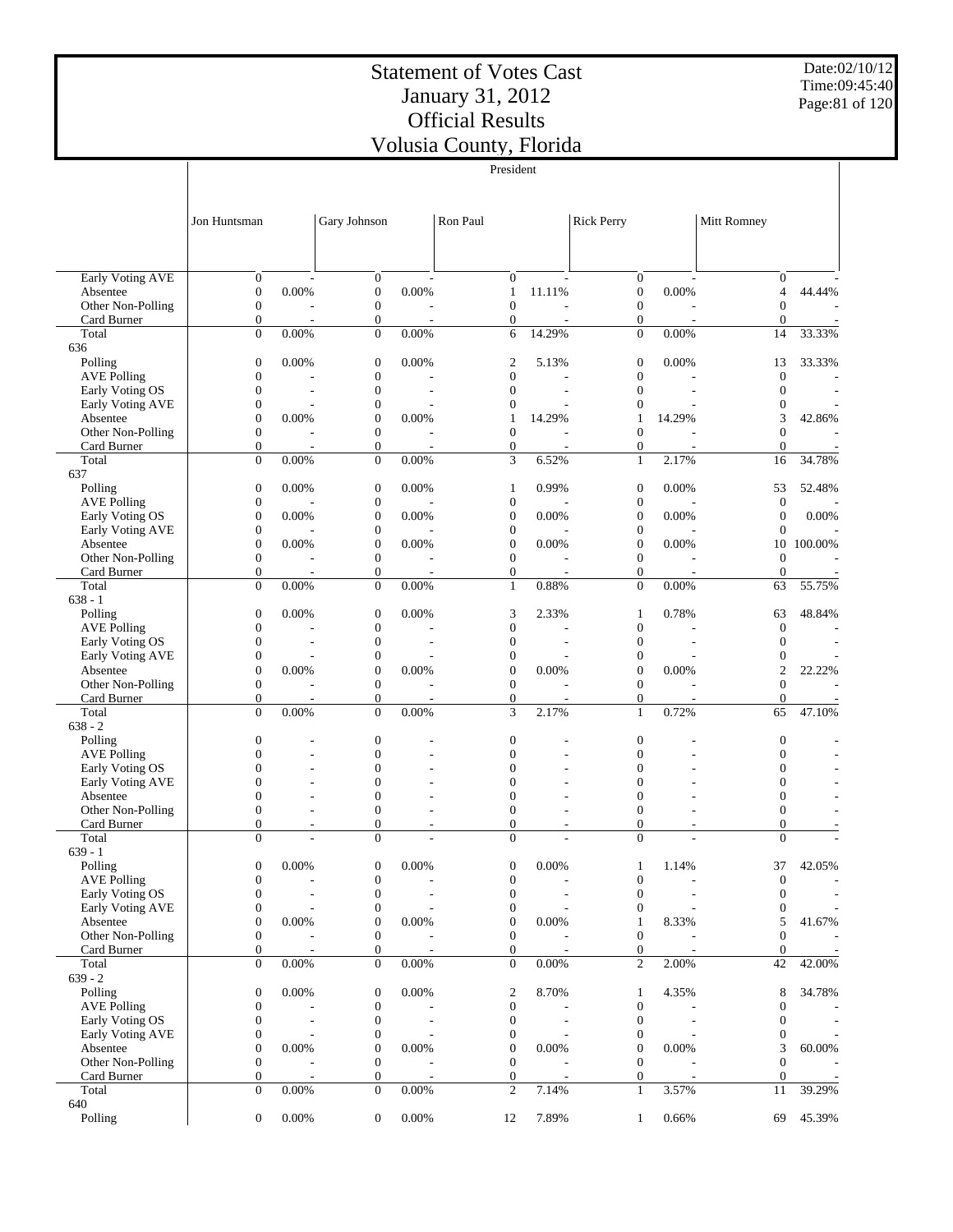President

Date:02/10/12 Time:09:45:40 Page:82 of 120

|                                       |                                      |          |                                      |             | President                            |                |                                      |                                   |                                |        |
|---------------------------------------|--------------------------------------|----------|--------------------------------------|-------------|--------------------------------------|----------------|--------------------------------------|-----------------------------------|--------------------------------|--------|
|                                       |                                      |          |                                      |             |                                      |                |                                      |                                   |                                |        |
|                                       |                                      |          |                                      |             |                                      |                |                                      |                                   |                                |        |
|                                       | Jon Huntsman                         |          | Gary Johnson                         |             | Ron Paul                             |                | <b>Rick Perry</b>                    |                                   | Mitt Romney                    |        |
|                                       |                                      |          |                                      |             |                                      |                |                                      |                                   |                                |        |
|                                       |                                      |          |                                      |             |                                      |                |                                      |                                   |                                |        |
| <b>AVE Polling</b>                    | $\overline{0}$                       | ÷        | $\mathbf{0}$                         |             | $\boldsymbol{0}$                     |                | $\mathbf{0}$                         |                                   | $\mathbf{0}$                   |        |
| Early Voting OS                       | $\boldsymbol{0}$                     | 0.00%    | $\mathbf{0}$                         | 0.00%       | $\boldsymbol{0}$                     | 0.00%          | $\boldsymbol{0}$                     | 0.00%                             | $\overline{2}$                 | 40.00% |
| Early Voting AVE                      | $\boldsymbol{0}$                     |          | $\boldsymbol{0}$                     |             | $\boldsymbol{0}$                     |                | $\boldsymbol{0}$                     |                                   | $\overline{0}$                 |        |
| Absentee                              | $\boldsymbol{0}$                     | 0.00%    | $\boldsymbol{0}$                     | 0.00%       | $\boldsymbol{2}$                     | 6.45%          | $\boldsymbol{0}$                     | 0.00%                             | 14                             | 45.16% |
| Other Non-Polling<br>Card Burner      | $\boldsymbol{0}$<br>$\boldsymbol{0}$ |          | $\boldsymbol{0}$<br>$\boldsymbol{0}$ |             | $\mathbf{0}$<br>$\mathbf{0}$         |                | $\boldsymbol{0}$<br>$\boldsymbol{0}$ |                                   | $\overline{0}$<br>$\theta$     |        |
| Total                                 | $\mathbf{0}$                         | 0.00%    | $\overline{0}$                       | 0.00%       | 14                                   | 7.45%          | $\mathbf{1}$                         | 0.53%                             | 85                             | 45.21% |
| 641                                   |                                      |          |                                      |             |                                      |                |                                      |                                   |                                |        |
| Polling                               | $\boldsymbol{0}$                     | 0.00%    | $\mathbf{0}$                         | 0.00%       | 16                                   | 4.08%          | $\boldsymbol{0}$                     | 0.00%                             | 212                            | 54.08% |
| <b>AVE Polling</b>                    | $\boldsymbol{0}$                     |          | $\boldsymbol{0}$                     |             | $\boldsymbol{0}$                     |                | $\boldsymbol{0}$                     |                                   | $\boldsymbol{0}$               |        |
| Early Voting OS<br>Early Voting AVE   | $\mathbf{0}$<br>$\boldsymbol{0}$     | $0.00\%$ | $\overline{0}$<br>$\overline{0}$     | 0.00%       | $\mathbf{0}$<br>$\boldsymbol{0}$     | 0.00%          | $\mathbf{0}$<br>$\boldsymbol{0}$     | 0.00%                             | 10<br>$\mathbf{0}$             | 66.67% |
| Absentee                              | $\mathbf{1}$                         | 1.18%    | $\overline{0}$                       | 0.00%       | 3                                    | 3.53%          | $\mathbf{0}$                         | 0.00%                             | 58                             | 68.24% |
| Other Non-Polling                     | $\mathbf{0}$                         |          | $\boldsymbol{0}$                     |             | $\mathbf{0}$                         |                | $\mathbf{0}$                         |                                   | $\overline{0}$                 |        |
| Card Burner                           | $\mathbf{0}$                         |          | $\boldsymbol{0}$                     |             | $\mathbf{0}$                         |                | $\mathbf{0}$                         |                                   | $\overline{0}$                 |        |
| Total                                 | $\mathbf{1}$                         | 0.20%    | $\mathbf{0}$                         | 0.00%       | 19                                   | 3.86%          | $\mathbf{0}$                         | 0.00%                             | 280                            | 56.91% |
| 701                                   | $\boldsymbol{0}$                     | 0.00%    | $\boldsymbol{0}$                     | 0.00%       | 8                                    | 5.76%          | $\boldsymbol{0}$                     | 0.00%                             | 47                             | 33.81% |
| Polling<br><b>AVE Polling</b>         | $\boldsymbol{0}$                     |          | $\boldsymbol{0}$                     |             | $\mathbf{0}$                         |                | $\boldsymbol{0}$                     |                                   | $\mathbf{0}$                   |        |
| Early Voting OS                       | $\boldsymbol{0}$                     | 0.00%    | $\mathbf{0}$                         | 0.00%       | $\boldsymbol{0}$                     | 0.00%          | $\boldsymbol{0}$                     | 0.00%                             | $\boldsymbol{0}$               | 0.00%  |
| Early Voting AVE                      | $\boldsymbol{0}$                     |          | $\boldsymbol{0}$                     |             | $\mathbf{0}$                         |                | $\boldsymbol{0}$                     |                                   | $\boldsymbol{0}$               |        |
| Absentee                              | $\boldsymbol{0}$                     | 0.00%    | $\boldsymbol{0}$                     | 0.00%       | $\boldsymbol{0}$                     | 0.00%          | $\boldsymbol{0}$                     | 0.00%                             | 8                              | 61.54% |
| Other Non-Polling                     | $\boldsymbol{0}$                     |          | $\boldsymbol{0}$                     |             | $\mathbf{0}$                         |                | $\mathbf{0}$                         |                                   | $\overline{0}$                 |        |
| Card Burner<br>Total                  | $\boldsymbol{0}$<br>$\mathbf{0}$     | 0.00%    | $\boldsymbol{0}$<br>$\boldsymbol{0}$ | 0.00%       | $\mathbf{0}$<br>8                    | 5.23%          | $\mathbf{0}$<br>$\mathbf{0}$         | $\overline{\phantom{a}}$<br>0.00% | $\theta$<br>55                 | 35.95% |
| 702                                   |                                      |          |                                      |             |                                      |                |                                      |                                   |                                |        |
| Polling                               | $\boldsymbol{0}$                     | 0.00%    | $\mathbf{0}$                         | 0.00%       | 17                                   | 5.01%          | $\boldsymbol{0}$                     | 0.00%                             | 139                            | 41.00% |
| <b>AVE Polling</b>                    | $\boldsymbol{0}$                     |          | $\boldsymbol{0}$                     |             | $\mathbf{0}$                         |                | $\boldsymbol{0}$                     |                                   | $\mathbf{0}$                   |        |
| Early Voting OS                       | $\boldsymbol{0}$                     | 0.00%    | $\overline{0}$                       | 0.00%       | $\mathbf{0}$                         | 0.00%          | $\mathbf{0}$                         | 0.00%                             | $\overline{2}$                 | 50.00% |
| Early Voting AVE                      | $\boldsymbol{0}$                     |          | $\boldsymbol{0}$                     |             | $\boldsymbol{0}$                     |                | $\boldsymbol{0}$                     |                                   | $\overline{0}$                 |        |
| Absentee<br>Other Non-Polling         | $\boldsymbol{0}$<br>$\boldsymbol{0}$ | 0.00%    | $\overline{0}$<br>$\boldsymbol{0}$   | 0.00%       | 3<br>$\mathbf{0}$                    | 8.82%          | $\mathbf{0}$<br>$\mathbf{0}$         | 0.00%                             | 17<br>$\overline{0}$           | 50.00% |
| Card Burner                           | $\boldsymbol{0}$                     |          | $\boldsymbol{0}$                     | ÷,          | $\mathbf{0}$                         | $\overline{a}$ | $\mathbf{0}$                         | ÷,                                | $\overline{0}$                 |        |
| Total                                 | $\mathbf{0}$                         | 0.00%    | $\mathbf{0}$                         | 0.00%       | 20                                   | 5.31%          | $\mathbf{0}$                         | 0.00%                             | 158                            | 41.91% |
| 703                                   |                                      |          |                                      |             |                                      |                |                                      |                                   |                                |        |
| Polling                               | $\boldsymbol{0}$                     | 0.00%    | $\boldsymbol{0}$                     | 0.00%       | 16                                   | 7.48%          | 2                                    | 0.93%                             | 60                             | 28.04% |
| <b>AVE Polling</b><br>Early Voting OS | $\boldsymbol{0}$<br>$\boldsymbol{0}$ | 0.00%    | $\boldsymbol{0}$<br>$\boldsymbol{0}$ | 0.00%       | $\mathbf{0}$<br>$\boldsymbol{0}$     | 0.00%          | $\boldsymbol{0}$<br>$\boldsymbol{0}$ | 0.00%                             | $\mathbf{0}$<br>$\overline{2}$ | 28.57% |
| Early Voting AVE                      | $\boldsymbol{0}$                     |          | $\boldsymbol{0}$                     |             | $\boldsymbol{0}$                     |                | $\boldsymbol{0}$                     |                                   | $\boldsymbol{0}$               |        |
| Absentee                              | $\boldsymbol{0}$                     | 0.00%    | $\boldsymbol{0}$                     | 0.00%       | 3                                    | 10.71%         | $\boldsymbol{0}$                     | 0.00%                             | 8                              | 28.57% |
| Other Non-Polling                     | $\boldsymbol{0}$                     |          | $\boldsymbol{0}$                     |             | $\mathbf{0}$                         |                | $\boldsymbol{0}$                     |                                   | $\overline{0}$                 |        |
| Card Burner                           | $\mathbf{0}$                         |          | $\overline{0}$                       |             | $\mathbf{0}$                         |                | $\mathbf{0}$                         |                                   | $\mathbf{0}$                   |        |
| Total                                 | $\boldsymbol{0}$                     | 0.00%    | $\boldsymbol{0}$                     | $0.00\%$    | 19                                   | 7.63%          | 2                                    | 0.80%                             | 70                             | 28.11% |
| 704<br>Polling                        | $\boldsymbol{0}$                     | 0.00%    | $\boldsymbol{0}$                     | 0.00%       | 1                                    | 1.92%          | $\boldsymbol{0}$                     | 0.00%                             | 21                             | 40.38% |
| <b>AVE Polling</b>                    | $\boldsymbol{0}$                     |          | $\boldsymbol{0}$                     |             | $\mathbf{0}$                         |                | $\boldsymbol{0}$                     |                                   | $\boldsymbol{0}$               |        |
| Early Voting OS                       | $\boldsymbol{0}$                     | 0.00%    | $\boldsymbol{0}$                     | 0.00%       | $\boldsymbol{0}$                     | 0.00%          | $\boldsymbol{0}$                     | 0.00%                             | $\boldsymbol{0}$               | 0.00%  |
| Early Voting AVE                      | $\boldsymbol{0}$                     |          | $\boldsymbol{0}$                     |             | $\boldsymbol{0}$                     |                | $\boldsymbol{0}$                     |                                   | $\boldsymbol{0}$               |        |
| Absentee                              | $\boldsymbol{0}$                     | 0.00%    | $\boldsymbol{0}$                     | 0.00%       | $\boldsymbol{0}$                     | 0.00%          | $\boldsymbol{0}$                     | 0.00%                             | 3                              | 75.00% |
| Other Non-Polling<br>Card Burner      | $\boldsymbol{0}$                     |          | $\boldsymbol{0}$                     |             | $\mathbf{0}$                         |                | $\boldsymbol{0}$<br>$\mathbf{0}$     |                                   | $\boldsymbol{0}$               |        |
| Total                                 | $\boldsymbol{0}$<br>$\mathbf{0}$     | 0.00%    | 0<br>$\boldsymbol{0}$                | Ĭ.<br>0.00% | $\mathbf{0}$<br>$\mathbf{1}$         | 1.72%          | $\mathbf{0}$                         | $\overline{a}$<br>0.00%           | $\boldsymbol{0}$<br>24         | 41.38% |
| 705                                   |                                      |          |                                      |             |                                      |                |                                      |                                   |                                |        |
| Polling                               | $\boldsymbol{0}$                     | 0.00%    | $\boldsymbol{0}$                     | 0.00%       | 17                                   | 9.19%          | 1                                    | 0.54%                             | 85                             | 45.95% |
| <b>AVE Polling</b>                    | $\boldsymbol{0}$                     |          | $\boldsymbol{0}$                     |             | $\boldsymbol{0}$                     |                | $\boldsymbol{0}$                     |                                   | $\boldsymbol{0}$               |        |
| Early Voting OS                       | $\boldsymbol{0}$                     | 0.00%    | $\boldsymbol{0}$                     | 0.00%       | $\boldsymbol{0}$                     | 0.00%          | $\boldsymbol{0}$                     | 0.00%                             | 3                              | 37.50% |
| Early Voting AVE<br>Absentee          | $\boldsymbol{0}$<br>$\boldsymbol{0}$ | 0.00%    | $\boldsymbol{0}$<br>$\boldsymbol{0}$ | 0.00%       | $\boldsymbol{0}$<br>$\boldsymbol{0}$ | 0.00%          | $\boldsymbol{0}$<br>$\boldsymbol{0}$ | 0.00%                             | $\boldsymbol{0}$<br>5          | 45.45% |
| Other Non-Polling                     | $\boldsymbol{0}$                     |          | $\boldsymbol{0}$                     |             | $\boldsymbol{0}$                     |                | $\boldsymbol{0}$                     |                                   | $\boldsymbol{0}$               |        |
| Card Burner                           | $\mathbf{0}$                         |          | $\boldsymbol{0}$                     |             | $\mathbf{0}$                         |                | $\boldsymbol{0}$                     |                                   | $\theta$                       |        |
| Total                                 | $\boldsymbol{0}$                     | 0.00%    | $\boldsymbol{0}$                     | 0.00%       | 17                                   | 8.33%          | $\mathbf{1}$                         | 0.49%                             | 93                             | 45.59% |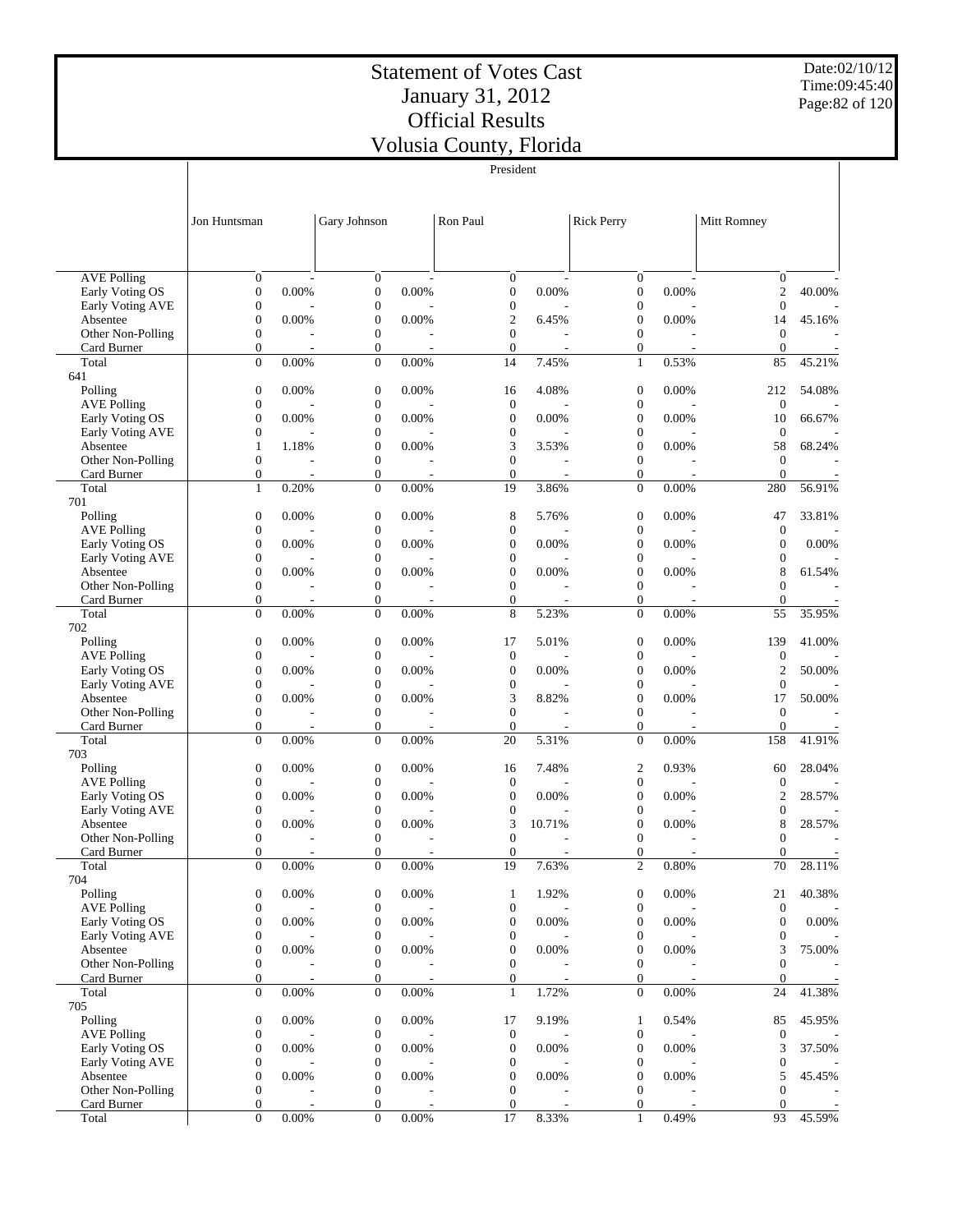Date:02/10/12 Time:09:45:40 Page:83 of 120

|                        |                                      |        |                                      |       | President              |         |                                      |       |                                      |         |
|------------------------|--------------------------------------|--------|--------------------------------------|-------|------------------------|---------|--------------------------------------|-------|--------------------------------------|---------|
|                        |                                      |        |                                      |       |                        |         |                                      |       |                                      |         |
|                        |                                      |        |                                      |       |                        |         |                                      |       |                                      |         |
|                        | Jon Huntsman                         |        | Gary Johnson                         |       | Ron Paul               |         | <b>Rick Perry</b>                    |       | Mitt Romney                          |         |
|                        |                                      |        |                                      |       |                        |         |                                      |       |                                      |         |
|                        |                                      |        |                                      |       |                        |         |                                      |       |                                      |         |
| 706                    |                                      |        |                                      |       |                        |         |                                      |       |                                      |         |
| Polling                | 1                                    | 0.34%  | $\boldsymbol{0}$                     | 0.00% | 11                     | 3.72%   | $\boldsymbol{0}$                     | 0.00% | 165                                  | 55.74%  |
| <b>AVE Polling</b>     | $\boldsymbol{0}$                     |        | $\boldsymbol{0}$                     |       | $\boldsymbol{0}$       |         | $\boldsymbol{0}$                     |       | $\boldsymbol{0}$                     |         |
| Early Voting OS        | $\boldsymbol{0}$                     | 0.00%  | $\boldsymbol{0}$                     | 0.00% | $\boldsymbol{0}$       | 0.00%   | $\boldsymbol{0}$                     | 0.00% | 3                                    | 30.00%  |
| Early Voting AVE       | $\boldsymbol{0}$                     |        | $\boldsymbol{0}$                     |       | $\boldsymbol{0}$       |         | $\boldsymbol{0}$                     |       | $\boldsymbol{0}$                     |         |
| Absentee               | $\boldsymbol{0}$                     | 0.00%  | $\boldsymbol{0}$                     | 0.00% | 1                      | 1.59%   | $\boldsymbol{0}$                     | 0.00% | 35                                   | 55.56%  |
| Other Non-Polling      | $\boldsymbol{0}$<br>$\boldsymbol{0}$ |        | $\boldsymbol{0}$<br>$\boldsymbol{0}$ |       | $\boldsymbol{0}$       |         | $\boldsymbol{0}$<br>$\boldsymbol{0}$ |       | $\boldsymbol{0}$<br>$\boldsymbol{0}$ |         |
| Card Burner<br>Total   | $\mathbf{1}$                         | 0.27%  | $\boldsymbol{0}$                     | 0.00% | $\boldsymbol{0}$<br>12 | 3.25%   | $\boldsymbol{0}$                     | 0.00% | 203                                  | 55.01%  |
| 709                    |                                      |        |                                      |       |                        |         |                                      |       |                                      |         |
| Polling                | 1                                    | 0.55%  | $\boldsymbol{0}$                     | 0.00% | 24                     | 13.11%  | $\boldsymbol{0}$                     | 0.00% | 71                                   | 38.80%  |
| <b>AVE Polling</b>     | $\boldsymbol{0}$                     |        | $\boldsymbol{0}$                     |       | $\boldsymbol{0}$       |         | $\boldsymbol{0}$                     |       | $\mathbf{0}$                         |         |
| Early Voting OS        | $\boldsymbol{0}$                     | 0.00%  | $\boldsymbol{0}$                     | 0.00% | $\boldsymbol{0}$       | 0.00%   | $\boldsymbol{0}$                     | 0.00% | 2                                    | 100.00% |
| Early Voting AVE       | $\boldsymbol{0}$                     |        | $\boldsymbol{0}$                     |       | $\boldsymbol{0}$       |         | $\boldsymbol{0}$                     |       | $\boldsymbol{0}$                     |         |
| Absentee               | $\boldsymbol{0}$                     | 0.00%  | $\boldsymbol{0}$                     | 0.00% | $\boldsymbol{0}$       | 0.00%   | $\mathbf{0}$                         | 0.00% | 6                                    | 31.58%  |
| Other Non-Polling      | $\boldsymbol{0}$                     |        | $\boldsymbol{0}$                     |       | $\boldsymbol{0}$       |         | $\boldsymbol{0}$                     |       | $\boldsymbol{0}$                     |         |
| Card Burner<br>Total   | $\boldsymbol{0}$<br>$\mathbf{1}$     | 0.49%  | $\boldsymbol{0}$<br>$\boldsymbol{0}$ | 0.00% | $\mathbf{0}$<br>24     | 11.76%  | $\boldsymbol{0}$<br>$\boldsymbol{0}$ | 0.00% | $\overline{0}$<br>79                 | 38.73%  |
| 711                    |                                      |        |                                      |       |                        |         |                                      |       |                                      |         |
| Polling                | 1                                    | 0.47%  | $\boldsymbol{0}$                     | 0.00% | 15                     | 7.11%   | $\boldsymbol{0}$                     | 0.00% | 73                                   | 34.60%  |
| <b>AVE Polling</b>     | $\boldsymbol{0}$                     |        | $\boldsymbol{0}$                     |       | $\boldsymbol{0}$       |         | $\boldsymbol{0}$                     |       | $\mathbf{0}$                         |         |
| Early Voting OS        | $\boldsymbol{0}$                     | 0.00%  | $\boldsymbol{0}$                     | 0.00% | $\boldsymbol{0}$       | 0.00%   | $\mathbf{0}$                         | 0.00% | $\overline{2}$                       | 50.00%  |
| Early Voting AVE       | $\boldsymbol{0}$                     |        | $\boldsymbol{0}$                     |       | $\boldsymbol{0}$       |         | $\boldsymbol{0}$                     |       | $\boldsymbol{0}$                     |         |
| Absentee               | $\mathbf{1}$                         | 4.76%  | $\boldsymbol{0}$                     | 0.00% | $\boldsymbol{2}$       | 9.52%   | $\boldsymbol{0}$                     | 0.00% | 10                                   | 47.62%  |
| Other Non-Polling      | $\boldsymbol{0}$                     |        | $\boldsymbol{0}$                     |       | $\boldsymbol{0}$       |         | $\boldsymbol{0}$                     |       | $\boldsymbol{0}$                     |         |
| Card Burner            | $\boldsymbol{0}$                     |        | $\boldsymbol{0}$                     |       | $\boldsymbol{0}$       |         | $\boldsymbol{0}$                     |       | $\boldsymbol{0}$                     |         |
| Total<br>712           | $\overline{c}$                       | 0.85%  | $\boldsymbol{0}$                     | 0.00% | 17                     | 7.20%   | $\mathbf{0}$                         | 0.00% | 85                                   | 36.02%  |
| Polling                | $\mathbf{1}$                         | 0.53%  | $\boldsymbol{0}$                     | 0.00% | 21                     | 11.17%  | $\boldsymbol{0}$                     | 0.00% | 68                                   | 36.17%  |
| <b>AVE Polling</b>     | $\boldsymbol{0}$                     |        | $\boldsymbol{0}$                     |       | $\boldsymbol{0}$       |         | $\boldsymbol{0}$                     |       | $\mathbf{0}$                         |         |
| Early Voting OS        | $\boldsymbol{0}$                     | 0.00%  | $\boldsymbol{0}$                     | 0.00% | $\boldsymbol{0}$       | 0.00%   | $\boldsymbol{0}$                     | 0.00% | $\mathbf{2}$                         | 40.00%  |
| Early Voting AVE       | $\boldsymbol{0}$                     |        | $\boldsymbol{0}$                     |       | $\boldsymbol{0}$       |         | $\boldsymbol{0}$                     |       | $\boldsymbol{0}$                     |         |
| Absentee               | 3                                    | 15.00% | $\boldsymbol{0}$                     | 0.00% | $\boldsymbol{2}$       | 10.00%  | $\boldsymbol{0}$                     | 0.00% | 5                                    | 25.00%  |
| Other Non-Polling      | $\boldsymbol{0}$                     | 0.00%  | $\boldsymbol{0}$                     | 0.00% | $\mathbf{1}$           | 100.00% | $\boldsymbol{0}$                     | 0.00% | $\boldsymbol{0}$                     | 0.00%   |
| Card Burner            | $\boldsymbol{0}$                     |        | $\boldsymbol{0}$                     |       | $\mathbf{0}$           |         | $\boldsymbol{0}$                     |       | $\theta$                             |         |
| Total                  | $\overline{4}$                       | 1.87%  | $\boldsymbol{0}$                     | 0.00% | 24                     | 11.21%  | $\boldsymbol{0}$                     | 0.00% | 75                                   | 35.05%  |
| 714<br>Polling         | $\boldsymbol{0}$                     | 0.00%  | $\boldsymbol{0}$                     | 0.00% | 13                     | 4.61%   | $\boldsymbol{0}$                     | 0.00% | 114                                  | 40.43%  |
| <b>AVE Polling</b>     | $\boldsymbol{0}$                     |        | $\boldsymbol{0}$                     |       | $\boldsymbol{0}$       |         | $\boldsymbol{0}$                     |       | $\boldsymbol{0}$                     |         |
| Early Voting OS        | $\boldsymbol{0}$                     | 0.00%  | $\boldsymbol{0}$                     | 0.00% | $\boldsymbol{0}$       | 0.00%   | $\mathbf{0}$                         | 0.00% | 6                                    | 60.00%  |
| Early Voting AVE       | $\boldsymbol{0}$                     |        | $\boldsymbol{0}$                     |       | $\boldsymbol{0}$       |         | $\boldsymbol{0}$                     |       | $\mathbf{0}$                         |         |
| Absentee               | $\mathbf{1}$                         | 2.50%  | $\theta$                             | 0.00% | 3                      | 7.50%   | $\overline{0}$                       | 0.00% | 18                                   | 45.00%  |
| Other Non-Polling      | $\boldsymbol{0}$                     |        | $\boldsymbol{0}$                     |       | $\boldsymbol{0}$       |         | $\boldsymbol{0}$                     |       | $\boldsymbol{0}$                     |         |
| Card Burner            | $\boldsymbol{0}$                     |        | $\boldsymbol{0}$                     |       | $\boldsymbol{0}$       |         | $\boldsymbol{0}$                     |       | $\boldsymbol{0}$                     |         |
| Total                  | $\mathbf{1}$                         | 0.30%  | $\boldsymbol{0}$                     | 0.00% | 16                     | 4.82%   | $\boldsymbol{0}$                     | 0.00% | 138                                  | 41.57%  |
| 716<br>Polling         | $\boldsymbol{0}$                     | 0.00%  | $\boldsymbol{0}$                     | 0.00% |                        | 4.98%   | $\boldsymbol{0}$                     | 0.00% | 279                                  |         |
| <b>AVE Polling</b>     | $\boldsymbol{0}$                     |        | $\boldsymbol{0}$                     |       | 30<br>$\boldsymbol{0}$ |         | $\boldsymbol{0}$                     |       | $\boldsymbol{0}$                     | 46.35%  |
| Early Voting OS        | $\boldsymbol{0}$                     | 0.00%  | $\boldsymbol{0}$                     | 0.00% | 3                      | 7.14%   | $\boldsymbol{0}$                     | 0.00% | 19                                   | 45.24%  |
| Early Voting AVE       | $\boldsymbol{0}$                     |        | $\boldsymbol{0}$                     |       | $\boldsymbol{0}$       |         | $\boldsymbol{0}$                     |       | $\boldsymbol{0}$                     |         |
| Absentee               | $\mathbf{1}$                         | 1.22%  | $\boldsymbol{0}$                     | 0.00% | 8                      | 9.76%   | $\mathfrak{2}$                       | 2.44% | 41                                   | 50.00%  |
| Other Non-Polling      | $\boldsymbol{0}$                     | 0.00%  | $\boldsymbol{0}$                     | 0.00% | $\boldsymbol{0}$       | 0.00%   | $\boldsymbol{0}$                     | 0.00% | $\mathbf{1}$                         | 100.00% |
| Card Burner            | $\boldsymbol{0}$                     |        | $\boldsymbol{0}$                     |       | $\mathbf{0}$           |         | $\boldsymbol{0}$                     |       | $\boldsymbol{0}$                     |         |
| Total                  | $\mathbf{1}$                         | 0.14%  | $\mathbf{0}$                         | 0.00% | 41                     | 5.64%   | $\mathfrak{2}$                       | 0.28% | 340                                  | 46.77%  |
| 717                    |                                      |        |                                      |       |                        |         |                                      |       |                                      |         |
| Polling<br>AVE Polling | 1<br>$\boldsymbol{0}$                | 0.42%  | $\boldsymbol{0}$<br>$\boldsymbol{0}$ | 0.00% | 19<br>$\boldsymbol{0}$ | 7.92%   | $\boldsymbol{0}$<br>$\boldsymbol{0}$ | 0.00% | 88<br>$\boldsymbol{0}$               | 36.67%  |
| Early Voting OS        | $\boldsymbol{0}$                     | 0.00%  | $\boldsymbol{0}$                     | 0.00% | 1                      | 20.00%  | $\boldsymbol{0}$                     | 0.00% | 1                                    | 20.00%  |
| Early Voting AVE       | $\boldsymbol{0}$                     |        | $\boldsymbol{0}$                     |       | $\boldsymbol{0}$       |         | 0                                    |       | $\boldsymbol{0}$                     |         |
| Absentee               | $\boldsymbol{0}$                     | 0.00%  | $\boldsymbol{0}$                     | 0.00% | $\mathbf{2}$           | 15.38%  | $\boldsymbol{0}$                     | 0.00% | 5                                    | 38.46%  |
| Other Non-Polling      | $\boldsymbol{0}$                     |        | $\boldsymbol{0}$                     |       | $\boldsymbol{0}$       |         | $\boldsymbol{0}$                     |       | $\mathbf{0}$                         |         |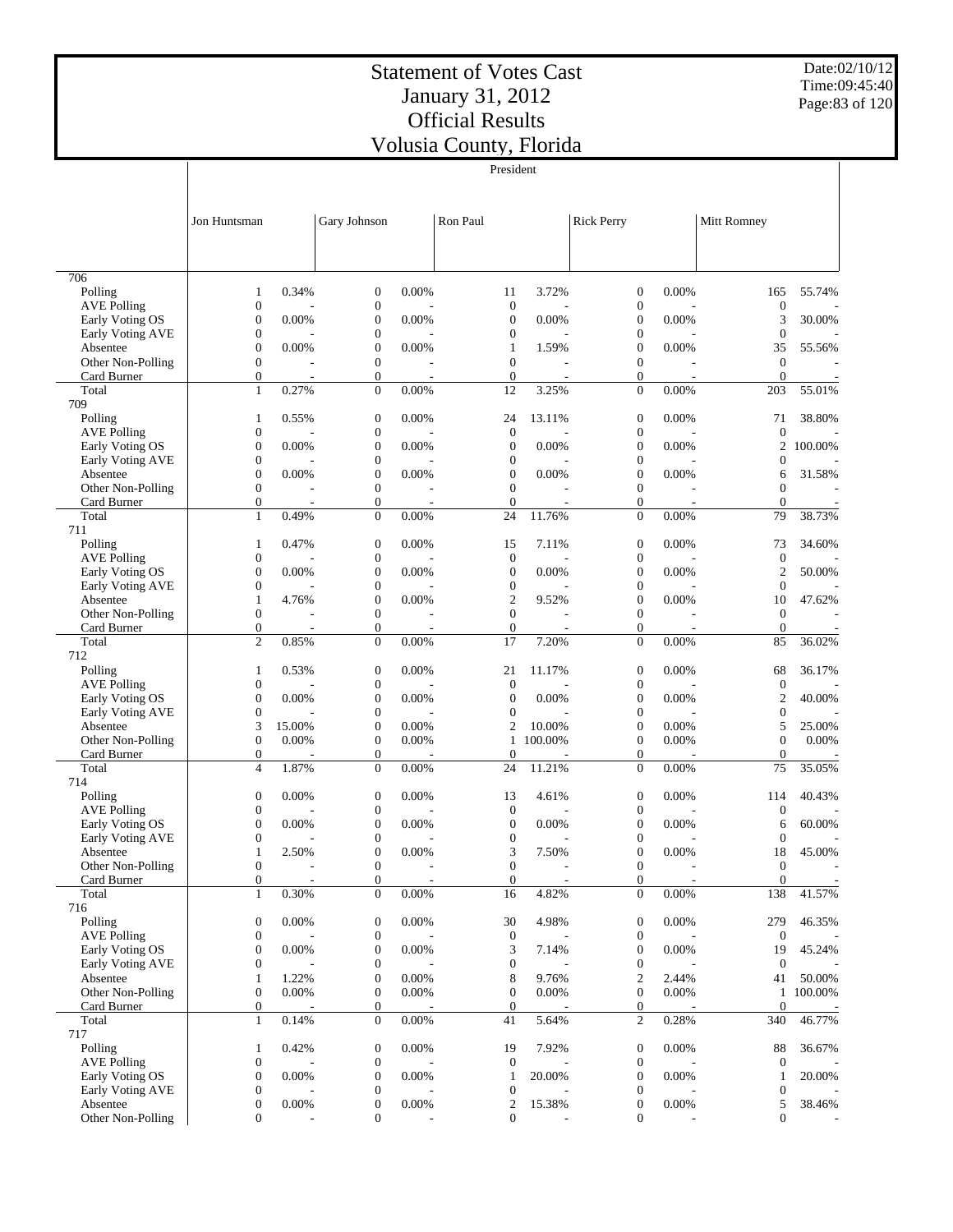President

Date:02/10/12 Time:09:45:40 Page:84 of 120

|                               |                                      |                          |                                      |                          | President                          |                          |                                      |                          |                       |         |
|-------------------------------|--------------------------------------|--------------------------|--------------------------------------|--------------------------|------------------------------------|--------------------------|--------------------------------------|--------------------------|-----------------------|---------|
|                               | Jon Huntsman                         |                          | Gary Johnson                         |                          | Ron Paul                           |                          | <b>Rick Perry</b>                    |                          | Mitt Romney           |         |
|                               |                                      |                          |                                      |                          |                                    |                          |                                      |                          |                       |         |
| Card Burner                   | $\mathbf{0}$                         | $\overline{a}$           | $\mathbf{0}$                         | $\overline{\phantom{a}}$ | $\mathbf{0}$                       | $\overline{\phantom{a}}$ | $\boldsymbol{0}$                     | $\overline{\phantom{a}}$ | $\theta$              |         |
| Total                         | $\mathbf{1}$                         | 0.39%                    | $\boldsymbol{0}$                     | 0.00%                    | 22                                 | 8.53%                    | $\mathbf{0}$                         | 0.00%                    | 94                    | 36.43%  |
| 718                           |                                      |                          |                                      |                          |                                    |                          |                                      |                          |                       |         |
| Polling                       | $\boldsymbol{0}$                     | 0.00%                    | $\boldsymbol{0}$                     | 0.00%                    | 13                                 | 5.44%                    | $\boldsymbol{0}$                     | 0.00%                    | 99                    | 41.42%  |
| <b>AVE Polling</b>            | $\boldsymbol{0}$                     |                          | $\boldsymbol{0}$                     |                          | $\boldsymbol{0}$                   |                          | $\boldsymbol{0}$                     |                          | $\mathbf{0}$          |         |
| Early Voting OS               | $\boldsymbol{0}$                     | 0.00%                    | $\mathbf{0}$                         | 0.00%                    | $\boldsymbol{0}$                   | 0.00%                    | $\boldsymbol{0}$                     | 0.00%                    | 1                     | 100.00% |
| Early Voting AVE              | $\boldsymbol{0}$                     |                          | $\boldsymbol{0}$                     |                          | 0                                  |                          | $\boldsymbol{0}$                     | 0.00%                    | $\mathbf{0}$          |         |
| Absentee<br>Other Non-Polling | $\boldsymbol{0}$<br>$\boldsymbol{0}$ | 0.00%                    | $\boldsymbol{0}$<br>$\boldsymbol{0}$ | 0.00%                    | 4<br>$\mathbf{0}$                  | 12.90%                   | $\boldsymbol{0}$<br>$\boldsymbol{0}$ |                          | 15<br>$\mathbf{0}$    | 48.39%  |
| Card Burner                   | $\boldsymbol{0}$                     |                          | $\boldsymbol{0}$                     |                          | $\boldsymbol{0}$                   |                          | $\boldsymbol{0}$                     |                          | $\mathbf{0}$          |         |
| Total                         | $\overline{0}$                       | 0.00%                    | $\boldsymbol{0}$                     | 0.00%                    | 17                                 | 6.27%                    | $\mathbf{0}$                         | 0.00%                    | 115                   | 42.44%  |
| 719                           |                                      |                          |                                      |                          |                                    |                          |                                      |                          |                       |         |
| Polling                       | $\mathbf{1}$                         | 1.18%                    | $\boldsymbol{0}$                     | 0.00%                    | 14                                 | 16.47%                   | $\boldsymbol{0}$                     | 0.00%                    | 30                    | 35.29%  |
| <b>AVE Polling</b>            | $\boldsymbol{0}$                     |                          | $\boldsymbol{0}$                     |                          | $\mathbf{0}$                       |                          | $\boldsymbol{0}$                     |                          | $\mathbf{0}$          |         |
| Early Voting OS               | $\boldsymbol{0}$                     | $\overline{\phantom{a}}$ | $\overline{0}$                       | ÷,                       | $\overline{0}$                     |                          | $\mathbf{0}$                         | ٠                        | $\boldsymbol{0}$      |         |
| Early Voting AVE              | $\boldsymbol{0}$                     |                          | $\overline{0}$                       |                          | $\mathbf{0}$                       |                          | $\boldsymbol{0}$                     |                          | $\boldsymbol{0}$      |         |
| Absentee                      | $\boldsymbol{0}$                     | 0.00%                    | $\overline{0}$                       | 0.00%                    | $\overline{2}$                     | 11.76%                   | 1                                    | 5.88%                    | 8                     | 47.06%  |
| Other Non-Polling             | $\boldsymbol{0}$                     |                          | $\boldsymbol{0}$                     |                          | $\mathbf{0}$                       |                          | $\boldsymbol{0}$                     |                          | $\boldsymbol{0}$      |         |
| Card Burner                   | $\mathbf{0}$                         | $\overline{\phantom{a}}$ | $\boldsymbol{0}$                     |                          | $\mathbf{0}$                       | ٠                        | $\mathbf{0}$                         | $\overline{\phantom{a}}$ | $\overline{0}$        |         |
| Total                         | $\mathbf{1}$                         | 0.98%                    | $\boldsymbol{0}$                     | 0.00%                    | 16                                 | 15.69%                   | $\mathbf{1}$                         | 0.98%                    | 38                    | 37.25%  |
| 720                           |                                      |                          | $\boldsymbol{0}$                     | 0.00%                    |                                    |                          |                                      | 0.00%                    |                       |         |
| Polling<br><b>AVE Polling</b> | $\boldsymbol{0}$<br>$\boldsymbol{0}$ | 0.00%                    | $\boldsymbol{0}$                     |                          | 6<br>$\mathbf{0}$                  | 3.64%                    | $\boldsymbol{0}$<br>$\boldsymbol{0}$ |                          | 65<br>$\mathbf{0}$    | 39.39%  |
| Early Voting OS               | $\boldsymbol{0}$                     | 0.00%                    | $\mathbf{0}$                         | 0.00%                    | 1                                  | 100.00%                  | $\boldsymbol{0}$                     | 0.00%                    | $\mathbf{0}$          | 0.00%   |
| Early Voting AVE              | $\boldsymbol{0}$                     |                          | $\overline{0}$                       |                          | $\boldsymbol{0}$                   |                          | $\boldsymbol{0}$                     |                          | $\mathbf{0}$          |         |
| Absentee                      | $\mathbf{1}$                         | 3.45%                    | $\mathbf{0}$                         | 0.00%                    | $\boldsymbol{0}$                   | 0.00%                    | $\boldsymbol{0}$                     | 0.00%                    | 13                    | 44.83%  |
| Other Non-Polling             | $\boldsymbol{0}$                     |                          | $\boldsymbol{0}$                     |                          | $\mathbf{0}$                       |                          | $\boldsymbol{0}$                     |                          | $\mathbf{0}$          |         |
| Card Burner                   | $\boldsymbol{0}$                     |                          | $\mathbf{0}$                         |                          | $\mathbf{0}$                       |                          | $\mathbf{0}$                         |                          | $\mathbf{0}$          |         |
| Total                         | $\mathbf{1}$                         | 0.51%                    | $\boldsymbol{0}$                     | 0.00%                    | 7                                  | 3.59%                    | $\mathbf{0}$                         | 0.00%                    | 78                    | 40.00%  |
| 722                           |                                      |                          |                                      |                          |                                    |                          |                                      |                          |                       |         |
| Polling                       | 1                                    | 0.65%                    | $\mathbf{0}$                         | 0.00%                    | 10                                 | 6.45%                    | $\boldsymbol{0}$                     | 0.00%                    | 61                    | 39.35%  |
| <b>AVE Polling</b>            | $\boldsymbol{0}$                     |                          | $\boldsymbol{0}$                     |                          | $\boldsymbol{0}$                   |                          | $\boldsymbol{0}$                     |                          | $\mathbf{0}$          |         |
| Early Voting OS               | $\boldsymbol{0}$                     | 0.00%                    | $\overline{0}$                       | 0.00%                    | $\mathbf{0}$                       | 0.00%                    | $\boldsymbol{0}$                     | 0.00%                    | $\mathfrak{2}$        | 66.67%  |
| Early Voting AVE<br>Absentee  | $\boldsymbol{0}$<br>$\mathbf{0}$     | 0.00%                    | $\boldsymbol{0}$<br>$\overline{0}$   | 0.00%                    | $\boldsymbol{0}$<br>$\overline{0}$ | 0.00%                    | $\boldsymbol{0}$<br>$\mathbf{0}$     | 0.00%                    | $\boldsymbol{0}$<br>3 | 30.00%  |
| Other Non-Polling             | $\boldsymbol{0}$                     |                          | $\boldsymbol{0}$                     |                          | $\mathbf{0}$                       |                          | $\boldsymbol{0}$                     |                          | $\boldsymbol{0}$      |         |
| Card Burner                   | $\boldsymbol{0}$                     | $\overline{\phantom{a}}$ | $\overline{0}$                       |                          | $\mathbf{0}$                       | ٠                        | $\mathbf{0}$                         | ٠                        | $\overline{0}$        |         |
| Total                         | $\mathbf{1}$                         | 0.60%                    | $\boldsymbol{0}$                     | 0.00%                    | 10                                 | 5.95%                    | $\boldsymbol{0}$                     | 0.00%                    | 66                    | 39.29%  |
| 723                           |                                      |                          |                                      |                          |                                    |                          |                                      |                          |                       |         |
| Polling                       | $\boldsymbol{0}$                     | 0.00%                    | $\boldsymbol{0}$                     | 0.00%                    | 14                                 | 8.28%                    | $\boldsymbol{0}$                     | 0.00%                    | 68                    | 40.24%  |
| <b>AVE Polling</b>            | $\boldsymbol{0}$                     |                          | $\boldsymbol{0}$                     |                          | $\mathbf{0}$                       |                          | $\boldsymbol{0}$                     |                          | $\mathbf{0}$          |         |
| Early Voting OS               | $\boldsymbol{0}$                     | 0.00%                    | $\boldsymbol{0}$                     | 0.00%                    | $\mathbf{0}$                       | 0.00%                    | $\boldsymbol{0}$                     | 0.00%                    | $\boldsymbol{0}$      | 0.00%   |
| Early Voting AVE              | $\boldsymbol{0}$                     |                          | $\boldsymbol{0}$                     |                          | 0                                  |                          | 0                                    |                          | $\boldsymbol{0}$      |         |
| Absentee                      | $\mathbf{1}$                         | 7.14%                    | $\boldsymbol{0}$                     | $0.00\%$                 | $\boldsymbol{0}$                   | 0.00%                    | $\boldsymbol{0}$                     | 0.00%                    | $\tau$                | 50.00%  |
| Other Non-Polling             | $\boldsymbol{0}$                     |                          | $\boldsymbol{0}$                     |                          | $\boldsymbol{0}$                   |                          | $\boldsymbol{0}$                     |                          | $\boldsymbol{0}$      |         |
| Card Burner                   | $\mathbf{0}$                         |                          | $\boldsymbol{0}$                     |                          | $\mathbf{0}$                       |                          | $\boldsymbol{0}$                     |                          | $\boldsymbol{0}$      |         |
| Total<br>724                  | $\mathbf{1}$                         | 0.54%                    | $\boldsymbol{0}$                     | $0.00\%$                 | 14                                 | 7.61%                    | $\mathbf{0}$                         | $0.00\%$                 | 75                    | 40.76%  |
| Polling                       | $\boldsymbol{0}$                     | 0.00%                    | $\boldsymbol{0}$                     | 0.00%                    | 16                                 | 6.99%                    | 1                                    | 0.44%                    | 76                    | 33.19%  |
| <b>AVE Polling</b>            | $\boldsymbol{0}$                     |                          | $\boldsymbol{0}$                     |                          | $\boldsymbol{0}$                   |                          | $\boldsymbol{0}$                     |                          | $\boldsymbol{0}$      |         |
| Early Voting OS               | $\boldsymbol{0}$                     | 0.00%                    | $\boldsymbol{0}$                     | 0.00%                    | $\boldsymbol{0}$                   | 0.00%                    | $\boldsymbol{0}$                     | 0.00%                    | $\boldsymbol{2}$      | 66.67%  |
| Early Voting AVE              | $\boldsymbol{0}$                     |                          | $\boldsymbol{0}$                     |                          | $\boldsymbol{0}$                   |                          | $\boldsymbol{0}$                     |                          | $\boldsymbol{0}$      |         |
| Absentee                      | $\boldsymbol{0}$                     | 0.00%                    | $\boldsymbol{0}$                     | 0.00%                    | 1                                  | 2.63%                    | $\boldsymbol{0}$                     | 0.00%                    | 18                    | 47.37%  |
| Other Non-Polling             | $\boldsymbol{0}$                     |                          | $\boldsymbol{0}$                     |                          | $\boldsymbol{0}$                   |                          | $\boldsymbol{0}$                     |                          | $\mathbf{0}$          |         |
| Card Burner                   | $\mathbf{0}$                         | $\overline{\phantom{a}}$ | $\boldsymbol{0}$                     | $\overline{a}$           | $\mathbf{0}$                       |                          | $\boldsymbol{0}$                     | $\overline{\phantom{a}}$ | $\mathbf{0}$          |         |
| Total                         | $\mathbf{0}$                         | $0.00\%$                 | $\boldsymbol{0}$                     | $0.00\%$                 | 17                                 | 6.30%                    | $\mathbf{1}$                         | 0.37%                    | 96                    | 35.56%  |
| 725                           |                                      |                          |                                      |                          |                                    |                          |                                      |                          |                       |         |
| Polling                       | $\boldsymbol{0}$                     | 0.00%                    | $\mathbf{1}$                         | 0.33%                    | 22                                 | 7.17%                    | $\boldsymbol{0}$                     | 0.00%                    | 157                   | 51.14%  |
| <b>AVE Polling</b>            | $\boldsymbol{0}$                     |                          | $\boldsymbol{0}$                     |                          | $\boldsymbol{0}$                   |                          | $\boldsymbol{0}$                     |                          | $\boldsymbol{0}$      |         |
| Early Voting OS               | $\boldsymbol{0}$                     | 0.00%                    | $\boldsymbol{0}$                     | 0.00%                    | $\boldsymbol{0}$                   | 0.00%                    | $\boldsymbol{0}$                     | 0.00%                    | 5                     | 71.43%  |
| Early Voting AVE              | $\boldsymbol{0}$                     |                          | $\boldsymbol{0}$                     |                          | $\mathbf{0}$                       |                          | $\mathbf{0}$                         |                          | $\mathbf{0}$          |         |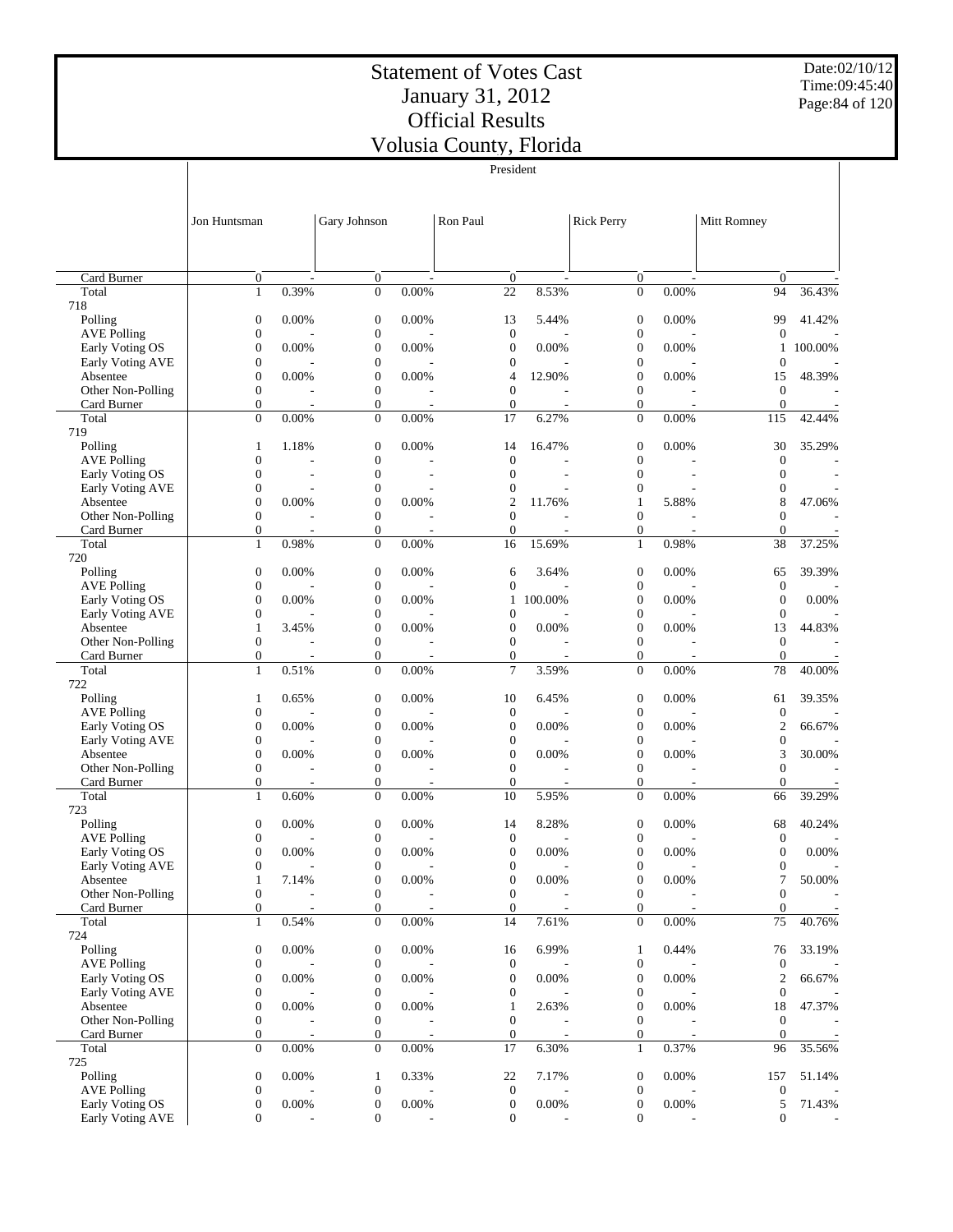Date:02/10/12 Time:09:45:40 Page:85 of 120

|                                  |                                      |                                   |                                      |                                   | President                    |                          |                                      |                          |                                |         |
|----------------------------------|--------------------------------------|-----------------------------------|--------------------------------------|-----------------------------------|------------------------------|--------------------------|--------------------------------------|--------------------------|--------------------------------|---------|
|                                  |                                      |                                   |                                      |                                   |                              |                          |                                      |                          |                                |         |
|                                  | Jon Huntsman                         |                                   | Gary Johnson                         |                                   | Ron Paul                     |                          | <b>Rick Perry</b>                    |                          | Mitt Romney                    |         |
|                                  |                                      |                                   |                                      |                                   |                              |                          |                                      |                          |                                |         |
| Absentee                         | $\boldsymbol{0}$                     | 0.00%                             | $\boldsymbol{0}$                     | 0.00%                             | $\boldsymbol{0}$             | 0.00%                    | $\boldsymbol{0}$                     | 0.00%                    | 26                             | 74.29%  |
| Other Non-Polling                | $\mathbf{0}$                         |                                   | $\boldsymbol{0}$                     |                                   | $\mathbf{0}$                 |                          | $\boldsymbol{0}$                     |                          | $\mathbf{0}$                   |         |
| Card Burner                      | $\boldsymbol{0}$                     | $\overline{\phantom{a}}$          | 0                                    |                                   | $\overline{0}$               |                          | $\boldsymbol{0}$                     |                          | $\overline{0}$                 |         |
| Total<br>726                     | $\overline{0}$                       | 0.00%                             | $\mathbf{1}$                         | 0.29%                             | 22                           | 6.30%                    | $\boldsymbol{0}$                     | 0.00%                    | 188                            | 53.87%  |
| Polling                          | $\boldsymbol{0}$                     | 0.00%                             | $\boldsymbol{0}$                     | 0.00%                             | 39                           | 5.75%                    | 1                                    | 0.15%                    | 380                            | 56.05%  |
| <b>AVE Polling</b>               | $\boldsymbol{0}$                     |                                   | $\boldsymbol{0}$                     |                                   | $\mathbf{0}$                 |                          | $\boldsymbol{0}$                     |                          | $\overline{0}$                 |         |
| Early Voting OS                  | $\boldsymbol{0}$                     | 0.00%                             | $\overline{0}$                       | 0.00%                             | $\mathbf{0}$                 | 0.00%                    | $\boldsymbol{0}$                     | 0.00%                    | 8                              | 53.33%  |
| Early Voting AVE<br>Absentee     | $\boldsymbol{0}$<br>$\boldsymbol{0}$ | 0.00%                             | $\boldsymbol{0}$<br>$\boldsymbol{0}$ | 0.00%                             | $\boldsymbol{0}$<br>1        | 1.22%                    | $\boldsymbol{0}$<br>$\boldsymbol{0}$ | 0.00%                    | $\theta$<br>41                 | 50.00%  |
| Other Non-Polling                | $\boldsymbol{0}$                     |                                   | $\boldsymbol{0}$                     |                                   | $\mathbf{0}$                 |                          | $\boldsymbol{0}$                     |                          | $\mathbf{0}$                   |         |
| Card Burner                      | $\boldsymbol{0}$                     | $\overline{\phantom{a}}$          | 0                                    |                                   | $\mathbf{0}$                 |                          | 0                                    | $\overline{\phantom{a}}$ | $\theta$                       | Ĭ,      |
| Total                            | $\overline{0}$                       | 0.00%                             | $\boldsymbol{0}$                     | 0.00%                             | 40                           | 5.16%                    | $\mathbf{1}$                         | 0.13%                    | 429                            | 55.35%  |
| 727<br>Polling                   | $\boldsymbol{0}$                     | 0.00%                             | $\boldsymbol{0}$                     | 0.00%                             | 18                           | 6.82%                    | 2                                    | 0.76%                    | 131                            | 49.62%  |
| <b>AVE Polling</b>               | $\boldsymbol{0}$                     |                                   | $\boldsymbol{0}$                     |                                   | $\boldsymbol{0}$             |                          | $\boldsymbol{0}$                     |                          | $\mathbf{0}$                   |         |
| Early Voting OS                  | $\boldsymbol{0}$                     | 0.00%                             | $\boldsymbol{0}$                     | 0.00%                             | $\boldsymbol{0}$             | 0.00%                    | $\boldsymbol{0}$                     | 0.00%                    | 5                              | 100.00% |
| Early Voting AVE                 | $\boldsymbol{0}$                     |                                   | $\overline{0}$                       |                                   | $\boldsymbol{0}$             |                          | $\boldsymbol{0}$                     |                          | $\boldsymbol{0}$               |         |
| Absentee                         | $\boldsymbol{0}$                     | 0.00%                             | 1                                    | 2.70%                             | $\overline{2}$               | 5.41%                    | $\boldsymbol{0}$                     | 0.00%                    | 27                             | 72.97%  |
| Other Non-Polling                | $\boldsymbol{0}$                     |                                   | $\mathbf{0}$                         | $\overline{a}$                    | $\mathbf{0}$                 |                          | $\boldsymbol{0}$                     |                          | $\mathbf{0}$                   |         |
| Card Burner                      | $\boldsymbol{0}$                     | $\overline{\phantom{a}}$          | $\boldsymbol{0}$                     |                                   | $\mathbf{0}$                 |                          | $\boldsymbol{0}$                     |                          | $\theta$                       |         |
| Total<br>728                     | $\overline{0}$                       | 0.00%                             | $\mathbf{1}$                         | 0.33%                             | 20                           | 6.54%                    | $\overline{c}$                       | 0.65%                    | 163                            | 53.27%  |
| Polling                          | $\boldsymbol{0}$                     | 0.00%                             | 0                                    | 0.00%                             | 21                           | 5.92%                    | $\boldsymbol{0}$                     | 0.00%                    | 151                            | 42.54%  |
| <b>AVE Polling</b>               | $\boldsymbol{0}$                     |                                   | $\boldsymbol{0}$                     |                                   | $\mathbf{0}$                 |                          | $\boldsymbol{0}$                     |                          | $\mathbf{0}$                   |         |
| Early Voting OS                  | $\boldsymbol{0}$                     | 0.00%                             | $\boldsymbol{0}$                     | 0.00%                             | 1                            | 12.50%                   | $\boldsymbol{0}$                     | 0.00%                    | 6                              | 75.00%  |
| Early Voting AVE                 | $\boldsymbol{0}$                     |                                   | $\boldsymbol{0}$                     |                                   | $\mathbf{0}$                 |                          | $\boldsymbol{0}$                     |                          | $\overline{0}$                 |         |
| Absentee                         | $\mathbf{0}$                         | 0.00%                             | $\overline{0}$                       | 0.00%                             | 3                            | 9.68%                    | $\boldsymbol{0}$                     | 0.00%                    | 13                             | 41.94%  |
| Other Non-Polling                | $\boldsymbol{0}$                     |                                   | $\boldsymbol{0}$                     |                                   | $\mathbf{0}$                 |                          | $\boldsymbol{0}$                     |                          | $\overline{0}$                 |         |
| Card Burner                      | $\mathbf{0}$                         | $\overline{\phantom{a}}$          | 0                                    | $\overline{\phantom{a}}$          | $\mathbf{0}$                 | ٠                        | 0                                    | $\overline{\phantom{a}}$ | $\theta$                       |         |
| Total<br>729                     | $\overline{0}$                       | 0.00%                             | $\boldsymbol{0}$                     | 0.00%                             | 25                           | 6.35%                    | $\boldsymbol{0}$                     | 0.00%                    | 170                            | 43.15%  |
| Polling                          | 1                                    | 0.15%                             | $\boldsymbol{0}$                     | 0.00%                             | 32                           | 4.83%                    | $\boldsymbol{0}$                     | 0.00%                    | 324                            | 48.87%  |
| <b>AVE Polling</b>               | $\boldsymbol{0}$                     |                                   | 0                                    |                                   | $\mathbf{0}$                 |                          | $\boldsymbol{0}$                     |                          | $\mathbf{0}$                   |         |
| Early Voting OS                  | $\boldsymbol{0}$                     | 0.00%                             | $\boldsymbol{0}$                     | 0.00%                             | 1                            | 4.17%                    | $\boldsymbol{0}$                     | 0.00%                    | 16                             | 66.67%  |
| Early Voting AVE                 | $\boldsymbol{0}$                     |                                   | $\boldsymbol{0}$                     |                                   | $\mathbf{0}$                 |                          | $\boldsymbol{0}$                     |                          | $\boldsymbol{0}$               |         |
| Absentee                         | $\boldsymbol{0}$                     | 0.00%                             | $\boldsymbol{0}$                     | 0.00%                             | 1                            | 1.89%                    | $\boldsymbol{0}$                     | 0.00%                    | 28                             | 52.83%  |
| Other Non-Polling<br>Card Burner | $\boldsymbol{0}$<br>$\mathbf{0}$     | 0.00%<br>$\overline{\phantom{a}}$ | $\mathbf{0}$<br>$\overline{0}$       | 0.00%                             | $\mathbf{0}$<br>$\mathbf{0}$ | 0.00%                    | $\boldsymbol{0}$<br>$\overline{0}$   | 0.00%                    | $\mathbf{0}$<br>$\overline{0}$ | 0.00%   |
| Total                            | $\mathbf{1}$                         | 0.13%                             | $\overline{0}$                       | 0.00%                             | 34                           | 4.59%                    | $\overline{0}$                       | 0.00%                    | 368                            | 49.66%  |
| 730                              |                                      |                                   |                                      |                                   |                              |                          |                                      |                          |                                |         |
| $\operatorname{Polling}$         | $\mathbf{0}$                         | 0.00%                             | 0                                    | $0.00\%$                          | 12                           | 3.69%                    | $\overline{0}$                       | $0.00\%$                 | 172                            | 52.92%  |
| <b>AVE Polling</b>               | $\boldsymbol{0}$                     | $\overline{\phantom{a}}$          | $\boldsymbol{0}$                     | $\overline{\phantom{a}}$          | $\boldsymbol{0}$             | $\overline{\phantom{a}}$ | $\boldsymbol{0}$                     |                          | $\mathbf{0}$                   |         |
| Early Voting OS                  | $\boldsymbol{0}$                     | 0.00%                             | $\boldsymbol{0}$                     | 0.00%                             | $\mathbf{0}$                 | 0.00%                    | $\overline{0}$                       | 0.00%                    | 7                              | 70.00%  |
| Early Voting AVE                 | $\boldsymbol{0}$                     |                                   | $\boldsymbol{0}$                     |                                   | $\mathbf{0}$                 |                          | $\boldsymbol{0}$                     |                          | $\mathbf{0}$                   |         |
| Absentee                         | 1                                    | 2.13%                             | $\boldsymbol{0}$                     | 0.00%                             | $\mathbf{0}$                 | 0.00%                    | 1                                    | 2.13%                    | 28                             | 59.57%  |
| Other Non-Polling                | $\boldsymbol{0}$                     | 0.00%                             | $\boldsymbol{0}$                     | 0.00%                             | $\mathbf{0}$                 | 0.00%                    | $\boldsymbol{0}$                     | 0.00%                    | 1                              | 100.00% |
| Card Burner                      | $\mathbf{0}$                         | $\overline{\phantom{a}}$<br>0.26% | 0                                    | $\overline{\phantom{a}}$<br>0.00% | $\overline{0}$               | 3.13%                    | 0                                    | $\sim$<br>0.26%          | $\overline{0}$                 | 54.31%  |
| Total<br>731                     | $\mathbf{1}$                         |                                   | $\boldsymbol{0}$                     |                                   | 12                           |                          | 1                                    |                          | 208                            |         |
| Polling                          | $\boldsymbol{0}$                     | 0.00%                             | $\boldsymbol{0}$                     | 0.00%                             | 12                           | 7.50%                    | $\boldsymbol{0}$                     | 0.00%                    | 67                             | 41.88%  |
| <b>AVE Polling</b>               | $\boldsymbol{0}$                     |                                   | $\boldsymbol{0}$                     |                                   | $\mathbf{0}$                 |                          | $\boldsymbol{0}$                     |                          | $\mathbf{0}$                   |         |
| Early Voting OS                  | $\boldsymbol{0}$                     |                                   | $\boldsymbol{0}$                     |                                   | $\mathbf{0}$                 |                          | $\boldsymbol{0}$                     |                          | $\mathbf{0}$                   |         |
| Early Voting AVE                 | $\boldsymbol{0}$                     |                                   | 0                                    |                                   | $\mathbf{0}$                 |                          | $\boldsymbol{0}$                     |                          | 0                              |         |
| Absentee                         | $\boldsymbol{0}$                     | 0.00%                             | $\boldsymbol{0}$                     | 0.00%                             | $\overline{c}$               | 20.00%                   | $\boldsymbol{0}$                     | 0.00%                    | 3                              | 30.00%  |
| Other Non-Polling                | $\boldsymbol{0}$                     |                                   | $\boldsymbol{0}$                     |                                   | $\mathbf{0}$                 |                          | $\boldsymbol{0}$                     |                          | $\overline{0}$                 |         |
| Card Burner<br>Total             | $\boldsymbol{0}$<br>$\overline{0}$   | 0.00%                             | $\boldsymbol{0}$<br>$\boldsymbol{0}$ | 0.00%                             | $\mathbf{0}$<br>14           | 8.24%                    | $\boldsymbol{0}$<br>$\boldsymbol{0}$ | 0.00%                    | $\theta$<br>70                 | 41.18%  |
| 732                              |                                      |                                   |                                      |                                   |                              |                          |                                      |                          |                                |         |
| Polling                          | $\boldsymbol{0}$                     | 0.00%                             | 1                                    | 0.19%                             | 25                           | 4.84%                    | 1                                    | 0.19%                    | 231                            | 44.68%  |
| <b>AVE Polling</b>               | $\mathbf{0}$                         | $\overline{\phantom{a}}$          | $\overline{0}$                       |                                   | $\overline{0}$               |                          | $\boldsymbol{0}$                     |                          | $\overline{0}$                 |         |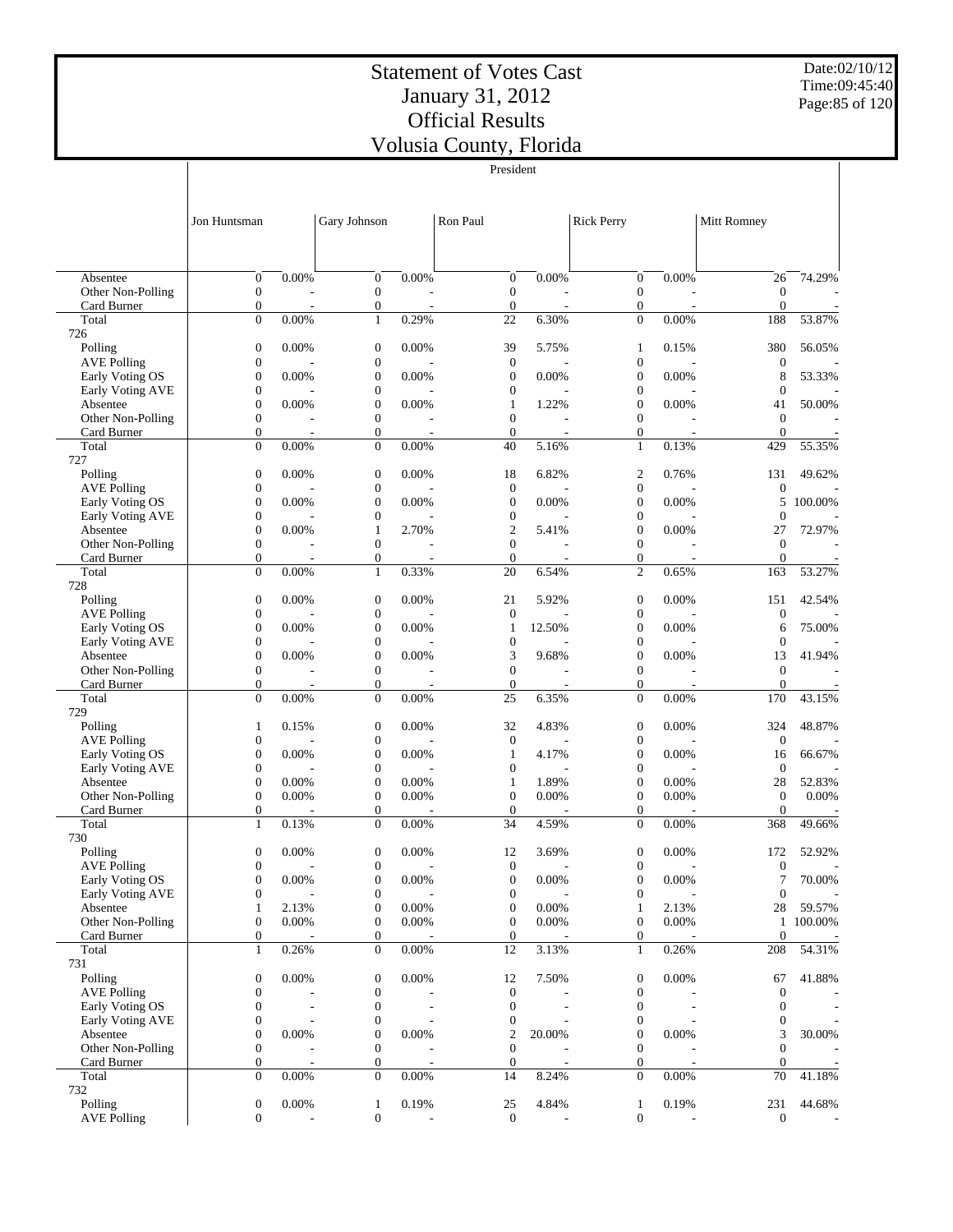Date:02/10/12 Time:09:45:41 Page:86 of 120

|                                            |                                      |          |                                      |       | President                        |          |                                      |       |                                  |           |
|--------------------------------------------|--------------------------------------|----------|--------------------------------------|-------|----------------------------------|----------|--------------------------------------|-------|----------------------------------|-----------|
|                                            |                                      |          |                                      |       |                                  |          |                                      |       |                                  |           |
|                                            |                                      |          |                                      |       |                                  |          |                                      |       |                                  |           |
|                                            | Jon Huntsman                         |          | Gary Johnson                         |       | Ron Paul                         |          | <b>Rick Perry</b>                    |       | Mitt Romney                      |           |
|                                            |                                      |          |                                      |       |                                  |          |                                      |       |                                  |           |
|                                            |                                      |          |                                      |       |                                  |          |                                      |       |                                  |           |
|                                            |                                      |          |                                      |       |                                  |          |                                      |       |                                  |           |
| <b>Early Voting OS</b><br>Early Voting AVE | $\boldsymbol{0}$<br>$\boldsymbol{0}$ | 0.00%    | $\boldsymbol{0}$<br>$\boldsymbol{0}$ | 0.00% | $\mathbf{0}$<br>$\boldsymbol{0}$ | 0.00%    | $\boldsymbol{0}$<br>$\boldsymbol{0}$ | 0.00% | 14<br>$\overline{0}$             | 100.00%   |
| Absentee                                   | $\boldsymbol{0}$                     | 0.00%    | $\boldsymbol{0}$                     | 0.00% | 5                                | 10.42%   | $\boldsymbol{0}$                     | 0.00% | 28                               | 58.33%    |
| Other Non-Polling                          | $\boldsymbol{0}$                     |          | $\boldsymbol{0}$                     |       | $\mathbf{0}$                     |          | $\boldsymbol{0}$                     |       | $\mathbf{0}$                     |           |
| Card Burner                                | $\boldsymbol{0}$                     |          | $\boldsymbol{0}$                     |       | $\mathbf{0}$                     |          | $\boldsymbol{0}$                     |       | $\overline{0}$                   |           |
| Total                                      | $\mathbf{0}$                         | 0.00%    | $\mathbf{1}$                         | 0.17% | 30                               | 5.18%    | $\mathbf{1}$                         | 0.17% | 273                              | 47.15%    |
| 733                                        |                                      |          |                                      |       |                                  |          |                                      |       |                                  |           |
| Polling                                    | $\boldsymbol{0}$                     | 0.00%    | $\boldsymbol{0}$                     | 0.00% | 11                               | 6.01%    | $\boldsymbol{0}$                     | 0.00% | 67                               | 36.61%    |
| <b>AVE Polling</b><br>Early Voting OS      | $\mathbf{0}$<br>$\boldsymbol{0}$     |          | $\boldsymbol{0}$<br>$\boldsymbol{0}$ |       | $\mathbf{0}$<br>$\mathbf{0}$     |          | $\mathbf{0}$<br>$\mathbf{0}$         |       | $\overline{0}$<br>$\theta$       |           |
| Early Voting AVE                           | $\boldsymbol{0}$                     |          | $\boldsymbol{0}$                     |       | $\mathbf{0}$                     |          | $\boldsymbol{0}$                     |       | $\boldsymbol{0}$                 |           |
| Absentee                                   | $\mathbf{1}$                         | 4.55%    | $\boldsymbol{0}$                     | 0.00% | $\mathbf{0}$                     | 0.00%    | $\mathbf{0}$                         | 0.00% | 15                               | 68.18%    |
| Other Non-Polling                          | $\overline{0}$                       |          | $\boldsymbol{0}$                     |       | $\mathbf{0}$                     |          | $\mathbf{0}$                         |       | $\overline{0}$                   |           |
| Card Burner                                | $\boldsymbol{0}$                     |          | $\boldsymbol{0}$                     |       | $\mathbf{0}$                     |          | $\mathbf{0}$                         |       | $\mathbf{0}$                     |           |
| Total                                      | $\mathbf{1}$                         | 0.49%    | $\boldsymbol{0}$                     | 0.00% | 11                               | 5.37%    | $\overline{0}$                       | 0.00% | 82                               | 40.00%    |
| 801                                        |                                      |          |                                      |       |                                  |          |                                      |       |                                  |           |
| Polling                                    | $\boldsymbol{0}$                     | 0.00%    | $\boldsymbol{0}$                     | 0.00% | 10                               | 10.53%   | $\overline{c}$                       | 2.11% | 33                               | 34.74%    |
| <b>AVE Polling</b><br>Early Voting OS      | $\boldsymbol{0}$<br>$\boldsymbol{0}$ | Ĭ.       | $\boldsymbol{0}$<br>$\boldsymbol{0}$ |       | $\overline{0}$<br>$\mathbf{0}$   |          | $\mathbf{0}$<br>$\mathbf{0}$         |       | $\mathbf{0}$<br>$\boldsymbol{0}$ |           |
| Early Voting AVE                           | $\boldsymbol{0}$                     |          | $\boldsymbol{0}$                     |       | $\mathbf{0}$                     |          | $\mathbf{0}$                         |       | $\mathbf{0}$                     |           |
| Absentee                                   | $\boldsymbol{0}$                     | 0.00%    | $\boldsymbol{0}$                     | 0.00% | $\mathbf{0}$                     | 0.00%    | $\mathbf{0}$                         | 0.00% | 7                                | 50.00%    |
| Other Non-Polling                          | $\boldsymbol{0}$                     | Ĩ.       | $\boldsymbol{0}$                     |       | $\theta$                         |          | $\boldsymbol{0}$                     |       | $\overline{0}$                   |           |
| Card Burner                                | $\boldsymbol{0}$                     |          | $\boldsymbol{0}$                     |       | $\mathbf{0}$                     |          | $\boldsymbol{0}$                     |       | $\mathbf{0}$                     |           |
| Total                                      | $\mathbf{0}$                         | 0.00%    | $\boldsymbol{0}$                     | 0.00% | 10                               | 9.17%    | $\overline{c}$                       | 1.83% | 40                               | 36.70%    |
| 803                                        |                                      |          |                                      |       |                                  |          |                                      |       |                                  |           |
| Polling                                    | $\boldsymbol{0}$                     | 0.00%    | $\boldsymbol{0}$                     | 0.00% | 12                               | 2.80%    | $\boldsymbol{0}$                     | 0.00% | 261                              | 60.84%    |
| <b>AVE Polling</b><br>Early Voting OS      | $\boldsymbol{0}$<br>$\boldsymbol{0}$ | 0.00%    | $\boldsymbol{0}$<br>$\mathbf{0}$     | 0.00% | $\theta$<br>$\mathbf{0}$         | 0.00%    | $\boldsymbol{0}$<br>$\mathbf{0}$     | 0.00% | $\mathbf{0}$<br>8                | 61.54%    |
| Early Voting AVE                           | $\boldsymbol{0}$                     |          | $\boldsymbol{0}$                     |       | $\mathbf{0}$                     |          | $\mathbf{0}$                         |       | $\overline{0}$                   |           |
| Absentee                                   | $\boldsymbol{0}$                     | 0.00%    | $\boldsymbol{0}$                     | 0.00% | $\mathbf{0}$                     | 0.00%    | $\mathbf{0}$                         | 0.00% | 13                               | 59.09%    |
| Other Non-Polling                          | $\boldsymbol{0}$                     | 0.00%    | $\boldsymbol{0}$                     | 0.00% | $\theta$                         | 0.00%    | $\boldsymbol{0}$                     | 0.00% |                                  | 2 100.00% |
| Card Burner                                | $\boldsymbol{0}$                     |          | $\boldsymbol{0}$                     |       | $\mathbf{0}$                     |          | $\mathbf{0}$                         |       | $\theta$                         |           |
| Total                                      | $\mathbf{0}$                         | 0.00%    | $\mathbf{0}$                         | 0.00% | 12                               | 2.58%    | $\mathbf{0}$                         | 0.00% | 284                              | 60.94%    |
| 804                                        |                                      |          |                                      |       |                                  |          |                                      |       |                                  |           |
| Polling<br><b>AVE Polling</b>              | $\boldsymbol{0}$<br>$\boldsymbol{0}$ | 0.00%    | $\boldsymbol{0}$<br>$\boldsymbol{0}$ | 0.00% | 21<br>$\mathbf{0}$               | 7.32%    | $\mathbf{1}$<br>$\boldsymbol{0}$     | 0.35% | 125<br>$\mathbf{0}$              | 43.55%    |
| Early Voting OS                            | $\boldsymbol{0}$                     | $0.00\%$ | $\boldsymbol{0}$                     | 0.00% | $\theta$                         | $0.00\%$ | $\mathbf{0}$                         | 0.00% | $\mathfrak{2}$                   | 33.33%    |
| Early Voting AVE                           | $\boldsymbol{0}$                     |          | $\boldsymbol{0}$                     |       | $\mathbf{0}$                     |          | $\mathbf{0}$                         |       | $\mathbf{0}$                     |           |
| Absentee                                   | $\boldsymbol{0}$                     | 0.00%    | $\boldsymbol{0}$                     | 0.00% | $\mathbf{1}$                     | 3.33%    | $\mathbf{0}$                         | 0.00% | 17                               | 56.67%    |
| Other Non-Polling                          | $\boldsymbol{0}$                     | 0.00%    | $\boldsymbol{0}$                     | 0.00% | $\boldsymbol{0}$                 | 0.00%    | $\boldsymbol{0}$                     | 0.00% |                                  | 1 100.00% |
| Card Burner                                | $\mathbf{0}$                         |          | $\mathbf{0}$                         |       | $\mathbf{0}$                     |          | $\boldsymbol{0}$                     |       | $\theta$                         |           |
| Total                                      | $\Omega$                             | 0.00%    | $\Omega$                             | 0.00% | 22                               | 6.79%    | $\mathbf{1}$                         | 0.31% | 145                              | 44.75%    |
| 805<br>Polling                             | 1                                    | 0.25%    | $\boldsymbol{0}$                     | 0.00% | 16                               | 3.97%    | $\boldsymbol{0}$                     | 0.00% | 239                              | 59.31%    |
| <b>AVE Polling</b>                         | $\boldsymbol{0}$                     |          | $\boldsymbol{0}$                     |       | $\overline{0}$                   |          | $\boldsymbol{0}$                     |       | $\mathbf{0}$                     |           |
| Early Voting OS                            | $\mathbf{1}$                         | 6.25%    | $\boldsymbol{0}$                     | 0.00% | $\mathbf{1}$                     | 6.25%    | $\mathbf{0}$                         | 0.00% | 10                               | 62.50%    |
| Early Voting AVE                           | $\boldsymbol{0}$                     |          | $\boldsymbol{0}$                     |       | $\mathbf{0}$                     |          | 0                                    |       | $\mathbf{0}$                     |           |
| Absentee                                   | $\boldsymbol{0}$                     | 0.00%    | $\boldsymbol{0}$                     | 0.00% | 3                                | 5.56%    | $\boldsymbol{0}$                     | 0.00% | 37                               | 68.52%    |
| Other Non-Polling                          | $\boldsymbol{0}$                     |          | $\boldsymbol{0}$                     |       | $\mathbf{0}$                     |          | $\mathbf{0}$                         |       | $\theta$                         |           |
| Card Burner                                | $\boldsymbol{0}$                     |          | $\boldsymbol{0}$                     |       | $\boldsymbol{0}$                 |          | $\mathbf{0}$                         |       | $\overline{0}$                   |           |
| Total                                      | $\overline{c}$                       | 0.42%    | $\boldsymbol{0}$                     | 0.00% | 20                               | 4.23%    | $\mathbf{0}$                         | 0.00% | 286                              | 60.47%    |
| 806<br>Polling                             | $\boldsymbol{0}$                     | 0.00%    | $\boldsymbol{0}$                     | 0.00% | 10                               | 3.25%    | 3                                    | 0.97% | 151                              | 49.03%    |
| <b>AVE Polling</b>                         | $\boldsymbol{0}$                     |          | $\boldsymbol{0}$                     |       | $\mathbf{0}$                     |          | $\boldsymbol{0}$                     |       | $\boldsymbol{0}$                 |           |
| Early Voting OS                            | $\boldsymbol{0}$                     | 0.00%    | $\boldsymbol{0}$                     | 0.00% | $\mathbf{1}$                     | 12.50%   | $\boldsymbol{0}$                     | 0.00% | 3                                | 37.50%    |
| Early Voting AVE                           | $\boldsymbol{0}$                     |          | $\boldsymbol{0}$                     |       | $\mathbf{0}$                     |          | $\boldsymbol{0}$                     |       | $\mathbf{0}$                     |           |
| Absentee                                   | $\boldsymbol{0}$                     | 0.00%    | $\boldsymbol{0}$                     | 0.00% | $\boldsymbol{0}$                 | 0.00%    | $\boldsymbol{0}$                     | 0.00% | 18                               | 48.65%    |
| Other Non-Polling                          | $\boldsymbol{0}$                     |          | $\boldsymbol{0}$                     |       | $\mathbf{0}$                     |          | $\mathbf{0}$                         |       | $\mathbf{0}$                     |           |
| Card Burner                                | $\boldsymbol{0}$                     |          | $\boldsymbol{0}$                     |       | $\mathbf{0}$                     |          | $\mathbf{0}$                         |       | $\theta$                         |           |
| Total                                      | $\mathbf{0}$                         | 0.00%    | $\boldsymbol{0}$                     | 0.00% | 11                               | 3.12%    | 3                                    | 0.85% | 172                              | 48.73%    |
| 807                                        |                                      |          |                                      |       |                                  |          |                                      |       |                                  |           |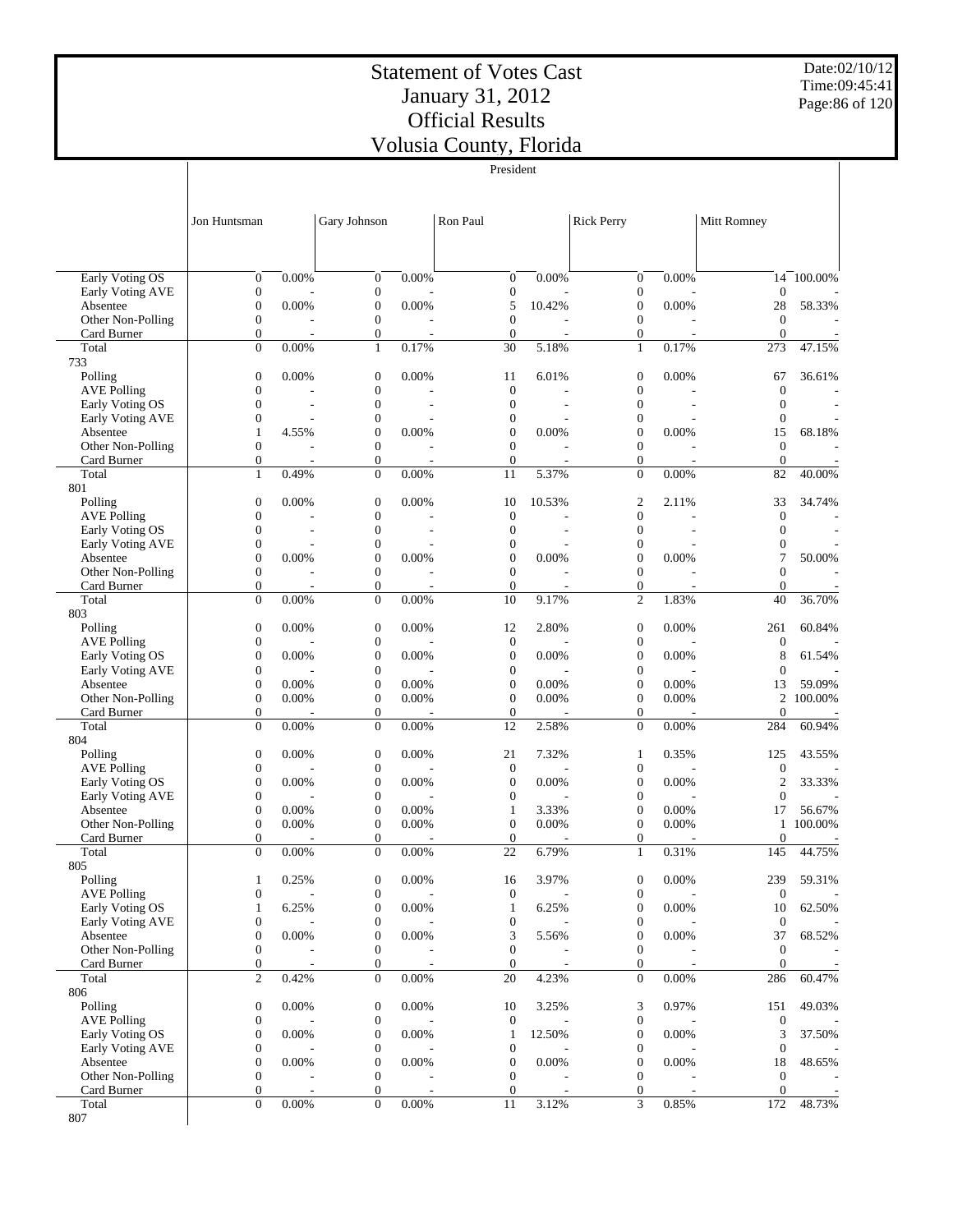Date:02/10/12 Time:09:45:41 Page:87 of 120

|                                     |                                      |                          |                                      |                                   | President                            |        |                                      |       |                        |         |
|-------------------------------------|--------------------------------------|--------------------------|--------------------------------------|-----------------------------------|--------------------------------------|--------|--------------------------------------|-------|------------------------|---------|
|                                     |                                      |                          |                                      |                                   |                                      |        |                                      |       |                        |         |
|                                     |                                      |                          |                                      |                                   |                                      |        |                                      |       |                        |         |
|                                     | Jon Huntsman                         |                          | Gary Johnson                         |                                   | Ron Paul                             |        | <b>Rick Perry</b>                    |       | Mitt Romney            |         |
|                                     |                                      |                          |                                      |                                   |                                      |        |                                      |       |                        |         |
|                                     |                                      |                          |                                      |                                   |                                      |        |                                      |       |                        |         |
| Polling                             | 3                                    | 2.97%                    | $\boldsymbol{0}$                     | 0.00%                             | 14                                   | 13.86% | $\boldsymbol{0}$                     | 0.00% | 32                     | 31.68%  |
| <b>AVE Polling</b>                  | $\boldsymbol{0}$                     |                          | $\mathbf{0}$                         |                                   | $\boldsymbol{0}$                     |        | $\boldsymbol{0}$                     |       | $\boldsymbol{0}$       |         |
| Early Voting OS                     | $\boldsymbol{0}$                     | 0.00%                    | $\boldsymbol{0}$                     | 0.00%                             | $\boldsymbol{0}$                     | 0.00%  | $\boldsymbol{0}$                     | 0.00% | 1                      | 100.00% |
| Early Voting AVE                    | $\boldsymbol{0}$                     |                          | $\boldsymbol{0}$                     |                                   | $\boldsymbol{0}$                     |        | 0                                    |       | $\boldsymbol{0}$       |         |
| Absentee<br>Other Non-Polling       | $\boldsymbol{0}$<br>$\boldsymbol{0}$ | 0.00%                    | $\boldsymbol{0}$<br>$\mathbf{0}$     | 0.00%                             | 3<br>$\mathbf{0}$                    | 25.00% | $\boldsymbol{0}$<br>$\boldsymbol{0}$ | 0.00% | 6<br>$\mathbf{0}$      | 50.00%  |
| Card Burner                         | $\boldsymbol{0}$                     |                          | $\boldsymbol{0}$                     |                                   | $\boldsymbol{0}$                     |        | $\mathbf{0}$                         |       | $\mathbf{0}$           |         |
| Total                               | 3                                    | 2.63%                    | $\mathbf{0}$                         | 0.00%                             | 17                                   | 14.91% | $\mathbf{0}$                         | 0.00% | 39                     | 34.21%  |
| 808                                 |                                      |                          |                                      |                                   |                                      |        |                                      |       |                        |         |
| Polling<br><b>AVE Polling</b>       | $\boldsymbol{0}$<br>$\boldsymbol{0}$ | 0.00%                    | $\boldsymbol{0}$<br>$\boldsymbol{0}$ | 0.00%                             | 30<br>$\mathbf{0}$                   | 10.17% | $\boldsymbol{0}$<br>$\boldsymbol{0}$ | 0.00% | 139<br>$\mathbf{0}$    | 47.12%  |
| Early Voting OS                     | $\boldsymbol{0}$                     | 0.00%                    | $\boldsymbol{0}$                     | 0.00%                             | $\mathbf{0}$                         | 0.00%  | $\overline{0}$                       | 0.00% | 14                     | 38.89%  |
| Early Voting AVE                    | $\boldsymbol{0}$                     |                          | $\boldsymbol{0}$                     |                                   | $\boldsymbol{0}$                     |        | 0                                    |       | $\mathbf{0}$           |         |
| Absentee                            | $\boldsymbol{0}$                     | 0.00%                    | $\boldsymbol{0}$                     | 0.00%                             | 4                                    | 9.09%  | $\overline{0}$                       | 0.00% | 23                     | 52.27%  |
| Other Non-Polling                   | $\boldsymbol{0}$                     |                          | $\mathbf{0}$                         |                                   | $\mathbf{0}$                         |        | $\boldsymbol{0}$                     |       | $\mathbf{0}$           |         |
| Card Burner<br>Total                | $\boldsymbol{0}$<br>$\boldsymbol{0}$ | 0.00%                    | $\boldsymbol{0}$<br>$\mathbf{0}$     | 0.00%                             | $\mathbf{0}$<br>34                   | 9.07%  | $\mathbf{0}$<br>$\mathbf{0}$         | 0.00% | $\mathbf{0}$<br>176    | 46.93%  |
| 809                                 |                                      |                          |                                      |                                   |                                      |        |                                      |       |                        |         |
| Polling                             | 1                                    | 0.68%                    | $\boldsymbol{0}$                     | 0.00%                             | 17                                   | 11.49% | 1                                    | 0.68% | 59                     | 39.86%  |
| <b>AVE Polling</b>                  | $\boldsymbol{0}$                     |                          | $\mathbf{0}$                         |                                   | $\mathbf{0}$                         |        | 0                                    |       | $\mathbf{0}$           |         |
| Early Voting OS<br>Early Voting AVE | $\boldsymbol{0}$<br>$\boldsymbol{0}$ | 0.00%                    | $\boldsymbol{0}$<br>$\boldsymbol{0}$ | 0.00%                             | $\mathbf{1}$<br>$\boldsymbol{0}$     | 16.67% | $\boldsymbol{0}$<br>0                | 0.00% | 3<br>$\boldsymbol{0}$  | 50.00%  |
| Absentee                            | $\boldsymbol{0}$                     | 0.00%                    | $\boldsymbol{0}$                     | 0.00%                             | $\overline{2}$                       | 10.53% | $\boldsymbol{0}$                     | 0.00% | 7                      | 36.84%  |
| Other Non-Polling                   | $\boldsymbol{0}$                     |                          | $\mathbf{0}$                         |                                   | $\mathbf{0}$                         |        | $\boldsymbol{0}$                     |       | $\boldsymbol{0}$       |         |
| Card Burner                         | $\boldsymbol{0}$                     |                          | $\boldsymbol{0}$                     |                                   | $\mathbf{0}$                         |        | 0                                    |       | $\mathbf{0}$           |         |
| Total<br>810                        | $\mathbf{1}$                         | 0.58%                    | $\mathbf{0}$                         | 0.00%                             | 20                                   | 11.56% | $\mathbf{1}$                         | 0.58% | 69                     | 39.88%  |
| Polling                             | $\boldsymbol{0}$                     | 0.00%                    | $\mathbf{0}$                         | 0.00%                             | 12                                   | 9.92%  | $\boldsymbol{0}$                     | 0.00% | 59                     | 48.76%  |
| <b>AVE Polling</b>                  | $\boldsymbol{0}$                     |                          | $\mathbf{0}$                         |                                   | $\mathbf{0}$                         |        | $\boldsymbol{0}$                     |       | $\boldsymbol{0}$       |         |
| Early Voting OS                     | $\boldsymbol{0}$                     | 0.00%                    | $\boldsymbol{0}$                     | 0.00%                             | $\boldsymbol{0}$                     | 0.00%  | 0                                    | 0.00% | 2                      | 40.00%  |
| Early Voting AVE                    | $\boldsymbol{0}$                     |                          | $\boldsymbol{0}$                     |                                   | $\boldsymbol{0}$                     |        | 0                                    |       | $\boldsymbol{0}$       |         |
| Absentee<br>Other Non-Polling       | $\mathbf{1}$<br>$\boldsymbol{0}$     | 8.33%                    | $\boldsymbol{0}$<br>$\boldsymbol{0}$ | 0.00%                             | $\mathbf{0}$<br>$\boldsymbol{0}$     | 0.00%  | $\overline{0}$<br>$\boldsymbol{0}$   | 0.00% | 8<br>$\mathbf{0}$      | 66.67%  |
| Card Burner                         | $\boldsymbol{0}$                     | ٠                        | $\boldsymbol{0}$                     | $\overline{a}$                    | $\boldsymbol{0}$                     |        | $\mathbf{0}$                         | ÷,    | $\mathbf{0}$           |         |
| Total                               | $\mathbf{1}$                         | 0.72%                    | $\mathbf{0}$                         | 0.00%                             | 12                                   | 8.70%  | $\mathbf{0}$                         | 0.00% | 69                     | 50.00%  |
| 811                                 |                                      |                          |                                      |                                   |                                      |        |                                      |       |                        |         |
| Polling<br><b>AVE Polling</b>       | $\boldsymbol{0}$<br>$\boldsymbol{0}$ | 0.00%                    | $\boldsymbol{0}$<br>$\boldsymbol{0}$ | 0.00%                             | 16<br>$\mathbf{0}$                   | 5.44%  | 1<br>0                               | 0.34% | 142<br>$\mathbf{0}$    | 48.30%  |
| Early Voting OS                     | $\boldsymbol{0}$                     | 0.00%                    | $\boldsymbol{0}$                     | 0.00%                             | $\boldsymbol{0}$                     | 0.00%  | $\boldsymbol{0}$                     | 0.00% | 5                      | 100.00% |
| Early Voting AVE                    | $\boldsymbol{0}$                     |                          | $\boldsymbol{0}$                     |                                   | $\boldsymbol{0}$                     |        | $\overline{0}$                       |       | 0                      |         |
| Absentee                            | $\boldsymbol{0}$                     | 0.00%                    | $\mathbf{0}$                         | 0.00%                             | 5                                    | 12.82% | $\boldsymbol{0}$                     | 0.00% | 19                     | 48.72%  |
| Other Non-Polling<br>Card Burner    | $\boldsymbol{0}$<br>$\boldsymbol{0}$ | 0.00%                    | $\boldsymbol{0}$<br>$\boldsymbol{0}$ | 0.00%                             | $\boldsymbol{0}$<br>$\boldsymbol{0}$ | 0.00%  | $\boldsymbol{0}$<br>0                | 0.00% | 1<br>$\boldsymbol{0}$  | 50.00%  |
| Total                               | $\overline{0}$                       | 0.00%                    | $\overline{0}$                       | $\overline{\phantom{a}}$<br>0.00% | 21                                   | 6.18%  | $\mathbf{1}$                         | 0.29% | 167                    | 49.12%  |
| 812                                 |                                      |                          |                                      |                                   |                                      |        |                                      |       |                        |         |
| Polling                             | $\boldsymbol{0}$                     | 0.00%                    | $\boldsymbol{0}$                     | 0.00%                             | 11                                   | 7.10%  | $\mathbf{1}$                         | 0.65% | 71                     | 45.81%  |
| <b>AVE Polling</b>                  | $\boldsymbol{0}$                     |                          | $\boldsymbol{0}$                     |                                   | $\boldsymbol{0}$                     |        | $\boldsymbol{0}$                     |       | $\mathbf{0}$           |         |
| Early Voting OS<br>Early Voting AVE | $\boldsymbol{0}$<br>$\boldsymbol{0}$ | 0.00%                    | $\mathbf{0}$<br>$\boldsymbol{0}$     | 0.00%                             | $\boldsymbol{0}$<br>$\boldsymbol{0}$ | 0.00%  | $\boldsymbol{0}$<br>$\boldsymbol{0}$ | 0.00% | 1<br>$\mathbf{0}$      | 33.33%  |
| Absentee                            | $\boldsymbol{0}$                     | 0.00%                    | $\mathbf{1}$                         | 6.25%                             | 2                                    | 12.50% | $\overline{0}$                       | 0.00% | 7                      | 43.75%  |
| Other Non-Polling                   | $\boldsymbol{0}$                     |                          | $\boldsymbol{0}$                     |                                   | $\boldsymbol{0}$                     |        | $\boldsymbol{0}$                     |       | $\mathbf{0}$           |         |
| Card Burner                         | $\boldsymbol{0}$                     | $\overline{\phantom{a}}$ | $\boldsymbol{0}$                     | $\overline{\phantom{a}}$          | $\boldsymbol{0}$                     | $\sim$ | $\overline{0}$                       |       | $\theta$               |         |
| Total<br>813                        | $\boldsymbol{0}$                     | 0.00%                    | $\mathbf{1}$                         | 0.57%                             | 13                                   | 7.47%  | $\mathbf{1}$                         | 0.57% | 79                     | 45.40%  |
| Polling                             | $\boldsymbol{0}$                     | 0.00%                    | $\boldsymbol{0}$                     | 0.00%                             | 18                                   | 5.10%  | $\boldsymbol{0}$                     | 0.00% | 202                    | 57.22%  |
| <b>AVE Polling</b>                  | $\boldsymbol{0}$                     |                          | $\boldsymbol{0}$                     |                                   | $\boldsymbol{0}$                     |        | $\boldsymbol{0}$                     |       | $\boldsymbol{0}$       |         |
| Early Voting OS                     | $\boldsymbol{0}$                     | 0.00%                    | $\boldsymbol{0}$                     | 0.00%                             | $\boldsymbol{0}$                     | 0.00%  | $\boldsymbol{0}$                     | 0.00% | 9                      | 69.23%  |
| Early Voting AVE                    | $\boldsymbol{0}$<br>$\mathbf{1}$     |                          | $\boldsymbol{0}$                     | 0.00%                             | $\boldsymbol{0}$<br>3                | 7.32%  | 0                                    | 0.00% | $\mathbf{0}$           | 60.98%  |
| Absentee<br>Other Non-Polling       | $\boldsymbol{0}$                     | 2.44%                    | $\boldsymbol{0}$<br>$\boldsymbol{0}$ |                                   | $\boldsymbol{0}$                     |        | $\boldsymbol{0}$<br>0                |       | 25<br>$\boldsymbol{0}$ |         |
| Card Burner                         | $\boldsymbol{0}$                     | $\overline{\phantom{a}}$ | $\mathbf{0}$                         |                                   | $\mathbf{0}$                         |        | $\boldsymbol{0}$                     |       | $\boldsymbol{0}$       |         |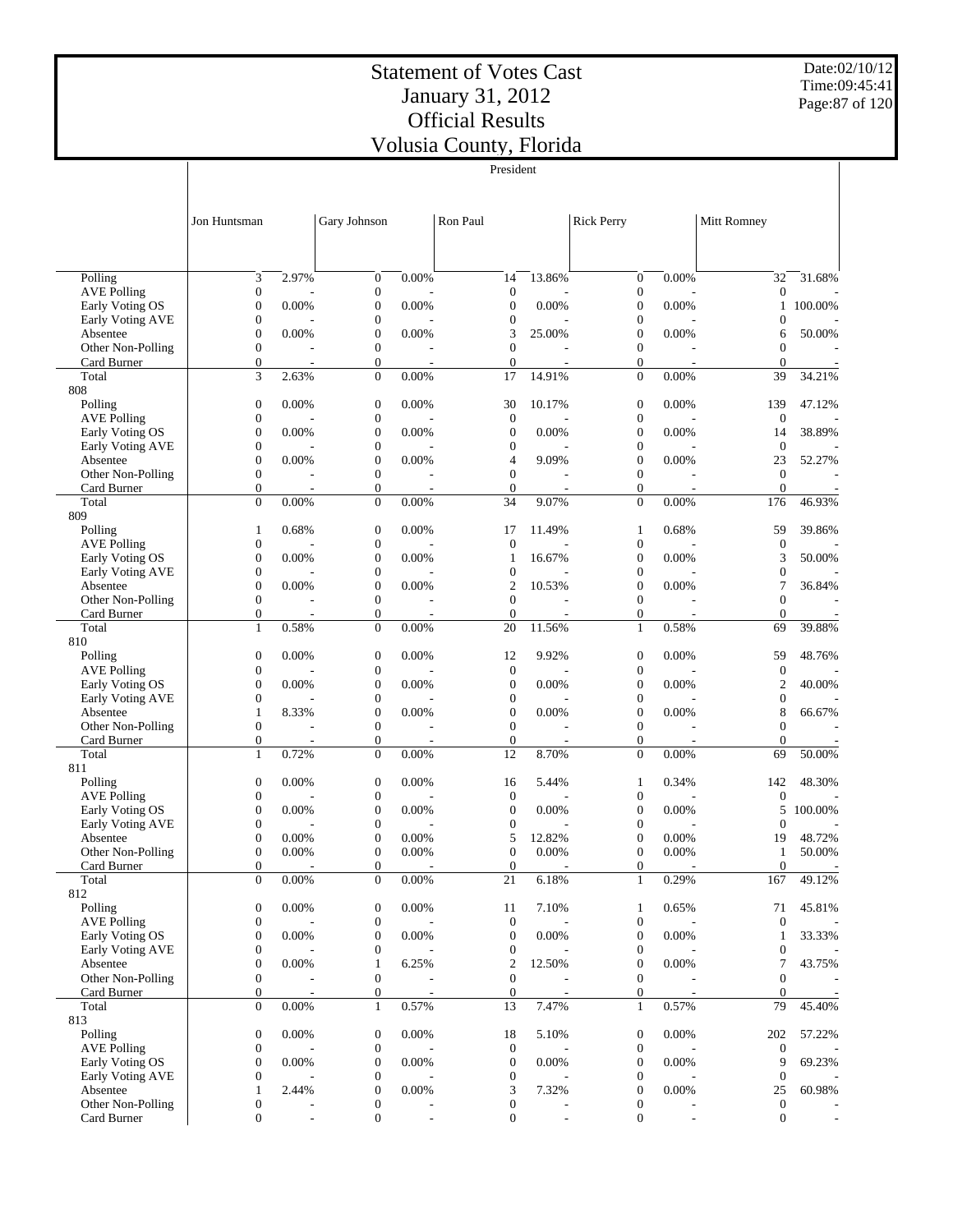$\overline{\phantom{a}}$ 

President

Date:02/10/12 Time:09:45:41 Page:88 of 120

 $\overline{\phantom{a}}$ 

|                                       | Jon Huntsman                     |                                   | Gary Johnson                         |                                   | Ron Paul                             |                                   | <b>Rick Perry</b>                |                                   | Mitt Romney                        |                                    |
|---------------------------------------|----------------------------------|-----------------------------------|--------------------------------------|-----------------------------------|--------------------------------------|-----------------------------------|----------------------------------|-----------------------------------|------------------------------------|------------------------------------|
|                                       |                                  |                                   |                                      |                                   |                                      |                                   |                                  |                                   |                                    |                                    |
|                                       |                                  |                                   |                                      |                                   |                                      |                                   |                                  |                                   |                                    |                                    |
| Total<br>814                          | $\mathbf{1}$                     | 0.25%                             | $\mathbf{0}$                         | 0.00%                             | 21                                   | 5.16%                             | $\mathbf{0}$                     | 0.00%                             | 236                                | 57.99%                             |
| Polling                               | $\boldsymbol{0}$                 | 0.00%                             | $\boldsymbol{0}$                     | 0.00%                             | 17                                   | 8.06%                             | $\boldsymbol{0}$                 | 0.00%                             | 75                                 | 35.55%                             |
| <b>AVE Polling</b><br>Early Voting OS | $\boldsymbol{0}$<br>$\mathbf{0}$ | 0.00%                             | $\boldsymbol{0}$<br>$\boldsymbol{0}$ | 0.00%                             | $\boldsymbol{0}$<br>$\boldsymbol{0}$ | 0.00%                             | $\boldsymbol{0}$<br>$\mathbf{0}$ | 0.00%                             | $\boldsymbol{0}$<br>$\mathfrak{2}$ | 33.33%                             |
| Early Voting AVE                      | $\boldsymbol{0}$                 |                                   | $\boldsymbol{0}$                     |                                   | $\boldsymbol{0}$                     |                                   | 0                                |                                   | 0                                  |                                    |
| Absentee                              | $\mathbf{0}$                     | 0.00%                             | $\boldsymbol{0}$                     | 0.00%                             | 5                                    | 16.67%                            | $\overline{0}$                   | 0.00%                             | 8                                  | 26.67%                             |
| Other Non-Polling                     | $\boldsymbol{0}$                 |                                   | $\boldsymbol{0}$                     |                                   | $\mathbf{0}$                         |                                   | $\overline{0}$                   |                                   | $\overline{0}$                     |                                    |
| Card Burner<br>Total                  | $\mathbf{0}$<br>$\overline{0}$   | $\overline{\phantom{m}}$<br>0.00% | $\boldsymbol{0}$<br>$\boldsymbol{0}$ | $\overline{\phantom{0}}$<br>0.00% | $\mathbf{0}$<br>22                   | $\overline{\phantom{a}}$<br>8.91% | $\mathbf{0}$<br>$\mathbf{0}$     | $\overline{\phantom{a}}$<br>0.00% | $\theta$<br>85                     | $\overline{\phantom{a}}$<br>34.41% |
| 815                                   |                                  |                                   |                                      |                                   |                                      |                                   |                                  |                                   |                                    |                                    |
| Polling                               | $\overline{2}$                   | 0.91%                             | $\boldsymbol{0}$                     | 0.00%                             | 14                                   | 6.36%                             | $\mathbf{0}$                     | 0.00%                             | 132                                | 60.00%                             |
| <b>AVE Polling</b><br>Early Voting OS | $\mathbf{0}$<br>$\mathbf{0}$     | 0.00%                             | $\boldsymbol{0}$<br>$\boldsymbol{0}$ | 0.00%                             | $\boldsymbol{0}$<br>$\boldsymbol{0}$ | 0.00%                             | $\boldsymbol{0}$<br>$\mathbf{0}$ | 0.00%                             | $\boldsymbol{0}$<br>6              | 75.00%                             |
| Early Voting AVE                      | $\boldsymbol{0}$                 |                                   | $\boldsymbol{0}$                     |                                   | $\boldsymbol{0}$                     |                                   | $\boldsymbol{0}$                 |                                   | $\boldsymbol{0}$                   |                                    |
| Absentee                              | $\mathbf{1}$                     | 4.00%                             | $\boldsymbol{0}$                     | 0.00%                             | $\boldsymbol{2}$                     | 8.00%                             | $\boldsymbol{0}$                 | 0.00%                             | 11                                 | 44.00%                             |
| Other Non-Polling                     | $\mathbf{0}$                     |                                   | $\boldsymbol{0}$                     |                                   | $\mathbf{0}$                         |                                   | $\boldsymbol{0}$                 |                                   | $\boldsymbol{0}$                   |                                    |
| Card Burner<br>Total                  | $\boldsymbol{0}$<br>3            | 1.19%                             | $\boldsymbol{0}$<br>$\boldsymbol{0}$ | 0.00%                             | $\mathbf{0}$<br>16                   | 6.32%                             | $\mathbf{0}$<br>$\overline{0}$   | 0.00%                             | $\mathbf{0}$<br>149                | 58.89%                             |
| 816                                   |                                  |                                   |                                      |                                   |                                      |                                   |                                  |                                   |                                    |                                    |
| Polling                               | $\mathfrak{2}$                   | 1.05%                             | $\boldsymbol{0}$                     | 0.00%                             | 15                                   | 7.89%                             | $\mathbf{1}$                     | 0.53%                             | 65                                 | 34.21%                             |
| <b>AVE Polling</b>                    | $\mathbf{0}$                     |                                   | $\boldsymbol{0}$                     |                                   | $\boldsymbol{0}$                     |                                   | $\boldsymbol{0}$                 |                                   | $\overline{0}$                     |                                    |
| Early Voting OS<br>Early Voting AVE   | $\mathbf{0}$<br>$\boldsymbol{0}$ | 0.00%                             | $\boldsymbol{0}$<br>$\boldsymbol{0}$ | 0.00%                             | $\mathbf{1}$<br>$\boldsymbol{0}$     | 14.29%                            | $\overline{0}$<br>0              | 0.00%                             | 4<br>$\theta$                      | 57.14%                             |
| Absentee                              | $\mathbf{0}$                     | 0.00%                             | $\boldsymbol{0}$                     | 0.00%                             | $\boldsymbol{0}$                     | 0.00%                             | $\overline{0}$                   | 0.00%                             | 14                                 | 58.33%                             |
| Other Non-Polling                     | $\boldsymbol{0}$                 |                                   | $\boldsymbol{0}$                     |                                   | $\mathbf{0}$                         |                                   | $\overline{0}$                   |                                   | $\overline{0}$                     | ÷                                  |
| Card Burner                           | $\boldsymbol{0}$                 |                                   | $\boldsymbol{0}$                     |                                   | $\mathbf{0}$                         | ٠                                 | $\overline{0}$                   |                                   | $\boldsymbol{0}$                   | $\overline{\phantom{a}}$           |
| Total<br>901                          | $\overline{2}$                   | 0.90%                             | $\boldsymbol{0}$                     | 0.00%                             | 16                                   | 7.24%                             | $\mathbf{1}$                     | 0.45%                             | 83                                 | 37.56%                             |
| Polling                               | $\mathbf{1}$                     | 0.52%                             | $\boldsymbol{0}$                     | 0.00%                             | 5                                    | 2.62%                             | 1                                | 0.52%                             | 92                                 | 48.17%                             |
| <b>AVE Polling</b>                    | $\boldsymbol{0}$                 |                                   | $\boldsymbol{0}$                     |                                   | $\boldsymbol{0}$                     |                                   | $\boldsymbol{0}$                 |                                   | $\boldsymbol{0}$                   |                                    |
| Early Voting OS                       | $\mathbf{0}$                     | 0.00%                             | $\boldsymbol{0}$                     | 0.00%                             | $\mathbf{1}$                         | 33.33%                            | $\mathbf{0}$                     | 0.00%                             | 1                                  | 33.33%                             |
| Early Voting AVE<br>Absentee          | $\boldsymbol{0}$<br>$\mathbf{0}$ | 0.00%                             | $\boldsymbol{0}$<br>$\boldsymbol{0}$ | 0.00%                             | $\boldsymbol{0}$<br>$\boldsymbol{2}$ | 8.33%                             | 0<br>$\mathbf{0}$                | 0.00%                             | $\boldsymbol{0}$<br>16             | 66.67%                             |
| Other Non-Polling                     | $\boldsymbol{0}$                 |                                   | $\boldsymbol{0}$                     |                                   | $\mathbf{0}$                         |                                   | $\mathbf{0}$                     |                                   | $\boldsymbol{0}$                   | ٠                                  |
| Card Burner                           | $\boldsymbol{0}$                 |                                   | $\boldsymbol{0}$                     |                                   | $\boldsymbol{0}$                     | $\overline{\phantom{a}}$          | $\mathbf{0}$                     |                                   | $\mathbf{0}$                       |                                    |
| Total<br>902                          | $\mathbf{1}$                     | 0.46%                             | $\boldsymbol{0}$                     | 0.00%                             | 8                                    | 3.67%                             | $\mathbf{1}$                     | 0.46%                             | 109                                | 50.00%                             |
| Polling                               | $\mathbf{1}$                     | 0.43%                             | $\boldsymbol{0}$                     | 0.00%                             | 25                                   | 10.73%                            | $\boldsymbol{0}$                 | 0.00%                             | 77                                 | 33.05%                             |
| <b>AVE Polling</b>                    | $\boldsymbol{0}$                 |                                   | $\boldsymbol{0}$                     |                                   | $\boldsymbol{0}$                     |                                   | $\boldsymbol{0}$                 |                                   | $\boldsymbol{0}$                   |                                    |
| Early Voting OS                       | $\boldsymbol{0}$                 | 0.00%                             | $\boldsymbol{0}$                     | 0.00%                             | $\boldsymbol{0}$                     | 0.00%                             | $\overline{0}$                   | 0.00%                             | 3                                  | 60.00%                             |
| Early Voting AVE<br>Absentee          | $\boldsymbol{0}$<br>$\mathbf{0}$ | 0.00%                             | $\boldsymbol{0}$<br>$\overline{0}$   | 0.00%                             | $\boldsymbol{0}$<br>$\mathbf{0}$     | 0.00%                             | 0<br>$\overline{0}$              | 0.00%                             | $\boldsymbol{0}$<br>8              | 47.06%                             |
| Other Non-Polling                     | $\boldsymbol{0}$                 | 0.00%                             | $\boldsymbol{0}$                     | 0.00%                             | $\boldsymbol{0}$                     | 0.00%                             | $\boldsymbol{0}$                 | 0.00%                             | $\boldsymbol{0}$                   | $0.00\%$                           |
| Card Burner                           | $\boldsymbol{0}$                 |                                   | $\boldsymbol{0}$                     |                                   | $\boldsymbol{0}$                     |                                   | $\boldsymbol{0}$                 |                                   | $\mathbf{0}$                       |                                    |
| Total<br>903                          | $\mathbf{1}$                     | 0.39%                             | $\mathbf{0}$                         | $0.00\%$                          | 25                                   | 9.73%                             | $\mathbf{0}$                     | $0.00\%$                          | 88                                 | 34.24%                             |
| Polling                               | $\boldsymbol{0}$                 | 0.00%                             | $\boldsymbol{0}$                     | 0.00%                             | 15                                   | 6.82%                             | $\mathbf{0}$                     | 0.00%                             | 94                                 | 42.73%                             |
| <b>AVE Polling</b>                    | $\boldsymbol{0}$                 |                                   | $\boldsymbol{0}$                     |                                   | $\boldsymbol{0}$                     |                                   | $\boldsymbol{0}$                 |                                   | $\boldsymbol{0}$                   |                                    |
| Early Voting OS                       | $\mathbf{0}$                     | $0.00\%$                          | $\boldsymbol{0}$                     | 0.00%                             | $\boldsymbol{0}$                     | 0.00%                             | $\boldsymbol{0}$                 | 0.00%                             | 1                                  | 33.33%                             |
| Early Voting AVE<br>Absentee          | $\boldsymbol{0}$<br>$\mathbf{0}$ | 0.00%                             | $\boldsymbol{0}$<br>$\boldsymbol{0}$ | 0.00%                             | $\boldsymbol{0}$<br>2                | 15.38%                            | 0<br>1                           | 7.69%                             | $\boldsymbol{0}$<br>5              | 38.46%                             |
| Other Non-Polling                     | $\boldsymbol{0}$                 |                                   | $\boldsymbol{0}$                     |                                   | $\boldsymbol{0}$                     |                                   | $\mathbf{0}$                     |                                   | 0                                  |                                    |
| Card Burner                           | $\boldsymbol{0}$                 | $\overline{\phantom{a}}$          | 0                                    |                                   | $\mathbf{0}$                         | $\overline{\phantom{a}}$          | $\mathbf{0}$                     |                                   | $\mathbf{0}$                       | $\overline{\phantom{a}}$           |
| Total                                 | $\overline{0}$                   | 0.00%                             | $\boldsymbol{0}$                     | 0.00%                             | 17                                   | 7.20%                             | $\mathbf{1}$                     | 0.42%                             | 100                                | 42.37%                             |
| 904<br>Polling                        | $\boldsymbol{0}$                 | 0.00%                             | $\boldsymbol{0}$                     | 0.00%                             | 15                                   | 11.03%                            | $\mathbf{0}$                     | 0.00%                             | 45                                 | 33.09%                             |
| <b>AVE Polling</b>                    | $\boldsymbol{0}$                 |                                   | $\boldsymbol{0}$                     |                                   | $\boldsymbol{0}$                     |                                   | $\boldsymbol{0}$                 |                                   | $\mathbf{0}$                       |                                    |
| Early Voting OS                       | $\boldsymbol{0}$                 |                                   | $\boldsymbol{0}$                     |                                   | $\boldsymbol{0}$                     |                                   | $\boldsymbol{0}$                 |                                   | $\mathbf{0}$                       |                                    |
| Early Voting AVE                      | $\boldsymbol{0}$<br>$\mathbf{0}$ |                                   | $\boldsymbol{0}$                     |                                   | 0                                    |                                   | $\boldsymbol{0}$<br>$\theta$     |                                   | $\overline{0}$                     |                                    |
| Absentee                              |                                  | 0.00%                             | $\boldsymbol{0}$                     | 0.00%                             | $\overline{4}$                       | 25.00%                            |                                  | 0.00%                             | 5                                  | 31.25%                             |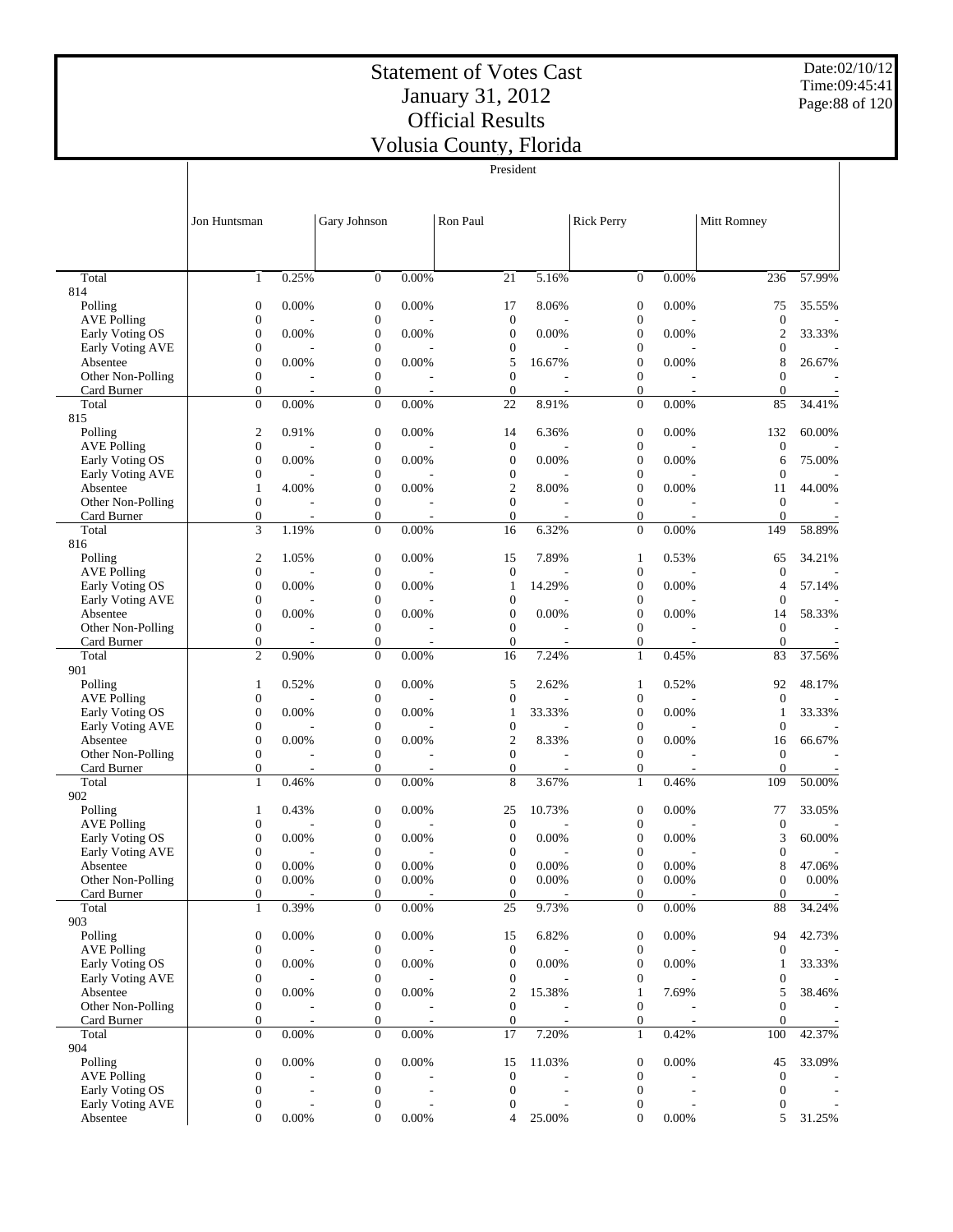$\mathcal{L}$ 

President

Date:02/10/12 Time:09:45:41 Page:89 of 120

 $\overline{\phantom{a}}$ 

|                                       | Jon Huntsman                         |            | Gary Johnson                         |                                   | Ron Paul                                    |                                   | <b>Rick Perry</b>                    |                                   | Mitt Romney                          |                               |
|---------------------------------------|--------------------------------------|------------|--------------------------------------|-----------------------------------|---------------------------------------------|-----------------------------------|--------------------------------------|-----------------------------------|--------------------------------------|-------------------------------|
|                                       |                                      |            |                                      |                                   |                                             |                                   |                                      |                                   |                                      |                               |
|                                       |                                      |            |                                      |                                   |                                             |                                   |                                      |                                   |                                      |                               |
| Other Non-Polling<br>Card Burner      | $\overline{0}$<br>$\mathbf{0}$       | 0.00%      | $\overline{0}$<br>$\boldsymbol{0}$   | 0.00%                             | $\mathbf{0}$<br>$\mathbf{0}$                | 0.00%                             | $\mathbf{0}$<br>$\boldsymbol{0}$     | 0.00%                             | $\overline{0}$<br>$\mathbf{0}$       | 0.00%                         |
| Total<br>905                          | $\overline{0}$                       | 0.00%      | $\boldsymbol{0}$                     | 0.00%                             | 19                                          | 12.42%                            | $\overline{0}$                       | 0.00%                             | 50                                   | 32.68%                        |
| Polling                               | $\mathbf{1}$                         | 0.88%      | $\boldsymbol{0}$                     | 0.00%                             | 11                                          | 9.73%                             | $\boldsymbol{0}$                     | 0.00%                             | 42                                   | 37.17%                        |
| <b>AVE Polling</b><br>Early Voting OS | $\boldsymbol{0}$<br>$\mathbf{0}$     | 0.00%      | $\boldsymbol{0}$<br>$\boldsymbol{0}$ | 0.00%                             | $\boldsymbol{0}$<br>$\mathbf{0}$            | 0.00%                             | $\boldsymbol{0}$<br>$\overline{0}$   | 0.00%                             | $\mathbf{0}$<br>$\mathbf{1}$         | 100.00%                       |
| <b>Early Voting AVE</b>               | $\boldsymbol{0}$                     |            | $\boldsymbol{0}$                     |                                   | $\boldsymbol{0}$                            |                                   | $\boldsymbol{0}$                     |                                   | $\mathbf{0}$                         | $\overline{\phantom{a}}$      |
| Absentee                              | $\mathbf{0}$                         | 0.00%      | $\boldsymbol{0}$                     | 0.00%                             | $\mathbf{0}$                                | 0.00%                             | $\overline{0}$                       | 0.00%                             | 1                                    | 33.33%                        |
| Other Non-Polling<br>Card Burner      | $\mathbf{0}$<br>$\boldsymbol{0}$     | ٠          | $\boldsymbol{0}$<br>$\boldsymbol{0}$ | $\overline{\phantom{a}}$          | $\mathbf{0}$<br>$\mathbf{0}$                | $\overline{\phantom{a}}$          | $\mathbf{0}$<br>$\overline{0}$       |                                   | $\overline{0}$<br>$\theta$           | ٠<br>$\overline{\phantom{a}}$ |
| Total                                 | $\mathbf{1}$                         | 0.85%      | $\boldsymbol{0}$                     | 0.00%                             | 11                                          | 9.40%                             | $\mathbf{0}$                         | 0.00%                             | 44                                   | 37.61%                        |
| 906<br>Polling                        | $\boldsymbol{0}$                     | 0.00%      | $\boldsymbol{0}$                     | 0.00%                             | 5                                           | 7.14%                             | $\boldsymbol{0}$                     | 0.00%                             | 24                                   | 34.29%                        |
| <b>AVE Polling</b>                    | $\boldsymbol{0}$                     |            | $\boldsymbol{0}$                     |                                   | $\boldsymbol{0}$                            |                                   | $\boldsymbol{0}$                     |                                   | $\boldsymbol{0}$                     |                               |
| Early Voting OS                       | $\boldsymbol{0}$                     | 0.00%      | $\boldsymbol{0}$                     | 0.00%                             | $\boldsymbol{0}$                            | 0.00%                             | $\boldsymbol{0}$                     | 0.00%                             | 1                                    | 50.00%                        |
| Early Voting AVE<br>Absentee          | $\mathbf{0}$<br>$\boldsymbol{0}$     | 0.00%      | $\boldsymbol{0}$<br>$\boldsymbol{0}$ | 0.00%                             | $\boldsymbol{0}$<br>$\overline{\mathbf{c}}$ | 33.33%                            | $\overline{0}$<br>$\boldsymbol{0}$   | 0.00%                             | 0<br>1                               | 16.67%                        |
| Other Non-Polling                     | $\mathbf{0}$                         |            | $\boldsymbol{0}$                     |                                   | $\mathbf{0}$                                |                                   | $\overline{0}$                       |                                   | $\overline{0}$                       |                               |
| Card Burner<br>Total                  | $\mathbf{0}$<br>$\overline{0}$       | ٠<br>0.00% | $\boldsymbol{0}$<br>$\boldsymbol{0}$ | $\overline{\phantom{a}}$<br>0.00% | $\mathbf{0}$<br>$\overline{7}$              | $\overline{\phantom{a}}$<br>8.97% | $\mathbf{0}$<br>$\overline{0}$       | $\overline{\phantom{a}}$<br>0.00% | $\boldsymbol{0}$<br>26               | 33.33%                        |
| 907                                   |                                      |            |                                      |                                   |                                             |                                   |                                      |                                   |                                      |                               |
| Polling                               | $\boldsymbol{0}$                     | 0.00%      | $\boldsymbol{0}$                     | 0.00%                             | 6                                           | 6.74%                             | $\boldsymbol{0}$                     | 0.00%                             | 30                                   | 33.71%                        |
| <b>AVE Polling</b><br>Early Voting OS | $\boldsymbol{0}$<br>$\mathbf{0}$     | 0.00%      | $\boldsymbol{0}$<br>$\boldsymbol{0}$ | 0.00%                             | $\boldsymbol{0}$<br>$\mathfrak{2}$          | 66.67%                            | $\boldsymbol{0}$<br>$\overline{0}$   | 0.00%                             | $\boldsymbol{0}$<br>$\boldsymbol{0}$ | 0.00%                         |
| Early Voting AVE                      | $\boldsymbol{0}$                     |            | $\boldsymbol{0}$                     |                                   | $\boldsymbol{0}$                            |                                   | $\boldsymbol{0}$                     |                                   | 0                                    |                               |
| Absentee<br>Other Non-Polling         | $\mathbf{0}$<br>$\mathbf{0}$         | 0.00%      | $\boldsymbol{0}$<br>$\boldsymbol{0}$ | 0.00%                             | $\overline{0}$<br>$\mathbf{0}$              | 0.00%                             | $\overline{0}$<br>$\overline{0}$     | 0.00%                             | $\overline{c}$<br>$\overline{0}$     | 66.67%                        |
| Card Burner                           | $\mathbf{0}$                         | ٠          | $\boldsymbol{0}$                     | $\overline{\phantom{a}}$          | $\mathbf{0}$                                | $\overline{\phantom{a}}$          | 0                                    | $\overline{\phantom{a}}$          | $\mathbf{0}$                         | $\overline{\phantom{a}}$      |
| Total                                 | $\mathbf{0}$                         | 0.00%      | $\boldsymbol{0}$                     | 0.00%                             | 8                                           | 8.42%                             | $\boldsymbol{0}$                     | 0.00%                             | 32                                   | 33.68%                        |
| 908<br>Polling                        | $\boldsymbol{0}$                     | 0.00%      | $\boldsymbol{0}$                     | 0.00%                             | 17                                          | 5.70%                             | 1                                    | 0.34%                             | 150                                  | 50.34%                        |
| <b>AVE Polling</b>                    | $\boldsymbol{0}$                     |            | $\boldsymbol{0}$                     |                                   | $\boldsymbol{0}$                            |                                   | $\boldsymbol{0}$                     |                                   | $\boldsymbol{0}$                     |                               |
| Early Voting OS<br>Early Voting AVE   | $\boldsymbol{0}$<br>$\boldsymbol{0}$ | 0.00%      | $\boldsymbol{0}$<br>$\boldsymbol{0}$ | 0.00%                             | $\boldsymbol{0}$<br>$\boldsymbol{0}$        | 0.00%                             | $\boldsymbol{0}$<br>$\boldsymbol{0}$ | 0.00%                             | 3<br>$\boldsymbol{0}$                | 50.00%                        |
| Absentee                              | $\boldsymbol{0}$                     | 0.00%      | $\boldsymbol{0}$                     | 0.00%                             | $\mathbf{1}$                                | 2.00%                             | $\mathfrak{2}$                       | 4.00%                             | 26                                   | 52.00%                        |
| Other Non-Polling                     | $\mathbf{0}$                         |            | $\boldsymbol{0}$                     |                                   | $\mathbf{0}$                                |                                   | $\overline{0}$                       |                                   | $\boldsymbol{0}$                     |                               |
| Card Burner<br>Total                  | $\mathbf{0}$<br>$\theta$             | 0.00%      | $\boldsymbol{0}$<br>$\boldsymbol{0}$ | 0.00%                             | $\mathbf{0}$<br>18                          | 5.08%                             | $\boldsymbol{0}$<br>3                | 0.85%                             | $\overline{0}$<br>179                | 50.56%                        |
| 909                                   |                                      |            |                                      |                                   |                                             |                                   |                                      |                                   |                                      |                               |
| Polling<br><b>AVE Polling</b>         | $\boldsymbol{0}$<br>$\boldsymbol{0}$ | 0.00%      | $\boldsymbol{0}$<br>$\boldsymbol{0}$ | 0.00%                             | 9<br>$\boldsymbol{0}$                       | 5.70%                             | $\boldsymbol{0}$<br>$\boldsymbol{0}$ | 0.00%                             | 62<br>$\boldsymbol{0}$               | 39.24%                        |
| Early Voting OS                       | $\mathbf{0}$                         | ÷.         | $\boldsymbol{0}$                     | $\overline{a}$                    | $\boldsymbol{0}$                            | ÷                                 | $\overline{0}$                       | $\overline{\phantom{a}}$          | $\boldsymbol{0}$                     | $\sim$                        |
| Early Voting AVE                      | $\boldsymbol{0}$                     |            | $\boldsymbol{0}$                     |                                   | $\boldsymbol{0}$                            |                                   | $\boldsymbol{0}$                     |                                   | $\boldsymbol{0}$                     |                               |
| Absentee<br>Other Non-Polling         | $\boldsymbol{0}$<br>$\boldsymbol{0}$ | 0.00%      | $\boldsymbol{0}$<br>$\boldsymbol{0}$ | 0.00%                             | $\boldsymbol{0}$<br>$\boldsymbol{0}$        | 0.00%                             | $\boldsymbol{0}$<br>$\boldsymbol{0}$ | 0.00%                             | 4<br>$\boldsymbol{0}$                | 33.33%                        |
| Card Burner                           | $\boldsymbol{0}$                     |            | 0                                    | $\overline{\phantom{a}}$          | $\mathbf{0}$                                | $\overline{a}$                    | $\mathbf{0}$                         | $\overline{a}$                    | $\mathbf{0}$                         |                               |
| Total<br>910                          | $\boldsymbol{0}$                     | 0.00%      | $\boldsymbol{0}$                     | 0.00%                             | 9                                           | 5.29%                             | $\boldsymbol{0}$                     | 0.00%                             | 66                                   | 38.82%                        |
| Polling                               | $\boldsymbol{0}$                     | 0.00%      | 0                                    | 0.00%                             | 9                                           | 9.78%                             | $\mathbf{0}$                         | 0.00%                             | 36                                   | 39.13%                        |
| <b>AVE Polling</b>                    | $\boldsymbol{0}$                     |            | $\boldsymbol{0}$                     |                                   | $\boldsymbol{0}$                            |                                   | $\boldsymbol{0}$                     |                                   | $\boldsymbol{0}$                     |                               |
| Early Voting OS<br>Early Voting AVE   | $\boldsymbol{0}$<br>$\boldsymbol{0}$ | 0.00%      | $\boldsymbol{0}$<br>$\boldsymbol{0}$ | 0.00%                             | $\boldsymbol{0}$<br>$\boldsymbol{0}$        | 0.00%                             | $\boldsymbol{0}$<br>0                | 0.00%                             | $\boldsymbol{0}$<br>0                | $0.00\%$                      |
| Absentee                              | $\boldsymbol{0}$                     | 0.00%      | $\boldsymbol{0}$                     | 0.00%                             | $\boldsymbol{0}$                            | 0.00%                             | $\boldsymbol{0}$                     | 0.00%                             | 6                                    | 75.00%                        |
| Other Non-Polling<br>Card Burner      | $\mathbf{0}$<br>$\mathbf{0}$         |            | $\boldsymbol{0}$<br>$\boldsymbol{0}$ |                                   | $\boldsymbol{0}$<br>$\boldsymbol{0}$        |                                   | $\boldsymbol{0}$<br>$\boldsymbol{0}$ |                                   | $\mathbf{0}$<br>$\boldsymbol{0}$     |                               |
| Total                                 | $\mathbf{0}$                         | 0.00%      | $\boldsymbol{0}$                     | 0.00%                             | 9                                           | 8.91%                             | $\overline{0}$                       | 0.00%                             | 42                                   | 41.58%                        |
| 912                                   |                                      |            |                                      |                                   |                                             |                                   |                                      |                                   |                                      |                               |
| Polling<br><b>AVE Polling</b>         | $\mathbf{1}$<br>$\boldsymbol{0}$     | 0.63%      | $\boldsymbol{0}$<br>$\boldsymbol{0}$ | 0.00%                             | 16<br>$\boldsymbol{0}$                      | 10.06%                            | 1<br>$\mathbf{0}$                    | 0.63%                             | 61<br>$\boldsymbol{0}$               | 38.36%                        |
| Early Voting OS                       | $\mathbf{0}$                         | 0.00%      | $\boldsymbol{0}$                     | 0.00%                             | $\boldsymbol{0}$                            | 0.00%                             | $\mathbf{0}$                         | 0.00%                             | $\boldsymbol{0}$                     | $0.00\%$                      |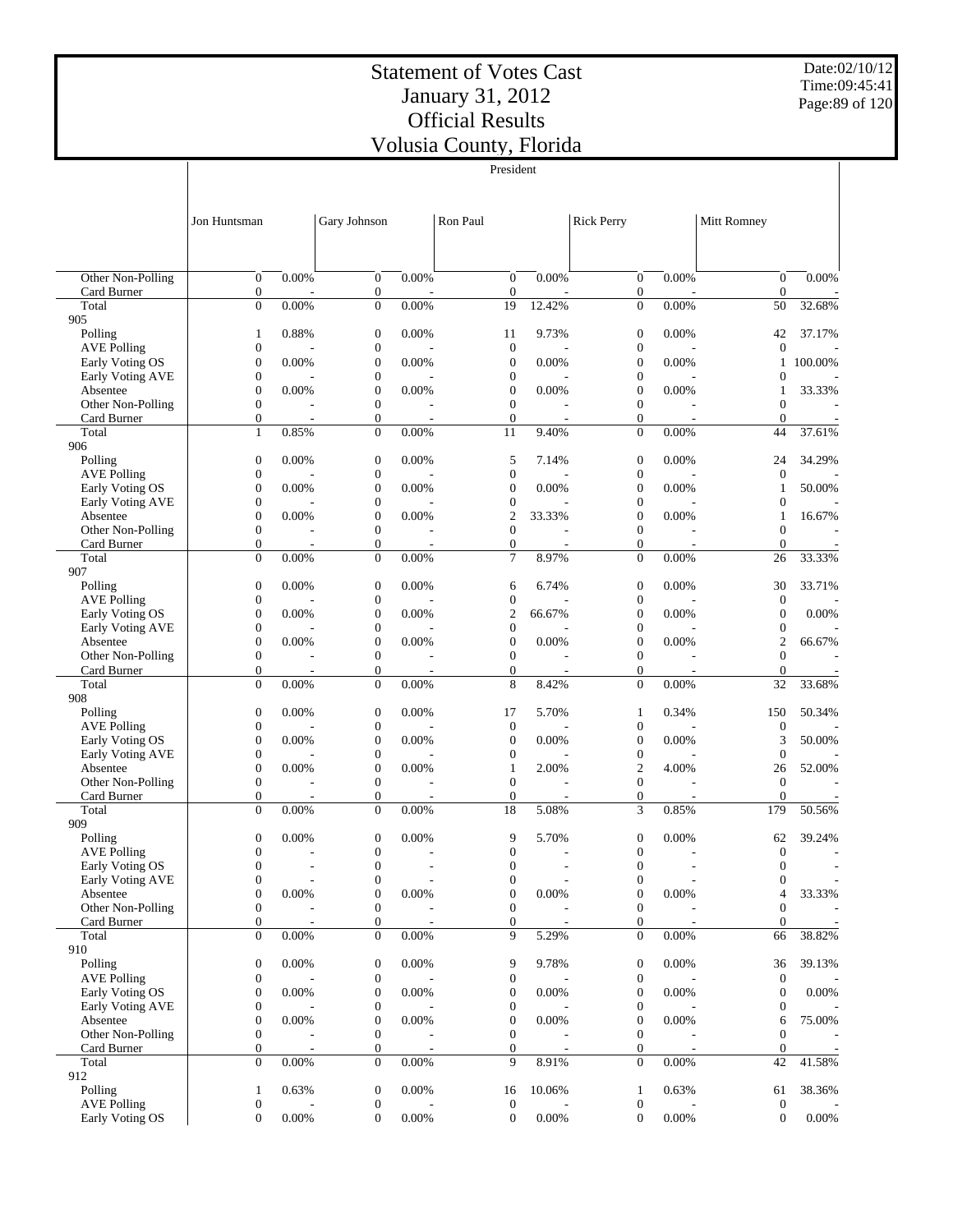Date:02/10/12 Time:09:45:41 Page:90 of 120

|                    |              |       |              |          | VOIUSIA COUNTY, FIOMICA |        |                   |       |             |        |
|--------------------|--------------|-------|--------------|----------|-------------------------|--------|-------------------|-------|-------------|--------|
|                    |              |       |              |          | President               |        |                   |       |             |        |
|                    |              |       |              |          |                         |        |                   |       |             |        |
|                    | Jon Huntsman |       | Gary Johnson |          | Ron Paul                |        | <b>Rick Perry</b> |       | Mitt Romney |        |
|                    |              |       |              |          |                         |        |                   |       |             |        |
| Early Voting AVE   | $\Omega$     |       | $\Omega$     |          | $\Omega$                |        | $\overline{0}$    |       | $\Omega$    |        |
| Absentee           | $\theta$     | 0.00% | $\Omega$     | 0.00%    |                         | 27.27% | $\theta$          | 0.00% |             | 9.09%  |
| Other Non-Polling  | 0            | 0.00% | $\Omega$     | 0.00%    | $\Omega$                | 0.00%  | $\Omega$          | 0.00% | $\Omega$    | 0.00%  |
| Card Burner        | 0            |       | 0            |          | $\Omega$                |        | 0                 |       | $\Omega$    |        |
| Total              | $\mathbf{1}$ | 0.57% | $\mathbf{0}$ | 0.00%    | 19                      | 10.86% | $\mathbf{1}$      | 0.57% | 62          | 35.43% |
| 913                |              |       |              |          |                         |        |                   |       |             |        |
| Polling            |              | 0.34% | $\mathbf{0}$ | $0.00\%$ | 18                      | 6.10%  | 3                 | 1.02% | 136         | 46.10% |
| <b>AVE Polling</b> | 0            |       | $\mathbf{0}$ |          | $\theta$                |        | $\mathbf{0}$      |       | $\Omega$    |        |
| Early Voting OS    | 0            | 0.00% | $\mathbf{0}$ | 0.00%    | $\Omega$                | 0.00%  | $\mathbf{0}$      | 0.00% | 2           | 40.00% |
| Early Voting AVE   | 0            |       | $\Omega$     |          | $\Omega$                |        | $\Omega$          |       | $\Omega$    |        |
| Absentee           | 0            | 0.00% | $\Omega$     | 0.00%    | $\Omega$                | 0.00%  | $\Omega$          | 0.00% | 10          | 55.56% |
| Other Non-Polling  | 0            |       | $\theta$     |          | $\Omega$                |        | $\overline{0}$    |       | $\Omega$    |        |
| Card Burner        |              |       | 0            |          |                         |        | $\overline{0}$    |       |             |        |
| Total              | $\mathbf{1}$ | 0.31% | $\Omega$     | 0.00%    | 18                      | 5.66%  | 3                 | 0.94% | 148         | 46.54% |
| Total              |              |       |              |          |                         |        |                   |       |             |        |
| Polling            | 63           | 0.18% | 13           | 0.04%    | 2330                    | 6.69%  | 67                | 0.19% | 15200       | 43.63% |
| <b>AVE Polling</b> | $\mathbf{0}$ | 0.00% | $\theta$     | 0.00%    | $\Omega$                | 0.00%  | $\theta$          | 0.00% | $\Omega$    | 0.00%  |
| Early Voting OS    | 4            | 0.18% | 2            | 0.09%    | 116                     | 5.33%  | $\mathfrak{2}$    | 0.09% | 1075        | 49.40% |
| Early Voting AVE   | 0            |       | $\Omega$     |          | $\Omega$                |        | $\Omega$          |       | $\Omega$    |        |
| Card Burner        | $\Omega$     |       | $\Omega$     |          | $\Omega$                |        | $\Omega$          |       | $\Omega$    |        |
| Absentee           | 37           | 0.77% | 6            | 0.12%    | 329                     | 6.84%  | 42                | 0.87% | 2360        | 49.05% |
| Other Non-Polling  | $\Omega$     | 0.00% | $\theta$     | 0.00%    |                         | 10.53% | $\Omega$          | 0.00% | 15          | 39.47% |
| Total              | 104          | 0.25% | 21           | 0.05%    | 2779                    | 6.64%  | 111               | 0.27% | 18650       | 44.54% |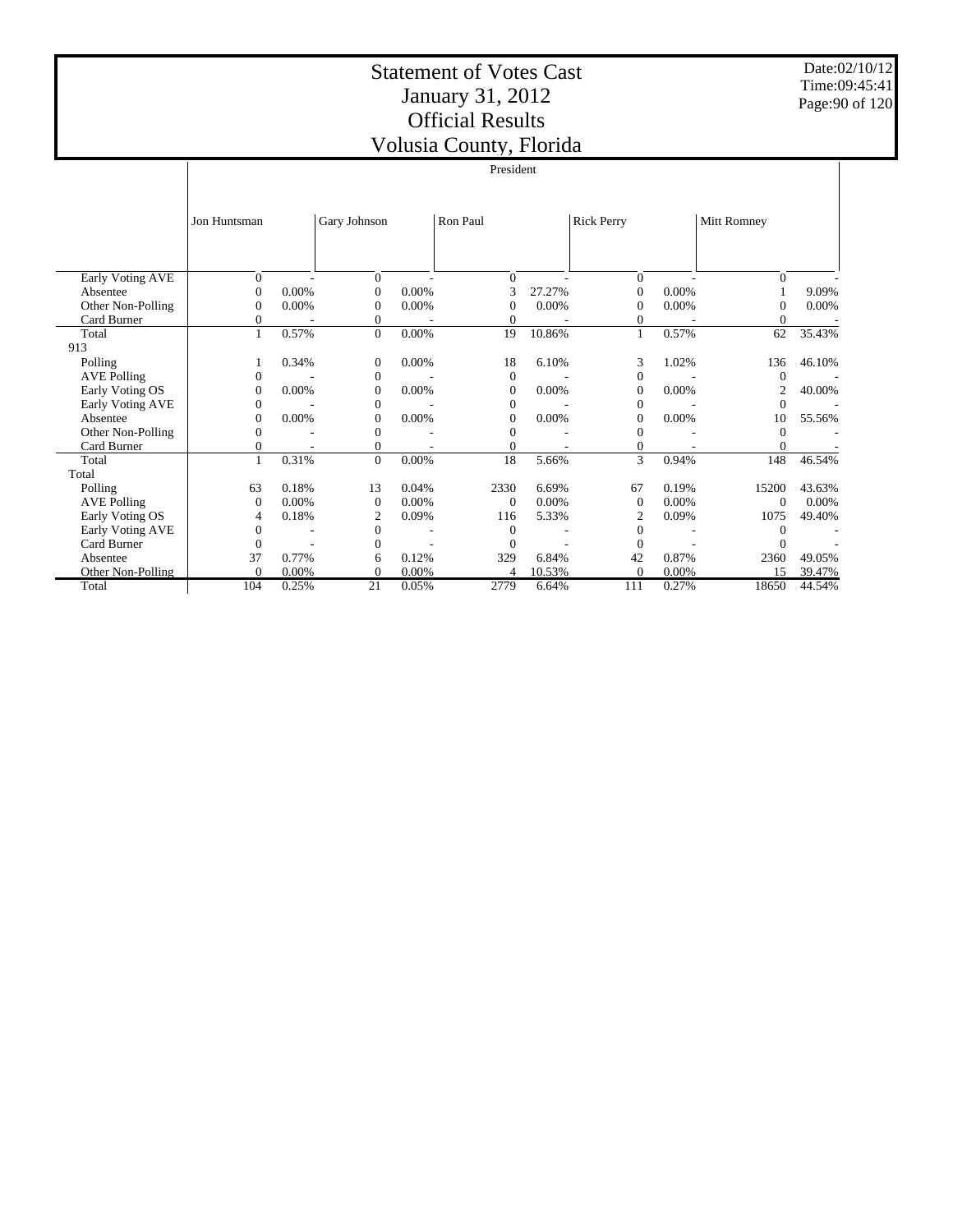|                                     |                                      |          | <b>Statement of Votes Cast</b><br>January 31, 2012<br><b>Official Results</b> | Date:02/10/12<br>Time:09:45:41<br>Page: 91 of 120 |
|-------------------------------------|--------------------------------------|----------|-------------------------------------------------------------------------------|---------------------------------------------------|
|                                     |                                      |          | Volusia County, Florida                                                       |                                                   |
|                                     | President                            |          |                                                                               |                                                   |
|                                     |                                      |          |                                                                               |                                                   |
|                                     |                                      |          |                                                                               |                                                   |
|                                     | Rick Santorum                        |          |                                                                               |                                                   |
|                                     |                                      |          |                                                                               |                                                   |
|                                     |                                      |          |                                                                               |                                                   |
| Jurisdiction Wide                   |                                      |          |                                                                               |                                                   |
| $101 - 1$                           |                                      |          |                                                                               |                                                   |
| Polling                             | 7                                    | 20.59%   |                                                                               |                                                   |
| <b>AVE Polling</b>                  | 0                                    |          |                                                                               |                                                   |
| Early Voting OS<br>Early Voting AVE | $\boldsymbol{0}$                     | 0.00%    |                                                                               |                                                   |
| Absentee                            | $\boldsymbol{0}$<br>$\boldsymbol{0}$ | 0.00%    |                                                                               |                                                   |
| Other Non-Polling                   | $\boldsymbol{0}$                     |          |                                                                               |                                                   |
| Card Burner                         | $\boldsymbol{0}$                     |          |                                                                               |                                                   |
| Total<br>$101 - 2$                  | $\boldsymbol{7}$                     | 16.67%   |                                                                               |                                                   |
| Polling                             | 8                                    | 18.60%   |                                                                               |                                                   |
| <b>AVE Polling</b>                  | $\boldsymbol{0}$                     |          |                                                                               |                                                   |
| Early Voting OS                     | $\boldsymbol{0}$                     | 0.00%    |                                                                               |                                                   |
| Early Voting AVE<br>Absentee        | $\boldsymbol{0}$<br>$\overline{4}$   | 40.00%   |                                                                               |                                                   |
| Other Non-Polling                   | $\boldsymbol{0}$                     |          |                                                                               |                                                   |
| Card Burner                         | $\boldsymbol{0}$                     |          |                                                                               |                                                   |
| Total                               | $12\,$                               | 20.34%   |                                                                               |                                                   |
| $105 - 1$<br>Polling                | 4                                    | 10.00%   |                                                                               |                                                   |
| <b>AVE Polling</b>                  | $\boldsymbol{0}$                     |          |                                                                               |                                                   |
| Early Voting OS                     | $\boldsymbol{0}$                     |          |                                                                               |                                                   |
| Early Voting AVE<br>Absentee        | $\boldsymbol{0}$<br>$\boldsymbol{0}$ | 0.00%    |                                                                               |                                                   |
| Other Non-Polling                   | $\boldsymbol{0}$                     |          |                                                                               |                                                   |
| Card Burner                         | $\boldsymbol{0}$                     |          |                                                                               |                                                   |
| Total<br>$105 - 2$                  | $\overline{4}$                       | 9.52%    |                                                                               |                                                   |
| Polling                             | 3                                    | 5.66%    |                                                                               |                                                   |
| <b>AVE Polling</b>                  | $\boldsymbol{0}$                     |          |                                                                               |                                                   |
| Early Voting OS                     | $\boldsymbol{0}$                     |          |                                                                               |                                                   |
| Early Voting AVE<br>Absentee        | $\boldsymbol{0}$<br>$\mathbf{1}$     | 16.67%   |                                                                               |                                                   |
| Other Non-Polling                   | $\boldsymbol{0}$                     |          |                                                                               |                                                   |
| Card Burner                         | $\boldsymbol{0}$                     |          |                                                                               |                                                   |
| Total<br>$106 - 1$                  | $\overline{4}$                       | 6.78%    |                                                                               |                                                   |
| Polling                             | 5                                    | 17.86%   |                                                                               |                                                   |
| <b>AVE Polling</b>                  | $\boldsymbol{0}$                     |          |                                                                               |                                                   |
| Early Voting OS                     | $\boldsymbol{0}$                     |          |                                                                               |                                                   |
| Early Voting AVE<br>Absentee        | $\boldsymbol{0}$<br>$\sqrt{2}$       | 66.67%   |                                                                               |                                                   |
| Other Non-Polling                   | $\boldsymbol{0}$                     |          |                                                                               |                                                   |
| Card Burner                         | $\boldsymbol{0}$                     |          |                                                                               |                                                   |
| Total<br>$106 - 2$                  | $\boldsymbol{7}$                     | 22.58%   |                                                                               |                                                   |
| Polling                             | 4                                    | 14.29%   |                                                                               |                                                   |
| <b>AVE Polling</b>                  | $\boldsymbol{0}$                     |          |                                                                               |                                                   |
| Early Voting OS<br>Early Voting AVE | $\boldsymbol{0}$<br>$\boldsymbol{0}$ |          |                                                                               |                                                   |
| Absentee                            | $\boldsymbol{0}$                     | 0.00%    |                                                                               |                                                   |
| Other Non-Polling                   | $\boldsymbol{0}$                     |          |                                                                               |                                                   |
| Card Burner                         | $\boldsymbol{0}$                     |          |                                                                               |                                                   |
| Total<br>$107 - 1$                  | $\overline{4}$                       | 13.33%   |                                                                               |                                                   |
| Polling                             | 11                                   | 11.11%   |                                                                               |                                                   |
| <b>AVE Polling</b>                  | $\boldsymbol{0}$                     |          |                                                                               |                                                   |
| Early Voting OS<br>Early Voting AVE | $\mathbf{1}$<br>$\boldsymbol{0}$     | 8.33%    |                                                                               |                                                   |
| Absentee                            | $\boldsymbol{0}$                     | $0.00\%$ |                                                                               |                                                   |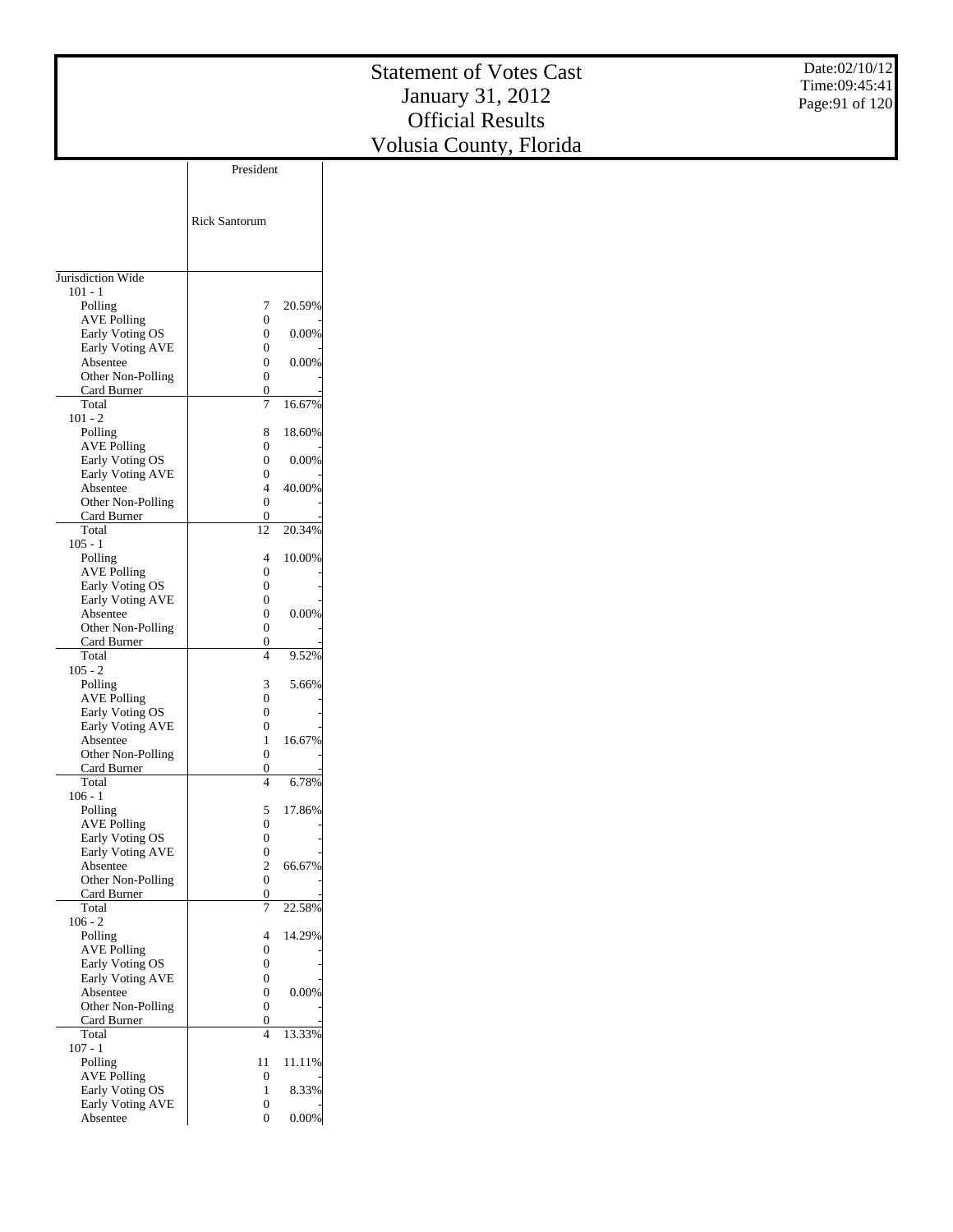Date:02/10/12 Time:09:45:41 Page:92 of 120

|                                       | President            |        |
|---------------------------------------|----------------------|--------|
|                                       |                      |        |
|                                       |                      |        |
|                                       | <b>Rick Santorum</b> |        |
|                                       |                      |        |
|                                       |                      |        |
| Other Non-Polling                     | 0                    |        |
| Card Burner                           | 0                    |        |
| Total<br>$107 - 2$                    | 12                   | 9.60%  |
| Polling                               | 4                    | 6.67%  |
| <b>AVE Polling</b>                    | 0                    |        |
| Early Voting OS                       | 0                    | 0.00%  |
| Early Voting AVE                      | 0                    |        |
| Absentee<br>Other Non-Polling         | 0<br>0               | 0.00%  |
| Card Burner                           | 0                    |        |
| Total                                 | 4                    | 6.15%  |
| 109                                   |                      |        |
| Polling                               | 10                   | 7.58%  |
| <b>AVE Polling</b>                    | 0                    |        |
| Early Voting OS                       | 2                    | 10.00% |
| Early Voting AVE<br>Absentee          | 0<br>3               | 9.38%  |
| Other Non-Polling                     | $\overline{0}$       |        |
| Card Burner                           | 0                    |        |
| Total                                 | 15                   | 8.15%  |
| 201 - 1                               |                      |        |
| Polling                               | 18                   | 10.91% |
| <b>AVE Polling</b><br>Early Voting OS | 0<br>2               | 14.29% |
| Early Voting AVE                      | 0                    |        |
| Absentee                              | 3                    | 15.79% |
| Other Non-Polling                     | 0                    |        |
| Card Burner                           | 0                    |        |
| Total                                 | 23                   | 11.62% |
| 201 - 2<br>Polling                    | 0                    | 0.00%  |
| <b>AVE Polling</b>                    | 0                    |        |
| Early Voting OS                       | 0                    |        |
| Early Voting AVE                      | 0                    |        |
| Absentee                              | 0                    | 0.00%  |
| Other Non-Polling                     | 0                    |        |
| Card Burner<br>Total                  | 0<br>0               | 0.00%  |
| 202                                   |                      |        |
| Polling                               | 10                   | 8.47%  |
| <b>AVE Polling</b>                    | 0                    |        |
| Early Voting OS                       | 1                    | 5.56%  |
| Early Voting AVE                      | 0                    |        |
| Absentee<br>Other Non-Polling         | 5<br>0               | 20.83% |
| Card Burner                           | 0                    |        |
| Total                                 | 16                   | 10.00% |
| 203                                   |                      |        |
| Polling                               | 35                   | 10.23% |
| <b>AVE Polling</b>                    | 0                    |        |
| Early Voting OS<br>Early Voting AVE   | 0<br>0               | 0.00%  |
| Absentee                              | 7                    | 16.67% |
| Other Non-Polling                     | $\overline{0}$       |        |
| Card Burner                           | 0                    |        |
| Total                                 | 42                   | 9.57%  |
| 204                                   |                      |        |
| Polling<br><b>AVE Polling</b>         | 26<br>0              | 11.26% |
| Early Voting OS                       | $\overline{c}$       | 3.28%  |
|                                       |                      |        |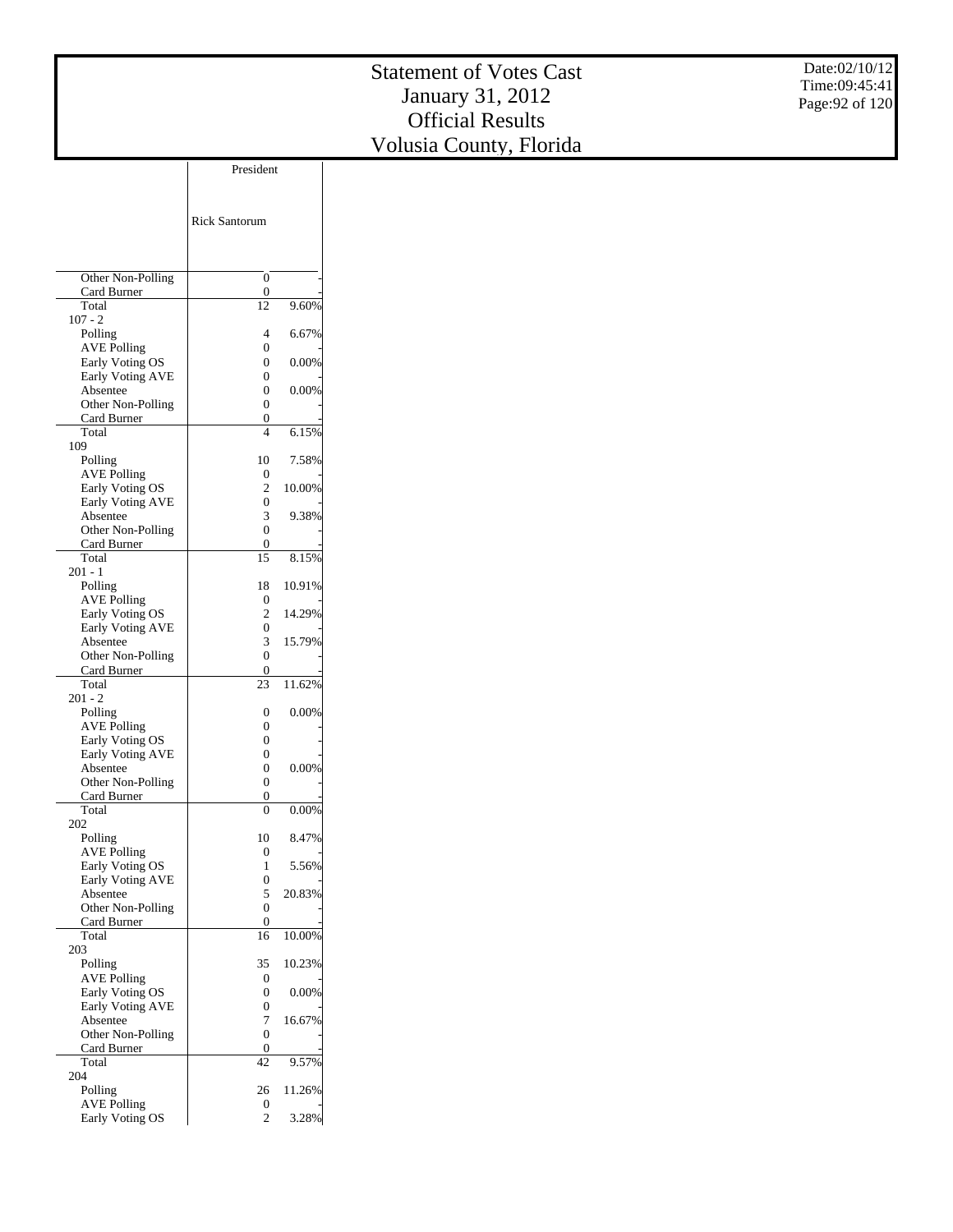Date:02/10/12 Time:09:45:41 Page:93 of 120

|                                            | <b>Rick Santorum</b> |        |
|--------------------------------------------|----------------------|--------|
| Early Voting AVE                           | 0                    |        |
| Absentee                                   | 4                    | 10.53% |
| Other Non-Polling<br>Card Burner           | 0<br>0               |        |
| Total                                      | 32                   | 9.70%  |
| 205                                        |                      |        |
| Polling<br><b>AVE Polling</b>              | 12<br>0              | 5.91%  |
| Early Voting OS                            | 5                    | 11.11% |
| <b>Early Voting AVE</b>                    | 0                    |        |
| Absentee                                   | 7                    | 22.58% |
| Other Non-Polling<br>Card Burner           | 0<br>0               |        |
| Total                                      | 24                   | 8.60%  |
| 206                                        |                      |        |
| Polling                                    | 31                   | 11.52% |
| <b>AVE Polling</b><br>Early Voting OS      | 0<br>6               | 10.00% |
| Early Voting AVE                           | 0                    |        |
| Absentee                                   | 4                    | 9.76%  |
| Other Non-Polling                          | 1                    | 50.00% |
| Card Burner<br>Total                       | 0<br>42              | 11.29% |
| 207                                        |                      |        |
| Polling                                    | 27                   | 12.16% |
| <b>AVE Polling</b>                         | 0                    |        |
| Early Voting OS<br><b>Early Voting AVE</b> | 5<br>0               | 9.62%  |
| Absentee                                   | 2                    | 4.26%  |
| Other Non-Polling                          | 0                    |        |
| Card Burner                                | 0                    |        |
| Total<br>208                               | 34                   | 10.59% |
| Polling                                    | 26                   | 11.71% |
| AVE Polling                                | 0                    |        |
| Early Voting OS                            | 0                    | 0.00%  |
| <b>Early Voting AVE</b><br>Absentee        | 0<br>2               | 4.65%  |
| Other Non-Polling                          | 0                    |        |
| Card Burner                                | 0                    |        |
| Total<br>209                               | 28                   | 9.06%  |
| Polling                                    | 31                   | 12.50% |
| <b>AVE Polling</b>                         | 0                    |        |
| Early Voting OS                            | 6                    | 10.53% |
| Early Voting AVE<br>Absentee               | 0<br>5               | 10.64% |
| Other Non-Polling                          | 0                    |        |
| Card Burner                                | 0                    |        |
| Total                                      | 42                   | 11.93% |
| 212<br>Polling                             | 24                   | 22.43% |
| <b>AVE Polling</b>                         | 0                    |        |
| Early Voting OS                            | 2                    | 6.06%  |
| Early Voting AVE                           | 0                    |        |
| Absentee<br>Other Non-Polling              | 4<br>0               | 7.55%  |
| Card Burner                                | 0                    |        |
| Total                                      | 30                   | 15.54% |
| 213                                        | 25                   | 18.66% |
| Polling                                    |                      |        |
|                                            |                      |        |

President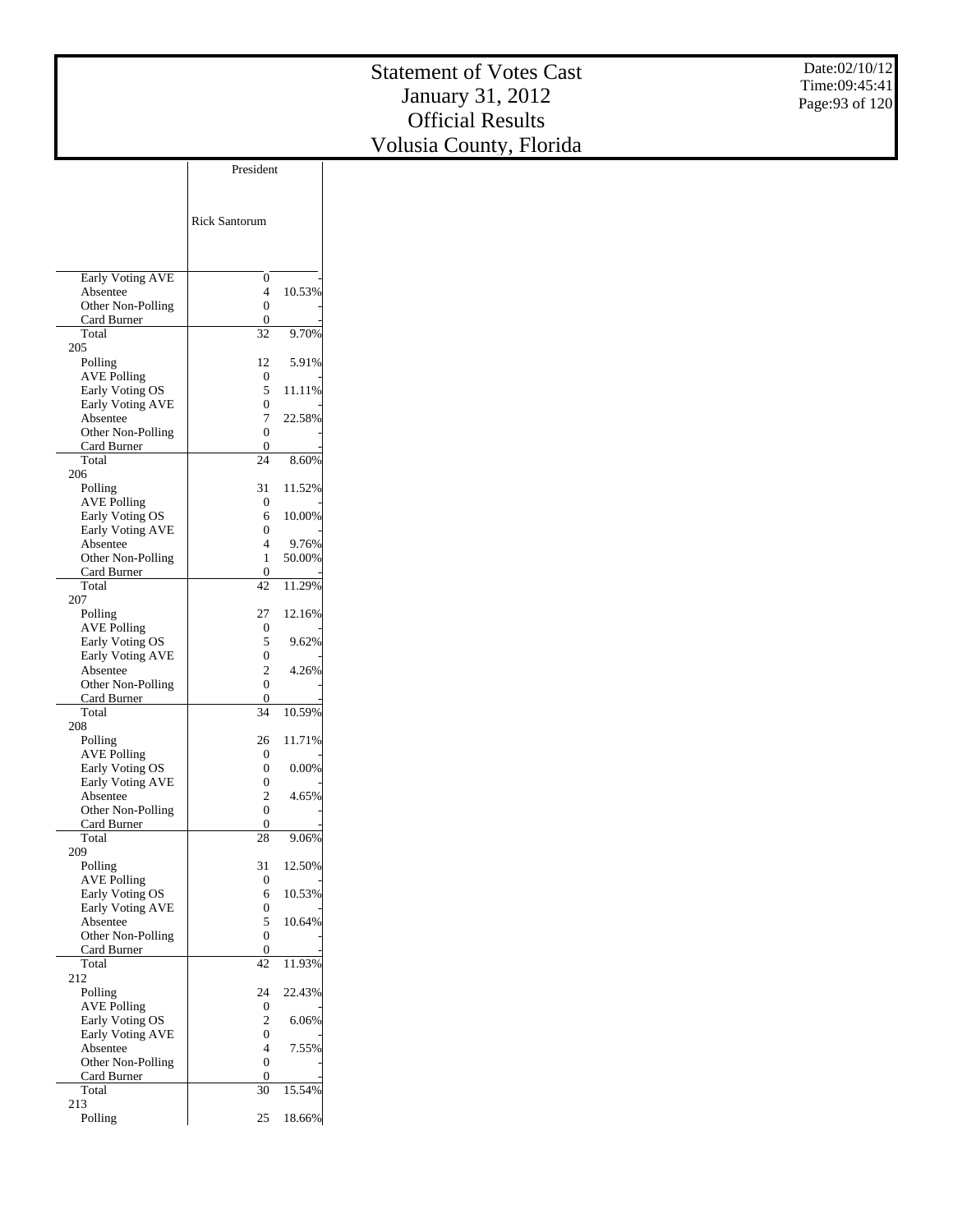Date:02/10/12 Time:09:45:41 Page:94 of 120

| <b>AVE Polling</b><br>0<br>Early Voting OS<br>5<br>23.81%<br><b>Early Voting AVE</b><br>0<br>5<br>20.00%<br>Absentee<br>Other Non-Polling<br>0<br>Card Burner<br>0<br>Total<br>19.44%<br>35<br>214<br>45<br>15.15%<br>Polling<br><b>AVE Polling</b><br>0<br>Early Voting OS<br>6<br>9.84%<br>Early Voting AVE<br>0<br>10.53%<br>4<br>Absentee<br>Other Non-Polling<br>0<br>Card Burner<br>0<br>55<br>13.89%<br>Total<br>215<br>13.68%<br>Polling<br>64<br><b>AVE Polling</b><br>0<br>Early Voting OS<br>20<br>8.16%<br><b>Early Voting AVE</b><br>$\Omega$<br>14<br>10.77%<br>Absentee<br>Other Non-Polling<br>0<br>0.00%<br>Card Burner<br>$\Omega$<br>11.61%<br>Total<br>98<br>216<br>5<br>12.50%<br>Polling<br><b>AVE Polling</b><br>0<br>Early Voting OS<br>$\overline{c}$<br>25.00%<br>Early Voting AVE<br>0<br>0<br>Absentee<br>$0.00\%$<br>0<br>Other Non-Polling<br>Card Burner<br>0<br>13.73%<br>Total<br>7<br>217<br>22.22%<br>Polling<br>6<br><b>AVE Polling</b><br>0<br>Early Voting OS<br>3<br>23.08%<br><b>Early Voting AVE</b><br>0<br>Absentee<br>8<br>18.60%<br>0<br>Other Non-Polling<br>Card Burner<br>0<br>Total<br>20.48%<br>17<br>218 - 1<br>16.13%<br>Polling<br>10<br><b>AVE Polling</b><br>0<br>Early Voting OS<br>0.00%<br>0<br>Early Voting AVE<br>0<br>3<br>Absentee<br>7.69%<br>0<br>Other Non-Polling<br>Card Burner<br>0<br>Total<br>13<br>10.83%<br>$218 - 2$<br>Polling<br>0<br><b>AVE Polling</b><br>0<br>Early Voting OS<br>0<br><b>Early Voting AVE</b><br>0<br>Absentee<br>0<br>-<br>-<br>Other Non-Polling<br>0<br>Card Burner<br>0<br>Total<br>0 | <b>Rick Santorum</b> |  |
|-----------------------------------------------------------------------------------------------------------------------------------------------------------------------------------------------------------------------------------------------------------------------------------------------------------------------------------------------------------------------------------------------------------------------------------------------------------------------------------------------------------------------------------------------------------------------------------------------------------------------------------------------------------------------------------------------------------------------------------------------------------------------------------------------------------------------------------------------------------------------------------------------------------------------------------------------------------------------------------------------------------------------------------------------------------------------------------------------------------------------------------------------------------------------------------------------------------------------------------------------------------------------------------------------------------------------------------------------------------------------------------------------------------------------------------------------------------------------------------------------------------------------------------------------------------------------------------------|----------------------|--|
|                                                                                                                                                                                                                                                                                                                                                                                                                                                                                                                                                                                                                                                                                                                                                                                                                                                                                                                                                                                                                                                                                                                                                                                                                                                                                                                                                                                                                                                                                                                                                                                         |                      |  |
|                                                                                                                                                                                                                                                                                                                                                                                                                                                                                                                                                                                                                                                                                                                                                                                                                                                                                                                                                                                                                                                                                                                                                                                                                                                                                                                                                                                                                                                                                                                                                                                         |                      |  |
|                                                                                                                                                                                                                                                                                                                                                                                                                                                                                                                                                                                                                                                                                                                                                                                                                                                                                                                                                                                                                                                                                                                                                                                                                                                                                                                                                                                                                                                                                                                                                                                         |                      |  |
|                                                                                                                                                                                                                                                                                                                                                                                                                                                                                                                                                                                                                                                                                                                                                                                                                                                                                                                                                                                                                                                                                                                                                                                                                                                                                                                                                                                                                                                                                                                                                                                         |                      |  |
|                                                                                                                                                                                                                                                                                                                                                                                                                                                                                                                                                                                                                                                                                                                                                                                                                                                                                                                                                                                                                                                                                                                                                                                                                                                                                                                                                                                                                                                                                                                                                                                         |                      |  |
|                                                                                                                                                                                                                                                                                                                                                                                                                                                                                                                                                                                                                                                                                                                                                                                                                                                                                                                                                                                                                                                                                                                                                                                                                                                                                                                                                                                                                                                                                                                                                                                         |                      |  |
|                                                                                                                                                                                                                                                                                                                                                                                                                                                                                                                                                                                                                                                                                                                                                                                                                                                                                                                                                                                                                                                                                                                                                                                                                                                                                                                                                                                                                                                                                                                                                                                         |                      |  |
|                                                                                                                                                                                                                                                                                                                                                                                                                                                                                                                                                                                                                                                                                                                                                                                                                                                                                                                                                                                                                                                                                                                                                                                                                                                                                                                                                                                                                                                                                                                                                                                         |                      |  |
|                                                                                                                                                                                                                                                                                                                                                                                                                                                                                                                                                                                                                                                                                                                                                                                                                                                                                                                                                                                                                                                                                                                                                                                                                                                                                                                                                                                                                                                                                                                                                                                         |                      |  |
|                                                                                                                                                                                                                                                                                                                                                                                                                                                                                                                                                                                                                                                                                                                                                                                                                                                                                                                                                                                                                                                                                                                                                                                                                                                                                                                                                                                                                                                                                                                                                                                         |                      |  |
|                                                                                                                                                                                                                                                                                                                                                                                                                                                                                                                                                                                                                                                                                                                                                                                                                                                                                                                                                                                                                                                                                                                                                                                                                                                                                                                                                                                                                                                                                                                                                                                         |                      |  |
|                                                                                                                                                                                                                                                                                                                                                                                                                                                                                                                                                                                                                                                                                                                                                                                                                                                                                                                                                                                                                                                                                                                                                                                                                                                                                                                                                                                                                                                                                                                                                                                         |                      |  |
|                                                                                                                                                                                                                                                                                                                                                                                                                                                                                                                                                                                                                                                                                                                                                                                                                                                                                                                                                                                                                                                                                                                                                                                                                                                                                                                                                                                                                                                                                                                                                                                         |                      |  |
|                                                                                                                                                                                                                                                                                                                                                                                                                                                                                                                                                                                                                                                                                                                                                                                                                                                                                                                                                                                                                                                                                                                                                                                                                                                                                                                                                                                                                                                                                                                                                                                         |                      |  |
|                                                                                                                                                                                                                                                                                                                                                                                                                                                                                                                                                                                                                                                                                                                                                                                                                                                                                                                                                                                                                                                                                                                                                                                                                                                                                                                                                                                                                                                                                                                                                                                         |                      |  |
|                                                                                                                                                                                                                                                                                                                                                                                                                                                                                                                                                                                                                                                                                                                                                                                                                                                                                                                                                                                                                                                                                                                                                                                                                                                                                                                                                                                                                                                                                                                                                                                         |                      |  |
|                                                                                                                                                                                                                                                                                                                                                                                                                                                                                                                                                                                                                                                                                                                                                                                                                                                                                                                                                                                                                                                                                                                                                                                                                                                                                                                                                                                                                                                                                                                                                                                         |                      |  |
|                                                                                                                                                                                                                                                                                                                                                                                                                                                                                                                                                                                                                                                                                                                                                                                                                                                                                                                                                                                                                                                                                                                                                                                                                                                                                                                                                                                                                                                                                                                                                                                         |                      |  |
|                                                                                                                                                                                                                                                                                                                                                                                                                                                                                                                                                                                                                                                                                                                                                                                                                                                                                                                                                                                                                                                                                                                                                                                                                                                                                                                                                                                                                                                                                                                                                                                         |                      |  |
|                                                                                                                                                                                                                                                                                                                                                                                                                                                                                                                                                                                                                                                                                                                                                                                                                                                                                                                                                                                                                                                                                                                                                                                                                                                                                                                                                                                                                                                                                                                                                                                         |                      |  |
|                                                                                                                                                                                                                                                                                                                                                                                                                                                                                                                                                                                                                                                                                                                                                                                                                                                                                                                                                                                                                                                                                                                                                                                                                                                                                                                                                                                                                                                                                                                                                                                         |                      |  |
|                                                                                                                                                                                                                                                                                                                                                                                                                                                                                                                                                                                                                                                                                                                                                                                                                                                                                                                                                                                                                                                                                                                                                                                                                                                                                                                                                                                                                                                                                                                                                                                         |                      |  |
|                                                                                                                                                                                                                                                                                                                                                                                                                                                                                                                                                                                                                                                                                                                                                                                                                                                                                                                                                                                                                                                                                                                                                                                                                                                                                                                                                                                                                                                                                                                                                                                         |                      |  |
|                                                                                                                                                                                                                                                                                                                                                                                                                                                                                                                                                                                                                                                                                                                                                                                                                                                                                                                                                                                                                                                                                                                                                                                                                                                                                                                                                                                                                                                                                                                                                                                         |                      |  |
|                                                                                                                                                                                                                                                                                                                                                                                                                                                                                                                                                                                                                                                                                                                                                                                                                                                                                                                                                                                                                                                                                                                                                                                                                                                                                                                                                                                                                                                                                                                                                                                         |                      |  |
|                                                                                                                                                                                                                                                                                                                                                                                                                                                                                                                                                                                                                                                                                                                                                                                                                                                                                                                                                                                                                                                                                                                                                                                                                                                                                                                                                                                                                                                                                                                                                                                         |                      |  |
|                                                                                                                                                                                                                                                                                                                                                                                                                                                                                                                                                                                                                                                                                                                                                                                                                                                                                                                                                                                                                                                                                                                                                                                                                                                                                                                                                                                                                                                                                                                                                                                         |                      |  |
|                                                                                                                                                                                                                                                                                                                                                                                                                                                                                                                                                                                                                                                                                                                                                                                                                                                                                                                                                                                                                                                                                                                                                                                                                                                                                                                                                                                                                                                                                                                                                                                         |                      |  |
|                                                                                                                                                                                                                                                                                                                                                                                                                                                                                                                                                                                                                                                                                                                                                                                                                                                                                                                                                                                                                                                                                                                                                                                                                                                                                                                                                                                                                                                                                                                                                                                         |                      |  |
|                                                                                                                                                                                                                                                                                                                                                                                                                                                                                                                                                                                                                                                                                                                                                                                                                                                                                                                                                                                                                                                                                                                                                                                                                                                                                                                                                                                                                                                                                                                                                                                         |                      |  |
|                                                                                                                                                                                                                                                                                                                                                                                                                                                                                                                                                                                                                                                                                                                                                                                                                                                                                                                                                                                                                                                                                                                                                                                                                                                                                                                                                                                                                                                                                                                                                                                         |                      |  |
|                                                                                                                                                                                                                                                                                                                                                                                                                                                                                                                                                                                                                                                                                                                                                                                                                                                                                                                                                                                                                                                                                                                                                                                                                                                                                                                                                                                                                                                                                                                                                                                         |                      |  |
|                                                                                                                                                                                                                                                                                                                                                                                                                                                                                                                                                                                                                                                                                                                                                                                                                                                                                                                                                                                                                                                                                                                                                                                                                                                                                                                                                                                                                                                                                                                                                                                         |                      |  |
|                                                                                                                                                                                                                                                                                                                                                                                                                                                                                                                                                                                                                                                                                                                                                                                                                                                                                                                                                                                                                                                                                                                                                                                                                                                                                                                                                                                                                                                                                                                                                                                         |                      |  |
|                                                                                                                                                                                                                                                                                                                                                                                                                                                                                                                                                                                                                                                                                                                                                                                                                                                                                                                                                                                                                                                                                                                                                                                                                                                                                                                                                                                                                                                                                                                                                                                         |                      |  |
|                                                                                                                                                                                                                                                                                                                                                                                                                                                                                                                                                                                                                                                                                                                                                                                                                                                                                                                                                                                                                                                                                                                                                                                                                                                                                                                                                                                                                                                                                                                                                                                         |                      |  |
|                                                                                                                                                                                                                                                                                                                                                                                                                                                                                                                                                                                                                                                                                                                                                                                                                                                                                                                                                                                                                                                                                                                                                                                                                                                                                                                                                                                                                                                                                                                                                                                         |                      |  |
|                                                                                                                                                                                                                                                                                                                                                                                                                                                                                                                                                                                                                                                                                                                                                                                                                                                                                                                                                                                                                                                                                                                                                                                                                                                                                                                                                                                                                                                                                                                                                                                         |                      |  |
|                                                                                                                                                                                                                                                                                                                                                                                                                                                                                                                                                                                                                                                                                                                                                                                                                                                                                                                                                                                                                                                                                                                                                                                                                                                                                                                                                                                                                                                                                                                                                                                         |                      |  |
|                                                                                                                                                                                                                                                                                                                                                                                                                                                                                                                                                                                                                                                                                                                                                                                                                                                                                                                                                                                                                                                                                                                                                                                                                                                                                                                                                                                                                                                                                                                                                                                         |                      |  |
|                                                                                                                                                                                                                                                                                                                                                                                                                                                                                                                                                                                                                                                                                                                                                                                                                                                                                                                                                                                                                                                                                                                                                                                                                                                                                                                                                                                                                                                                                                                                                                                         |                      |  |
|                                                                                                                                                                                                                                                                                                                                                                                                                                                                                                                                                                                                                                                                                                                                                                                                                                                                                                                                                                                                                                                                                                                                                                                                                                                                                                                                                                                                                                                                                                                                                                                         |                      |  |
|                                                                                                                                                                                                                                                                                                                                                                                                                                                                                                                                                                                                                                                                                                                                                                                                                                                                                                                                                                                                                                                                                                                                                                                                                                                                                                                                                                                                                                                                                                                                                                                         |                      |  |
|                                                                                                                                                                                                                                                                                                                                                                                                                                                                                                                                                                                                                                                                                                                                                                                                                                                                                                                                                                                                                                                                                                                                                                                                                                                                                                                                                                                                                                                                                                                                                                                         |                      |  |
|                                                                                                                                                                                                                                                                                                                                                                                                                                                                                                                                                                                                                                                                                                                                                                                                                                                                                                                                                                                                                                                                                                                                                                                                                                                                                                                                                                                                                                                                                                                                                                                         |                      |  |
|                                                                                                                                                                                                                                                                                                                                                                                                                                                                                                                                                                                                                                                                                                                                                                                                                                                                                                                                                                                                                                                                                                                                                                                                                                                                                                                                                                                                                                                                                                                                                                                         |                      |  |
|                                                                                                                                                                                                                                                                                                                                                                                                                                                                                                                                                                                                                                                                                                                                                                                                                                                                                                                                                                                                                                                                                                                                                                                                                                                                                                                                                                                                                                                                                                                                                                                         |                      |  |
|                                                                                                                                                                                                                                                                                                                                                                                                                                                                                                                                                                                                                                                                                                                                                                                                                                                                                                                                                                                                                                                                                                                                                                                                                                                                                                                                                                                                                                                                                                                                                                                         |                      |  |
|                                                                                                                                                                                                                                                                                                                                                                                                                                                                                                                                                                                                                                                                                                                                                                                                                                                                                                                                                                                                                                                                                                                                                                                                                                                                                                                                                                                                                                                                                                                                                                                         |                      |  |
|                                                                                                                                                                                                                                                                                                                                                                                                                                                                                                                                                                                                                                                                                                                                                                                                                                                                                                                                                                                                                                                                                                                                                                                                                                                                                                                                                                                                                                                                                                                                                                                         |                      |  |
|                                                                                                                                                                                                                                                                                                                                                                                                                                                                                                                                                                                                                                                                                                                                                                                                                                                                                                                                                                                                                                                                                                                                                                                                                                                                                                                                                                                                                                                                                                                                                                                         |                      |  |
|                                                                                                                                                                                                                                                                                                                                                                                                                                                                                                                                                                                                                                                                                                                                                                                                                                                                                                                                                                                                                                                                                                                                                                                                                                                                                                                                                                                                                                                                                                                                                                                         |                      |  |
|                                                                                                                                                                                                                                                                                                                                                                                                                                                                                                                                                                                                                                                                                                                                                                                                                                                                                                                                                                                                                                                                                                                                                                                                                                                                                                                                                                                                                                                                                                                                                                                         |                      |  |

President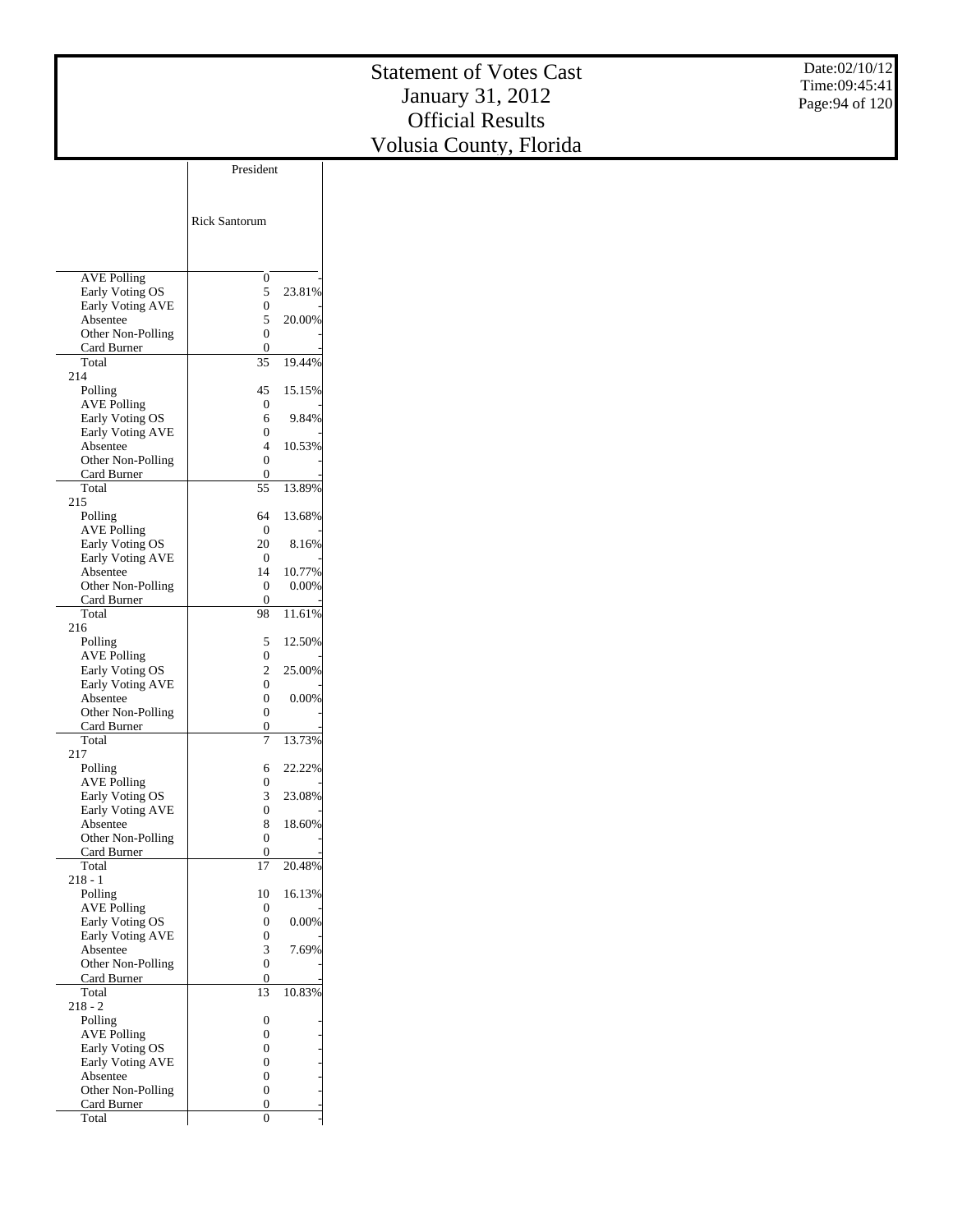|                                       |                                      |          | <b>Statement of Votes Cast</b> | Date:02/10/12   |
|---------------------------------------|--------------------------------------|----------|--------------------------------|-----------------|
|                                       |                                      |          |                                | Time:09:45:41   |
|                                       |                                      |          | January 31, 2012               | Page: 95 of 120 |
|                                       |                                      |          | <b>Official Results</b>        |                 |
|                                       |                                      |          | Volusia County, Florida        |                 |
|                                       | President                            |          |                                |                 |
|                                       |                                      |          |                                |                 |
|                                       |                                      |          |                                |                 |
|                                       | <b>Rick Santorum</b>                 |          |                                |                 |
|                                       |                                      |          |                                |                 |
|                                       |                                      |          |                                |                 |
| 219<br>Polling                        | 27                                   |          |                                |                 |
| <b>AVE Polling</b>                    | $\boldsymbol{0}$                     | 15.61%   |                                |                 |
| Early Voting OS                       | $\boldsymbol{2}$                     | 5.26%    |                                |                 |
| Early Voting AVE<br>Absentee          | $\boldsymbol{0}$<br>4                | 13.33%   |                                |                 |
| Other Non-Polling                     | $\boldsymbol{0}$                     |          |                                |                 |
| Card Burner                           | $\boldsymbol{0}$                     |          |                                |                 |
| Total<br>220                          | 33                                   | 13.69%   |                                |                 |
| Polling                               | 35                                   | 15.42%   |                                |                 |
| <b>AVE Polling</b><br>Early Voting OS | $\boldsymbol{0}$<br>10               | 14.71%   |                                |                 |
| Early Voting AVE                      | $\boldsymbol{0}$                     |          |                                |                 |
| Absentee                              | 3                                    | 8.82%    |                                |                 |
| Other Non-Polling<br>Card Burner      | $\boldsymbol{0}$<br>$\boldsymbol{0}$ |          |                                |                 |
| Total                                 | $48\,$                               | 14.59%   |                                |                 |
| $221 - 1$<br>Polling                  | 1                                    | 20.00%   |                                |                 |
| <b>AVE Polling</b>                    | $\mathbf{0}$                         |          |                                |                 |
| Early Voting OS                       | $\boldsymbol{0}$                     |          |                                |                 |
| Early Voting AVE<br>Absentee          | $\boldsymbol{0}$<br>$\boldsymbol{0}$ |          |                                |                 |
| Other Non-Polling                     | $\boldsymbol{0}$                     |          |                                |                 |
| Card Burner<br>Total                  | $\boldsymbol{0}$<br>$\mathbf{1}$     | 20.00%   |                                |                 |
| $221 - 2$                             |                                      |          |                                |                 |
| Polling                               | $\boldsymbol{0}$                     | $0.00\%$ |                                |                 |
| <b>AVE Polling</b><br>Early Voting OS | $\boldsymbol{0}$<br>$\boldsymbol{0}$ |          |                                |                 |
| Early Voting AVE                      | $\boldsymbol{0}$                     |          |                                |                 |
| Absentee<br>Other Non-Polling         | $\boldsymbol{0}$<br>$\boldsymbol{0}$ | 0.00%    |                                |                 |
| Card Burner                           | $\boldsymbol{0}$                     |          |                                |                 |
| Total                                 | $\overline{0}$                       | $0.00\%$ |                                |                 |
| 222<br>Polling                        | 37                                   | 16.44%   |                                |                 |
| <b>AVE Polling</b>                    | $\boldsymbol{0}$                     |          |                                |                 |
| Early Voting OS<br>Early Voting AVE   | $\boldsymbol{0}$<br>$\boldsymbol{0}$ | 0.00%    |                                |                 |
| Absentee                              | $\boldsymbol{2}$                     | 16.67%   |                                |                 |
| Other Non-Polling<br>Card Burner      | $\boldsymbol{0}$<br>$\boldsymbol{0}$ |          |                                |                 |
| Total                                 | $\overline{39}$                      | 15.79%   |                                |                 |
| $223 - 1$                             |                                      |          |                                |                 |
| Polling<br><b>AVE Polling</b>         | $\boldsymbol{0}$<br>$\boldsymbol{0}$ | $0.00\%$ |                                |                 |
| Early Voting OS                       | $\boldsymbol{0}$                     | $0.00\%$ |                                |                 |
| Early Voting AVE<br>Absentee          | $\boldsymbol{0}$<br>$\boldsymbol{0}$ | 0.00%    |                                |                 |
| Other Non-Polling                     | $\boldsymbol{0}$                     |          |                                |                 |
| Card Burner                           | $\boldsymbol{0}$                     |          |                                |                 |
| Total<br>$223 - 2$                    | $\boldsymbol{0}$                     | 0.00%    |                                |                 |
| Polling                               | 12                                   | 12.37%   |                                |                 |
| <b>AVE Polling</b><br>Early Voting OS | $\boldsymbol{0}$<br>$\mathbf{2}$     | 18.18%   |                                |                 |
| Early Voting AVE                      | $\boldsymbol{0}$                     |          |                                |                 |
| Absentee                              | $\mathbf{1}$                         | 50.00%   |                                |                 |
| Other Non-Polling                     | $\boldsymbol{0}$                     |          |                                |                 |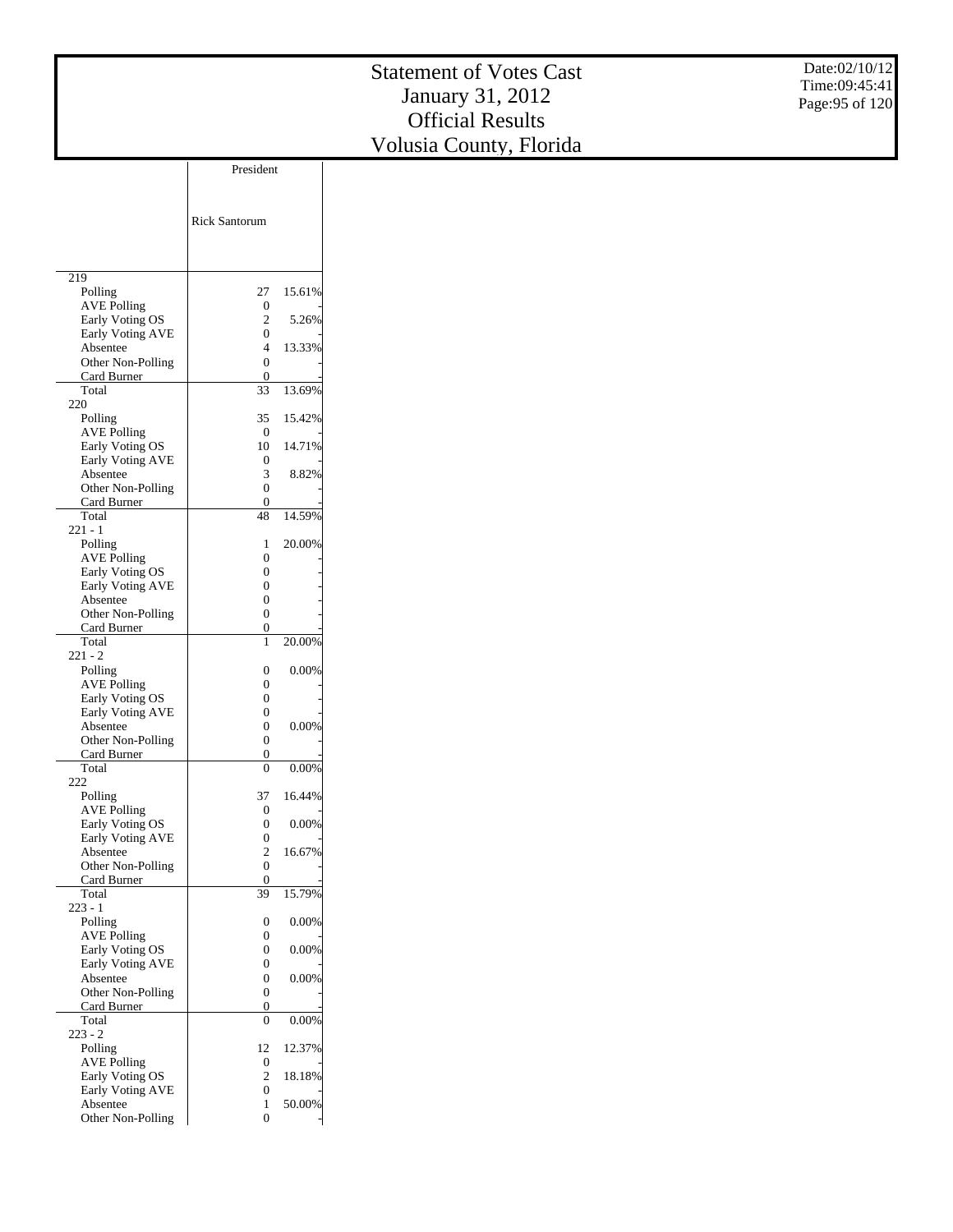Date:02/10/12 Time:09:45:41 Page:96 of 120

|                                       | <b>Rick Santorum</b> |                 |
|---------------------------------------|----------------------|-----------------|
|                                       |                      |                 |
| Card Burner                           | 0                    |                 |
| Total                                 | 15                   | 13.64%          |
| 224                                   |                      |                 |
| Polling                               | 13                   | 15.66%          |
| <b>AVE Polling</b><br>Early Voting OS | 0<br>4               | 9.09%           |
| Early Voting AVE                      | 0                    |                 |
| Absentee                              | 4                    | 13.79%          |
| Other Non-Polling                     | 0                    |                 |
| Card Burner                           | 0                    |                 |
| Total<br>301                          | 21                   | 13.46%          |
| Polling                               | 16                   | 14.68%          |
| <b>AVE Polling</b>                    | 0                    |                 |
| Early Voting OS                       | 0                    | 0.00%           |
| Early Voting AVE                      | 0                    |                 |
| Absentee<br>Other Non-Polling         | 0<br>0               | 0.00%           |
| Card Burner                           | 0                    |                 |
| Total                                 | 16                   | 12.12%          |
| 302                                   |                      |                 |
| Polling                               | 27                   | 11.02%          |
| <b>AVE Polling</b><br>Early Voting OS | 0<br>2               | 12.50%          |
| Early Voting AVE                      | 0                    |                 |
| Absentee                              | 9                    | 21.95%          |
| Other Non-Polling                     | 0                    | 0.00%           |
| Card Burner                           | 0                    |                 |
| Total<br>303                          | 38                   | 12.54%          |
| Polling                               | 52                   | 12.65%          |
| <b>AVE Polling</b>                    | 0                    |                 |
| Early Voting OS                       | 0                    | 0.00%           |
| Early Voting AVE                      | 0                    |                 |
| Absentee<br>Other Non-Polling         | 10<br>0              | 12.35%<br>0.00% |
| Card Burner                           | 0                    |                 |
| Total                                 | 62                   | 11.79%          |
| 304                                   |                      |                 |
| Polling                               | 55                   | 11.13%          |
| <b>AVE Polling</b><br>Early Voting OS | 0<br>2               | 3.57%           |
| <b>Early Voting AVE</b>               | 0                    |                 |
| Absentee                              | 8                    | 12.50%          |
| Other Non-Polling                     | 0                    |                 |
| Card Burner                           | 0                    |                 |
| Total<br>305                          | 65                   | 10.59%          |
| Polling                               | 55                   | 16.82%          |
| <b>AVE Polling</b>                    | 0                    |                 |
| Early Voting OS                       | 0                    | 0.00%           |
| Early Voting AVE                      | 0                    | 18.52%          |
| Absentee<br>Other Non-Polling         | 5<br>0               |                 |
| Card Burner                           | 0                    |                 |
| Total                                 | 60                   | 16.13%          |
| 306                                   |                      |                 |
| Polling<br><b>AVE Polling</b>         | 22<br>0              | 9.57%           |
| Early Voting OS                       | 3                    | 15.00%          |
| Early Voting AVE                      | $\overline{0}$       |                 |

President

 $\overline{\phantom{a}}$ 

 $\overline{\phantom{a}}$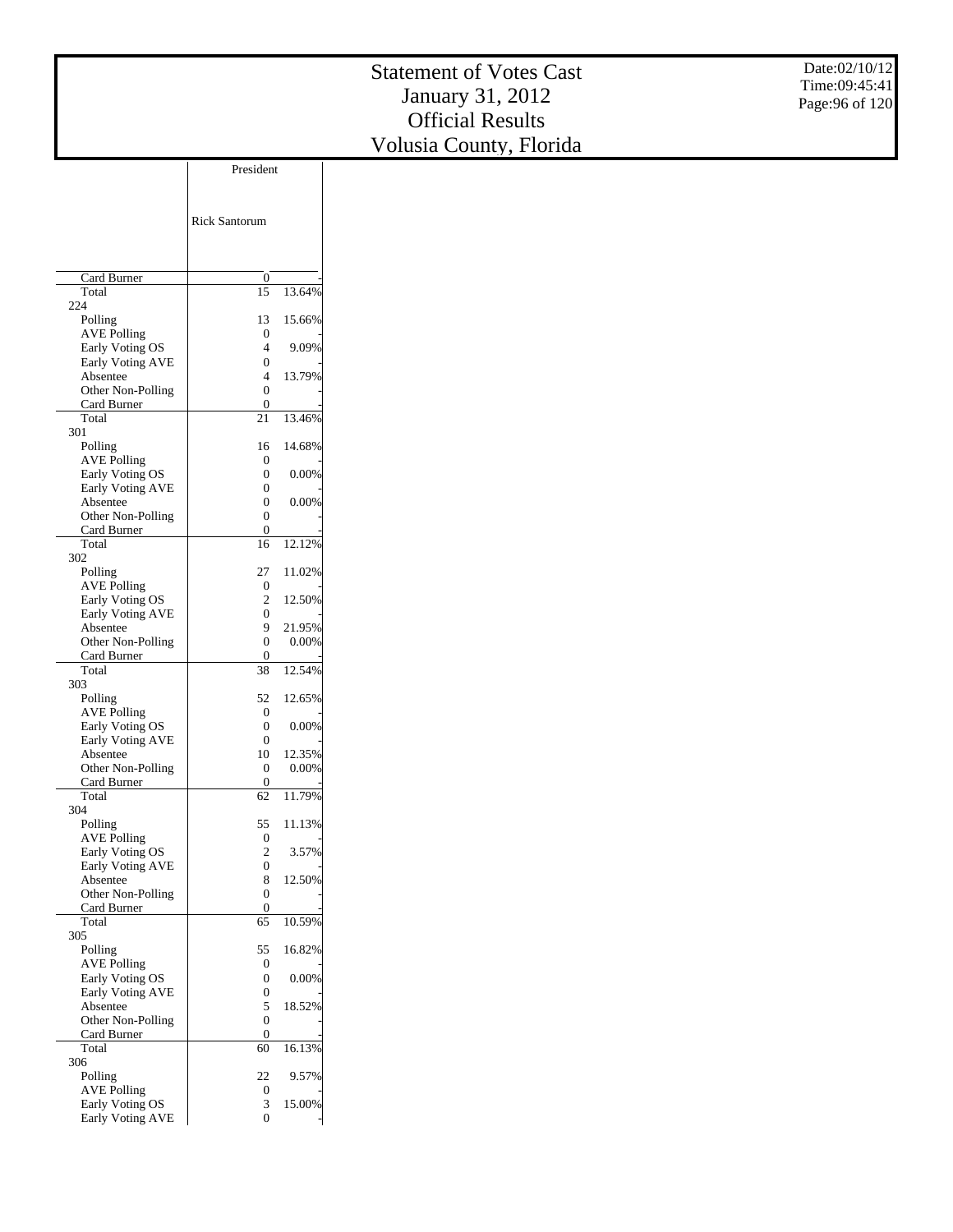Date:02/10/12 Time:09:45:41 Page:97 of 120

|                                     | <b>Rick Santorum</b> |          |
|-------------------------------------|----------------------|----------|
|                                     |                      |          |
| Absentee                            | 2                    | 4.65%    |
| Other Non-Polling                   | 0                    |          |
| Card Burner                         | 0                    |          |
| Total                               | 27                   | 9.22%    |
| 307                                 | 30                   |          |
| Polling<br><b>AVE Polling</b>       | 0                    | 13.45%   |
| Early Voting OS                     | 0                    | 0.00%    |
| Early Voting AVE                    | 0                    |          |
| Absentee                            | 3                    | 21.43%   |
| Other Non-Polling                   | 0                    |          |
| Card Burner                         | 0                    |          |
| Total                               | 33                   | 13.41%   |
| 308 - 1                             |                      |          |
| Polling                             | 28                   | 10.89%   |
| <b>AVE Polling</b>                  | 0                    |          |
| Early Voting OS                     | 2                    | 7.69%    |
| Early Voting AVE                    | 0                    |          |
| Absentee                            | 0                    | $0.00\%$ |
| Other Non-Polling                   | 0                    |          |
| Card Burner<br>Total                | 0<br>30              | 9.80%    |
| 308 - 2                             |                      |          |
| Polling                             | 0                    | $0.00\%$ |
| <b>AVE Polling</b>                  | 0                    |          |
| Early Voting OS                     | 0                    |          |
| Early Voting AVE                    | 0                    |          |
| Absentee                            | 0                    |          |
| Other Non-Polling                   | 0                    |          |
| Card Burner                         | 0                    |          |
| Total                               | 0                    | $0.00\%$ |
| 309                                 |                      |          |
| Polling                             | 35                   | 14.52%   |
| <b>AVE Polling</b>                  | 0<br>3               |          |
| Early Voting OS<br>Early Voting AVE | 0                    | 12.50%   |
| Absentee                            | 8                    | 12.50%   |
| Other Non-Polling                   | 0                    |          |
| Card Burner                         | 0                    |          |
| Total                               | 46                   | 13.98%   |
| 310                                 |                      |          |
| Polling                             | 24                   | 13.79%   |
| AVE Polling                         | 0                    |          |
| Early Voting US                     | 2                    | 18.18%   |
| Early Voting AVE                    | 0                    |          |
| Absentee                            | 1                    | 8.33%    |
| Other Non-Polling                   | 0                    |          |
| Card Burner                         | 0                    |          |
| Total<br>311                        | 27                   | 13.71%   |
| Polling                             | 52                   | 9.04%    |
| <b>AVE Polling</b>                  | 0                    |          |
| Early Voting OS                     | 2                    | 7.14%    |
| Early Voting AVE                    | 0                    |          |
| Absentee                            | 3                    | 5.08%    |
| Other Non-Polling                   | 0                    |          |
| Card Burner                         | 0                    |          |
| Total                               | 57                   | 8.61%    |
| 401                                 |                      |          |
| Polling                             | 31                   | 15.66%   |
| <b>AVE Polling</b>                  | $\boldsymbol{0}$     |          |

President

 $\overline{\phantom{a}}$ 

 $\overline{\phantom{a}}$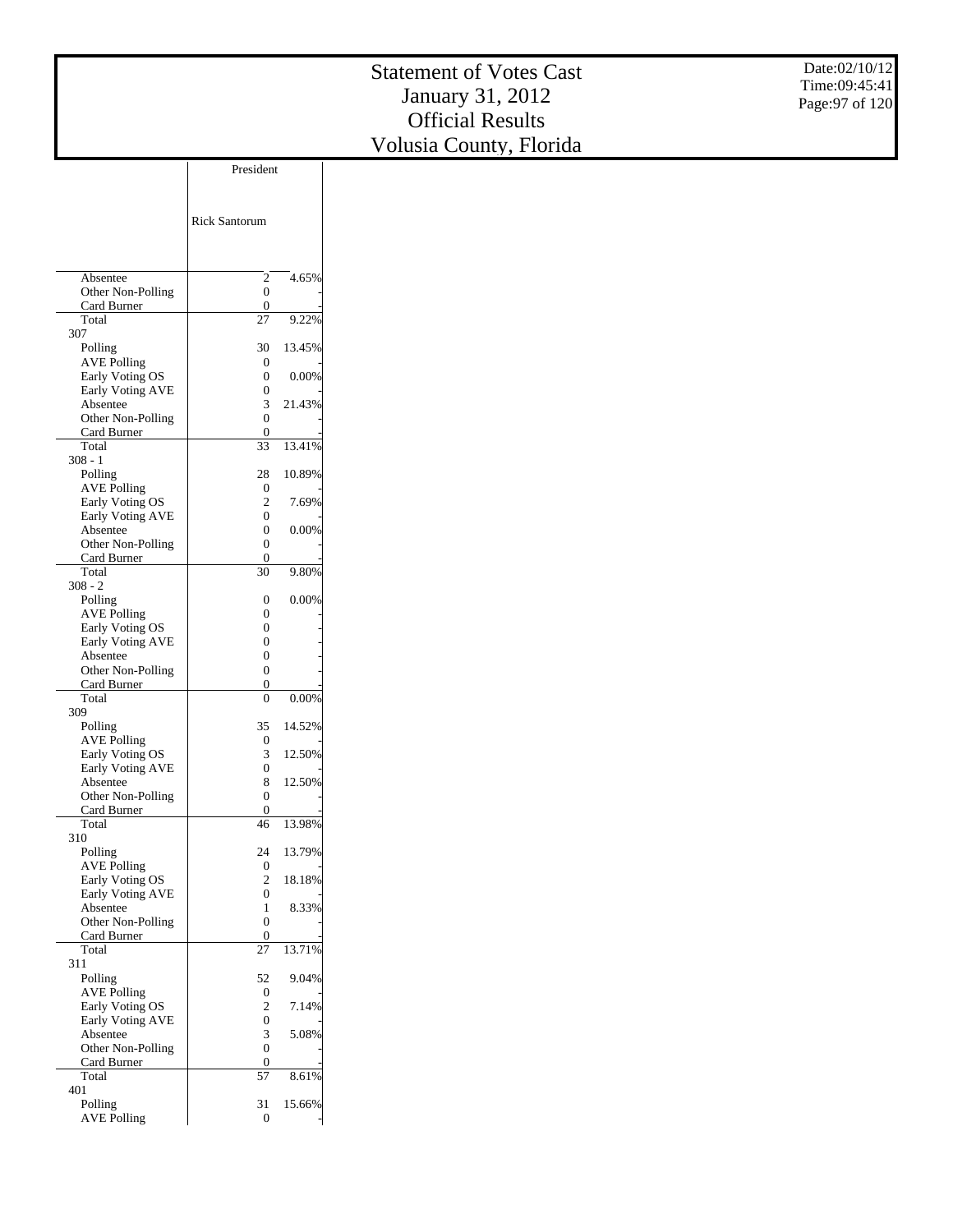|                                       |                                      |          | <b>Statement of Votes Cast</b> | Date:02/10/12   |
|---------------------------------------|--------------------------------------|----------|--------------------------------|-----------------|
|                                       |                                      |          | January 31, 2012               | Time:09:45:41   |
|                                       |                                      |          |                                | Page: 98 of 120 |
|                                       |                                      |          | <b>Official Results</b>        |                 |
|                                       |                                      |          | Volusia County, Florida        |                 |
|                                       |                                      |          |                                |                 |
|                                       | President                            |          |                                |                 |
|                                       |                                      |          |                                |                 |
|                                       |                                      |          |                                |                 |
|                                       | Rick Santorum                        |          |                                |                 |
|                                       |                                      |          |                                |                 |
|                                       |                                      |          |                                |                 |
| Early Voting OS                       |                                      | $0.00\%$ |                                |                 |
| Early Voting AVE                      | $\boldsymbol{0}$<br>$\boldsymbol{0}$ |          |                                |                 |
| Absentee                              | $\sqrt{2}$                           | 6.90%    |                                |                 |
| Other Non-Polling                     | $\boldsymbol{0}$                     |          |                                |                 |
| Card Burner                           | $\boldsymbol{0}$                     |          |                                |                 |
| Total                                 | $\overline{33}$                      | 14.04%   |                                |                 |
| 402                                   |                                      |          |                                |                 |
| Polling                               | 29                                   | 12.61%   |                                |                 |
| <b>AVE Polling</b><br>Early Voting OS | $\mathbf{0}$<br>$\mathbf{1}$         | 4.17%    |                                |                 |
| Early Voting AVE                      | $\mathbf{0}$                         |          |                                |                 |
| Absentee                              | 6                                    | 24.00%   |                                |                 |
| Other Non-Polling                     | $\overline{0}$                       | 0.00%    |                                |                 |
| Card Burner                           | $\theta$                             |          |                                |                 |
| Total                                 | 36                                   | 12.86%   |                                |                 |
| 403                                   |                                      |          |                                |                 |
| Polling                               | 19<br>$\overline{0}$                 | 10.38%   |                                |                 |
| <b>AVE Polling</b><br>Early Voting OS | $\sqrt{2}$                           | 20.00%   |                                |                 |
| Early Voting AVE                      | $\boldsymbol{0}$                     |          |                                |                 |
| Absentee                              | $\boldsymbol{0}$                     | 0.00%    |                                |                 |
| Other Non-Polling                     | $\boldsymbol{0}$                     |          |                                |                 |
| Card Burner                           | $\boldsymbol{0}$                     |          |                                |                 |
| Total                                 | 21                                   | 10.40%   |                                |                 |
| 404                                   |                                      |          |                                |                 |
| Polling<br><b>AVE Polling</b>         | 19<br>$\boldsymbol{0}$               | 15.83%   |                                |                 |
| Early Voting OS                       | $\boldsymbol{0}$                     | 0.00%    |                                |                 |
| Early Voting AVE                      | $\boldsymbol{0}$                     |          |                                |                 |
| Absentee                              | $\mathbf{1}$                         | 11.11%   |                                |                 |

 Other Non-Polling Card Burner Total 405 Polling AVE Polling Early Voting OS Early Voting AVE Absentee Other Non-Polling Card Burner Total 406 Polling AVE Polling Early Voting OS Early Voting AVE Absentee Other Non-Polling Card Burner Total 407 Polling AVE Polling Early Voting OS Early Voting AVE Absentee Other Non-Polling Card Burner Total 408

1 11.11% 1 100.00%

15.56% 19 13.38%  $\begin{matrix}0\\1\end{matrix}$ 

1 10.00%

28.57%

14.46% 45 17.72%

6.45%

4 14.29%

16.29% 8 7.02%

1 10.00%

2 13.33%

7.91%

 $\frac{0}{21}$ 

 $\boldsymbol{0}$ 

 $\frac{4}{0}$  $\frac{0}{24}$ 

 $\begin{array}{c} 45 \\ 0 \\ 2 \end{array}$ 

 $\begin{matrix}0\\4\end{matrix}$ 

 $\boldsymbol{0}$  $\frac{0}{51}$ 

 $\begin{matrix}0\\1\end{matrix}$ 

 $\begin{matrix}0\\2\end{matrix}$ 

 $\overline{0}$  $\frac{0}{11}$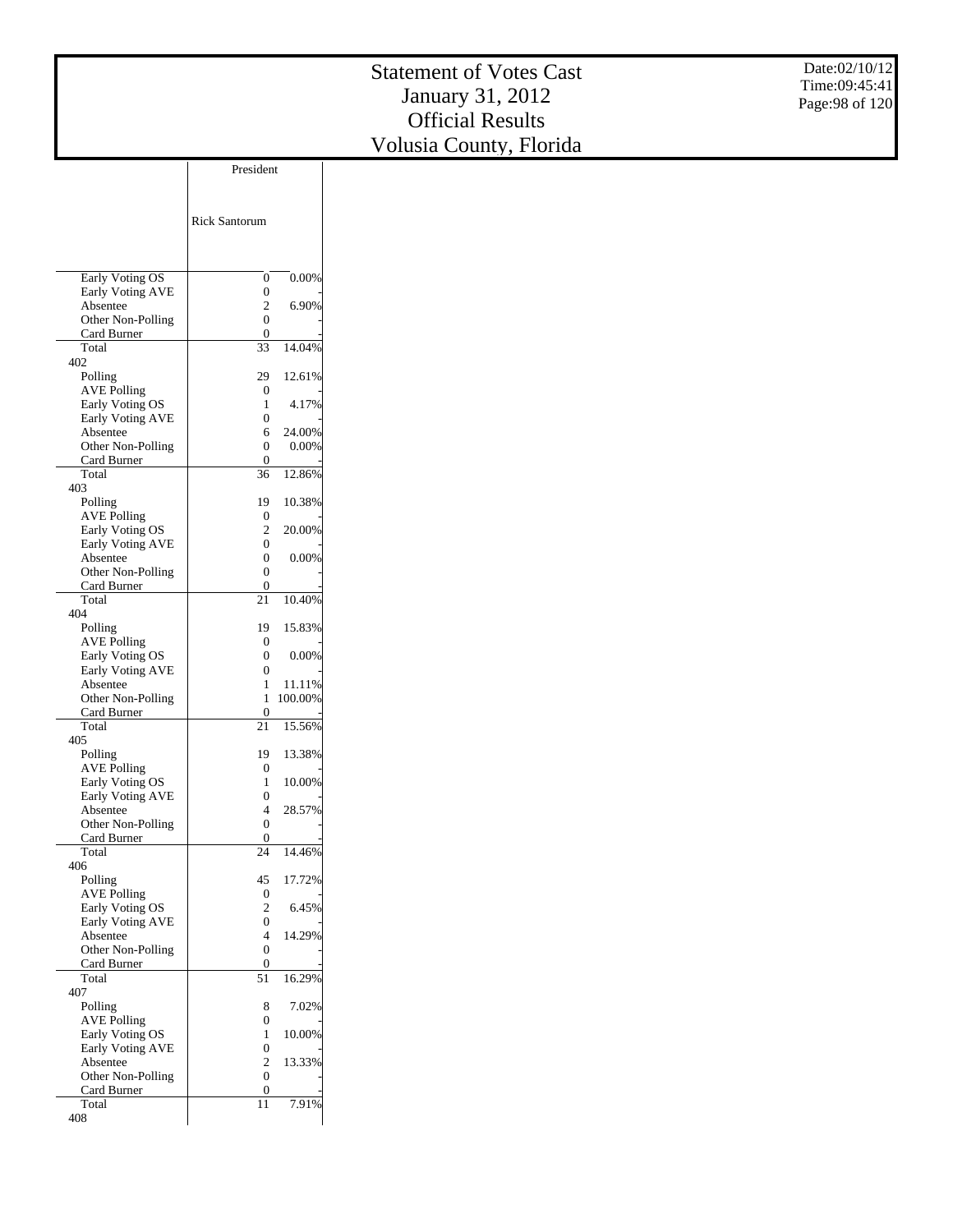Date:02/10/12 Time:09:45:42 Page:99 of 120

|                                     | President            |          |
|-------------------------------------|----------------------|----------|
|                                     |                      |          |
|                                     |                      |          |
|                                     | <b>Rick Santorum</b> |          |
|                                     |                      |          |
|                                     |                      |          |
|                                     |                      |          |
| Polling                             | 13                   | 11.40%   |
| <b>AVE Polling</b>                  | 0                    |          |
| Early Voting OS                     | 0                    | 0.00%    |
| <b>Early Voting AVE</b>             | 0                    |          |
| Absentee                            | 7                    | 43.75%   |
| Other Non-Polling                   | 0                    |          |
| Card Burner                         | 0                    |          |
| Total                               | 20                   | 14.81%   |
| 409                                 |                      | 14.01%   |
| Polling<br><b>AVE Polling</b>       | 22<br>0              |          |
| Early Voting OS                     | 0                    | $0.00\%$ |
| Early Voting AVE                    | 0                    |          |
| Absentee                            | 0                    | 0.00%    |
| Other Non-Polling                   | 0                    |          |
| Card Burner                         | 0                    |          |
| Total                               | 22                   | 12.22%   |
| 410                                 |                      |          |
| Polling                             | 30                   | 15.38%   |
| <b>AVE Polling</b>                  | 0                    |          |
| Early Voting OS                     | 0                    | 0.00%    |
| Early Voting AVE                    | 0                    |          |
| Absentee                            | 2                    | 12.50%   |
| Other Non-Polling                   | 0                    |          |
| Card Burner<br>Total                | 0<br>32              | 14.68%   |
| 411                                 |                      |          |
| Polling                             | 20                   | 9.71%    |
| <b>AVE Polling</b>                  | 0                    |          |
| Early Voting OS                     | 2                    | 22.22%   |
| <b>Early Voting AVE</b>             | 0                    |          |
| Absentee                            | 2                    | 8.70%    |
| Other Non-Polling                   | 0                    |          |
| Card Burner                         | 0                    |          |
| Total                               | 24                   | 10.08%   |
| 412 - 1                             |                      |          |
| Polling                             | 23                   | 11.79%   |
| <b>AVE Polling</b>                  | 0<br>0               | 0.00%    |
| Early Voting OS<br>Early Voting AVE | 0                    |          |
| Absentee                            | 1                    | 5.88%    |
| Other Non-Polling                   | 0                    |          |
| Card Burner                         | 0                    |          |
| Total                               | 24                   | 11.21%   |
| $412 - 2$                           |                      |          |
| Polling                             | 11                   | 20.75%   |
| <b>AVE Polling</b>                  | 0                    |          |
| Early Voting OS                     | 0                    | 0.00%    |
| Early Voting AVE                    | 0                    |          |
| Absentee                            | 2                    | 15.38%   |
| Other Non-Polling                   | 0                    |          |
| Card Burner<br>Total                | 0<br>13              | 19.40%   |
| 413                                 |                      |          |
| Polling                             | 17                   | 11.26%   |
| <b>AVE Polling</b>                  | 0                    |          |
| Early Voting OS                     | 3                    | 30.00%   |
| Early Voting AVE                    | 0                    |          |
| Absentee                            | 2                    | 7.69%    |
| Other Non-Polling                   | 0                    |          |
| Card Burner                         | 0                    |          |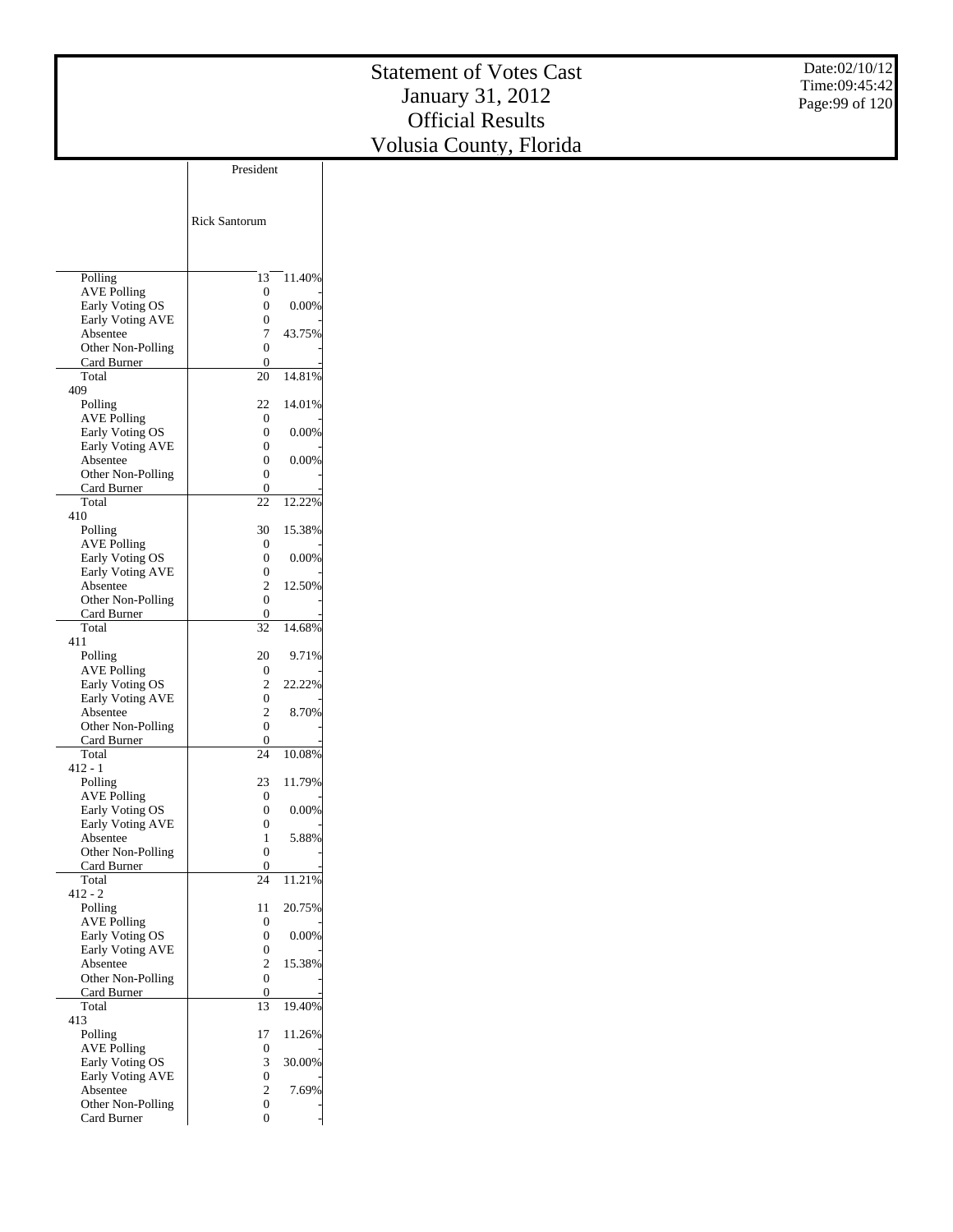| President<br><b>Rick Santorum</b><br>11.76%<br>Total<br>22<br>414<br>19<br>9.31%<br>Polling<br><b>AVE Polling</b><br>$\boldsymbol{0}$<br>$\sqrt{2}$<br>20.00%<br>Early Voting OS<br>Early Voting AVE<br>$\boldsymbol{0}$<br>Absentee<br>$\mathbf{1}$<br>7.14%<br>$\boldsymbol{0}$<br>0.00%<br>Other Non-Polling<br>$\boldsymbol{0}$<br>Card Burner<br>Total<br>$22\,$<br>9.61%<br>415<br>Polling<br>5<br>6.85%<br>$\boldsymbol{0}$<br><b>AVE Polling</b><br>0.00%<br>Early Voting OS<br>$\boldsymbol{0}$<br>Early Voting AVE<br>$\boldsymbol{0}$<br>$\boldsymbol{0}$<br>0.00%<br>Absentee<br>$\boldsymbol{0}$<br>Other Non-Polling<br>Card Burner<br>$\boldsymbol{0}$<br>$\sqrt{5}$<br>Total<br>5.95%<br>416<br>Polling<br>$10\,$<br>8.26%<br><b>AVE Polling</b><br>$\boldsymbol{0}$<br>Early Voting OS<br>$\mathbf{1}$<br>16.67%<br>Early Voting AVE<br>$\boldsymbol{0}$<br>$\sqrt{2}$<br>Absentee<br>14.29%<br>$\boldsymbol{0}$<br>Other Non-Polling<br>Card Burner<br>$\boldsymbol{0}$<br>13<br>9.22%<br>Total<br>417<br>10.61%<br>Polling<br>14<br><b>AVE Polling</b><br>$\boldsymbol{0}$<br>Early Voting OS<br>$\mathbf{1}$<br>7.14%<br>Early Voting AVE<br>$\boldsymbol{0}$<br>$0.00\%$<br>$\Omega$<br>Absentee<br>Other Non-Polling<br>$\boldsymbol{0}$<br>$\boldsymbol{0}$<br>Card Burner<br>$\overline{15}$<br>Total<br>9.62%<br>$418 - 1$<br>Polling<br>9<br>8.57%<br><b>AVE Polling</b><br>$\boldsymbol{0}$<br>Early Voting OS<br>9.09%<br>$\mathbf{1}$<br>Early Voting AVE<br>$\boldsymbol{0}$<br>Absentee<br>$\boldsymbol{0}$<br>$0.00\%$<br>Other Non-Polling<br>$\boldsymbol{0}$<br>Card Burner<br>$\boldsymbol{0}$<br>Total<br>10<br>7.69%<br>$418 - 2$<br>Polling<br>8.89%<br>$\overline{4}$<br><b>AVE Polling</b><br>$\boldsymbol{0}$<br>Early Voting OS<br>$\sqrt{2}$<br>50.00%<br>Early Voting AVE<br>$\boldsymbol{0}$<br>10.00%<br>Absentee<br>$\mathbf{1}$<br>Other Non-Polling<br>$\boldsymbol{0}$<br>Card Burner<br>$\boldsymbol{0}$<br>$\overline{7}$<br>11.86%<br>Total<br>419 |  | <b>Statement of Votes Cast</b><br>January 31, 2012<br><b>Official Results</b> | Date:02/10/12<br>Time:09:45:42<br>Page: 100 of 120 |
|----------------------------------------------------------------------------------------------------------------------------------------------------------------------------------------------------------------------------------------------------------------------------------------------------------------------------------------------------------------------------------------------------------------------------------------------------------------------------------------------------------------------------------------------------------------------------------------------------------------------------------------------------------------------------------------------------------------------------------------------------------------------------------------------------------------------------------------------------------------------------------------------------------------------------------------------------------------------------------------------------------------------------------------------------------------------------------------------------------------------------------------------------------------------------------------------------------------------------------------------------------------------------------------------------------------------------------------------------------------------------------------------------------------------------------------------------------------------------------------------------------------------------------------------------------------------------------------------------------------------------------------------------------------------------------------------------------------------------------------------------------------------------------------------------------------------------------------------------------------------------------------------------------------------------------------------------------------------------------------------------------|--|-------------------------------------------------------------------------------|----------------------------------------------------|
|                                                                                                                                                                                                                                                                                                                                                                                                                                                                                                                                                                                                                                                                                                                                                                                                                                                                                                                                                                                                                                                                                                                                                                                                                                                                                                                                                                                                                                                                                                                                                                                                                                                                                                                                                                                                                                                                                                                                                                                                          |  | Volusia County, Florida                                                       |                                                    |
|                                                                                                                                                                                                                                                                                                                                                                                                                                                                                                                                                                                                                                                                                                                                                                                                                                                                                                                                                                                                                                                                                                                                                                                                                                                                                                                                                                                                                                                                                                                                                                                                                                                                                                                                                                                                                                                                                                                                                                                                          |  |                                                                               |                                                    |
|                                                                                                                                                                                                                                                                                                                                                                                                                                                                                                                                                                                                                                                                                                                                                                                                                                                                                                                                                                                                                                                                                                                                                                                                                                                                                                                                                                                                                                                                                                                                                                                                                                                                                                                                                                                                                                                                                                                                                                                                          |  |                                                                               |                                                    |
|                                                                                                                                                                                                                                                                                                                                                                                                                                                                                                                                                                                                                                                                                                                                                                                                                                                                                                                                                                                                                                                                                                                                                                                                                                                                                                                                                                                                                                                                                                                                                                                                                                                                                                                                                                                                                                                                                                                                                                                                          |  |                                                                               |                                                    |
|                                                                                                                                                                                                                                                                                                                                                                                                                                                                                                                                                                                                                                                                                                                                                                                                                                                                                                                                                                                                                                                                                                                                                                                                                                                                                                                                                                                                                                                                                                                                                                                                                                                                                                                                                                                                                                                                                                                                                                                                          |  |                                                                               |                                                    |
|                                                                                                                                                                                                                                                                                                                                                                                                                                                                                                                                                                                                                                                                                                                                                                                                                                                                                                                                                                                                                                                                                                                                                                                                                                                                                                                                                                                                                                                                                                                                                                                                                                                                                                                                                                                                                                                                                                                                                                                                          |  |                                                                               |                                                    |
|                                                                                                                                                                                                                                                                                                                                                                                                                                                                                                                                                                                                                                                                                                                                                                                                                                                                                                                                                                                                                                                                                                                                                                                                                                                                                                                                                                                                                                                                                                                                                                                                                                                                                                                                                                                                                                                                                                                                                                                                          |  |                                                                               |                                                    |
|                                                                                                                                                                                                                                                                                                                                                                                                                                                                                                                                                                                                                                                                                                                                                                                                                                                                                                                                                                                                                                                                                                                                                                                                                                                                                                                                                                                                                                                                                                                                                                                                                                                                                                                                                                                                                                                                                                                                                                                                          |  |                                                                               |                                                    |
|                                                                                                                                                                                                                                                                                                                                                                                                                                                                                                                                                                                                                                                                                                                                                                                                                                                                                                                                                                                                                                                                                                                                                                                                                                                                                                                                                                                                                                                                                                                                                                                                                                                                                                                                                                                                                                                                                                                                                                                                          |  |                                                                               |                                                    |
|                                                                                                                                                                                                                                                                                                                                                                                                                                                                                                                                                                                                                                                                                                                                                                                                                                                                                                                                                                                                                                                                                                                                                                                                                                                                                                                                                                                                                                                                                                                                                                                                                                                                                                                                                                                                                                                                                                                                                                                                          |  |                                                                               |                                                    |
|                                                                                                                                                                                                                                                                                                                                                                                                                                                                                                                                                                                                                                                                                                                                                                                                                                                                                                                                                                                                                                                                                                                                                                                                                                                                                                                                                                                                                                                                                                                                                                                                                                                                                                                                                                                                                                                                                                                                                                                                          |  |                                                                               |                                                    |
|                                                                                                                                                                                                                                                                                                                                                                                                                                                                                                                                                                                                                                                                                                                                                                                                                                                                                                                                                                                                                                                                                                                                                                                                                                                                                                                                                                                                                                                                                                                                                                                                                                                                                                                                                                                                                                                                                                                                                                                                          |  |                                                                               |                                                    |
|                                                                                                                                                                                                                                                                                                                                                                                                                                                                                                                                                                                                                                                                                                                                                                                                                                                                                                                                                                                                                                                                                                                                                                                                                                                                                                                                                                                                                                                                                                                                                                                                                                                                                                                                                                                                                                                                                                                                                                                                          |  |                                                                               |                                                    |
|                                                                                                                                                                                                                                                                                                                                                                                                                                                                                                                                                                                                                                                                                                                                                                                                                                                                                                                                                                                                                                                                                                                                                                                                                                                                                                                                                                                                                                                                                                                                                                                                                                                                                                                                                                                                                                                                                                                                                                                                          |  |                                                                               |                                                    |
|                                                                                                                                                                                                                                                                                                                                                                                                                                                                                                                                                                                                                                                                                                                                                                                                                                                                                                                                                                                                                                                                                                                                                                                                                                                                                                                                                                                                                                                                                                                                                                                                                                                                                                                                                                                                                                                                                                                                                                                                          |  |                                                                               |                                                    |
|                                                                                                                                                                                                                                                                                                                                                                                                                                                                                                                                                                                                                                                                                                                                                                                                                                                                                                                                                                                                                                                                                                                                                                                                                                                                                                                                                                                                                                                                                                                                                                                                                                                                                                                                                                                                                                                                                                                                                                                                          |  |                                                                               |                                                    |
|                                                                                                                                                                                                                                                                                                                                                                                                                                                                                                                                                                                                                                                                                                                                                                                                                                                                                                                                                                                                                                                                                                                                                                                                                                                                                                                                                                                                                                                                                                                                                                                                                                                                                                                                                                                                                                                                                                                                                                                                          |  |                                                                               |                                                    |
|                                                                                                                                                                                                                                                                                                                                                                                                                                                                                                                                                                                                                                                                                                                                                                                                                                                                                                                                                                                                                                                                                                                                                                                                                                                                                                                                                                                                                                                                                                                                                                                                                                                                                                                                                                                                                                                                                                                                                                                                          |  |                                                                               |                                                    |
|                                                                                                                                                                                                                                                                                                                                                                                                                                                                                                                                                                                                                                                                                                                                                                                                                                                                                                                                                                                                                                                                                                                                                                                                                                                                                                                                                                                                                                                                                                                                                                                                                                                                                                                                                                                                                                                                                                                                                                                                          |  |                                                                               |                                                    |
|                                                                                                                                                                                                                                                                                                                                                                                                                                                                                                                                                                                                                                                                                                                                                                                                                                                                                                                                                                                                                                                                                                                                                                                                                                                                                                                                                                                                                                                                                                                                                                                                                                                                                                                                                                                                                                                                                                                                                                                                          |  |                                                                               |                                                    |
|                                                                                                                                                                                                                                                                                                                                                                                                                                                                                                                                                                                                                                                                                                                                                                                                                                                                                                                                                                                                                                                                                                                                                                                                                                                                                                                                                                                                                                                                                                                                                                                                                                                                                                                                                                                                                                                                                                                                                                                                          |  |                                                                               |                                                    |
|                                                                                                                                                                                                                                                                                                                                                                                                                                                                                                                                                                                                                                                                                                                                                                                                                                                                                                                                                                                                                                                                                                                                                                                                                                                                                                                                                                                                                                                                                                                                                                                                                                                                                                                                                                                                                                                                                                                                                                                                          |  |                                                                               |                                                    |
|                                                                                                                                                                                                                                                                                                                                                                                                                                                                                                                                                                                                                                                                                                                                                                                                                                                                                                                                                                                                                                                                                                                                                                                                                                                                                                                                                                                                                                                                                                                                                                                                                                                                                                                                                                                                                                                                                                                                                                                                          |  |                                                                               |                                                    |
|                                                                                                                                                                                                                                                                                                                                                                                                                                                                                                                                                                                                                                                                                                                                                                                                                                                                                                                                                                                                                                                                                                                                                                                                                                                                                                                                                                                                                                                                                                                                                                                                                                                                                                                                                                                                                                                                                                                                                                                                          |  |                                                                               |                                                    |
|                                                                                                                                                                                                                                                                                                                                                                                                                                                                                                                                                                                                                                                                                                                                                                                                                                                                                                                                                                                                                                                                                                                                                                                                                                                                                                                                                                                                                                                                                                                                                                                                                                                                                                                                                                                                                                                                                                                                                                                                          |  |                                                                               |                                                    |
|                                                                                                                                                                                                                                                                                                                                                                                                                                                                                                                                                                                                                                                                                                                                                                                                                                                                                                                                                                                                                                                                                                                                                                                                                                                                                                                                                                                                                                                                                                                                                                                                                                                                                                                                                                                                                                                                                                                                                                                                          |  |                                                                               |                                                    |
|                                                                                                                                                                                                                                                                                                                                                                                                                                                                                                                                                                                                                                                                                                                                                                                                                                                                                                                                                                                                                                                                                                                                                                                                                                                                                                                                                                                                                                                                                                                                                                                                                                                                                                                                                                                                                                                                                                                                                                                                          |  |                                                                               |                                                    |
|                                                                                                                                                                                                                                                                                                                                                                                                                                                                                                                                                                                                                                                                                                                                                                                                                                                                                                                                                                                                                                                                                                                                                                                                                                                                                                                                                                                                                                                                                                                                                                                                                                                                                                                                                                                                                                                                                                                                                                                                          |  |                                                                               |                                                    |
|                                                                                                                                                                                                                                                                                                                                                                                                                                                                                                                                                                                                                                                                                                                                                                                                                                                                                                                                                                                                                                                                                                                                                                                                                                                                                                                                                                                                                                                                                                                                                                                                                                                                                                                                                                                                                                                                                                                                                                                                          |  |                                                                               |                                                    |
|                                                                                                                                                                                                                                                                                                                                                                                                                                                                                                                                                                                                                                                                                                                                                                                                                                                                                                                                                                                                                                                                                                                                                                                                                                                                                                                                                                                                                                                                                                                                                                                                                                                                                                                                                                                                                                                                                                                                                                                                          |  |                                                                               |                                                    |
|                                                                                                                                                                                                                                                                                                                                                                                                                                                                                                                                                                                                                                                                                                                                                                                                                                                                                                                                                                                                                                                                                                                                                                                                                                                                                                                                                                                                                                                                                                                                                                                                                                                                                                                                                                                                                                                                                                                                                                                                          |  |                                                                               |                                                    |
|                                                                                                                                                                                                                                                                                                                                                                                                                                                                                                                                                                                                                                                                                                                                                                                                                                                                                                                                                                                                                                                                                                                                                                                                                                                                                                                                                                                                                                                                                                                                                                                                                                                                                                                                                                                                                                                                                                                                                                                                          |  |                                                                               |                                                    |
|                                                                                                                                                                                                                                                                                                                                                                                                                                                                                                                                                                                                                                                                                                                                                                                                                                                                                                                                                                                                                                                                                                                                                                                                                                                                                                                                                                                                                                                                                                                                                                                                                                                                                                                                                                                                                                                                                                                                                                                                          |  |                                                                               |                                                    |
|                                                                                                                                                                                                                                                                                                                                                                                                                                                                                                                                                                                                                                                                                                                                                                                                                                                                                                                                                                                                                                                                                                                                                                                                                                                                                                                                                                                                                                                                                                                                                                                                                                                                                                                                                                                                                                                                                                                                                                                                          |  |                                                                               |                                                    |
|                                                                                                                                                                                                                                                                                                                                                                                                                                                                                                                                                                                                                                                                                                                                                                                                                                                                                                                                                                                                                                                                                                                                                                                                                                                                                                                                                                                                                                                                                                                                                                                                                                                                                                                                                                                                                                                                                                                                                                                                          |  |                                                                               |                                                    |
|                                                                                                                                                                                                                                                                                                                                                                                                                                                                                                                                                                                                                                                                                                                                                                                                                                                                                                                                                                                                                                                                                                                                                                                                                                                                                                                                                                                                                                                                                                                                                                                                                                                                                                                                                                                                                                                                                                                                                                                                          |  |                                                                               |                                                    |
|                                                                                                                                                                                                                                                                                                                                                                                                                                                                                                                                                                                                                                                                                                                                                                                                                                                                                                                                                                                                                                                                                                                                                                                                                                                                                                                                                                                                                                                                                                                                                                                                                                                                                                                                                                                                                                                                                                                                                                                                          |  |                                                                               |                                                    |
|                                                                                                                                                                                                                                                                                                                                                                                                                                                                                                                                                                                                                                                                                                                                                                                                                                                                                                                                                                                                                                                                                                                                                                                                                                                                                                                                                                                                                                                                                                                                                                                                                                                                                                                                                                                                                                                                                                                                                                                                          |  |                                                                               |                                                    |
|                                                                                                                                                                                                                                                                                                                                                                                                                                                                                                                                                                                                                                                                                                                                                                                                                                                                                                                                                                                                                                                                                                                                                                                                                                                                                                                                                                                                                                                                                                                                                                                                                                                                                                                                                                                                                                                                                                                                                                                                          |  |                                                                               |                                                    |
|                                                                                                                                                                                                                                                                                                                                                                                                                                                                                                                                                                                                                                                                                                                                                                                                                                                                                                                                                                                                                                                                                                                                                                                                                                                                                                                                                                                                                                                                                                                                                                                                                                                                                                                                                                                                                                                                                                                                                                                                          |  |                                                                               |                                                    |
|                                                                                                                                                                                                                                                                                                                                                                                                                                                                                                                                                                                                                                                                                                                                                                                                                                                                                                                                                                                                                                                                                                                                                                                                                                                                                                                                                                                                                                                                                                                                                                                                                                                                                                                                                                                                                                                                                                                                                                                                          |  |                                                                               |                                                    |
|                                                                                                                                                                                                                                                                                                                                                                                                                                                                                                                                                                                                                                                                                                                                                                                                                                                                                                                                                                                                                                                                                                                                                                                                                                                                                                                                                                                                                                                                                                                                                                                                                                                                                                                                                                                                                                                                                                                                                                                                          |  |                                                                               |                                                    |
|                                                                                                                                                                                                                                                                                                                                                                                                                                                                                                                                                                                                                                                                                                                                                                                                                                                                                                                                                                                                                                                                                                                                                                                                                                                                                                                                                                                                                                                                                                                                                                                                                                                                                                                                                                                                                                                                                                                                                                                                          |  |                                                                               |                                                    |

 Polling AVE Polling Early Voting OS Early Voting AVE Absentee

11 11.70% 0 - 0 0.00% 0 - 0 0.00%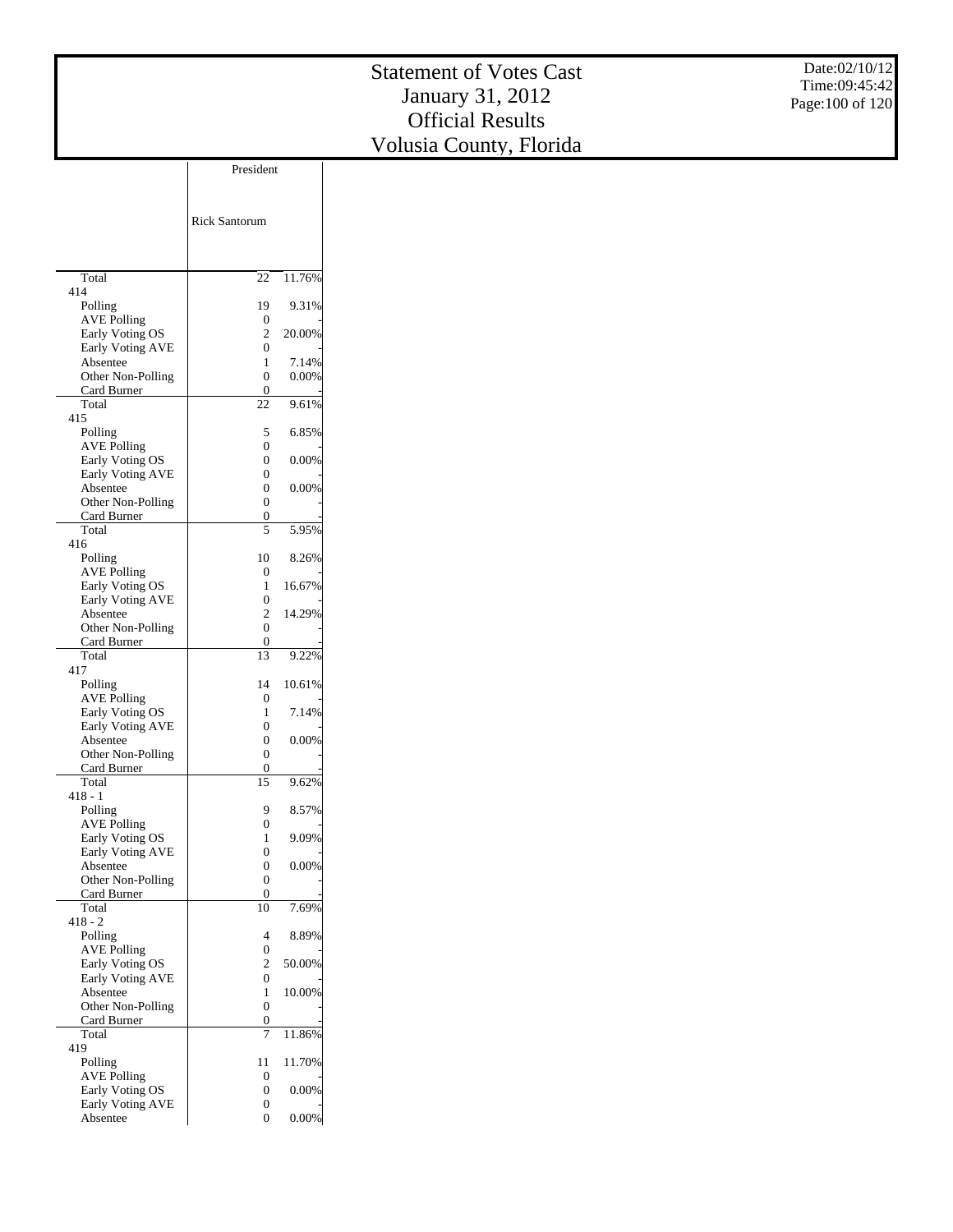|                                     | President            |        |
|-------------------------------------|----------------------|--------|
|                                     |                      |        |
|                                     | <b>Rick Santorum</b> |        |
|                                     |                      |        |
|                                     |                      |        |
| Other Non-Polling<br>Card Burner    | 0<br>0               |        |
| Total                               | 11                   | 10.38% |
| $420 - 1$                           |                      |        |
| Polling<br><b>AVE Polling</b>       | 20<br>0              | 12.12% |
| Early Voting OS                     | 3                    | 27.27% |
| Early Voting AVE                    | 0                    |        |
| Absentee                            | 0                    | 0.00%  |
| Other Non-Polling<br>Card Burner    | 0<br>0               |        |
| Total                               | 23                   | 12.04% |
| $420 - 2$                           |                      |        |
| Polling                             | 8                    | 21.05% |
| <b>AVE Polling</b>                  | 0                    |        |
| Early Voting OS<br>Early Voting AVE | 0<br>0               | 0.00%  |
| Absentee                            | 0                    | 0.00%  |
| Other Non-Polling                   | 0                    |        |
| Card Burner                         | 0                    |        |
| Total<br>$421 - 1$                  | 8                    | 17.02% |
| Polling                             | 36                   | 15.00% |
| <b>AVE Polling</b>                  | 0                    |        |
| Early Voting OS                     | 0                    | 0.00%  |
| Early Voting AVE                    | 0                    |        |
| Absentee<br>Other Non-Polling       | $\overline{c}$<br>0  | 10.00% |
| Card Burner                         | 0                    |        |
| Total                               | 38                   | 13.67% |
| $421 - 2$                           |                      |        |
| Polling<br><b>AVE Polling</b>       | 0<br>0               |        |
| Early Voting OS                     | 0                    |        |
| Early Voting AVE                    | 0                    |        |
| Absentee                            | 0                    |        |
| Other Non-Polling                   | 0                    |        |
| Card Burner<br>Total                | 0<br>0               |        |
| 422                                 |                      |        |
| Polling                             | 8                    | 14.04% |
| <b>AVE Polling</b>                  | 0                    |        |
| Early Voting OS<br>Early Voting AVE | 0<br>0               | 0.00%  |
| Absentee                            | 1                    | 12.50% |
| Other Non-Polling                   | $\boldsymbol{0}$     |        |
| Card Burner                         | 0                    |        |
| Total<br>423                        | 9                    | 12.68% |
| Polling                             | 17                   | 8.06%  |
| <b>AVE Polling</b>                  | 0                    |        |
| Early Voting OS                     | 0                    | 0.00%  |
| Early Voting AVE<br>Absentee        | 0<br>3               | 9.38%  |
| Other Non-Polling                   | $\overline{0}$       |        |
| Card Burner                         | 0                    |        |
| Total                               | 20                   | 7.75%  |
| 424                                 |                      |        |
| Polling<br><b>AVE Polling</b>       | 15<br>0              | 12.50% |
| Early Voting OS                     | 1                    | 20.00% |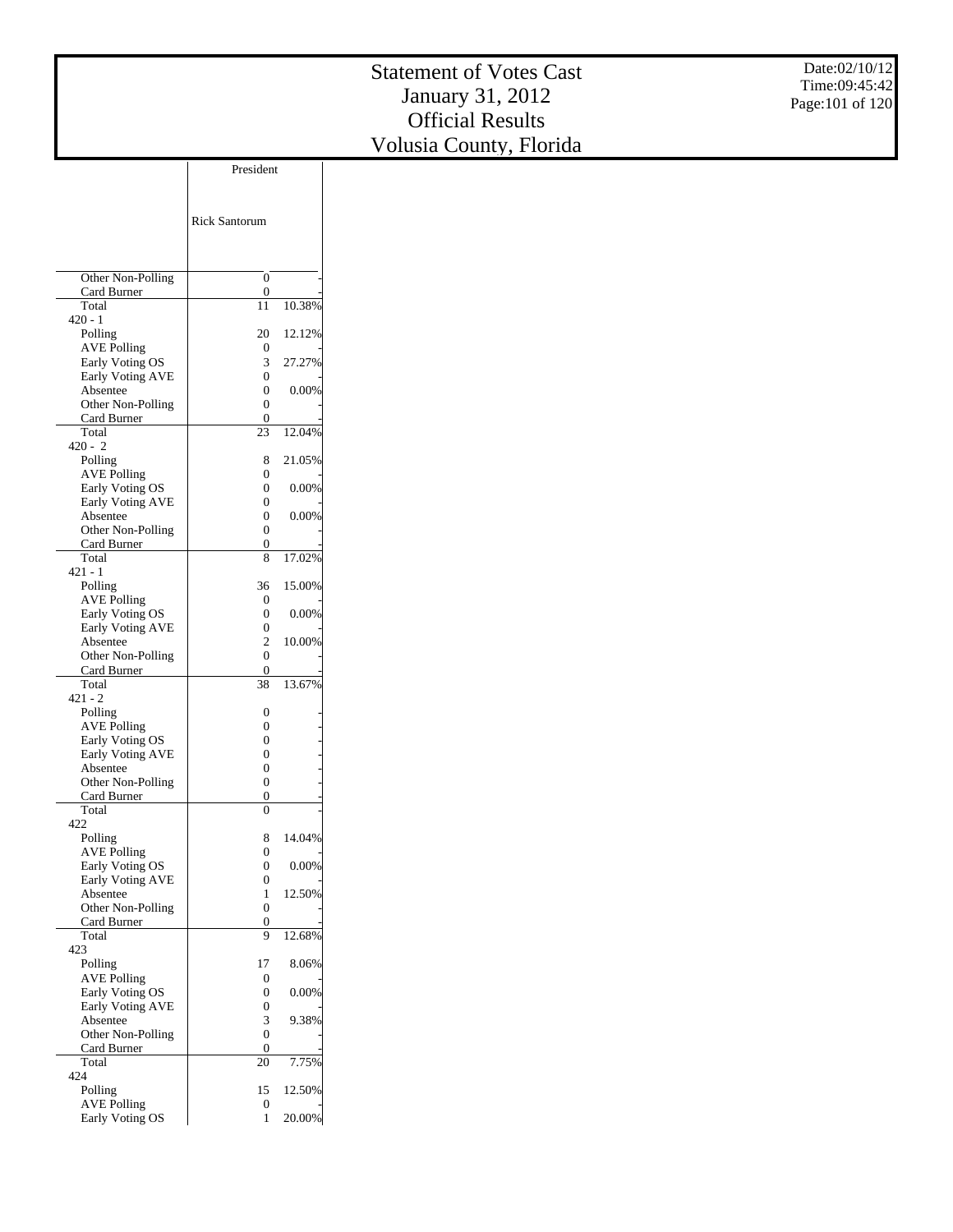Date:02/10/12 Time:09:45:42 Page:102 of 120

|                                       | <b>Rick Santorum</b>  |                 |
|---------------------------------------|-----------------------|-----------------|
|                                       |                       |                 |
| Early Voting AVE<br>Absentee          | 0<br>3                | 20.00%          |
| Other Non-Polling                     | $\overline{0}$        |                 |
| Card Burner                           | 0                     |                 |
| Total                                 | 19                    | 13.57%          |
| 425                                   |                       |                 |
| Polling                               | 14<br>0               | 18.92%          |
| <b>AVE Polling</b><br>Early Voting OS | 0                     |                 |
| Early Voting AVE                      | 0                     |                 |
| Absentee                              | 0                     | 0.00%           |
| Other Non-Polling                     | 0                     |                 |
| Card Burner                           | 0<br>14               |                 |
| Total<br>426                          |                       | 17.95%          |
| Polling                               | 19                    | 12.42%          |
| <b>AVE Polling</b>                    | 0                     |                 |
| Early Voting OS                       | 5                     | 17.86%          |
| Early Voting AVE                      | 0                     |                 |
| Absentee                              | 0<br>0                | 0.00%           |
| Other Non-Polling<br>Card Burner      | 0                     |                 |
| Total                                 | 24                    | 12.63%          |
| 427                                   |                       |                 |
| Polling                               | 13                    | 13.13%          |
| <b>AVE Polling</b><br>Early Voting OS | 0<br>1                | 5.26%           |
| Early Voting AVE                      | 0                     |                 |
| Absentee                              | 3                     | 25.00%          |
| Other Non-Polling                     | 0                     |                 |
| Card Burner                           | 0                     |                 |
| Total<br>428                          | 17                    | 13.08%          |
| Polling                               | 7                     | 8.97%           |
| <b>AVE Polling</b>                    | 0                     |                 |
| Early Voting OS                       | 0                     | 0.00%           |
| Early Voting AVE                      | 0                     |                 |
| Absentee                              | 3<br>$\overline{0}$   | 18.75%<br>0.00% |
| Other Non-Polling<br>Card Burner      | 0                     |                 |
| Total                                 | 10                    | 9.90%           |
| 429                                   |                       |                 |
| Polling                               | 15                    | 11.54%          |
| <b>AVE Polling</b>                    | 0<br>1                |                 |
| Early Voting OS<br>Early Voting AVE   | 0                     | 16.67%          |
| Absentee                              | 0                     | 0.00%           |
| Other Non-Polling                     | 0                     |                 |
| Card Burner                           | 0                     |                 |
| Total                                 | 16                    | 10.81%          |
| 501<br>Polling                        | 56                    | 11.22%          |
| <b>AVE Polling</b>                    | 0                     |                 |
| Early Voting OS                       | 1                     | 9.09%           |
| Early Voting AVE                      | 0                     |                 |
| Absentee                              | 4                     | 4.88%           |
| Other Non-Polling<br>Card Burner      | $\boldsymbol{0}$<br>0 |                 |
| Total                                 | 61                    | 10.30%          |
| 502                                   |                       |                 |
| Polling                               | 34                    | 9.91%           |
|                                       |                       |                 |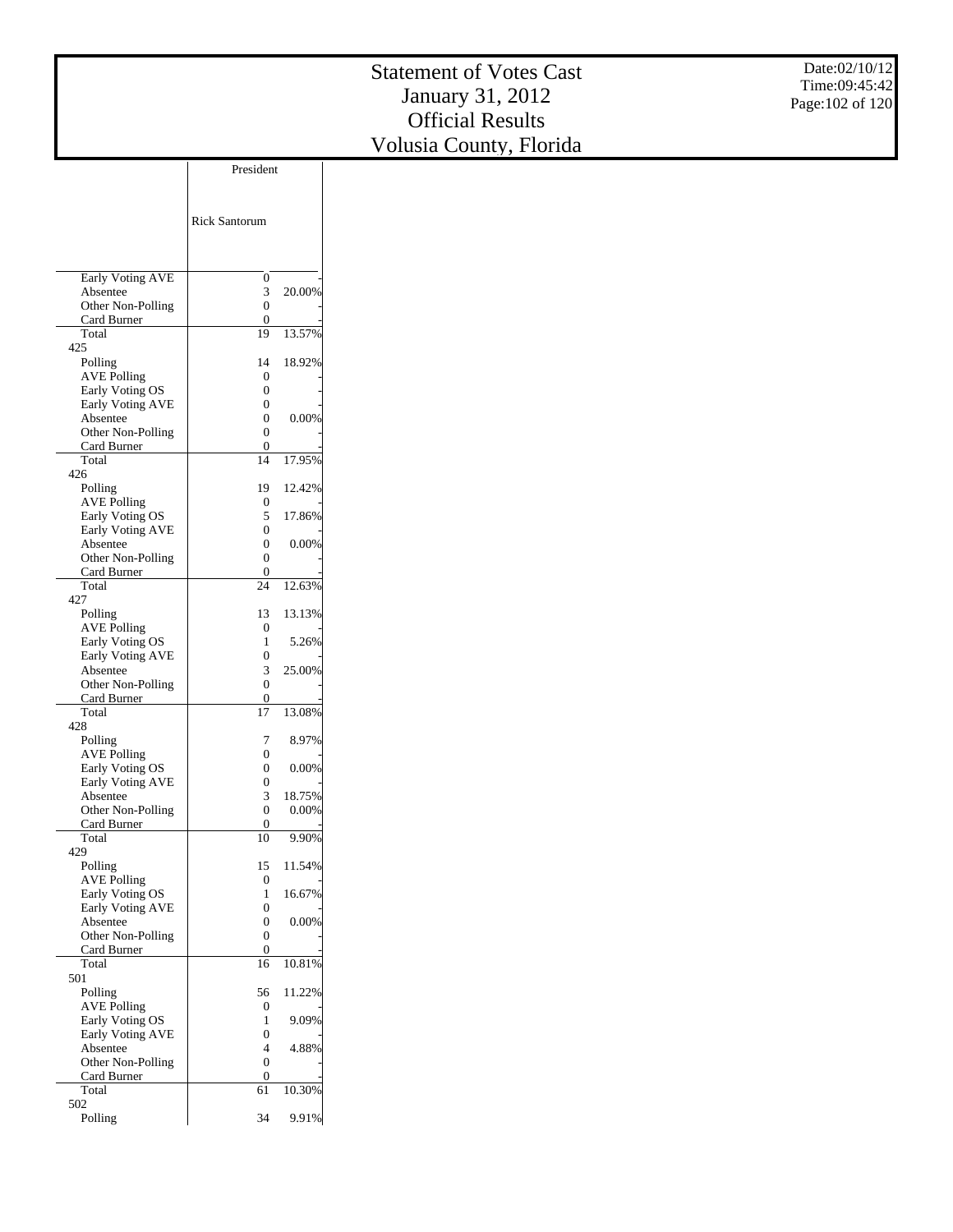|                               | <b>Rick Santorum</b>       |                   |
|-------------------------------|----------------------------|-------------------|
| <b>AVE Polling</b>            | 0                          |                   |
| Early Voting OS               | 1                          | 9.09%             |
| Early Voting AVE<br>Absentee  | $\theta$<br>3              | 6.38%             |
| Other Non-Polling             | 0                          |                   |
| Card Burner                   | 0                          |                   |
| Total                         | 38                         | 9.48%             |
| 503                           | 26                         |                   |
| Polling<br><b>AVE Polling</b> | 0                          | 10.66%            |
| Early Voting OS               | 0                          | 0.00%             |
| <b>Early Voting AVE</b>       | 0                          |                   |
| Absentee                      | 3                          | 10.00%            |
| Other Non-Polling             | 0<br>0                     |                   |
| Card Burner<br>Total          | 29                         | 10.55%            |
| 504                           |                            |                   |
| Polling                       | 13                         | 8.50%             |
| <b>AVE Polling</b>            | 0                          |                   |
| Early Voting OS               | 1                          | 16.67%            |
| Early Voting AVE<br>Absentee  | $\theta$<br>$\overline{c}$ | 8.33%             |
| Other Non-Polling             | 0                          |                   |
| Card Burner                   | 0                          |                   |
| Total                         | 16                         | 8.74%             |
| 505                           |                            |                   |
| Polling<br><b>AVE Polling</b> | 18<br>0                    | 9.89%             |
| Early Voting OS               | $\theta$                   | 0.00%             |
| Early Voting AVE              | $\theta$                   |                   |
| Absentee                      | 1                          | 7.14%             |
| Other Non-Polling             | 0                          |                   |
| Card Burner<br>Total          | 0<br>19                    | 9.60%             |
| 506                           |                            |                   |
| Polling                       | 40                         | 13.33%            |
| <b>AVE Polling</b>            | 0                          |                   |
| Early Voting OS               | 0                          | 0.00%             |
| Early Voting AVE<br>Absentee  | 0<br>1                     | 3.23%             |
| Other Non-Polling             | 0                          |                   |
| Card Burner                   | 0                          |                   |
| Total                         | 41                         | 12.20%            |
| 508                           |                            |                   |
| Polling<br><b>AVE Polling</b> | 20<br>0                    | 13.33%<br>0.00%   |
| Early Voting OS               | 0                          | 0.00%             |
| Early Voting AVE              | 0                          |                   |
| Absentee                      | 5                          | 9.43%             |
| Other Non-Polling             | 0                          | $0.00\%$          |
| Card Burner<br>Total          | 0<br>25                    | 11.90%            |
| 509                           |                            |                   |
| Polling                       | 60                         | 18.46%            |
| <b>AVE Polling</b>            | 0                          |                   |
| Early Voting OS               | 0                          | 0.00%             |
| Early Voting AVE              | 0<br>8                     |                   |
| Absentee<br>Other Non-Polling | 1                          | 15.69%<br>100.00% |
| Card Burner                   | $\overline{0}$             |                   |
| Total                         | 69                         | 18.11%            |
|                               |                            |                   |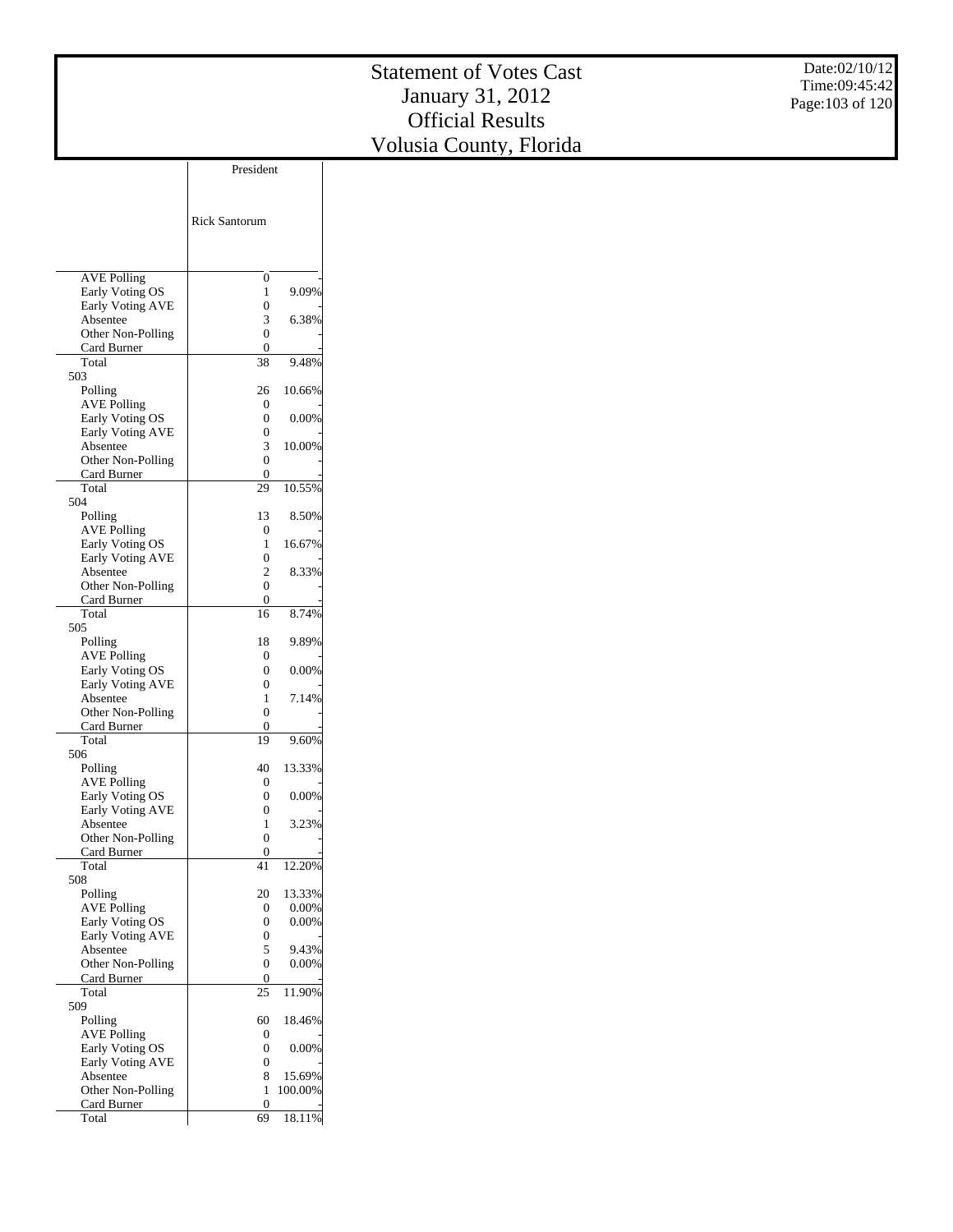|                                       |                                      |                 | <b>Statement of Votes Cast</b> | Date:02/10/12    |
|---------------------------------------|--------------------------------------|-----------------|--------------------------------|------------------|
|                                       |                                      |                 |                                | Time:09:45:42    |
|                                       |                                      |                 | January 31, 2012               | Page: 104 of 120 |
|                                       |                                      |                 | <b>Official Results</b>        |                  |
|                                       |                                      |                 | Volusia County, Florida        |                  |
|                                       | President                            |                 |                                |                  |
|                                       |                                      |                 |                                |                  |
|                                       |                                      |                 |                                |                  |
|                                       | <b>Rick Santorum</b>                 |                 |                                |                  |
|                                       |                                      |                 |                                |                  |
|                                       |                                      |                 |                                |                  |
| $\overline{510}$                      |                                      |                 |                                |                  |
| Polling<br><b>AVE Polling</b>         | 64<br>$\boldsymbol{0}$               | 11.35%          |                                |                  |
| Early Voting OS                       | $\boldsymbol{2}$                     | 12.50%          |                                |                  |
| Early Voting AVE<br>Absentee          | $\boldsymbol{0}$<br>16               | 12.12%          |                                |                  |
| Other Non-Polling                     | $\boldsymbol{0}$                     |                 |                                |                  |
| Card Burner                           | $\boldsymbol{0}$                     |                 |                                |                  |
| Total<br>$511 - 1$                    | 82                                   | 11.52%          |                                |                  |
| Polling                               | 19                                   | 16.52%          |                                |                  |
| <b>AVE Polling</b><br>Early Voting OS | $\boldsymbol{0}$<br>$\boldsymbol{0}$ | 0.00%           |                                |                  |
| Early Voting AVE                      | $\boldsymbol{0}$                     |                 |                                |                  |
| Absentee                              | 3                                    | 25.00%          |                                |                  |
| Other Non-Polling<br>Card Burner      | $\boldsymbol{0}$<br>$\boldsymbol{0}$ |                 |                                |                  |
| Total                                 | $22\,$                               | 16.92%          |                                |                  |
| $511 - 2$                             |                                      | 0.00%           |                                |                  |
| Polling<br><b>AVE Polling</b>         | $\boldsymbol{0}$<br>$\boldsymbol{0}$ |                 |                                |                  |
| Early Voting OS                       | $\boldsymbol{0}$                     |                 |                                |                  |
| Early Voting AVE<br>Absentee          | $\boldsymbol{0}$<br>$\boldsymbol{0}$ |                 |                                |                  |
| Other Non-Polling                     | $\boldsymbol{0}$                     |                 |                                |                  |
| Card Burner<br>Total                  | $\boldsymbol{0}$<br>$\boldsymbol{0}$ | 0.00%           |                                |                  |
| 512                                   |                                      |                 |                                |                  |
| Polling                               | 26                                   | 14.61%          |                                |                  |
| <b>AVE Polling</b><br>Early Voting OS | $\boldsymbol{0}$<br>$\boldsymbol{0}$ | 0.00%           |                                |                  |
| Early Voting AVE                      | $\boldsymbol{0}$                     |                 |                                |                  |
| Absentee                              | 8                                    | 11.27%          |                                |                  |
| Other Non-Polling<br>Card Burner      | $\boldsymbol{0}$<br>$\boldsymbol{0}$ |                 |                                |                  |
| Total                                 | 34                                   | 13.44%          |                                |                  |
| 513<br>Polling                        | 50                                   | 14.25%          |                                |                  |
| AVE Polling                           | $\boldsymbol{0}$                     |                 |                                |                  |
| Early Voting OS<br>Early Voting AVE   | 1<br>$\boldsymbol{0}$                | 12.50%          |                                |                  |
| Absentee                              | $\tau$                               | 12.07%          |                                |                  |
| Other Non-Polling                     | $\boldsymbol{0}$                     |                 |                                |                  |
| Card Burner<br>Total                  | $\boldsymbol{0}$<br>58               | 13.91%          |                                |                  |
| 514                                   |                                      |                 |                                |                  |
| Polling<br><b>AVE Polling</b>         | 19<br>$\boldsymbol{0}$               | 13.87%<br>0.00% |                                |                  |
| Early Voting OS                       | $\boldsymbol{0}$                     | 0.00%           |                                |                  |
| Early Voting AVE                      | $\boldsymbol{0}$                     |                 |                                |                  |
| Absentee<br>Other Non-Polling         | 4<br>$\boldsymbol{0}$                | 19.05%          |                                |                  |
| Card Burner                           | $\boldsymbol{0}$                     |                 |                                |                  |
| Total<br>515                          | 23                                   | 14.38%          |                                |                  |
| Polling                               | 27                                   | 10.67%          |                                |                  |
| <b>AVE Polling</b><br>Early Voting OS | $\boldsymbol{0}$                     | $0.00\%$        |                                |                  |
| Early Voting AVE                      | $\boldsymbol{0}$<br>$\mathbf{0}$     |                 |                                |                  |

Absentee

Other Non-Polling

7 14.89% 0 0.00%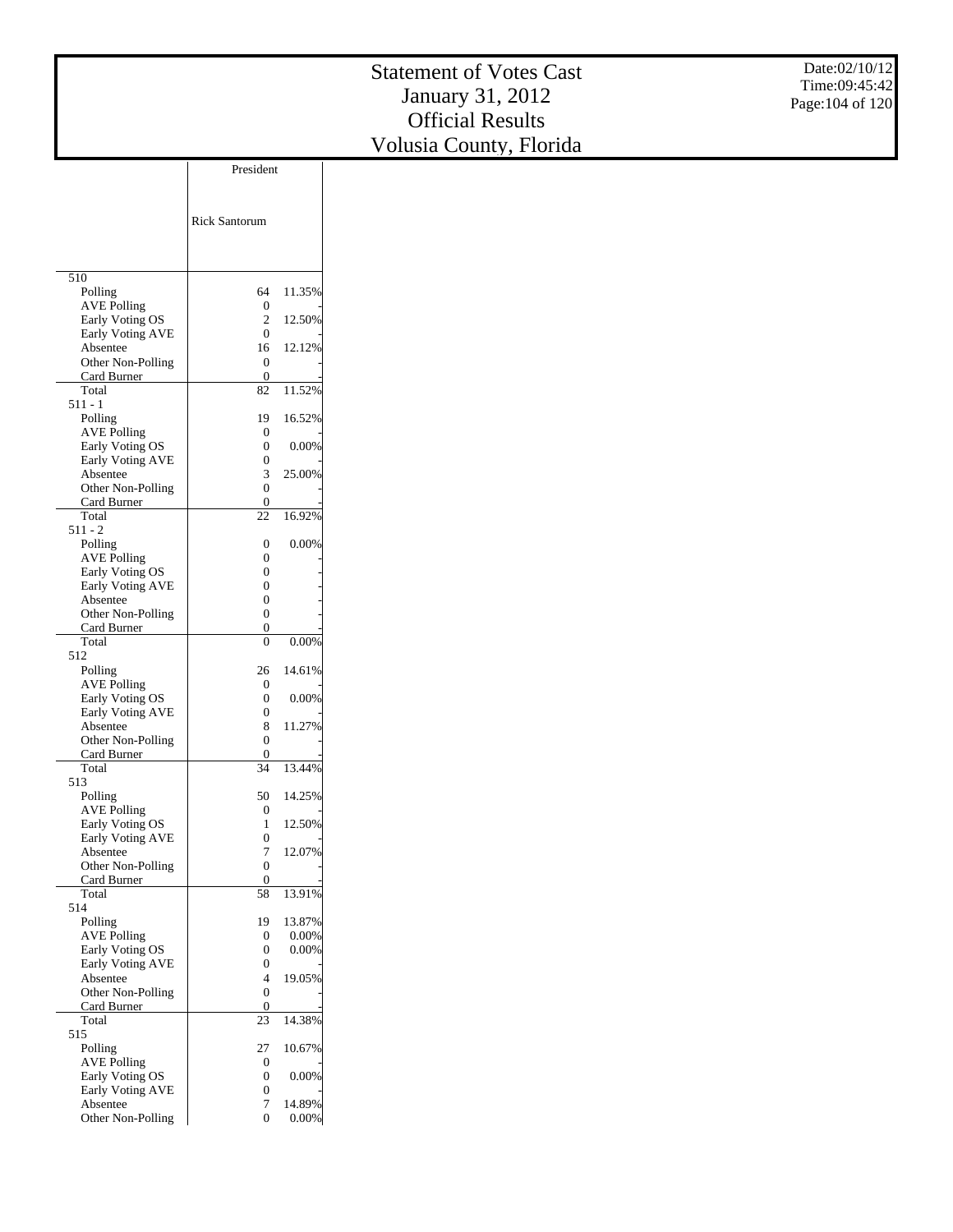|                                       | <b>Rick Santorum</b>   |        |
|---------------------------------------|------------------------|--------|
|                                       |                        |        |
|                                       |                        |        |
| Card Burner<br>Total                  | 0<br>34                | 11.26% |
| 516                                   |                        |        |
| Polling                               | 53                     | 11.55% |
| <b>AVE Polling</b>                    | $\overline{0}$         |        |
| Early Voting OS                       | 0                      | 0.00%  |
| <b>Early Voting AVE</b><br>Absentee   | $\theta$<br>2          | 3.92%  |
| Other Non-Polling                     | 0                      |        |
| Card Burner                           | 0                      |        |
| Total                                 | 55                     | 10.66% |
| 517                                   |                        |        |
| Polling<br><b>AVE Polling</b>         | 31<br>0                | 10.54% |
| Early Voting OS                       | $\theta$               | 0.00%  |
| Early Voting AVE                      | 0                      |        |
| Absentee                              | 3                      | 8.57%  |
| Other Non-Polling                     | 0                      | 0.00%  |
| Card Burner                           | 0                      |        |
| Total<br>519                          | 34                     | 10.18% |
| Polling                               | 26                     | 15.38% |
| <b>AVE Polling</b>                    | 0                      |        |
| Early Voting OS                       | 0                      | 0.00%  |
| Early Voting AVE                      | 0                      |        |
| Absentee                              | $\overline{c}$         | 11.11% |
| Other Non-Polling                     | 0                      |        |
| Card Burner<br>Total                  | 0<br>28                | 14.36% |
| 521                                   |                        |        |
| Polling                               | 19                     | 9.31%  |
| <b>AVE Polling</b>                    | 0                      |        |
| Early Voting OS                       | 0                      | 0.00%  |
| <b>Early Voting AVE</b><br>Absentee   | 0<br>4                 | 9.76%  |
| Other Non-Polling                     | 0                      |        |
| Card Burner                           | 0                      |        |
| Total                                 | 23                     | 9.24%  |
| 522                                   |                        |        |
| Polling                               | 44                     | 14.77% |
| <b>AVE Polling</b><br>Early Voting OS | $\overline{0}$<br>1    | 11.11% |
| <b>Early Voting AVE</b>               | 0                      |        |
| Absentee                              | 12                     | 11.11% |
| Other Non-Polling                     | $\boldsymbol{0}$       |        |
| Card Burner                           | $\boldsymbol{0}$       |        |
| Total                                 | 57                     | 13.73% |
| 523<br>Polling                        | 27                     | 18.00% |
| <b>AVE Polling</b>                    | 0                      |        |
| Early Voting OS                       | 0                      | 0.00%  |
| Early Voting AVE                      | 0                      |        |
| Absentee                              | 5                      | 17.24% |
| Other Non-Polling                     | 0                      |        |
| Card Burner<br>Total                  | $\boldsymbol{0}$<br>32 | 17.78% |
| 525                                   |                        |        |
| Polling                               | 34                     | 18.58% |
| <b>AVE Polling</b>                    | $\boldsymbol{0}$       |        |
| Early Voting OS                       | 0                      | 0.00%  |
| <b>Early Voting AVE</b>               | 0                      |        |

President

 $\overline{1}$ 

 $\overline{\phantom{a}}$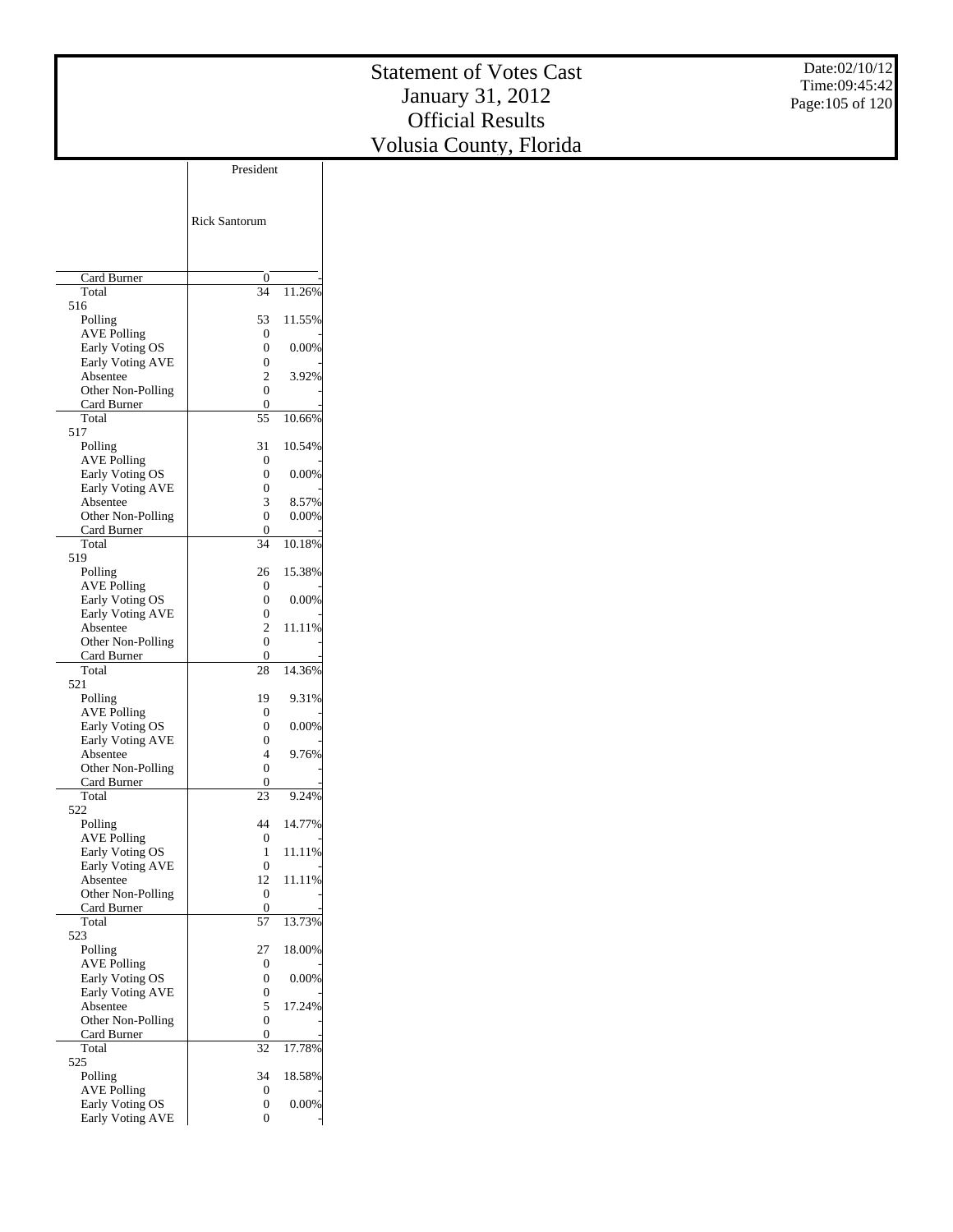|                         | President            |         |
|-------------------------|----------------------|---------|
|                         |                      |         |
|                         |                      |         |
|                         |                      |         |
|                         | <b>Rick Santorum</b> |         |
|                         |                      |         |
|                         |                      |         |
| Absentee                |                      |         |
|                         | 1                    | 8.33%   |
| Other Non-Polling       | 0                    |         |
| Card Burner<br>Total    | 0                    |         |
|                         | 35                   | 17.68%  |
| 526                     |                      |         |
| Polling                 | 14                   | 17.95%  |
| <b>AVE Polling</b>      | 0                    |         |
| Early Voting OS         | 0                    | 0.00%   |
| Early Voting AVE        | 0                    |         |
| Absentee                | 1                    | 9.09%   |
| Other Non-Polling       | 0                    |         |
| Card Burner             | 0                    |         |
| Total                   | 15                   | 16.30%  |
| 527                     |                      |         |
| Polling                 | 12                   | 9.45%   |
| <b>AVE Polling</b>      | 0                    |         |
| Early Voting OS         | 0                    |         |
| <b>Early Voting AVE</b> | 0                    |         |
| Absentee                | $\overline{c}$       | 11.76%  |
| Other Non-Polling       | 0                    | 0.00%   |
| Card Burner             | 0                    |         |
| Total                   | 14                   | 9.66%   |
| 528                     |                      |         |
| Polling                 | 12                   | 13.33%  |
| <b>AVE Polling</b>      | 0                    |         |
| Early Voting OS         | 0                    | 0.00%   |
| Early Voting AVE        | 0                    |         |
| Absentee                | 1                    | 12.50%  |
| Other Non-Polling       | 0                    |         |
| Card Burner             | 0                    |         |
| Total                   | 13                   | 13.13%  |
| 529                     |                      |         |
| Polling                 | 7                    | 7.00%   |
| <b>AVE Polling</b>      | 0                    |         |
| Early Voting OS         | 0                    | 0.00%   |
| Early Voting AVE        | 0                    |         |
| Absentee                | 0                    | 0.00%   |
| Other Non-Polling       | 0                    |         |
| Card Burner             | 0                    |         |
| Total                   |                      | 6.60%   |
| 530                     |                      |         |
| Polling                 | 24                   | 20.87%  |
| <b>AVE Polling</b>      | 1                    | 100.00% |
| Early Voting OS         | 0                    | 0.00%   |
| Early Voting AVE        | 0                    |         |
| Absentee                | 3                    | 20.00%  |
| Other Non-Polling       | 0                    |         |
| Card Burner             | 0                    |         |
| Total                   | 28                   | 21.21%  |
| 531                     |                      |         |
| Polling                 | 1                    | 6.25%   |
| <b>AVE Polling</b>      | 0                    |         |
| Early Voting OS         | 0                    |         |
| <b>Early Voting AVE</b> | 0                    |         |
| Absentee                | 0                    |         |
| Other Non-Polling       | 0                    |         |
| Card Burner             | 0                    |         |
| Total                   | 1                    | 6.25%   |
| 532                     |                      |         |
|                         | 60                   | 9.57%   |
| Polling                 |                      |         |
| <b>AVE Polling</b>      | $\boldsymbol{0}$     |         |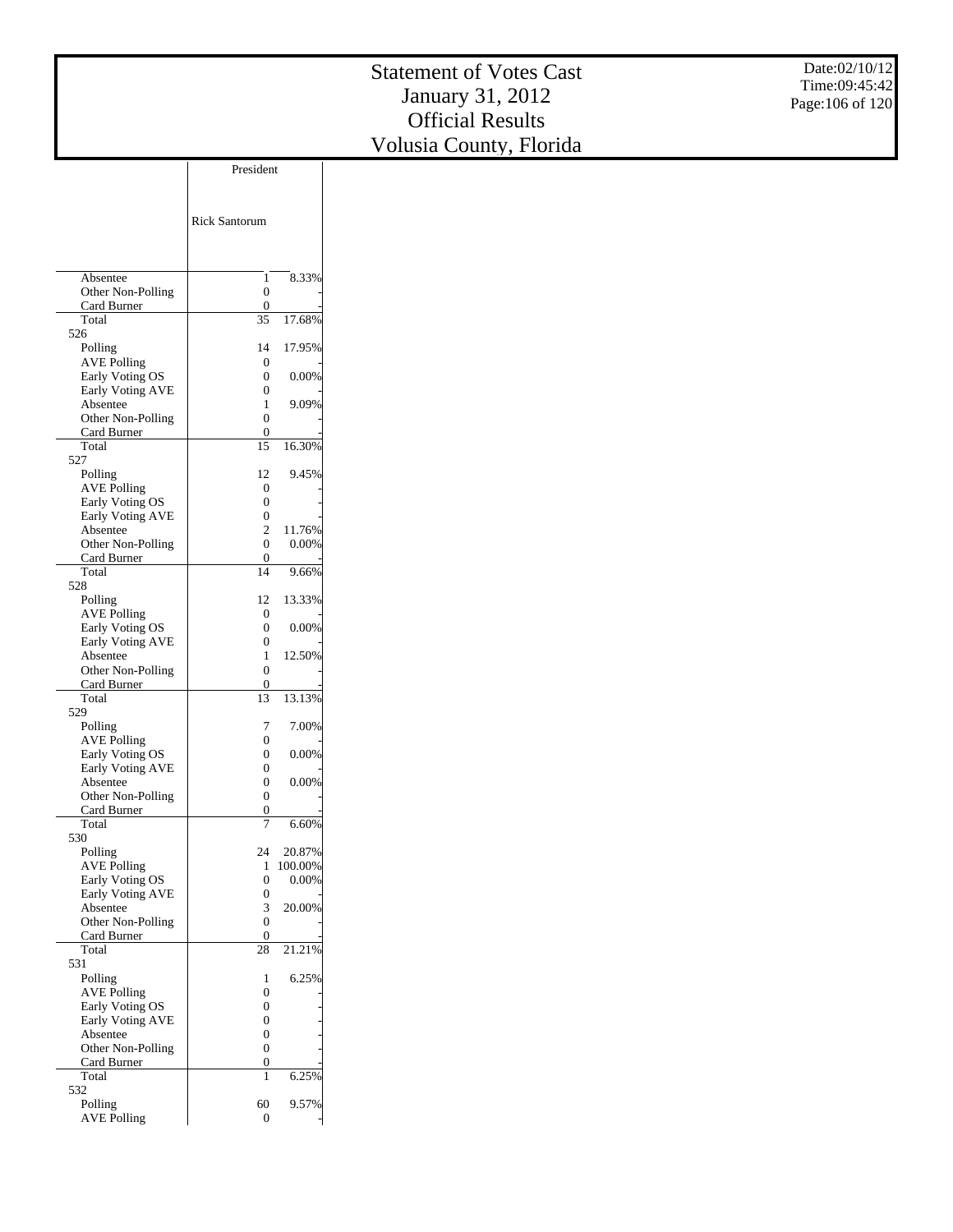|                                       |                                               | <b>Statement of Votes Cast</b> | Date:02/10/12    |
|---------------------------------------|-----------------------------------------------|--------------------------------|------------------|
|                                       |                                               |                                | Time:09:45:42    |
|                                       |                                               | January 31, 2012               | Page: 107 of 120 |
|                                       |                                               | <b>Official Results</b>        |                  |
|                                       |                                               | Volusia County, Florida        |                  |
|                                       | President                                     |                                |                  |
|                                       |                                               |                                |                  |
|                                       |                                               |                                |                  |
|                                       | <b>Rick Santorum</b>                          |                                |                  |
|                                       |                                               |                                |                  |
|                                       |                                               |                                |                  |
| Early Voting OS<br>Early Voting AVE   | 4.17%<br>1<br>$\boldsymbol{0}$                |                                |                  |
| Absentee                              | 11<br>8.46%                                   |                                |                  |
| Other Non-Polling                     | 50.00%<br>$\mathbf{1}$                        |                                |                  |
| Card Burner<br>Total                  | $\boldsymbol{0}$<br>9.32%<br>73               |                                |                  |
| 533                                   |                                               |                                |                  |
| Polling<br><b>AVE Polling</b>         | 14.62%<br>19<br>$\boldsymbol{0}$              |                                |                  |
| Early Voting OS                       | $\boldsymbol{0}$                              |                                |                  |
| Early Voting AVE<br>Absentee          | $\boldsymbol{0}$<br>2.44%                     |                                |                  |
| Other Non-Polling                     | $\mathbf{1}$<br>$\boldsymbol{0}$              |                                |                  |
| Card Burner                           | $\boldsymbol{0}$                              |                                |                  |
| Total<br>534                          | 20<br>11.70%                                  |                                |                  |
| Polling                               | 14.81%<br>12                                  |                                |                  |
| <b>AVE Polling</b><br>Early Voting OS | $\boldsymbol{0}$<br>$\boldsymbol{0}$<br>0.00% |                                |                  |
| Early Voting AVE                      | $\boldsymbol{0}$                              |                                |                  |
| Absentee                              | 12.50%<br>$\mathbf{1}$                        |                                |                  |
| Other Non-Polling<br>Card Burner      | $\boldsymbol{0}$<br>$\boldsymbol{0}$          |                                |                  |
| Total                                 | 14.29%<br>13                                  |                                |                  |
| $602 - 1$<br>Polling                  | 22<br>36.07%                                  |                                |                  |
| <b>AVE Polling</b>                    | $\boldsymbol{0}$                              |                                |                  |
| Early Voting OS<br>Early Voting AVE   | $\boldsymbol{0}$<br>0.00%<br>$\boldsymbol{0}$ |                                |                  |
| Absentee                              | $\boldsymbol{2}$<br>28.57%                    |                                |                  |
| Other Non-Polling                     | $\mathbf{0}$<br>0.00%                         |                                |                  |
| Card Burner<br>Total                  | $\boldsymbol{0}$<br>24<br>34.29%              |                                |                  |
| $602 - 2$                             |                                               |                                |                  |
| Polling<br>AVE Polling                | 11.65%<br>24<br>$\boldsymbol{0}$              |                                |                  |
| Early Voting OS                       | $\boldsymbol{0}$<br>0.00%                     |                                |                  |
| Early Voting AVE<br>Absentee          | $\boldsymbol{0}$<br>3.70%<br>$\mathbf{1}$     |                                |                  |
| Other Non-Polling                     | $\boldsymbol{0}$                              |                                |                  |
| Card Burner                           | $\mathbf{0}$                                  |                                |                  |
| Total<br>603                          | 10.42%<br>$25\,$                              |                                |                  |
| Polling                               | 20.00%<br>12                                  |                                |                  |
| <b>AVE Polling</b><br>Early Voting OS | $\boldsymbol{0}$<br>25.00%<br>$\mathbf{1}$    |                                |                  |
| Early Voting AVE                      | $\boldsymbol{0}$                              |                                |                  |
| Absentee                              | $\boldsymbol{0}$<br>0.00%<br>$\boldsymbol{0}$ |                                |                  |
| Other Non-Polling<br>Card Burner      | $\boldsymbol{0}$                              |                                |                  |
| Total                                 | 13<br>16.88%                                  |                                |                  |
| 605<br>Polling                        | $\sqrt{2}$<br>10.00%                          |                                |                  |
| <b>AVE Polling</b>                    | $\boldsymbol{0}$                              |                                |                  |
| Early Voting OS<br>Early Voting AVE   | $\boldsymbol{0}$<br>$\boldsymbol{0}$          |                                |                  |
| Absentee                              | $\overline{0}$<br>$0.00\%$                    |                                |                  |

 Other Non-Polling Card Burner Total 607

 $\boldsymbol{0}$  $\frac{0}{2}$ 

6.90%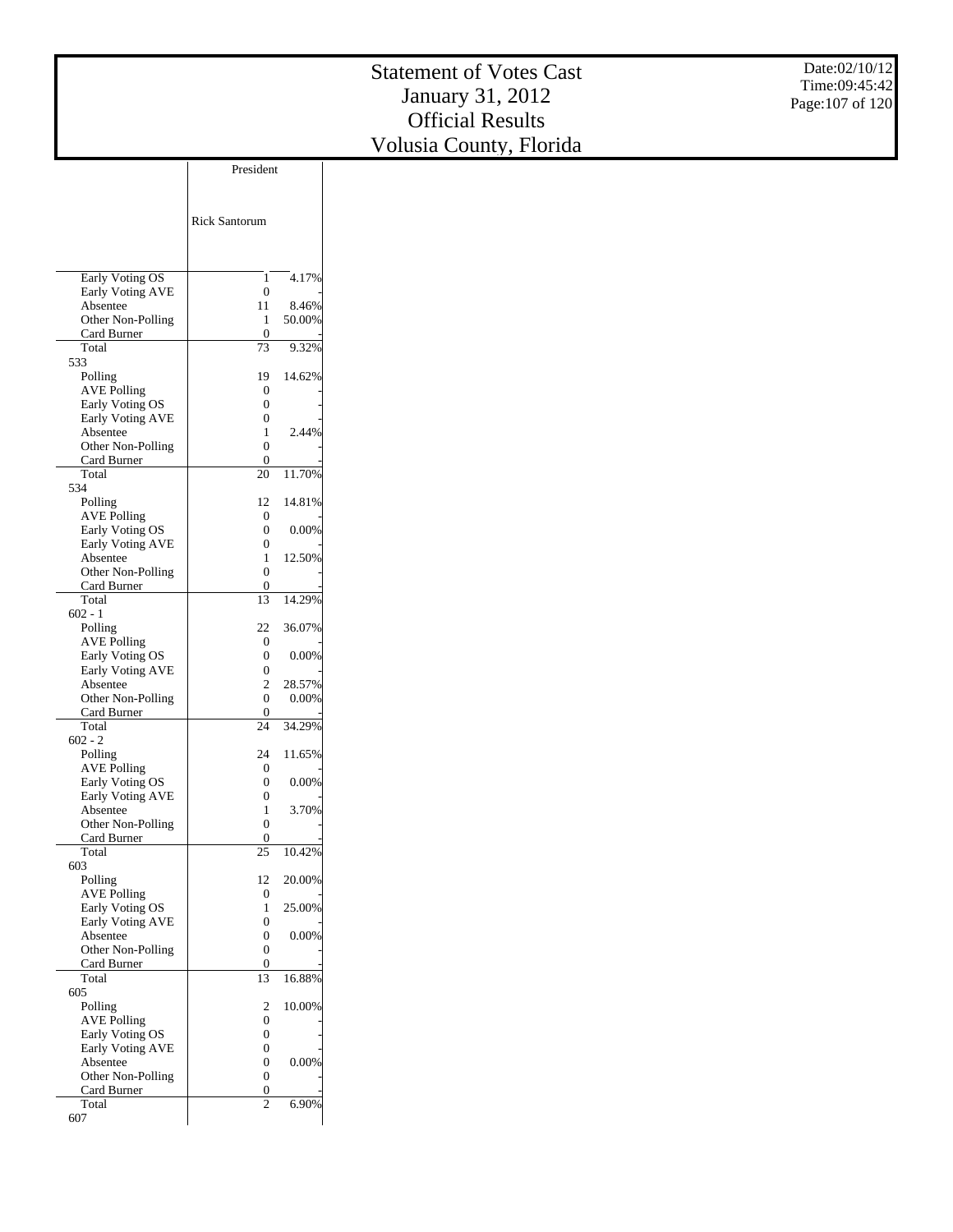|                                     | President            |  |
|-------------------------------------|----------------------|--|
|                                     |                      |  |
|                                     |                      |  |
|                                     | <b>Rick Santorum</b> |  |
|                                     |                      |  |
|                                     |                      |  |
|                                     |                      |  |
| Polling                             | 19<br>8.60%          |  |
| <b>AVE Polling</b>                  | 0                    |  |
| Early Voting OS                     | 0<br>0.00%           |  |
| Early Voting AVE                    | 0                    |  |
| Absentee                            | 3<br>9.68%           |  |
| Other Non-Polling                   | 0                    |  |
| Card Burner                         | 0                    |  |
| Total                               | 8.59%<br>22          |  |
| 608                                 |                      |  |
| Polling                             | 11.25%<br>18         |  |
| <b>AVE Polling</b>                  | 0                    |  |
| Early Voting OS                     | 0<br>0.00%           |  |
| <b>Early Voting AVE</b><br>Absentee | 0<br>0<br>0.00%      |  |
| Other Non-Polling                   | 0.00%<br>0           |  |
| Card Burner                         | 0                    |  |
| Total                               | 10.11%<br>18         |  |
| 609                                 |                      |  |
| Polling                             | 5<br>6.02%           |  |
| <b>AVE Polling</b>                  | 0                    |  |
| Early Voting OS                     | 2<br>100.00%         |  |
| <b>Early Voting AVE</b>             | 0                    |  |
| Absentee                            | 0<br>$0.00\%$        |  |
| Other Non-Polling                   | 0                    |  |
| Card Burner                         | 0                    |  |
| Total                               | 7<br>7.45%           |  |
| 614                                 |                      |  |
| Polling                             | 15.52%<br>9          |  |
| <b>AVE Polling</b>                  | 0                    |  |
| Early Voting OS                     | 0<br>0.00%           |  |
| <b>Early Voting AVE</b><br>Absentee | 0<br>0<br>0.00%      |  |
| Other Non-Polling                   | 0                    |  |
| Card Burner                         | 0                    |  |
| Total                               | 14.29%<br>9          |  |
| $615 - 1$                           |                      |  |
| Polling                             | 15.24%<br>16         |  |
| AVE Polling                         | 0                    |  |
| Early Voting OS                     | $0.00\%$<br>0        |  |
| <b>Early Voting AVE</b>             | 0                    |  |
| Absentee                            | 18.42%<br>7          |  |
| Other Non-Polling                   | 0                    |  |
| Card Burner                         | $\boldsymbol{0}$     |  |
| Total                               | 23<br>15.33%         |  |
| $615 - 2$                           |                      |  |
| Polling                             | 12.50%<br>1          |  |
| <b>AVE Polling</b>                  | 0                    |  |
| Early Voting OS                     | 0                    |  |
| Early Voting AVE                    | 0                    |  |
| Absentee                            | 0<br>0.00%           |  |
| Other Non-Polling<br>Card Burner    | 0<br>0               |  |
| Total                               | 7.69%<br>1           |  |
| 617                                 |                      |  |
| Polling                             | 16.67%<br>2          |  |
| <b>AVE Polling</b>                  | 0                    |  |
| Early Voting OS                     | 0                    |  |
| <b>Early Voting AVE</b>             | 0                    |  |
| Absentee                            | 0<br>0.00%           |  |
| Other Non-Polling                   | 0                    |  |
| Card Burner                         | 0                    |  |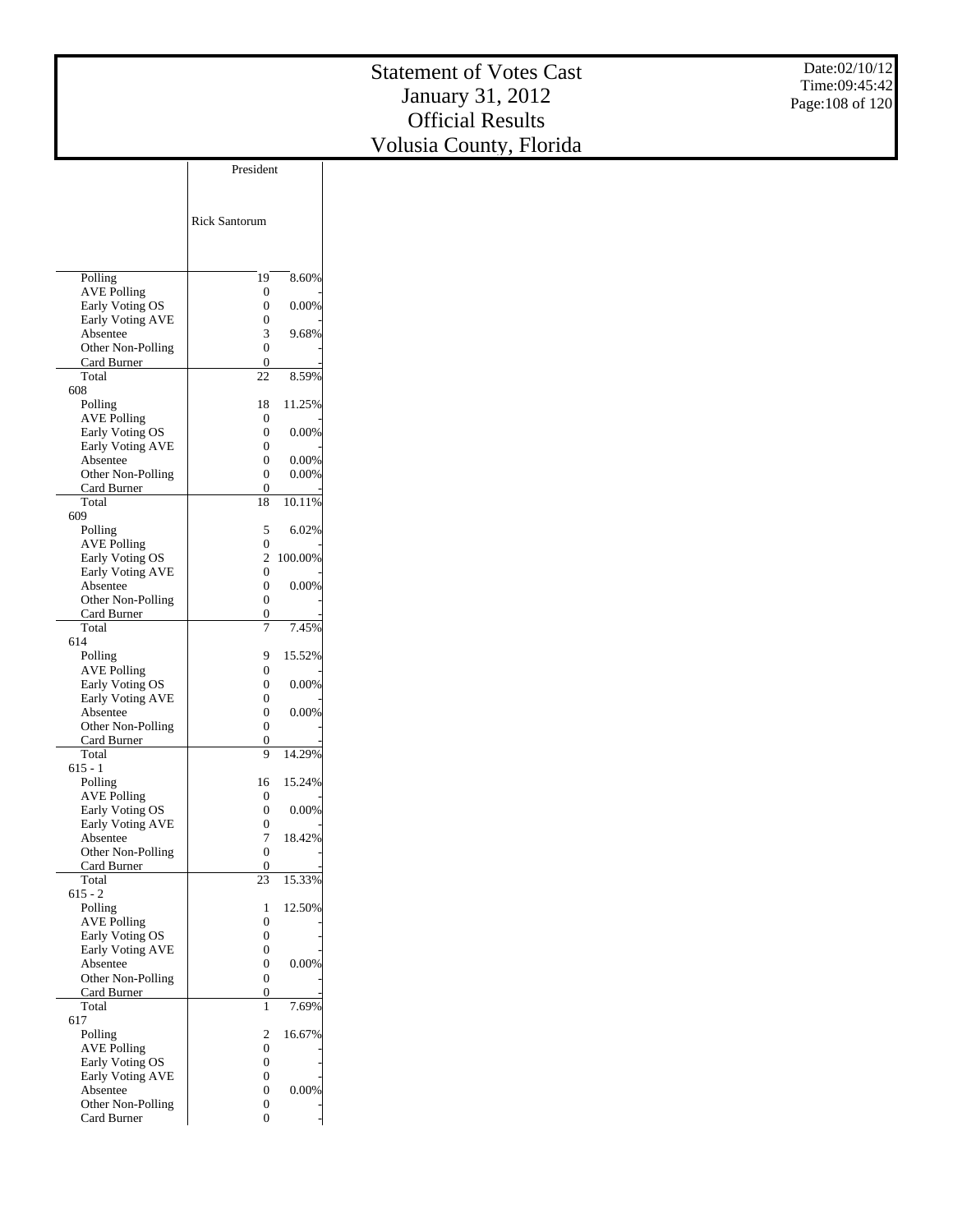|                                       |                                      |          | <b>Statement of Votes Cast</b> | Date:02/10/12    |
|---------------------------------------|--------------------------------------|----------|--------------------------------|------------------|
|                                       |                                      |          |                                | Time:09:45:42    |
|                                       |                                      |          | January 31, 2012               | Page: 109 of 120 |
|                                       |                                      |          | <b>Official Results</b>        |                  |
|                                       |                                      |          | Volusia County, Florida        |                  |
|                                       | President                            |          |                                |                  |
|                                       |                                      |          |                                |                  |
|                                       |                                      |          |                                |                  |
|                                       | Rick Santorum                        |          |                                |                  |
|                                       |                                      |          |                                |                  |
|                                       |                                      |          |                                |                  |
| Total                                 | $\overline{2}$                       | 15.38%   |                                |                  |
| 618<br>Polling                        | 3                                    | 12.00%   |                                |                  |
| <b>AVE Polling</b>                    | $\boldsymbol{0}$                     |          |                                |                  |
| Early Voting OS                       | $\boldsymbol{0}$                     |          |                                |                  |
| Early Voting AVE<br>Absentee          | $\boldsymbol{0}$<br>$\mathbf{1}$     | 20.00%   |                                |                  |
| Other Non-Polling                     | $\boldsymbol{0}$                     |          |                                |                  |
| Card Burner                           | $\boldsymbol{0}$<br>$\overline{4}$   | 13.33%   |                                |                  |
| Total<br>619                          |                                      |          |                                |                  |
| Polling                               | 1                                    | 10.00%   |                                |                  |
| <b>AVE Polling</b><br>Early Voting OS | $\boldsymbol{0}$<br>$\boldsymbol{0}$ |          |                                |                  |
| Early Voting AVE                      | $\boldsymbol{0}$                     |          |                                |                  |
| Absentee                              | $\boldsymbol{0}$                     | 0.00%    |                                |                  |
| Other Non-Polling<br>Card Burner      | $\boldsymbol{0}$<br>$\boldsymbol{0}$ |          |                                |                  |
| Total                                 | $\mathbf{1}$                         | 7.14%    |                                |                  |
| 620                                   | $\boldsymbol{0}$                     |          |                                |                  |
| Polling<br><b>AVE Polling</b>         | $\boldsymbol{0}$                     |          |                                |                  |
| Early Voting OS                       | $\boldsymbol{0}$                     |          |                                |                  |
| Early Voting AVE<br>Absentee          | $\boldsymbol{0}$<br>$\boldsymbol{0}$ |          |                                |                  |
| Other Non-Polling                     | $\boldsymbol{0}$                     |          |                                |                  |
| Card Burner<br>Total                  | $\boldsymbol{0}$<br>$\boldsymbol{0}$ |          |                                |                  |
| 621                                   |                                      |          |                                |                  |
| Polling                               | $\overline{\mathbf{c}}$              | 66.67%   |                                |                  |
| <b>AVE Polling</b><br>Early Voting OS | $\boldsymbol{0}$<br>$\boldsymbol{0}$ |          |                                |                  |
| Early Voting AVE                      | $\boldsymbol{0}$                     |          |                                |                  |
| Absentee<br>Other Non-Polling         | $\mathbf{1}$                         | 100.00%  |                                |                  |
| Card Burner                           | $\boldsymbol{0}$<br>$\boldsymbol{0}$ |          |                                |                  |
| Total                                 | 3                                    | 75.00%   |                                |                  |
| 622<br>Polling                        | 8                                    | 24.24%   |                                |                  |
| <b>AVE Polling</b>                    | $\boldsymbol{0}$                     |          |                                |                  |
| Early Voting OS<br>Early Voting AVE   | $\boldsymbol{0}$<br>$\boldsymbol{0}$ | 0.00%    |                                |                  |
| Absentee                              | $\boldsymbol{0}$                     | 0.00%    |                                |                  |
| Other Non-Polling                     | $\boldsymbol{0}$                     |          |                                |                  |
| Card Burner<br>Total                  | $\boldsymbol{0}$<br>$\,$ 8 $\,$      | 21.05%   |                                |                  |
| 623                                   |                                      |          |                                |                  |
| Polling<br><b>AVE Polling</b>         | 10<br>$\boldsymbol{0}$               | 21.28%   |                                |                  |
| Early Voting OS                       | $\boldsymbol{0}$                     | 0.00%    |                                |                  |
| Early Voting AVE<br>Absentee          | $\boldsymbol{0}$                     | 14.29%   |                                |                  |
| Other Non-Polling                     | $\mathbf{1}$<br>$\boldsymbol{0}$     |          |                                |                  |
| Card Burner                           | $\boldsymbol{0}$                     |          |                                |                  |
| Total<br>$624 - 1$                    | $11\,$                               | 19.30%   |                                |                  |
| Polling                               | 3                                    | 4.84%    |                                |                  |
| <b>AVE Polling</b>                    | $\boldsymbol{0}$<br>$\boldsymbol{0}$ | 0.00%    |                                |                  |
| Early Voting OS<br>Early Voting AVE   | $\boldsymbol{0}$                     |          |                                |                  |
| Absentee                              | $\boldsymbol{0}$                     | $0.00\%$ |                                |                  |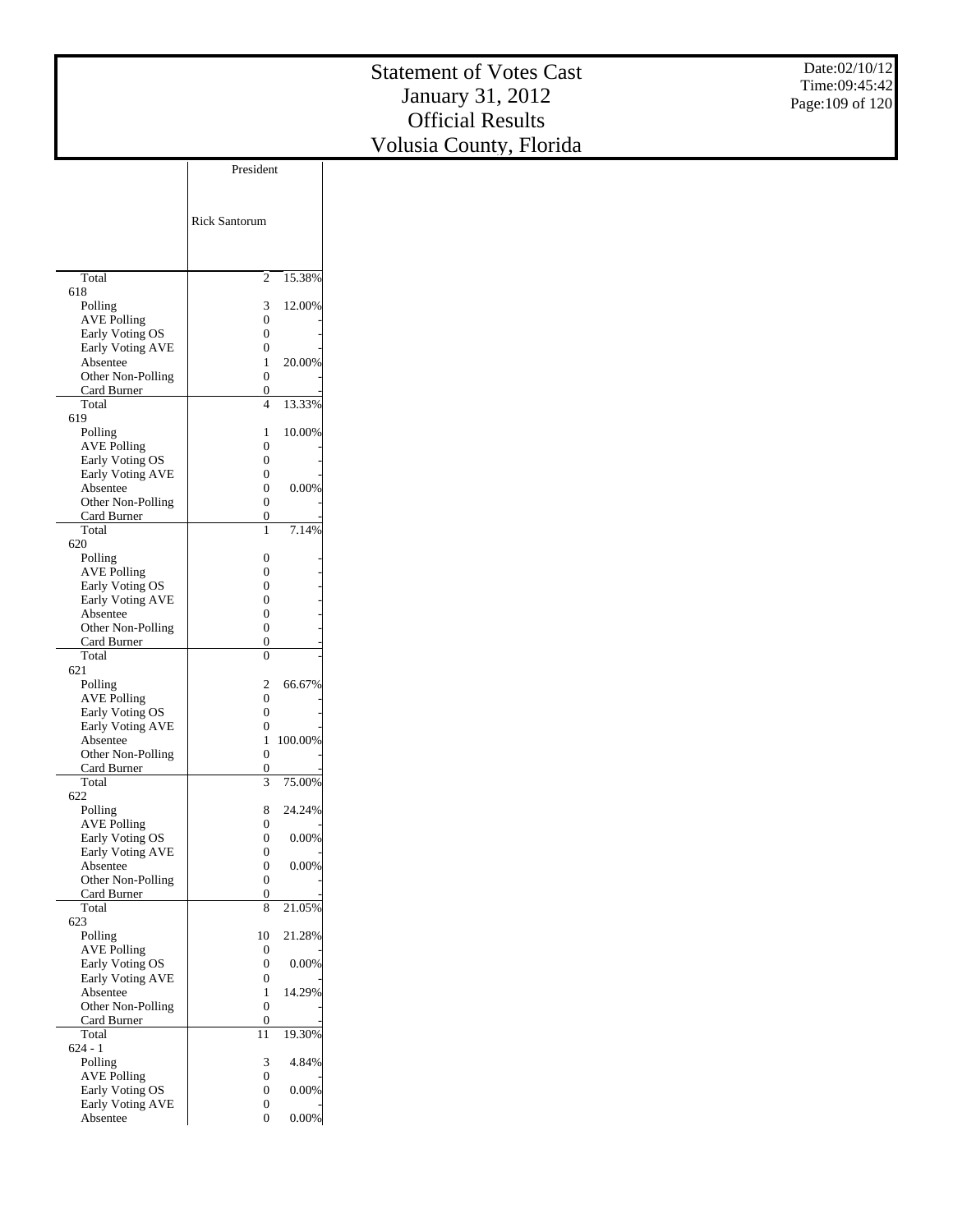Date:02/10/12 Time:09:45:42 Page:110 of 120

|                                       | <b>Rick Santorum</b> |          |
|---------------------------------------|----------------------|----------|
|                                       |                      |          |
| Other Non-Polling                     | 0                    |          |
| Card Burner                           | 0<br>3               | 4.29%    |
| Total<br>$624 - 2$                    |                      |          |
| Polling                               | 3                    | 9.09%    |
| <b>AVE Polling</b>                    | 0                    |          |
| Early Voting OS                       | 0                    | $0.00\%$ |
| <b>Early Voting AVE</b>               | 0<br>$\theta$        |          |
| Absentee<br>Other Non-Polling         | 0                    | 0.00%    |
| Card Burner                           | 0                    |          |
| Total                                 | 3                    | 7.50%    |
| 625                                   |                      |          |
| Polling                               | 26<br>$\theta$       | 11.66%   |
| <b>AVE Polling</b><br>Early Voting OS | 0                    | $0.00\%$ |
| <b>Early Voting AVE</b>               | 0                    |          |
| Absentee                              | 3                    | 13.04%   |
| Other Non-Polling                     | 0                    | 0.00%    |
| Card Burner                           | 0                    |          |
| Total                                 | 29                   | 11.65%   |
| 626<br>Polling                        | 13                   | 11.21%   |
| <b>AVE Polling</b>                    | $\Omega$             | 0.00%    |
| Early Voting OS                       | 0                    | 0.00%    |
| <b>Early Voting AVE</b>               | 0                    |          |
| Absentee                              | $\theta$             | 0.00%    |
| Other Non-Polling                     | 0                    |          |
| Card Burner<br>Total                  | 0<br>13              | 10.08%   |
| 628                                   |                      |          |
| Polling                               | $\overline{c}$       | 33.33%   |
| <b>AVE Polling</b>                    | $\theta$             |          |
| Early Voting OS                       | 0                    | $0.00\%$ |
| Early Voting AVE                      | 0                    |          |
| Absentee                              | 0<br>0               | $0.00\%$ |
| Other Non-Polling<br>Card Burner      | 0                    |          |
| Total                                 | $\overline{c}$       | 22.22%   |
| 629                                   |                      |          |
| Polling                               | 9                    | 14.29%   |
| <b>AVE Polling</b>                    | 0                    |          |
| Early Voting OS<br>Early Voting AVE   | $\theta$<br>0        | 0.00%    |
| Absentee                              | 1                    | 10.00%   |
| Other Non-Polling                     | $\boldsymbol{0}$     |          |
| Card Burner                           | 0                    |          |
| Total                                 | 10                   | 13.16%   |
| 632<br>Polling                        | 0                    | 0.00%    |
| <b>AVE Polling</b>                    | 0                    |          |
| Early Voting OS                       | $\overline{c}$       | 50.00%   |
| Early Voting AVE                      | 0                    |          |
| Absentee                              | 1                    | 16.67%   |
| Other Non-Polling                     | 0                    |          |
| Card Burner                           | 0<br>3               |          |
| Total<br>633                          |                      | 8.57%    |
| Polling                               | 8                    | 24.24%   |
| <b>AVE Polling</b>                    | 0                    |          |
| Early Voting OS                       | 0                    |          |

President

 $\overline{\phantom{a}}$ 

 $\overline{\phantom{a}}$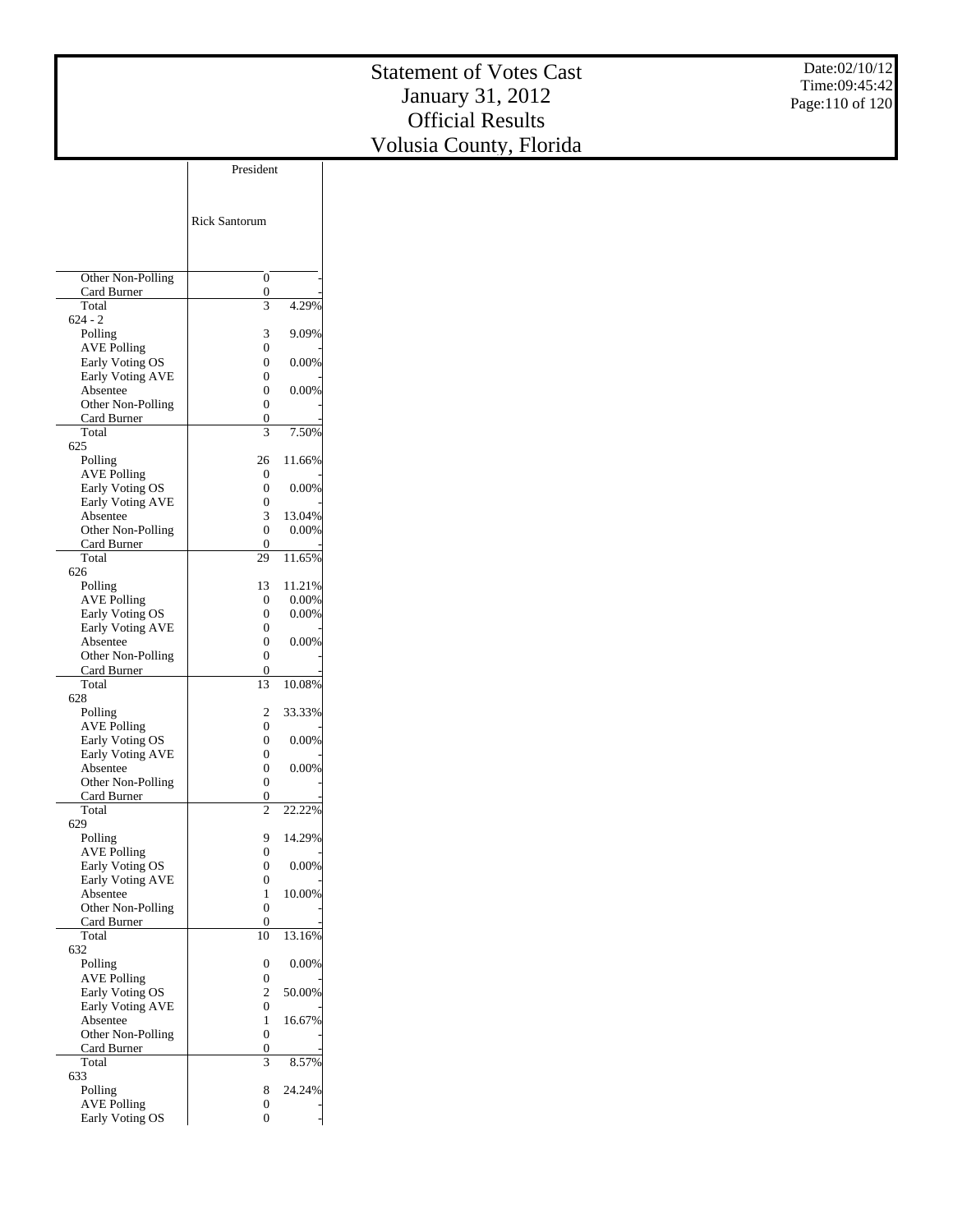|                                       |                                      |        | <b>Statement of Votes Cast</b> | Date:02/10/12   |
|---------------------------------------|--------------------------------------|--------|--------------------------------|-----------------|
|                                       |                                      |        |                                | Time:09:45:42   |
|                                       |                                      |        | January 31, 2012               | Page:111 of 120 |
|                                       |                                      |        | <b>Official Results</b>        |                 |
|                                       |                                      |        |                                |                 |
|                                       |                                      |        | Volusia County, Florida        |                 |
|                                       | President                            |        |                                |                 |
|                                       |                                      |        |                                |                 |
|                                       |                                      |        |                                |                 |
|                                       | Rick Santorum                        |        |                                |                 |
|                                       |                                      |        |                                |                 |
|                                       |                                      |        |                                |                 |
| <b>Early Voting AVE</b>               | $\boldsymbol{0}$                     |        |                                |                 |
| Absentee                              | $\mathbf{1}$                         | 11.11% |                                |                 |
| Other Non-Polling                     | $\boldsymbol{0}$                     |        |                                |                 |
| Card Burner<br>Total                  | $\boldsymbol{0}$<br>9                | 21.43% |                                |                 |
| 636                                   |                                      |        |                                |                 |
| Polling                               | 9                                    | 23.08% |                                |                 |
| <b>AVE Polling</b>                    | $\boldsymbol{0}$                     |        |                                |                 |
| Early Voting OS                       | $\boldsymbol{0}$                     |        |                                |                 |
| Early Voting AVE                      | $\boldsymbol{0}$                     |        |                                |                 |
| Absentee                              | $\mathbf{1}$                         | 14.29% |                                |                 |
| Other Non-Polling<br>Card Burner      | $\boldsymbol{0}$<br>$\boldsymbol{0}$ |        |                                |                 |
| Total                                 | 10                                   | 21.74% |                                |                 |
| 637                                   |                                      |        |                                |                 |
| Polling                               | 13                                   | 12.87% |                                |                 |
| <b>AVE Polling</b>                    | $\boldsymbol{0}$                     |        |                                |                 |
| Early Voting OS                       | $\boldsymbol{0}$                     | 0.00%  |                                |                 |
| Early Voting AVE<br>Absentee          | $\boldsymbol{0}$<br>$\boldsymbol{0}$ | 0.00%  |                                |                 |
| Other Non-Polling                     | $\boldsymbol{0}$                     |        |                                |                 |
| Card Burner                           | $\boldsymbol{0}$                     |        |                                |                 |
| Total                                 | 13                                   | 11.50% |                                |                 |
| $638 - 1$                             |                                      |        |                                |                 |
| Polling                               | 18                                   | 13.95% |                                |                 |
| <b>AVE Polling</b><br>Early Voting OS | $\boldsymbol{0}$<br>$\boldsymbol{0}$ |        |                                |                 |
| Early Voting AVE                      | $\boldsymbol{0}$                     |        |                                |                 |
| Absentee                              | $\sqrt{2}$                           | 22.22% |                                |                 |
| Other Non-Polling                     | $\boldsymbol{0}$                     |        |                                |                 |
| Card Burner                           | $\boldsymbol{0}$                     |        |                                |                 |
| Total                                 | $20\,$                               | 14.49% |                                |                 |
| $638 - 2$<br>Polling                  | $\boldsymbol{0}$                     |        |                                |                 |
| <b>AVE Polling</b>                    | $\boldsymbol{0}$                     |        |                                |                 |
| Early Voting OS                       | $\boldsymbol{0}$                     |        |                                |                 |
| Early Voting AVE                      | $\boldsymbol{0}$                     |        |                                |                 |
| Absentee                              | $\boldsymbol{0}$                     |        |                                |                 |
| Other Non-Polling                     | $\boldsymbol{0}$                     |        |                                |                 |
| Card Burner<br>Total                  | $\boldsymbol{0}$<br>$\boldsymbol{0}$ |        |                                |                 |
| $639 - 1$                             |                                      |        |                                |                 |
| Polling                               | 13                                   | 14.77% |                                |                 |
| <b>AVE Polling</b>                    | $\boldsymbol{0}$                     |        |                                |                 |
| Early Voting OS                       | $\boldsymbol{0}$                     |        |                                |                 |
| Early Voting AVE                      | $\boldsymbol{0}$                     |        |                                |                 |
| Absentee<br>Other Non-Polling         | 3<br>$\boldsymbol{0}$                | 25.00% |                                |                 |
| Card Burner                           | $\boldsymbol{0}$                     |        |                                |                 |
| Total                                 | 16                                   | 16.00% |                                |                 |
| $639 - 2$                             |                                      |        |                                |                 |
| Polling                               | 6                                    | 26.09% |                                |                 |

 Polling AVE Polling Early Voting OS Early Voting AVE Absentee Other Non-Polling Card Burner Total 640 Polling

0 - 0 - 0 - 20.00% 0 -  $0$  -7 25.00% 18 11.84%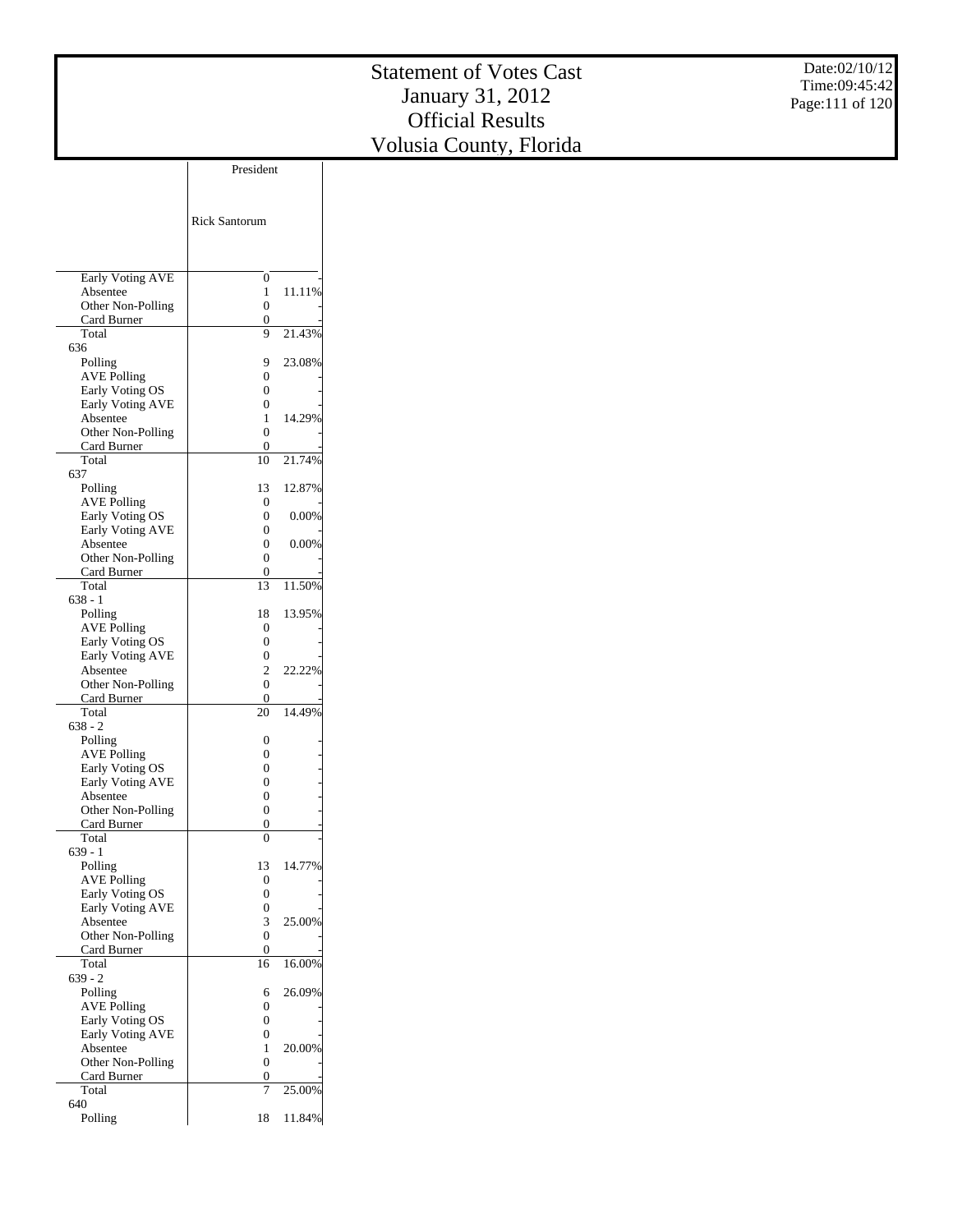Date:02/10/12 Time:09:45:42 Page:112 of 120

|                                  | President            |          |
|----------------------------------|----------------------|----------|
|                                  |                      |          |
|                                  |                      |          |
|                                  | <b>Rick Santorum</b> |          |
|                                  |                      |          |
|                                  |                      |          |
|                                  |                      |          |
| <b>AVE Polling</b>               | 0                    |          |
| Early Voting OS                  | 0                    | 0.00%    |
| <b>Early Voting AVE</b>          | 0                    |          |
| Absentee<br>Other Non-Polling    | 1<br>0               | 3.23%    |
| Card Burner                      | 0                    |          |
| Total                            | 19                   | 10.11%   |
| 641                              |                      |          |
| Polling                          | 31                   | 7.91%    |
| <b>AVE Polling</b>               | 0                    |          |
| Early Voting OS                  | $\overline{c}$       | 13.33%   |
| <b>Early Voting AVE</b>          | 0                    |          |
| Absentee<br>Other Non-Polling    | 5<br>0               | 5.88%    |
| Card Burner                      | 0                    |          |
| Total                            | 38                   | 7.72%    |
| 701                              |                      |          |
| Polling                          | 28                   | 20.14%   |
| <b>AVE Polling</b>               | 0                    |          |
| Early Voting OS                  | 0                    | $0.00\%$ |
| Early Voting AVE                 | 0                    |          |
| Absentee                         | 2                    | 15.38%   |
| Other Non-Polling<br>Card Burner | 0<br>0               |          |
| Total                            | 30                   | 19.61%   |
| 702                              |                      |          |
| Polling                          | 62                   | 18.29%   |
| <b>AVE Polling</b>               | 0                    |          |
| Early Voting OS                  | 0                    | 0.00%    |
| Early Voting AVE                 | 0                    |          |
| Absentee<br>Other Non-Polling    | 2<br>0               | 5.88%    |
| Card Burner                      | 0                    |          |
| Total                            | 64                   | 16.98%   |
| 703                              |                      |          |
| Polling                          | 49                   | 22.90%   |
| <b>AVE Polling</b>               | 0                    |          |
| Early Voting OS                  | 0                    | 0.00%    |
| Early Voting AVE                 | 0                    |          |
| Absentee                         | 7<br>0               | 25.00%   |
| Other Non-Polling<br>Card Burner | 0                    |          |
| Total                            | 56                   | 22.49%   |
| 704                              |                      |          |
| Polling                          | 6                    | 11.54%   |
| <b>AVE Polling</b>               | 0                    |          |
| Early Voting OS                  | 1                    | 50.00%   |
| Early Voting AVE                 | 0                    |          |
| Absentee                         | 0                    | 0.00%    |
| Other Non-Polling                | 0                    |          |
| Card Burner<br>Total             | 0<br>7               | 12.07%   |
| 705                              |                      |          |
| Polling                          | 10                   | 5.41%    |
| <b>AVE Polling</b>               | 0                    |          |
| Early Voting OS                  | 1                    | 12.50%   |
| Early Voting AVE                 | 0                    |          |
| Absentee                         | 2                    | 18.18%   |
| Other Non-Polling                | 0                    |          |
| Card Burner<br>Total             | 0<br>13              | 6.37%    |
|                                  |                      |          |
|                                  |                      |          |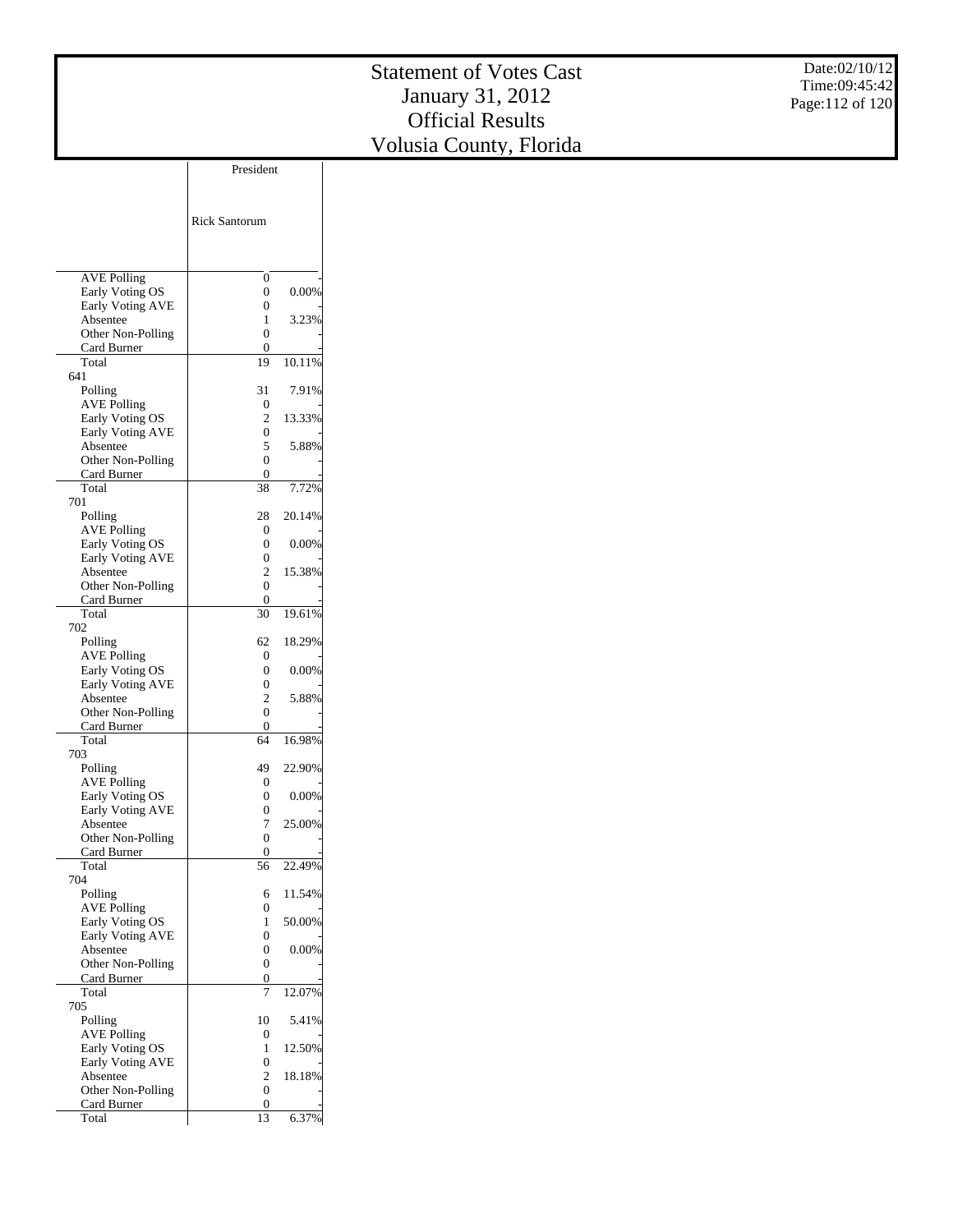|                                            | President            |          |
|--------------------------------------------|----------------------|----------|
|                                            |                      |          |
|                                            |                      |          |
|                                            | <b>Rick Santorum</b> |          |
|                                            |                      |          |
|                                            |                      |          |
|                                            |                      |          |
| 706                                        | 20                   |          |
| Polling<br><b>AVE Polling</b>              | 0                    | 6.76%    |
| Early Voting OS                            | 2                    | 20.00%   |
| Early Voting AVE                           | 0                    |          |
| Absentee                                   | 4                    | 6.35%    |
| Other Non-Polling                          | 0                    |          |
| Card Burner                                | 0                    |          |
| Total<br>709                               | 26                   | 7.05%    |
| Polling                                    | 22                   | 12.02%   |
| <b>AVE Polling</b>                         | 0                    |          |
| Early Voting OS                            | 0                    | 0.00%    |
| <b>Early Voting AVE</b>                    | 0                    |          |
| Absentee                                   | 1                    | 5.26%    |
| Other Non-Polling<br>Card Burner           | 0<br>0               |          |
| Total                                      | 23                   | 11.27%   |
| 711                                        |                      |          |
| Polling                                    | 33                   | 15.64%   |
| <b>AVE Polling</b>                         | 0                    |          |
| Early Voting OS                            | 0                    | 0.00%    |
| <b>Early Voting AVE</b>                    | 0                    | 9.52%    |
| Absentee<br>Other Non-Polling              | 2<br>0               |          |
| Card Burner                                | 0                    |          |
| Total                                      | 35                   | 14.83%   |
| 712                                        |                      |          |
| Polling                                    | 26                   | 13.83%   |
| AVE Polling                                | 0<br>0               | 0.00%    |
| Early Voting OS<br><b>Early Voting AVE</b> | 0                    |          |
| Absentee                                   | 3                    | 15.00%   |
| Other Non-Polling                          | 0                    | $0.00\%$ |
| Card Burner                                | 0                    |          |
| Total                                      | 29                   | 13.55%   |
| 714                                        |                      | 13.48%   |
| Polling<br><b>AVE Polling</b>              | 38<br>0              |          |
| Early Voting OS                            | 0                    | 0.00%    |
| Early Voting AVE                           | 0                    |          |
| Absentee                                   | 2                    | 5.00%    |
| Other Non-Polling                          | 0                    |          |
| Card Burner                                | 0                    |          |
| Total<br>716                               | 40                   | 12.05%   |
| Polling                                    | 57                   | 9.47%    |
| <b>AVE Polling</b>                         | 0                    |          |
| Early Voting OS                            | 2                    | 4.76%    |
| Early Voting AVE                           | 0                    |          |
| Absentee                                   | 2                    | 2.44%    |
| Other Non-Polling                          | 0                    | $0.00\%$ |
| Card Burner<br>Total                       | 0                    | 8.39%    |
| 717                                        | 61                   |          |
| Polling                                    | 32                   | 13.33%   |
| <b>AVE Polling</b>                         | 0                    |          |
| Early Voting OS                            | 0                    | $0.00\%$ |
| <b>Early Voting AVE</b>                    | 0                    |          |
| Absentee                                   | 1                    | 7.69%    |
| Other Non-Polling                          | 0                    |          |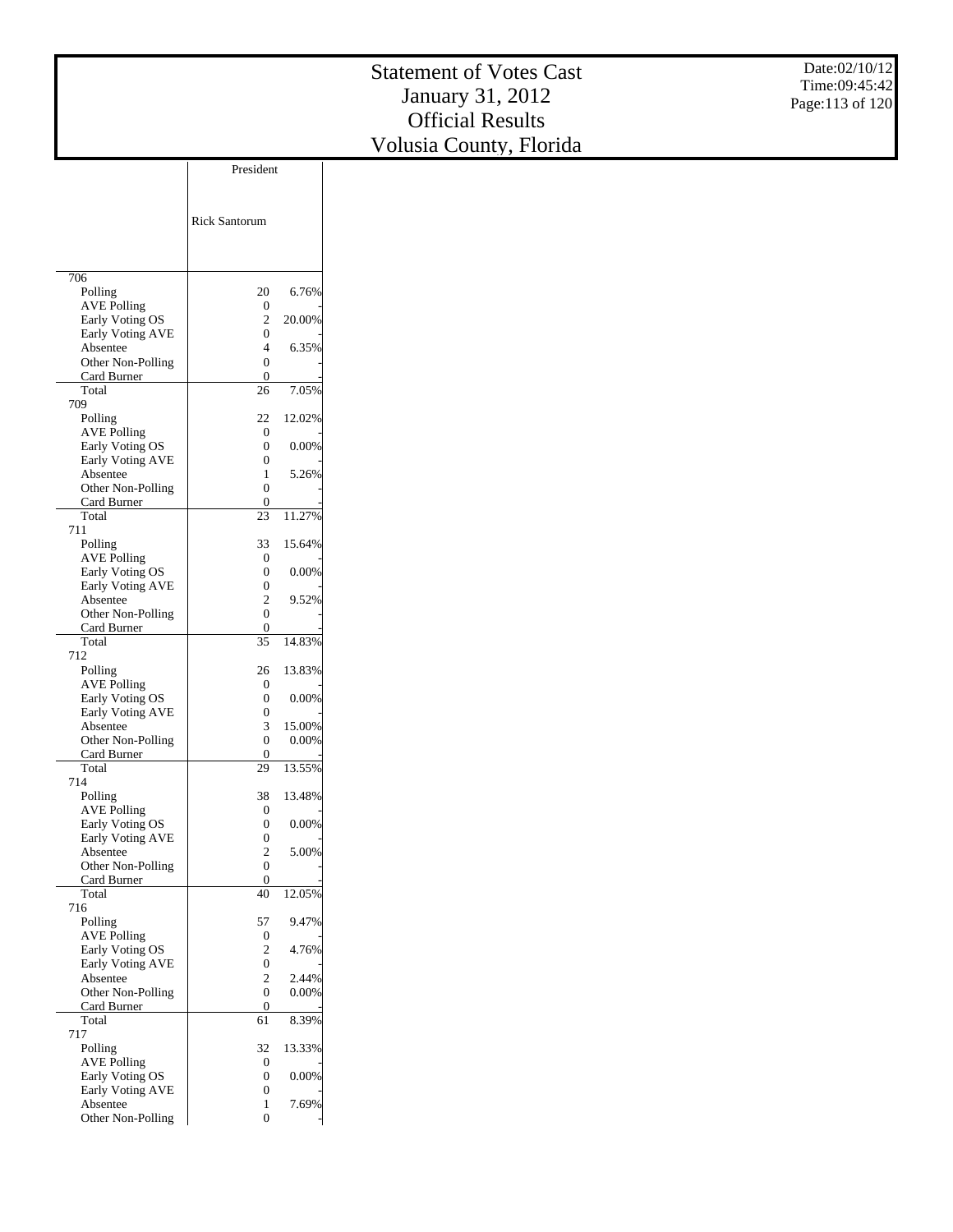|                                            | <b>Rick Santorum</b> |        |
|--------------------------------------------|----------------------|--------|
|                                            |                      |        |
| Card Burner                                | 0                    |        |
| Total                                      | 33                   | 12.79% |
| 718                                        |                      |        |
| Polling                                    | 46                   | 19.25% |
| <b>AVE Polling</b><br>Early Voting OS      | 0<br>0               | 0.00%  |
| <b>Early Voting AVE</b>                    | 0                    |        |
| Absentee                                   | 2                    | 6.45%  |
| Other Non-Polling                          | 0                    |        |
| Card Burner<br>Total                       | 0                    |        |
| 719                                        | 48                   | 17.71% |
| Polling                                    | 7                    | 8.24%  |
| <b>AVE Polling</b>                         | 0                    |        |
| Early Voting OS                            | 0                    |        |
| Early Voting AVE                           | 0                    |        |
| Absentee<br>Other Non-Polling              | 1<br>0               | 5.88%  |
| Card Burner                                | 0                    |        |
| Total                                      | 8                    | 7.84%  |
| 720                                        |                      |        |
| Polling                                    | 25                   | 15.15% |
| <b>AVE Polling</b><br>Early Voting OS      | 0<br>0               | 0.00%  |
| <b>Early Voting AVE</b>                    | 0                    |        |
| Absentee                                   | 8                    | 27.59% |
| Other Non-Polling                          | 0                    |        |
| Card Burner<br>Total                       | 0<br>33              | 16.92% |
| 722                                        |                      |        |
| Polling                                    | 22                   | 14.19% |
| <b>AVE Polling</b>                         | 0                    |        |
| Early Voting OS                            | 0                    | 0.00%  |
| Early Voting AVE<br>Absentee               | 0<br>2               | 20.00% |
| Other Non-Polling                          | 0                    |        |
| Card Burner                                | 0                    |        |
| Total                                      | 24                   | 14.29% |
| 723<br>Polling                             |                      |        |
| <b>AVE Polling</b>                         | 12<br>0              | 7.10%  |
| Early Voting OS                            | 0                    | 0.00%  |
| <b>Early Voting AVE</b>                    | 0                    |        |
| Absentee                                   | 2                    | 14.29% |
| Other Non-Polling<br>Card Burner           | 0<br>0               |        |
| Total                                      | 14                   | 7.61%  |
| 724                                        |                      |        |
| Polling                                    | 36                   | 15.72% |
| <b>AVE Polling</b>                         | 0                    |        |
| Early Voting OS<br><b>Early Voting AVE</b> | 0<br>0               | 0.00%  |
| Absentee                                   | 5                    | 13.16% |
| Other Non-Polling                          | 0                    |        |
| Card Burner                                | 0                    |        |
| Total                                      | 41                   | 15.19% |
| 725<br>Polling                             | 33                   | 10.75% |
| <b>AVE Polling</b>                         | 0                    |        |
| Early Voting OS                            | 0                    | 0.00%  |
| Early Voting AVE                           | 0                    |        |

President

 $\overline{\phantom{a}}$ 

 $\overline{\phantom{a}}$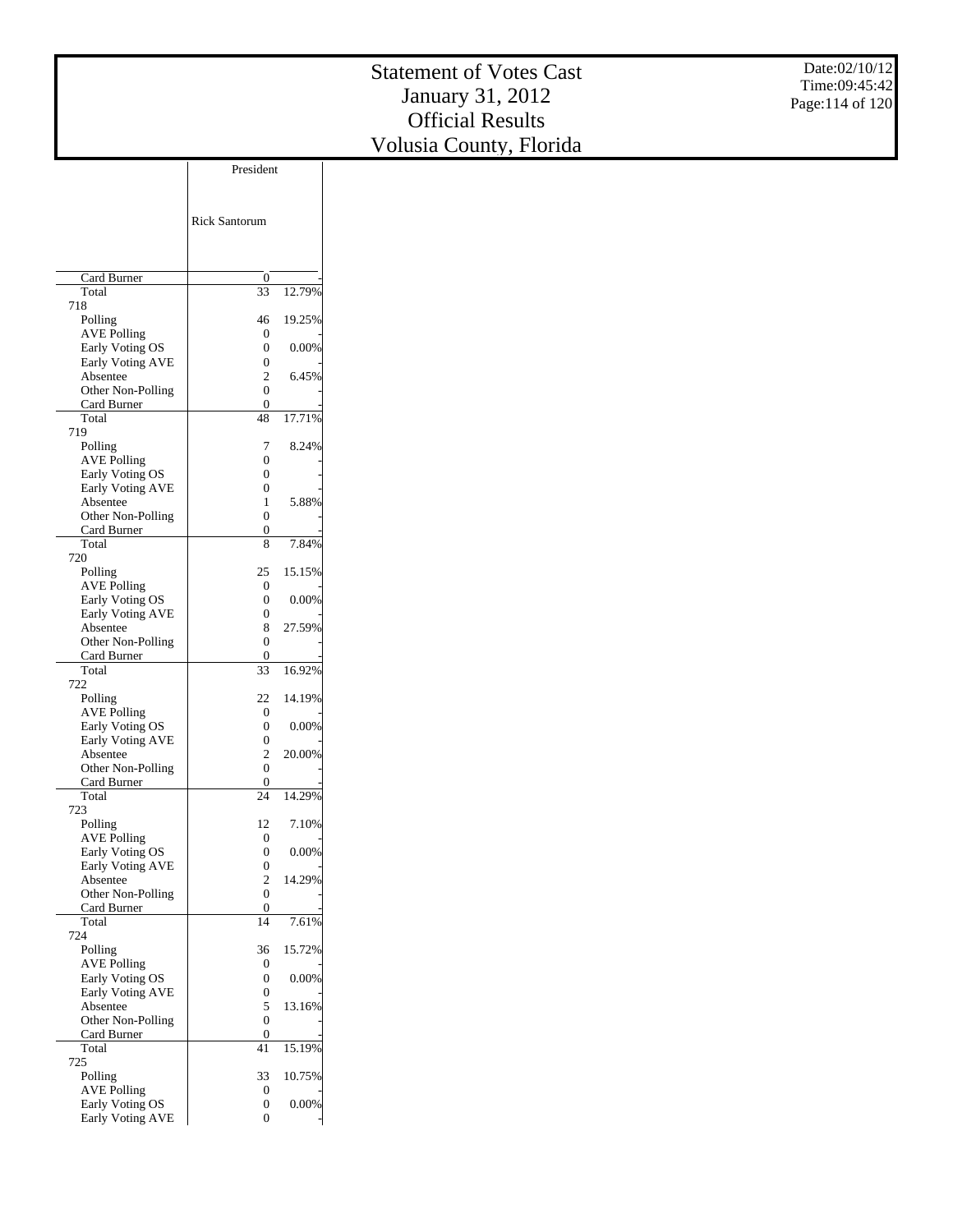|                               | President            |        |
|-------------------------------|----------------------|--------|
|                               |                      |        |
|                               |                      |        |
|                               | <b>Rick Santorum</b> |        |
|                               |                      |        |
|                               |                      |        |
|                               |                      |        |
| Absentee                      | 2                    | 5.71%  |
| Other Non-Polling             | 0                    |        |
| Card Burner                   | 0                    |        |
| Total                         | 35                   | 10.03% |
| 726                           |                      |        |
| Polling                       | 54                   | 7.96%  |
| <b>AVE Polling</b>            | 0                    |        |
| Early Voting OS               | 2                    | 13.33% |
| <b>Early Voting AVE</b>       | 0<br>12              | 14.63% |
| Absentee<br>Other Non-Polling | 0                    |        |
| Card Burner                   | 0                    |        |
| Total                         | 68                   | 8.77%  |
| 727                           |                      |        |
| Polling                       | 30                   | 11.36% |
| <b>AVE Polling</b>            | 0                    |        |
| Early Voting OS               | 0                    | 0.00%  |
| <b>Early Voting AVE</b>       | 0                    |        |
| Absentee                      | 4                    | 10.81% |
| Other Non-Polling             | 0                    |        |
| Card Burner                   | 0                    |        |
| Total                         | 34                   | 11.11% |
| 728                           | 50                   | 14.08% |
| Polling<br><b>AVE Polling</b> | 0                    |        |
| Early Voting OS               | 0                    | 0.00%  |
| <b>Early Voting AVE</b>       | 0                    |        |
| Absentee                      | 4                    | 12.90% |
| Other Non-Polling             | 0                    |        |
| Card Burner                   | 0                    |        |
| Total                         | 54                   | 13.71% |
| 729                           |                      |        |
| Polling                       | 90                   | 13.57% |
| <b>AVE Polling</b>            | 0                    |        |
| Early Voting OS               | 0                    | 0.00%  |
| Early Voting AVE<br>Absentee  | 0                    | 11.32% |
| Other Non-Polling             | 6<br>0               | 0.00%  |
| Card Burner                   | 0                    |        |
| Total                         | 96                   | 12.96% |
| 730                           |                      |        |
| Polling                       | 36                   | 11.08% |
| <b>AVE Polling</b>            | 0                    |        |
| Early Voting OS               | 0                    | 0.00%  |
| <b>Early Voting AVE</b>       | 0                    |        |
| Absentee                      | 4                    | 8.51%  |
| Other Non-Polling             | 0                    | 0.00%  |
| Card Burner                   | 0                    |        |
| Total<br>731                  | 40                   | 10.44% |
| Polling                       | 21                   | 13.13% |
| <b>AVE Polling</b>            | 0                    |        |
| Early Voting OS               | 0                    |        |
| <b>Early Voting AVE</b>       | 0                    |        |
| Absentee                      | 1                    | 10.00% |
| Other Non-Polling             | 0                    |        |
| Card Burner                   | 0                    |        |
| Total                         | 22                   | 12.94% |
| 732                           |                      |        |
| Polling                       | 62                   | 11.99% |
| <b>AVE Polling</b>            | 0                    |        |

President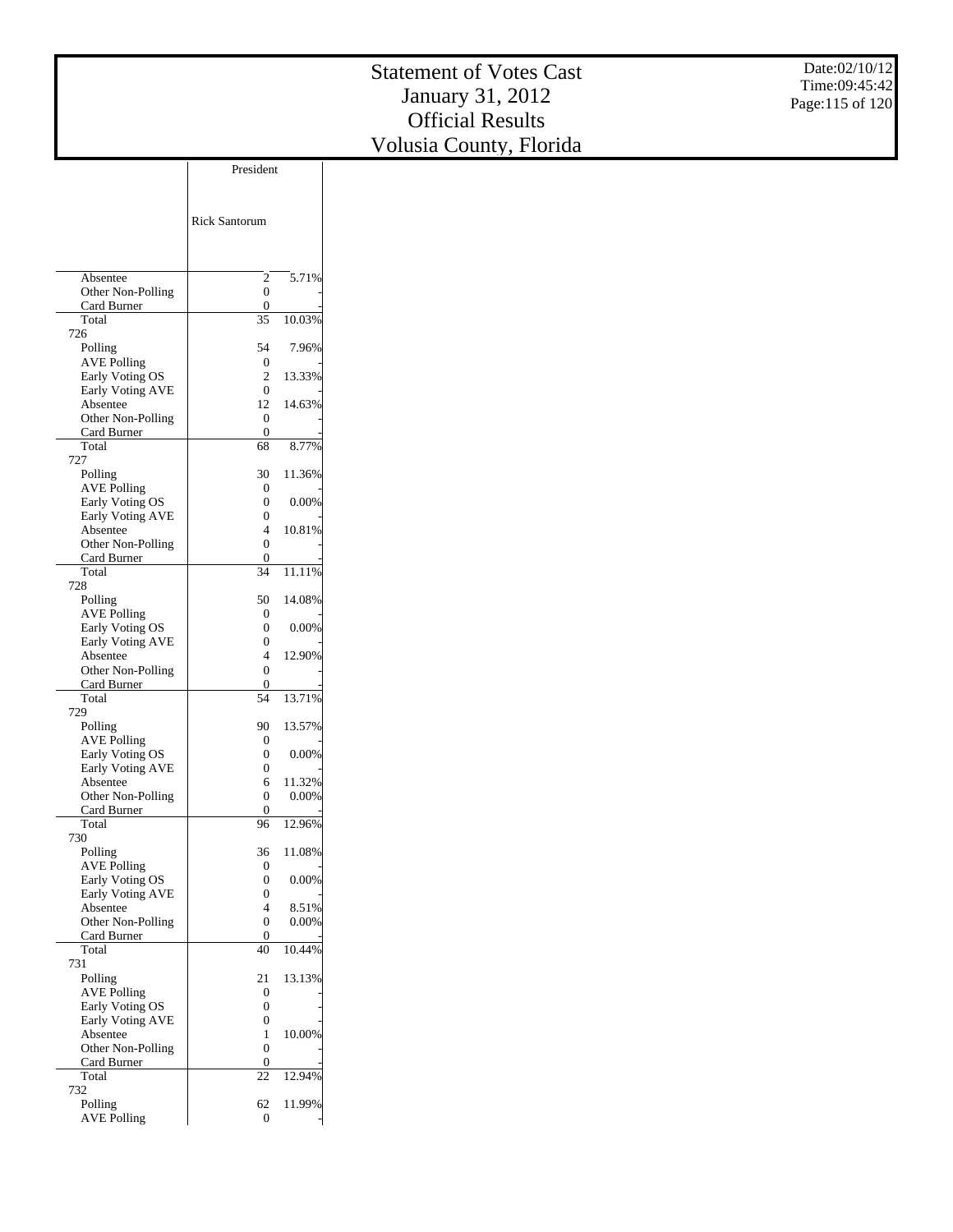|                                       |                                      |          | <b>Statement of Votes Cast</b> | Date:02/10/12   |
|---------------------------------------|--------------------------------------|----------|--------------------------------|-----------------|
|                                       |                                      |          | January 31, 2012               | Time:09:45:42   |
|                                       |                                      |          | <b>Official Results</b>        | Page:116 of 120 |
|                                       |                                      |          |                                |                 |
|                                       |                                      |          | Volusia County, Florida        |                 |
|                                       | President                            |          |                                |                 |
|                                       |                                      |          |                                |                 |
|                                       | Rick Santorum                        |          |                                |                 |
|                                       |                                      |          |                                |                 |
|                                       |                                      |          |                                |                 |
| Early Voting OS                       | $\boldsymbol{0}$                     | $0.00\%$ |                                |                 |
| Early Voting AVE                      | $\boldsymbol{0}$                     |          |                                |                 |
| Absentee<br>Other Non-Polling         | 5<br>$\boldsymbol{0}$                | 10.42%   |                                |                 |
| Card Burner                           | $\boldsymbol{0}$                     |          |                                |                 |
| Total<br>733                          | 67                                   | 11.57%   |                                |                 |
| Polling                               | 25                                   | 13.66%   |                                |                 |
| <b>AVE Polling</b><br>Early Voting OS | $\boldsymbol{0}$<br>$\boldsymbol{0}$ |          |                                |                 |
| Early Voting AVE                      | $\boldsymbol{0}$                     |          |                                |                 |
| Absentee                              | $\mathbf{1}$                         | 4.55%    |                                |                 |
| Other Non-Polling<br>Card Burner      | $\boldsymbol{0}$<br>$\boldsymbol{0}$ |          |                                |                 |
| Total                                 | 26                                   | 12.68%   |                                |                 |
| 801<br>Polling                        | 10                                   | 10.53%   |                                |                 |
| <b>AVE Polling</b>                    | $\boldsymbol{0}$                     |          |                                |                 |
| Early Voting OS<br>Early Voting AVE   | $\boldsymbol{0}$<br>$\boldsymbol{0}$ |          |                                |                 |
| Absentee                              | $\mathbf{1}$                         | 7.14%    |                                |                 |
| Other Non-Polling<br>Card Burner      | $\boldsymbol{0}$<br>$\boldsymbol{0}$ |          |                                |                 |
| Total                                 | 11                                   | 10.09%   |                                |                 |
| 803<br>Polling                        | 29                                   | 6.76%    |                                |                 |
| <b>AVE Polling</b>                    | $\boldsymbol{0}$                     |          |                                |                 |
| Early Voting OS<br>Early Voting AVE   | $\boldsymbol{0}$                     | 0.00%    |                                |                 |
| Absentee                              | $\boldsymbol{0}$<br>3                | 13.64%   |                                |                 |
| Other Non-Polling                     | $\boldsymbol{0}$                     | 0.00%    |                                |                 |
| Card Burner<br>Total                  | $\boldsymbol{0}$<br>32               | 6.87%    |                                |                 |
| 804                                   |                                      |          |                                |                 |
| Polling<br><b>AVE Polling</b>         | 41<br>$\boldsymbol{0}$               | 14.29%   |                                |                 |
| Early Voting OS                       | $\mathbf{1}$                         | 16.67%   |                                |                 |
| Early Voting AVE<br>Absentee          | 0<br>$\mathbf{1}$                    | 3.33%    |                                |                 |
| Other Non-Polling                     | $\boldsymbol{0}$                     | $0.00\%$ |                                |                 |
| Card Burner<br>Total                  | $\mathbf{0}$<br>43                   | 13.27%   |                                |                 |
| 805                                   |                                      |          |                                |                 |
| Polling<br><b>AVE Polling</b>         | 29<br>$\mathbf{0}$                   | 7.20%    |                                |                 |
| Early Voting OS                       | $\mathbf{1}$                         | 6.25%    |                                |                 |
| Early Voting AVE<br>Absentee          | $\boldsymbol{0}$<br>3                | 5.56%    |                                |                 |
| Other Non-Polling                     | $\boldsymbol{0}$                     |          |                                |                 |
| Card Burner<br>Total                  | $\boldsymbol{0}$<br>$\overline{33}$  | 6.98%    |                                |                 |
| 806                                   |                                      |          |                                |                 |
| Polling                               | 35                                   | 11.36%   |                                |                 |
| <b>AVE Polling</b><br>Early Voting OS | $\boldsymbol{0}$<br>$\boldsymbol{0}$ | $0.00\%$ |                                |                 |
| Early Voting AVE                      | $\boldsymbol{0}$                     |          |                                |                 |

 Absentee Other Non-Polling Card Burner Total 807

5 13.51% 0 -  $0$  -40 11.33%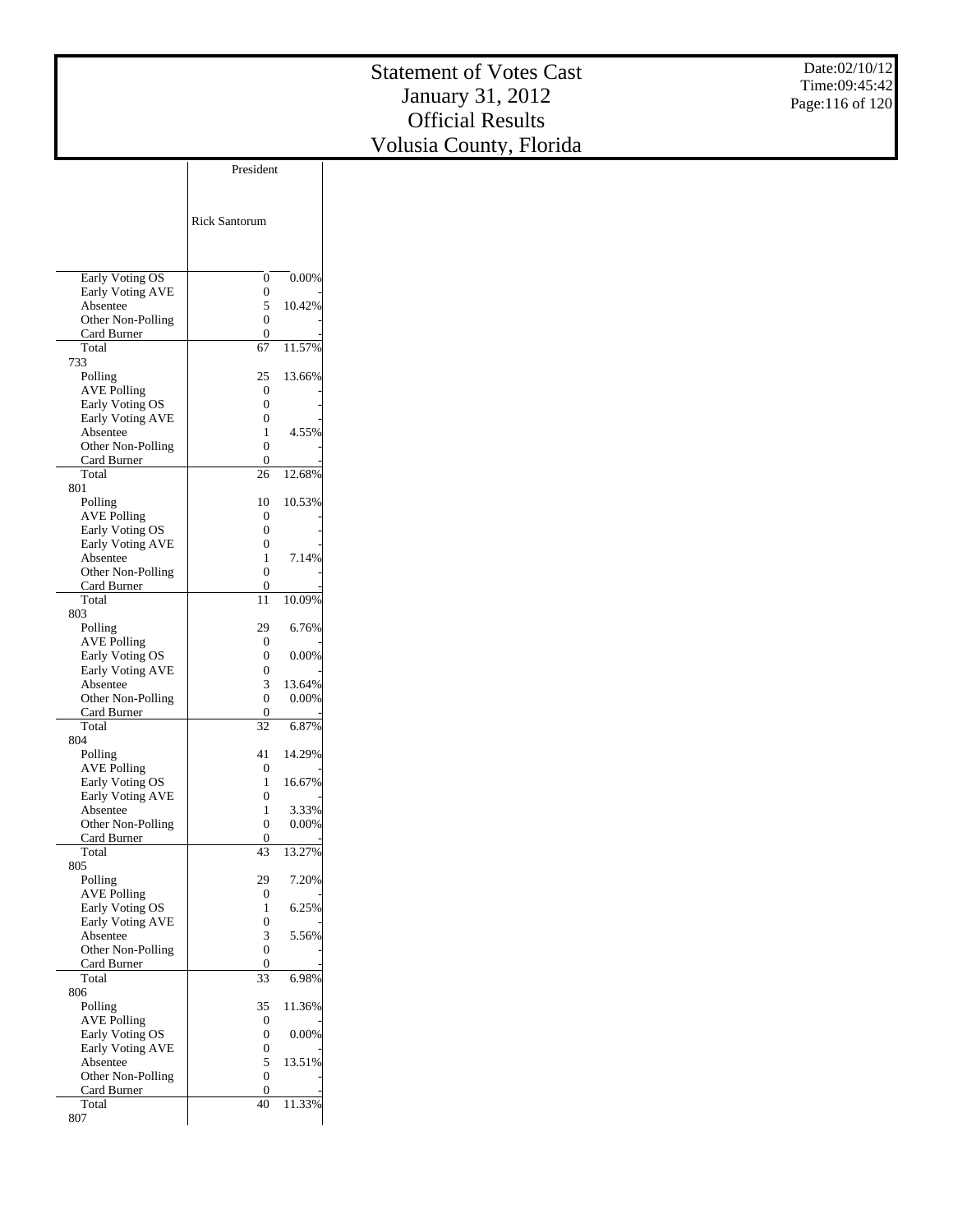|                                       | President            |          |
|---------------------------------------|----------------------|----------|
|                                       |                      |          |
|                                       |                      |          |
|                                       | <b>Rick Santorum</b> |          |
|                                       |                      |          |
|                                       |                      |          |
|                                       |                      |          |
| Polling                               | 11                   | 10.89%   |
| <b>AVE Polling</b>                    | 0                    |          |
| Early Voting OS                       | 0                    | 0.00%    |
| Early Voting AVE                      | 0                    |          |
| Absentee                              | 1                    | 8.33%    |
| Other Non-Polling                     | 0                    |          |
| Card Burner                           | 0                    |          |
| Total                                 | 12                   | 10.53%   |
| 808                                   |                      |          |
| Polling                               | 34                   | 11.53%   |
| AVE Polling                           | 0                    |          |
| Early Voting OS                       | 2<br>0               | 5.56%    |
| Early Voting AVE<br>Absentee          | 1                    | 2.27%    |
| Other Non-Polling                     | 0                    |          |
| Card Burner                           | 0                    |          |
| Total                                 | 37                   | 9.87%    |
| 809                                   |                      |          |
| Polling                               | 14                   | 9.46%    |
| <b>AVE Polling</b>                    | 0                    |          |
| Early Voting OS                       | 2                    | 33.33%   |
| Early Voting AVE                      | 0                    |          |
| Absentee                              | 2                    | 10.53%   |
| Other Non-Polling                     | 0                    |          |
| Card Burner                           | 0                    |          |
| Total                                 | 18                   | 10.40%   |
| 810                                   |                      |          |
| Polling                               | 15                   | 12.40%   |
| <b>AVE Polling</b>                    | 0                    |          |
| Early Voting OS                       | 0                    | 0.00%    |
| <b>Early Voting AVE</b><br>Absentee   | 0<br>1               | 8.33%    |
| Other Non-Polling                     | 0                    |          |
| Card Burner                           | 0                    |          |
| Total                                 | 16                   | 11.59%   |
| 811                                   |                      |          |
| Polling                               | 30                   | 10.20%   |
| <b>AVE Polling</b>                    | 0                    |          |
| Early Voting OS                       | 0                    | 0.00%    |
| Early Voting AVE                      | 0                    |          |
| Absentee                              | 2                    | 5.13%    |
| Other Non-Polling                     | 1                    | 50.00%   |
| Card Burner                           | 0                    |          |
| Total                                 | 33                   | 9.71%    |
| 812                                   |                      |          |
| Polling                               | 18                   | 11.61%   |
| <b>AVE Polling</b><br>Early Voting OS | 0<br>0               |          |
| Early Voting AVE                      | 0                    | 0.00%    |
| Absentee                              | 0                    | 0.00%    |
| Other Non-Polling                     | 0                    |          |
| Card Burner                           | 0                    |          |
| Total                                 | 18                   | 10.34%   |
| 813                                   |                      |          |
| Polling                               | 28                   | 7.93%    |
| <b>AVE Polling</b>                    | 0                    |          |
| Early Voting OS                       | 0                    | $0.00\%$ |
| Early Voting AVE                      | 0                    |          |
| Absentee                              | 1                    | 2.44%    |
| Other Non-Polling                     | 0                    |          |
| Card Burner                           | 0                    |          |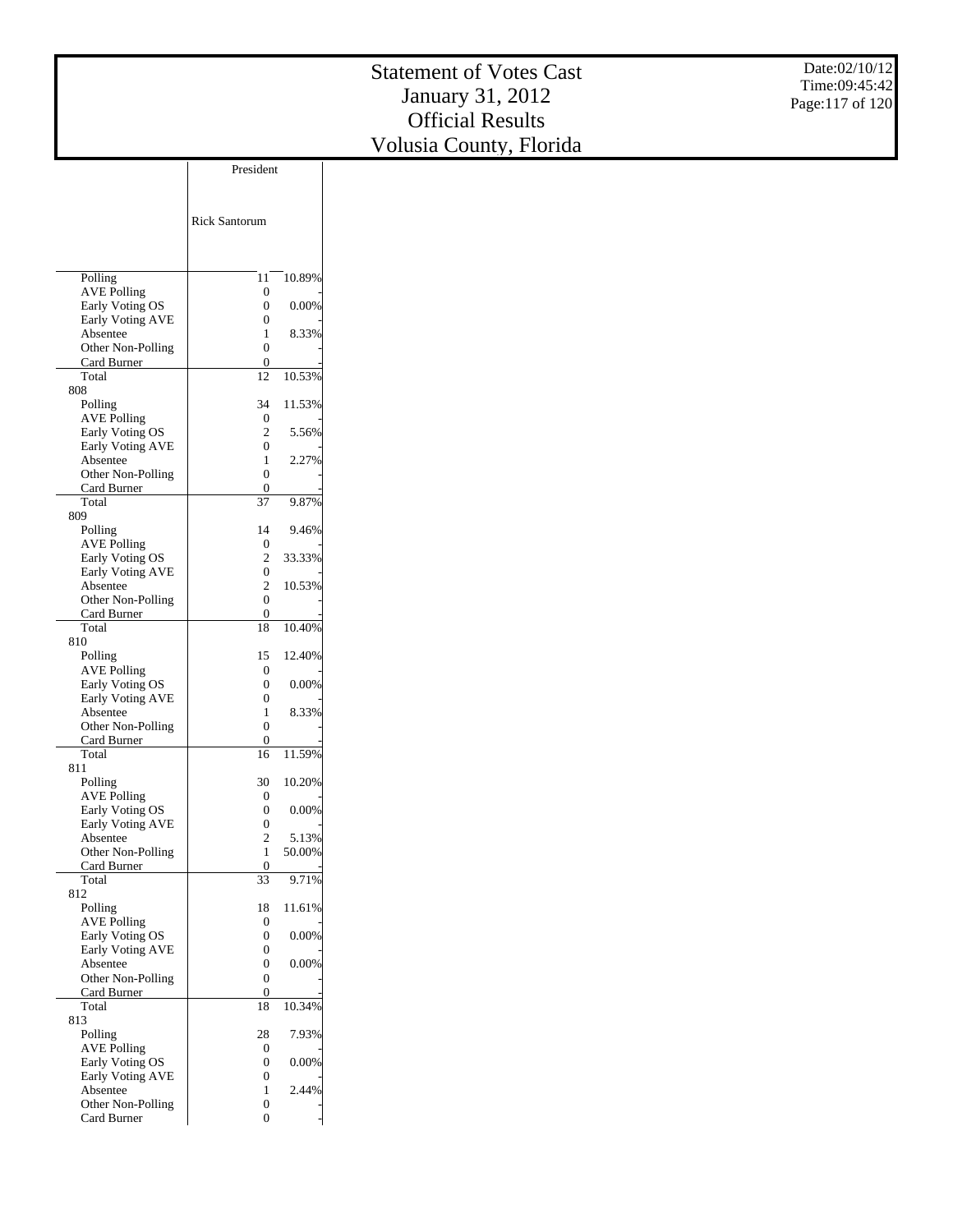|                                       |                                              |                   | <b>Statement of Votes Cast</b> | Date:02/10/12   |
|---------------------------------------|----------------------------------------------|-------------------|--------------------------------|-----------------|
|                                       |                                              |                   |                                | Time:09:45:42   |
|                                       |                                              |                   | January 31, 2012               | Page:118 of 120 |
|                                       |                                              |                   | <b>Official Results</b>        |                 |
|                                       |                                              |                   | Volusia County, Florida        |                 |
|                                       | President                                    |                   |                                |                 |
|                                       |                                              |                   |                                |                 |
|                                       |                                              |                   |                                |                 |
|                                       | <b>Rick Santorum</b>                         |                   |                                |                 |
|                                       |                                              |                   |                                |                 |
|                                       |                                              |                   |                                |                 |
| Total<br>814                          | 29                                           | 7.13%             |                                |                 |
| Polling                               | 32                                           | 15.17%            |                                |                 |
| <b>AVE Polling</b><br>Early Voting OS | $\boldsymbol{0}$<br>$\boldsymbol{0}$         | 0.00%             |                                |                 |
| Early Voting AVE                      | $\boldsymbol{0}$                             |                   |                                |                 |
| Absentee<br>Other Non-Polling         | 7<br>$\boldsymbol{0}$                        | 23.33%            |                                |                 |
| Card Burner                           | $\boldsymbol{0}$                             |                   |                                |                 |
| Total                                 | 39                                           | 15.79%            |                                |                 |
| 815<br>Polling                        | 17                                           | 7.73%             |                                |                 |
| <b>AVE Polling</b>                    | $\boldsymbol{0}$                             |                   |                                |                 |
| Early Voting OS<br>Early Voting AVE   | $\boldsymbol{0}$<br>$\boldsymbol{0}$         | 0.00%             |                                |                 |
| Absentee                              | 3                                            | 12.00%            |                                |                 |
| Other Non-Polling<br>Card Burner      | $\boldsymbol{0}$<br>$\boldsymbol{0}$         |                   |                                |                 |
| Total                                 | $20\,$                                       | 7.91%             |                                |                 |
| 816                                   | 31                                           | 16.32%            |                                |                 |
| Polling<br><b>AVE Polling</b>         | $\boldsymbol{0}$                             |                   |                                |                 |
| Early Voting OS                       | $\boldsymbol{0}$                             | 0.00%             |                                |                 |
| Early Voting AVE<br>Absentee          | $\boldsymbol{0}$<br>$\overline{\mathcal{A}}$ | 16.67%            |                                |                 |
| Other Non-Polling                     | $\boldsymbol{0}$                             |                   |                                |                 |
| Card Burner<br>Total                  | $\boldsymbol{0}$<br>$\overline{35}$          | 15.84%            |                                |                 |
| 901                                   |                                              |                   |                                |                 |
| Polling<br><b>AVE Polling</b>         | 26<br>$\boldsymbol{0}$                       | 13.61%            |                                |                 |
| Early Voting OS                       | $\boldsymbol{0}$                             | 0.00%             |                                |                 |
| Early Voting AVE<br>Absentee          | $\boldsymbol{0}$<br>$\mathbf{2}$             | 8.33%             |                                |                 |
| Other Non-Polling                     | $\boldsymbol{0}$                             |                   |                                |                 |
| Card Burner<br>Total                  | $\boldsymbol{0}$<br>$\overline{28}$          | 12.84%            |                                |                 |
| 902                                   |                                              |                   |                                |                 |
| Polling                               | 37                                           | 15.88%            |                                |                 |
| <b>AVE Polling</b><br>Early Voting OS | $\boldsymbol{0}$<br>$\boldsymbol{0}$         | $0.00\%$          |                                |                 |
| Early Voting AVE                      | $\boldsymbol{0}$                             |                   |                                |                 |
| Absentee<br>Other Non-Polling         | $\mathbf{1}$<br>$\boldsymbol{0}$             | 5.88%<br>$0.00\%$ |                                |                 |
| Card Burner                           | $\boldsymbol{0}$                             |                   |                                |                 |
| Total<br>903                          | 38                                           | 14.79%            |                                |                 |
| Polling                               | 25                                           | 11.36%            |                                |                 |
| <b>AVE Polling</b><br>Early Voting OS | $\boldsymbol{0}$<br>$\boldsymbol{0}$         | $0.00\%$          |                                |                 |
| Early Voting AVE                      | $\boldsymbol{0}$                             |                   |                                |                 |
| Absentee<br>Other Non-Polling         | $\mathbf{1}$<br>$\boldsymbol{0}$             | 7.69%             |                                |                 |
| Card Burner                           | $\boldsymbol{0}$                             |                   |                                |                 |
| Total<br>904                          | 26                                           | 11.02%            |                                |                 |
| Polling                               | 22                                           | 16.18%            |                                |                 |
| <b>AVE Polling</b>                    | $\boldsymbol{0}$                             |                   |                                |                 |
| Early Voting OS                       | $\boldsymbol{0}$                             |                   |                                |                 |

 Early Voting AVE Absentee

0 - 3 18.75%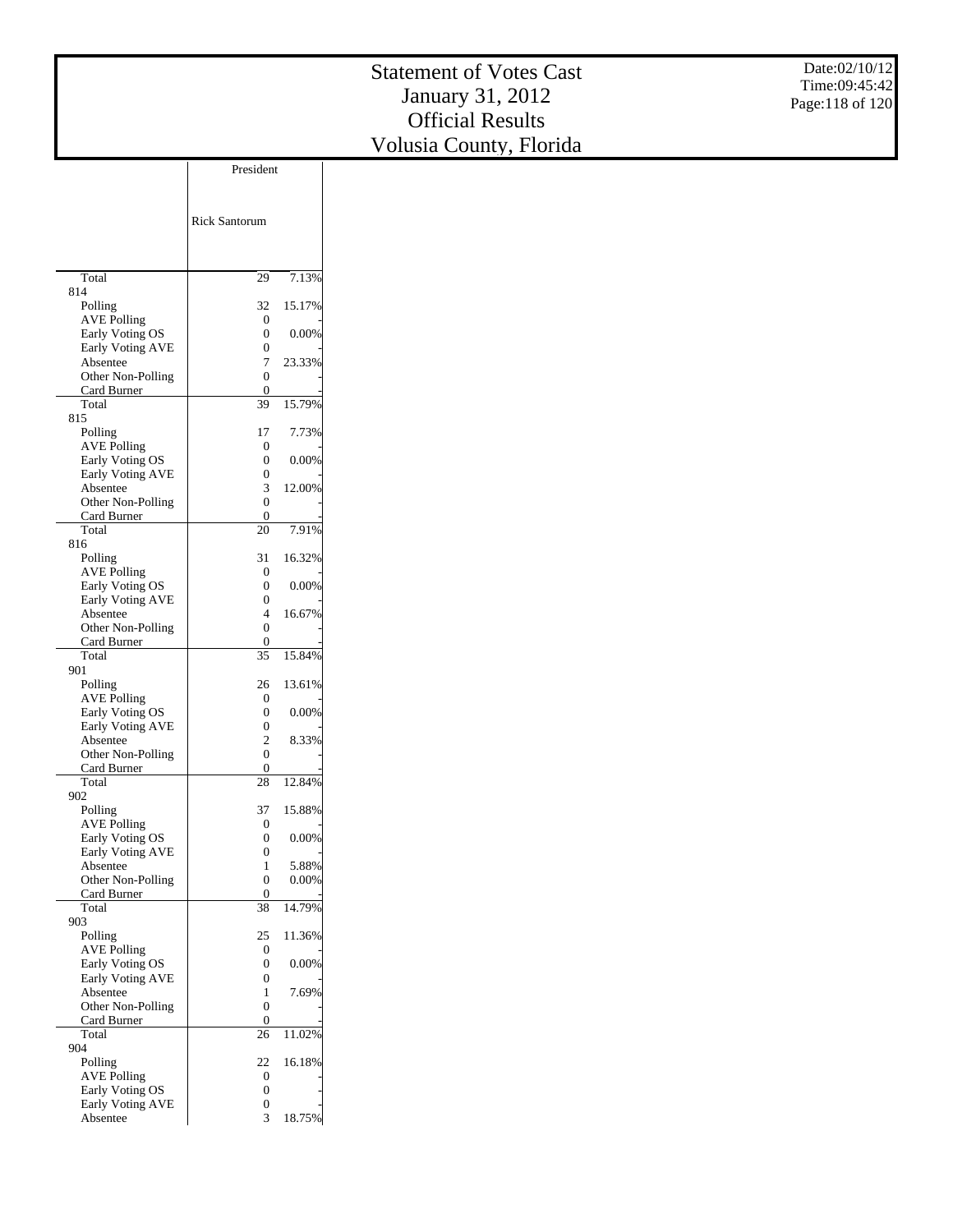|                         | President            |        |
|-------------------------|----------------------|--------|
|                         |                      |        |
|                         |                      |        |
|                         |                      |        |
|                         | <b>Rick Santorum</b> |        |
|                         |                      |        |
|                         |                      |        |
|                         |                      |        |
| Other Non-Polling       | 0                    | 0.00%  |
| Card Burner             | 0                    |        |
| Total                   | 25                   | 16.34% |
| 905                     |                      |        |
| Polling                 | 15                   | 13.27% |
| <b>AVE Polling</b>      | 0                    |        |
| Early Voting OS         | 0                    | 0.00%  |
| Early Voting AVE        | 0                    |        |
| Absentee                | 1                    | 33.33% |
| Other Non-Polling       | 0                    |        |
| Card Burner             | 0                    |        |
| Total                   | 16                   | 13.68% |
| 906                     |                      |        |
| Polling                 | 10                   | 14.29% |
| <b>AVE Polling</b>      | 0                    |        |
| Early Voting OS         | 0                    | 0.00%  |
| <b>Early Voting AVE</b> | 0                    |        |
| Absentee                | 0                    | 0.00%  |
| Other Non-Polling       | 0                    |        |
| Card Burner             | 0                    |        |
| Total                   | 10                   | 12.82% |
| 907                     |                      |        |
| Polling                 | 15                   | 16.85% |
| <b>AVE Polling</b>      | 0                    |        |
| Early Voting OS         | 0                    | 0.00%  |
| <b>Early Voting AVE</b> | 0                    |        |
| Absentee                | 0                    | 0.00%  |
| Other Non-Polling       | 0                    |        |
| Card Burner             | 0                    |        |
| Total                   | 15                   | 15.79% |
| 908                     |                      |        |
|                         | 32                   | 10.74% |
| Polling                 |                      |        |
| <b>AVE Polling</b>      | $\mathbf{0}$         |        |
| Early Voting OS         | 0                    | 0.00%  |
| <b>Early Voting AVE</b> | $\theta$             |        |
| Absentee                | 4                    | 8.00%  |
| Other Non-Polling       | 0                    |        |
| Card Burner             | 0                    |        |
| Total                   | 36                   | 10.17% |
| 909                     |                      |        |
| Polling                 | 20                   | 12.66% |
| <b>AVE Polling</b>      | 0                    |        |
| Early Voting OS         | 0                    |        |
| <b>Early Voting AVE</b> | 0                    |        |
| Absentee                | 4                    | 33.33% |
| Other Non-Polling       | $\boldsymbol{0}$     |        |
| Card Burner             | $\mathbf{0}$         |        |
| Total                   | 24                   | 14.12% |
| 910                     |                      |        |
| Polling                 | 13                   | 14.13% |
| <b>AVE Polling</b>      | 0                    |        |
| Early Voting OS         | 0                    | 0.00%  |
| <b>Early Voting AVE</b> | 0                    |        |
| Absentee                | 1                    | 12.50% |
| Other Non-Polling       | 0                    |        |
| Card Burner             | 0                    |        |
| Total                   | 14                   | 13.86% |
| 912                     |                      |        |
|                         |                      |        |
| Polling                 | 26                   | 16.35% |

Early Voting OS

0 0.00%